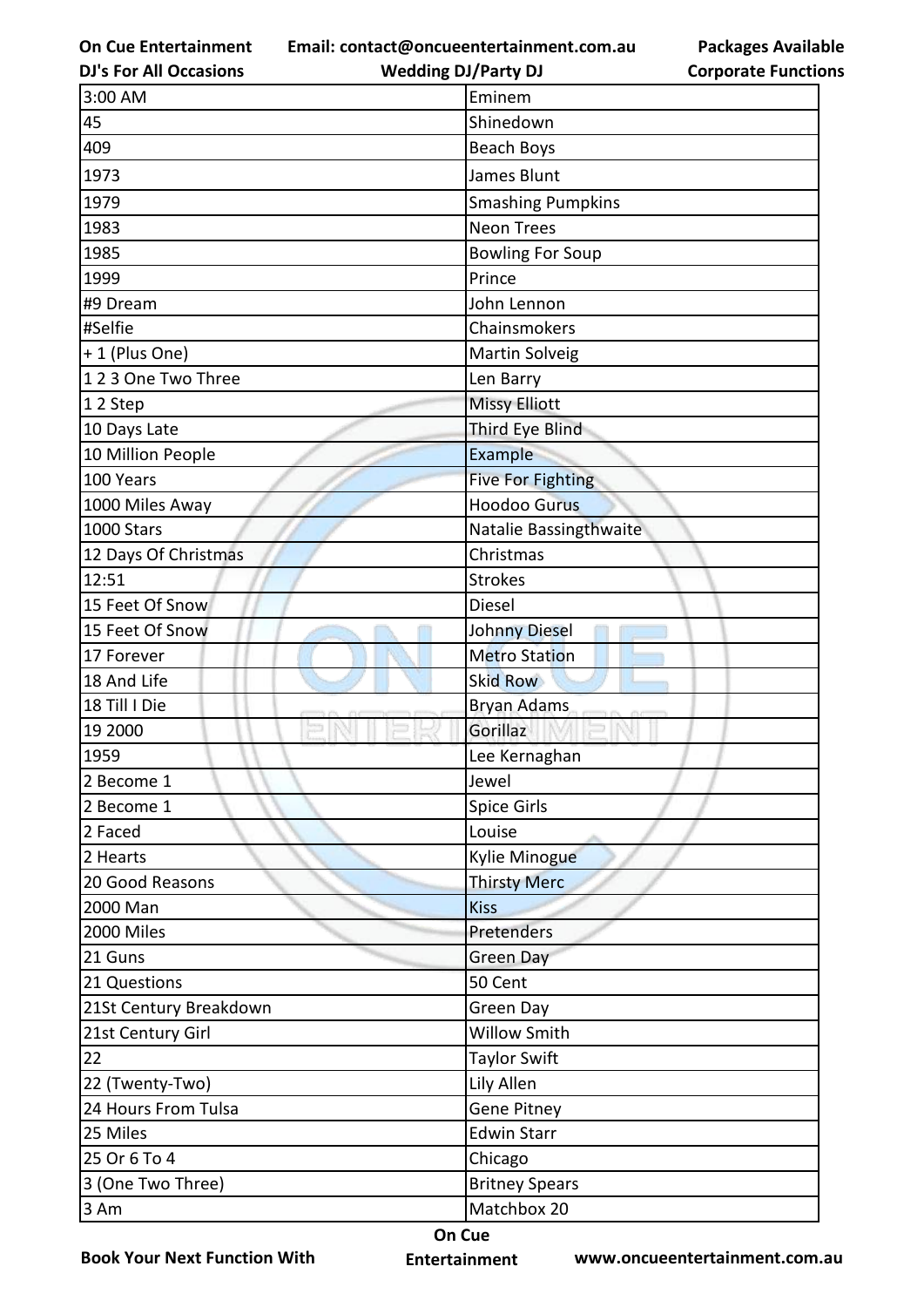**Email: contact@oncueentertainment.com.au Wedding DJ/Party DJ** 

**DJ's For All Occasions**

## **Packages Available Corporate Functions**

| 3 Miles High                | <b>Travis</b>                 |
|-----------------------------|-------------------------------|
| 3 Words                     | Cheryl Cole Ft Will I Am      |
| 4 Ever                      | Veronicas                     |
| 4 Minutes                   | Madonna & JT                  |
| 4.00 AM                     | Our Lady Peace                |
| 48 Crash                    | Suzi Quatro                   |
| 5, 6, 7, 8                  | <b>Steps</b>                  |
| 50 50                       | Lemar                         |
| 50 Ways To Leave Your Lover | Paul Simon                    |
| 50 Ways To Say Goodbye      | Train                         |
| 500 Miles                   | Proclaimers                   |
| 6 Words                     | Wretch 32                     |
| 634-5789                    | <b>Blues Brothers</b>         |
| 6th Avenue Heartache        | Wallflowers                   |
| 7 Days                      | <b>Craig David</b>            |
| 7 Things                    | <b>Miley Cyrus</b>            |
| 7 Years                     | Lukas Graham                  |
| 8 Mile                      | Eminem                        |
| 8675309 (Jenny)             | <b>Tommy Tutone</b>           |
| 99 Luft Balloons            | Nena                          |
| 99 Red Balloons             | Nena                          |
| A & E                       | GoldFrapp                     |
| A 100% Pure Love            | <b>Crystal Waters</b>         |
| A Bad Goodbye               | <b>Clint Black</b>            |
| A Big Hunk O' Love          | <b>Elvis Presley</b>          |
| A Billion Girls             | <b>Elyar Fox</b>              |
| A Blossom Fell              | Nat King Cole                 |
| A Boy Like That             | West Side Story (The Musical) |
| A Boy Named Sue             | Johnny Cash                   |
| A Bunch Of Thyme            | Irish                         |
| A Change Is Gonna Come      | Adam Lambert                  |
| A Change Would Do You Good  | <b>Sheryl Crow</b>            |
| A Cock Eyed Optimist        | South Pacific (Musical)       |
| A Complicated Song          | Weird Al Yankovic             |
| A Day In The Life           | <b>Beatles</b>                |
| A Different Corner          | George Michael                |
| A Few Questions             | Clay Walker                   |
| A Fool Such As I            | <b>Elvis Presley</b>          |
| A Girl Like You             | <b>Edwyn Collins</b>          |
| A Girl Like You             | Rascals                       |
| A Good Hearted Woman        | Willie Nelson                 |
| A Groovy Kind Of Love       | <b>Phil Collins</b>           |
| A Guy Is A Guy              | Doris Day                     |
| A Haid Rain's Gonna Fall    | <b>Bryan Ferry</b>            |
| A Hard Days Night           | <b>Beatles</b>                |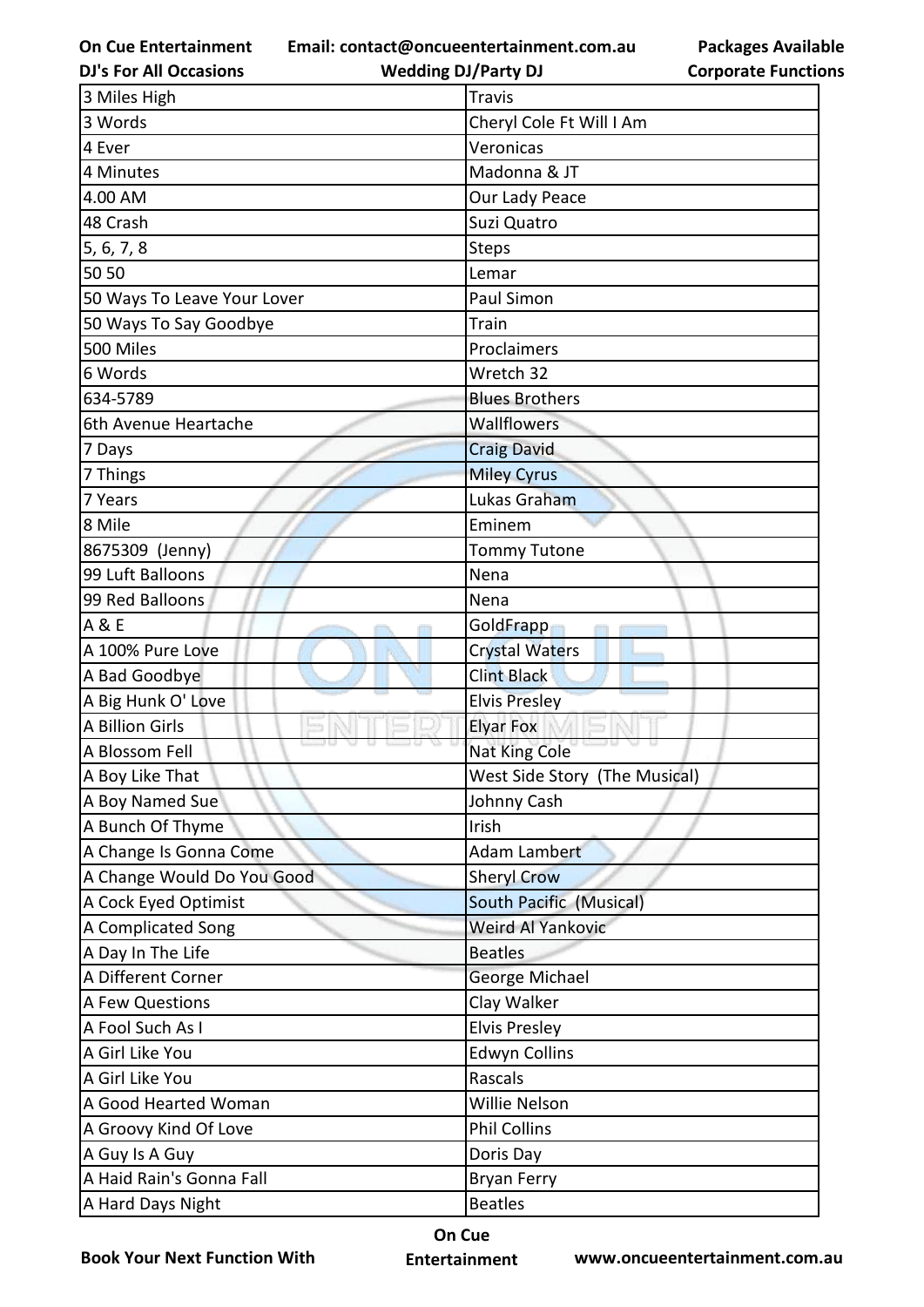**Email: contact@oncueentertainment.com.au**

**DJ's For All Occasions**

**Wedding DJ/Party DJ** 

**Packages Available Corporate Functions**

| A Heady Tale                           | <b>Fratellis</b>             |
|----------------------------------------|------------------------------|
| A Home                                 | <b>Dixie Chicks</b>          |
| A Horse With No Name                   | America                      |
| A Jukebox With A Country Song          | Doug Stone                   |
| A Kiss Is A Terrible Thing To Waste    | Meatloaf                     |
| A Kiss To Build A Dream                | Louis Armstrong              |
| A Kiss With A Fist                     | Florence & The Machine       |
| A Lap Dance Is Better                  | <b>Bloodhound Gang</b>       |
| A Little Bit                           | Rosie Ribbons                |
| A Little Bit Me, A Little Bit You      | <b>Monkees</b>               |
| A Little Bit More                      | Dr Hook                      |
| A Little Bit Of Good                   | Chicago (Musical)            |
| A Little Bit Of Heaven                 | <b>Irish Traditional</b>     |
| A Little Bitty Tear                    | <b>Burl Ives</b>             |
| A Little Further North                 | <b>Graeme Connors</b>        |
| A Little Gasoline                      | <b>Terri Clark</b>           |
| A Little In Love                       | <b>Cliff Richard</b>         |
| A Little Less Conversation             | Elvis Vs Jxl                 |
| A Little Less Talk & A Lot More Action | <b>Toby Keith</b>            |
| A Little More Love                     | Olivia Newton John           |
| A Little More Love                     | <b>Vince Gill</b>            |
| A Little Respect                       | Wheatus                      |
| A Little To Late                       | <b>Toby Keith</b>            |
| A Little Too Late                      | Delta Goodrem                |
| A Lot Of Living To Do                  | <b>Bye Bye Birdie</b>        |
| A Love Song                            | <b>Anne Murray</b>           |
| A Lovers Concerto                      | Toys                         |
| A Man And A Woman                      | Engelbert Humperdinck        |
| A Man Holding On                       | Ty Herndon                   |
| A Man Without Love                     | <b>Engelbert Humperdinck</b> |
| A Matter Of Time                       | Jason Mraz                   |
| A Matter Of Trust                      | <b>Billy Joel</b>            |
| A Message To Rudi                      | <b>Specials</b>              |
| A Million Love Songs                   | <b>Take That</b>             |
| A Minor Variation                      | <b>Billy Joel</b>            |
| A Moment Like This                     | <b>Kelly Clarkson</b>        |
| A Natural Woman                        | Aretha Franklin              |
| A New Day Has Come                     | <b>Celine Dion</b>           |
| A Night To Remember                    | Liberty X                    |
| A Nightingale sang In Berkley Square   | Vera Lynn                    |
| A Picture Of You                       | Boyzone                      |
| A Place In The Sun                     | Stevie Wonder                |
| A Praise Chorus                        | Jimmy Eat World              |
| A Rose Is Still A Rose                 | Aretha Franklin              |
| A Sentimental Man                      | Wicked (Musical)             |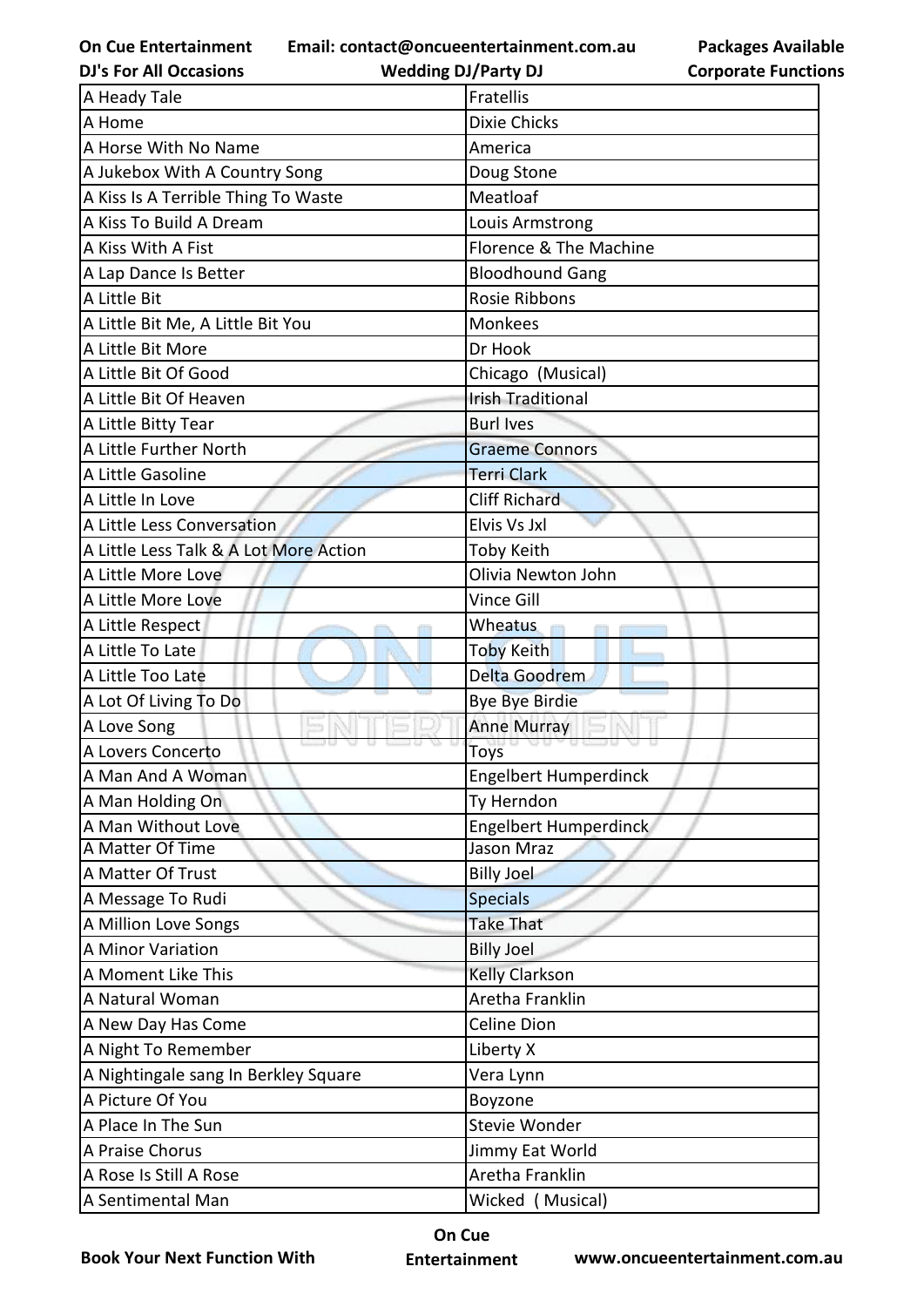**Email: contact@oncueentertainment.com.au**

| <b>DJ's For All Occasions</b>  | <b>Wedding DJ/Party DJ</b>    | <b>Corporate Function</b> |
|--------------------------------|-------------------------------|---------------------------|
| A Shoulder To Cry On           | <b>Charley Pride</b>          |                           |
| A Sky Full Of Stars            | Coldplay                      |                           |
| A Song For You                 | Michael Buble                 |                           |
| A Song Of Love                 | Rebecca St James              |                           |
| A Sorta Fairytale              | <b>Tori Amos</b>              |                           |
| A Spoonful Of Sugar            | <b>Mary Poppins</b>           |                           |
| A Sunday Kind Of Love          | Etta James                    |                           |
| A Tear Fell                    | Crash Craddock                |                           |
| <b>A Thousand Miles</b>        | Vanessa Carlton               |                           |
| A Thousand Stars               | <b>Billy Fury</b>             |                           |
| A Thousand Years               | Christina Perry               |                           |
| A Tisket A Tasket              | Ella Fitzgerald               |                           |
| A View To Kill                 | <b>Duran Duran</b>            |                           |
| A Voice In The Wilderness      | <b>Cliff Richard</b>          |                           |
| A Well Respected Man           | <b>Kinks</b>                  |                           |
| A White Sport Coat             | <b>Marty Robbins</b>          |                           |
| A Whiter Shade Of Pale         | <b>Procol Harum</b>           |                           |
| A Whole New World              | Aladdin                       |                           |
| A Whole New World (Aladdin)    | Peabo Bryson And Regina Belle |                           |
| A Winter's Tale                | David Essex                   |                           |
| A Woman'S Worth                | Alicia Keys                   |                           |
| A Wonderful Guy                | South Pacific (Musical)       |                           |
| A Word Called Love             | <b>Johnny Cash</b>            |                           |
| A World Of Our Own             | <b>Seekers</b>                |                           |
| A World Of Our Own             | Westlife                      |                           |
| A World Without Love           | Peter & Gordon                |                           |
| Abilene                        | <b>George Hamilton</b>        |                           |
| About A Girl                   | Nirvana                       |                           |
| About A Girl (Unplugged)       | Nirvana                       |                           |
| <b>About You Now</b>           | Sugababes                     |                           |
| Abracadabra                    | <b>Steve Miller Band</b>      |                           |
| Absence Of The Heart           | <b>Deana Carter</b>           |                           |
| Absolute Beginners             | David Bowie                   |                           |
| Absolutely (Story Of A Girl)   | <b>Nine Days</b>              |                           |
| Absolutely Everybody           | Vanessa Amorosi               |                           |
| Abuse Me                       | Silverchair                   |                           |
| Acapella                       | Karmin                        |                           |
| Acapella                       | Kelis                         |                           |
| Acceptable In The 80'S         | <b>Calvin Harris</b>          |                           |
| <b>Accidentally In Love</b>    | <b>Counting Crows</b>         |                           |
| <b>Accidently Kelly Street</b> | Frente                        |                           |
| Accidents Will Happen          | Elvis Costello                |                           |
| <b>According To You</b>        | Orianthi                      |                           |
| Ace Of Spades                  | Motorhead                     |                           |
| <b>Achilles Heel</b>           | Toploader                     |                           |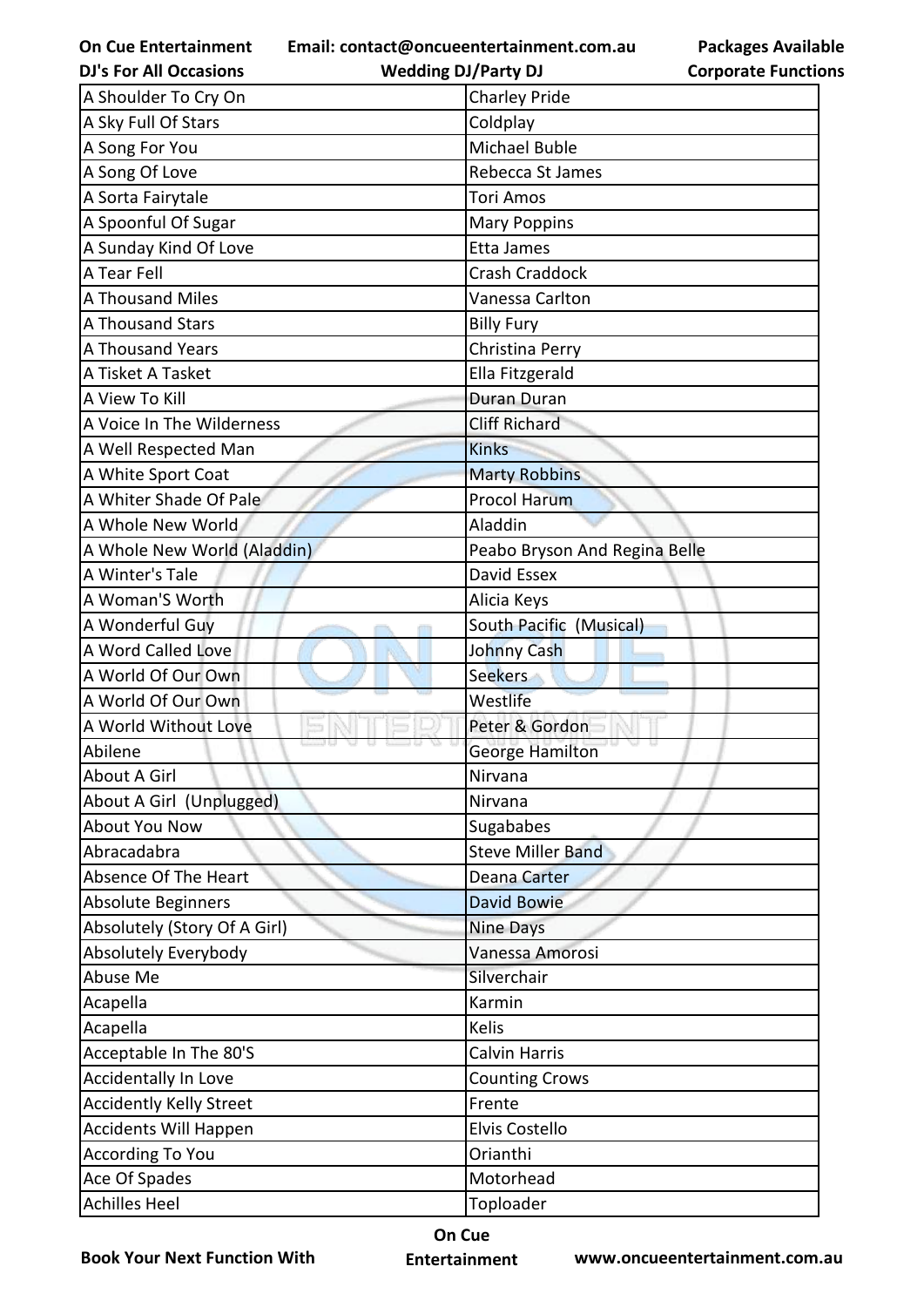**Email: contact@oncueentertainment.com.au**

| <b>DJ's For All Occasions</b>            | <b>Wedding DJ/Party DJ</b>    | <b>Corporate Functio</b> |
|------------------------------------------|-------------------------------|--------------------------|
| Achy Breaky Heart                        | <b>Billy Ray Cyrus</b>        |                          |
| Achy Breaky Song                         | Weird Al Yankovic             |                          |
| <b>Across The Universe</b>               | Fiona Apple                   |                          |
| <b>Act A Fool</b>                        | Ludacris                      |                          |
| Act Like You Know                        | Fat Larry's Band              |                          |
| <b>Act Naturally</b>                     | <b>Buck Owens</b>             |                          |
| <b>Adams Song</b>                        | <b>Blink 182</b>              |                          |
| Add It Up                                | <b>Violent Femmes</b>         |                          |
| Addicted                                 | Saving Abel                   |                          |
| Addicted                                 | Simple Plan                   |                          |
| Addicted                                 | Enrique Iglesias              |                          |
| Addicted                                 | Amy Winehouse                 |                          |
| <b>Addicted To Bass</b>                  | Puretone                      |                          |
| <b>Addicted To Love</b>                  | Robert Palmer                 |                          |
| <b>Addicted To Love</b>                  | <b>Tina Turner</b>            |                          |
| <b>Addicted To You</b>                   | <b>Avicii</b>                 |                          |
| <b>ADDIDAS</b>                           | Korn                          |                          |
| <b>Adelaide Crows Theme</b>              | Afl                           |                          |
| <b>Adore You</b>                         | Harry Styles                  |                          |
| Adore You                                | <b>Miley Cyrus</b>            |                          |
| Adrienne                                 | Calling                       |                          |
| Advance Australia Fair                   | <b>Australian Traditional</b> |                          |
| Adventure Of A Lifetime                  | Coldplay                      |                          |
| <b>Advertising Space</b>                 | <b>Robbie Williams</b>        |                          |
| Aenima                                   | Tool                          |                          |
| Aerials                                  | System Of A Down              |                          |
| Aeroplane                                | Red Hot Chilli Peppers        |                          |
| Affair Of The Heart                      | <b>Rick Springfield</b>       |                          |
| Affirmation                              | Savage Garden                 |                          |
| Africa                                   | Toto                          |                          |
| After All                                | Cher & Peter Cetera           |                          |
| <b>After All</b>                         | Michael Buble Ft Bryan Adams  |                          |
| <b>After All</b>                         | Al Jarreau                    |                          |
| <b>After All These Years</b>             | <b>Irish Traditional</b>      |                          |
| <b>After Hours</b>                       | <b>Bluetones</b>              |                          |
| After Midnight                           | <b>Eric Clapton</b>           |                          |
| After Midnight (Slow)                    | <b>Eric Clapton</b>           |                          |
| <b>After The Glitter Fades</b>           | <b>Stevie Nicks</b>           |                          |
| After The Love Has Gone                  | Damage                        |                          |
| After The Love Has Gone                  | <b>Steps</b>                  |                          |
| After The Loving                         | <b>Engelbert Humperdinck</b>  |                          |
| <b>After The Music Fades</b>             | <b>Shaun Groves</b>           |                          |
| After The Thrill Is Gone                 | Eagles                        |                          |
| After Your Gone I'll Still Be Loving You | 1 True Voice                  |                          |
| After You're Gone                        | One True Voice                |                          |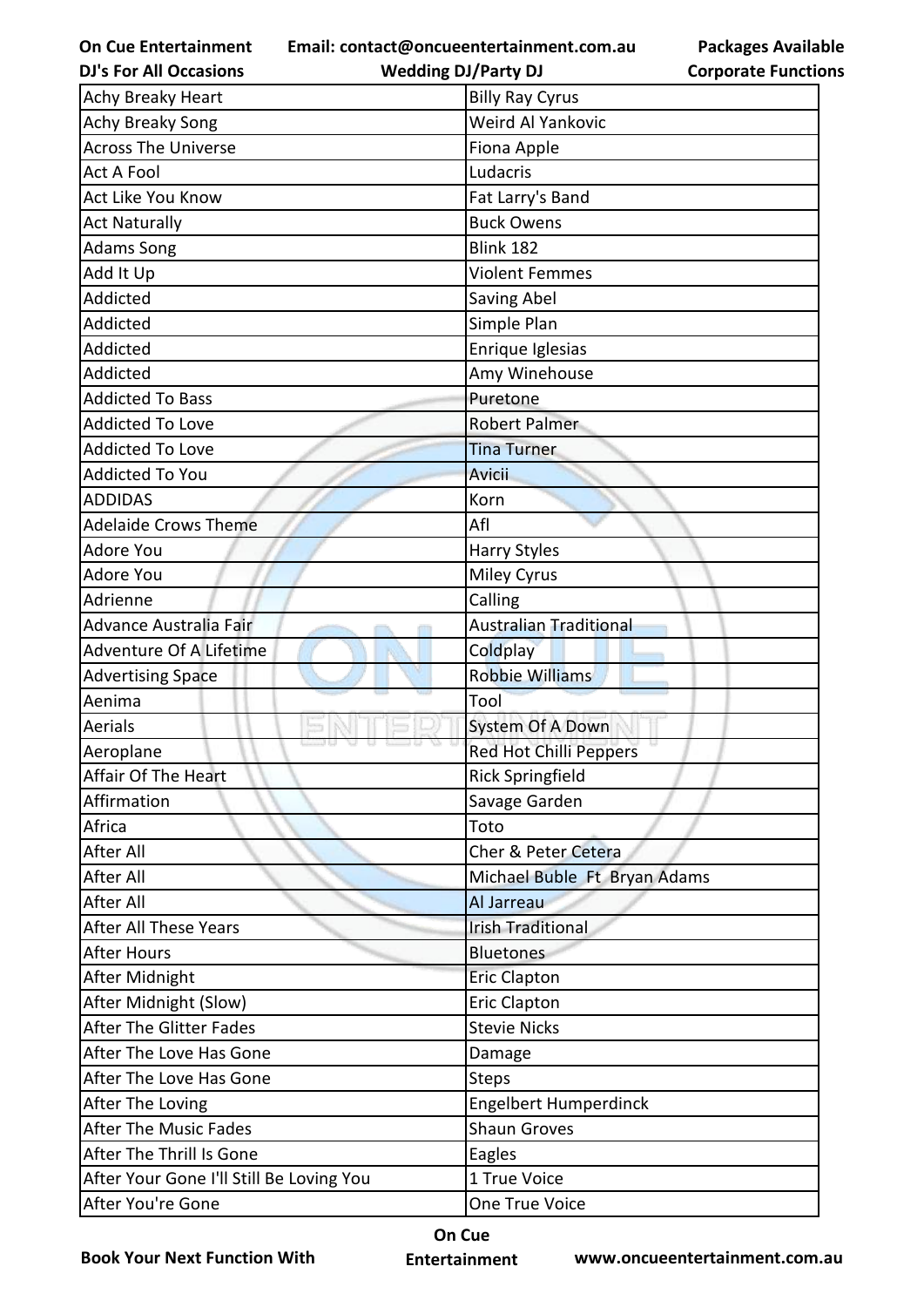**On Cue Entertainment DJ's For All Occasions**

After You've Gone Al Jolson

**Email: contact@oncueentertainment.com.au Wedding DJ/Party DJ** 

**Packages Available Corporate Functions**

| After You've Gone                        | <b>Frank Sinatra</b>            |
|------------------------------------------|---------------------------------|
| Afterglo                                 | Inxs                            |
| Afternoon Delight                        | <b>Starland Vocal Band</b>      |
| Afternoons And Coffee Spoons             | <b>Crash Test Dummies</b>       |
| Agadoo                                   | <b>Black Lace</b>               |
| Again                                    | Lenny Kravitz                   |
| Again                                    | Alice In Chains                 |
| Again & Again                            | <b>Status Quo</b>               |
| Against All Odds                         | Mariah Carey                    |
| <b>Against All Odds</b>                  | <b>Phil Collins</b>             |
| <b>Against The Wind</b>                  | <b>Bob Seger</b>                |
| Age Of Reason                            | John Farnham                    |
| Aida                                     | Sarah McLachlan                 |
| Ain't That A Kick In The Head            | <b>Dean Martin</b>              |
| Ain't Even Done With The Night           | <b>John Cougar Mellencamp</b>   |
| Ain't Going Down Till The Sun Comes Up   | <b>Garth Brooks</b>             |
| Ain't Got Far To Go                      | Jess Glynne                     |
| Ain't It Fun                             | <b>Guns N Roses</b>             |
| Ain't It Funny                           | Jennifer Lopez                  |
| Ain't It Funny How Time Slips Away       | Willie Nelson                   |
| Ain't No Doubt                           | Jimmy Nail                      |
| Ain't No Love In The Heart Of The City   | Whitesnake                      |
| Ain't No Man                             | <b>Dina Carroll</b>             |
| Ain't No Mountain High Enough            | <b>Diana Ross</b>               |
| Ain't No Mountain High Enough            | <b>Jimmy Barnes</b>             |
| Ain't No Mountain High Enough (Duet)     | Marvin Gaye & Tammi Terrel      |
| Aint No Other Man                        | Christina Aguilera              |
| Ain't No Sunshine                        | <b>Bill Withers</b>             |
| Ain't No Sunshine                        | Eva Cassidy                     |
| Ain't No Sunshine                        | <b>Rockmelons</b>               |
| Ain't No Way To Treat A Lady             | <b>Helen Ready</b>              |
| Ain't No Woman Like The One I Got        | <b>Four Tops</b>                |
| Aint Nobody                              | Chaka Khan                      |
| Ain't Nobody (Loves Me Better)           | Felix Jaehn Ft Jasmine Thompson |
| Ain't Nobody Gonna Take That From Me     | Jennifer Lopez                  |
| Ain't Nothin Shakin                      | <b>Billy Crash Craddock</b>     |
| Ain't Nothing Like The Real Thing (Duet) | Marvin Gaye & Tammi Terrel      |
| Ain't Talkin Bout Love                   | Van Halen                       |
| Aint That A Kick In The Head             | Robbie Williams                 |
| Ain't That A Lot Of Love                 | Simply Red                      |
| Ain't That A Shame                       | <b>Fats Domino</b>              |
| Ain't That Lonely Yet                    | Dwight Yoakam                   |
| Ain't That Perculia                      | Marvin Gaye                     |
| Ain't To Proud To Beg                    | <b>Rolling Stones</b>           |
|                                          |                                 |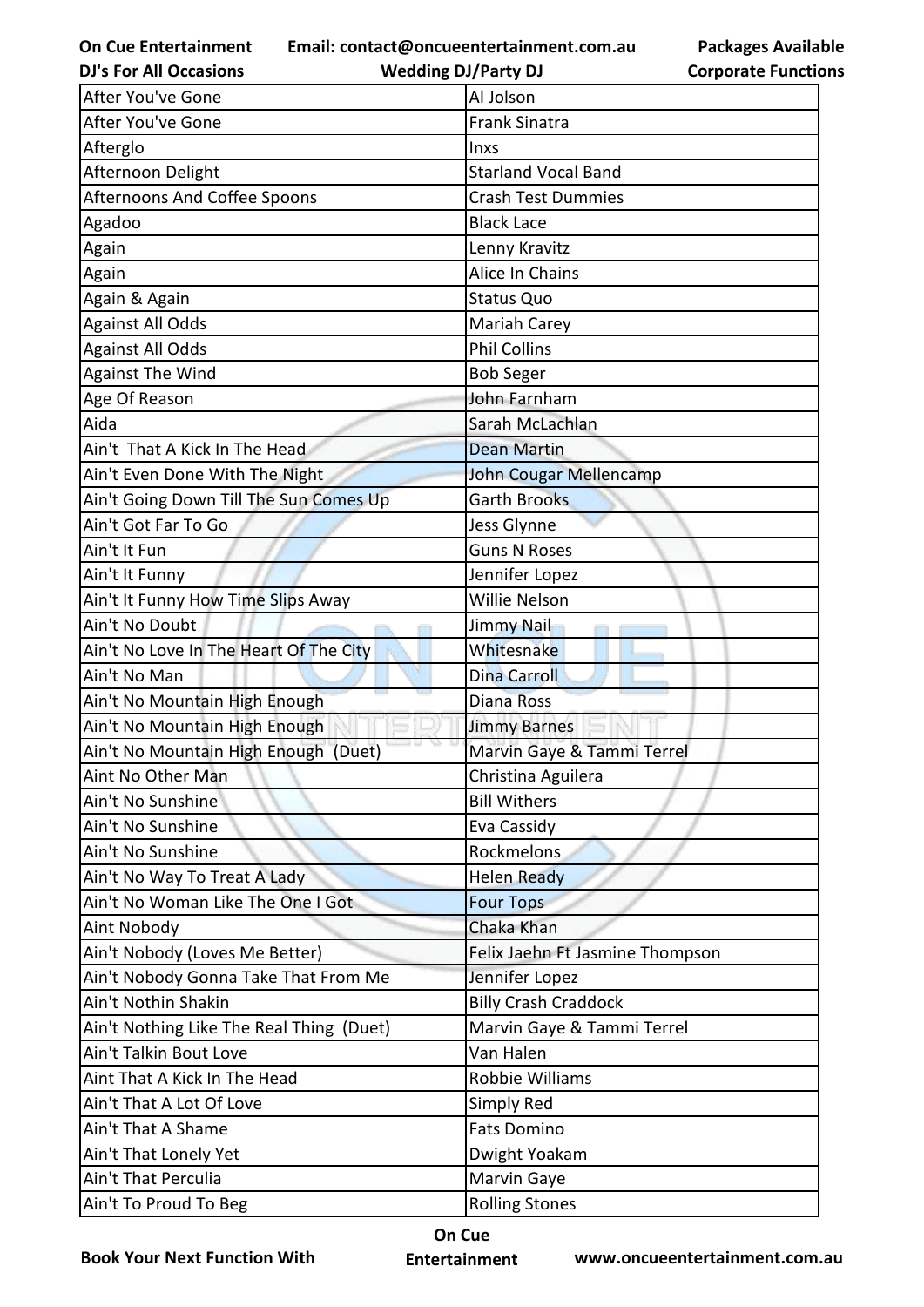**Email: contact@oncueentertainment.com.au**

**Packages Available Corporate Functions**

| <b>DJ's For All Occasions</b> | <b>Wedding DJ/Party DJ</b>        | <b>Corporate Functio</b> |
|-------------------------------|-----------------------------------|--------------------------|
| Ain't To Proud To Beg         | Temptations                       |                          |
| Ain't Your Mama               | Jennifer Lopez                    |                          |
| Air Balloon                   | Lily Allen                        |                          |
| Air Force Ones                | Nelly Ft Kyjuan, Ali & Murphy Lee |                          |
| Airplanes                     | B.O.B. & Hayley Williams          |                          |
| Al Di Da                      | Italian                           |                          |
| Al Maria                      | Italian                           |                          |
| Alabama Song                  | Doors                             |                          |
| Alejandro                     | Lady Gaga                         |                          |
| Alejate                       | Josh Groban                       |                          |
| Alfie                         | Dionne Warwick                    |                          |
| Alfie                         | Lily Allen                        |                          |
| Alice Underground             | <b>Avril Lavigne</b>              |                          |
| Alison                        | <b>Elvis Costello</b>             |                          |
| Alive                         | Dami Im                           |                          |
| Alive                         | <b>Empire Of The Sun</b>          |                          |
| Alive                         | Jennifer Lopez                    |                          |
| Alive                         | Natalie Bassingthwaite            |                          |
| Alive                         | <b>POD</b>                        |                          |
| Alive                         | Pearl Jam                         |                          |
| Alive                         | S Club 7                          |                          |
| Alive                         | Sia                               |                          |
| Alive And Kicking             | <b>Simple Minds</b>               |                          |
| All About Loving You          | <b>Bon Jovi</b>                   |                          |
| <b>All About Soul</b>         | <b>Billy Joel</b>                 |                          |
| All About That Bass           | <b>Meghan Trainor</b>             |                          |
| All about Us                  | TATU                              |                          |
| All Along The Watch Tower     | <b>Bob Dylan</b>                  |                          |
| All And All                   | <b>Joyce Sims</b>                 |                          |
| All Apologies                 | Nirvana                           |                          |
| All Around Me                 | Flyleaf                           |                          |
| All Around The World          | Lisa Stansfield                   |                          |
| All At Once                   | Fray                              |                          |
| All At Once                   | <b>Whitney Houston</b>            |                          |
| All Because Of You            | U <sub>2</sub>                    |                          |
| All By Myself                 | <b>Eric Carmen</b>                |                          |
| All Cried Out                 | Alison Moyet                      |                          |
| All Cried Out                 | <b>Blonde Ft Alex Newell</b>      |                          |
| All Day                       | Kanye West & Theophilus           |                          |
| All Day & All Of The Night    | <b>Stranglers</b>                 |                          |
| All Day And All Night         | Kinks                             |                          |
| All Fired Up                  | Pat Benatar                       |                          |
| All For Love                  | Bryan Adams                       |                          |
| All For One                   | <b>High School Musical 2</b>      |                          |
| All For One                   | <b>Stones Roses</b>               |                          |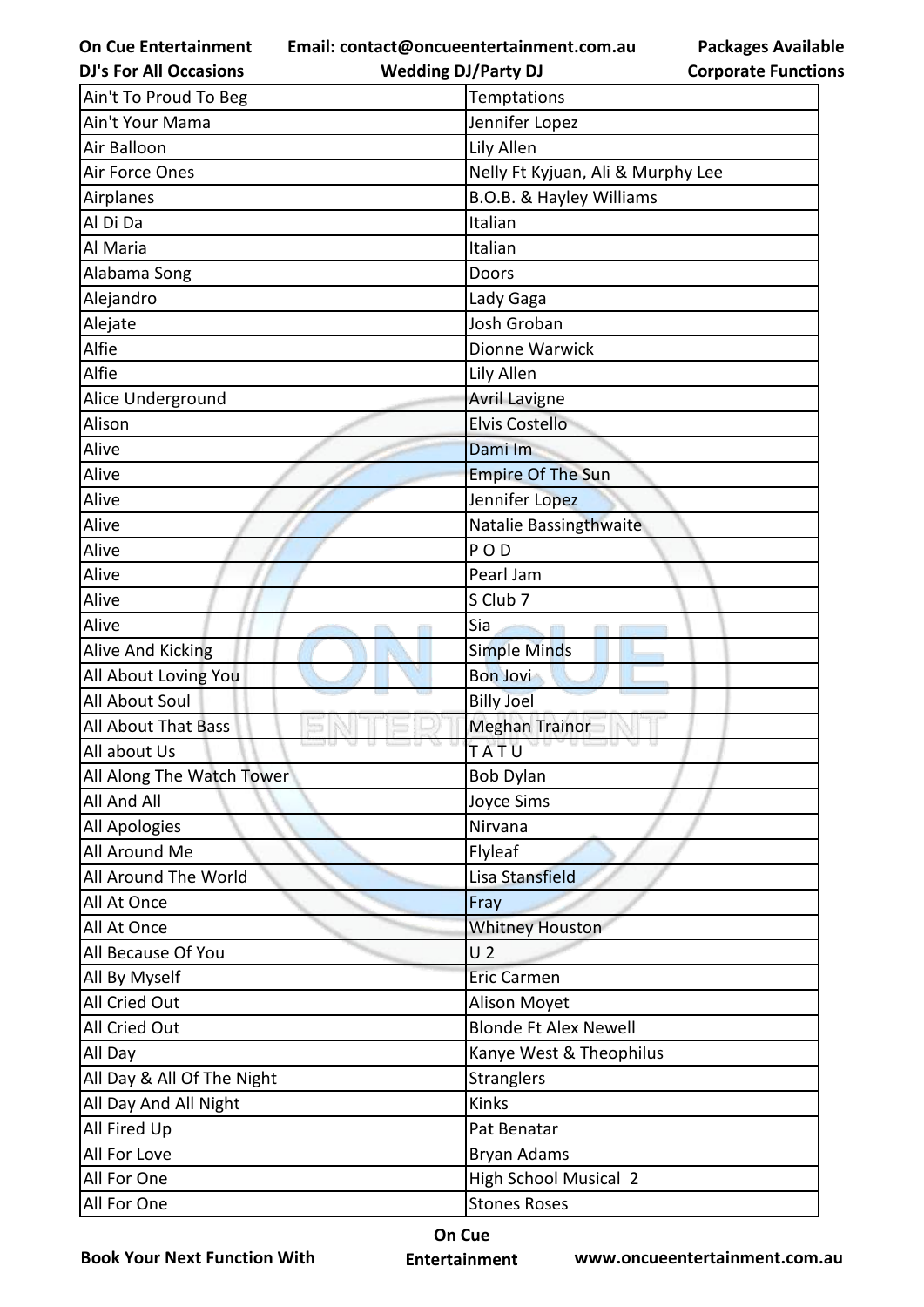**Email: contact@oncueentertainment.com.au Wedding DJ/Party DJ** 

| <b>Packages Available</b>  |
|----------------------------|
| <b>Corporate Functions</b> |

| <b>DJ's For All Occasions</b>      | <b>Wedding DJ/Party DJ</b>     | <b>Corporate Functio</b> |
|------------------------------------|--------------------------------|--------------------------|
| All Good Things Come To An End     | <b>Nelly Furtado</b>           |                          |
| All Hooked Up                      | <b>All Saints</b>              |                          |
| All I Ask Of You                   | Phantom Of The Opera (Musical) |                          |
| All I Ever Need Is You             | Cher                           |                          |
| All I Ever Need Is You (Duet)      | Kenny Rogers & Dottie West     |                          |
| All I Have                         | Jennifer Lopez Feat. Ll Cool J |                          |
| All I Have To Do Is Dream          | <b>Everly Brothers</b>         |                          |
| All I Have To Offer YOU            | <b>Charley Pride</b>           |                          |
| All I Hear                         | Kate Alexa                     |                          |
| All I Need                         | Air                            |                          |
| All I Need Is A Miricle            | Mike & The Mechanics           |                          |
| All I Need To Know                 | Emma Bunton                    |                          |
| All I Wanna Do                     | Heart                          |                          |
| All I Wanna Do (Is Have Some Fun)  | <b>Sheryl Crow</b>             |                          |
| All I Want                         | <b>Offspring</b>               |                          |
| All I Want For Christmas           | <b>Mariah Carey</b>            |                          |
| All I Want Is You                  | U <sub>2</sub>                 |                          |
| All In The Suit That You Wear      | <b>Stone Temple Pilots</b>     |                          |
| All In Your Mind                   | Mariah Carey                   |                          |
| All Kinds Of Everything            | <b>Irish Traditional</b>       |                          |
| All My Friends                     | Snakehips & Tinashe            |                          |
| All My Friends Are Getting Married | Skyhooks                       |                          |
| All My Life                        | Foo Fighters                   |                          |
| All My Life                        | <b>Kenny Rogers</b>            |                          |
| All My Life                        | Linda Ronstadt & Aaron Neville |                          |
| All My Love                        | Led Zeppelin                   |                          |
| All My Loving                      | <b>Beatles</b>                 |                          |
| All My Tomorrows                   | <b>Frank Sinatra</b>           |                          |
| All Night Long                     | Alexandra Burke                |                          |
| All Night Long                     | Lionel Richie                  |                          |
| All Night Long                     | Lionel Richie                  |                          |
| All Of Me                          | <b>Frank Sinatra</b>           |                          |
| All Of Me                          | John Legend                    |                          |
| All Of The Dreamers                | Powderfinger                   |                          |
| All Of The Lights                  | Kanye West                     |                          |
| All Or Nothing                     | Cher                           |                          |
| All Or Nothing                     | <b>Frank Sinatra</b>           |                          |
| All Or Nothing                     | O Town                         |                          |
| All Or Nothing                     | <b>Small Faces</b>             |                          |
| All Out Of Love                    | Air Supply                     |                          |
| All Over Me                        | <b>Blake Shelton</b>           |                          |
| All Over The World                 | <b>ELO</b>                     |                          |
| All Over You                       | Live                           |                          |
| All Reved Up With No Place To Go   | Meatloaf                       |                          |
| All Right Now                      | Free                           |                          |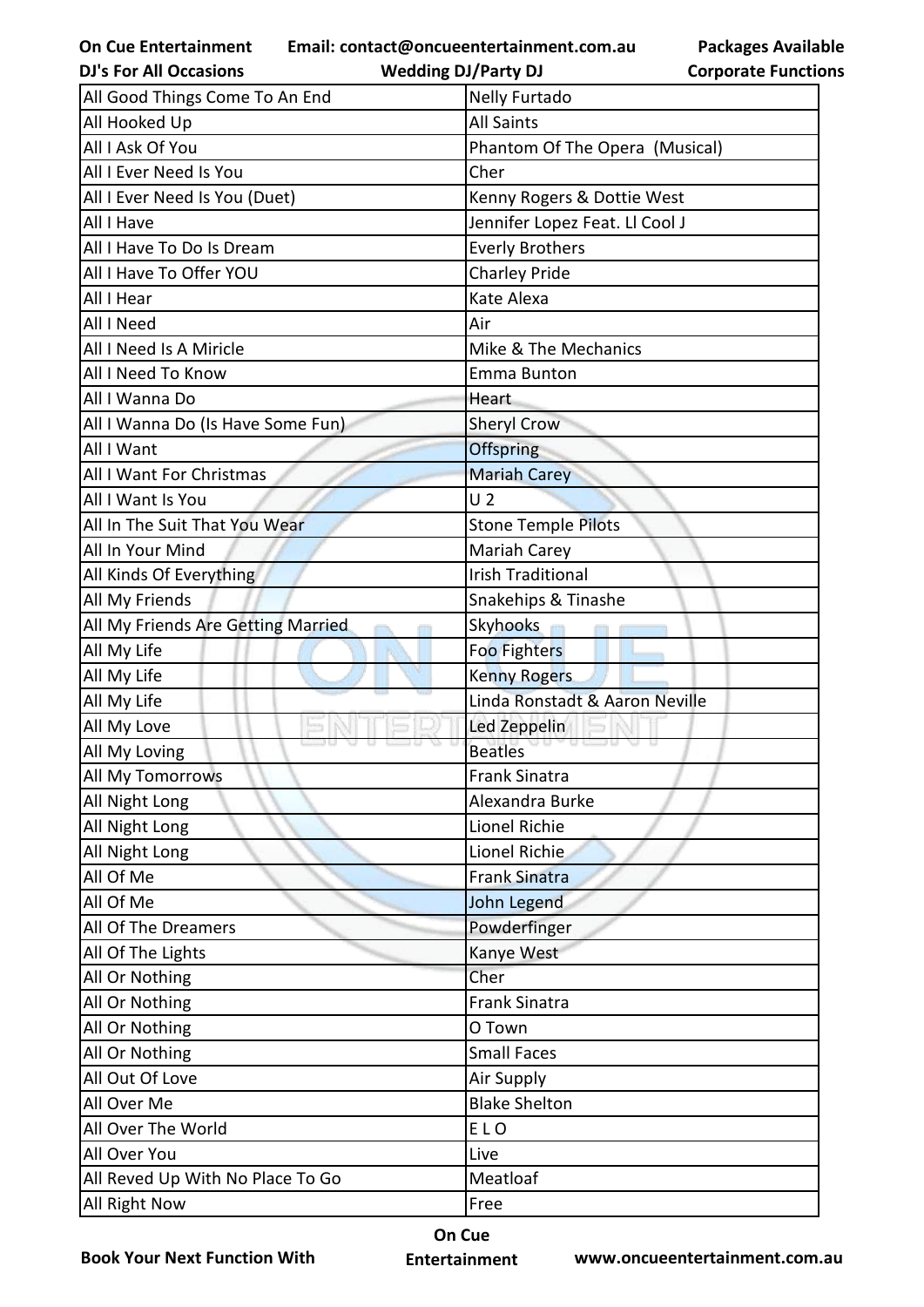**Email: contact@oncueentertainment.com.au**

| <b>Packages Available</b>  |
|----------------------------|
| <b>Corporate Functions</b> |

| <b>DJ's For All Occasions</b>        | <b>Wedding DJ/Party DJ</b>    | <b>Corporate Functio</b> |
|--------------------------------------|-------------------------------|--------------------------|
| All Roads Lead To You                | <b>Steve Warner</b>           |                          |
| All She Wants To Do Is Dance         | Don Henley                    |                          |
| All Shook Up                         | <b>Elvis Presley</b>          |                          |
| All Star                             | <b>Smash Mouth</b>            |                          |
| All Summer Long                      | <b>Kid Rock</b>               |                          |
| All That I Care About                | Chicago (Musical)             |                          |
| All That Jazz                        | Chicago (Musical)             |                          |
| All That She Wants                   | Ace Of Base                   |                          |
| All That's Left                      | <b>Thrice</b>                 |                          |
| All The Love In The Word             | Corrs                         |                          |
| All The Lovers                       | Kylie Minogue                 |                          |
| All The Man I Need                   | <b>Whitney Houston</b>        |                          |
| All The Reasons Why                  | Highway 101                   |                          |
| All The Same                         | <b>Sick Puppies</b>           |                          |
| All The Small Things                 | <b>Blink 182</b>              |                          |
| All The Things She Said              | <b>TATU</b>                   |                          |
| All The Way                          | Craig David                   |                          |
| All The Way                          | <b>Frank Sinatra</b>          |                          |
| All Those Years Ago                  | George Harrison               |                          |
| All Through The Night                | Cyndi Lauper                  |                          |
| All Tied Up                          | Ronnie McDowell               |                          |
| All Time High                        | <b>Rita Coolidge</b>          |                          |
| All To Myself                        | <b>Guy Sebastian</b>          |                          |
| All Torn Down                        | <b>Living End</b>             |                          |
| All You Ever Do Is Bring Me Down     | <b>Mavericks</b>              |                          |
| All You Get From Love Is A Love Song | Carpenters                    |                          |
| All You Good Good People             | Embrace                       |                          |
| All You Want                         | Dido                          |                          |
| All You Wanted                       | Michelle Branch               |                          |
| Allentown                            | <b>Billy Joel</b>             |                          |
| Alley Oop                            | <b>Hollywood Argyles</b>      |                          |
| Almost                               | <b>Bowling For Soup</b>       |                          |
| <b>Almost Don't Count</b>            | <b>Brandy</b>                 |                          |
| <b>Almost Home</b>                   | Craig Morgan                  |                          |
| Almost Is Never Enough               | Ariana Grande Ft Nathan Sykes |                          |
| Almost Like Being In Love            | <b>Frank Sinatra</b>          |                          |
| Almost Paradise (Duet)               | Ann Wilson & Mike Reno        |                          |
| Alone                                | <b>Bee Gees</b>               |                          |
| Alone                                | Heart                         |                          |
| Alone Again                          | Dokken                        |                          |
| Alone Again (Naturally)              | Gilbert O'Sullivan            |                          |
| <b>Alone I Break</b>                 | Korn                          |                          |
| Alone Together                       | Fall Out Boy                  |                          |
| Alone With You                       | Faron Young                   |                          |
| Alone With You                       | <b>Sunny Boys</b>             |                          |

**Book Your Next Function With**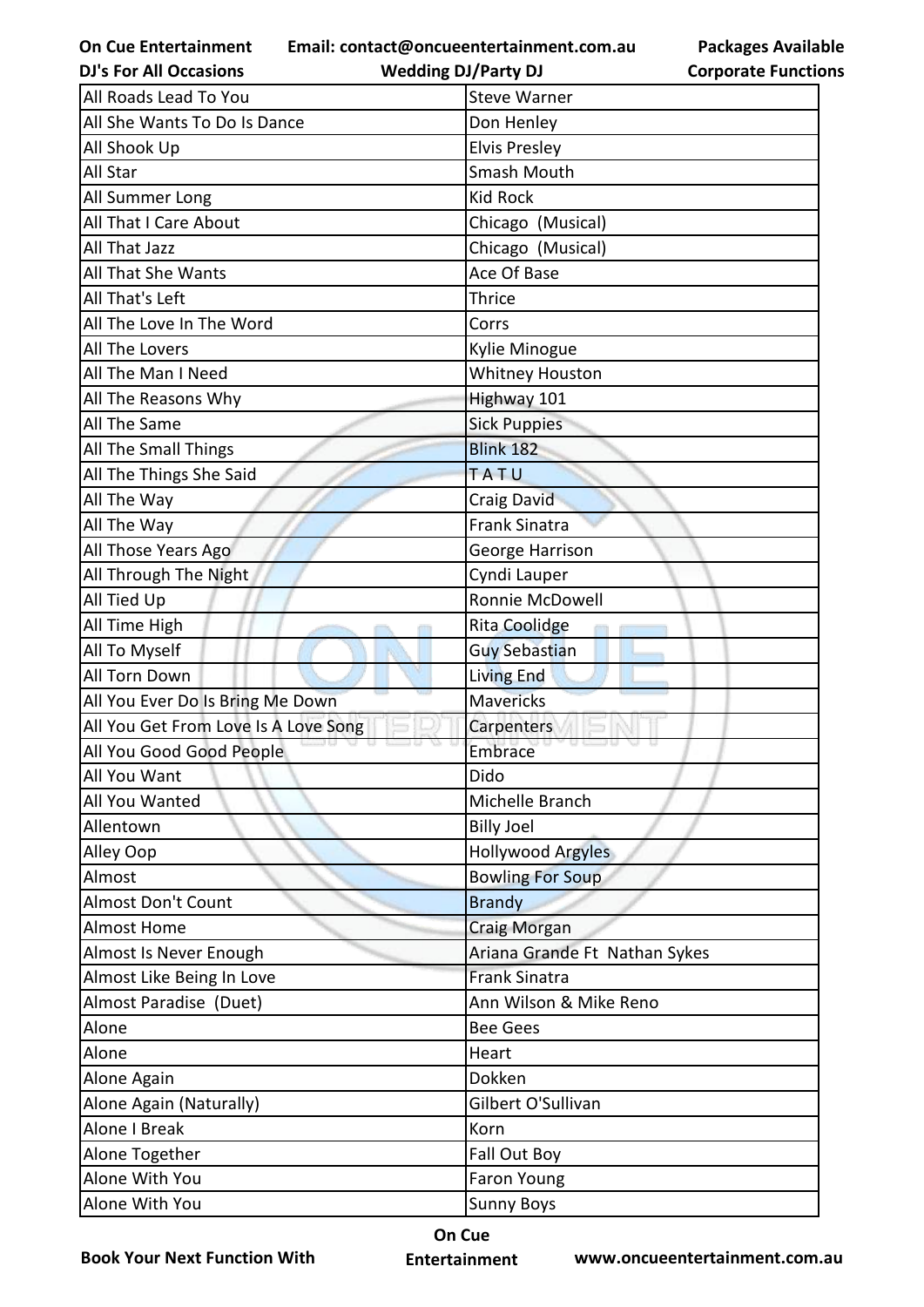**Email: contact@oncueentertainment.com.au**

**DJ's For All Occasions**

**Wedding DJ/Party DJ** 

| <b>Packages Available</b>  |
|----------------------------|
| <b>Corporate Functions</b> |

| Along Came Jones                       | Coasters                     |
|----------------------------------------|------------------------------|
| Along Came Jones                       | Ray Stevens                  |
| Along Comes Mary                       | Association                  |
| <b>Already Gone</b>                    | Eagles                       |
| <b>Already Gone</b>                    | <b>Kelly Clarkson</b>        |
| Always                                 | <b>Atlantic Star</b>         |
| Always                                 | <b>Bon Jovi</b>              |
| Always                                 | Patsy Cline                  |
| Always A Winner                        | Pete Murray                  |
| Always And Forever                     | Heatwave                     |
| Always And Forever                     | <b>Luther Vandross</b>       |
| Always And Forever                     | Shania Twain                 |
| Always Be Here                         | Dane Rumble                  |
| Always Come Back To Your Love          | Samantha Mumbo               |
| Always Late With Your Kisses           | <b>Lefty Frizzell</b>        |
| Always Look On The Bright Side Of Life | <b>Monty Python</b>          |
| Always On , My Mind                    | <b>Elvis Presley</b>         |
| Always On My Mind                      | Michael Buble                |
| Always On My Mind                      | Pet Shop Boys                |
| Always On My Mind                      | Willie Nelson                |
| Always On The Run                      | Lenny Kravitz                |
| Always Remember Us This Way            | Lady Gaga                    |
| Always The Last To Know                | <b>Del Amitri</b>            |
| Always Was                             | <b>Aaron Tippin</b>          |
| Am I Easy To Forget                    | <b>Engelbert Humperdinck</b> |
| Am I Ever Gonna See Your Face          | Angels                       |
| Am I That Easy To Forget               | <b>Skeeter Davis</b>         |
| Am I Wrong                             | Nico & Vinz                  |
| Am Radio                               | Everclear                    |
| Am To Pm                               | Christina Milian             |
| Amanda                                 | <b>Boston</b>                |
| <b>Amarillo By Morning</b>             | George Strait                |
| Amazed                                 | Lonestar                     |
| Amazing                                | <b>Alex Lloyd</b>            |
| Amazing                                | Foxes                        |
| Amazing                                | George Michael               |
| Amazing                                | Josh Kelley                  |
| Amazing                                | Madonna                      |
| Amazing                                | <b>Matt Cardle</b>           |
| Amazing                                | Vanessa Amorosi              |
| Amazing                                | Westlife                     |
| Amazing                                | Aerosmith                    |
| <b>Amazing Grace</b>                   | Aretha Franklin              |
| <b>Amazing Grace</b>                   | <b>Elvis Presley</b>         |
| Amber                                  | 311                          |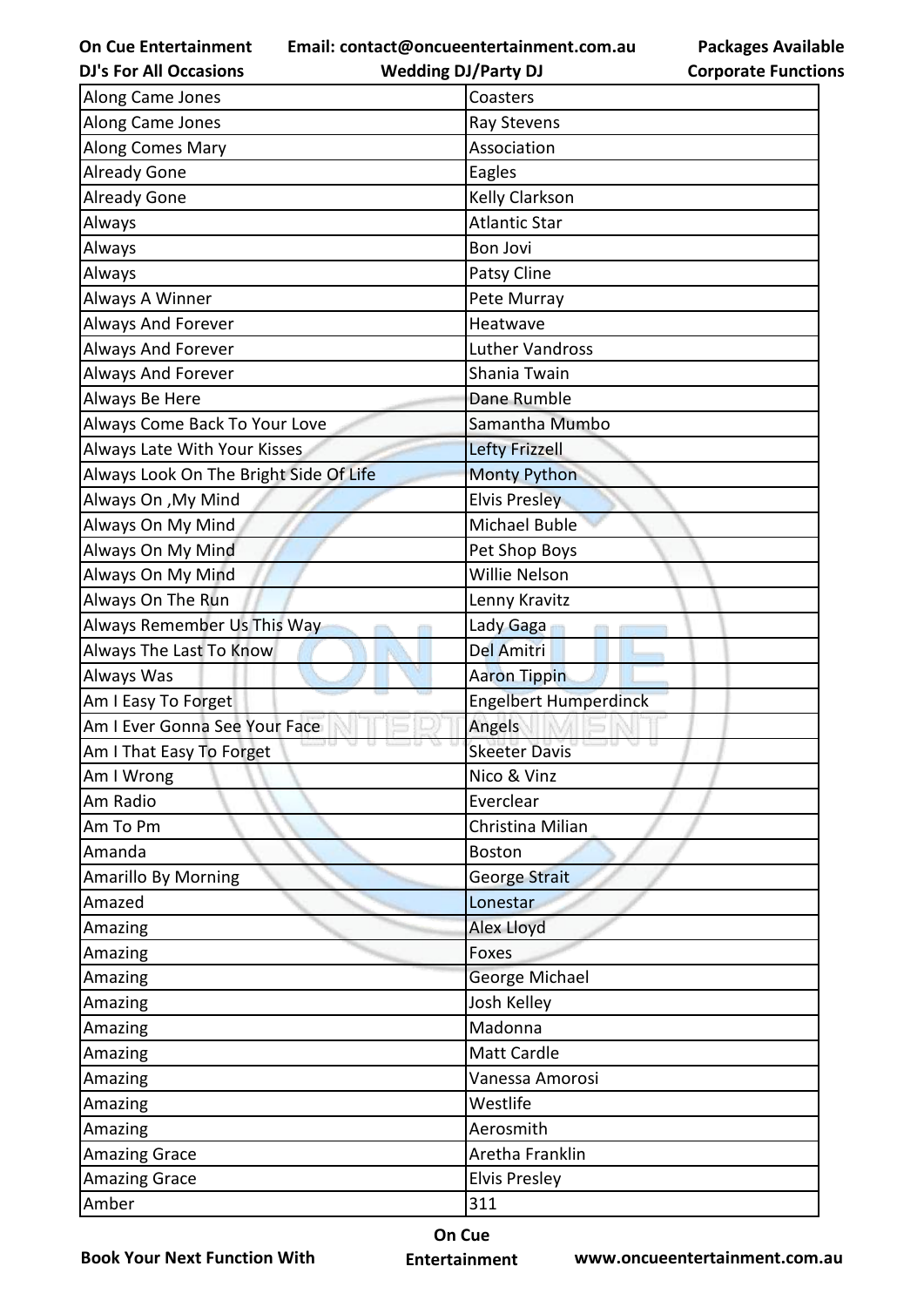**Email: contact@oncueentertainment.com.au Wedding DJ/Party DJ** 

**DJ's For All Occasions**

| <b>Packages Available</b>  |  |
|----------------------------|--|
| <b>Corporate Functions</b> |  |

| America                         | Neil Diamond                 |
|---------------------------------|------------------------------|
| America                         | <b>Simon And Garfunkel</b>   |
| America                         | <b>Waylon Jennings</b>       |
| <b>American Badass</b>          | <b>Kid Rock</b>              |
| American Boy                    | Estelle & Kanye West         |
| American Girl                   | <b>Tom Petty</b>             |
| American Honey                  | Lady Antebellum              |
| American Idiot                  | Green Day                    |
| American Life                   | Madonna                      |
| American Made                   | Oak Ridge Boys               |
| American Pie                    | Don Mclean                   |
| American Pie                    | Madonna                      |
| American Soldier                | <b>Toby Keith</b>            |
| <b>American Trilogy</b>         | <b>Elvis Presley</b>         |
| American Woman                  | <b>Guess Who</b>             |
| American Woman                  | Lenny Kravitz                |
| <b>Americas Suitehearts</b>     | Fall Out Boy                 |
| Amie                            | Pure Prairie League          |
| Amish Paradise                  | Weird Al Yankovic            |
| Amnesia                         | 5 Seconds Of Summer          |
| Amor (Sexo)                     | Santana & Macy Gray          |
| An American Dream               | Nitty Gritty Dirt Band       |
| An Easier Affair                | <b>George Michael</b>        |
| An Englishman In New York       | <b>Sting</b>                 |
| Anaconda                        | Nicki Minaj                  |
| Analyse                         | Cranberries                  |
| Anarchy In The UK               | <b>Sex Pistols</b>           |
| Anchor                          | Birds Of Tokyo               |
| And I Love You So               | Don Mclean                   |
| And I Love You So               | <b>Elvis Presley</b>         |
| And I Love You So               | Perry Como                   |
|                                 |                              |
| And It Stoned Me                | Van Morrison                 |
| And She Was                     | <b>Talking Heads</b>         |
| And So It Goes                  | <b>Billy Joel</b>            |
| And The Beat Goes On            | Whispers                     |
| And The Boys                    | Angus & Julia Stone          |
| And The Cradle Will Rock        | Van Halen                    |
| And The Grass Won't Pay No Mind | Neil Diamond                 |
| And We Danced                   | Hooters                      |
| And When I Die                  | <b>Blood Sweat And Tears</b> |
| <b>Andy Griggs</b>              | <b>Engelbert Humperdinck</b> |
| Angel                           | Aerosmith                    |
| Angel                           | Akon                         |
| Angel                           | Amanda Perez                 |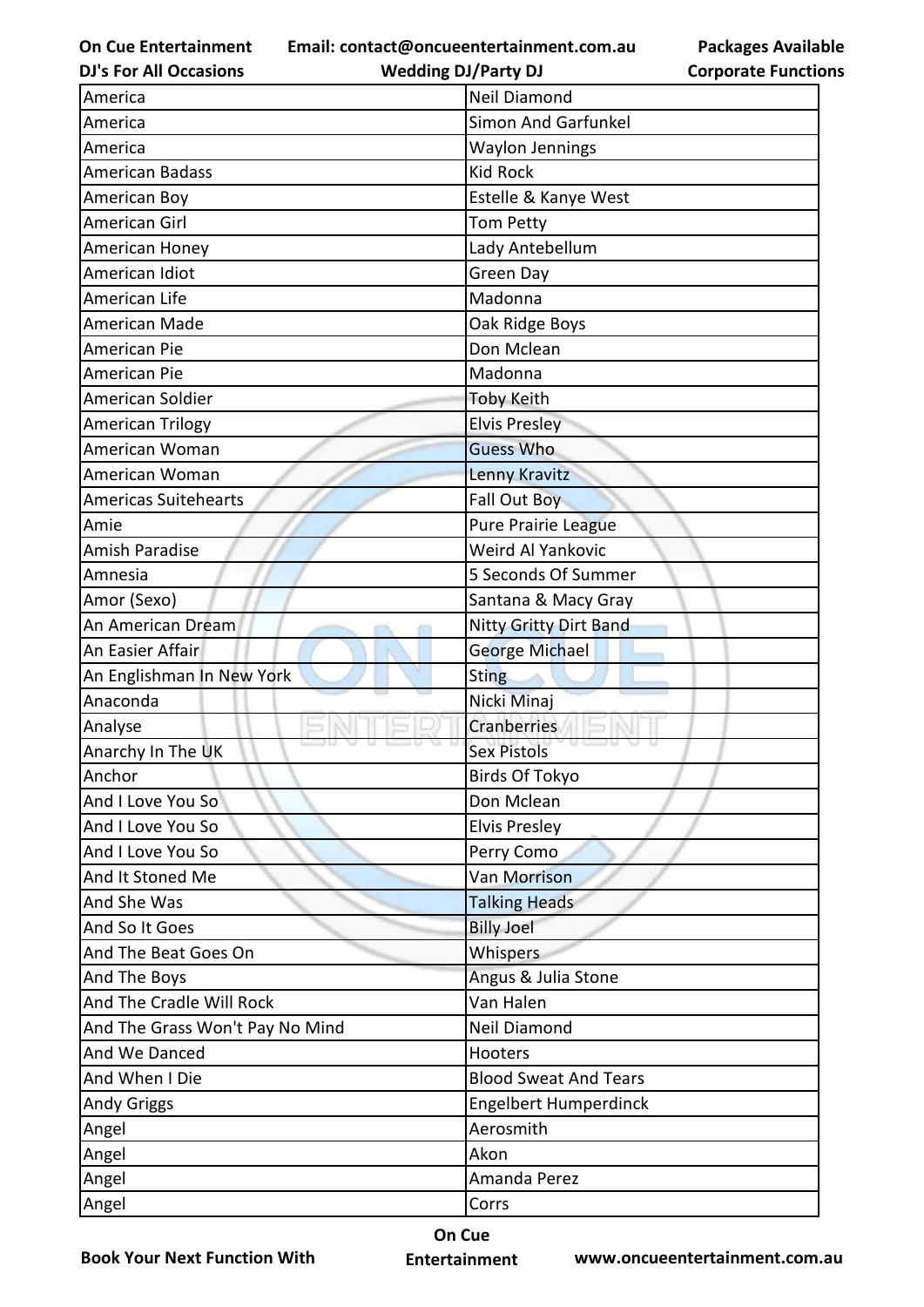**Email: contact@oncueentertainment.com.au**

**DJ's For All Occasions**

## **Wedding DJ/Party DJ**

**Packages Available Corporate Functions**

| Angel                       | <b>Pharrel Williams</b>        |
|-----------------------------|--------------------------------|
| Angel                       | <b>Rod Stewart</b>             |
| Angel                       | Sarah McLachlan                |
| Angel                       | Shaggy                         |
| Angel                       | Westlife                       |
| Angel Boy                   | <b>Tim Magraw</b>              |
| Angel City Of Angels        | Sarah McLachlan                |
| Angel Eyes                  | <b>Frank Sinatra</b>           |
| Angel Eyes                  | Jeff Healey Band               |
| Angel Eyes                  | Paulini                        |
| Angel Eyeys                 | <b>Roxy Music</b>              |
| Angel In Blue Jeans         | <b>Train</b>                   |
| Angel In Disguise           | <b>Brandy</b>                  |
| Angel In The Morning        | <b>Juice Newton</b>            |
| Angel In The Night          | <b>Basshunter</b>              |
| Angel Of Harlem             | U <sub>2</sub>                 |
| Angel Of Mine               | Eternal                        |
| Angel Of Music              | Phantom Of The Opera (Musical) |
| Angel On My Sholder         | Natalie Cole                   |
| Angeleyes                   | Abba                           |
| Angelia                     | <b>Richard Marx</b>            |
| Angelo                      | <b>Brother Hood Of Man</b>     |
| Angels                      | John Farnham                   |
| Angels                      | <b>Robbie Williams</b>         |
| Angel's Brought Me Here     | <b>Guy Sebastian</b>           |
| Angel's Eye                 | Aerosmith                      |
| Angels Would Fall           | Melissa Etheridge              |
| Angie                       | <b>Rolling Stones</b>          |
| Angry All The Time          | Faith Hill & Tim McGraw        |
| Angry All The Time          | <b>Tim Magraw</b>              |
| Angry Mob                   | Kaiser Chiefs                  |
| Animal                      | Def Leppard                    |
| Animal                      | <b>Neon Trees</b>              |
| Animal                      | Pearl Jam                      |
| <b>Animal I Have Become</b> | <b>Three Days Grace</b>        |
| <b>Animal Song</b>          | Savage Garden                  |
| Anna Go To Him              | <b>Beatles</b>                 |
| Anna'S Song                 | Silverchair                    |
| Annie'S Song                | John Denver                    |
| Anniversary                 | <b>Tony Toni Tone</b>          |
| <b>Anniversary Song</b>     | Tom Jones                      |
| Another Brick In The Wall   | Pink Floyd                     |
| Another Day                 | Lemar                          |
| Another Day                 | Paul Mc Cartney                |
| Another Day                 | Rent (The Musical)             |

**Book Your Next Function With**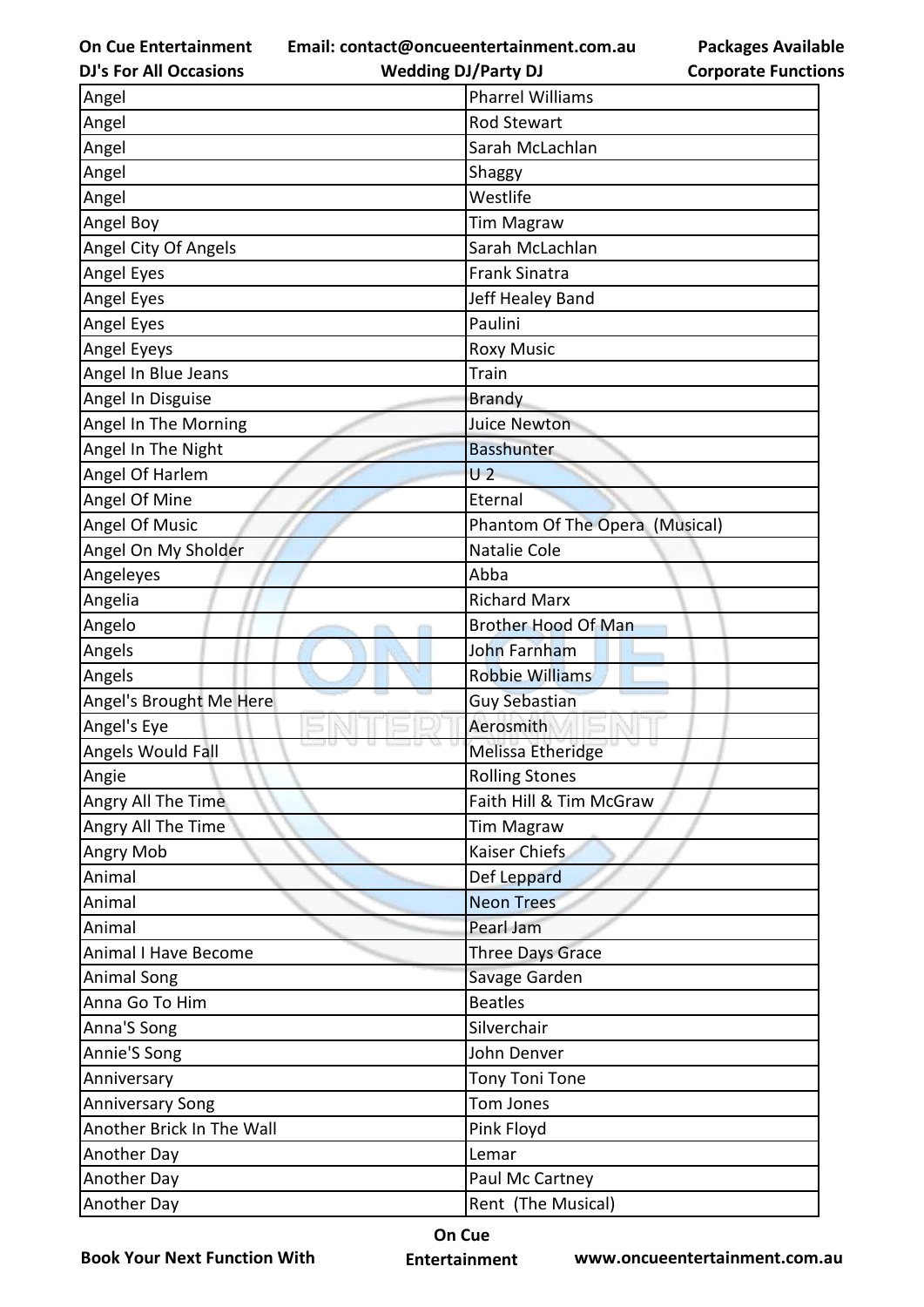**Email: contact@oncueentertainment.com.au**

| <b>Packages Available</b>  |
|----------------------------|
| <b>Corporate Functions</b> |

| <b>DJ's For All Occasions</b>             | <b>Wedding DJ/Party DJ</b>        | <b>Corporate Functio</b> |
|-------------------------------------------|-----------------------------------|--------------------------|
| Another Day In Paradise                   | <b>Phil Collins</b>               |                          |
| Another Goodbye                           | Donna Fargo                       |                          |
| Another Lonely Song                       | Tammy Wynette                     |                          |
| Another Love                              | <b>Tom Odell</b>                  |                          |
| Another One Bites The Dust                | Queen                             |                          |
| Another Part Of Me                        | Michael Jackson                   |                          |
| Another Place Another Time                | Desert Rose Band                  |                          |
| Another Place To Fall                     | <b>KT Tunstall</b>                |                          |
| Another Postcard                          | Queen                             |                          |
| <b>Another Postcard Chimps</b>            | <b>Barenaked Ladies</b>           |                          |
| Another Saturday Night                    | Cat Stevens                       |                          |
| Another Saturday Night                    | Jimmy Buffett                     |                          |
| Another Somebody Done Somebody Wrong Song | <b>B</b> J Thomas                 |                          |
| Another Somebody Done Somebody Wrong Song | <b>Charlie Rich</b>               |                          |
| Another Stupid Love Song                  | Amiel                             |                          |
| Another Way To Die                        | <b>Alicia Keys And Jack White</b> |                          |
| <b>Ant Music</b>                          | Adam Ant                          |                          |
| Anthem                                    | Chess (The Musical)               |                          |
| Anthem Of Our Dying Day                   | Story Of The Year                 |                          |
| Antidote                                  | <b>Travis Scott</b>               |                          |
| Antisocial                                | Anthrax                           |                          |
| Any Dream Will Do                         | Jason Derulo                      |                          |
| Any Man Of Mine                           | <b>Shania Twain</b>               |                          |
| Any One Of Us                             | <b>Gareth Gates</b>               |                          |
| Any Place Is Paradise                     | <b>Elvis Presley</b>              |                          |
| Anyone Who Had A Heart                    | <b>Dionne Warwick</b>             |                          |
| Anything                                  | Calling                           |                          |
| Anything                                  | Jaheim Featuring Next             |                          |
| Anything                                  | Third Eye Blind                   |                          |
| Anything                                  | <b>Culture Beat</b>               |                          |
| Anything But Down                         | Sheryl Crow                       |                          |
| Anything Could Happen                     | <b>Ellie Goulding</b>             |                          |
| Anything Else                             | Collin Raye                       |                          |
| <b>Anything Goes</b>                      | <b>Frank Sinatra</b>              |                          |
| Anything Is Possible                      | Will Young                        |                          |
| Anything You Can Do I Can Do Better       | Annie Get Your Gun                |                          |
| Anytime                                   | Kelly Clarkson                    |                          |
| Anytime You Need A Friend                 | Mariah Carey                      |                          |
| Anyway, Anyhow, Anywhere                  | The Who                           |                          |
| Anywhere                                  | Enya                              |                          |
| Anywhere For You                          | John Martin                       |                          |
| Apeman                                    | Kinks                             |                          |
| Aphrodite                                 | Kylie Minogue                     |                          |
| Apologize                                 | Timberland Feat One Republic      |                          |
| Applause                                  | Lady Gaga                         |                          |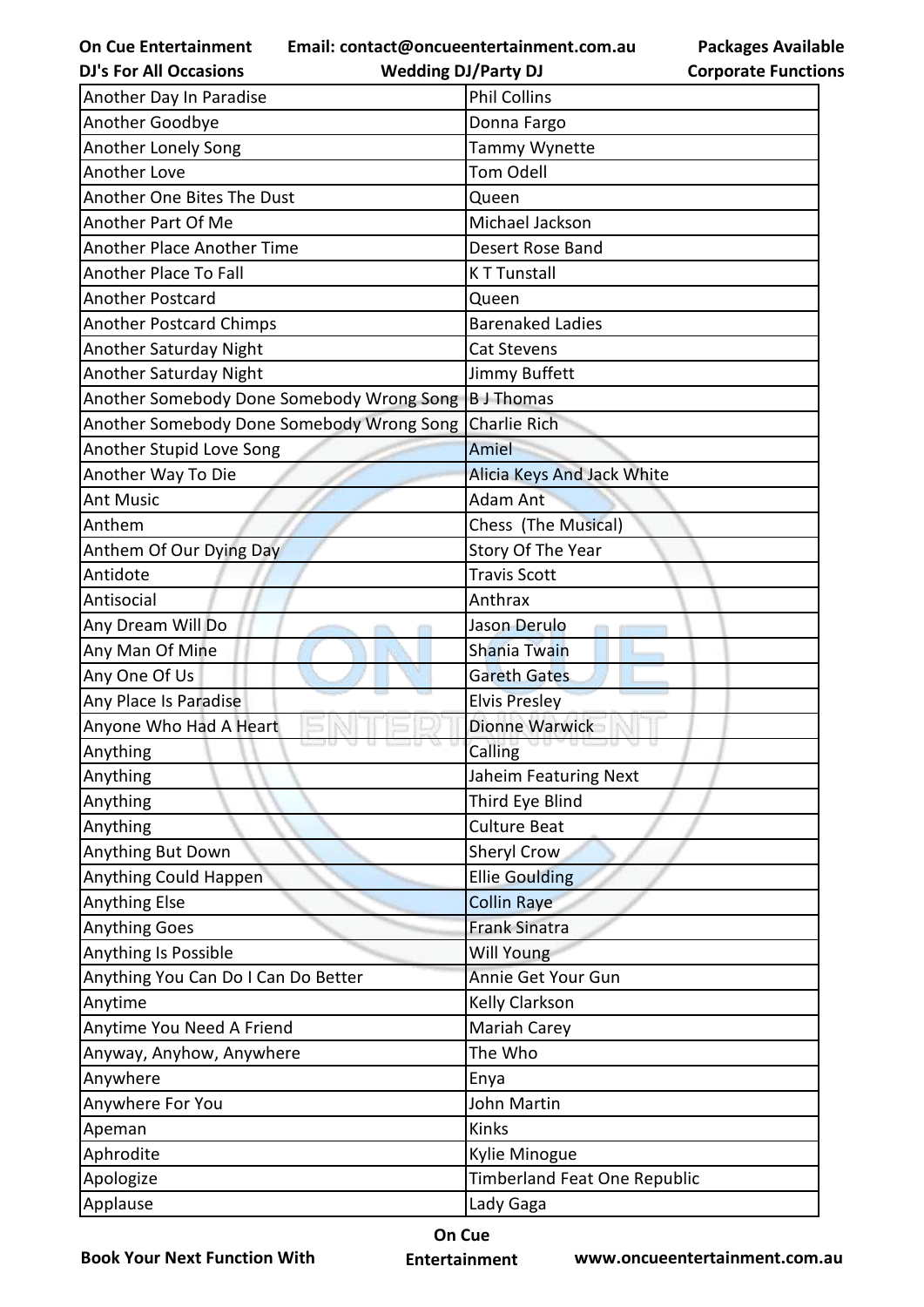**Email: contact@oncueentertainment.com.au**

**DJ's For All Occasions**

**Wedding DJ/Party DJ** 

**Packages Available Corporate Functions**

| Appletree                       | Erykah Badu                |
|---------------------------------|----------------------------|
| April Come She Will             | <b>Simon And Garfunkel</b> |
| April Shower                    | Al Jolson                  |
| April Sun In Cuba               | Dragon                     |
| Aqaurius (Let The Sunshine In)  | 5Th Di'Mension             |
| Aquarius (Let The Sun Shine In) | <b>Fifth Deminsion</b>     |
| Arabella                        | <b>Arctic Monkeys</b>      |
| Are We All We Are               | Pink                       |
| Are We In Trouble Now           | <b>Randy Travis</b>        |
| Are You Gonna Be My Girl        | Jet                        |
| Are You Gonna Go My Way         | Lenny Kravitz              |
| Are You Happy Baby              | Dottie West                |
| Are You Happy Now               | Michelle Branch            |
| Are You Lonesome Tonight        | <b>Elvis Presley</b>       |
| Are You Old Enough              | <b>Dragon</b>              |
| Are You Ready For Love          | <b>Elton John</b>          |
| Are You Still Having Fun        | Eagle Eye Cherry           |
| Are You With Me                 | Lost Frequencies           |
| Are You With Me                 | Potbelleez                 |
| Arlandria                       | Foo Fighters               |
| Armageddon It                   | Def Leppard                |
| Arms Around The World           | Louise                     |
| Army                            | <b>Ellie Goulding</b>      |
| Army                            | <b>Ben Folds Five</b>      |
| Army Of Lovers                  | Lee Ryan                   |
| Army Of Me                      | <b>Bjork</b>               |
| Army Of Two                     | <b>Olly Murs</b>           |
| Around The World                | East 17                    |
| Around The World                | Red Hot Chilli Peppers     |
| Around The World La La La La La | ATC                        |
| Arrivederchi Roma               | Dean Martin                |
| Art Of Love                     | Guy Sebastian              |
| Arthur's Theme                  | <b>Christopher Cross</b>   |
| As Good As New                  | Abba                       |
| As I Lay Me Down                | Sophie B Hawkins           |
| As Long As It Matters           | <b>Gin Blossoms</b>        |
| As Long As You Follow           | Fleetwood Mac              |
| As Long As You're Mine          | Wicked (Musical)           |
| As Tears Go By                  | <b>Rolling Stones</b>      |
| As The Days Go By               | Daryl Braithwaite          |
| As Time Goes By                 | <b>Frank Sinatra</b>       |
| As Time Goes By                 | Jimmy Durante              |
| As Time Goes By                 | Michael Buble              |
| Ascension                       | Holly Johnson              |
| Ashes                           | Embrace                    |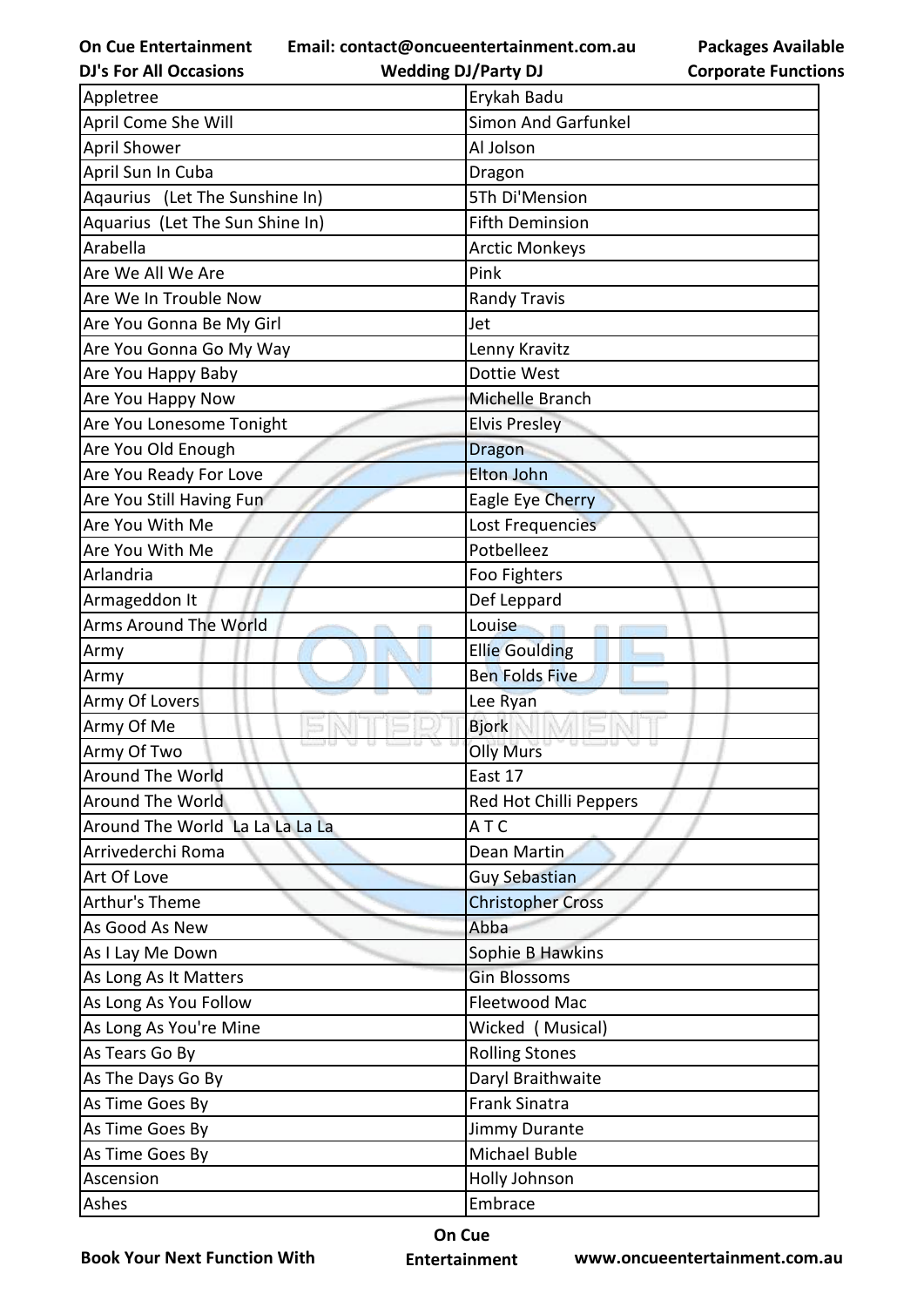**Email: contact@oncueentertainment.com.au Wedding DJ/Party DJ** 

**Packages Available Corporate Functions**

| <b>DJ's For All Occasions</b>                | <b>Wedding DJ/Party DJ</b>        | <b>Corporate Function</b> |
|----------------------------------------------|-----------------------------------|---------------------------|
| Ashes By Now                                 | Lee Ann Womack                    |                           |
| Ashes Of Love                                | Desert Rose Band                  |                           |
| <b>Ashes To Ashes</b>                        | David Bowie                       |                           |
| Asking Too Much                              | Tamara Walker                     |                           |
| Ass Back Home (Clean)                        | Gym Class Heroes                  |                           |
| Ass Like That                                | Eminem                            |                           |
| Asshole                                      | Dennis Leary                      |                           |
| Astounded                                    | Tantric                           |                           |
| At 17                                        | Janis lan                         |                           |
| At A Medium Pace                             | Adam Sandler                      |                           |
| At Last                                      | Etta James                        |                           |
| At Last                                      | Eva Cassidy                       |                           |
| At Last                                      | George Clinton                    |                           |
| At The Club                                  | <b>Drifters</b>                   |                           |
| At The End Of The Day                        | <b>Kellie Coffey</b>              |                           |
| At The Hop                                   | Danny & The Juniors               |                           |
| At This Moment                               | <b>Billy Vera And The Beaters</b> |                           |
| At This Moment                               | <b>Tom Jones</b>                  |                           |
| At This Time Of Year                         | <b>Craig Phillips</b>             |                           |
| Atlas                                        | Coldplay                          |                           |
| Atomic                                       | Blondie                           |                           |
| Auberge                                      | Chris Rea                         |                           |
| Aussie Jingle Bells                          | Christmas                         |                           |
| Aussie Rules, I Thank You For The Best Years | <b>Kevin Johnson</b>              |                           |
| Austin                                       | <b>Blake Shelton</b>              |                           |
| <b>Australian Boy</b>                        | Lee Kernaghan                     |                           |
| <b>Authority Song</b>                        | John Cougar Mellencamp            |                           |
| Autobiography                                | Ashlee Simpson                    |                           |
| Automatic                                    | <b>Pointer Sisters</b>            |                           |
| <b>Automatic High</b>                        | S Club Juniors                    |                           |
| <b>Autum Leaves</b>                          | Eva Cassidy                       |                           |
| Autumnsong                                   | <b>Manic Street Preachers</b>     |                           |
| Ava Adore                                    | <b>Smashing Pumpkins</b>          |                           |
| Avalon                                       | <b>Bryan Ferry</b>                |                           |
| Avalon                                       | <b>Roxy Music</b>                 |                           |
| Ave Maria                                    | Beyonce                           |                           |
| Ave Mary A                                   | Pink                              |                           |
| <b>Avenging Angels</b>                       | Space                             |                           |
| Awake                                        | Godsmack                          |                           |
| Away From Me                                 | Puddle Of Mud                     |                           |
| Away From The Sun                            | 3 Doors Down                      |                           |
| Ay Ay Ay Ay Moosie                           | Modern Romance                    |                           |
| Ayo                                          | Chris Brown                       |                           |
| <b>B.Y.O.B</b>                               | System Of A Down                  |                           |
| Baba O'riley                                 | The Who                           |                           |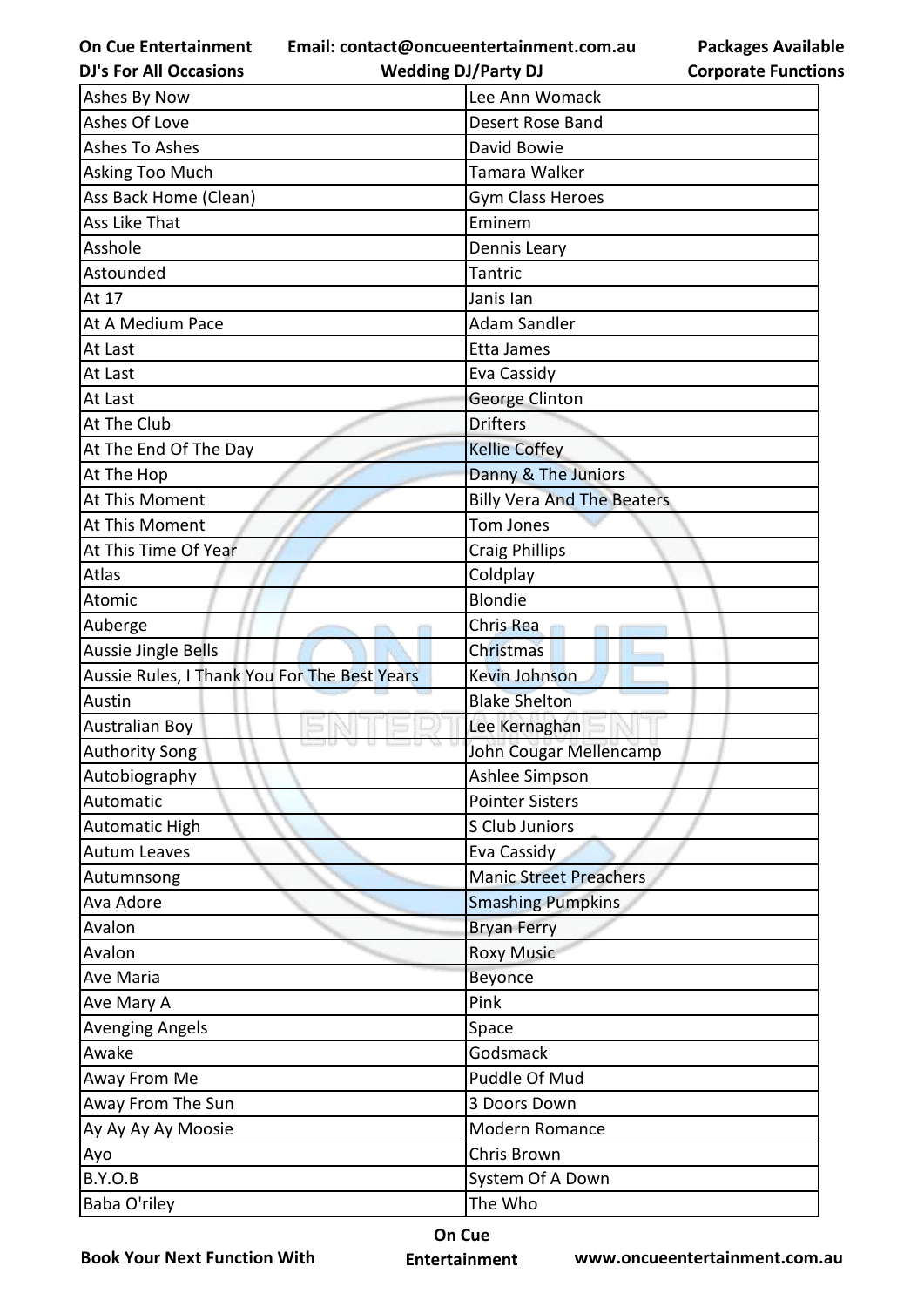**Email: contact@oncueentertainment.com.au**

**DJ's For All Occasions**

**Wedding DJ/Party DJ** 

**Packages Available Corporate Functions**

| <b>Babe</b>                      | Styx                          |
|----------------------------------|-------------------------------|
| Babe I'm Gonna Leave You         | Led Zeppelin                  |
| Babooshka                        | Kate Bush                     |
| Baby                             | <b>Blake Shelton</b>          |
| Baby                             | Justin Beiber                 |
| Baby Baby Don't Get Hooked On Me | Mac Davis                     |
| <b>Baby Boy</b>                  | Beyonce Feat. Sean Paul       |
| <b>Baby Come Over</b>            | Samantha Mumbo                |
| Baby Did A Bad Thing             | Chris Isaak                   |
| Baby Don't Cry                   | Inxs                          |
| <b>Baby Don't Go</b>             | Cher                          |
| Baby Don't Go (Duet)             | Sonny & Cher                  |
| Baby Don't Lie                   | Gwen Stefani                  |
| <b>Baby Driver</b>               | <b>Simon And Garfunkel</b>    |
| <b>Baby Fratelli</b>             | <b>Fratellis</b>              |
| <b>Baby Girl</b>                 | Sugarland                     |
| <b>Baby Got Back</b>             | Sir Mix A Lot                 |
| <b>Baby Grand</b>                | Ray Charles & Billy Joel      |
| Baby I Don't Care                | <b>Buddy Holly</b>            |
| <b>Baby I Love You</b>           | Ramones                       |
| <b>Baby I Need Your Loving</b>   | <b>Four Tops</b>              |
| Baby I'm A Star                  | Prince                        |
| Baby I'm A Want You              | <b>Bread</b>                  |
| Baby I'm Gettin Better           | Gyroscope                     |
| Baby It's You                    | Jo Jo                         |
| <b>Baby Jane</b>                 | <b>Rod Stewart</b>            |
| Baby Likes To Rock It            | <b>Tractors</b>               |
| <b>Baby Love</b>                 | Diana Ross                    |
| <b>Baby Love</b>                 | Supremes                      |
| Baby Now That I Have Found You   | Foundations                   |
| Baby Now That I've Found You     |                               |
|                                  | Lauren Waterworth             |
| <b>Baby One More Time</b>        | <b>Britney Spears</b>         |
| Baby Please Don't Go             | <b>Muddy Waters</b>           |
| <b>Baby Please Don'T Go</b>      | Them                          |
| Baby What A Big Surprise         | Chicago                       |
| Baby You're So Strange           | Icehouse                      |
| Baby's Got A Hold On Me          | <b>Nitty Gritty Dirt Band</b> |
| Baby's Got Her Blue Jeans On     | Mel Mcdaniel                  |
| <b>Bachelor Boy</b>              | <b>Cliff Richard</b>          |
| <b>Back At One</b>               | <b>Brian Mcknight</b>         |
| <b>Back Door Man</b>             | Doors                         |
| <b>Back For Good</b>             | Take That                     |
| <b>Back For More</b>             | Ratt                          |
| <b>Back Here</b>                 | <b>B B Mak</b>                |

**Book Your Next Function With**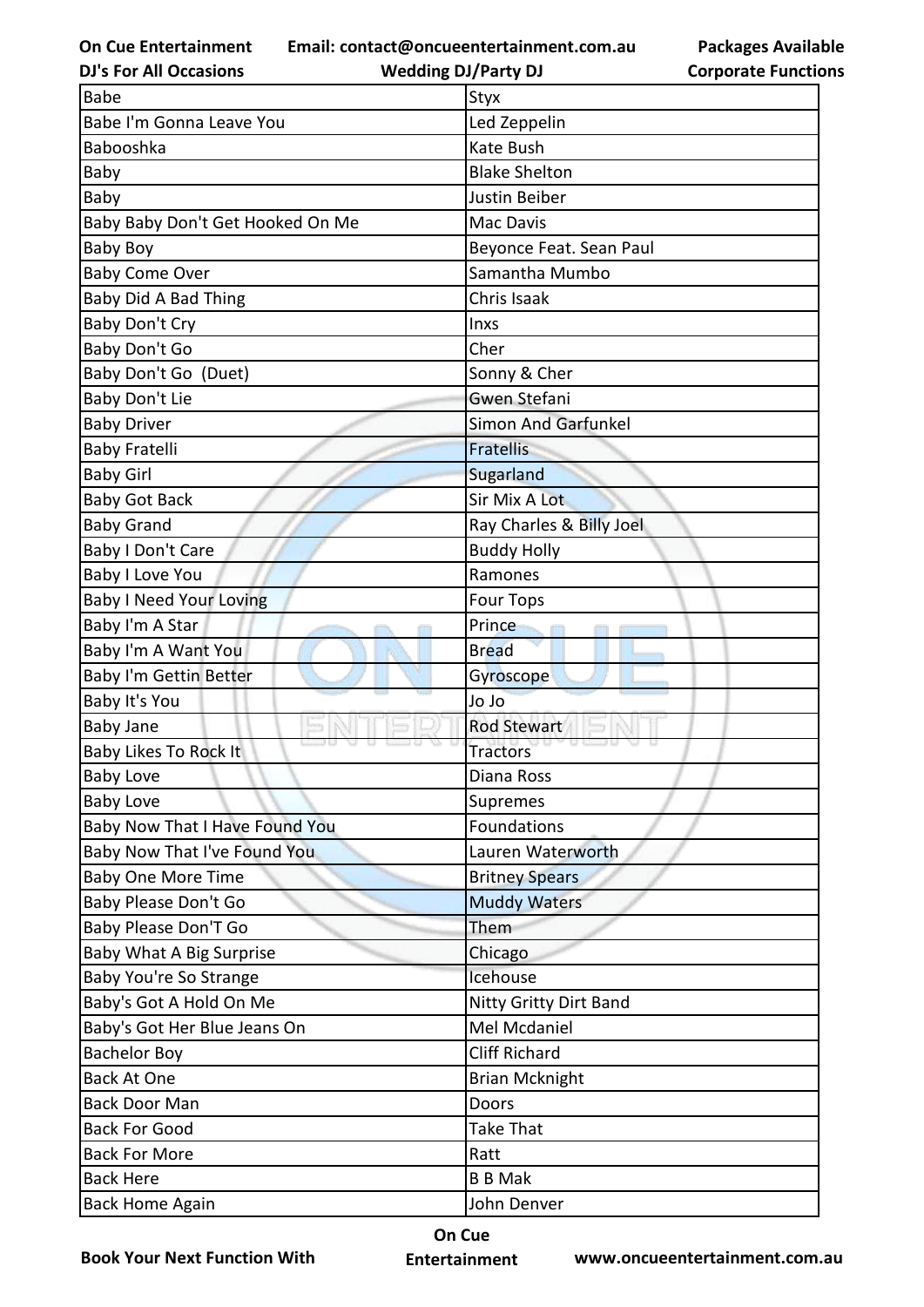**Email: contact@oncueentertainment.com.au**

**DJ's For All Occasions**

**Wedding DJ/Party DJ** 

| <b>Packages Available</b>  |
|----------------------------|
| <b>Corporate Functions</b> |

| <b>Back In Babys Arms</b>    | Patsy Cline                  |
|------------------------------|------------------------------|
| <b>Back In Black</b>         | Acdc                         |
| Back In My Arms Again        | Kenny Chesney                |
| <b>Back In The Ussr</b>      | <b>Beatles</b>               |
| <b>Back In Time</b>          | Pitbull                      |
| Back Of The Van              | Ladyhawk                     |
| Back On The Chain Gang       | Pretenders                   |
| <b>Back Stabbers</b>         | O'Jays                       |
| <b>Back To Black</b>         | Amy Winehouse                |
| <b>Back To Good</b>          | Matchbox 20                  |
| <b>Back To School</b>        | Deftones                     |
| Back To The Bar Rooms Again  | Merle Haggard                |
| <b>Back To The Start</b>     | Lily Allen                   |
| <b>Back To You</b>           | <b>Bryan Adams</b>           |
| <b>Back When</b>             | <b>Tim Magraw</b>            |
| <b>Backs To The Wall</b>     | <b>Divinyls</b>              |
| Backseat Of A Greyhound Bus  | Sara Evans                   |
| Backstage                    | <b>Gene Pitney</b>           |
| Backtight                    | Jaheim                       |
| <b>Bad</b>                   | Michael Jackson              |
| Bad                          | U <sub>2</sub>               |
| <b>Bad Babysitter</b>        | Princess Superstar           |
| <b>Bad Bad Leeroy Brown</b>  | Jim Croce                    |
| <b>Bad Blood</b>             | <b>Bastile</b>               |
| <b>Bad Blood</b>             | Neil Sedaka                  |
| <b>Bad Blood</b>             | <b>Taylor Swift</b>          |
| <b>Bad Boy For Love</b>      | <b>Rose Tattoo</b>           |
| <b>Bad Boys</b>              | Alexandra Burke Ft Flo Rida  |
| <b>Bad Boys</b>              | Wham                         |
| Bad Boys (what cha gonna do) | <b>Inner Circle</b>          |
| <b>Bad Card</b>              | <b>Bob Marley</b>            |
| Bad Case Of Lovin You        | <b>Robert Palmer</b>         |
| <b>Bad Company</b>           | <b>Bad Company</b>           |
| <b>Bad Day</b>               | <b>Daniel Powter</b>         |
| <b>Bad Day</b>               | Fuel                         |
| <b>Bad Decisions</b>         | <b>Strokes</b>               |
| <b>Bad Girls</b>             | Donna Summer                 |
| <b>Bad Guy</b>               | <b>Billie Eilish</b>         |
| <b>Bad Habits</b>            | <b>Billy Field</b>           |
| <b>Bad Influence</b>         | Pink                         |
| <b>Bad Liar</b>              | Selena Gomez                 |
| <b>Bad Medicine</b>          | Bon Jovi                     |
| <b>Bad Moon Rising</b>       | Creedence Clearwater Revival |
| Bad Old Man                  | Babybird                     |
| <b>Bad Romance</b>           | Lady Gaga                    |

**Book Your Next Function With**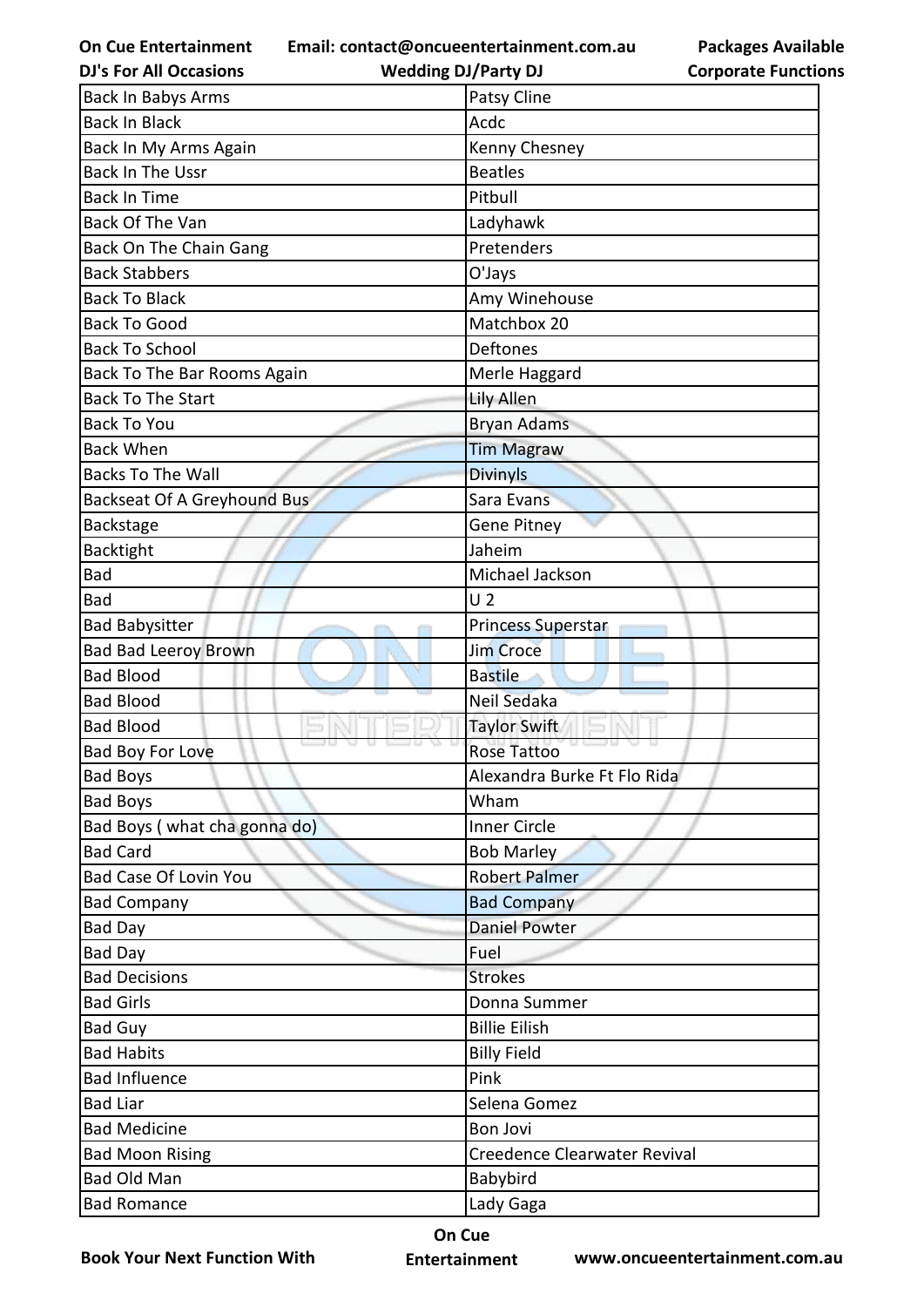**Email: contact@oncueentertainment.com.au**

**DJ's For All Occasions**

**Wedding DJ/Party DJ** 

**Packages Available Corporate Functions**

| <b>Bad To The Bone</b>              | George Thorogood                |  |
|-------------------------------------|---------------------------------|--|
| Badaboom                            | <b>B2K Feat. Fabolous</b>       |  |
| <b>Badge</b>                        | Cream                           |  |
| <b>Badge</b>                        | <b>Eric Clapton</b>             |  |
| <b>Badlands</b>                     | <b>Bruce Springsteen</b>        |  |
| Bag It Up                           | Gerri Haliwell                  |  |
| Bag Lady                            | Erykah Badu                     |  |
| <b>Baggy Trousers</b>               | Madness                         |  |
| Bailando                            | Enrique Iglesias                |  |
| Bailaomos                           | Enrique Iglesias                |  |
| <b>Baker Street</b>                 | Gerry Rafferty                  |  |
| <b>Bali Hai</b>                     | South Pacific (Musical)         |  |
| <b>Ball &amp; Chain</b>             | Janis Joplin                    |  |
| <b>Ball Of Confusion</b>            | <b>Temptations</b>              |  |
| <b>Ballad Of Barry And Freda</b>    | Victoria Wood                   |  |
| Ballad of Billy The Kid             | <b>Billy Joel</b>               |  |
| <b>Ballad Of Chassey Lain</b>       | <b>Bloodhound Gang</b>          |  |
| <b>Ballad Of Davy Crockett</b>      | Tennessee Ernie Ford            |  |
| Ballad Of John & Yoko               | John Lennon                     |  |
| <b>Ballad Of Paul</b>               | <b>McFly</b>                    |  |
| <b>Ballerina Girl</b>               | Lionel Richie                   |  |
| <b>Ballroom Blitz</b>               | Sweet                           |  |
| Banana Boat Song                    | <b>Harry Belafonte</b>          |  |
| Bananarama Medley                   | <b>Bananarama</b>               |  |
| <b>Band Of Gold</b>                 | Freda Payne                     |  |
| <b>Band On The Run</b>              | Paul Mc Cartney                 |  |
| <b>Band Played Waltzing Matilda</b> | <b>Bushwackers</b>              |  |
| <b>Bandages</b>                     | Hot Hot Heat                    |  |
| <b>Bang Bang</b>                    | Cher                            |  |
| <b>Bang Bang</b>                    | Jessie J Ft. Ariana Grande      |  |
| Bang Bang (My Baby Shot Me Down)    | Nancy Sinatra                   |  |
| <b>Bang Bang Bang</b>               | Mark Ronsan & Business Intl     |  |
| <b>Bang Bang Bang</b>               | <b>Nitty Gritty Dirt Band</b>   |  |
| Bang My Head                        | David Guetta Ft Sia & Fetty Wap |  |
| Bang The Drum All Day               | <b>Todd Rundgren</b>            |  |
| <b>Bang The Drum Slowly</b>         | <b>Emmy Lou Harris</b>          |  |
| <b>Banks Of The Ohio</b>            | Olivia Newton John              |  |
| <b>Banner Man</b>                   | <b>Blue Mink</b>                |  |
| <b>Barbados</b>                     | <b>Mental As Anything</b>       |  |
| Barbara Ann                         | <b>Beach Boys</b>               |  |
| <b>Barbie Girl</b>                  | Aqua                            |  |
| <b>Bare Essentials</b>              | Lee Kernaghan                   |  |
| Barenaked                           | Jennifer Love Hewitt            |  |
| Bark At The Moon                    | Ozzy Osbourne                   |  |
| Barracuda                           | Heart                           |  |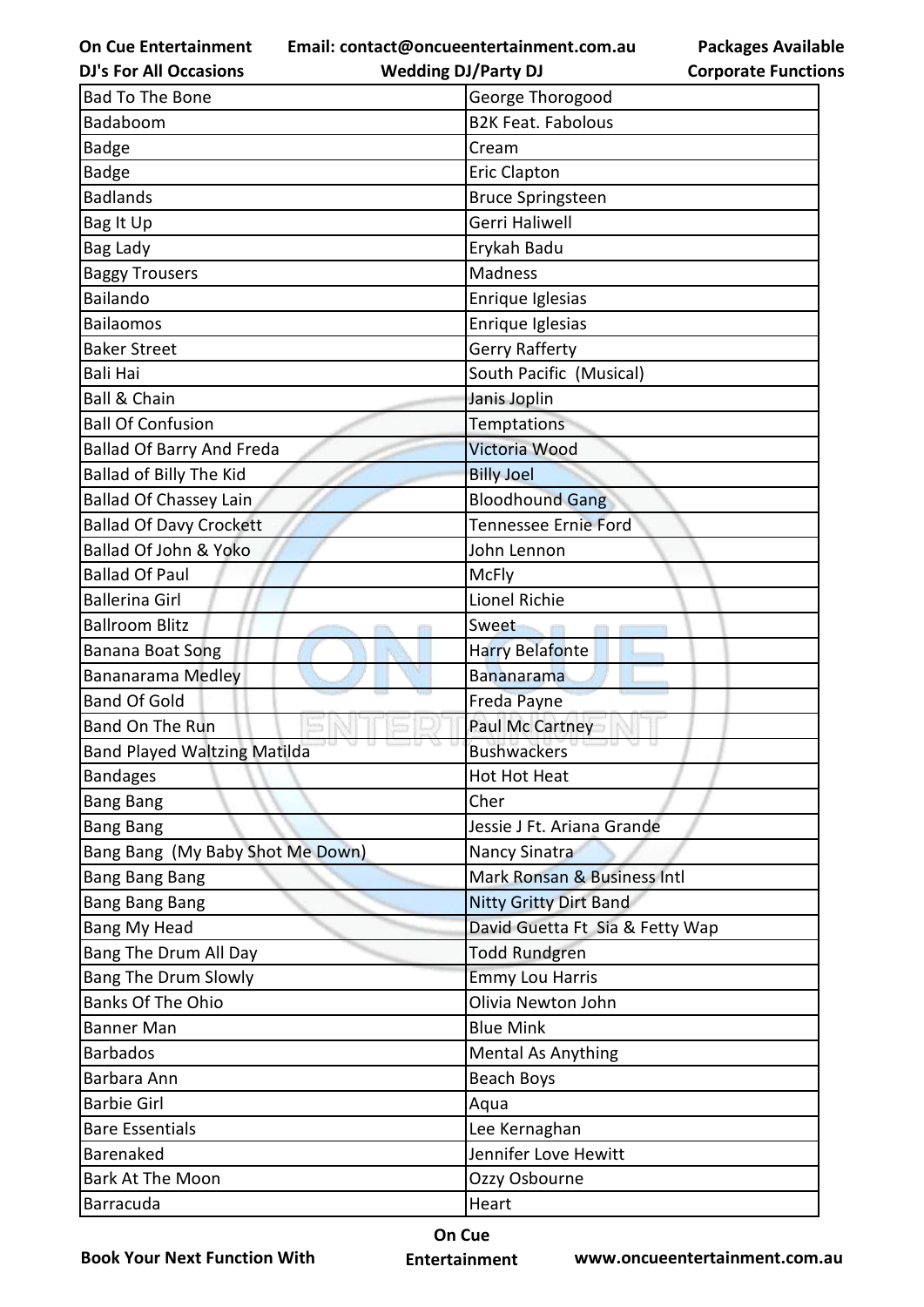**Email: contact@oncueentertainment.com.au**

**Packages Available Corporate Functions**

| <b>DJ's For All Occasions</b>                                                                                                | <b>Wedding DJ/Party DJ</b>                                                                                                    | <b>Corporate Functio</b> |
|------------------------------------------------------------------------------------------------------------------------------|-------------------------------------------------------------------------------------------------------------------------------|--------------------------|
| <b>Bartender</b>                                                                                                             | (Hed) Planet Earth                                                                                                            |                          |
| Bartender                                                                                                                    | <b>Planet Earth</b>                                                                                                           |                          |
| <b>Basketcase</b>                                                                                                            | Green Day                                                                                                                     |                          |
| <b>Bat Country</b>                                                                                                           | Avenged Sevenfold                                                                                                             |                          |
| <b>Bat Dance</b>                                                                                                             | Prince                                                                                                                        |                          |
| <b>Bat Out Of Hell</b>                                                                                                       | Meatloaf                                                                                                                      |                          |
| Bathwater                                                                                                                    | No Doubt                                                                                                                      |                          |
| Battle Hymn Of Love                                                                                                          | Kathy Mattae & Tim O'Brien                                                                                                    |                          |
| <b>Battle Of New Orleans</b>                                                                                                 | Johnny Horton                                                                                                                 |                          |
| <b>Battle Scars</b>                                                                                                          | Guy Sebastian Feat Lupe Fiasco                                                                                                |                          |
| <b>Battlefield</b>                                                                                                           | Jordan Sparks                                                                                                                 |                          |
| Bawtidtba                                                                                                                    | <b>Kid Rock</b>                                                                                                               |                          |
| Be Bop A Lula                                                                                                                | <b>Gene Vincent</b>                                                                                                           |                          |
| Be Happy                                                                                                                     | Dixie D'Amelio                                                                                                                |                          |
| Be Happy                                                                                                                     | <b>Mary J Blige</b>                                                                                                           |                          |
| Be Here Now                                                                                                                  | <b>Oasis</b>                                                                                                                  |                          |
| <b>Be Kind</b>                                                                                                               | <b>Marshmello And Halsey</b>                                                                                                  |                          |
| Be Like That                                                                                                                 | 3 Doors Down                                                                                                                  |                          |
| Be Mine                                                                                                                      | Robyn                                                                                                                         |                          |
| Be My Baby                                                                                                                   | Ronettes                                                                                                                      |                          |
| Be My Lover                                                                                                                  | Alice Cooper                                                                                                                  |                          |
| <b>Be Prepared</b>                                                                                                           | Lion King                                                                                                                     |                          |
| Be Right There                                                                                                               | Diplo & Sleepy Tom                                                                                                            |                          |
| Be The One                                                                                                                   | Dua Lipa                                                                                                                      |                          |
| Be The One                                                                                                                   | <b>Ting Tings</b>                                                                                                             |                          |
| Be True To Your School                                                                                                       | <b>Beach Boys</b>                                                                                                             |                          |
| Be With You                                                                                                                  | <b>Atomic Kitten</b>                                                                                                          |                          |
| Be With You                                                                                                                  | Enrique Iglesias                                                                                                              |                          |
| <b>Beast Of Burden</b>                                                                                                       | <b>Bette Midler</b>                                                                                                           |                          |
| <b>Beast Of Burden</b>                                                                                                       | <b>Rolling Stones</b>                                                                                                         |                          |
| <b>Beat Goes On</b>                                                                                                          | Cher                                                                                                                          |                          |
| Beat It                                                                                                                      | Michael Jackson                                                                                                               |                          |
| <b>Beat The Clock</b>                                                                                                        | <b>Sparks</b>                                                                                                                 |                          |
| <b>Beating Heart</b>                                                                                                         | <b>Ellie Goulding</b>                                                                                                         |                          |
| Beatlebum                                                                                                                    | Blur                                                                                                                          |                          |
| <b>Beatles Medley</b>                                                                                                        | Stars On 45                                                                                                                   |                          |
| <b>Beautful Girls</b>                                                                                                        | Sean Kingston                                                                                                                 |                          |
| <b>Beautiful</b>                                                                                                             | Akon                                                                                                                          |                          |
|                                                                                                                              |                                                                                                                               |                          |
|                                                                                                                              |                                                                                                                               |                          |
| <b>Beautiful</b>                                                                                                             |                                                                                                                               |                          |
|                                                                                                                              |                                                                                                                               |                          |
|                                                                                                                              |                                                                                                                               |                          |
|                                                                                                                              |                                                                                                                               |                          |
|                                                                                                                              |                                                                                                                               |                          |
| <b>Beautiful</b><br><b>Beautiful</b><br><b>Beautiful</b><br><b>Beautiful</b><br><b>Beautiful</b><br><b>Beautiful (Remix)</b> | Christina Aguilera<br>Flickerstick<br>Gordon Lightfoot<br>Katie Underwood<br>Mariah Carey<br>Snoop Dogg<br>Christina Aguilera |                          |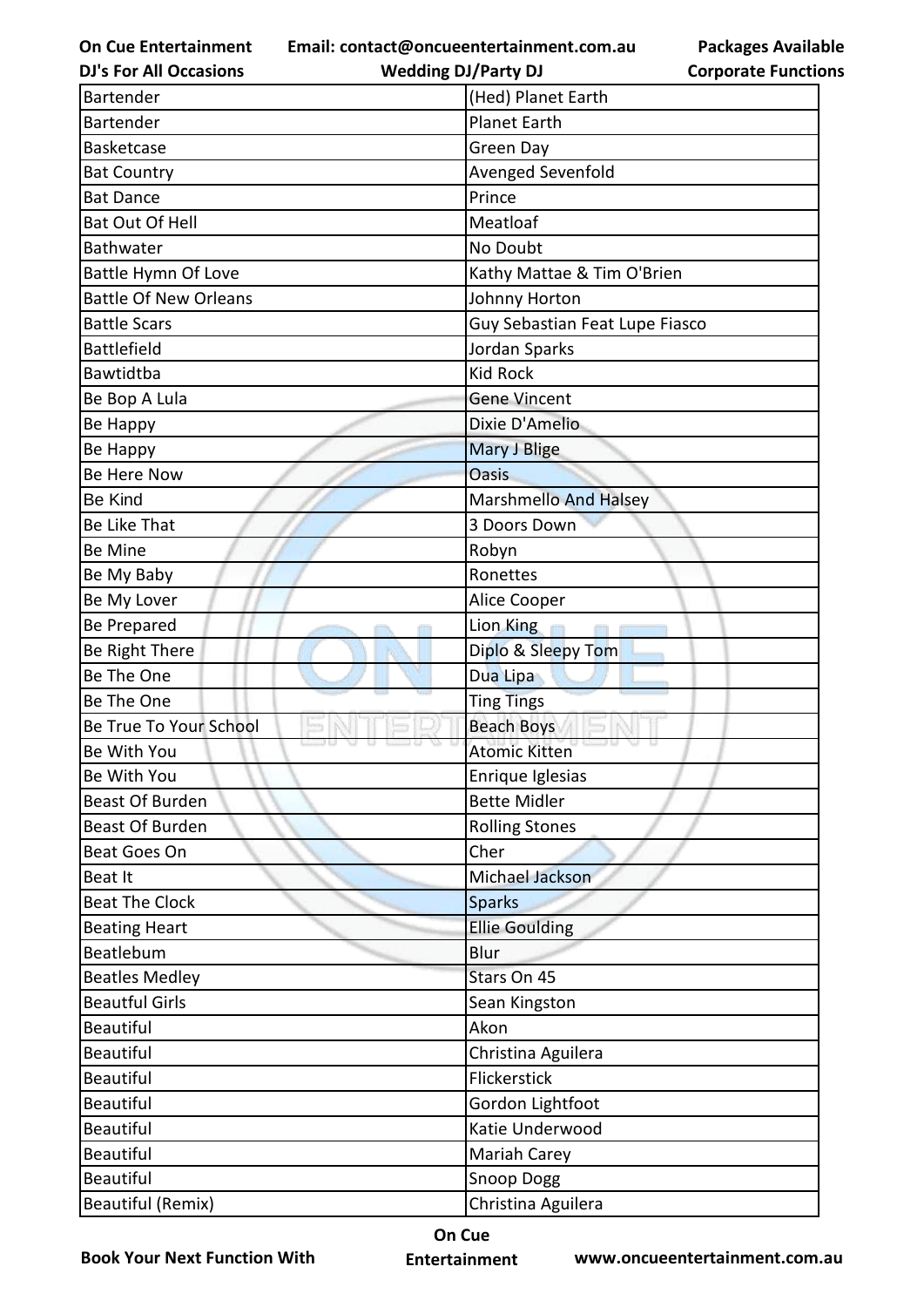**Email: contact@oncueentertainment.com.au**

**DJ's For All Occasions**

**Wedding DJ/Party DJ** 

**Packages Available Corporate Functions**

| <b>Beautiful Boy</b>                    | John Lennon                   |
|-----------------------------------------|-------------------------------|
| <b>Beautiful Day</b>                    | U <sub>2</sub>                |
| <b>Beautiful Disaster</b>               | <b>Kelly Clarkson</b>         |
| <b>Beautiful Girl</b>                   | Inxs                          |
| <b>Beautiful Girls</b>                  | Van Halen                     |
| <b>Beautiful Goodbye</b>                | Jennifer Hanson               |
| <b>Beautiful In My Eyes</b>             | Joshua Kadison                |
| <b>Beautiful Liar</b>                   | Beyonce                       |
| <b>Beautiful Life</b>                   | Union J                       |
| <b>Beautiful Monster</b>                | Ne Yo                         |
| <b>Beautiful Music</b>                  | <b>Barry Manilow</b>          |
| <b>Beautiful Noise</b>                  | Neil Diamond                  |
| <b>Beautiful Ones</b>                   | Prince                        |
| <b>Beautiful People</b>                 | Chris Brown                   |
| <b>Beautiful Soul</b>                   | <b>Jessie Mccartney</b>       |
| <b>Beautiful Stranger</b>               | Madonna                       |
| <b>Beautiful Sunday</b>                 | Daniel Boone                  |
| <b>Beautiful To Me</b>                  | Little Birdy                  |
| <b>Beautiful To Me</b>                  | <b>Olly Murs</b>              |
| <b>Beautiful Trauma</b>                 | Pink                          |
| <b>Beautiful World</b>                  | Devo                          |
| <b>Beautiful You Are</b>                | Jason Sellers                 |
| Beauty & The Beast                      | <b>Stevie Nicks</b>           |
|                                         |                               |
| <b>Beauty And The Beast</b>             | Celine Dion And Peabo Bryson  |
| <b>Beauty And The Beat</b>              | Justin Bieber And Nicki Minaj |
| Beauty Is In The Eye Of The Beer Holder | <b>Adam Harvey</b>            |
| Beauty Is Only Skin Deep                | <b>Temptations</b>            |
| <b>Beauty On The Fire</b>               | Enrique Iglesias              |
| Beauty On The Fire                      | Natalie Imbruglia             |
| <b>Beauty School Drop Out</b>           | Frankie Avalon                |
| <b>Beautyschool Dropout</b>             | Grease (soundtrack)           |
| <b>Because</b>                          | Dave Clark Five               |
| <b>Because</b>                          | Jessica Mauboy                |
| Because I Got High                      | Afroman                       |
| <b>Because Of You</b>                   | Kelly Clarkson                |
| <b>Because Of You</b>                   | <b>Tony Bennett</b>           |
| <b>Because The Night</b>                | Patti Smith Group             |
| <b>Because You Love Me</b>              | Jo Dee Messina                |
| Because You Loved Me                    | Celine Dion                   |
| <b>Bed Of Clouds</b>                    | <b>Guy Sebastian</b>          |
| <b>Bed Of Clouds</b>                    | Guy Sebastian                 |
| <b>Bed Of Clouds</b>                    | Swift K.I.D. Ft Guy Sebastian |
| <b>Bed Of Roses</b>                     | <b>Bon Jovi</b>               |
| <b>Bedrock Anthem</b>                   | Weird Al Yankovic             |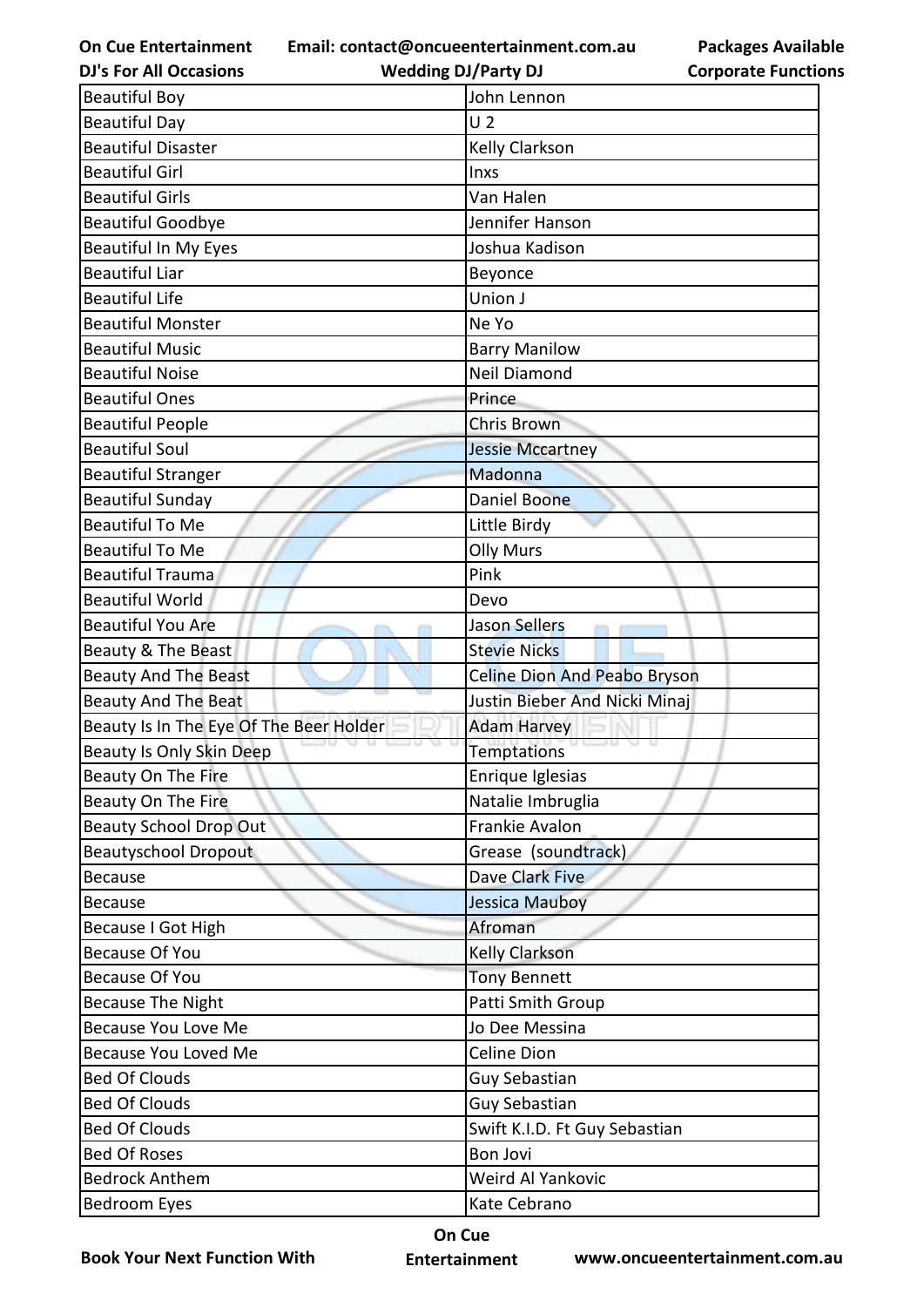**Email: contact@oncueentertainment.com.au**

**Wedding DJ/Party DJ** 

|                            | <b>Packages Available</b> |
|----------------------------|---------------------------|
| <b>Corporate Functions</b> |                           |

| <b>DJ's For All Occasions</b>      | <b>Wedding DJ/Party DJ</b>   | <b>Corporate Functio</b> |
|------------------------------------|------------------------------|--------------------------|
| <b>Beds Are Burning</b>            | Midnight Oil                 |                          |
| <b>Bee Gees Medley</b>             | <b>Bee Gees</b>              |                          |
| <b>Been Caught Stealing</b>        | Jane's Addiction             |                          |
| Been Down So Long                  | Doors                        |                          |
| <b>Been Waiting</b>                | Jessica Mauboy               |                          |
| Beep                               | <b>Pussycat Dolls</b>        |                          |
| <b>Beer And Bones</b>              | John Michael Montgomery      |                          |
| <b>Beer Barrel Polka</b>           | <b>Andrew Sisters</b>        |                          |
| Beer Drinkers & Hell Raisers       | Zz Top                       |                          |
| <b>Beer Thirty</b>                 | <b>Brooks &amp; Dunn</b>     |                          |
| <b>Before</b>                      | Pet Shop Boys                |                          |
| <b>Before He Cheats</b>            | Carrie Underwood             |                          |
| Before The Devil Knows You're Dead | Jimmy Barnes                 |                          |
| Before The Next Teardrop Falls     | <b>Freddy Fender</b>         |                          |
| Before Too Long                    | <b>Paul Kelly</b>            |                          |
| Before You Accuse Me               | <b>Eric Clapton</b>          |                          |
| Before You Go                      | Candice Alley                |                          |
| Before You Go                      | Lewis Capaldi                |                          |
| <b>Before Your Love</b>            | Kelly Clarkson               |                          |
| <b>Beg Steal Or Borrow</b>         | <b>Seekers</b>               |                          |
| Begging To You                     | <b>Marty Robbins</b>         |                          |
| Begin Again                        | Taylor Swift                 |                          |
| <b>Beginnings</b>                  | Chicago                      |                          |
| <b>Behind Blue Eyes</b>            | <b>Limp Bizkit</b>           |                          |
| <b>Behind Blue Eyes</b>            | The Who                      |                          |
| <b>Behind Closed Doors</b>         | <b>Charlie Rich</b>          |                          |
| <b>Behind These Hazel Eyes</b>     | <b>Kelly Clarkson</b>        |                          |
| Being With You                     | Smokey Robinson              |                          |
| <b>Belfast</b>                     | <b>Boney M</b>               |                          |
| <b>Believe</b>                     | Cher                         |                          |
| <b>Believe</b>                     | Elton John                   |                          |
| <b>Believe</b>                     | Mumford & Sons               |                          |
| <b>Believe</b>                     | <b>Staind</b>                |                          |
| <b>Believe Again</b>               | Delta Goodrem                |                          |
| Believe It Or Not                  | <b>Joey Scarbury</b>         |                          |
| Believe Me Baby I Lied             | Trisha Yearwood              |                          |
| <b>Bell Bottom Blues</b>           | <b>Derek And The Dominos</b> |                          |
| Bella Baby                         | Chingy                       |                          |
| <b>Bella Donna</b>                 | <b>Stevie Nicks</b>          |                          |
| Bella Italia                       | <b>Engelbert Humperdinck</b> |                          |
| Bella Senz Anima                   | Italian                      |                          |
| Ben                                | Michael Jackson              |                          |
| Bend Me Shake Me                   | American Breed               |                          |
| Bend Me Shape Me                   | Amen Corner                  |                          |
| <b>Beneath Your Beautiful</b>      | Labrinth Ft Emili Sande      |                          |

**Book Your Next Function With**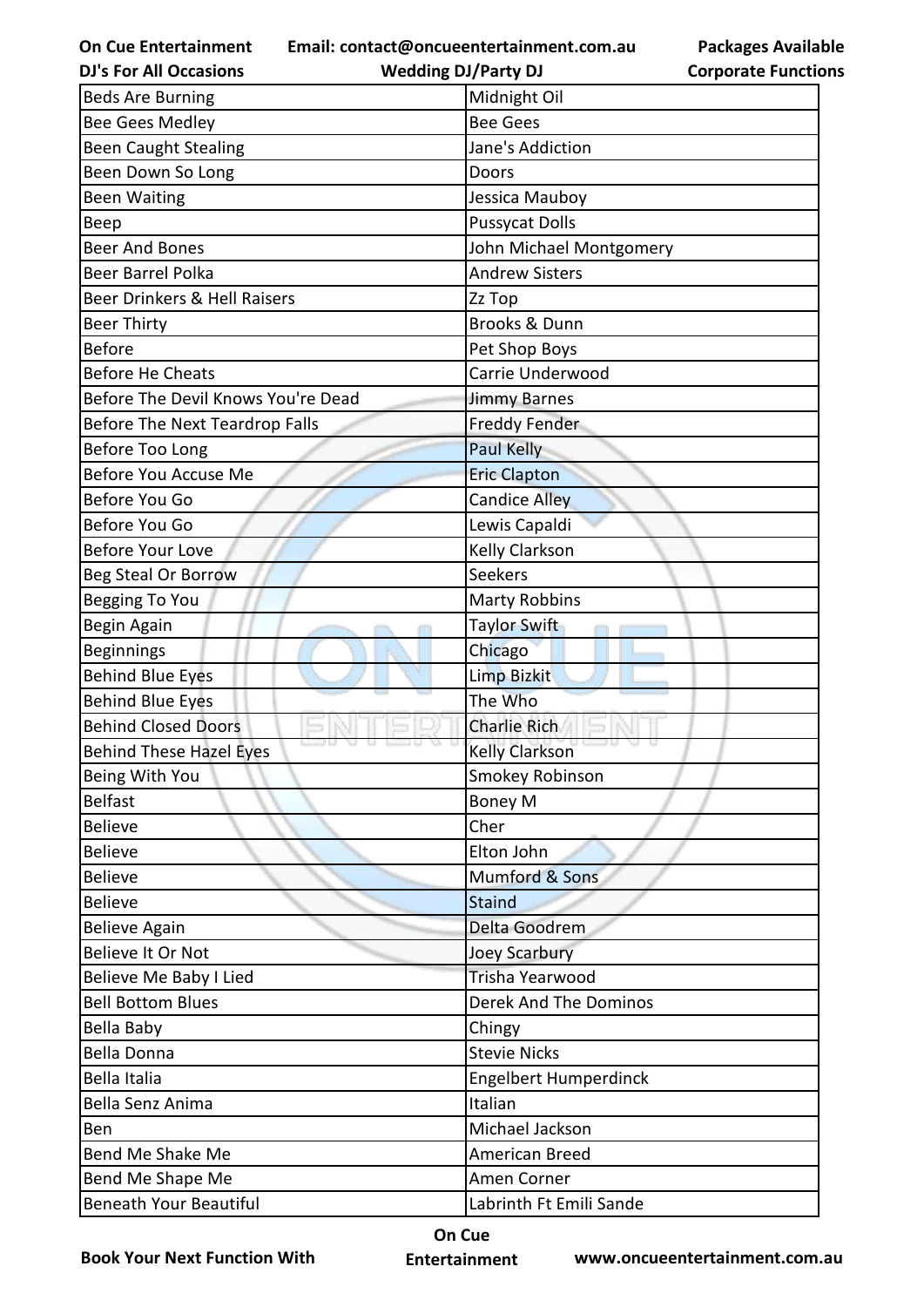**Email: contact@oncueentertainment.com.au**

**Packages Available Corporate Functions**

| <b>DJ's For All Occasions</b>       | <b>Wedding DJ/Party DJ</b>          | <b>Corporate Functio</b> |
|-------------------------------------|-------------------------------------|--------------------------|
| <b>Bennie And The Jets</b>          | Elton John                          |                          |
| Bent                                | Matchbox 20                         |                          |
| <b>Bernadette</b>                   | <b>Four Tops</b>                    |                          |
| <b>Berzerk</b>                      | Eminem                              |                          |
| <b>Best Day</b>                     | <b>Taylor Swift</b>                 |                          |
| Best Day Of My Life                 | <b>American Authors</b>             |                          |
| <b>Best Fake Smile</b>              | James Bay                           |                          |
| Best I Ever Had                     | <b>Vertical Horizon</b>             |                          |
| <b>Best Mistake</b>                 | Ariana Grande Ft Big Sean           |                          |
| <b>Best Of Both Worlds</b>          | Midnight Oil                        |                          |
| Best Of Me                          | <b>Bryan Adams</b>                  |                          |
| Best Of My Love                     | Eagles                              |                          |
| <b>Best Of You</b>                  | Foo Fighters                        |                          |
| <b>Best Song Ever</b>               | <b>One Direction</b>                |                          |
| Best Thing I Never Had              | <b>Beyonce</b>                      |                          |
| Best Thing That Ever Happened To Me | <b>Gladys Knight &amp; The Pips</b> |                          |
| <b>Best Things</b>                  | Filter                              |                          |
| <b>Best Years Of Our Lives</b>      | <b>Modern Romance</b>               |                          |
| Bet On It                           | <b>High School Musical 2</b>        |                          |
| Betcha By Golly Wow                 | Prince                              |                          |
| Beth                                | <b>Kiss</b>                         |                          |
| <b>Bette Davis Eyes</b>             | <b>Kim Carnes</b>                   |                          |
| <b>Better</b>                       | <b>Screaming Jets</b>               |                          |
| Better Be Good To Me                | <b>Tina Turner</b>                  |                          |
| Better Be Home Soon                 | <b>Crowded House</b>                |                          |
| <b>Better Best Forgotten</b>        | <b>Steps</b>                        |                          |
| <b>Better Day</b>                   | <b>Ocean Colour Scene</b>           |                          |
| Better Half Of Me                   | Tom Walker                          |                          |
| <b>Better In Time</b>               | Leona Lewis                         |                          |
| <b>Better Life</b>                  | Keith Urban                         |                          |
| <b>Better Love Next Time</b>        | Dr Hook                             |                          |
| <b>Better Man</b>                   | Pearl Jam                           |                          |
| <b>Better Man</b>                   | <b>Robbie Williams</b>              |                          |
| <b>Better Off Without You</b>       | <b>Becky Hill</b>                   |                          |
| <b>Better Than</b>                  | John Butler Trio                    |                          |
| <b>Better Than I Know Myself</b>    | <b>Adam Lambert</b>                 |                          |
| <b>Better Than Me</b>               | Hinder                              |                          |
| <b>Better Than This</b>             | <b>Adam Harvey</b>                  |                          |
| <b>Better Than This</b>             | Keane                               |                          |
| <b>Better Than Today</b>            | Kylie Minogue                       |                          |
| <b>Better The Devil You Know</b>    | Kylie Minogue                       |                          |
| Better The Devil You Know           | <b>Steps</b>                        |                          |
| Between Angels & Insects            | Papa Roach                          |                          |
| Between The Devil And Me            | Alan Jackson                        |                          |
| Between Two Of Them                 | Tanya Tucker                        |                          |

**Book Your Next Function With**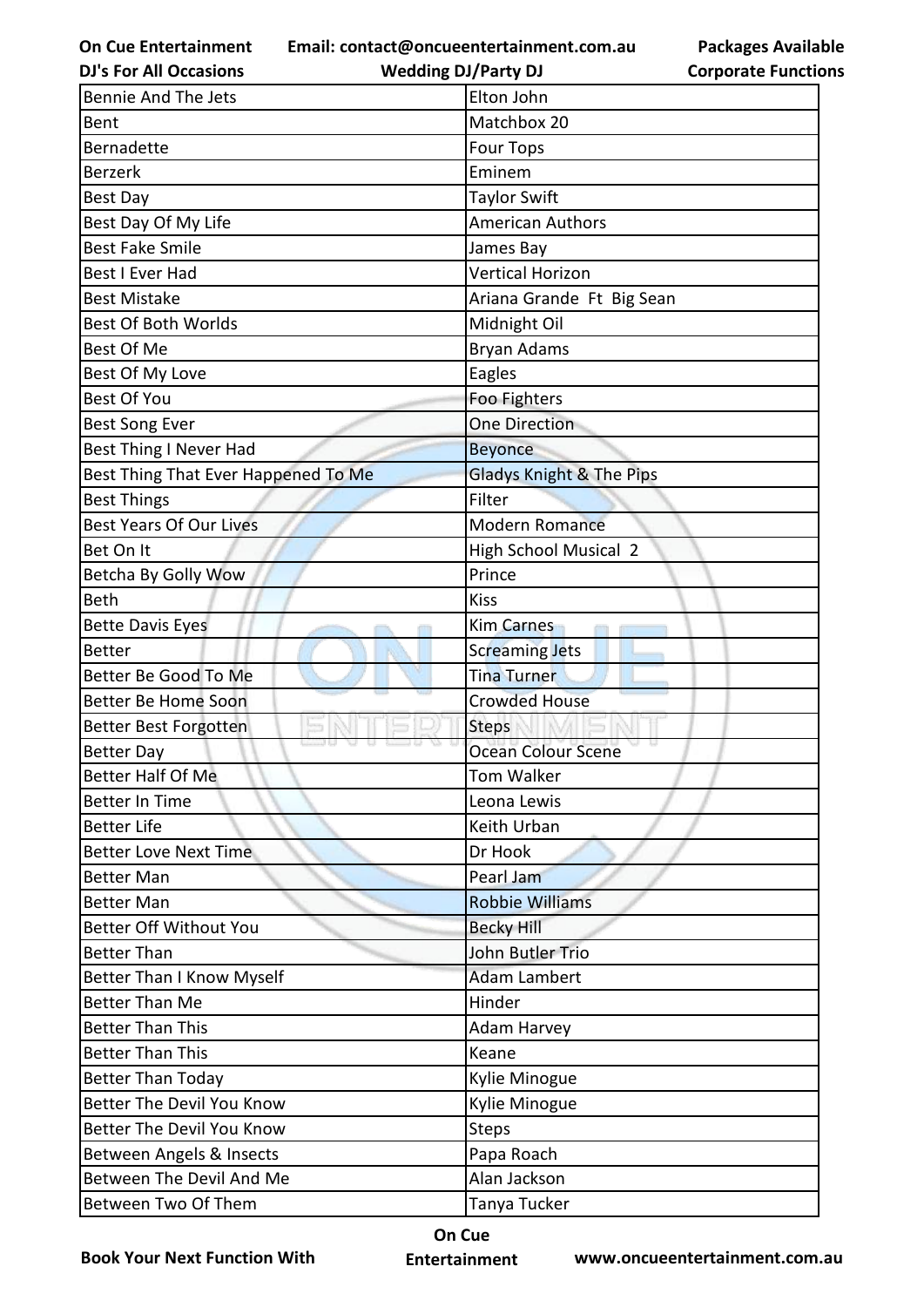**Email: contact@oncueentertainment.com.au**

| <b>Packages Available</b>  |  |
|----------------------------|--|
| <b>Corporate Functions</b> |  |

| <b>DJ's For All Occasions</b>     | <b>Wedding DJ/Party DJ</b>   | <b>Corporate Functio</b> |
|-----------------------------------|------------------------------|--------------------------|
| Bewitched Bothered & Bewildered   | Rod Stewart                  |                          |
| Bewitched Bothered And Bewildered | Doris Day                    |                          |
| Beyond The Gray Sky               | 311                          |                          |
| Beyond The Sea                    | <b>Bobby Darin</b>           |                          |
| Beyond The Sea                    | Robbie Williams              |                          |
| <b>Bicycle Race</b>               | Queen                        |                          |
| <b>Big Balls</b>                  | Acdc                         |                          |
| <b>Big Banana</b>                 | Havana Brown                 |                          |
| <b>Big Bang Baby</b>              | <b>Stone Temple Pilots</b>   |                          |
| <b>Big Deal</b>                   | Leann Rimes                  |                          |
| <b>Big Empty</b>                  | <b>Stone Temple Pilots</b>   |                          |
| <b>Big Girls</b>                  | <b>Beccy Cole</b>            |                          |
| <b>Big Girls</b>                  | Mika                         |                          |
| <b>Big Girls Dont Cry</b>         | Fergie                       |                          |
| Big Girls Don't Cry               | Frankie Valli & Four Seasons |                          |
| <b>Big Gun</b>                    | Acdc                         |                          |
| <b>Big Jet Plane</b>              | Angus & Julia Stone          |                          |
| <b>Big Love</b>                   | Fleetwood Mac                |                          |
| <b>Big Machine</b>                | Goo Goo Dolls                |                          |
| Big Man In Town                   | Frankie Valli & Four Seasons |                          |
| <b>Big Me</b>                     | Foo Fighters                 |                          |
| <b>Big Mistake</b>                | Natalie Imbruglia            |                          |
| <b>Big Shot</b>                   | <b>Billy Joel</b>            |                          |
| <b>Big Spender</b>                | <b>Shirley Bassey</b>        |                          |
| <b>Big Star</b>                   | Kenny Chesney                |                          |
| <b>Big Time</b>                   | Peter Gabriel                |                          |
| <b>Big Yellow Taxi</b>            | w<br><b>Counting Crows</b>   |                          |
| <b>Big Yellow Taxi</b>            | Joni Mitchell                |                          |
| <b>Bigger Than My Body</b>        | John Mayer                   |                          |
| <b>Bigmouth Strikes Again</b>     | Smiths                       |                          |
| <b>Billion Dollar Babies</b>      | Alice Cooper                 |                          |
| <b>Billionaire</b>                | <b>Bruno Mars</b>            |                          |
| <b>Billionaire</b>                | Travie Mccoy Ft Bruno Mars   |                          |
| <b>Bills</b>                      | <b>LunchMoney Lewis</b>      |                          |
| <b>Bills Bills Bills</b>          | <b>Brandy</b>                |                          |
| <b>Bills Bills Bills</b>          | Destiny's Child              |                          |
| <b>Billy Bayou</b>                | <b>Jim Reeves</b>            |                          |
| Billy Don't Be A Hero             | Paper Lace                   |                          |
| <b>Billy Hunt</b>                 | Jam                          |                          |
| <b>Billy Jean</b>                 | Michael Jackson              |                          |
| <b>Billy S</b>                    | Skye Sweetnam                |                          |
| Biology                           | <b>Girls Aloud</b>           |                          |
| <b>Bird Dog</b>                   | <b>Everly Brothers</b>       |                          |
| <b>Birds And The Bees</b>         | Jewel Akens                  |                          |
| Birthday                          | Anne Marie                   |                          |

**Book Your Next Function With**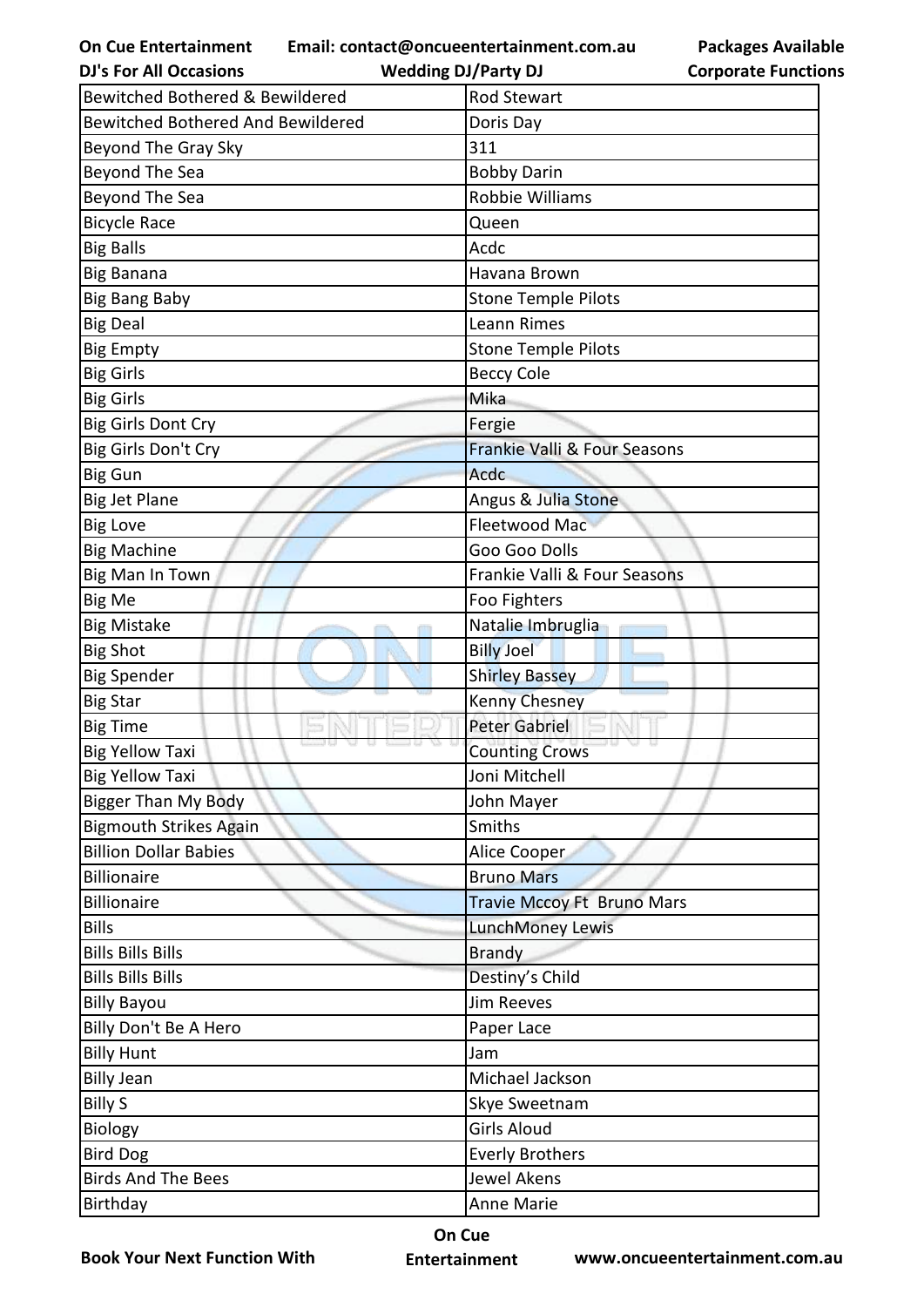**Email: contact@oncueentertainment.com.au**

**Packages Available Corporate Functions**

| <b>DJ's For All Occasions</b>          | <b>Wedding DJ/Party DJ</b> | <b>Corporate Functio</b> |
|----------------------------------------|----------------------------|--------------------------|
| Birthday                               | <b>Beatles</b>             |                          |
| Birthday                               | Katy Perry                 |                          |
| <b>Bitch</b>                           | <b>Meridith Brooks</b>     |                          |
| <b>Bits And Pieces</b>                 | Dave Clark Five            |                          |
| <b>Bitter Tears</b>                    | Inxs                       |                          |
| <b>Bittersweet</b>                     | Fuel                       |                          |
| Bittersweet                            | <b>Hoodoo Gurus</b>        |                          |
| <b>Bittersweet Symphony</b>            | Verve                      |                          |
| <b>Bizarre Love Triangle</b>           | Frente                     |                          |
| <b>Bizarre Love Triangle</b>           | New Order                  |                          |
| Bj The Dj                              | <b>Stonewall Jackson</b>   |                          |
| <b>Black</b>                           | Pearl Jam                  |                          |
| <b>Black</b>                           | Sevendust                  |                          |
| <b>Black &amp; White</b>               | <b>Three Dog Night</b>     |                          |
| <b>Black And Gold</b>                  | Sam Sparro                 |                          |
| <b>Black And White</b>                 | <b>Niall Horan</b>         |                          |
| <b>Black Baloon</b>                    | Goo Goo Dolls              |                          |
| <b>Black Betty</b>                     | Spiderbait                 |                          |
| <b>Black Box</b>                       | Stan Walker                |                          |
| <b>Black Cat</b>                       | Janet Jackson              |                          |
| <b>Black Coffee</b>                    | <b>All Saints</b>          |                          |
| <b>Black Dog</b>                       | Led Zeppelin               |                          |
| <b>Black Fingernails</b>               | <b>Eskimo Joe</b>          |                          |
| <b>Black Hills Of Dakota</b>           | <b>Doris Day</b>           |                          |
| Black Horse & A Cherry Tree            | <b>KT Tunstall</b>         |                          |
| <b>Black Is Black</b>                  | Los Bravos                 |                          |
| <b>Black Jesus</b>                     | Everlast                   |                          |
| <b>Black Magic</b>                     | Little Mix                 |                          |
| <b>Black Magic Woman</b>               | Santana                    |                          |
| <b>Black Night</b>                     | Deep Purple                |                          |
| <b>Black Or White</b>                  | Michael Jackson            |                          |
| <b>Black Pudding Bertha</b>            | The Goodies                |                          |
| <b>Black Suits Comin (Nod Ya Head)</b> | <b>Will Smith</b>          |                          |
| <b>Black Velvet</b>                    | <b>Alanah Myles</b>        |                          |
| <b>Black Velvet Band</b>               | <b>Irish Traditional</b>   |                          |
| <b>Black Velveteen</b>                 | Lenny Kravitz              |                          |
| <b>Black Water</b>                     | Doobie Brothers            |                          |
| <b>Black Widdow</b>                    | Iggy Azalea Ft Rita Ora    |                          |
| Blackout                               | <b>Planet Earth</b>        |                          |
| <b>Blackout</b>                        | Wretch 32 Ft Shakka        |                          |
| <b>Blackwood Hill</b>                  | <b>Beccy Cole</b>          |                          |
| <b>Blah Blah Blah</b>                  | Ke\$Ha                     |                          |
| Blame                                  | Calvin Harris              |                          |
| Blame It On Me                         | George Ezra                |                          |
| Blame It On The Boogie                 | Jackson 5                  |                          |

**Book Your Next Function With**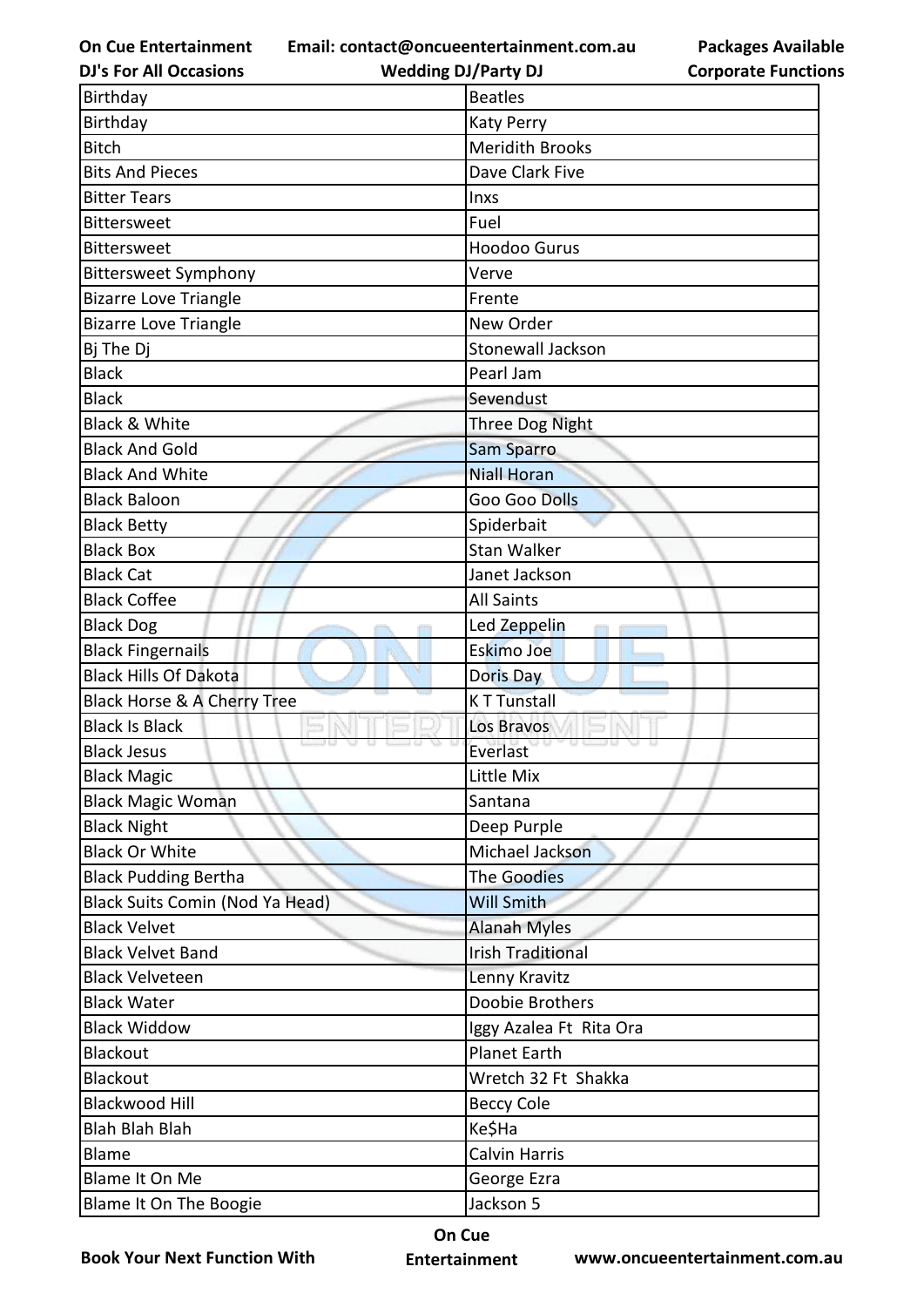**Email: contact@oncueentertainment.com.au**

**Packages Available Corporate Functions**

| <b>DJ's For All Occasions</b> | <b>Wedding DJ/Party DJ</b>    | <b>Corporate Functio</b> |
|-------------------------------|-------------------------------|--------------------------|
| Blame It On The Weatherman    | <b>Bewitched</b>              |                          |
| <b>Blank Space</b>            | <b>Taylor Swift</b>           |                          |
| <b>Blaze Of Glory</b>         | <b>Bon Jovi</b>               |                          |
| <b>Bleeding Love</b>          | Leona Lewis                   |                          |
| <b>Blessed</b>                | Christina Aguilera            |                          |
| <b>Blessed</b>                | Martina Mcbride               |                          |
| <b>Blind Faith</b>            | Chase & Status Ft Liam Bailey |                          |
| <b>Blinded By The Light</b>   | <b>Manfred Mann</b>           |                          |
| <b>Blinded By The Sun</b>     | Seahorses                     |                          |
| <b>Blinded When I See You</b> | Third Eye Blind               |                          |
| <b>Blinding Lights</b>        | Weeknd                        |                          |
| <b>Blink</b>                  | Rosie Ribbons                 |                          |
| <b>Blister In The Sun</b>     | <b>Violent Femmes</b>         |                          |
| <b>Blitzkrieg Bop</b>         | Ramones                       |                          |
| Blockbuster                   | Sweet                         |                          |
| <b>Bloke</b>                  | <b>Chris Franklin</b>         |                          |
| <b>Blood Pollution</b>        | Steel Dragon                  |                          |
| <b>Blood Sugar Magik</b>      | Red Hot Chilli Peppers        |                          |
| Bloodstream                   | Ed Sheeran & Rudimental       |                          |
| <b>Bloody Mary</b>            | South Pacific (Musical)       |                          |
| <b>Bloodywell Right</b>       | Supertramp                    |                          |
| <b>Blow</b>                   | Ke\$Ha                        |                          |
| Blow Me (One Last Kiss)       | Pink                          |                          |
| <b>Blow Up The Pokies</b>     | Whitlams                      |                          |
| <b>Blowin In The Wind</b>     | <b>Bob Dylan</b>              |                          |
| Blowing In The Wind           | Peter Paul & Mary             |                          |
| <b>Blowing Me Up</b>          | J C Chasez                    |                          |
| <b>Blowing Off</b>            | The Goodies                   |                          |
| <b>Blu Eyes Blue</b>          | <b>Eric Clapton</b>           |                          |
| <b>Blu Jean Blues</b>         | Zz Top                        |                          |
| Blue                          | Leann Rimes                   |                          |
| <b>Blue Angel</b>             | <b>Roy Orbison</b>            |                          |
| <b>Blue Bayou</b>             | Linda Ronstadt                |                          |
| <b>Blue Bayou</b>             | <b>Roy Orbison</b>            |                          |
| <b>Blue Bayou</b>             | Roy Orbison                   |                          |
| <b>Blue Blue Day</b>          | Don Gibson                    |                          |
| <b>Blue Boy</b>               | Jim Reeves                    |                          |
| <b>Blue Christmas</b>         | Christmas                     |                          |
| <b>Blue Christmas</b>         | <b>Elvis Presley</b>          |                          |
| <b>Blue Christmas</b>         | <b>Sheryl Crow</b>            |                          |
| Blue Da Da Dee Radio Version  | Eiffel 65                     |                          |
| <b>Blue Eyes</b>              | Elton John                    |                          |
| Blue Eyes Crying In The Rain  | Willie Nelson                 |                          |
| <b>Blue Hawaii</b>            | <b>Elvis Presley</b>          |                          |
| <b>Blue Jeans</b>             | Lana Del Ray                  |                          |

**Book Your Next Function With**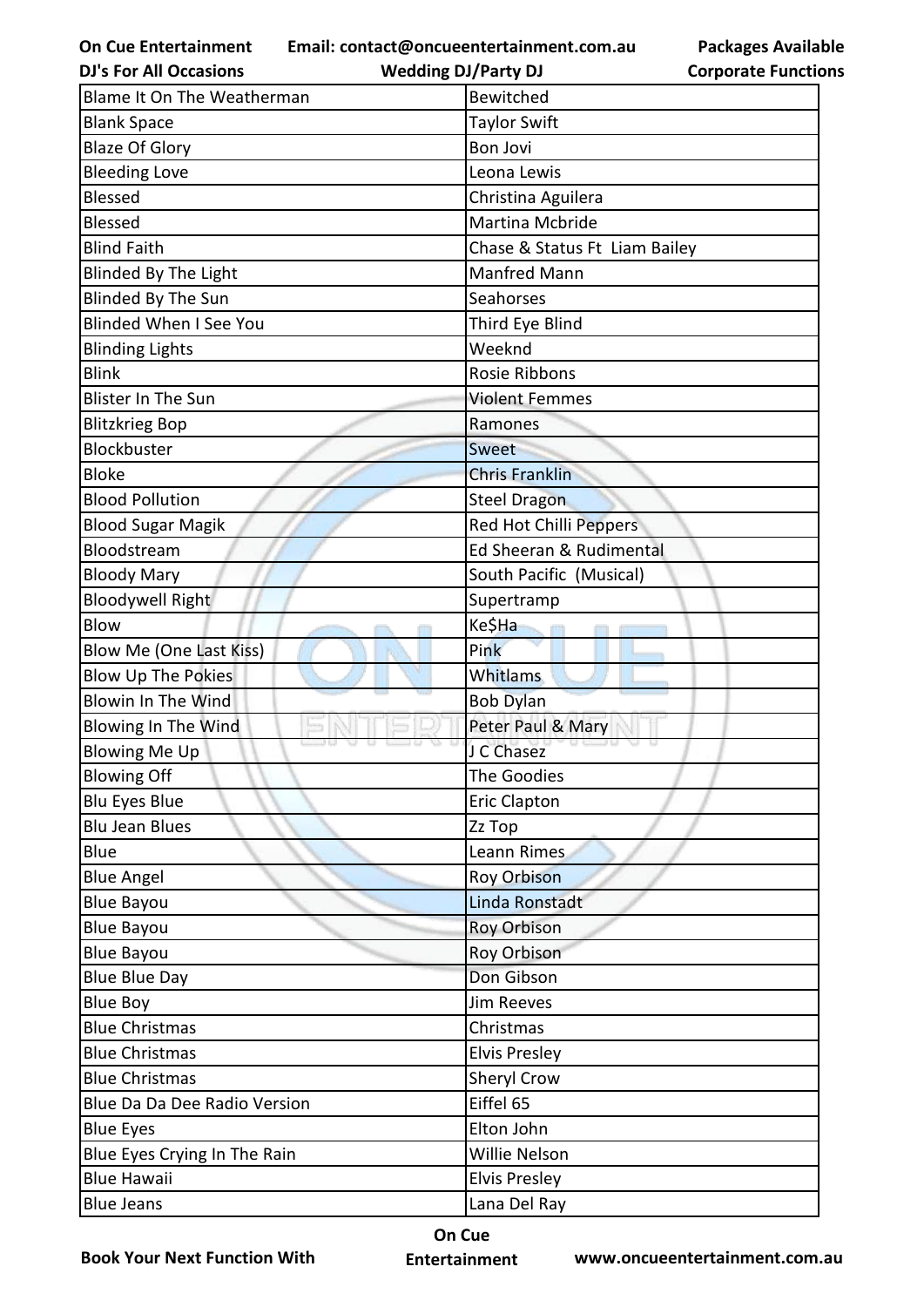**Email: contact@oncueentertainment.com.au**

**DJ's For All Occasions**

**Wedding DJ/Party DJ** 

|                            | <b>Packages Available</b> |
|----------------------------|---------------------------|
| <b>Corporate Functions</b> |                           |

| <b>Blue Jeans</b>             | Yasmeen                           |
|-------------------------------|-----------------------------------|
| <b>Blue Monday</b>            | <b>Fats Domino</b>                |
| <b>Blue Monday</b>            | Orgy                              |
| <b>Blue Money</b>             | Van Morrison                      |
| <b>Blue Moon</b>              | Grease (soundtrack)               |
| <b>Blue Moon</b>              | Marcels                           |
| <b>Blue Moon Of Kentucky</b>  | <b>Patsy Cline</b>                |
| <b>Blue Morning Blue Day</b>  | Foreigner                         |
| <b>Blue Orchid</b>            | <b>White Stripes</b>              |
| <b>Blue Skies</b>             | Willie Nelson                     |
| <b>Blue Suede Shoes</b>       | <b>Carl Perkins</b>               |
| <b>Blue Suede Shoes</b>       | <b>Elvis Presley</b>              |
| <b>Blueberry Hill</b>         | <b>Elvis Presley</b>              |
| <b>Blueberry Hill</b>         | <b>Fats Domino</b>                |
| Bluebird                      | <b>Kasey Chambers</b>             |
| <b>Blues Man</b>              | <b>Alan Jackson</b>               |
| <b>Blurred Lines</b>          | Robin Thicke Feat. T.I. & Pharrel |
| Blury                         | Puddle Of Mud                     |
| <b>Bly Sky Mine</b>           | Midnight Oil                      |
| <b>Bo Diddley</b>             | <b>Buddy Holly</b>                |
| Bo\$\$                        | Fifth Harmony                     |
| Bobby Jean                    | <b>Bruce Springsteen</b>          |
| <b>Bobby Sox to Stockings</b> | <b>Frankie Avalon</b>             |
| <b>Bodies</b>                 | <b>Drowning Pool</b>              |
| <b>Bodies</b>                 | <b>Robbie Williams</b>            |
| <b>Body Talk</b>              | Foxes                             |
| <b>Bohemian Like You</b>      | <b>Dandy Warhols</b>              |
| <b>Bohemian Rhapsody</b>      | Queen                             |
| <b>Boiler</b>                 | Limp Bizkit                       |
| <b>Bom Bom</b>                | Sam & The Womp                    |
| <b>Bones</b>                  | <b>Killers</b>                    |
| Boney M Megamix (Duet)        | <b>Boney M</b>                    |
| <b>Bonfire Hearts</b>         | James Blunt                       |
| <b>Bonkers</b>                | <b>Dizzee Rascal</b>              |
| <b>Bonnie And Clyde</b>       | Jay Z Ft Beyonce Knowles          |
| <b>Bony Moronie</b>           | Hush                              |
| <b>Bony Moronie</b>           | Larry Williams                    |
| Boo                           | Bless'd                           |
| Boogie Down                   | Al Jarreau                        |
| <b>Boogie Nights</b>          | Heatwave                          |
| Boogie On Reggae Woman        | Stevie Wonder                     |
| Boogie Oogie Oogie            | A Taste Of Honey                  |
| Boogie Woggie Bugle Boy       | <b>Andrews Sisters</b>            |
| Boogie Wonderland             | Earth Wind And Fire               |
| Book Of Love                  | Monotones                         |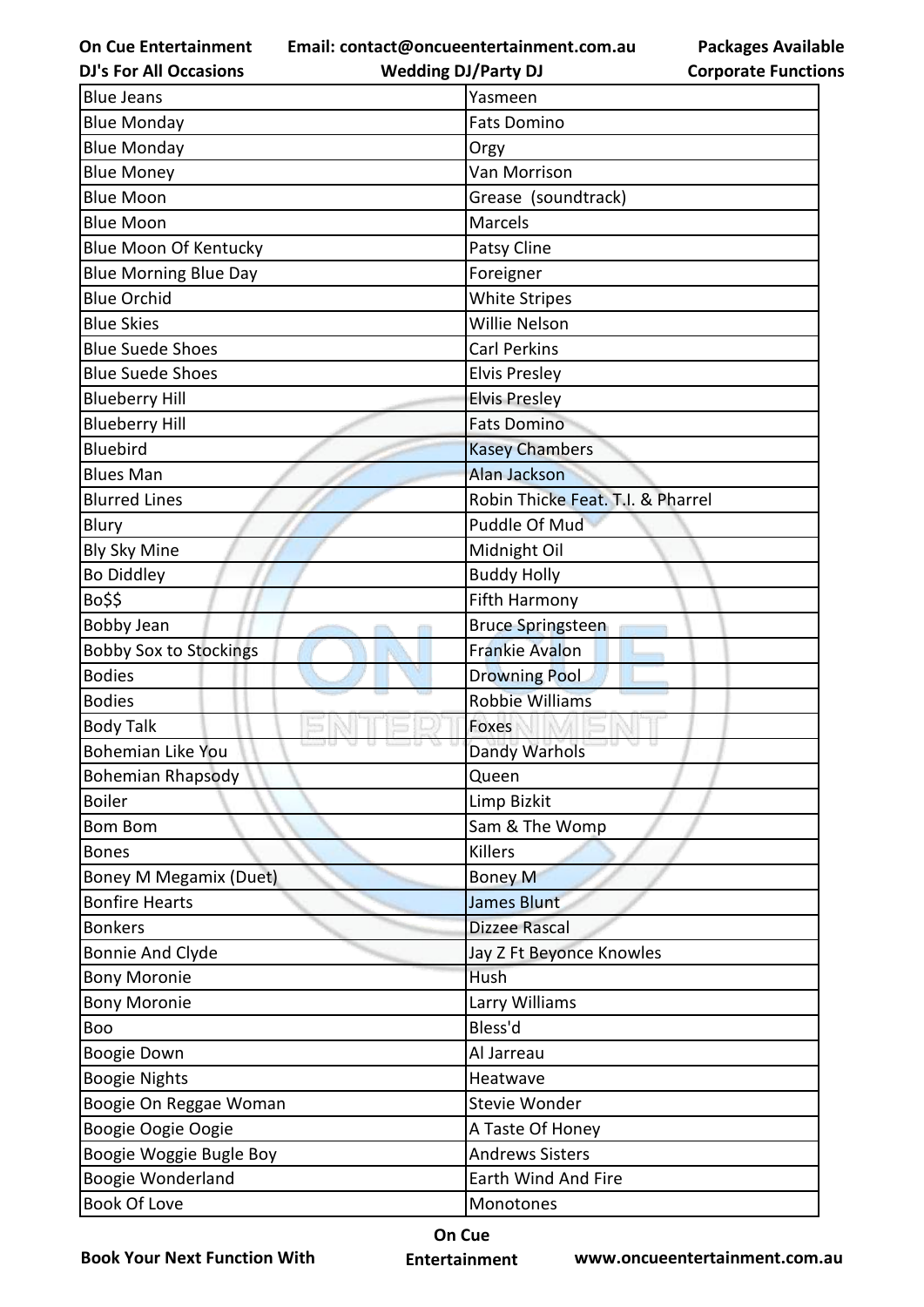**Email: contact@oncueentertainment.com.au**

**DJ's For All Occasions**

**Wedding DJ/Party DJ** 

**Packages Available Corporate Functions**

| <b>Boom</b>                  | POD                                    |
|------------------------------|----------------------------------------|
| <b>Boom Boom Boom</b>        | <b>Outhere Bros</b>                    |
| Boom Boom Boom Boom          | Vengaboys                              |
| <b>Boom Boom Pow</b>         | <b>Black Eyed Peas</b>                 |
| Boom Clap                    | Charli XCX                             |
| Boom Shake The Room          | Dj Jazzy & The Fresh Prince Of Bel Air |
| Boom Shake The Room          | Will Smith & Jazzy Jeff                |
| <b>Boombastic</b>            | Shaggy                                 |
| Boomerang                    | Nicole Scherzinger                     |
| Boot Scootin Boogie          | <b>Brooks &amp; Dunn</b>               |
| <b>Bootie Call</b>           | <b>All Saints</b>                      |
| <b>Bootylicous</b>           | Destiny's Child                        |
| Bop                          | Dan Seals                              |
| Bop Bop Baby                 | Westlife                               |
| Bop To The Top               | <b>High School Musical</b>             |
| <b>Boppin The Blues</b>      | <b>Black Feather</b>                   |
| <b>Border Song</b>           | Elton John                             |
| <b>Borderline</b>            | Madonna                                |
| Borderline / Open Your Heart | <b>Glee Cast</b>                       |
| <b>Bored To Death</b>        | Blink 182                              |
| <b>Born Again</b>            | Starsailor                             |
| <b>Born Free</b>             | Andy Williams                          |
| Born In The Usa              | <b>Bruce Springsteen</b>               |
| Born On The Bayou            | <b>Creedence Clearwater Revival</b>    |
| <b>Born Slippy</b>           | Underworld                             |
| Born This Way                | Lady Gaga                              |
| Born To Be Alive             | <b>Patrick Hernandez</b>               |
| Born To Be My Baby           | Bon Jovi                               |
| Born To Be Wild              | Steppenwolf                            |
| Born To Boogie               | Hank Williams Sr                       |
| <b>Born To Die</b>           | Lana Del Ray                           |
| Born To Fly                  | Sara Evans                             |
| Born To Hand Jive            | Grease (soundtrack)                    |
| Born To Run                  | <b>Bruce Springsteen</b>               |
| Born To Try                  | Delta Goodrem                          |
| <b>Born Too Slow</b>         | <b>Crystal Method</b>                  |
| <b>Borrow My Heart</b>       | Taylor Henderson                       |
| <b>Boss Drum</b>             | Shamen                                 |
| Bossa Nova Baby              | <b>Elvis Presley</b>                   |
| <b>Bossy</b>                 | <b>Kelis</b>                           |
| <b>Botany Bay</b>            | <b>Australian Traditional</b>          |
| <b>Both Sides Now</b>        | <b>Judy Collins</b>                    |
| Both Sides Of The Story      | <b>Phil Collins</b>                    |
| <b>Bother</b>                | <b>Stone Sour</b>                      |
| <b>Bottle Pop</b>            | <b>Pussycat Dolls</b>                  |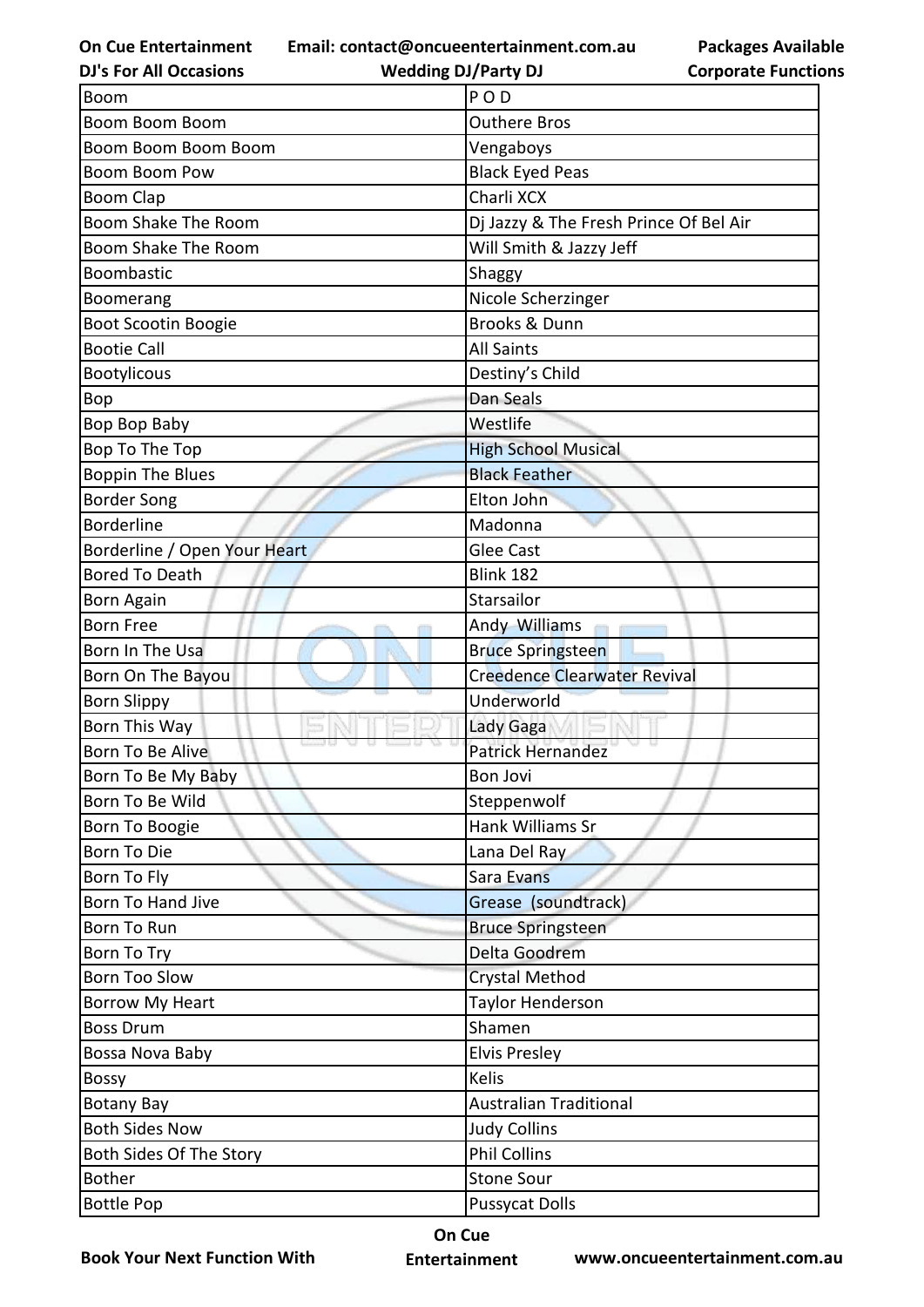**Email: contact@oncueentertainment.com.au**

| <b>Packages Available</b>  |
|----------------------------|
| <b>Corporate Functions</b> |

| <b>DJ's For All Occasions</b>     | <b>Wedding DJ/Party DJ</b> | <b>Corporate Functio</b> |
|-----------------------------------|----------------------------|--------------------------|
| <b>Boulevard Of Broken Dreams</b> | <b>Green Day</b>           |                          |
| <b>Bounce</b>                     | Calvin Harris Ft Kelis     |                          |
| <b>Bouncing Of The Ceiling</b>    | A Teens                    |                          |
| <b>Bound To You</b>               | Christina Aquilera         |                          |
| <b>Bow River</b>                  | <b>Cold Chisel</b>         |                          |
| Bow Wow That's My Name            | Lil' Bow Wow               |                          |
| Boy From New York City            | Ad Libs                    |                          |
| <b>Boy I Need You</b>             | Mariah Carey               |                          |
| Boy In The Bubble                 | Paul Simon                 |                          |
| Boy In The Bubble                 | <b>Simon And Garfunkel</b> |                          |
| Boy With The Thorn In His Side    | Smiths                     |                          |
| Boyfriend                         | Ashlee Simpson             |                          |
| Boyfriend                         | Justin Beiber              |                          |
| <b>Boys</b>                       | <b>Britney Spears</b>      |                          |
| Boys Don't Cry                    | Cure                       |                          |
| Boys From The Bush                | Lee Kernaghan              |                          |
| Boys In Boots                     | Tania Kernaghan            |                          |
| Boys In Town                      | Divynals                   |                          |
| Boys Light Up                     | <b>Australian Crawl</b>    |                          |
| <b>Boys Of Summer</b>             | Dj Sammy                   |                          |
| <b>Boys Of Summer</b>             | Don Henley                 |                          |
| Boys Will Be Boys                 | <b>Choir Boys</b>          |                          |
| <b>Braid My Hair</b>              | Mario                      |                          |
| <b>Brain Damage</b>               | <b>Pink Floyd</b>          |                          |
| <b>Brain Stew</b>                 | <b>Green Day</b>           |                          |
| <b>Brainstorm</b>                 | <b>Arctic Monkeys</b>      |                          |
| <b>Brand New Key</b>              | Melanie                    |                          |
| <b>Brand New Man</b>              | <b>Brooks &amp; Dunn</b>   |                          |
| <b>Brand New Me</b>               | Alicia Keys                |                          |
| Brandy You're A Fine Girl         | <b>Looking Glass</b>       |                          |
| <b>Brass In Pocket</b>            | Pretenders                 |                          |
| <b>Brass Monkey</b>               | <b>Beastie Boys</b>        |                          |
| <b>Braveheart</b>                 | Neon Jungle                |                          |
| <b>Brazen</b>                     | <b>Skunk Anasie</b>        |                          |
| <b>Bread And Butter</b>           | Newbeats                   |                          |
| <b>Break</b>                      | <b>Three Days Grace</b>    |                          |
| <b>Break Free</b>                 | Ariana Grande              |                          |
| Break It Down Again               | <b>Tears For Fears</b>     |                          |
| <b>Break Me</b>                   | Jewel                      |                          |
| Break Me Shake Me                 | Savage Garden              |                          |
| <b>Break My Heart</b>             | Dua Lipa                   |                          |
| <b>Break My Stride</b>            | <b>Matthew Wilder</b>      |                          |
| Break On Through                  | Doors                      |                          |
| <b>Break Stuff</b>                | Limp Bizkit                |                          |
| <b>Break The Ice</b>              | <b>Britney Spears</b>      |                          |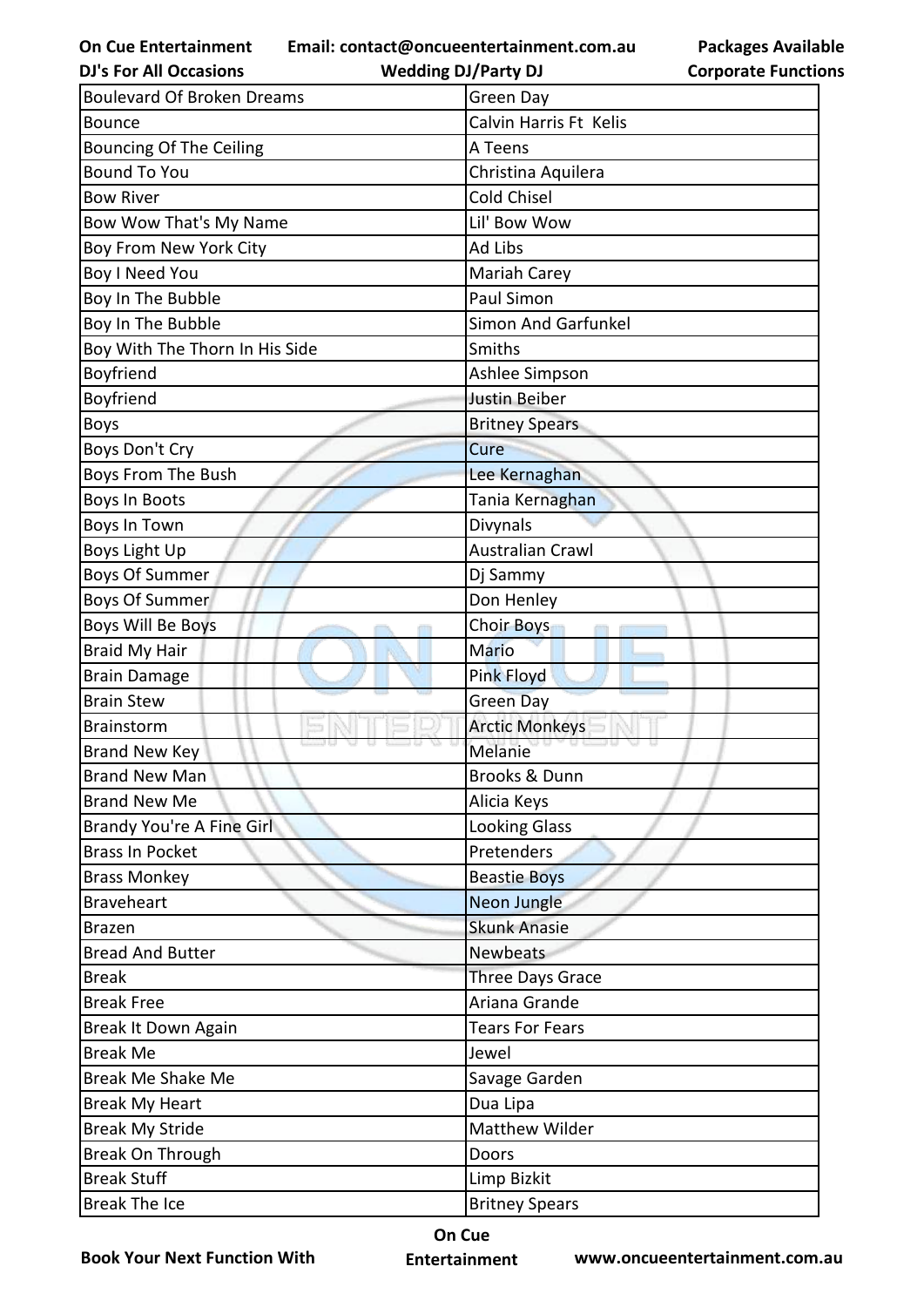**Email: contact@oncueentertainment.com.au Wedding DJ/Party DJ** 

**Packages Available Corporate Functions**

| <b>DJ's For All Occasions</b>      | <b>Wedding DJ/Party DJ</b> | <b>Corporate Functio</b> |
|------------------------------------|----------------------------|--------------------------|
| Break The Night With Color         | <b>Richard Ashcroft</b>    |                          |
| <b>Break The Rules</b>             | Charli XCX                 |                          |
| <b>Break The Rules</b>             | <b>Status Quo</b>          |                          |
| <b>Break Up Song</b>               | Little Mix                 |                          |
| <b>Break Ya Neck</b>               | <b>Busta Rhymes</b>        |                          |
| <b>Break Your Heart</b>            | <b>Taio Cruz</b>           |                          |
| Breakaway                          | Kelly Clarkson             |                          |
| Breakdown                          | <b>Tantric</b>             |                          |
| Breakdown                          | Tom Petty                  |                          |
| Breakeven                          | The Script                 |                          |
| <b>Breakfast At Sweethearts</b>    | <b>Cold Chisel</b>         |                          |
| <b>Breakfast At Tiffanys</b>       | Deep Blue Something        |                          |
| <b>Breakfast In America</b>        | Supertramp                 |                          |
| Breakfast In Bed                   | UB40 & Chrissie Hynde      |                          |
| <b>Breakin The Law</b>             | <b>Judas Priest</b>        |                          |
| <b>Breaking Free</b>               | <b>High School Musical</b> |                          |
| <b>Breaking Me</b>                 | Topic ft A7S               |                          |
| <b>Breaking The Chains</b>         | Dokken                     |                          |
| Breaking Up Is Hard To Do          | Neil Sedaka                |                          |
| <b>Breaking Us In Two</b>          | Joe Jackson                |                          |
| <b>Breakout</b>                    | Foo Fighters               |                          |
| Breakup In A Small Town            | Sam Hunt                   |                          |
| <b>Breath</b>                      | Pearl Jam                  |                          |
| <b>Breathe</b>                     | <b>Blu Cantrell</b>        |                          |
| <b>Breathe</b>                     | <b>Faith Hill</b>          |                          |
| <b>Breathe</b>                     | Greenwheel                 |                          |
| <b>Breathe</b>                     | Michelle Branch            |                          |
| <b>Breathe</b>                     | Pink Floyd                 |                          |
| <b>Breathe</b>                     | Prodigy                    |                          |
| <b>Breathe</b>                     | Kylie Minogue              |                          |
| <b>Breathe</b>                     | Taylor Swift               |                          |
| <b>Breathe Again</b>               | <b>Toni Braxton</b>        |                          |
| Breathe In Breathe Out             | <b>Rachael Stevens</b>     |                          |
| <b>Breathe In Now</b>              | George                     |                          |
| <b>Breathe Your Name</b>           | Sixpence None The Richer   |                          |
| <b>Breathing</b>                   | Jason Derulo               |                          |
| <b>Breathless</b>                  | Corrs                      |                          |
| <b>Breathless</b>                  | Shayne Ward                |                          |
| <b>Brick</b>                       | <b>Ben Folds Five</b>      |                          |
| <b>Brick By Boring Brick</b>       | Paramore                   |                          |
| <b>Brick House</b>                 | Commodores                 |                          |
| <b>Bridge Of Light</b>             | Pink                       |                          |
| <b>Bridge Over Troubled Water</b>  | Eva Cassidy                |                          |
| <b>Bridge Over Troubled Water</b>  | <b>Simon And Garfunkel</b> |                          |
| <b>Bridge Over Troubled Waters</b> | <b>Elvis Presley</b>       |                          |

**Book Your Next Function With**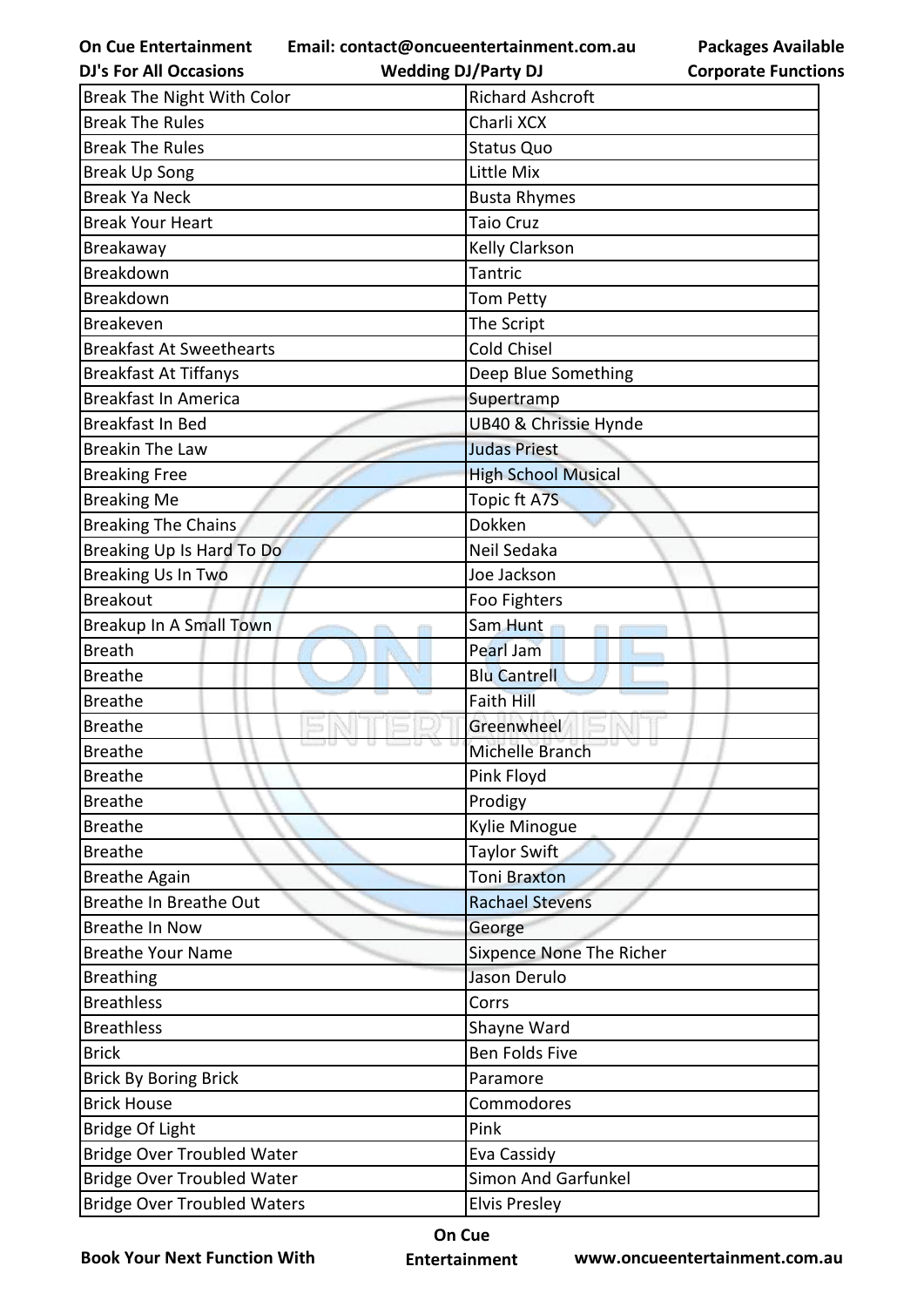**Email: contact@oncueentertainment.com.au**

**DJ's For All Occasions**

**Wedding DJ/Party DJ** 

**Packages Available Corporate Functions**

| <b>Bright Eyes</b>                       | Simon And Garfunkel                |
|------------------------------------------|------------------------------------|
| <b>Bright Lights</b>                     | Matchbox 20                        |
| Bright Side Of The Road                  | Van Morrison                       |
| <b>Bring Him Home</b>                    | Les Miserables                     |
| Bring It On Home                         | Jimmy Barnes & Diesel              |
| Bring It On Home                         | <b>Wilson Phillips</b>             |
| Bring It On Home To Me                   | Animals                            |
| Bring It On Home To Me                   | Commitments                        |
| <b>Bring Me Some Water</b>               | Melissa Etheridge                  |
| <b>Bring Me The Horizon</b>              | Drown                              |
| Bring Me To Life                         | Evanescence                        |
| Bring Me To Life (Duet Version)          | Evanescence                        |
| Bring On The Heartbreak                  | Def Leppard                        |
| Bring On The Night                       | Corrs                              |
| Bring On The Rain                        | Tim Mcgraw & Jo Dee Mesina         |
| <b>Bring The Noise</b>                   | <b>Public Enemy &amp; Anthrax</b>  |
| <b>Bringing Out The Elvis</b>            | <b>Faith Hill</b>                  |
| <b>Brisbane Lions Theme</b>              | Afl                                |
| Broadway                                 | Goo Goo Dolls                      |
| Broken (Duet)                            | Seether & Amy Lee                  |
| <b>Broken Arrow</b>                      | <b>Rod Stewart</b>                 |
| <b>Broken Down</b>                       | Sevendust                          |
| <b>Broken Hearted Girl</b>               | <b>Beyonce</b>                     |
| <b>Broken Home</b>                       | Papa Roach                         |
| <b>Broken Vow</b>                        | Josh Groban                        |
| <b>Broken Wing</b>                       | Martina Mcbride                    |
| <b>Broken Wings</b>                      | Mr Mister                          |
| <b>Brokenhearted</b>                     | Lawson Ft BOB                      |
| <b>Brooklyn Road</b>                     | Neil Diamond                       |
| <b>Brooklyn Roads</b>                    | Sixpence None The Richer           |
| <b>Brother</b>                           | Matt Corby                         |
| <b>Brother</b>                           | <b>Ms Dynamite</b>                 |
| <b>Brother Jukebox</b>                   | <b>Mark Chesnutt</b>               |
| <b>Brother Louie</b>                     | <b>Hot Chocolate</b>               |
| <b>Brother Loves Traveling Salvation</b> | <b>Neil Diamond</b>                |
| <b>Brotherly Love</b>                    | Keith Whitley & Earl Thomas Conley |
| Brown Derby Jump                         | <b>Cherry Poppin Daddies</b>       |
| <b>Brown Eyed Girl</b>                   | Van Morrison                       |
| Brown Eyed Handsome Man                  | <b>Buddy Holly</b>                 |
| Brown Girl In The Ring                   | <b>Boney M</b>                     |
| <b>Brown Sugar</b>                       | <b>Rolling Stones</b>              |
| <b>Bruces Phiosophers Song</b>           | Monty Python                       |
| <b>Bruised</b>                           | Bens                               |
| Bubba Hyde                               | Diamond Rio                        |
| <b>Bubbles In My Beer</b>                | <b>Bob Wills</b>                   |

**Book Your Next Function With**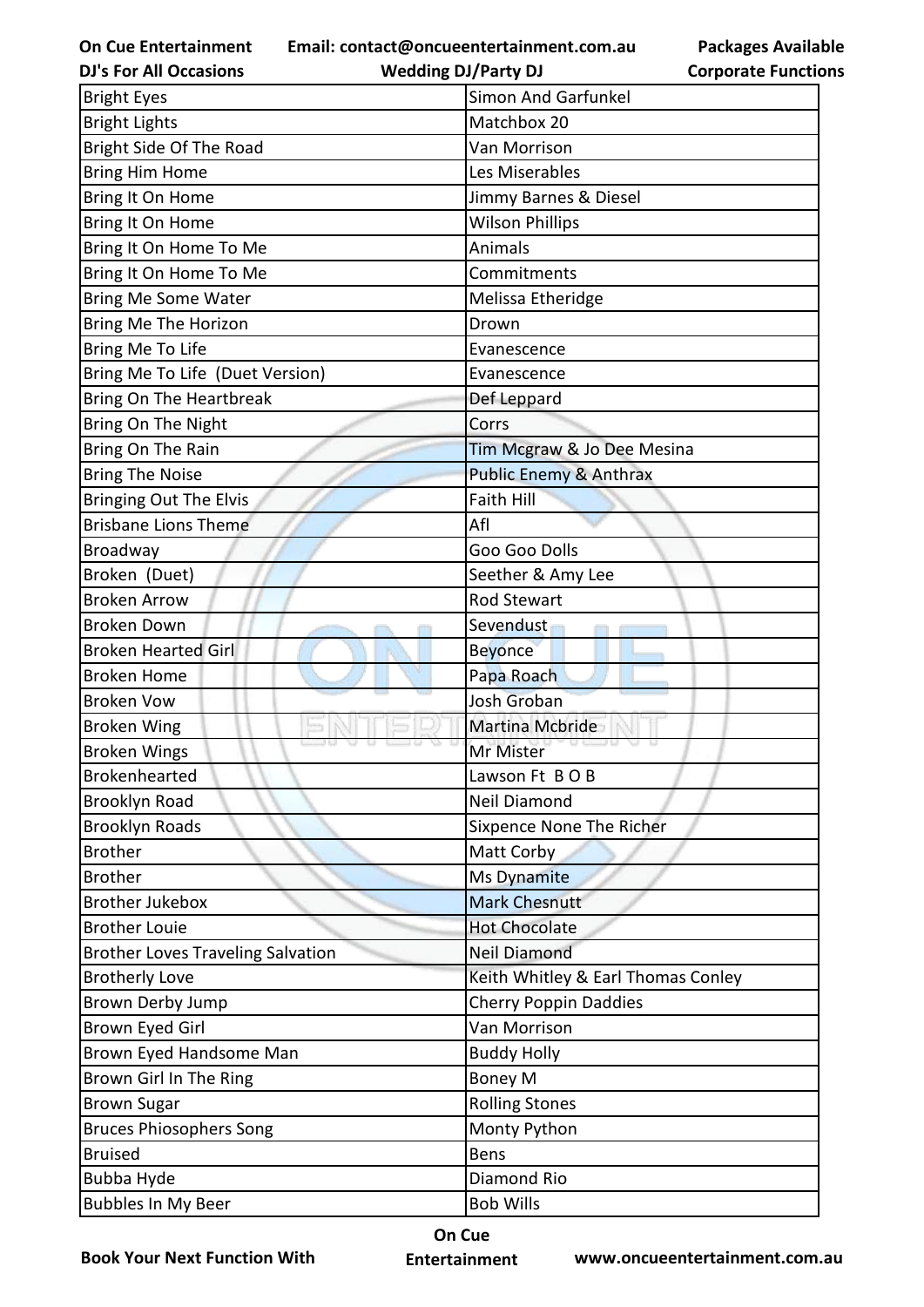**Email: contact@oncueentertainment.com.au**

**Packages Available Corporate Functions**

| <b>DJ's For All Occasions</b>      | <b>Wedding DJ/Party DJ</b>  | <b>Corporate Functio</b> |
|------------------------------------|-----------------------------|--------------------------|
| <b>Bubbletoes</b>                  | Jack Johnson                |                          |
| <b>Bubbly</b>                      | <b>Colbie Caillat</b>       |                          |
| <b>Buckaroo</b>                    | Lee Ann Womack              |                          |
| <b>Budapest</b>                    | George Ezra                 |                          |
| <b>Buddy Holly</b>                 | Weezer                      |                          |
| <b>Buffalo Soldier</b>             | <b>Bob Marley</b>           |                          |
| <b>Bug A Boo</b>                   | Destiny's Child             |                          |
| <b>Build Me Up Buttercup</b>       | Foundations                 |                          |
| <b>Building A Mystery</b>          | Sarah McLachlan             |                          |
| <b>Bullet With Butterfly Wings</b> | <b>Smashing Pumpkins</b>    |                          |
| Bulletproof                        | La Roux                     |                          |
| <b>Bulls On Parade</b>             | Rage Against The Machine    |                          |
| <b>Bump &amp; Grind</b>            | R Kelly                     |                          |
| <b>Bump Bump Bump</b>              | <b>B2K Feat. P.Diddy</b>    |                          |
| <b>Bump N Grind</b>                | Waze & Odyssey              |                          |
| <b>Buona Sera</b>                  | <b>Dean Martin</b>          |                          |
| <b>Burgers And Fries</b>           | <b>Charley Pride</b>        |                          |
| <b>Buried Myself Alive</b>         | Used                        |                          |
| <b>Buried Tresure</b>              | Kenny Rogers                |                          |
| <b>Buring Love (Quick)</b>         | <b>Elvis Presley</b>        |                          |
| <b>Burn</b>                        | <b>Ellie Goulding</b>       |                          |
| <b>Burn</b>                        | Jessica Mauboy              |                          |
| <b>Burn</b>                        | <b>Shannon Noll</b>         |                          |
| <b>Burn</b>                        | <b>Tina Arena</b>           |                          |
| <b>Burn</b>                        | Usher                       |                          |
| <b>Burn For You</b>                | Inxs                        |                          |
| <b>Burn For You</b>                | John Farnham                |                          |
| Burn It To The Ground (Explicit)   | Nickelback                  |                          |
| <b>Burn One Down</b>               | <b>Ben Harper</b>           |                          |
| <b>Burn Your Name</b>              | Powderfinger                |                          |
| <b>Burnin For You</b>              | <b>Blue Oyster Cult</b>     |                          |
| <b>Burnin Up</b>                   | Missy Elliott & Faith Evens |                          |
| Burnin' Up                         | Jessie J Ft. 2 Chainz       |                          |
| <b>Burning Bridges</b>             | <b>Jack Scott</b>           |                          |
| <b>Burning Bright</b>              | Shinedown                   |                          |
| <b>Burning Down The House</b>      | <b>Talking Heads</b>        |                          |
| <b>Burning Down The House</b>      | Tom Jones                   |                          |
| <b>Burning Gold</b>                | Christina Perry             |                          |
| Burning Like A Flame               | Dokken                      |                          |
| <b>Burning Love</b>                | <b>Elvis Presley</b>        |                          |
| <b>Bus Stop</b>                    | Hollies                     |                          |
| <b>Buses &amp; Trains</b>          | <b>Bachelor Girl</b>        |                          |
| <b>Business</b>                    | Eminem                      |                          |
| <b>Bust A Move</b>                 | Young Mc                    |                          |
| <b>Busted Cryin Time</b>           | <b>Ray Charles</b>          |                          |

**Book Your Next Function With**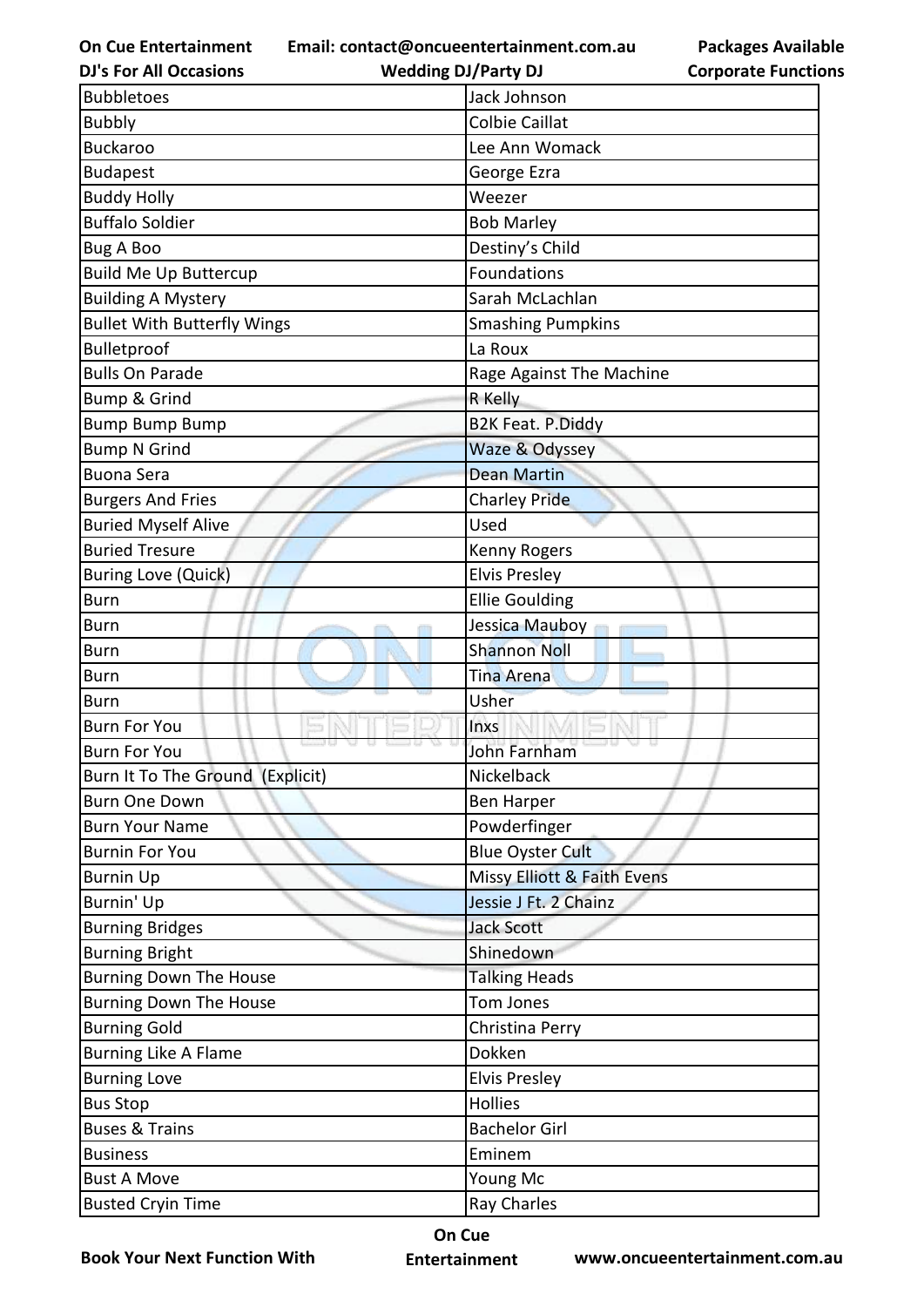**Email: contact@oncueentertainment.com.au**

**DJ's For All Occasions**

**Wedding DJ/Party DJ** 

| <b>Busy Man</b>                     | <b>Billy Ray Cyrus</b>       |
|-------------------------------------|------------------------------|
| But For The Grace Of God            | Keith Urban                  |
| But It's Alright                    | Huey Lewis & The News        |
| <b>But Not For Me</b>               | <b>Wayne Newton</b>          |
| <b>But You Know I Love You</b>      | <b>Dolly Parton</b>          |
| <b>Butterflies</b>                  | Michael Jackson              |
| <b>Butterflies &amp; Hurricanes</b> | Muse                         |
| <b>Butterfly</b>                    | Delta Goodrem                |
| <b>Butterfly</b>                    | Mariah Carey                 |
| <b>Butterfly</b>                    | Crazy Town                   |
| <b>Butterfly Kisses</b>             | <b>Bob Carlisle</b>          |
| Butterflyz                          | Alicia Keys                  |
| <b>Buttons</b>                      | <b>Pussycat Dolls</b>        |
| Buy Me A Rose                       | <b>Kenny Rogers</b>          |
| By My Side                          | <b>Inxs</b>                  |
| By The Time I Get To Phoenix        | <b>Engelbert Humperdinck</b> |
| By The Time I Get To Phoenix        | Glen Campbell                |
| By The Way                          | Red Hot Chilli Peppers       |
| Bye Bye Baby                        | <b>Bay City Rollers</b>      |
| Bye Bye Baby (Baby Goodbye)         | Frankie Valli & Four Seasons |
| Bye Bye Baby Goodbye                | Col Joye                     |
| Bye Bye Blackbird                   | Joe Cocker                   |
| Bye Bye Bye                         | N Sync                       |
| Bye Bye Love                        | <b>Everly Brothers</b>       |
| Bye Bye Love                        | <b>Simon And Garfunkel</b>   |
| C C Rider                           | <b>Elvis Presley</b>         |
| Ca Plane Pour Moi                   | <b>Plastic Bertrand</b>      |
| Cabaret                             | Liza Menelli                 |
| Cadilac Style                       | Sammy Kershaw                |
| Cadillac Cadillac                   | Train                        |
| Cadillac Land                       | <b>Bruce Springsteen</b>     |
| Cake By The Ocean                   | <b>Dnce</b>                  |
| Calendar Girl                       | <b>Neil Sedaka</b>           |
| Califoria Gurls                     | Katy Perry Ft Snoop Dog      |
| California                          | Joni Mitchell                |
| California Dreaming                 | Mamas & Papas                |
| California Girls                    | Beach Boys                   |
| California Girls                    | Gretchen Wilson              |
| California Here I Come              | Al Jolson                    |
| California King Bed                 | Rihanna                      |
| California Love                     | 2Pac                         |
| Californication                     | Red Hot Chilli Peppers       |
| Call It Stormy Monday               | T Bone Walker                |
|                                     |                              |
| Call It Want You Want               | Foster The People            |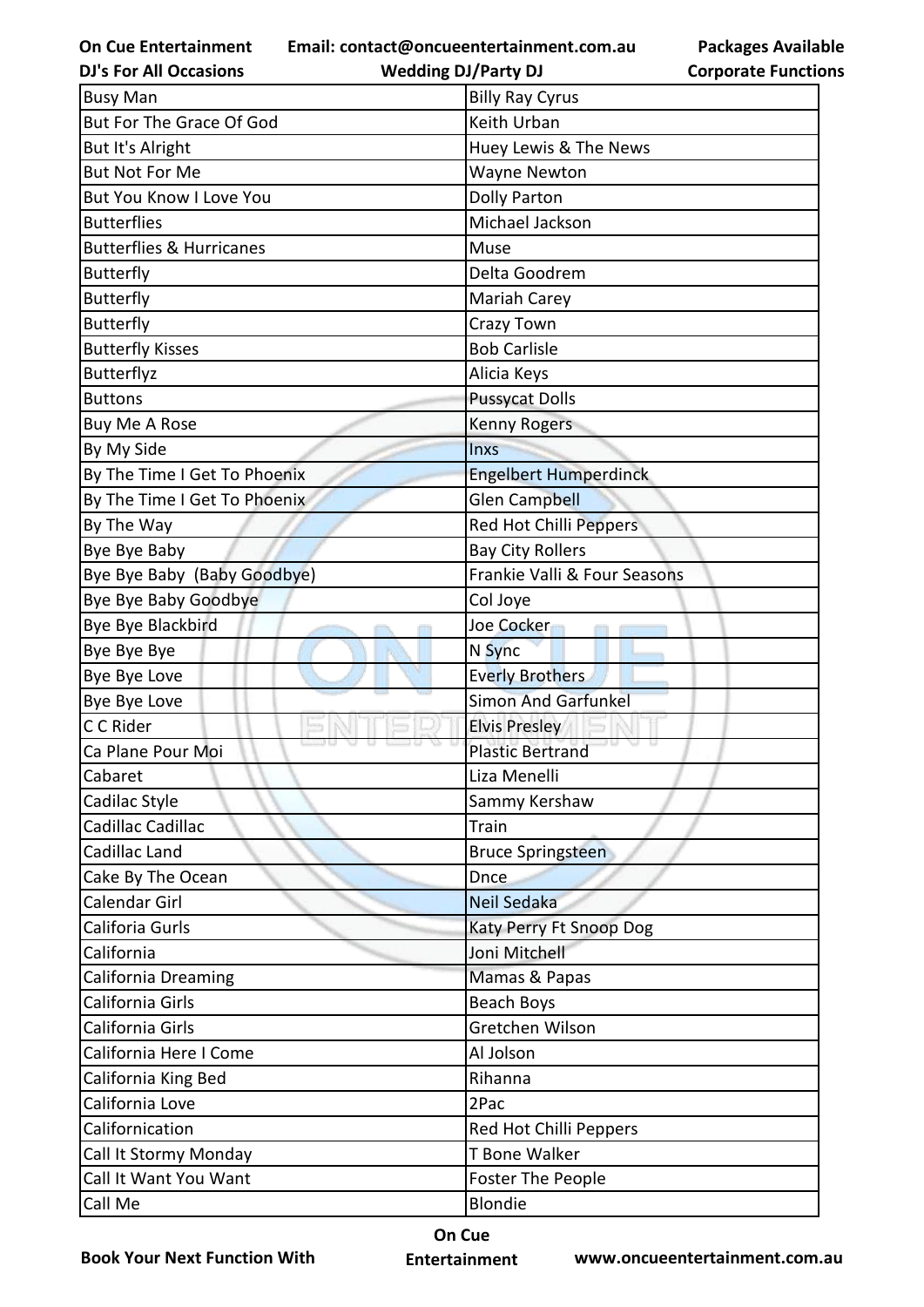**Email: contact@oncueentertainment.com.au**

**DJ's For All Occasions**

**Wedding DJ/Party DJ** 

**Packages Available Corporate Functions**

| Call Me                                   | Tweet                              |
|-------------------------------------------|------------------------------------|
| Call Me Irresposible                      | <b>Michael Buble</b>               |
| Call Me Maybe                             | Carly Rae Jespen                   |
| Call Me Number One                        | <b>Tremeloes</b>                   |
| Call Me The Breeze                        | Lynard Skynyrd                     |
| Call Me When You're Sober                 | Evanescence                        |
| Call My Name                              | <b>Charlotte Church</b>            |
| Call On Me                                | Chicago                            |
| Call On Me                                | Engelbert Humperdinck              |
| Call On Me                                | Janet Jackson                      |
| <b>Call The Shots</b>                     | <b>Girls Aloud</b>                 |
| Callin Baton Rouge                        | <b>Garth Brooks</b>                |
| Calling                                   | Gerri Haliwell                     |
| <b>Calling All Angels</b>                 | Train                              |
| <b>Calling All Hearts</b>                 | Dj Cassidy Ft Robin Thicke         |
| <b>Calling All Hearts</b>                 | Jessie J                           |
| Calling Dr Love                           | <b>Kiss</b>                        |
| Calling Occupants Of Interplanetary Craft | Carpenters                         |
| Calm Down                                 | Killing Heidi                      |
| <b>Calton Blues Theme</b>                 | Afl                                |
| Calypso                                   | John Denver                        |
| Camera One                                | Josh Joplin Group                  |
| Cammander                                 | <b>Kelly Rowland</b>               |
| Can Anybody Hear Me                       | <b>Neil Diamond</b>                |
| Can I Get A Witness                       | <b>Marvin Gaye</b>                 |
| Can I Have It Like That                   | <b>Gwen Stefani &amp; Pharrell</b> |
| Can I Sit Next To You Girl                | Acdc                               |
| Can The Can                               | Suzi Quatro                        |
| Can We Dance                              | Vamps                              |
| Can We Fix It                             | <b>Bob The Builder</b>             |
| Can We Still Be Friends                   | Todd Rundgren                      |
| Can You Feel It                           | Jackson 5                          |
| Can You Feel The Love Tonight             | Elton John                         |
| Can You Feel The Love Tonight             | Lion King                          |
| Can You Hear Me                           | Evermore                           |
| Can You Hear Me When I Talk To You        | <b>Ashley Gearing</b>              |
| Canadian Idiot                            | Weird Al Yankovic                  |
| Candida                                   | Dawn                               |
| Candle In The Wind                        | Elton John                         |
| Candy                                     | Robbie Williams                    |
| Candy (Duet)                              | Iggy Pop And Kate Pierson          |
| Candy Girl                                | Frankie Valli & Four Seasons       |
| <b>Candy Kisses</b>                       | George Morgan                      |
| Candy Man                                 | Sammy Davis Jnr                    |
| Candy Shop                                | 50 Cent                            |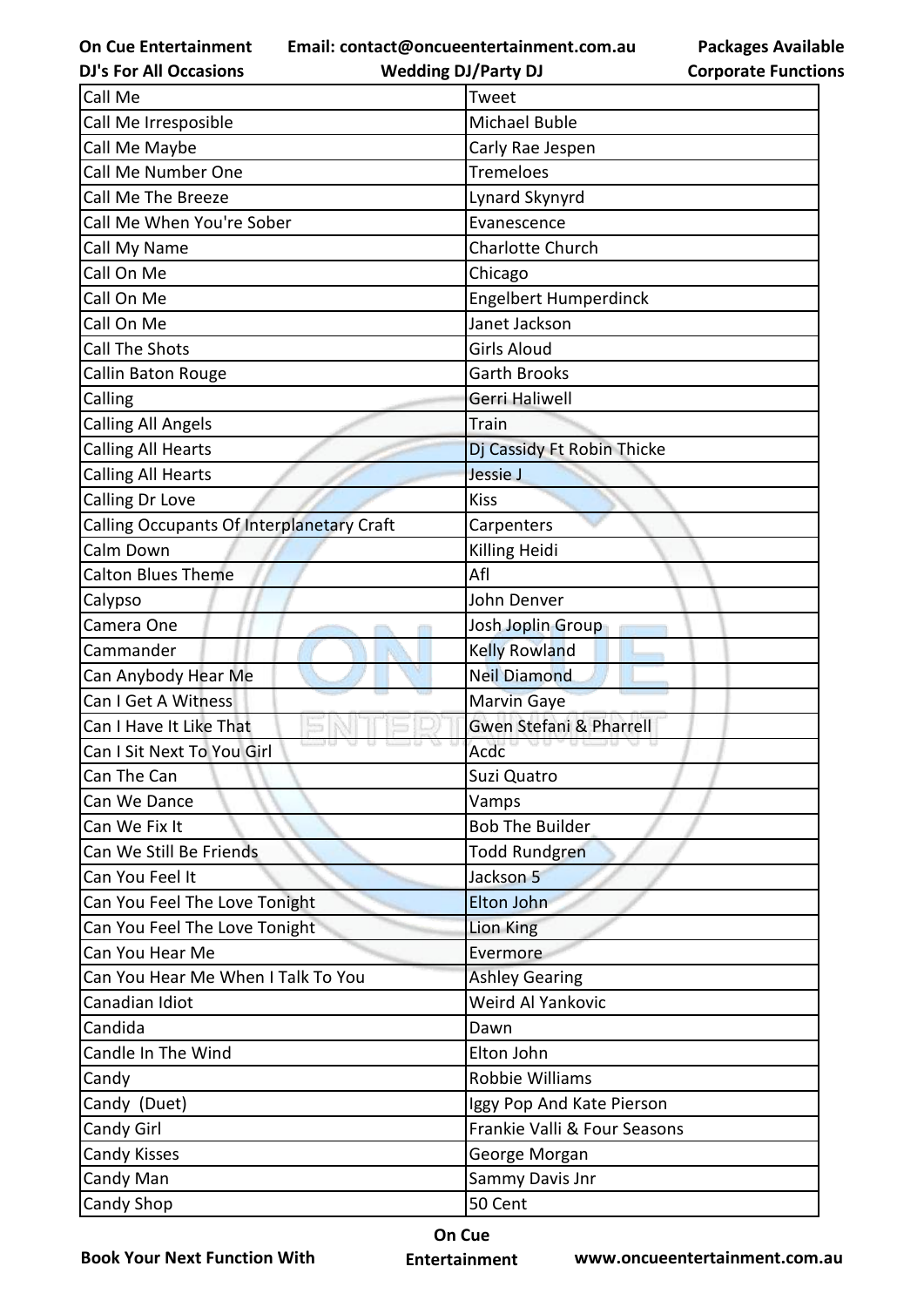**Email: contact@oncueentertainment.com.au**

**DJ's For All Occasions Wedding DJ/Party DJ** 

**Packages Available Corporate Functions**

| Candy Shop (Duet)                   | 50 Cent                               |
|-------------------------------------|---------------------------------------|
| Candyman                            | Christina Aguilera                    |
| Canned Heat                         | Jamiroquai                            |
| Cannibal                            | Ke\$Ha                                |
| Cannonball                          | <b>Breeders</b>                       |
| Cannonball                          | Little Mix                            |
| Can't Be Tammed                     | <b>Miley Cyrus</b>                    |
| Can't Buy Me Love                   | <b>Beatles</b>                        |
| Can't Buy Me Love                   | Michael Buble                         |
| Can't Cry Anymore                   | Sheryl Crow                           |
| Can't Explain                       | The Who                               |
| Can't Fight The Moonlight           | Leann Rimes                           |
| Can't Fight This Feeling            | Reo Speedwagon                        |
| Cant Fight This Feeling I've Got    | Razorlight                            |
| Can't Get Enough Of You Baby        | <b>Smash Mouth</b>                    |
| Can't Get Enough Of Your Love       | <b>Bad Company</b>                    |
| Can't Get Enough Of Your Love       | <b>Taylor Dayne</b>                   |
| Can't Get My Head Around You        | Offspring                             |
| Can't Get You Of My Mind            | Lenny Kravitz                         |
| Can't Get You Out Of My Head        | Kylie Minogue                         |
| Can't Help Calling Your Name        | <b>Jason Sellers</b>                  |
| Can't Help Falling In Love          | Michael Buble                         |
| Can't Help Falling In Love          | <b>UB40</b>                           |
| Can't Help Falling In Love (Upbeat) | <b>Elvis Presley</b>                  |
| Can't Help Falling In Love With You | <b>Elvis Presley</b>                  |
| Can't Help Myself                   | <b>Gerald Levert</b>                  |
| Can't Hold Us                       | Macklemore & Ryan Lewis Ft Ray Dalton |
| Can't Nobody                        | Kelly Rowland                         |
| Can't Remember To Forget You        | Shakira & Rihanna                     |
| Can't Say No                        | <b>Conor Maynard</b>                  |
| Cant Sing A Diferent Song           | Ricki Lee                             |
| Can't Smile Without You             | <b>Barry Manilow</b>                  |
| Can't Stand Losing You              | Police                                |
| Can't Stop                          | <b>Red Hot Chilli Peppers</b>         |
| Can't Stop Playing (Makes Me High)  | Dr Kucho & Gregor Salto               |
| Can't Stop The Feeling              | <b>Franz Ferdinand</b>                |
| Can't Stop The Music                | Village People                        |
| Can't Stop This Thing We Started    | Bryan Adams                           |
| Can't Stop Won't Stop               | <b>Young Gunz</b>                     |
| Can't Take My Eyes Off Of You       | Frankie Valli                         |
| Can't Take My Eyes Off You          | Lauryn Hill                           |
| Can't Touch It                      | Ricki Lee                             |
| Captain Fantastic & The Brown       | Elton John                            |
| Captain Jack                        | <b>Billy Joel</b>                     |
| Car Wash                            | Rose Royce                            |

**Book Your Next Function With**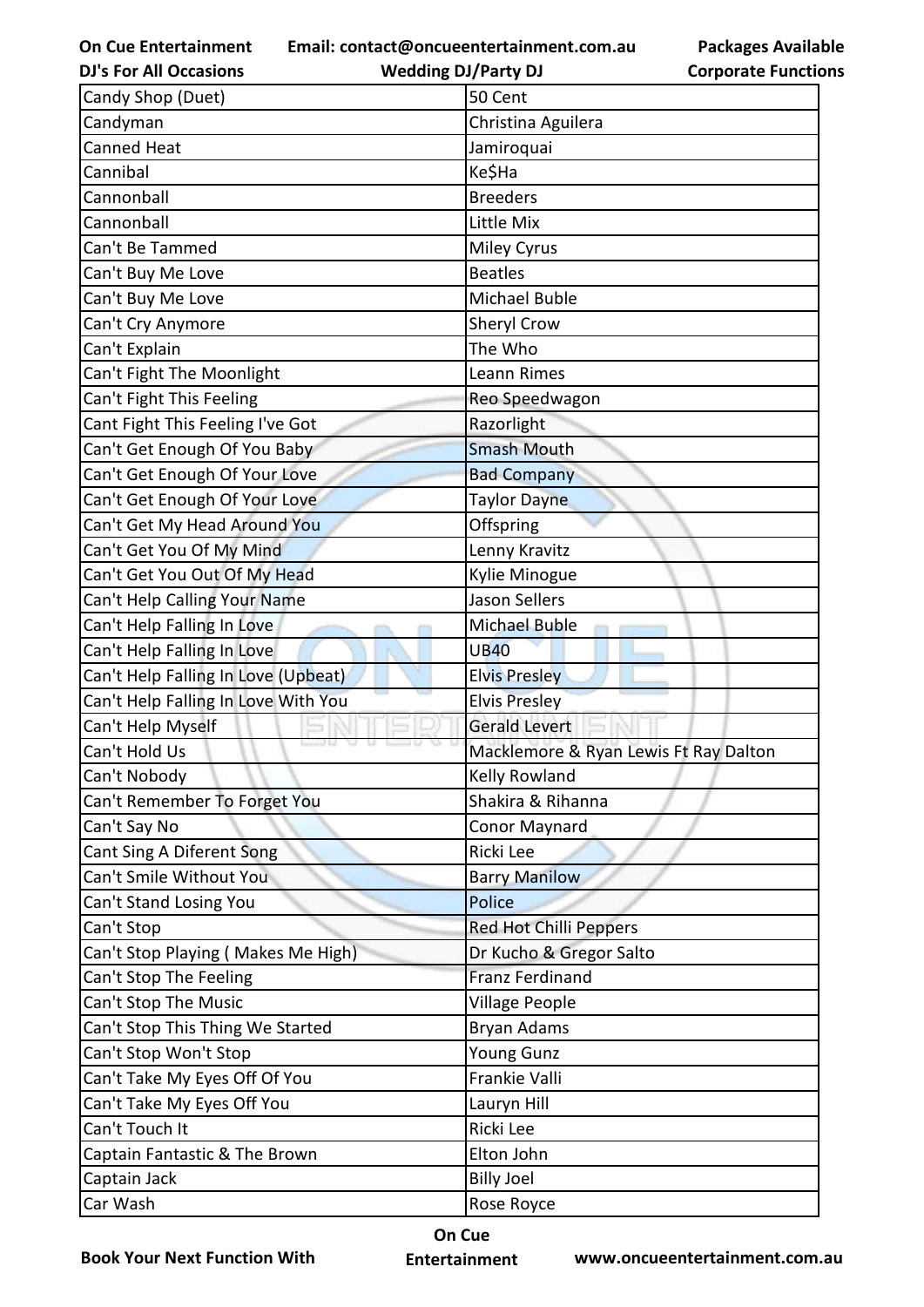**Email: contact@oncueentertainment.com.au**

**DJ's For All Occasions**

**Wedding DJ/Party DJ** 

**Packages Available Corporate Functions**

| Cara Mia                          | Jay & The Americans      |
|-----------------------------------|--------------------------|
| Caramel                           | City High                |
| Caravan                           | Van Morrison             |
| Caravan Girl                      | GoldFrapp                |
| Cardigan                          | <b>Taylor Swift</b>      |
| Carefree Highway                  | Gordon Lightfoot         |
| Careless Whisper                  | George Michael           |
| Careless Whisper                  | Wham                     |
| Caribean Queen                    | <b>Billy Ocean</b>       |
| Carnival                          | Natalie Merchant         |
| Caroline                          | <b>Status Quo</b>        |
| Carolyn                           | Merle Haggard            |
| Carrickfergus                     | <b>Irish Traditional</b> |
| Carrie                            | Europe                   |
| Carrie-Anne                       | <b>Hollies</b>           |
| Carried Away                      | <b>George Strait</b>     |
| Carry Me Carrie                   | Dr Hook                  |
| Carry On                          | Fun                      |
| Carry On Wayward Son              | Kansas                   |
| Carry Out                         | Justin Timberlake        |
| Carry You                         | Union J                  |
| Cars                              | Gary Numan               |
| Caruso                            | Italian                  |
| Case Of The X                     | Mya                      |
| Cassy O                           | George Ezra              |
| Castle On A Cloud                 | Les Miserables           |
| Castles In The Air                | Don Mclean               |
| Cat People (Putting Out The Fire) | David Bowie              |
| Catapult                          | Jack Savoretti           |
| Catch & Release (Deepend Remix)   | <b>Matt Simons</b>       |
| Catch A Falling Star              | Perry Como               |
| Catch A Wave                      | <b>Irish Traditional</b> |
| Catch My Disease                  | <b>Ben Lee</b>           |
| Catch Scratch Fever               | <b>Ted Nugent</b>        |
| Catch The Wind                    | Donovan                  |
| Catch Us If You Can               | Dave Clark Five          |
| Cater 2 U                         | Destiny's Child          |
| Cathy's Clown                     | <b>Everly Brothers</b>   |
| Cats In The Cradle                | Harry Chapin             |
| Cat's In The Cradle               | Ugly Kid Joe             |
| Caught In A Mosh                  | Anthrax                  |
| Caught In The Crowd               | Kate Miller Heidke       |
| Caught In The Middle              | A1                       |
| Caught In The Sun                 | Course Of Nature         |
| Caught Up                         | Usher                    |
|                                   |                          |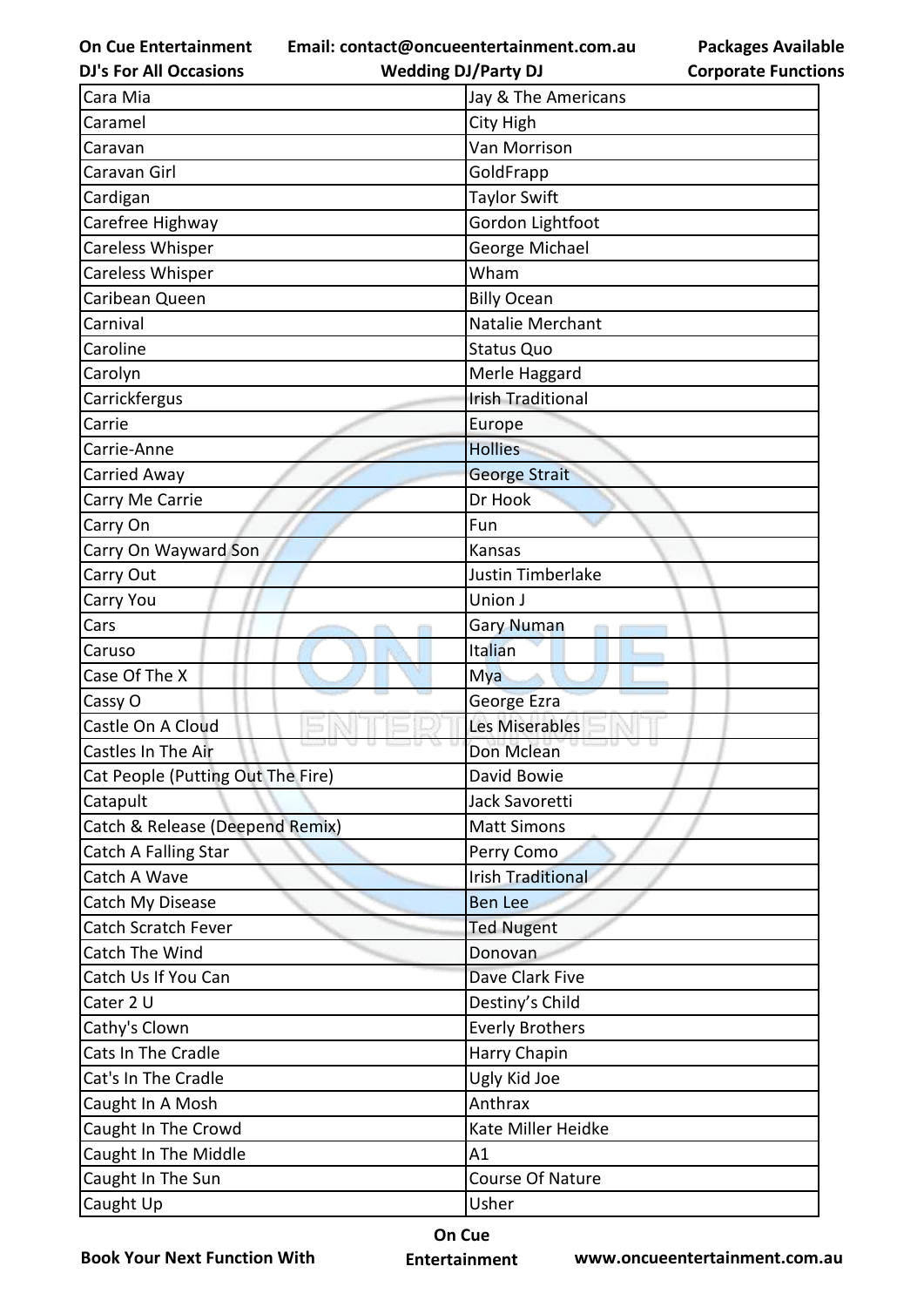**Email: contact@oncueentertainment.com.au**

**Packages Available Corporate Functions**

| <b>DJ's For All Occasions</b>  | <b>Wedding DJ/Party DJ</b> | <b>Corporate Function</b> |
|--------------------------------|----------------------------|---------------------------|
| Caution                        | <b>Killers</b>             |                           |
| Ce La Vie                      | <b>Chuck Berry</b>         |                           |
| Cecilia                        | <b>Simon And Garfunkel</b> |                           |
| Cecilia                        | <b>Simon And Garfunkel</b> |                           |
| Celebration                    | Kool & The Gang            |                           |
| Celebration                    | Madonna                    |                           |
| <b>Celebration Day</b>         | Led Zeppelin               |                           |
| Celebrity                      | <b>Brad Paisley</b>        |                           |
| Cell Block Tango               | Chicago (Musical)          |                           |
| <b>Cemetry Gates</b>           | Pantera                    |                           |
| <b>Cemetry Gates</b>           | Smiths                     |                           |
| Centrefold                     | J Geils Band               |                           |
| Centuries                      | <b>Fall Out Boy</b>        |                           |
| Cest La Vie                    | Stereophonics              |                           |
| C'est La Vie                   | <b>Bewitched</b>           |                           |
| C'est La Vie                   | <b>Bob Seger</b>           |                           |
| Cfhristmas At Ground Zero      | <b>Weird Al Yankovic</b>   |                           |
| Cha Cha Cha D'amour            | Dean Martin                |                           |
| Cha Cha Slide                  | Dj Casper                  |                           |
| Chain Gang                     | Sam Cooke                  |                           |
| Chain Of Fools                 | Aretha Franklin            |                           |
| <b>Chain Reaction</b>          | Diana Ross                 |                           |
| <b>Chain Reaction</b>          | John Farnham               |                           |
| Chained To The Wheel           | <b>Black Sorrows</b>       |                           |
| Chains                         | <b>Nick Jonas</b>          |                           |
| Chains                         | Tina Arena                 |                           |
| Champagne Supernova            | <b>Oasis</b>               |                           |
| Champion Of The World          | Coldplay                   |                           |
| <b>Chances Are</b>             | Invertigo                  |                           |
| <b>Chances Are</b>             | Johnny Mathis              |                           |
| <b>Chances Are</b>             | Martina Mcbride            |                           |
| Chandelier                     | Sia                        |                           |
| Change                         | <b>Daniel Merriweather</b> |                           |
| Change                         | <b>Sheryl Crow</b>         |                           |
| Change                         | Sugababes                  |                           |
| Change                         | <b>Taylor Swift</b>        |                           |
| Change                         | <b>Tears For Fears</b>     |                           |
| Change (In The House Of Files) | Deftones                   |                           |
| <b>Change Clothes</b>          | Jay Z                      |                           |
| Change My Mind                 | John Berry                 |                           |
| Change The World               | <b>Eric Clapton</b>        |                           |
| Change The World               | POD                        |                           |
| Change Your Life               | Little Mix                 |                           |
| Changed The Way You Kissed Me  | Example                    |                           |
| Changes                        | 2Pac                       |                           |
|                                |                            |                           |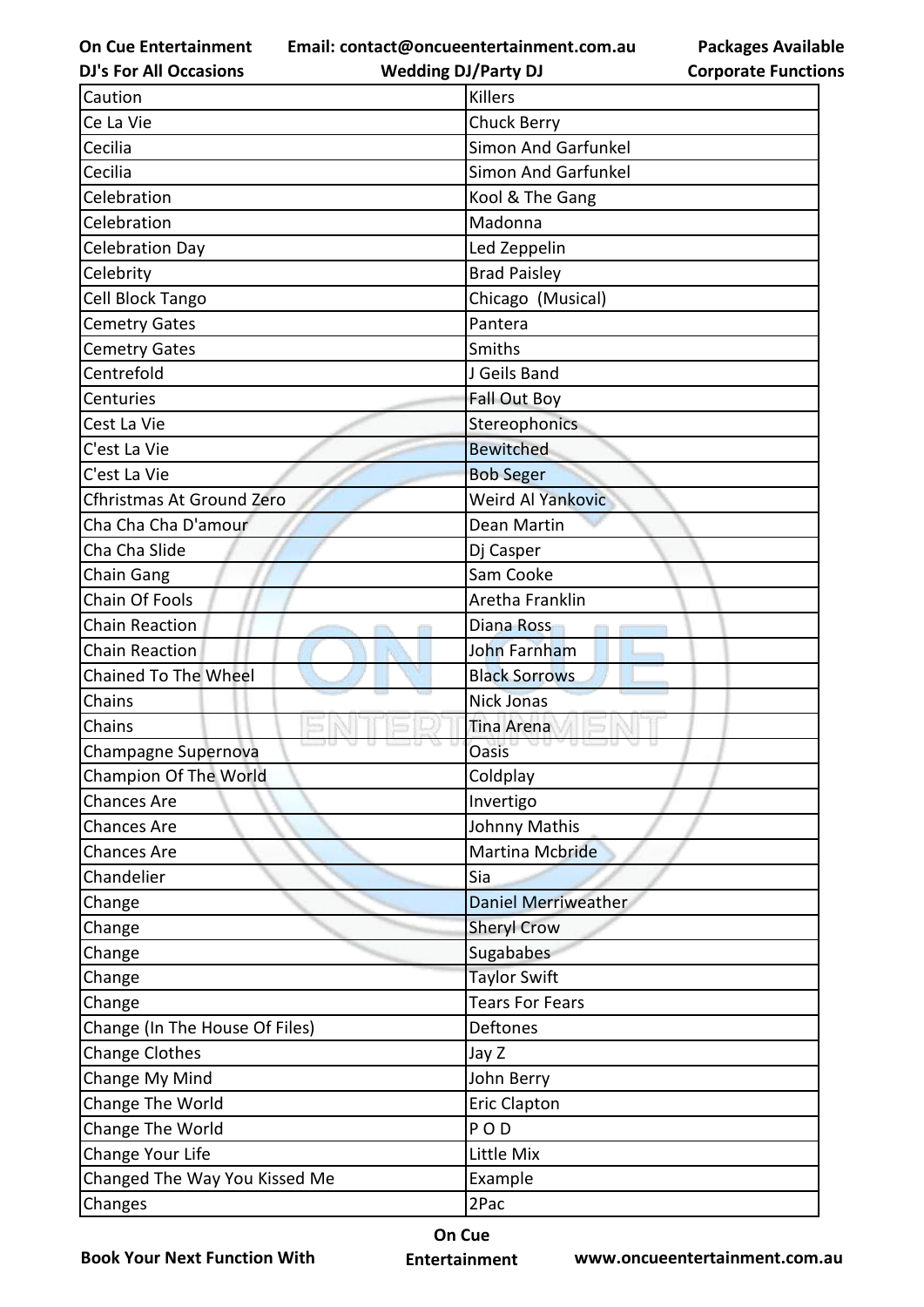**Email: contact@oncueentertainment.com.au**

**DJ's For All Occasions**

**Wedding DJ/Party DJ** 

| Changes                       | David Bowie               |
|-------------------------------|---------------------------|
| Changing                      | Sigma & Paloma Faith      |
| Changing All The Time         | Smokie                    |
| <b>Chanson Damour</b>         | <b>Manhattan Transfer</b> |
| Chant No 1                    | Spandau Ballet            |
| <b>Chantilly Lace</b>         | <b>Big Bopper</b>         |
| Chapel Of Love                | Dixie Cups                |
| Charleville                   | Slim Dusty                |
| Charlie Brown                 | Coasters                  |
| Charlie Brown                 | Coldplay                  |
| <b>Charlie Browns Parents</b> | Dishwalla                 |
| <b>Chase That Feeling</b>     | <b>Hilltop Hoods</b>      |
| <b>Chasing Cars</b>           | <b>Snow Patrol</b>        |
| <b>Chasing Pavements</b>      | Adele                     |
| <b>Chasing The Sun</b>        | <b>The Wanted</b>         |
| Chattahoochee                 | <b>Alan Jackson</b>       |
| Chattanooga Choo Choo         | Glenn Miller              |
| Chcheck It Out                | <b>Beastie Boys</b>       |
| Che Sara                      | Italian                   |
| Cheap Sunglasses              | Zz Top                    |
| <b>Cheap Thrills</b>          | Sia                       |
| Cheap Whiskey                 | Martina Mcbride           |
| Cheap Wine                    | <b>Cold Chisel</b>        |
| Chec On It                    | <b>Beyonce</b>            |
| Check My Brain                | <b>Alice In Chains</b>    |
| <b>Cheek To Cheek</b>         | <b>Fred Astaire</b>       |
| Cheeka Bow Wow                | Vengaboys                 |
| Cheeky Song Touch My Bum      | <b>Cheeky Girls</b>       |
| Cheer Up Boys                 | Foo Fighters              |
| Cheerleader                   | Omi                       |
| Cheers (Drink To That)        | Rihanna                   |
| Chelsea                       | <b>Stefy</b>              |
| Chelsea Dagger                | <b>Fratellis</b>          |
| Chemestry                     | <b>Mondo Rock</b>         |
| <b>Chemical Heart</b>         | Grinspoon                 |
| <b>Chemicals Between Us</b>   | <b>Bush</b>               |
| Cherish                       | Association               |
| Cherish                       | Kool & The Gang           |
| Cherish                       | Madonna                   |
| Cherokee Maiden               | Asleep At The Wheel       |
| Cherry Bomb                   | John Cougar Mellencamp    |
| <b>Cherry Cherry</b>          | <b>Neil Diamond</b>       |
| Cherry Oh Baby                | <b>UB40</b>               |
| Cherry Pie                    | Jennifer Lopez            |
| Cherry Pie                    | Warrant                   |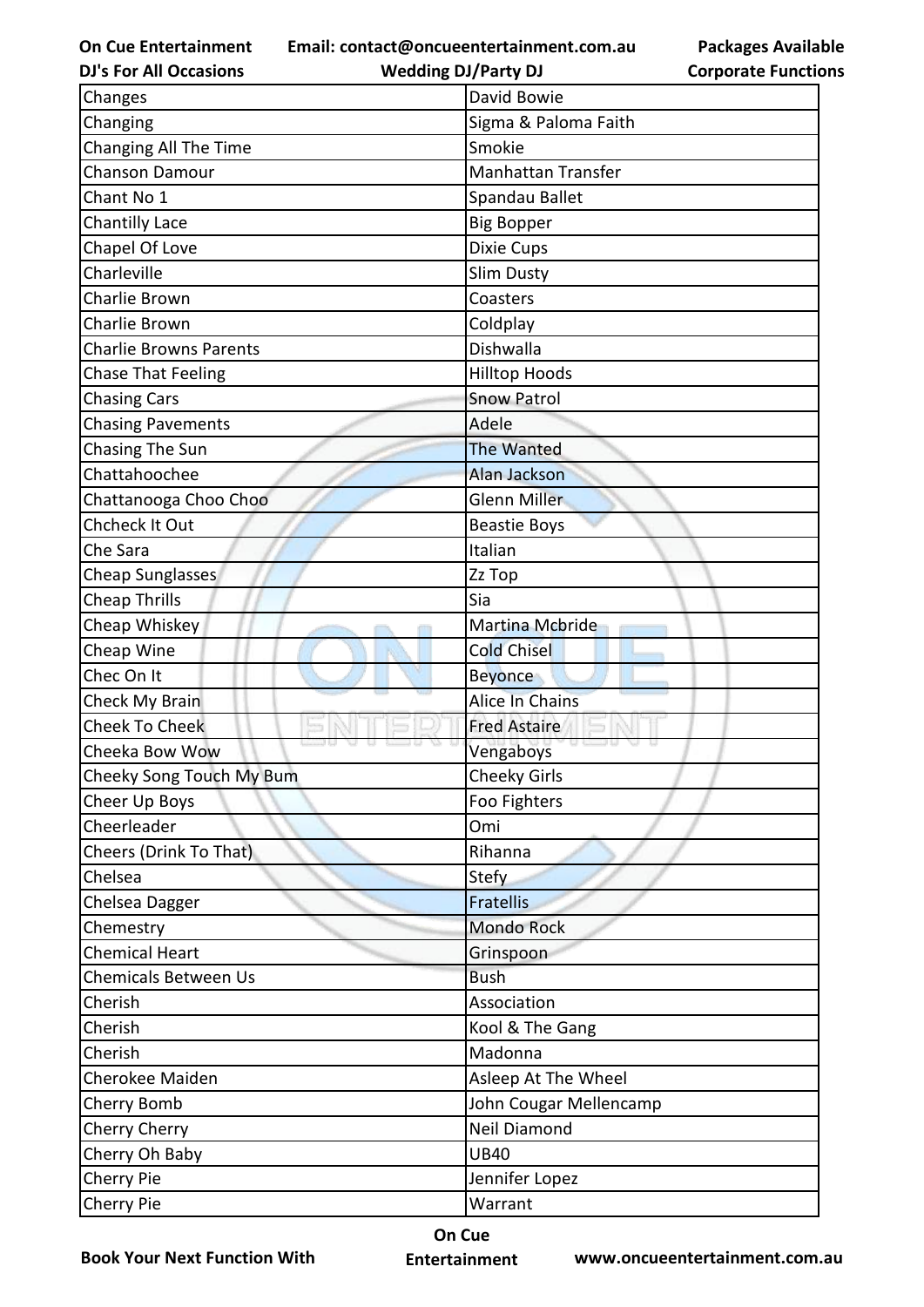**Email: contact@oncueentertainment.com.au**

**Packages Available Corporate Functions**

| <b>DJ's For All Occasions</b>  | <b>Wedding DJ/Party DJ</b>    | <b>Corporate Function</b> |
|--------------------------------|-------------------------------|---------------------------|
| Cheyenne                       | Jason Derulo                  |                           |
| Chic Fit                       | <b>All Saints</b>             |                           |
| Chicago                        | <b>Frank Sinatra</b>          |                           |
| Chicks Dig It                  | Chris Cagel                   |                           |
| Children Of The Grave          | <b>Black Sabbath</b>          |                           |
| Children Of The Sun            | Tinie Tempah Ft John Martin   |                           |
| China Girl                     | David Bowie                   |                           |
| China Grove                    | Doobie Brothers               |                           |
| Chiquitita                     | Abba                          |                           |
| Chocolate                      | Kylie Minogue                 |                           |
| <b>Chocolate Salty Balls</b>   | Chef (Southpark)              |                           |
| Choices                        | Hoosiers                      |                           |
| Choir                          | <b>Guy Sebastian</b>          |                           |
| Choir Girl                     | <b>Cold Chisel</b>            |                           |
| Choose You                     | <b>Stan Walker</b>            |                           |
| Chop Suey                      | <b>System Of A Down</b>       |                           |
| <b>Christine Sixteen</b>       | <b>Kiss</b>                   |                           |
| <b>Chrome Plated Heart</b>     | Melissa Etheridge             |                           |
| Chuck E's In Love              | Rickie Lee Jones              |                           |
| Chug A Lug                     | Roger Miller                  |                           |
| Church Of The Poisoned Mind    | <b>Culture Club</b>           |                           |
| Church Of Your Heart           | Roxette                       |                           |
| Cigarettes & Alcohol           | <b>Oasis</b>                  |                           |
| Cigarettes & Alcohol           | <b>Rod Stewart</b>            |                           |
| Cigarettes Will Kill You       | <b>Ben Lee</b>                |                           |
| Cinema                         | <b>Benny Benassi</b>          |                           |
| Circle Of Life                 | Elton John                    |                           |
| Circle Of Life                 | Lion King                     |                           |
| Circle The Drain               | Katy Perry                    |                           |
| Cirus                          | <b>Britney Spears</b>         |                           |
| Cisco Kid                      | War                           |                           |
| <b>City Of Blinding Lights</b> | U <sub>2</sub>                |                           |
| Civil War                      | <b>Guns N Roses</b>           |                           |
| Claire                         | Gilbert O'Sullivan            |                           |
| Clap Back                      | Ja Rule                       |                           |
| Clarity                        | Zedd & Foxes                  |                           |
| Clarity                        | John Mayer                    |                           |
| Class                          | Chicago (Musical)             |                           |
| Classic                        | <b>MKTO</b>                   |                           |
| Clean Up Your Own Backyard     | <b>Elvis Presley</b>          |                           |
| Cleanin Out My Closet          | Eminem                        |                           |
| Clementine                     | Traditional                   |                           |
| Click Click Boom               | Saliva                        |                           |
| <b>Click Go The Shears</b>     | <b>Australian Traditional</b> |                           |
| Climax                         | Usher                         |                           |
|                                |                               |                           |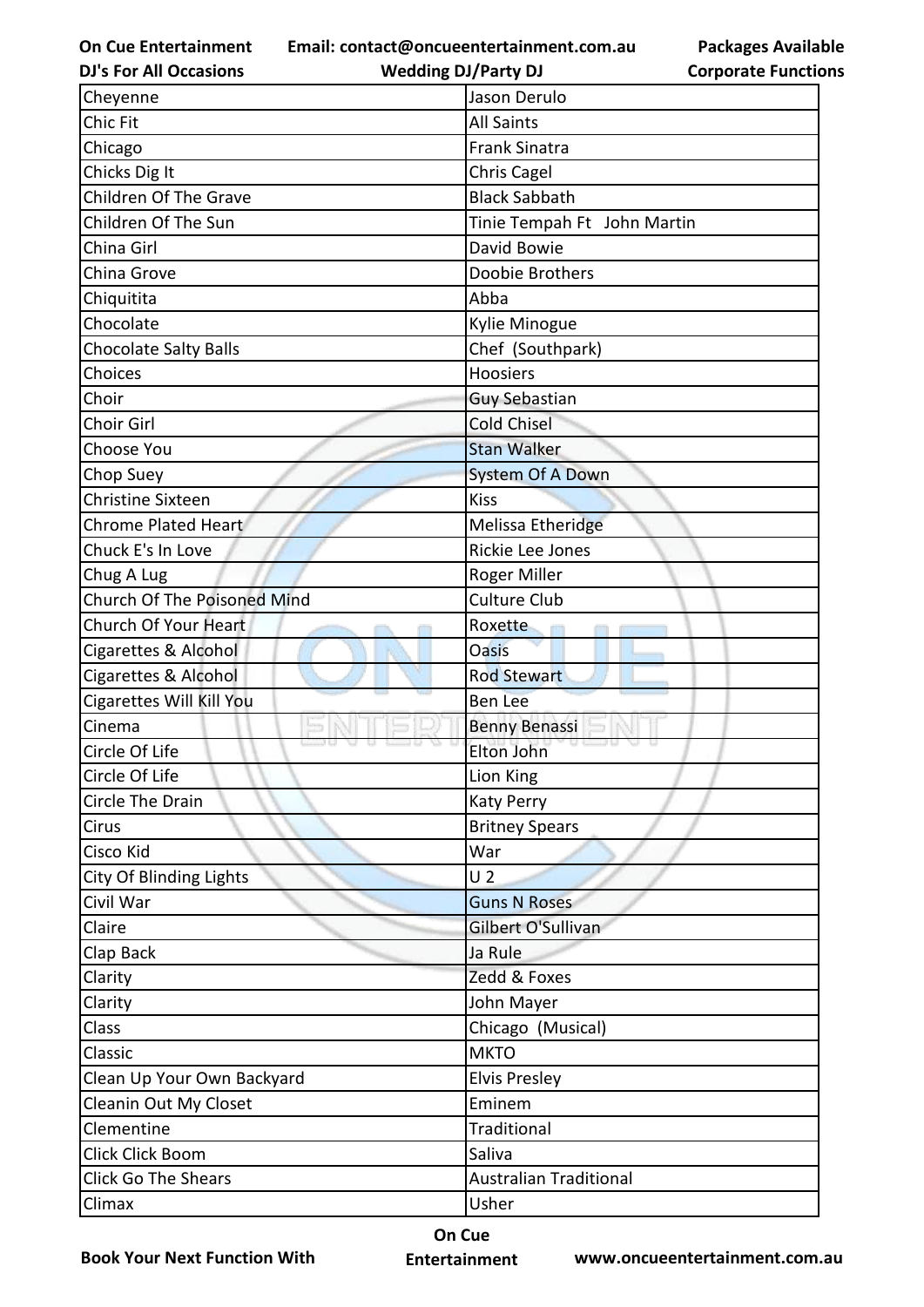**Email: contact@oncueentertainment.com.au**

**Packages Available Corporate Functions**

| <b>DJ's For All Occasions</b> | <b>Wedding DJ/Party DJ</b> | <b>Corporate Functio</b> |
|-------------------------------|----------------------------|--------------------------|
| Climb Every Mountain          | Sound Of Music             |                          |
| <b>Clint Eastwood</b>         | Gorillaz                   |                          |
| Clocks                        | Coldplay                   |                          |
| Close My Eyes Forever (Duet)  | Ozzy Osbourne & Lita Ford  |                          |
| Close My Eyes Forever (Duet)  | Lita Ford & Ozzy Osbourne  |                          |
| Close To You                  | Carpenters                 |                          |
| Closer                        | Dido                       |                          |
| Closer                        | Kings Of Leon              |                          |
| Closer                        | Ne Yo                      |                          |
| Closer                        | Nine Inch Nails            |                          |
| Closer                        | Travis                     |                          |
| Closer (Duet)                 | Chainsmokers               |                          |
| <b>Closer To Fine</b>         | <b>Indigo Girls</b>        |                          |
| Closer To Me                  | Five                       |                          |
| Closer To The Edge            | <b>30 Seconds To Mars</b>  |                          |
| Closer To You                 | <b>Bodeans</b>             |                          |
| Closer To You                 | <b>Thalia</b>              |                          |
| <b>Closing Time</b>           | Semisonic                  |                          |
| Closure                       | <b>Scarlett Belle</b>      |                          |
| <b>Clothes Off</b>            | Gym Class Heroes           |                          |
| Cloud 9                       | <b>Temptations</b>         |                          |
| Cloud No.9                    | <b>Bryan Adams</b>         |                          |
| Cloudy                        | <b>Simon And Garfunkel</b> |                          |
| Club At The End Of The Street | Elton John                 |                          |
| Club Can't Handle Me          | David Guetta Ft Flo Rida   |                          |
| Club Can't Handle Me          | Flo Rida & David Guetta    |                          |
| Club Tropicana                | Wham                       |                          |
| Clumsy                        | Fergie                     |                          |
| Clumsy                        | Our Lady Peace             |                          |
| Clyde                         | <b>Waylon Jennings</b>     |                          |
| C'mon                         | Ke\$Ha                     |                          |
| C'mon Aussie C'mon            | <b>Shannon Noll</b>        |                          |
| C'mon C'mon                   | <b>Sheryl Crow</b>         |                          |
| C'Mon C'Mon                   | <b>Von Bondies</b>         |                          |
| C'mon Everybody               | <b>Eddie Cochran</b>       |                          |
| C'mon People                  | <b>Richard Ashcroft</b>    |                          |
| <b>Coal Miners Daughter</b>   | Loretta Lynn               |                          |
| <b>Coat Of Many Colors</b>    | <b>Dolly Parton</b>        |                          |
| Cocaine                       | Eric Clapton               |                          |
| Cochise                       | Audioslave                 |                          |
| <b>Cockles And Mussels</b>    | Irish                      |                          |
| <b>Cockles And Mussels</b>    | <b>Irish Band</b>          |                          |
| Cocky                         | <b>Kid Rock</b>            |                          |
| Coconut Woman                 | Harry Belafonte            |                          |
| Cold                          | Crossfade                  |                          |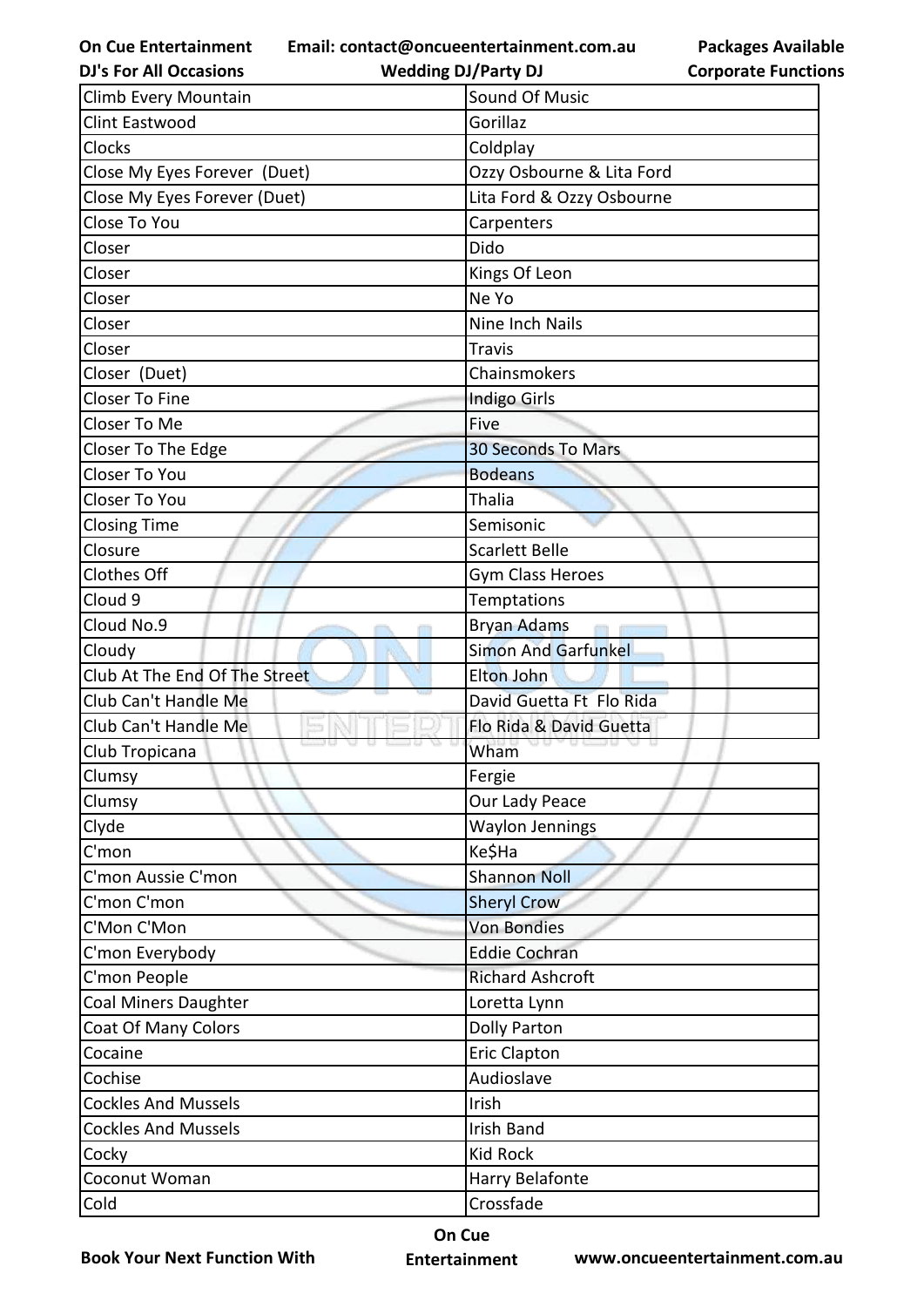**Email: contact@oncueentertainment.com.au**

**Wedding DJ/Party DJ** 

**Packages Available Corporate Functions**

| <b>DJ's For All Occasions</b>    | <b>Wedding DJ/Party DJ</b> | <b>Corporate Functio</b> |
|----------------------------------|----------------------------|--------------------------|
| Cold As Ice                      | Foreigner                  |                          |
| Cold As You                      | <b>Taylor Swift</b>        |                          |
| Cold Day In Hell                 | <b>Gary Moore</b>          |                          |
| Cold Day In July                 | <b>Dixie Chicks</b>        |                          |
| Cold Gin                         | <b>Kiss</b>                |                          |
| Cold Hard Bitch                  | Jet                        |                          |
| Cold Hearted                     | Paula Abdul                |                          |
| Cold Outside                     | <b>Big House</b>           |                          |
| Cold Sholder                     | Adele                      |                          |
| Cold Shot                        | Stevie Ray Vaughan         |                          |
| Cold Turkey                      | John Lennon                |                          |
| Collide                          | Howie Day                  |                          |
| <b>Collingwood Magpies Theme</b> | Afl                        |                          |
| Colonel Buffalo Bill             | Annie Get Your Gun         |                          |
| Color My World                   | Chicago                    |                          |
| Color My World                   | <b>Petula Clark</b>        |                          |
| <b>Colors Of The Wind</b>        | Vanessa Williams           |                          |
| Colour Blind                     | Darius Rucker              |                          |
| <b>Colour Of Roses</b>           | Lorrie Morgan              |                          |
| Come                             | Pulp                       |                          |
| Come & Get It                    | John Newman                |                          |
| Come A Little Bit Closer         | Delltones                  |                          |
| Come A Little Bit Closer         | Jay & The Americans        |                          |
| Come And Get It                  | <b>Bad Finger</b>          |                          |
| Come And Get It                  | Selena Gomez               |                          |
| <b>Come And Get Your Love</b>    | Redbone                    |                          |
| Come Any Time                    | <b>Hoodoo Gurus</b>        |                          |
| Come As You Are                  | Nirvana                    |                          |
| Come Away With Me                | Norah Jones                |                          |
| Come Back                        | Jessica Garlick            |                          |
| Come Back Again                  | Daddy Cool                 |                          |
| Come Back And Stay               | Paul Young                 |                          |
| <b>Come Back Darling</b>         | <b>UB40</b>                |                          |
| Come Back My Love                | <b>Darts</b>               |                          |
| Come Clean                       | <b>Hilary Duff</b>         |                          |
| Come Clean                       | <b>Hilary Duff</b>         |                          |
| Come Dance With Me               | Michael Buble              |                          |
| <b>Come Dancing</b>              | <b>Kinks</b>               |                          |
| Come Fly With Me                 | <b>Frank Sinatra</b>       |                          |
| Come Fly With Me                 | Michael Buble              |                          |
| Come Get It Bae                  | <b>Pharrel Williams</b>    |                          |
| Come In From The Rain            | Melissa Manchester         |                          |
| Come Into My Life                | Joyce Sims                 |                          |
| Come Into My World               | Kylie Minogue              |                          |
| Come Monday                      | Jimmy Buffett              |                          |

**Book Your Next Function With**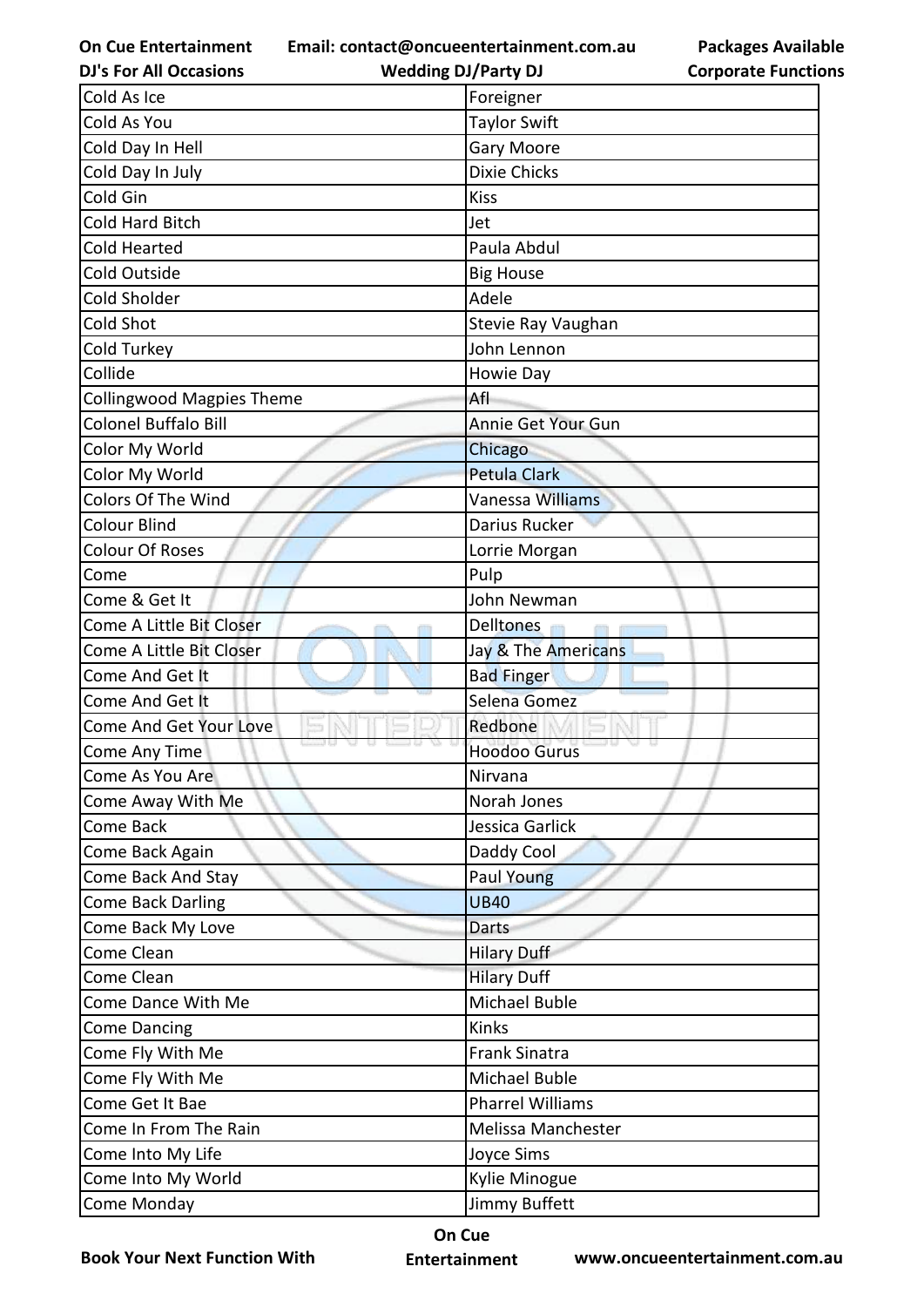**Email: contact@oncueentertainment.com.au**

**DJ's For All Occasions**

**Wedding DJ/Party DJ** 

**Packages Available Corporate Functions**

| Come On Back                  | Carlene Carter                |
|-------------------------------|-------------------------------|
| Come On Eileen                | Dexy's Midnight Runners       |
| Come On Feel The Noise        | <b>Quiet Riot</b>             |
| Come On Feel The Noise        | Slade                         |
| Come On Girl                  | <b>Taio Cruz</b>              |
| Come On In                    | Oak Ridge Boys                |
| Come On Over                  | Kym Marsh                     |
| Come On Over                  | Shania Twain                  |
| Come On Over                  | Christina Aguilera            |
| Come Out And Play             | Offspring                     |
| Come Over                     | Aaliyah                       |
| Come Over                     | Clean Bandit                  |
| Come Rain Or Come Shine       | <b>Frank Sinatra</b>          |
| Come Rain Or Come Shine       | Peggy Lee                     |
| Come Said The Boy             | <b>Mondo Rock</b>             |
| Come Sail Away                | <b>Eric Cartman</b>           |
| Come Sail Away                | Styx                          |
| Come See About Me             | Supremes                      |
| Come To Me                    | <b>Diesel</b>                 |
| Come To My Window             | Melissa Etheridge             |
| Come Together                 | <b>Beatles</b>                |
| Come Undone                   | Duran Duran                   |
| Come Undone                   | <b>Robbie Williams</b>        |
| Come With Me                  | <b>Ricky Martin</b>           |
| Comeback                      | Ella Eyre                     |
| Comedown                      | <b>Bush</b>                   |
| <b>Comfortably Numb</b>       | Pink Floyd                    |
| Comin From Where I'm From     | Anthony Hamilton              |
| Comin Home Baby               | Michael Buble                 |
| <b>Coming Around</b>          | <b>Travis</b>                 |
| <b>Coming Home</b>            | Sigma & Rita Ora              |
| <b>Coming Undone</b>          | Korn                          |
| Coming With You               | Ne Yo                         |
| Commander                     | David Guetta Ft Kelly Rowland |
| Commitment                    | <b>Leann Rimes</b>            |
| Common People                 | Pulp                          |
| Complicated                   | <b>Avril Lavigne</b>          |
| <b>Compulsory Hero</b>        | 1927                          |
| <b>Comunication Breakdown</b> | Led Zeppelin                  |
| Concrete Angel                | Martina Mcbride               |
| Confessions pt 2              | Usher                         |
| Confide In Me                 | Kylie Minogue                 |
| Confidence Man                | Jeff Healey Band              |
| Confident                     | Demi Lovato                   |
| Conga                         | Gloria Estefan                |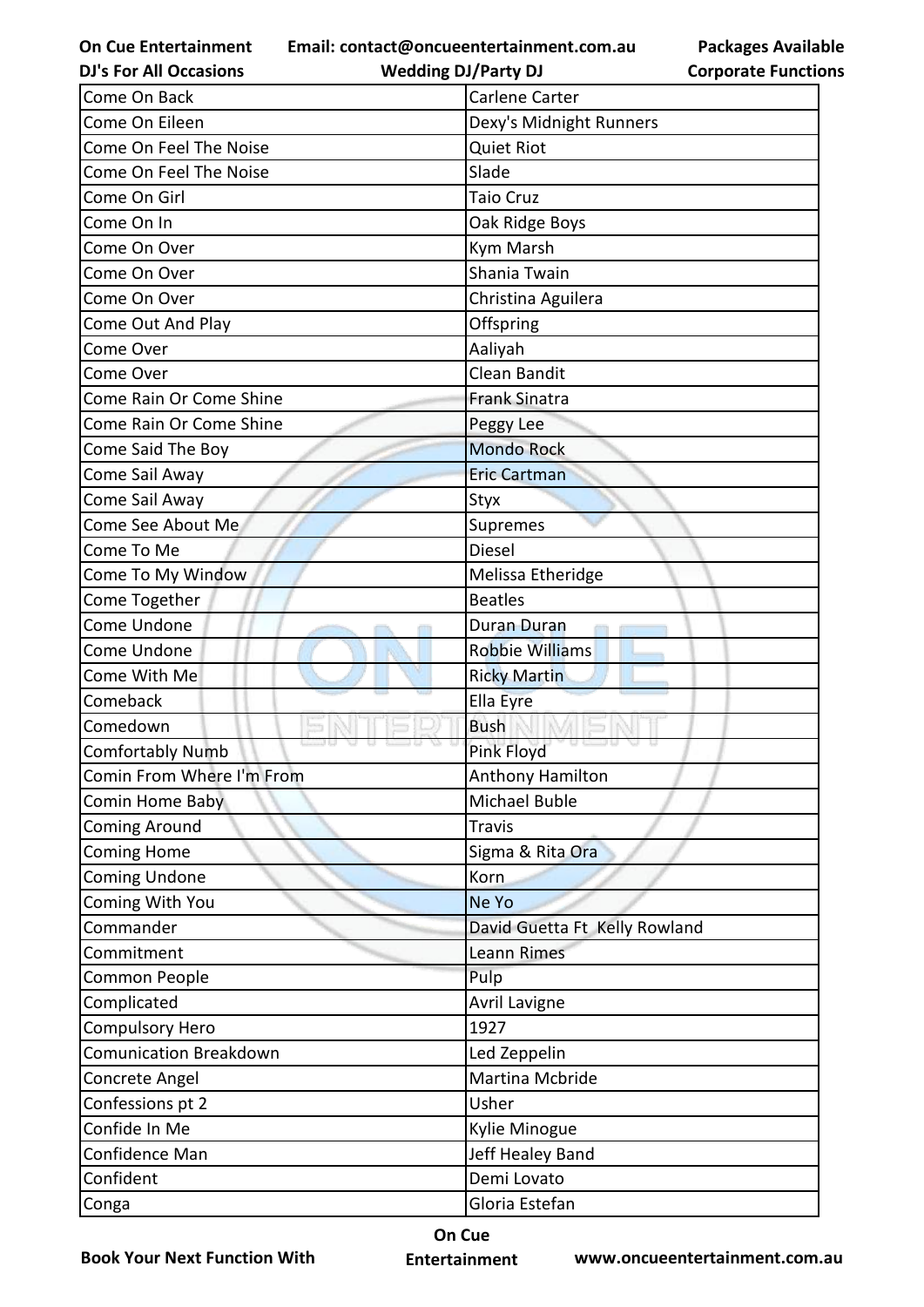**Email: contact@oncueentertainment.com.au**

| <b>DJ's For All Occasions</b>   | <b>Wedding DJ/Party DJ</b>    | <b>Corporate Function</b> |
|---------------------------------|-------------------------------|---------------------------|
| Congratulations                 | <b>Cliff Richard</b>          |                           |
| Conquest                        | <b>White Stripes</b>          |                           |
| Consideration                   | Rihanna Ft Sza                |                           |
| <b>Constant Craving</b>         | K D Lang                      |                           |
| Contact                         | <b>Edwin Starr</b>            |                           |
| Contigo En La Distancia         | Christina Aguilera            |                           |
| Control                         | Puddle Of Mud                 |                           |
| <b>Control Myself</b>           | Jennifer Lopez                |                           |
| Controversy                     | Prince                        |                           |
| Cookie Jar                      | Gym Class Heroes              |                           |
| Cool                            | Alesso Ft Roy English         |                           |
| Cool                            | Gwen Stefani                  |                           |
| Cool                            | West Side Story (The Musical) |                           |
| Cool Change                     | <b>Little River Band</b>      |                           |
| <b>Cool For The Summer</b>      | Demi Lovato                   |                           |
| Cool Kids                       | Echosmith                     |                           |
| Cool To Be A Fool               | Joe Nichols                   |                           |
| Cool Water                      | <b>Frankie Laine</b>          |                           |
| Cool World                      | Mondo Rock                    |                           |
| Cooler Than Me                  | Mike Posner                   |                           |
| Cootamundra Wattle              | John Williamson               |                           |
| Cooties                         | Hairspray (The Musical)       |                           |
| Copacabana                      | <b>Barry Manilow</b>          |                           |
| Copperhead Road                 | <b>Steve Earle</b>            |                           |
| <b>Cops Ands Robbers</b>        | <b>Hoosiers</b>               |                           |
| Corner Of The Earth             | Jamiroquai                    |                           |
| Cornflake Girl                  | Tori Amos                     |                           |
| Cotton Eye Joe                  | Rednex                        |                           |
| Cotton Fields                   | Creedence Clearwater Revival  |                           |
| <b>Cotton Fields</b>            | Highwaymen                    |                           |
| Could Have Been Me              | <b>Billy Ray Cyrus</b>        |                           |
| Could I Have This Dance         | <b>Anne Murray</b>            |                           |
| Could I Have This Kiss Forever  | <b>Whitney Houston</b>        |                           |
| Could It Be Any Harder          | Calling                       |                           |
| Could It Be I'm Falling In Love | Spinners                      |                           |
| Could It Be Magic               | <b>Barry Manilow</b>          |                           |
| Could You Be Loved              | <b>Bob Marley</b>             |                           |
| Couldn't Last A Moment          | Collin Raye                   |                           |
| Couldn't Of Said It Better      | Meatloaf                      |                           |
| Count On Me                     | <b>Bruno Mars</b>             |                           |
| Count On Me                     | <b>Whitney Houston</b>        |                           |
| Count To Three                  | Melinda Schnider              |                           |
| Countdown                       | Beyonce                       |                           |
| <b>Counting Blue Cars</b>       | Dishwalla                     |                           |
| Counting Down The Days          | Natalie Imbruglia             |                           |

**Book Your Next Function With**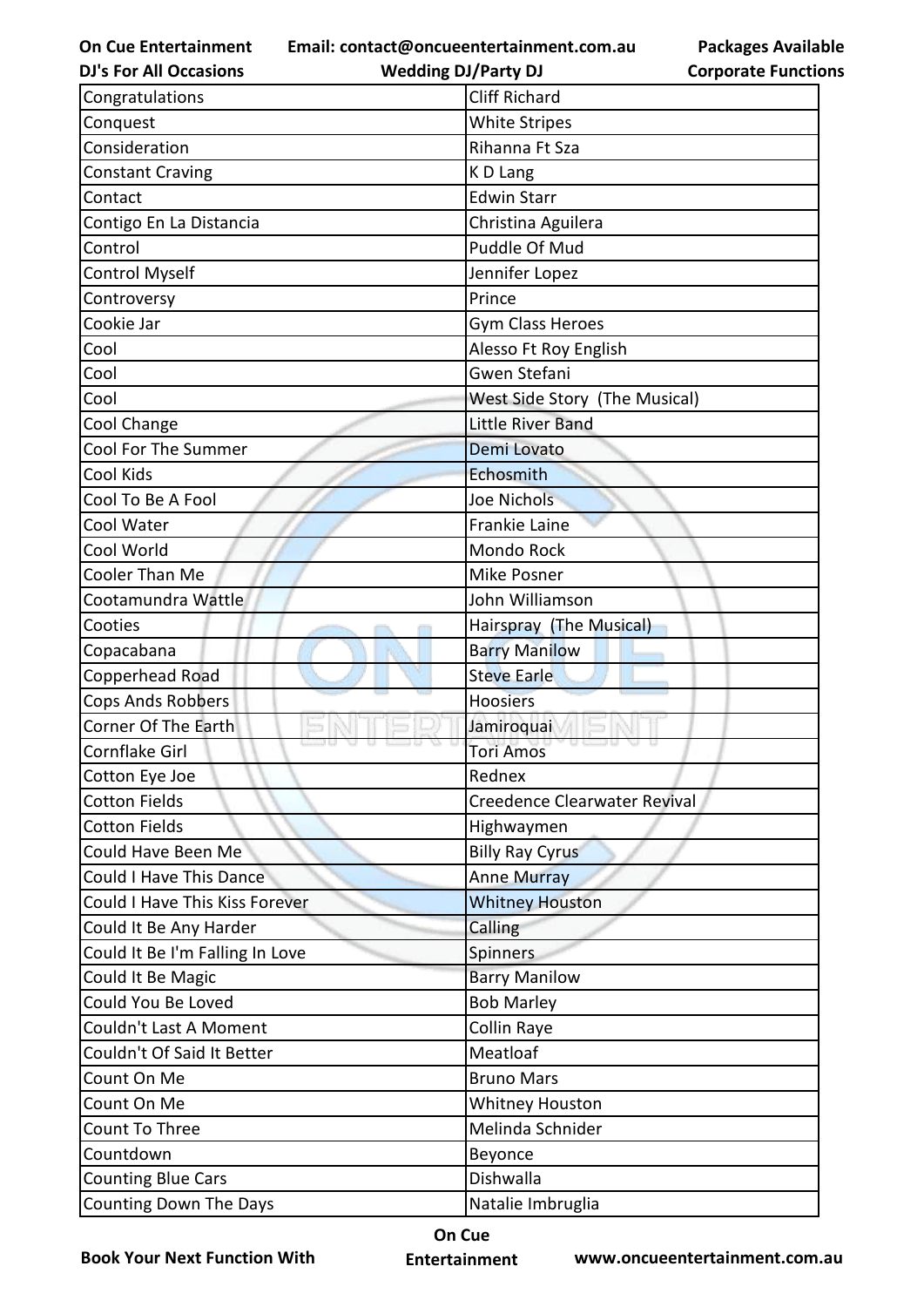**Email: contact@oncueentertainment.com.au**

**DJ's For All Occasions Wedding DJ/Party DJ** 

**Packages Available Corporate Functions**

| <b>Counting The Beat</b>        | Swingers                 |
|---------------------------------|--------------------------|
| <b>Counting The Days</b>        | <b>Collective Soul</b>   |
| <b>Counting The Stars</b>       | One Republic             |
| <b>Country Boy</b>              | Alan Jackson             |
| <b>Country Comes To Town</b>    | <b>Toby Keith</b>        |
| <b>Country Girl</b>             | <b>Primal Scream</b>     |
| Country Road                    | <b>Dolly Parton</b>      |
| Courage                         | <b>Tragically Hip</b>    |
| <b>Court Of King Caractacus</b> | <b>Rolf Harris</b>       |
| Cover Me                        | <b>Bruce Springsteen</b> |
| Cover Of The Rolling Stone      | Dr Hook                  |
| Coward Of The County            | Kenny Rogers             |
| Cowboy                          | <b>Kid Rock</b>          |
| Cowboy Beat                     | <b>Bellamy Brothers</b>  |
| Cowboy Cadillac                 | <b>Garth Brooks</b>      |
| Cowboy In Me                    | <b>Tim Magraw</b>        |
| Cowboy Take Me Away             | <b>Dixie Chicks</b>      |
| Cowboys Angels                  | <b>Garth Brooks</b>      |
| <b>Cowboys And Angels</b>       | George Michael           |
| Cowboys From Hell               | Pantera                  |
| Cowboys Like Us                 | George Srait             |
| Coz I Love You                  | Slade                    |
| Crack A Bottle                  | Eminem                   |
| Cracklin' Rosie                 | <b>Neil Diamond</b>      |
| Cradel Of Love                  | <b>Billy Idol</b>        |
| <b>Crank That</b>               | Soulja Boy               |
| Crash And Burn                  | Savage Garden            |
| Crash Here Tonight              | Toby Keith               |
| Crawing In The Dark             | Hoobastank               |
| Crawling                        | Linkin Park              |
| Crazy                           | <b>Gnarls Barkley</b>    |
| Crazy                           | Icehouse                 |
| Crazy                           | Javine                   |
| Crazy                           | <b>Kenny Rogers</b>      |
| Crazy                           | Mud                      |
| Crazy                           | Seal                     |
| Crazy                           | Aerosmith                |
| Crazy                           | Patsy Cline              |
| Crazy Arms                      | <b>Ray Price</b>         |
| Crazy Beat                      | Blur                     |
| <b>Crazy Crazy Nights</b>       | <b>Kiss</b>              |
| Crazy For This Girl             | Evan & Jaron             |
| Crazy For You                   | Madonna                  |
| Crazy He Calls                  | Ella Fitzgerald          |
| Crazy In Love (Duet)            | Beyonce Feat. Jay Z      |

**Book Your Next Function With**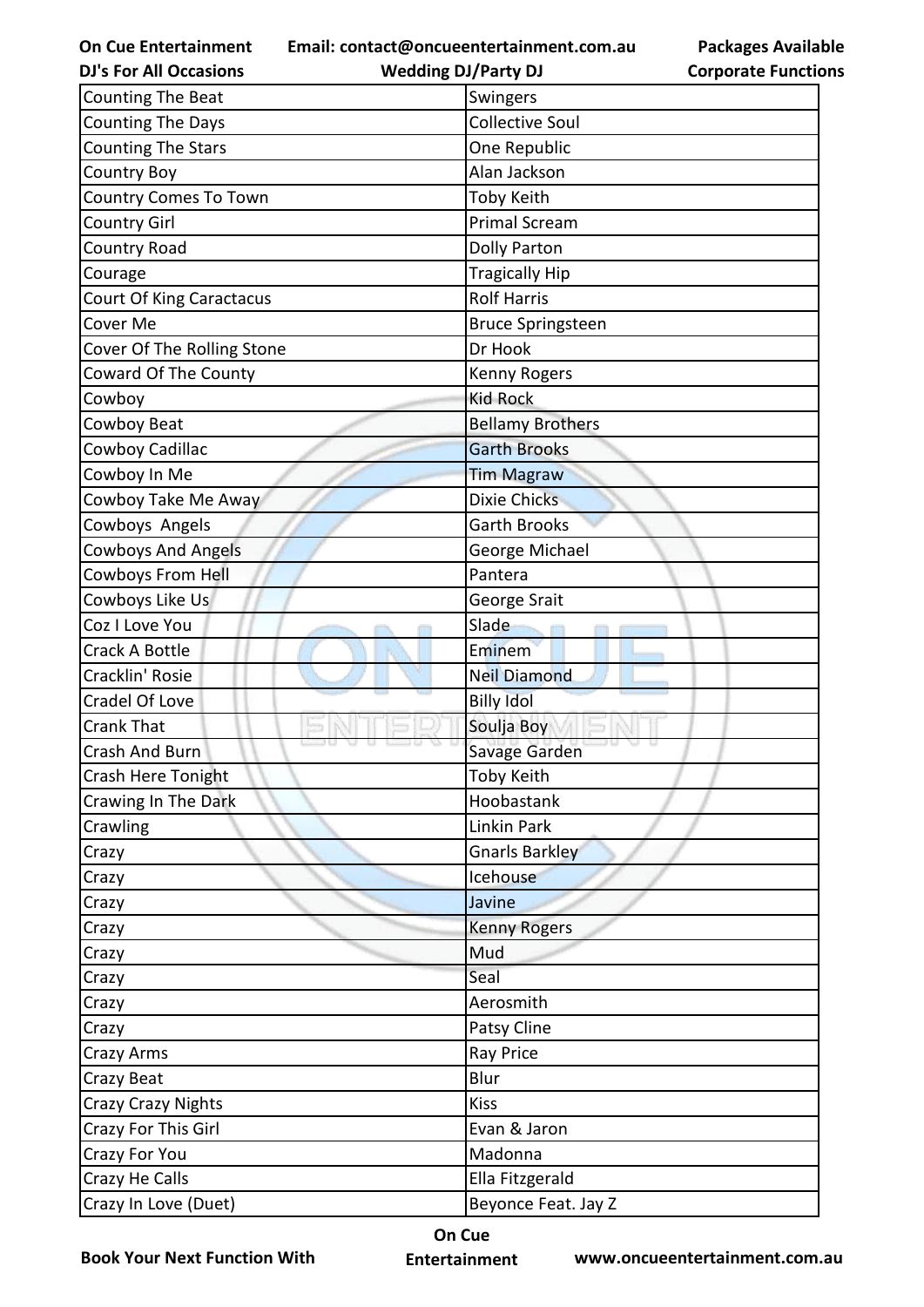**On Cue Entertainment DJ's For All Occasions**

**Email: contact@oncueentertainment.com.au**

**Wedding DJ/Party DJ** 

**Packages Available Corporate Functions**

| Crazy Kids                              | Ke\$Ha Feat. Will.I.Am       |
|-----------------------------------------|------------------------------|
| Crazy Little Thing Called Love          | Michael Buble                |
| Crazy Little Thing Called Love          | Queen                        |
| Crazy Love                              | Van Morrison                 |
| Crazy On You                            | Heart                        |
| Crazy Stupid Love                       | Cheryl Cole Ft Tinie Tempah  |
| Crazy Train                             | Ozzy Osbourne                |
| Cream                                   | Prince                       |
| Creep                                   | Radiohead                    |
| Creep                                   | <b>TLC</b>                   |
| Creepin In                              | Norah Jones                  |
| Creeping Up Slowly                      | Taxi Ride                    |
| Creeque Alley                           | Mamas & Papas                |
| Criminal                                | <b>Britney Spears</b>        |
| Criminal                                | <b>Fiona Apple</b>           |
| Crimson & Clover                        | Joan Jett                    |
| Critic                                  | <b>Toby Keith</b>            |
| Crocodile Rock                          | Elton John                   |
| Cross My Heart Hope To Die              | <b>Elvis Presley</b>         |
| Crossfire                               | <b>Brandon Flowers</b>       |
| Crossroads                              | <b>Blazin Squad</b>          |
| Crossroads                              | Cream                        |
| Crucify                                 | <b>Tori Amos</b>             |
| <b>Cruel Summer</b>                     | <b>Bananarama</b>            |
| Cruel To Be Kind                        | <b>Nick Lowe</b>             |
| Cruise                                  | Flo Rida Ft Georgia Line     |
| Cruisin (Duet)                          | Gwyneth Paltrow & Huey Lewis |
| Cruisin (Duet)                          | Huey Lewis & Gwyneth Paltrow |
| Crumblin Down                           | John Cougar Mellencamp       |
| Crunchy Granola Suite                   | Neil Diamond                 |
| Crunge                                  | Led Zeppelin                 |
| Crush                                   | Garbage                      |
| Crush                                   | Jennifer Paige               |
| Crush                                   | <b>Mandy Moore</b>           |
| Crush Crush Crush                       | Paramore                     |
| Cry                                     | <b>Faith Hill</b>            |
| Cry                                     | Kelly Clarkson               |
| Cry                                     | Michael Jackson              |
| Cry                                     | Sigma & Thake That           |
| Cry Baby                                | Janis Joplin                 |
| Cry For You (You'll Never See Me Again) | September                    |
| Cry in Shame                            | Diesel                       |
| Cry In Shame                            | Johnny Diesel                |
| Cry Like A Baby                         | <b>Box Tops</b>              |
| Cry Me A River                          | Joe Cocker                   |

**Book Your Next Function With**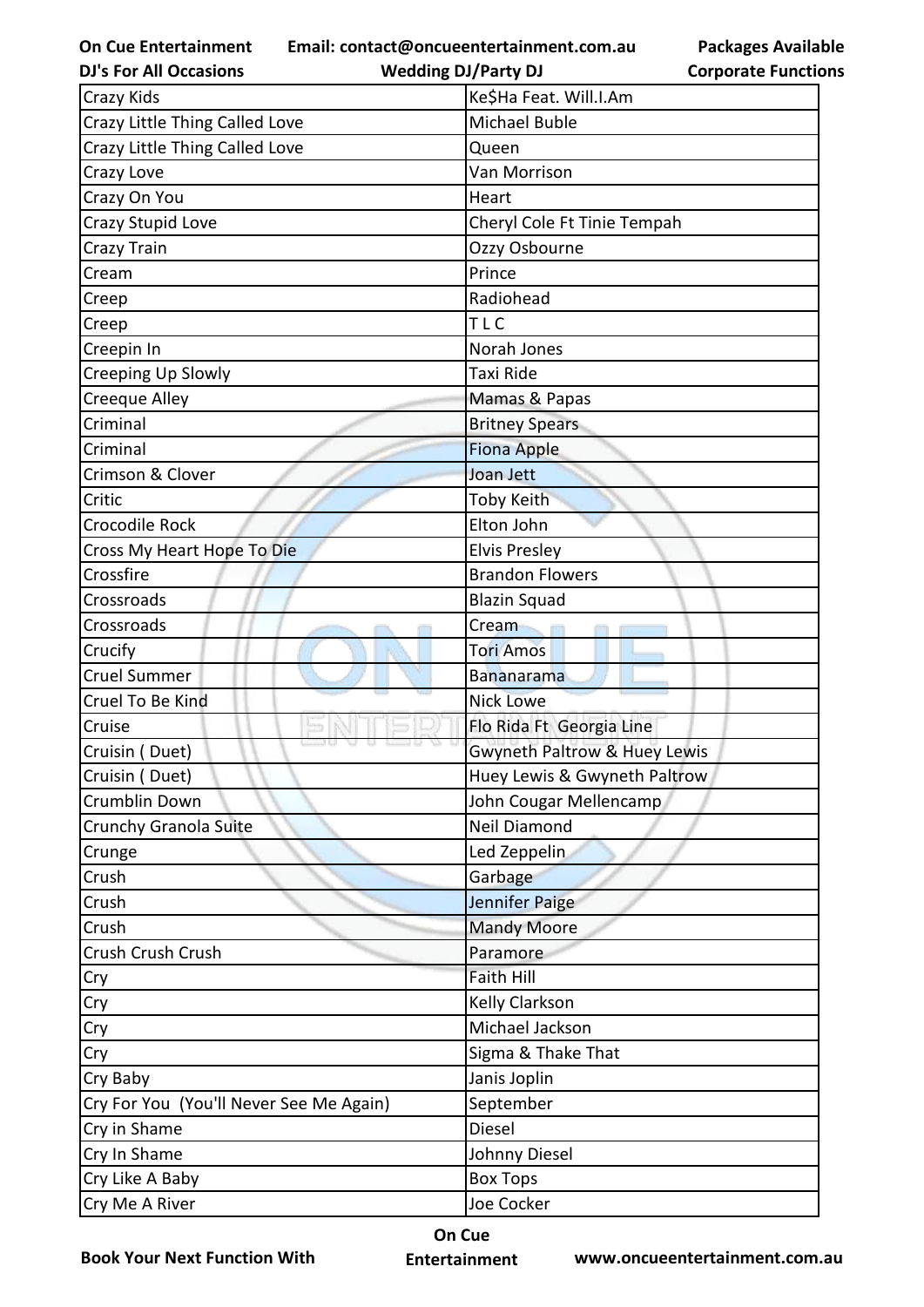**Email: contact@oncueentertainment.com.au**

**DJ's For All Occasions**

**Wedding DJ/Party DJ** 

| Cry Me A River               | Justin Timberlake         |
|------------------------------|---------------------------|
| Cry Me A River               | <b>Michael Buble</b>      |
| Cry Me A River               | Natalie Cole              |
| Cry Me Out                   | Pixie Lott                |
| Cry To Me                    | Solomon Burke             |
| Cryin                        | Aerosmith                 |
| Cryin In The Rain            | <b>Everly Brothers</b>    |
| Crying                       | Don Mclean                |
| Crying                       | Roy Orbison               |
| Crying At The Discotheque    | Alcazar                   |
| Crying In The Chapel         | <b>Elvis Presley</b>      |
| <b>Crying Waiting Hoping</b> | <b>Buddy Holly</b>        |
| <b>Crystal Ball</b>          | <b>Pink</b>               |
| <b>Crystal Chandeliers</b>   | <b>Charley Pride</b>      |
| <b>Crystal Ship</b>          | <b>Doors</b>              |
| Cult Of Personality          | <b>Living Colour</b>      |
| Cumbersome                   | <b>Seven Mary Three</b>   |
| Cup Of Life                  | <b>Ricky Martin</b>       |
| Cupid                        | Sam Cooke                 |
| Cupids Chokehold             | Gym Class Heroes          |
| <b>Curbside Prophet</b>      | <b>Jason Mraz</b>         |
| <b>Custard Pie</b>           | Led Zeppelin              |
| Cuts Like A Knife            | <b>Bryan Adams</b>        |
| Cuz I Can                    | Pink                      |
| Cuz I Love You               | Lizzo                     |
| D.O.A.                       | Foo Fighters              |
| Da Do Ron Ron                | Crystals                  |
| Daddy And Home               | Tanya Tucker              |
| Daddy Cool                   | Daddy Cool                |
| Daddy Cool                   | Darts                     |
| Daddy Cool (Duet)            | <b>Boney M</b>            |
| Daddy Don't You Walk So Fast | <b>Wayne Newton</b>       |
| Daddy Sang Bass              | Johnny Cash               |
| <b>Daisies</b>               | <b>Katy Perry</b>         |
| Dakota                       | Stereophonics             |
| Damaged                      | Danity Kane               |
| Damaged                      | TLC                       |
| Dammit                       | Blink 182                 |
| Dammit Janet                 | Rocky Horror Picture Show |
| Damn                         | Youngbloodz Ft Lil Jon    |
| Damn I Wish I Was Your Lover | Sophie B Hawkins          |
| Dance & Shout                | Shaggy                    |
| Dance Away                   | <b>Roxy Music</b>         |
| Dance Dance                  | Fall Out Boy              |
| Dance Dance Dance            | Chic                      |

**Book Your Next Function With**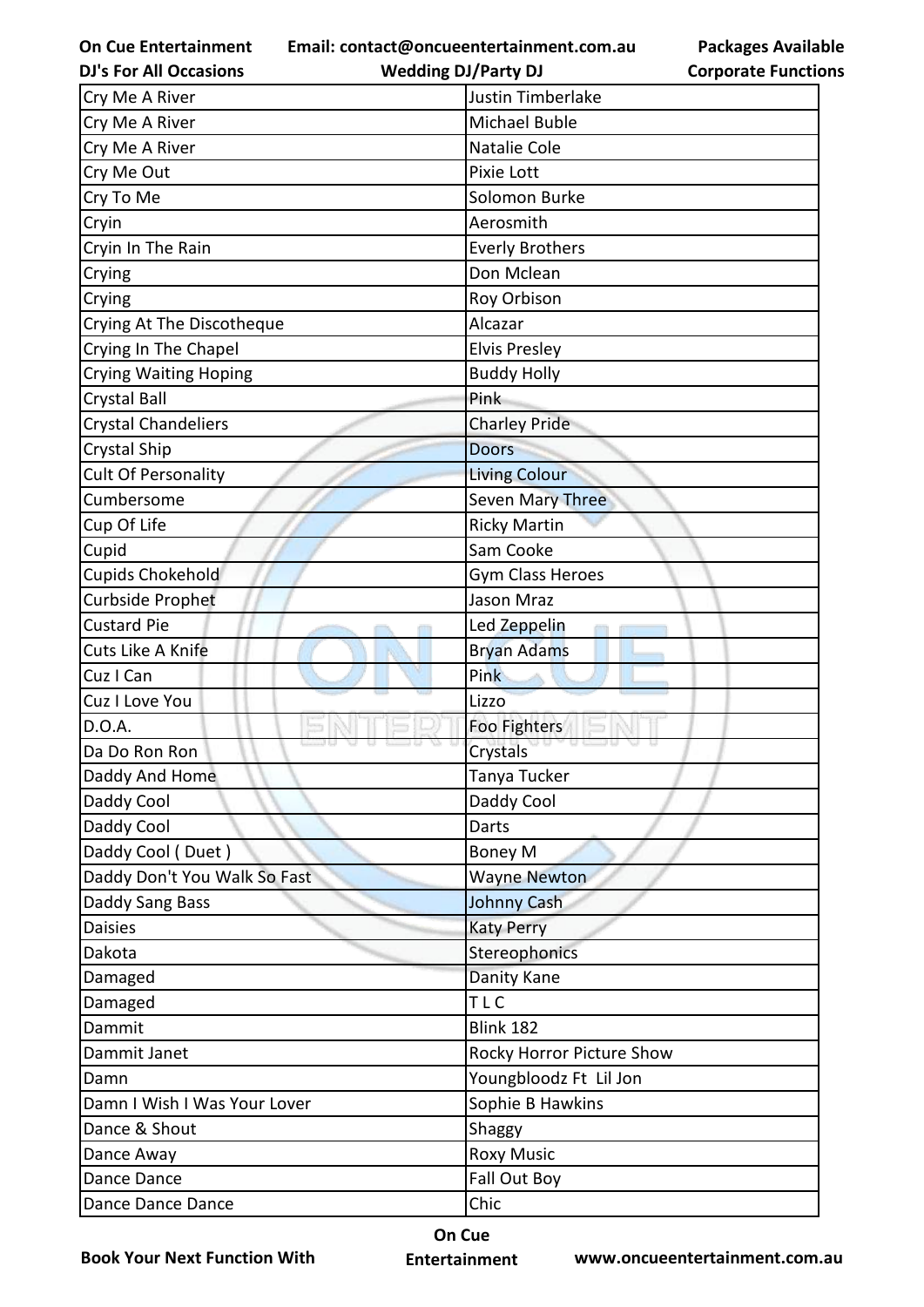**Email: contact@oncueentertainment.com.au Wedding DJ/Party DJ** 

**Packages Available Corporate Functions**

| <b>DJ's For All Occasions</b>       | <b>Wedding DJ/Party DJ</b> | <b>Corporate Functio</b> |
|-------------------------------------|----------------------------|--------------------------|
| Dance Dance Dance                   | <b>Steve Miller Band</b>   |                          |
| Dance Floor Anthem                  | <b>Good Charlotte</b>      |                          |
| Dance For Me                        | Mary J Blige               |                          |
| Dance For Me                        | Sisqo                      |                          |
| Dance Hall Days                     | <b>Wang Chung</b>          |                          |
| Dance Little Sister                 | <b>Rolling Stones</b>      |                          |
| Dance Monkey                        | <b>Tones And I</b>         |                          |
| Dance Naked                         | John Cougar Mellencamp     |                          |
| Dance The Night Away                | <b>Mavericks</b>           |                          |
| Dance The Night Away                | Van Halen                  |                          |
| Dance To The Music                  | Sly And The Family Stone   |                          |
| Dance With Me                       | 112                        |                          |
| Dance With Me                       | Debelah Morgan             |                          |
| Dance With Me                       | <b>Drifters</b>            |                          |
| Dance With Me Tonight               | <b>Olly Murs</b>           |                          |
| Dance With My Father                | <b>Luther Vandross</b>     |                          |
| Dance With The One That Brought You | Shania Twain               |                          |
| Dance Wiv Me                        | Dizzee Rascal              |                          |
| Dance Yourself Dizzy                | Liquid Gold                |                          |
| <b>Dancing Days</b>                 | Led Zeppelin               |                          |
| Dancing In The Dark                 | <b>Bruce Springsteen</b>   |                          |
| Dancing In The Moonlight            | Jubel Ft NEIMY             |                          |
| Dancing In The Moonlight            | Toploader                  |                          |
| Dancing In The Street               | David Bowie & Mick Jagger  |                          |
| Dancing In The Street               | <b>Martha Reeves</b>       |                          |
| Dancing In The Street               | Van Halen                  |                          |
| Dancing On My Own                   | <b>Calum Scott</b>         |                          |
| Dancing On The Ceiling              | <b>Frank Sinatra</b>       |                          |
| Dancing On The Ceiling              | Lionel Richie              |                          |
| Dancing On The Jetty                | Inxs                       |                          |
| Dancing Queen                       | Abba                       |                          |
| <b>Dancing Shoes</b>                | <b>Cliff Richard</b>       |                          |
| Dancing Through Life                | Wicked (Musical)           |                          |
| Dancing With A Broken Heart         | Delta Goodrem              |                          |
| Dancing With Elvis                  | Gina Jeffries              |                          |
| Dancing, Shaggin On The Boulevard   | Alabama                    |                          |
| Dang Me                             | Roger Miller               |                          |
| Danger High Voltage                 | <b>Electric Six</b>        |                          |
| Danger Zone                         | Kenny Loggins              |                          |
| Dangerous                           | Roxette                    |                          |
| Dangerous                           | David Guetta Ft Sam Martin |                          |
| Dangerous Love                      | Fuse Odg & Sean Paul       |                          |
| Dangerous Type                      | Cars                       |                          |
| Dani California                     | Red Hot Chilli Peppers     |                          |
| Danicng With Myself                 | <b>Billy Idol</b>          |                          |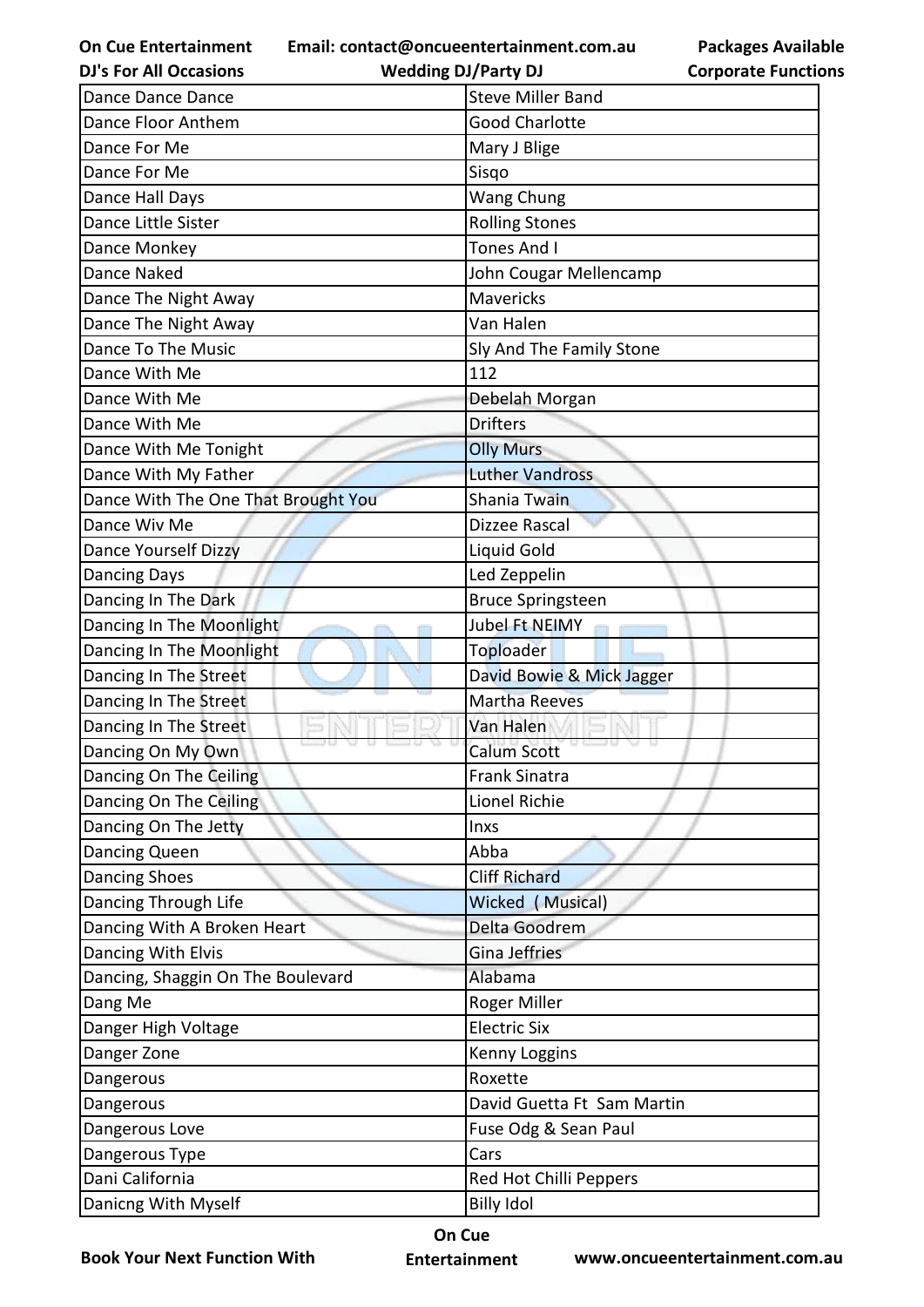**Email: contact@oncueentertainment.com.au Wedding DJ/Party DJ** 

**DJ's For All Occasions**

**Packages Available Corporate Functions**

| Daniel                              | Elton John                   |
|-------------------------------------|------------------------------|
| Daniel                              | <b>Wilson Phillips</b>       |
| Danny Boy                           | Daniel O'Donnell             |
| Danny Boy                           | Irish                        |
| Dare                                | Gorillaz                     |
| Dare (La La La)                     | <b>Shakira</b>               |
| Dare Me                             | <b>Pointer Sisters</b>       |
| Dare To Be Stupid                   | Weird Al Yankovic            |
| Dare You To Move                    | Switchfoot                   |
| Dark End Of The Street              | Commitments                  |
| Dark Lady                           | Cher                         |
| Darkside                            | John Cafferty                |
| Darktown Strutters Ball             | <b>Ted Mulry Gang</b>        |
| Darlin                              | <b>Beach Boys</b>            |
| Darlin (I'm Feelin Pretty Lonesome) | <b>Frankie Miller</b>        |
| Darling Be Home Soon                | Lovin Spoonful               |
| Darling It Hurts                    | Paul Kelly                   |
| Darling Nikki                       | Prince                       |
| Daughter                            | Pearl Jam                    |
| Daughter Of Darkness                | Tom Jones                    |
| Dawn (Go Away)                      | Frankie Valli & Four Seasons |
| Day After Day                       | Julian Lennon                |
| Day After Day                       | <b>Bad Finger</b>            |
| Day In Day Out                      | <b>Frank Sinatra</b>         |
| Day N Night                         | <b>Kid Cudi</b>              |
| Day Tripper                         | <b>Beatles</b>               |
| Daybreak                            | <b>Barry Manilow</b>         |
| Daydream                            | Lovin Spoonful               |
| Daydream Believer                   | Monkees                      |
| Daydreamer                          | David Cassidy                |
| Daydreaming                         | Paramore                     |
| Daylight                            | <b>Kelly Rowland</b>         |
| Daylight                            | Maroon <sub>5</sub>          |
| Daylight Fading                     | <b>Counting Crows</b>        |
| Days Go By                          | Keith Urban                  |
| Days Like This                      | Rachel Proctor               |
| Daysleeper                          | REM                          |
| Daytime Friends                     | Kenny Rogers                 |
| Dazed & Confused                    | Led Zeppelin                 |
| De Do Do Do De Da Da Da             | Police                       |
| Dead & Gone                         | TI Ft Rihanna                |
| Dead Babies                         | Alice Cooper                 |
| Dead End Street                     | Kinks                        |
| <b>Dead Flowers</b>                 | <b>Rolling Stones</b>        |
| Dead Fox                            | <b>Courtney Barnett</b>      |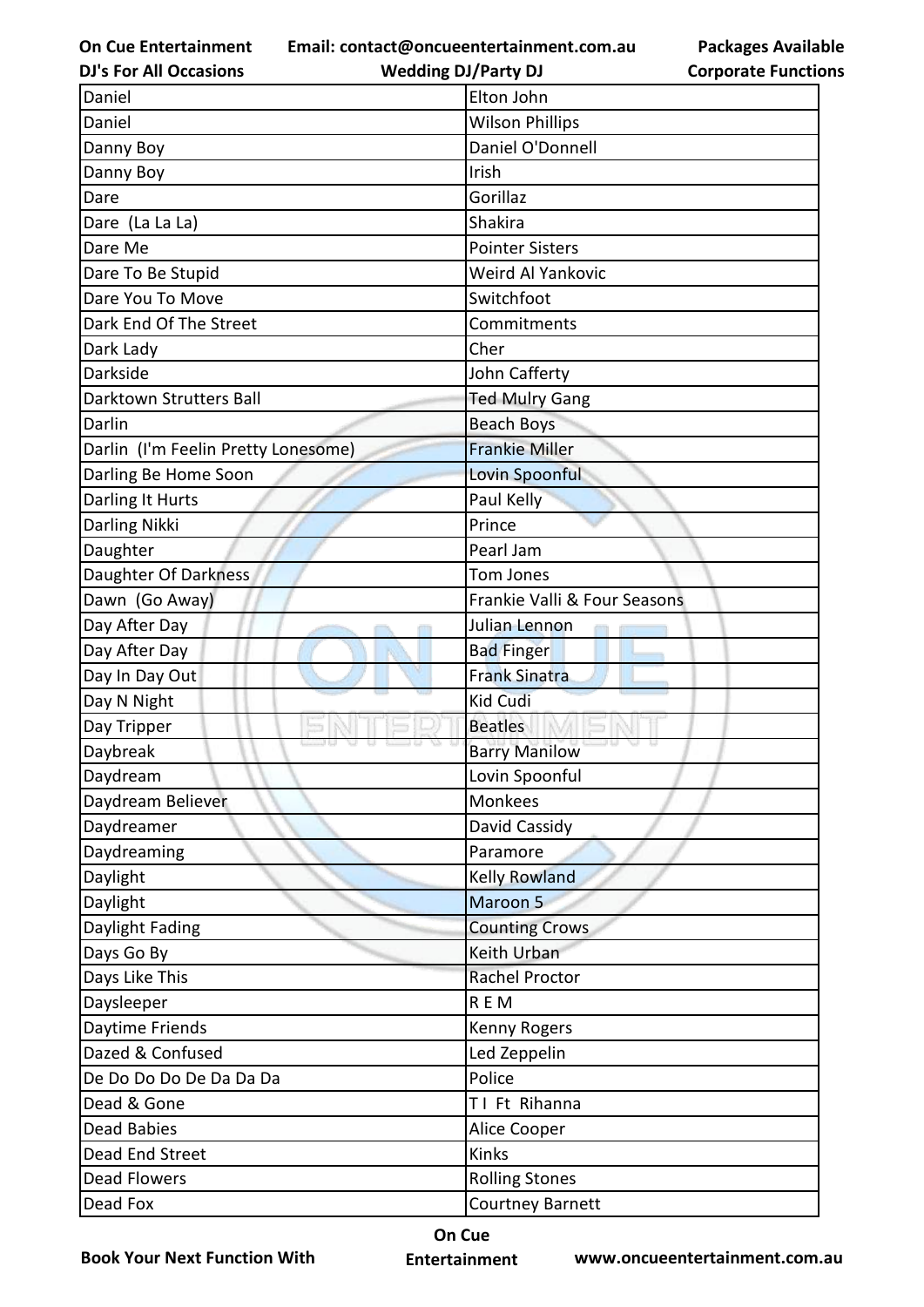**Email: contact@oncueentertainment.com.au**

**DJ's For All Occasions**

**Wedding DJ/Party DJ** 

**Packages Available Corporate Functions**

| <b>Dead Heart</b>                   | Midnight Oil              |
|-------------------------------------|---------------------------|
| Dead Inside                         | Muse                      |
| Dead Leaves And The Dirty Ground    | <b>White Stripes</b>      |
| Dead Ringer For Love (Duet)         | Meatloaf & Cher           |
| Deadwood Stage                      | Doris Day                 |
| Dear Darlin                         | <b>Olly Murs</b>          |
| Dear Diary                          | <b>Britney Spears</b>     |
| Dear Future Husband                 | <b>Meghan Trainor</b>     |
| Dear Me                             | Lorrie Morgan             |
| Dear Mr President                   | Pink                      |
| Dear Old Donegal                    | Irish                     |
| Dear Old Donnegal                   | Irish                     |
| Dear Old Shitz                      | Wicked (Musical)          |
| Dear Prudence                       | Siouxsie & The Banshees   |
| Death Bed                           | Powfu Ft Beabadoo Bee     |
| Deck Of A Cards                     | <b>Wink Martindale</b>    |
| <b>Deck The Halls</b>               | Christmas                 |
| Decode                              | Paramore                  |
| Dede Dinah                          | Frankie Avalon            |
| <b>Dedicated Follower Of Fasion</b> | Kinks                     |
| Dedicated To The One I Love         | Mamas & Papas             |
| Dedication To My Ex (Miss That)     | Lloyd Andre 3000          |
| Deep                                | <b>Nine Inch Nails</b>    |
| Deep Inside Of You                  | <b>Neil Diamond</b>       |
| Deep Inside Of You                  | Third Eye Blind           |
| Deeper Shade Of Blue                | <b>Steps</b>              |
| Deeper Than The Holler              | <b>Randy Travis</b>       |
| Deeper Underground                  | Jamiroquai                |
| Deeper Water                        | Deadstar                  |
| Defender                            | Gabriella Cilmi           |
| Defy You                            | Offspring                 |
| Defying Gravity                     | Glee Cast                 |
| Defying Gravity                     | Wicked (Musical)          |
| Deja Vu                             | <b>Beyonce</b>            |
| Delilah                             | Tom Jones                 |
| <b>Delirious</b>                    | Prince                    |
| Delta Dawn                          | Helen Reddy               |
| Delta Dawn                          | Tanya Tucker              |
| Delta Lady                          | Joe Cocker                |
| Demons                              | <b>Brian Mcfaden</b>      |
| Demons                              | Fat Boy Slim Ft Macy Gray |
| Demons                              | Imagine Dragons           |
| Denis Denis                         | <b>Blondie</b>            |
| Deny                                | Default                   |
|                                     | Alice Cooper              |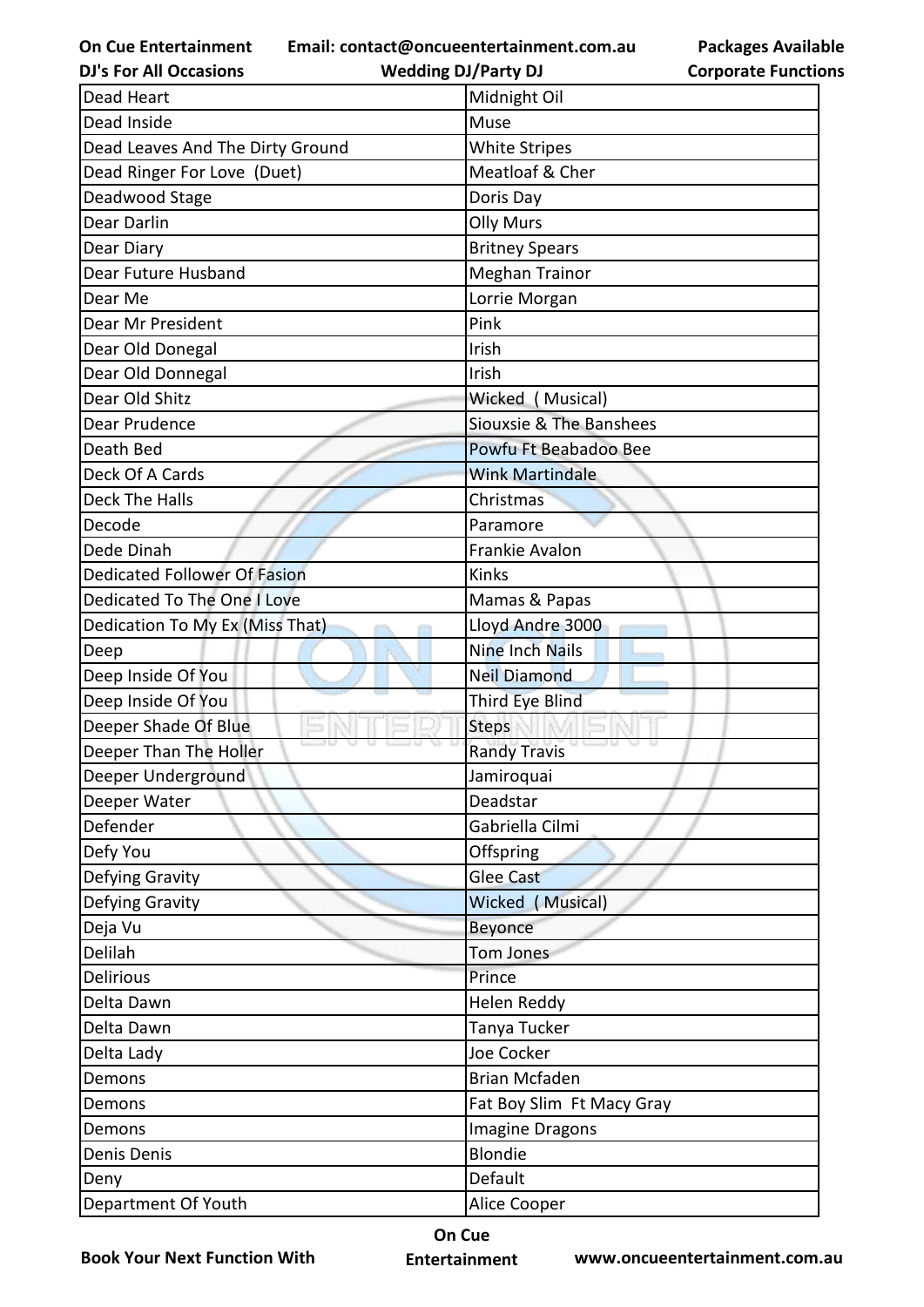**Email: contact@oncueentertainment.com.au**

**DJ's For All Occasions**

**Wedding DJ/Party DJ** 

**Packages Available Corporate Functions**

| Der Kommissar                    | After The Fire                     |
|----------------------------------|------------------------------------|
| Desire                           | U <sub>2</sub>                     |
| <b>Desiree</b>                   | <b>Neil Diamond</b>                |
| Despacito                        | Justin Bieber                      |
| Desperado                        | Alice Cooper                       |
| Desperado                        | Eagles                             |
| Desperado Love                   | Conway Twitty                      |
| <b>Desperately Wanting</b>       | <b>Better Than Ezra</b>            |
| <b>Dessert</b>                   | Dawin & Silento                    |
| <b>Destination Anywhere</b>      | Commitments                        |
| <b>Destination Calabria</b>      | Alex Gaudino Feat Crystal Waters   |
| Detroit City                     | Tom Jones                          |
| Detroit City Rock                | <b>Kiss</b>                        |
| Deuce                            | <b>Kiss</b>                        |
| Devil Gate Drive                 | <b>Suzi Quatro</b>                 |
| Devil In Disguise                | <b>Elvis Presley</b>               |
| Devil Inside                     | Inxs                               |
| Devil Went Down To Georgia       | <b>Charlie Daniels Band</b>        |
| Devil With A Blue Dress On       | Mitch Rider And The Detroit Wheels |
| Devil Woman                      | <b>Marty Robbins</b>               |
| Devil Women                      | <b>Cliff Richard</b>               |
| Diamonds                         | Rihanna                            |
| Diamonds & Pearls                | Prince                             |
| Diamonds Are A Girls Best Friend | <b>Marilyn Monroe</b>              |
| Diana                            | <b>Paul Anka</b>                   |
| Diary                            | Alicia Keys                        |
| Diary                            | <b>Bread</b>                       |
| Diary Of A Madman                | Ozzy Osbourne                      |
| Did I Shave My Legs For This     | Deana Carter                       |
| Did Your Mother Come From Irelan | Irish                              |
| Didn't I                         | One Republic                       |
| Didn't I                         | <b>Rachel Proctor</b>              |
| Didn't We                        | <b>Frank Sinatra</b>               |
| Didn't We Almost Have It All     | <b>Whitney Houston</b>             |
| Didn't We Love                   | Tamara Walker                      |
| Die A Happy Man                  | <b>Thomas Rhett</b>                |
| Die Another Day                  | Madonna                            |
| Die In Your Arms                 | Justin Bieber                      |
| Die Young                        | Ke\$Ha                             |
| <b>Differences</b>               | Ginuwine                           |
| Different                        | Robbie Williams                    |
|                                  |                                    |
| <b>Different Drums</b>           | Linda Ronstadt                     |
| Difficult Kind                   | Sheryl Crow                        |
| Dig In                           | Lenny Kravitz                      |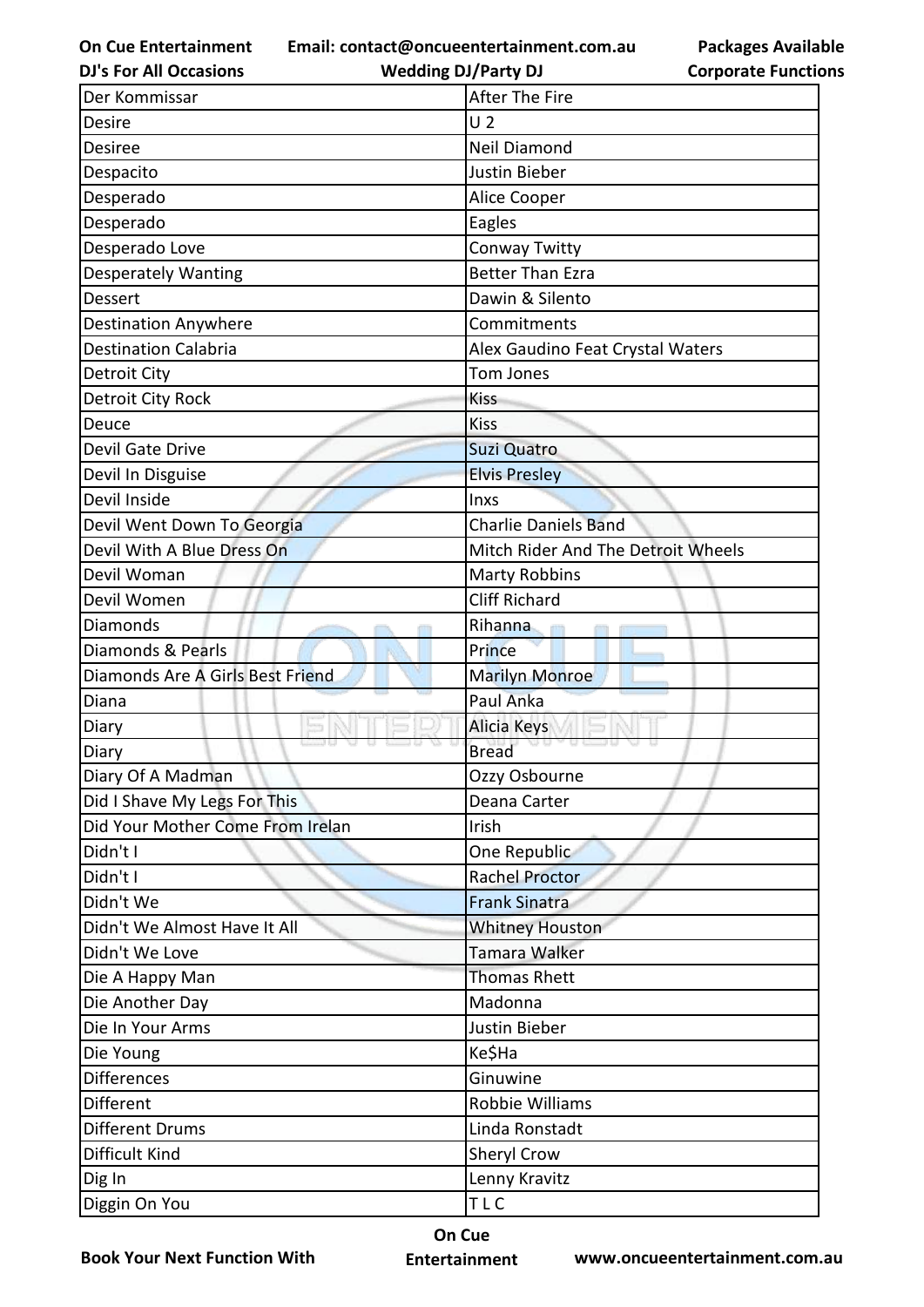**Email: contact@oncueentertainment.com.au**

**DJ's For All Occasions**

**Wedding DJ/Party DJ** 

**Packages Available Corporate Functions**

| Digging Up Bones                | <b>Randy Travis</b>           |
|---------------------------------|-------------------------------|
| Digital Bath                    | <b>Deftones</b>               |
| Dignity                         | Deacon Blue                   |
| Dilemma                         | Nelly Ft Kelly Rowland        |
| Dilemma (Duet)                  | Kelly Rowland                 |
| Dim All The Lights              | Donna Summer                  |
| Ding Dong Daddy Of The Car Line | <b>Cherry Poppin Daddies</b>  |
| Ding Dong The Witch Is Dead     | <b>Wizard Of Oz</b>           |
| Dip It Low                      | Christina Millan              |
| Dirrty                          | Christina Aguilera            |
| Dirt Off Your Shoulder          | Jay Z                         |
| Dirt Track Cowboy               | <b>Adam Brand</b>             |
| Dirtee Cash                     | Dizzee Rascal                 |
| Dirty                           | Christina Aguilera            |
| <b>Dirty Dancer</b>             | <b>Enrique Ft Usher</b>       |
| Dirty Deeds (Done Dirt Cheap)   | Joan Jett                     |
| Dirty Deeds Done Dirt Cheap     | Acdc                          |
| Dirty Diana                     | Michael Jackson               |
| Dirty Laundry                   | Don Henley                    |
| Dirty Little Secrets            | All American Rejects          |
| <b>Dirty Little Secrets</b>     | Sarah McLachlan               |
| <b>Dirty Picture</b>            | Ke\$Ha                        |
| <b>Dirty Picture</b>            | <b>Taio Cruz</b>              |
| <b>Dirty Talk</b>               | David Guetta Ft Wynter Gordon |
| <b>Dirty Talk</b>               | <b>Wynter Gordon</b>          |
| Dirty White Boy                 | Foreigner                     |
| Disappear                       | <b>Inxs</b>                   |
| Disappear (Pop Mix)             | Hoobastank                    |
| Disarm                          | <b>Smashing Pumpkins</b>      |
| Disco Down                      | <b>Shed Seven</b>             |
| Disco Inferno                   | Trampps                       |
| Discotheque                     | U <sub>2</sub>                |
| <b>Disease</b>                  | Matchbox 20                   |
| Disposable Teens                | <b>Marilyn Manson</b>         |
| Dissident                       | Pearl Jam                     |
| <b>Distant Drums</b>            | <b>Jim Reeves</b>             |
| Disturbia                       | Rihanna                       |
| Dites Moi                       | South Pacific (Musical)       |
| Diva                            | Beyonce                       |
| Divorce                         | Tammy Wynette                 |
| <b>Dixie</b>                    | Traditional                   |
| Dixie Fried                     | Carl Perkins                  |
| <b>Dixieland Rock</b>           | <b>Elvis Presley</b>          |
| Dizzy                           | Goo Goo Dolls                 |
| Dizzy                           | <b>Tommy Roe</b>              |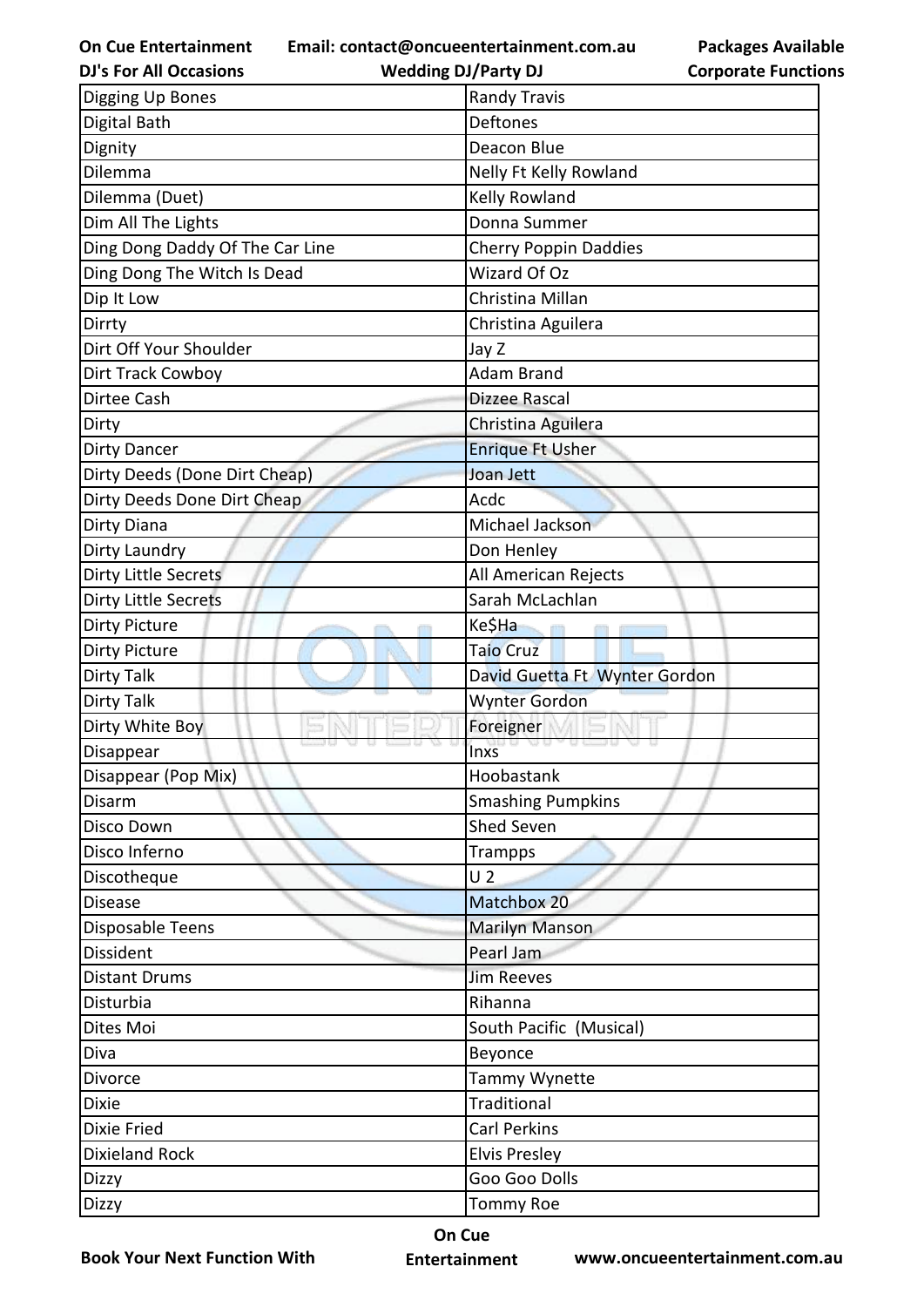**Email: contact@oncueentertainment.com.au**

**Packages Available Corporate Functions**

| <b>DJ's For All Occasions</b>          | <b>Wedding DJ/Party DJ</b>      | <b>Corporate Functio</b> |
|----------------------------------------|---------------------------------|--------------------------|
| Djapana                                | Yothu Yindi                     |                          |
| Dj's Got Us Fallin In Love             | Usher & Pitbull                 |                          |
| Dna                                    | Little Mix                      |                          |
| Do Anything You Want To Do             | Eddie & The Hot Rods            |                          |
| Do I Have To Cry For You               | <b>Nick Carter</b>              |                          |
| Do I Have To Say The Words             | Bryan Adams                     |                          |
| Do I Wanna Know                        | <b>Arctic Monkeys</b>           |                          |
| Do It                                  | <b>Nelly Furtado</b>            |                          |
| Do It Again                            | Pia Mia Ft Chris Brown & Tyga   |                          |
| Do It For Love                         | Hall & Oates                    |                          |
| Do It Like A Dude                      | Jessie J                        |                          |
| Do It Like That                        | Ricki Lee                       |                          |
| Do It To Me                            | <b>Lionel Richie</b>            |                          |
| Do It Well                             | Jennifer Lopez                  |                          |
| Do It With Madonna                     | <b>Androids</b>                 |                          |
| Do Me                                  | <b>Bell Biv Devoe</b>           |                          |
| Do Me Baby                             | Prince                          |                          |
| Do Re Mi                               | <b>Sound Of Music</b>           |                          |
| Do Right Woman Do Right Man            | Aretha Franklin                 |                          |
| Do Right Woman Do Right Man            | Commitments                     |                          |
| Do Something                           | <b>Britney Spears</b>           |                          |
| Do That To Me One More Time            | Captain And Tenille             |                          |
| Do The Bart Man                        | <b>Simpsons</b>                 |                          |
| Do The Hucklebuck                      | <b>Coast To Coast</b>           |                          |
| Do The Lolipop                         | <b>Tweenies</b>                 |                          |
| Do They Know It's Christmas (Original) | <b>Band Aid</b>                 |                          |
| Do Wah Diddy Diddy                     | <b>Manfred Mann</b>             |                          |
| Do What You Gotta Do                   | <b>Garth Brooks</b>             |                          |
| Do What You Want                       | Lady Gaga                       |                          |
| Do You Believe In Love                 | Huey Lewis & The News           |                          |
| Do You Believe In Magic                | Lovin Spoonful                  |                          |
| Do You Ever                            | Seal                            |                          |
| Do You Hear What I Hear                | Vanessa Williams                |                          |
| Do You Know (Ping Pong Song)           | Enrique Iglesias                |                          |
| Do You Know The Way To San Jose        | <b>Dionne Warwick</b>           |                          |
| Do You Know What I Mean                | Oasis                           |                          |
| Do You Love As Good As You Look        | <b>Bellamy Brothers</b>         |                          |
| Do You Love Me                         | Dave Clark Five                 |                          |
| Do You Really Want To Hurt Me          | <b>Culture Club</b>             |                          |
| Do You Remember                        | Jay Sean                        |                          |
| Do You Remember                        | <b>Phil Collins</b>             |                          |
| Do You See What I See                  | <b>Hunters &amp; Collectors</b> |                          |
| Do You Still                           | East 17                         |                          |
| Do You Think I'm Sexy                  | Rod Stewart                     |                          |
| Do You Wanna Dance                     | Beach Boys                      |                          |

**Book Your Next Function With**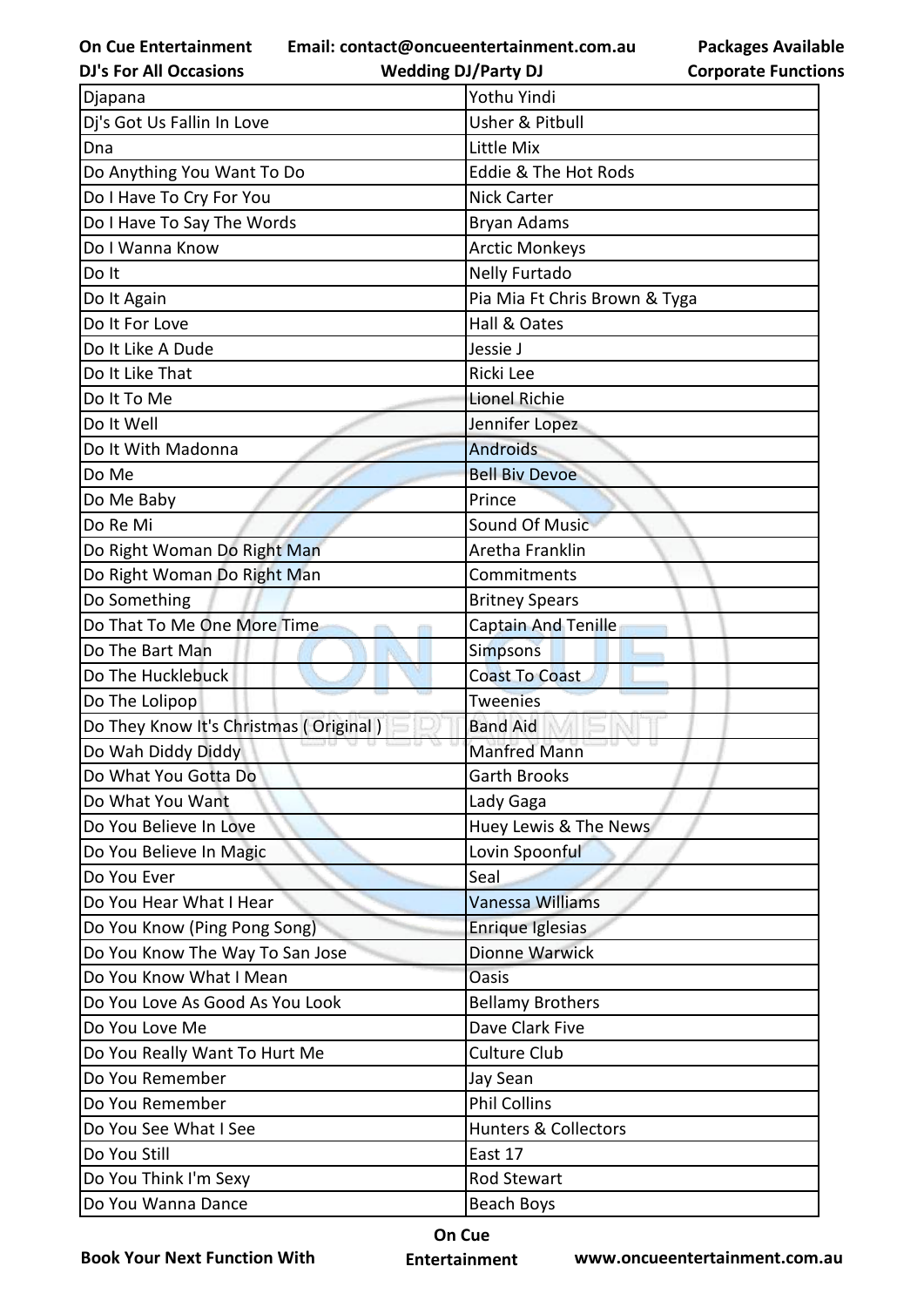**On Cue Entertainment Email: contact@oncueentertainment.com.au Wedding DJ/Party DJ** 

**Packages Available Corporate Functions**

| <b>DJ's For All Occasions</b>            | <b>Wedding DJ/Party DJ</b>           | <b>Corporate Functio</b> |
|------------------------------------------|--------------------------------------|--------------------------|
| Do You Wanna Hold Me                     | <b>Bow Wow Wow</b>                   |                          |
| Do You Wanna Touch Me                    | <b>Gary Glitter</b>                  |                          |
| Do You Want To                           | <b>Franz Ferdinand</b>               |                          |
| Doctor                                   | Doobie Brothers                      |                          |
| Doctor Beat                              | Miami Sound Machine                  |                          |
| <b>Doctor Doctor</b>                     | <b>Thompson Twins</b>                |                          |
| Doctor My Eyes                           | Jackson Browne                       |                          |
| Does Anybody Really Know What Time It Is | Chicago                              |                          |
| Does He Love Me                          | <b>Brian Poole And The Tremeleos</b> |                          |
| Does My Ring Burn Your Finger            | Lee Ann Womack                       |                          |
| Does Your Mother Know                    | Abba                                 |                          |
| Doesn't Mean Anything                    | Alicia Keys                          |                          |
| Doesn't Really Matter                    | Janet Jackson                        |                          |
| Dog Days Are Over                        | Florence & The Machine               |                          |
| Dogs Are Talking                         | Angels                               |                          |
| Doin' Fine                               | Jewel                                |                          |
| Doin What Comes Naturally                | Annie Get Your Gun                   |                          |
| Doing It                                 | Charli XCX                           |                          |
| Doing It                                 | Liberty X                            |                          |
| Domage Domage                            | <b>Engelbert Humperdinck</b>         |                          |
| Domino                                   | Jessie J                             |                          |
| Domino                                   | Kiss                                 |                          |
| Domino                                   | <b>Van Morrison</b>                  |                          |
| Don't You Want Me                        | Human League                         |                          |
| Donna                                    | <b>Richie Valens</b>                 |                          |
| Don't                                    | <b>Ed Sheeran</b>                    |                          |
| Don't                                    | Shania Twain                         |                          |
| Don't You Forget About Me                | Simple Minds                         |                          |
| Don't Ask Me Why                         | <b>Billy Joel</b>                    |                          |
| Don't Be A Stranger                      | Dina Carroll                         |                          |
| Don't Be Angry                           | <b>Stonewall Jackson</b>             |                          |
| Don't Be Cruel                           | <b>Bobby Brown</b>                   |                          |
| Don't Be Cruel                           | <b>Cheap Trick</b>                   |                          |
| Don't Be Cruel                           | <b>Elvis Presley</b>                 |                          |
| Don't Be So Hard On Yourself             | Jess Glynne                          |                          |
| Don't Be Stupid                          | Shania Twain                         |                          |
| Don't Bother                             | Shakira                              |                          |
| Don't Break My Heart                     | <b>UB40</b>                          |                          |
| Don't Bring Me Down                      | ELO                                  |                          |
| Don't Call It Love                       | <b>Dolly Parton</b>                  |                          |
| Don't Call Me Baby                       | <b>Madison Avenue</b>                |                          |
| Don't Cha                                | <b>Pussycat Dolls</b>                |                          |
| Don't Cha Wanna Ride                     | <b>Joss Stone</b>                    |                          |
| Don't Change                             | Grinspoon                            |                          |
| Don't Change                             | Inxs                                 |                          |
|                                          |                                      |                          |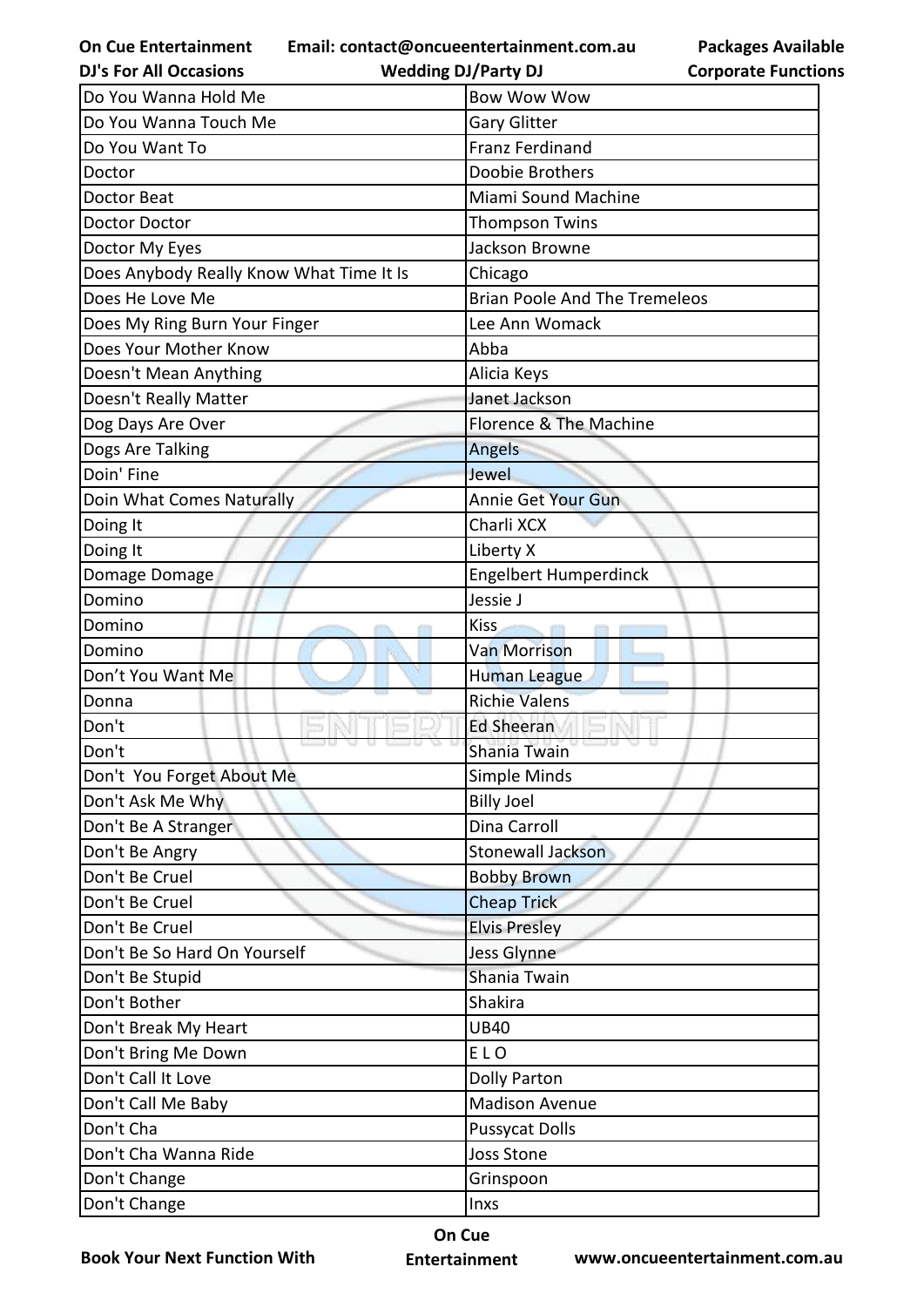**Email: contact@oncueentertainment.com.au**

**Wedding DJ/Party DJ** 

**Packages Available Corporate Functions**

| <b>DJ's For All Occasions</b>           | <b>Wedding DJ/Party DJ</b>            | <b>Corporate Functio</b> |
|-----------------------------------------|---------------------------------------|--------------------------|
| Don't Close Your Eyes                   | Keith Whitley                         |                          |
| Don't Come Home A Drinkin               | <b>Dolly Parton</b>                   |                          |
| Don't Come Home To Soon                 | Del Amitri                            |                          |
| Don't Cry                               | <b>Guns N Roses</b>                   |                          |
| Don't Cry Daddy                         | <b>Elvis Presley</b>                  |                          |
| Don't Cry For Me Argentina              | Evita - Madonna                       |                          |
| Don't Cry For Me Argentina              | Madonna                               |                          |
| Don't Cry Out Loud                      | Melissa Manchester                    |                          |
| Don't Do Me Like That                   | <b>Tom Petty</b>                      |                          |
| Don't Dream It'S Over                   | <b>Crowded House</b>                  |                          |
| Don't Dream It's Over                   | Sixpence None The Richer              |                          |
| Don't Fall Inlove With A Dreamer (Duet) | Kenny Rogers & Kim Karnes             |                          |
| Don't Fear The Reaper                   | <b>Blue Oyster Cult</b>               |                          |
| Don't Forget About Us                   | <b>Mariah Carey</b>                   |                          |
| Don't Get Around Anymore                | <b>Nat King Cole</b>                  |                          |
| Don't Get Me Wrong                      | <b>Pretenders</b>                     |                          |
| Don't Give It Up                        | Siobhan Donaghy                       |                          |
| Don't Give Up                           | Chicane Ft Bryan Adams                |                          |
| Don't Give Up                           | Lemar                                 |                          |
| Don't Give Up                           | Peter Gabriel & Kate Bush             |                          |
| Don't Give Up                           | Shannon Noll & Natalie Bassingthwaite |                          |
| Don't Give Up (On Love)                 | <b>Blinkie</b>                        |                          |
| Don't Go                                | Wretch 32 Ft Josh Kumra               |                          |
| Don't Go                                | Yazoo                                 |                          |
| Don't Go Away                           | <b>Oasis</b>                          |                          |
| Don't Go Away Mad                       | <b>Motley Crue</b>                    |                          |
| Don't Go Breaking My Heart              | Elton John And Kiki Dee               |                          |
| Don't Go Knocking                       | <b>Britney Spears</b>                 |                          |
| Don't Hold Back                         | Potbelleez                            |                          |
| Don't Hold Your Breath                  | Nicole Scherzinger                    |                          |
| Don't It Make Your Brown Eyes Blue      | <b>Crystal Gayle</b>                  |                          |
| Don't Judge Me                          | <b>Chris Brown</b>                    |                          |
| Don't Know Much                         | Aaron Neville / Linda Rhonstadt       |                          |
| Don't Know Much                         | Linda Ronstadt & Aaron Neville        |                          |
| Don't Know What You've Got              | Cinderella                            |                          |
| Don't Know Why                          | Norah Jones                           |                          |
| Don't Leave Me                          | Avril Lavigne                         |                          |
| Dont Leave Me                           | Dido                                  |                          |
| Don't Leave Me Lonely                   | Mark Ronson Ft Yebba                  |                          |
| Don't Leave Me This Way                 | Thelma Houston                        |                          |
| Don't Let It End                        | Styx                                  |                          |
| Don't Let Me Be Misunderstood           | Animals                               |                          |
| Don't Let Me Be The Last To Know        | <b>Britney Spears</b>                 |                          |
| Don't Let Me Down                       | <b>Beatles</b>                        |                          |
| Don't Let Me Down                       | Chainsmokers                          |                          |

**Book Your Next Function With**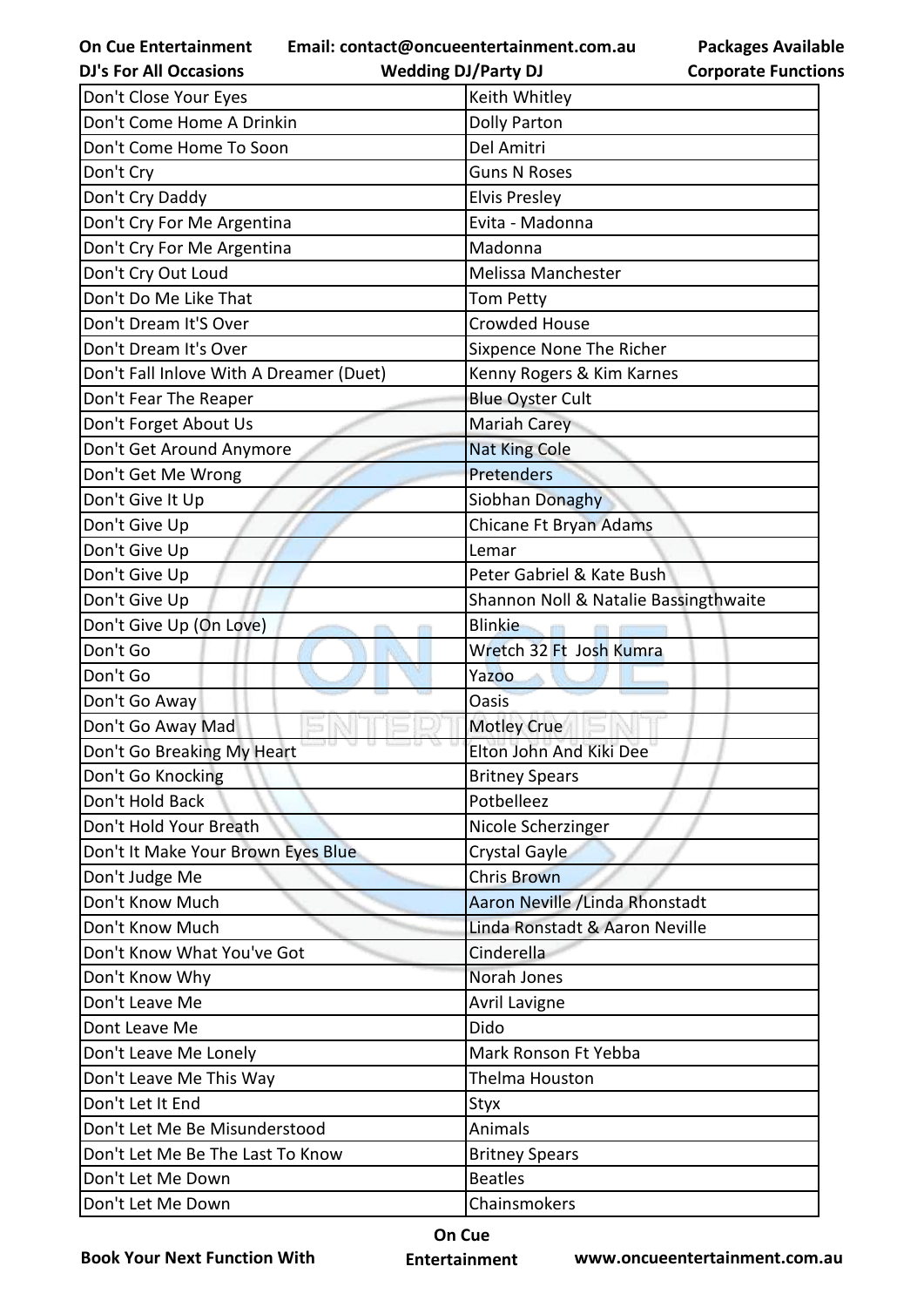**Email: contact@oncueentertainment.com.au**

**DJ's For All Occasions**

**Wedding DJ/Party DJ** 

| <b>Packages Available</b>  |
|----------------------------|
| <b>Corporate Functions</b> |

| Don't Let Me Get Me                        | Pink                          |
|--------------------------------------------|-------------------------------|
| Don't Let The Sun Catch You Crying         | Gerry & Pacemakers            |
| Don't Let The Sun Go Down On Me            | Elton John                    |
| Don't Let The Sun Go Down On Me (Duet)     | Elton John And George Michael |
| Don't Let The Sun Go Down On Me (Duet)     | George Michael & Elton John   |
| Don't Lie                                  | <b>Black Eyed Peas</b>        |
| Don't Look Back In Anger                   | Oasis                         |
| Don't Look Down                            | Martin Garrix ft Usher        |
| Don't Love You No More                     | Craig David                   |
| Don't Matter                               | Akon                          |
| Don't Mess Around With Jim                 | Jim Croce                     |
| Don't Mess With My Man                     | <b>Booty Luv</b>              |
| Don't Need Love                            | <b>Diesel</b>                 |
| Don't Need Love                            | <b>Johnny Diesel</b>          |
| Don't Need The Sun To Shine                | Gabrielle                     |
| Don't Panic                                | Coldplay                      |
| Don't Pay The Ferryman                     | Chris De Burge                |
| Don't Phunk With My Heart                  | <b>Black Eyed Peas</b>        |
| Don't Play That Song                       | Aretha Franklin               |
| Don't Play That Song                       | Ben E King                    |
| Don't Play Your Rock & Roll To Me          | Smokie                        |
| Don't Rain On My Parade                    | <b>Barbra Streisand</b>       |
| Don't Rock The Boat                        | <b>Bob Marley</b>             |
| Don't Rock The Jukebox                     | Alan Jackson                  |
| Don't Save Me                              | Haim                          |
| Don't Say No Just Say Yes                  | Avant                         |
| Don't Say You Love Me                      | M <sub>2</sub> M              |
| Don't Sit Down Cause I've Moved Your Chair | <b>Arctic Monkeys</b>         |
| Don't Sit Under The Apple Tree             | <b>Andrews Sisters</b>        |
| Don't Speak                                | No Doubt                      |
| Don't Stand So Close To Me                 | Police                        |
| Don't Stop                                 | 5 Seconds Of Summer           |
| Don't Stop                                 | <b>Fleetwood Mac</b>          |
| Don't Stop Believin                        | <b>Glee Cast</b>              |
| Don't Stop Believing                       | Journey                       |
| Don't Stop Dancing                         | Creed                         |
| Don't Stop Me Now                          | Queen                         |
| Don't Stop Movin                           | S Club 7                      |
| Don't Stop Now                             | <b>Crowded House</b>          |
| Don't Stop The Music                       | Rihanna                       |
| Don't Stop The Party                       | <b>Black Eyed Peas</b>        |
| Don't Stop The Party                       | Pitbull Ft Tjr                |
| Don't Stop Till You Get Enogh              | Michael Jackson               |
| Don't Take Away The Music                  | <b>Tavares</b>                |
| Don't Take The Girl                        | <b>Tim Magraw</b>             |

**Book Your Next Function With**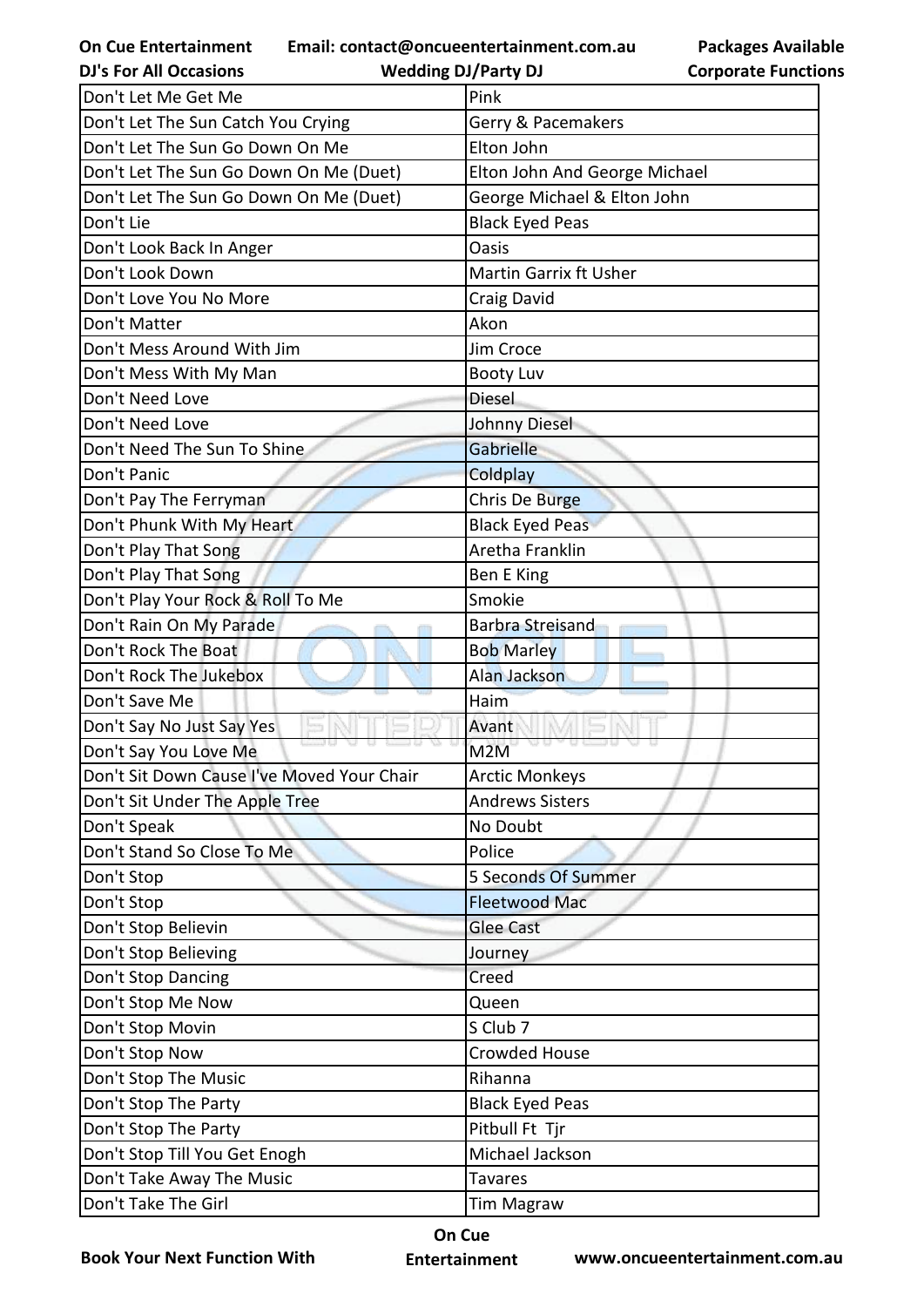**Email: contact@oncueentertainment.com.au**

**Wedding DJ/Party DJ** 

**Packages Available Corporate Functions**

| <b>DJ's For All Occasions</b>  | <b>Wedding DJ/Party DJ</b>   | <b>Corporate Functio</b> |
|--------------------------------|------------------------------|--------------------------|
| Don't Talk To Him              | <b>Cliff Richard</b>         |                          |
| Don't Talk To Strangers        | <b>Rick Springfield</b>      |                          |
| Don't Tell Em                  | Jeremih Ft. Y G              |                          |
| Don't Tell Me                  | Lee Ann Womack               |                          |
| Don't Tell Me                  | Madonna                      |                          |
| Don't Tell Me                  | <b>Avril Lavigne</b>         |                          |
| Don't Tell Me What Love Can Do | Van Halen                    |                          |
| Don't Tell Me You Love Me      | Night Ranger                 |                          |
| Don't Think I'm Not            | Kandi                        |                          |
| Don't Think Twice              | Frankie Valli & Four Seasons |                          |
| Don't Throw Your Love Away     | Searchers                    |                          |
| Don't Treat Me Like A Child    | <b>Helen Shapiro</b>         |                          |
| Don't Trust Me                 | 30h!3                        |                          |
| Don't Turn Around              | Ace Of Base                  |                          |
| Don't Turn Off The Lights      | Enrique Iglesias             |                          |
| Don't Walk Away                | Jade                         |                          |
| Don't Wanna Go Home            | Jason Derulo                 |                          |
| Don't Wanna Think About You    | Simple Plan                  |                          |
| Don't Want To Walk Without You | Michael Buble                |                          |
| Dont Waste Your Time           | Kelly Clarkson               |                          |
| Don't We All Have The Right    | Ricky Van Shelton            |                          |
| Don't Worry                    | Appleton                     |                          |
| Don't Worry Be Happy           | <b>Bobby Mcferrin</b>        |                          |
| Don't Worry About Me           | <b>Marty Robbins</b>         |                          |
| Don't Worry Baby               | <b>Beach Boys</b>            |                          |
| Don't Worry Baby               | Lorrie Morgan                |                          |
| Don't Worry Be Happy           | <b>Guy Sebastian</b>         |                          |
| Don't You Know It's Magic      | John Farnham                 |                          |
| Don't You Remember             | Adele                        |                          |
| Don't You Wanna Feel           | <b>Rogue Traders</b>         |                          |
| Don't You Worry About A Thing  | Stevie Wonder                |                          |
| Don't You Worry Child          | <b>Swedish House Mafia</b>   |                          |
| Doo Dah                        | Cartoons                     |                          |
| Doolin Dalton                  | Eagles                       |                          |
| Dope Nose                      | Weezer                       |                          |
| Dosed                          | Red Hot Chilli Peppers       |                          |
| Double Back                    | Zz Top                       |                          |
| Double Vision                  | Foreigner                    |                          |
| Double Wide Paradise           | Toby Keith                   |                          |
| Down                           | <b>Blink 182</b>             |                          |
| Down                           | Foo Fighters                 |                          |
| Down                           | Jay Sean                     |                          |
| Down                           | Socialburn                   |                          |
| Down At The Twist And Shout    | Mary Chapin Carpenter        |                          |
| Down Boy                       | <b>Holly Valance</b>         |                          |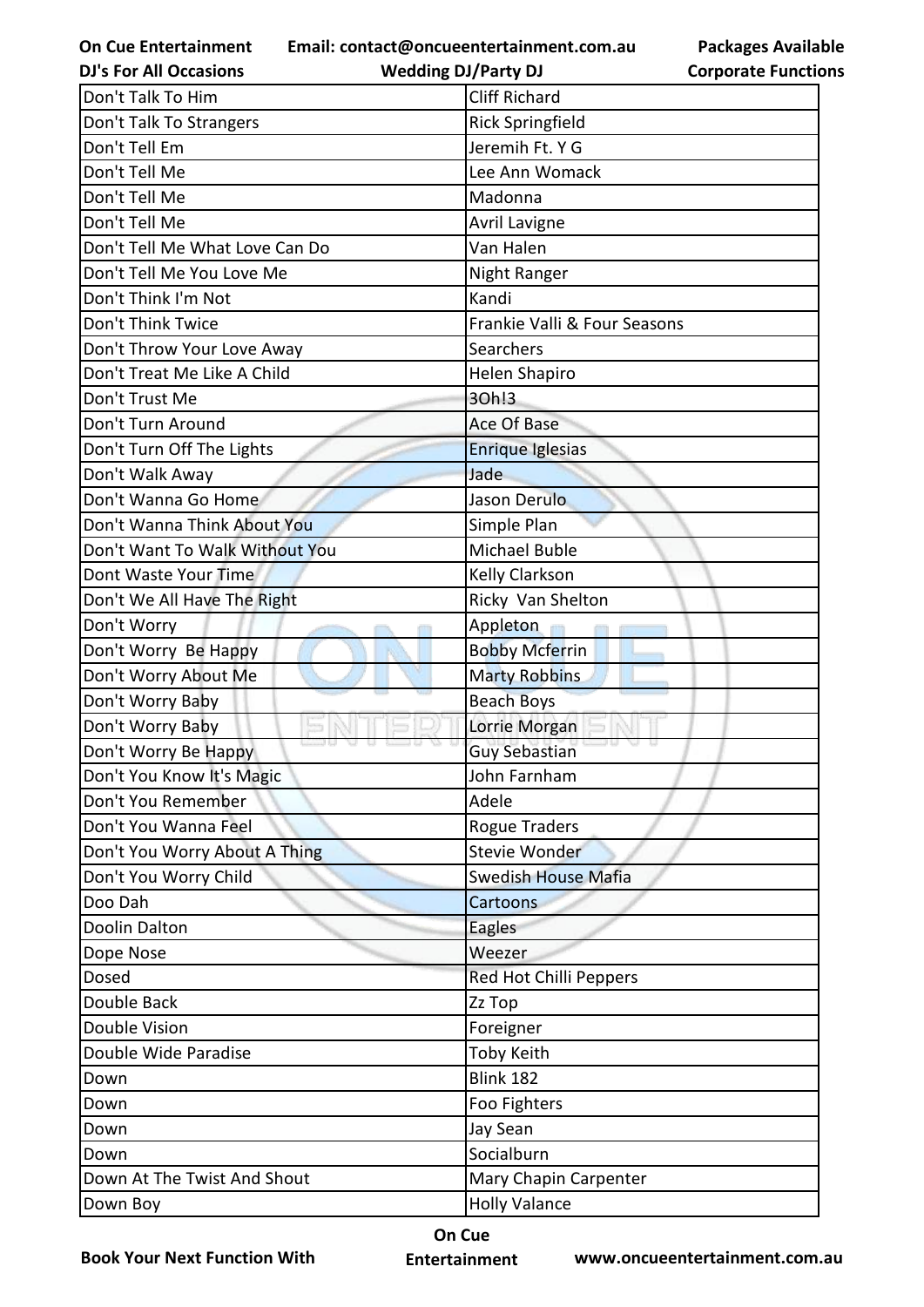**Email: contact@oncueentertainment.com.au**

**DJ's For All Occasions**

**Wedding DJ/Party DJ** 

**Packages Available Corporate Functions**

| Down Boys                  | Warrant                      |
|----------------------------|------------------------------|
| Down Came A Blackbird      | Lila Mccann                  |
| Down Down                  | <b>Status Quo</b>            |
| Down For Whatever          | Kelly Rowland                |
| Down On Me                 | Janis Joplin                 |
| Down On My Knees           | Trisha Yearwood              |
| Down On The Beach          | <b>Drifters</b>              |
| Down On The Corner         | Creedence Clearwater Revival |
| Down So Long               | Jewel                        |
| Down Under                 | Men At Work                  |
| Down With The Sickness     | Disturbed                    |
| Downfall                   | <b>Trust Company</b>         |
| Downhearted                | <b>Australian Crawl</b>      |
| Downtown                   | Petula Clark                 |
| Downtown Train             | <b>Rod Stewart</b>           |
| Dr Feelgood                | <b>Motley Crue</b>           |
| Dr Pressure                | Miami Sound Machine          |
| Drag Me Down               | One Direction                |
| Dragula                    | Rob Zombie                   |
| <b>Dreadlock Holiday</b>   | <b>10 Cc</b>                 |
| Dream                      | <b>Everly Brothers</b>       |
| Dream A Little Dream       | <b>Mama Cass</b>             |
| Dream A Little Dream Of Me | <b>Michael Buble</b>         |
| Dream Baby                 | <b>Roy Orbison</b>           |
| Dream Catch Me             | <b>Newton Faulkner</b>       |
| Dream Lover                | <b>Bobby Darin</b>           |
| Dream Lover                | <b>Crash Craddock</b>        |
| Dream On                   | Aerosmith                    |
| Dream On                   | Depeche Mode                 |
| Dream Police               | Cheap Trick                  |
| Dream Walking              | Toby Keith                   |
| <b>Dream Warriors</b>      | Dokken                       |
| Dream Weaver               | <b>Gary Wright</b>           |
| Dreamboat Annie            | <b>Heart</b>                 |
| Dreamer                    | Ozzy Osbourne                |
| Dreamer                    | Supertramp                   |
| Dreamin                    | Johnny Burnette              |
| Dreamin                    | Vanessa Williams             |
| Dreaming                   | Blondie                      |
| <b>Dreams</b>              | Corrs                        |
| <b>Dreams</b>              | Cranberries                  |
| <b>Dreams</b>              | Deep Dish                    |
| Dreams                     | Fleetwood Mac                |
| <b>Dreams</b>              | Van Halen                    |
| Dreams (Can come true)     | Gabrielle                    |

**Book Your Next Function With**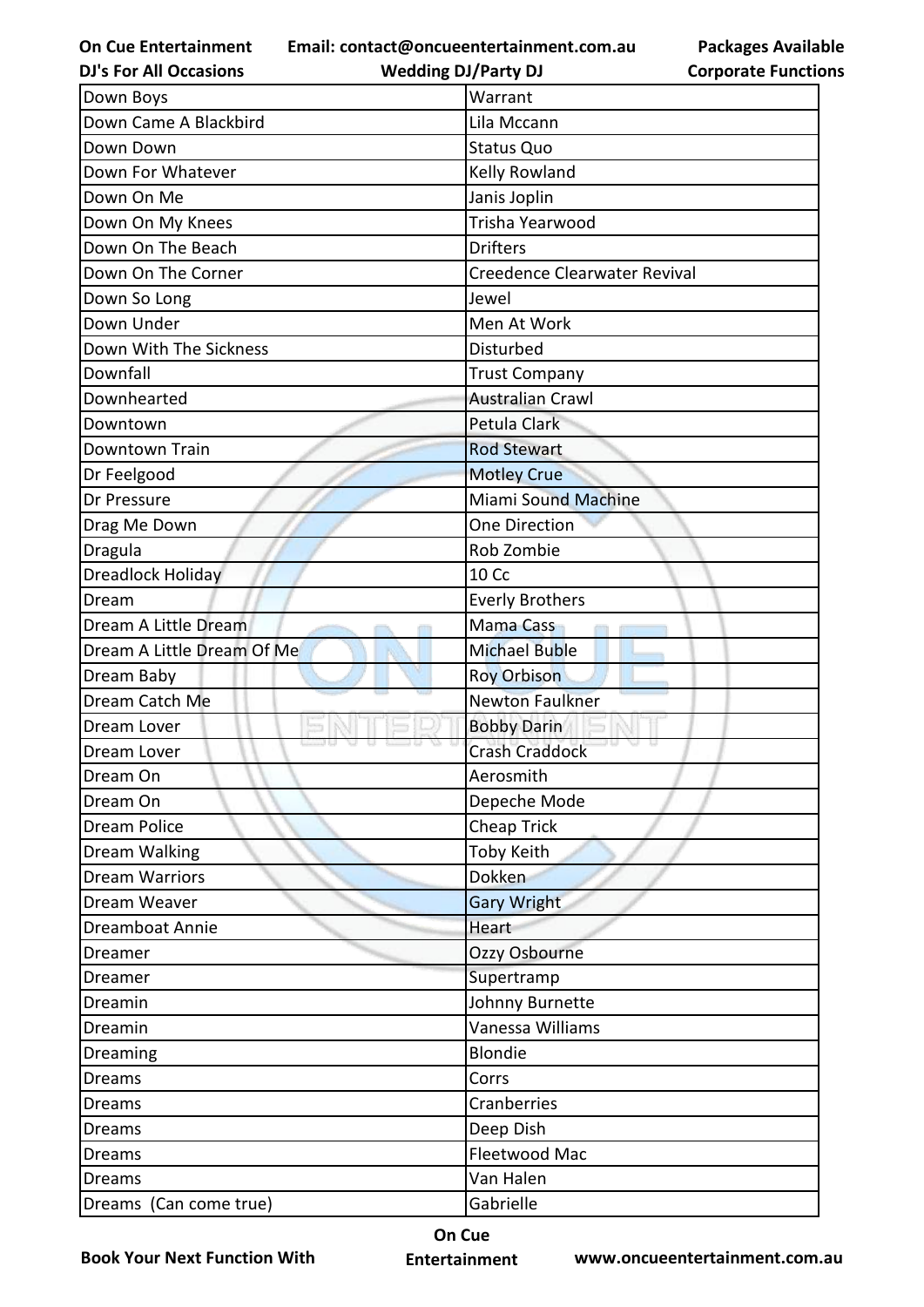**Email: contact@oncueentertainment.com.au**

**DJ's For All Occasions**

**Wedding DJ/Party DJ** 

| Dress You Up               | Madonna                       |
|----------------------------|-------------------------------|
| <b>Dressed For Success</b> | Roxette                       |
| Drift And Die              | Puddle Of Mud                 |
| Drift Away                 | Dobie Gray                    |
| Drift Away                 | <b>Uncle Kracker</b>          |
| <b>Drifting</b>            | Sarah McLachlan               |
| Dring It All Back          | S Club 7                      |
| Drinkin & Dreamin          | <b>Waylon Jennings</b>        |
| Drinkin Bone               | <b>Tracy Byrd</b>             |
| Drinking Again             | <b>Frank Sinatra</b>          |
| Drinking From The Bottle   | Calvin Harris Ft Tinie Tempah |
| <b>Drive</b>               | Cars                          |
| Drive                      | Incubus                       |
| Drive                      | <b>REM</b>                    |
| Drive                      | <b>Shannon Noll</b>           |
| Drive By                   | Train                         |
| Drive It Like You Stole It | <b>Sing Street</b>            |
| Drivin My Life Away        | <b>Eddie Rabbit</b>           |
| Driving Wheels             | Jimmy Barnes                  |
| Driving With The Breaks On | Del Amitri                    |
| Drop It Like Its Hot       | Snoop Dogg                    |
| Drop The Boy               | <b>Bros</b>                   |
| Drop The Pilot             | Joan Armatrading              |
| Drops Of Jupiter           | <b>Train</b>                  |
| Drown                      | <b>Bring Me The Horizon</b>   |
| Drowning                   | <b>Backstreet Boys</b>        |
| Drowning                   | <b>Crazy Town</b>             |
| Drowning In Berlin         | <b>Mobiles</b>                |
| Drugs Don't Work           | Verve                         |
| <b>Drunk</b>               | <b>Ed Sheeran</b>             |
| Drunk & Incapable          | Krishane & Mel                |
| Drunk In The Morning       | Lukas Graham                  |
| Dry Your Eyes              | <b>Streets</b>                |
| Duck And Run               | 3 Doors Down                  |
| Dude Looks Like A Lady     | Aerosmith                     |
| Duke Of Earl               | <b>Gene Chandler</b>          |
| Dumass Walker              | Kentucky Head                 |
| Dumb Things                | Paul Kelly                    |
| Duncan                     | <b>Slim Dusty</b>             |
| Dune Buggy                 | Presidents Of USA             |
| <b>Dunroamin Station</b>   | Tania Kernaghan               |
| Dust In The Wind           | Kansas                        |
| Dust My Broom              | <b>Elmore James</b>           |
| Dy Na Mi Tee               | Ms Dynamite                   |
| Dynamite                   | Christina Aguilera            |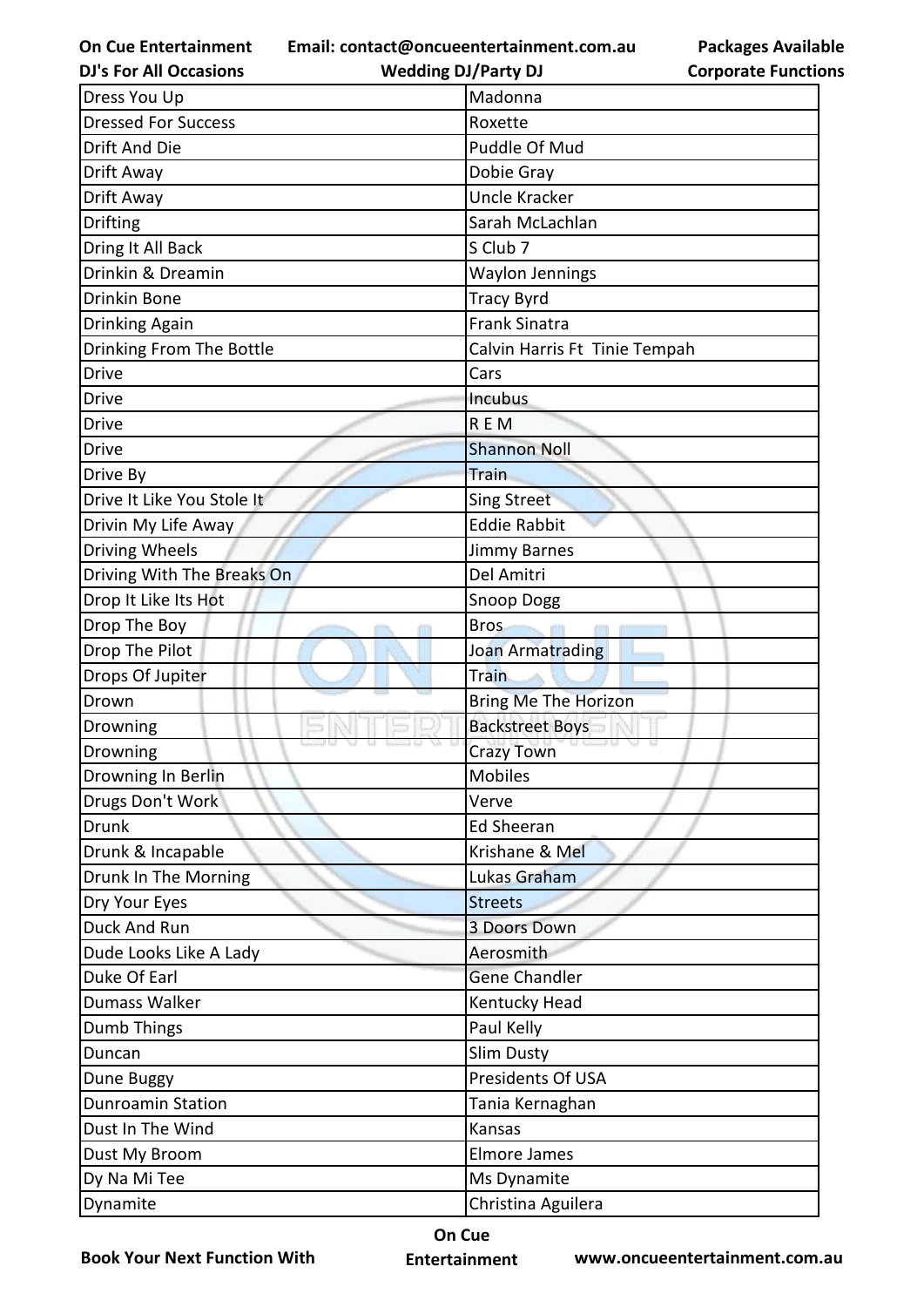**Email: contact@oncueentertainment.com.au**

**Packages Available Corporate Functions**

| <b>DJ's For All Occasions</b>     | <b>Wedding DJ/Party DJ</b>       | <b>Corporate Functio</b> |
|-----------------------------------|----------------------------------|--------------------------|
| Dynamite                          | <b>Taio Cruz</b>                 |                          |
| E.T.                              | <b>Katy Perry</b>                |                          |
| Eagle Rock                        | Daddy Cool                       |                          |
| <b>Early Warning</b>              | <b>Baby Animals</b>              |                          |
| <b>Earned It</b>                  | Weeknd                           |                          |
| Earth Song                        | Michael Jackson                  |                          |
| Earthquake                        | Labrinth Ft Tinie Tempah         |                          |
| East Bound And Down               | Jerry Reed                       |                          |
| Easy                              | Commodores                       |                          |
| Easy                              | Faith No More                    |                          |
| Easy                              | Sugababes                        |                          |
| Easy                              | Commitments                      |                          |
| Easy As Pie                       | <b>Billy Crash Craddock</b>      |                          |
| Easy As Pie                       | <b>Crash Craddock</b>            |                          |
| Easy For Me To Say                | Clint Black & Lisa Hartman       |                          |
| Easy Livin                        | <b>Uriah Heep</b>                |                          |
| Easy Love                         | Sigala                           |                          |
| Easy Lover                        | Phil Collins & Phil Bailey       |                          |
| Easy Loving                       | <b>Freddie Hart</b>              |                          |
| Easy Money                        | ELO                              |                          |
| Easy Tonight                      | Five For Fighting                |                          |
| Eat It                            | Weird Al Yankovic                |                          |
| Eat The Rich                      | Aerosmith                        |                          |
| Ebb Tide                          | <b>Righteous Bros</b>            |                          |
| Echo Beach                        | Martha & The Muffins             |                          |
| Eclipse                           | Pink Floyd                       |                          |
| Eddie                             | <b>Rocky Horror Picture Show</b> |                          |
| Edelweiss                         | <b>Sound Of Music</b>            |                          |
| Edge Of Glory                     | Lady Gaga                        |                          |
| <b>Edge Of Reality</b>            | <b>Elvis Presley</b>             |                          |
| Edge Of Seventeen                 | <b>Stevie Nicks</b>              |                          |
| Eenie Meenie                      | Sean Kingston Ft Justin Bieber   |                          |
| Ego A Go Go                       | <b>Robbie Williams</b>           |                          |
| Ego Is Not A Dirty Word           | <b>Skyhooks</b>                  |                          |
| Eh Eh Nothing Else I Can Say      | Lady Gaga                        |                          |
| Eight Days A Week                 | <b>Beatles</b>                   |                          |
| Eight Miles High                  | <b>Byrds</b>                     |                          |
| Eighteen                          | Alice Cooper                     |                          |
| Either Way                        | Twang                            |                          |
| EI                                | <b>Nelly</b>                     |                          |
| El Captain                        | OPM                              |                          |
| El Condor Pasa                    | Simon And Garfunkel              |                          |
| El Paso                           | <b>Marty Robbins</b>             |                          |
| <b>Elastic Heart</b>              | Sia                              |                          |
| Elderley Woman Behind The Counter | Pearl Jam                        |                          |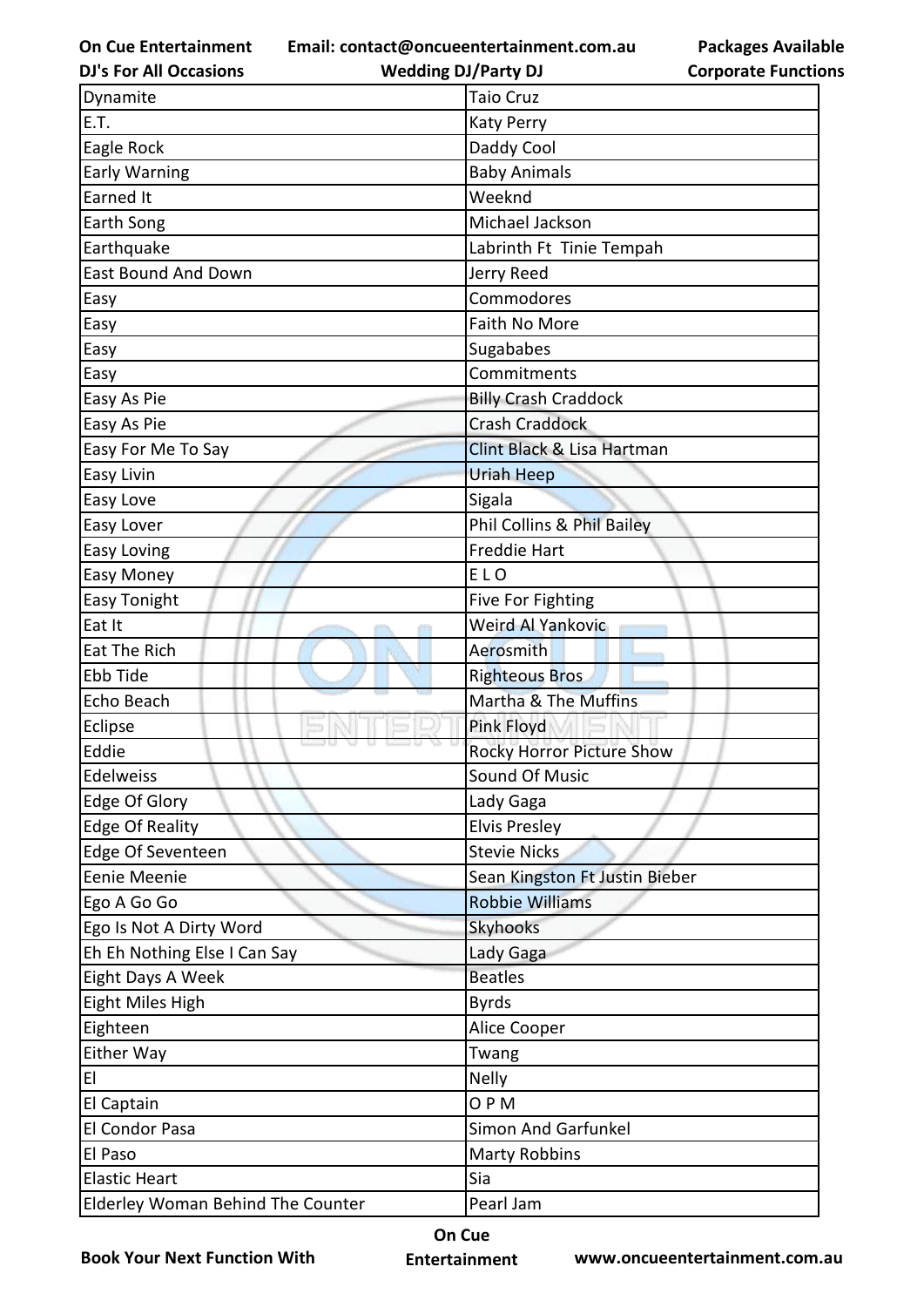**Email: contact@oncueentertainment.com.au**

**DJ's For All Occasions**

**Wedding DJ/Party DJ** 



| Eleanor                             | <b>Turtles</b>               |
|-------------------------------------|------------------------------|
| <b>Eleanor Put Your Boots On</b>    | <b>Franz Ferdinand</b>       |
| <b>Eleanor Rigby</b>                | <b>Beatles</b>               |
| <b>Elecric Blue</b>                 | Icehouse                     |
| Elected                             | Alice Cooper                 |
| <b>Electric Avenue</b>              | <b>Eddie Grant</b>           |
| Electric Avenue (Remix)             | <b>Eddie Grant</b>           |
| <b>Electric Boogie</b>              | <b>Marcia Griffiths</b>      |
| Electric Boogie Electric Slide      | Marcia Griffiths             |
| <b>Electric Feel</b>                | MGMT                         |
| Electric Youth                      | Debbie Gibson                |
| <b>Electrical Storm</b>             | U <sub>2</sub>               |
| <b>Elegantly Wasted</b>             | Inxs                         |
| Elephant                            | Alexandra Burke              |
| Elevation                           | U <sub>2</sub>               |
| <b>Elevator Love</b>                | <b>Guy Sebastian</b>         |
| Eli's Coming                        | Three Dog Night              |
| Elvira                              | Oak Ridge Boys               |
| Elvis Ain't Dead                    | <b>Scouting For Girls</b>    |
| <b>Embracable You</b>               | <b>Frank Sinatra</b>         |
| <b>Eminence Front</b>               | The Who                      |
| Emotion                             | <b>Bee Gees</b>              |
| Emotion                             | Destiny's Child              |
| <b>Emotional Girl</b>               | <b>Terri Clark</b>           |
| <b>Emotional Love</b>               | John Cougar Mellencamp       |
| <b>Emotional Rescue</b>             | <b>Rolling Stones</b>        |
| <b>Emotions</b>                     | <b>Brenda Lee</b>            |
| Empire                              | Shakira                      |
| <b>Empire State Of Mind</b>         | Jay Z & Alicia               |
| Empire State Of Mind (Duet)         | Alicia Keys Ft Jay-Z         |
| <b>Empire State Of Mind Part 2</b>  | Alicia Keys Ft Jay-Z         |
| <b>Empty Chairs At Empty Tables</b> | Les Miserables               |
| Encore                              | Jason Derulo                 |
| End Of The Line                     | <b>Traveling Wilburys</b>    |
| End Of The Road                     | Boyz 2 Men                   |
| End Of Time                         | Beyonce                      |
| <b>Endless Love</b>                 | Diana Ross And Lionel Richie |
| <b>Endless Love</b>                 | Lionel Richie & Diana Ross   |
| <b>Endless Summer</b>               | Jezabels                     |
| <b>Endless Summer</b>               | The Jezabels                 |
| <b>Endless Summer Nights</b>        | <b>Richard Marx</b>          |
| <b>Ends</b>                         | Everlast                     |
| <b>Enjoy The Silence</b>            | Depeche Mode                 |
| <b>Enjoy The Silence</b>            | Duran Duran                  |
| Enough Of Me                        | Melissa Etheridge            |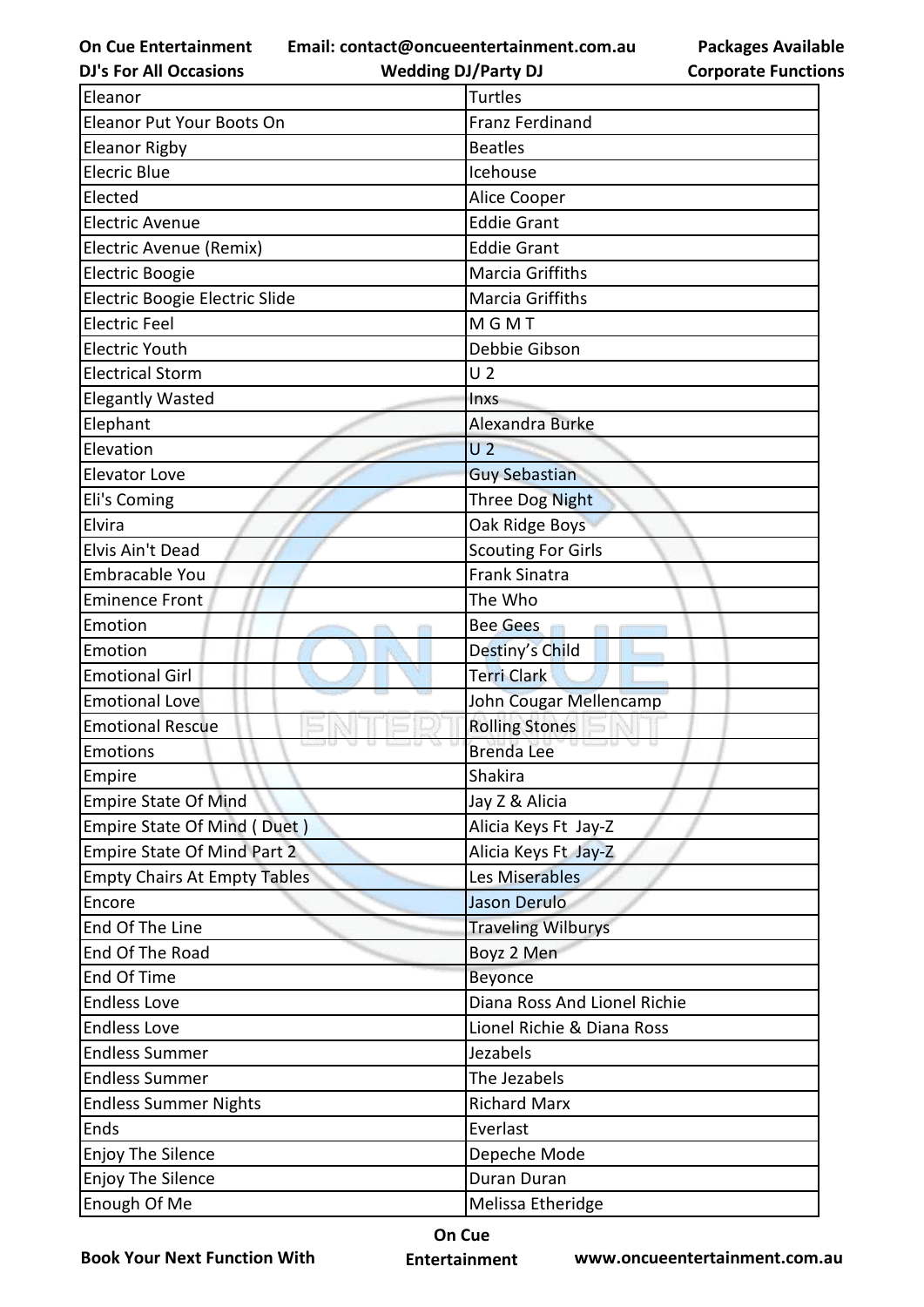**Email: contact@oncueentertainment.com.au Wedding DJ/Party DJ** 

**DJ's For All Occasions**

**Packages Available Corporate Functions**

| <b>Enter Sandman</b>                 | Metallica                |
|--------------------------------------|--------------------------|
| Epic                                 | Faith No More            |
| Epiphany                             | Staind                   |
| <b>Erase Rewind</b>                  | Cardigans                |
| <b>Erotic City</b>                   | Prince                   |
| Erotica                              | Madonna                  |
| Escape                               | Enrique Iglesias         |
| Escape Pina Colada Song              | <b>Rupert Holmes</b>     |
| <b>Essendon Bombers Theme</b>        | Afl                      |
| <b>Eternal Flame</b>                 | <b>Atomic Kitten</b>     |
| <b>Eternal Flame</b>                 | <b>Bangles</b>           |
| Eternity                             | Robbie Williams          |
| <b>Evacuate The Dance Floor</b>      | Cascada                  |
| Eve Of Destruction                   | <b>Barry Mcguire</b>     |
| Eve Of Destruction                   | <b>Screaming Jets</b>    |
| Even Better Than The Real Thing      | U <sub>2</sub>           |
| Even Flow                            | Pearl Jam                |
| Even It Up                           | Heart                    |
| Even The Bad Times Are Good          | <b>Tremeloes</b>         |
| Even The Losers                      | Tom Petty                |
| Even The Nights Are Better           | Air Supply               |
| Even When I'm Sleeping               | Leonardo's Bride         |
| Ever The Same                        | <b>Rob Thomas</b>        |
| Evergreen                            | <b>Barbra Streisand</b>  |
| Evergreen                            | <b>Will Young</b>        |
| <b>Everlasting Gaze</b>              | <b>Smashing Pumpkins</b> |
| <b>Everlasting Love</b>              | <b>Howard Jones</b>      |
| Everlong                             | Foo Fighters             |
| Every Beat Of My Heart               | Gladys Knight & The Pips |
| Every Beat Of My Heart               | <b>Rod Stewart</b>       |
| Every Breathe You Take               | Police                   |
| Every Day Is Like Sunday             | Morrissey                |
| Every Day Of The Week                | Jade                     |
| <b>Every Little Step</b>             | <b>Bobby Brown</b>       |
| <b>Every Little Thing</b>            | Carlene Carter           |
| Every Little Thing She Does Is Magic | Police                   |
| Every Little Whisper                 | <b>Steve Warner</b>      |
| <b>Every Morning</b>                 | Sugar Ray                |
| <b>Every Night</b>                   | Paul Mc Cartney          |
| Every Now And Then                   | <b>Garth Brooks</b>      |
| <b>Every Ones A Winner</b>           | <b>Hot Chocolate</b>     |
| Every Picture Tells A Story Don't It | Rod Stewart              |
| <b>Every River</b>                   | Brooks & Dunn            |
| Every Rose Has It's Thorn            | Poison                   |
| <b>Every Sperm Is Sacred</b>         | Monty Python             |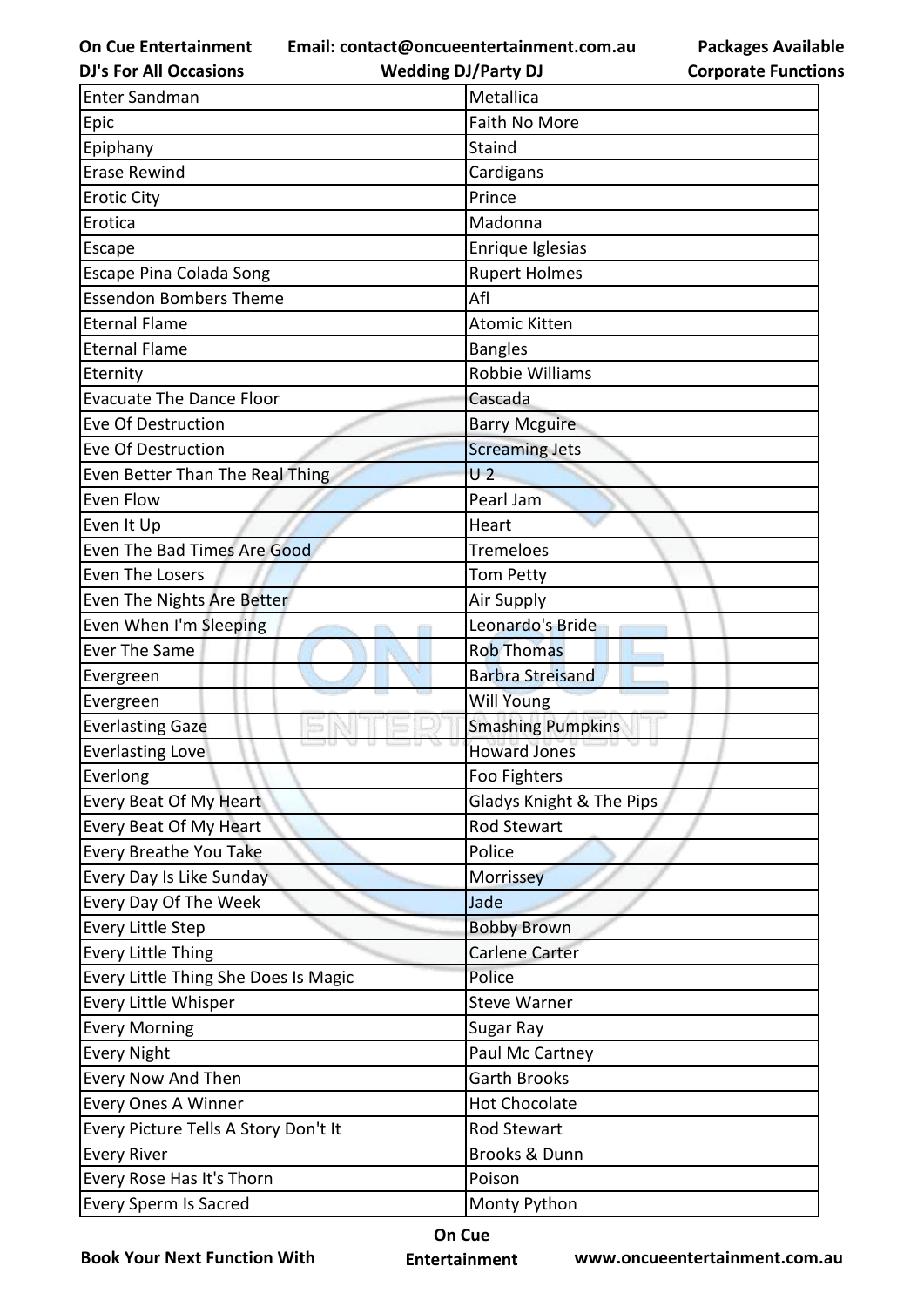**Email: contact@oncueentertainment.com.au Wedding DJ/Party DJ** 

**Packages Available Corporate Functions**

| <b>DJ's For All Occasions</b>           | <b>Wedding DJ/Party DJ</b>   | <b>Corporate Functio</b> |
|-----------------------------------------|------------------------------|--------------------------|
| Every Teardrop Is A Waterfall           | Coldplay                     |                          |
| Every Thing You Want                    | <b>Vertical Horizon</b>      |                          |
| <b>Every Time I Turn Around</b>         | Ltd                          |                          |
| Every Time Two Fools Collide (Duet)     | Kenny Rogers & Dottie West   |                          |
| Every Time You Cry                      | John Farnham                 |                          |
| Every Woman In The World                | Air Supply                   |                          |
| Every You Every Me                      | Placebo                      |                          |
| Everybody                               | Keith Urban                  |                          |
| Everybody (Backstreet's Back)           | <b>Backstreet Boys</b>       |                          |
| Everybody Get Up                        | Five                         |                          |
| Everybody Have Fun Tonight              | Wang Chung                   |                          |
| <b>Everybody Hurts</b>                  | <b>Helping Haiti</b>         |                          |
| <b>Everybody Hurts</b>                  | REM                          |                          |
| Everybody Loves A Lover                 | Doris Day                    |                          |
| Everybody Loves Somebody                | <b>Dean Martin</b>           |                          |
| <b>Everybody Needs Somebody</b>         | <b>Blues Brothers</b>        |                          |
| <b>Everybody Plays The Fool</b>         | Main Ingredient              |                          |
| <b>Everybody Talks</b>                  | <b>Neon Trees</b>            |                          |
| <b>Everybody Wants Some</b>             | Van Halen                    |                          |
| Everybody Wants To Rule The World       | <b>Tears For Fears</b>       |                          |
| Everybodys Fool                         | Evanescence                  |                          |
| Everybodys Gonna Be Happy               | <b>Kinks</b>                 |                          |
| <b>Everybodys Got To Learn Sometime</b> | <b>Korgis</b>                |                          |
| Everybody's Somebody's Fool             | <b>Connie Francis</b>        |                          |
| Everybody's Talking                     | Nilsson                      |                          |
| Everyday                                | <b>Bon Jovi</b>              |                          |
| Everyday                                | <b>Buddy Holly</b>           |                          |
| Everyday                                | Dave Matthews                |                          |
| Everyday                                | <b>High School Musical 2</b> |                          |
| Everyday                                | <b>Phil Collins</b>          |                          |
| Everyday                                | Slade                        |                          |
| Everyday I Love You Less & Less         | <b>Kaiser Chiefs</b>         |                          |
| <b>Everyday I Think Of Money</b>        | Stereophonics                |                          |
| <b>Everyday I Write The Book</b>        | <b>Elvis Costello</b>        |                          |
| Everyday Is A Winding Road              | <b>Sheryl Crow</b>           |                          |
| Everyday Life                           | Coldplay                     |                          |
| <b>Everyday People</b>                  | Sly And The Family Stone     |                          |
| Everyone                                | <b>Backstreet Boys</b>       |                          |
| Everyone                                | Cheryl Cole Ft Dizee Rascal  |                          |
| <b>Everyones Waiting</b>                | <b>Missy Higgins</b>         |                          |
| Everythig I'm Not                       | Veronicas                    |                          |
| Everything                              | Fefe Dobson                  |                          |
| Everything                              | Mary J Blige                 |                          |
| Everything                              | Michael Buble                |                          |
| Everything About You                    | Ugly Kid Joe                 |                          |

**Book Your Next Function With**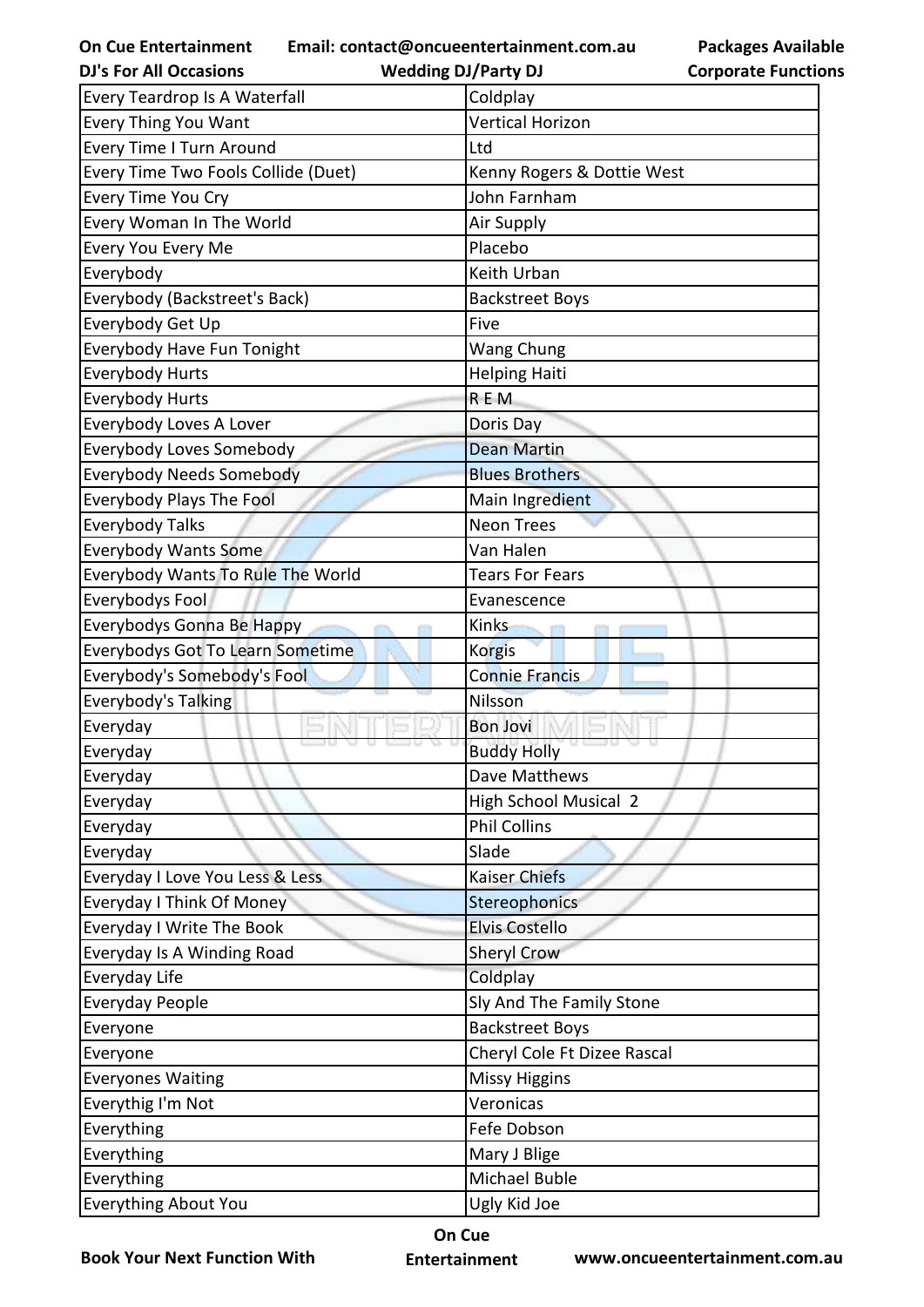**Email: contact@oncueentertainment.com.au**

| <b>DJ's For All Occasions</b>        | <b>Wedding DJ/Party DJ</b><br><b>Corporate Functio</b> |  |
|--------------------------------------|--------------------------------------------------------|--|
| <b>Everything Has Changed</b>        | Taylor Swift Feat. Ed Sheeran                          |  |
| Everything I Do                      | <b>Bryan Adams</b>                                     |  |
| <b>Everything I Love</b>             | Alan Jackson                                           |  |
| Everything I Own                     | <b>Bread</b>                                           |  |
| Everything I Own                     | N Sync                                                 |  |
| Everything I Wanted                  | <b>Billie Eilish</b>                                   |  |
| <b>Everything Is Average Nowdays</b> | Kaiser Chiefs                                          |  |
| <b>Everything Is Awesome</b>         | Tegan & Sarah                                          |  |
| Everything Is Beautiful              | Kylie Minogue                                          |  |
| Everything Is Beautiful              | Ray Stevens                                            |  |
| <b>Everything Is Everything</b>      | Lauryn Hill                                            |  |
| <b>Everything To Everyone</b>        | Everclear                                              |  |
| Everytime                            | <b>Britney Spears</b>                                  |  |
| Everytime                            | Janet Jackson                                          |  |
| Everytime I Cry                      | <b>Terri Clark</b>                                     |  |
| <b>Everytime It Rains</b>            | <b>Ace Of Base</b>                                     |  |
| Everytime You Go Away                | Paul Young                                             |  |
| Everywhere                           | Fleetwood Mac                                          |  |
| Everywhere                           | Michelle Branch                                        |  |
| Evie                                 | <b>Stevie Wright</b>                                   |  |
| Evie (Pt 1)                          | Wrights                                                |  |
| Evil Ways                            | Santana                                                |  |
| Evil Woman                           | <b>ELO</b>                                             |  |
| <b>Ex Girlfriend</b>                 | <b>No Doubt</b>                                        |  |
| <b>Excerpt From A Teenage Opera</b>  | <b>Keith West</b>                                      |  |
| <b>Excitable Boy</b>                 | <b>Warren Zevon</b>                                    |  |
| <b>Excuse Me</b>                     | No Doubt                                               |  |
| Exhale (Shoop Shop)                  | <b>Whitney Houston</b>                                 |  |
| <b>Exotic</b>                        | Priyanka Chopra Ft Pitbull                             |  |
| <b>Express Yourself</b>              | Labrinth                                               |  |
| <b>Express Yourself</b>              | Madonna                                                |  |
| <b>Expressway To Your Heart</b>      | <b>Blues Brothers</b>                                  |  |
| Ex's And Oh's                        | <b>Elle King</b>                                       |  |
| Extraordinary                        | <b>Clean Bandit</b>                                    |  |
| Extraordinary                        | Liz Phair                                              |  |
| <b>Extreme Ways</b>                  | Moby                                                   |  |
| Eye Of The Tiger                     | Lee Harding                                            |  |
| Eye Of The Tiger                     | Survivor                                               |  |
| Eyes Shut                            | Years & Years                                          |  |
| Eyes Wide Open                       | Gotye                                                  |  |
| Eyes Wide Shut                       | JLS Ft Tinie Tempah                                    |  |
| Eyes Without A Face                  | <b>Billy Idol</b>                                      |  |
| F Her Gently                         | Tenacious D                                            |  |
| F U R B F**K You Right Back          | Franke                                                 |  |
| F**K It Dont Want You Bac            | Eamon                                                  |  |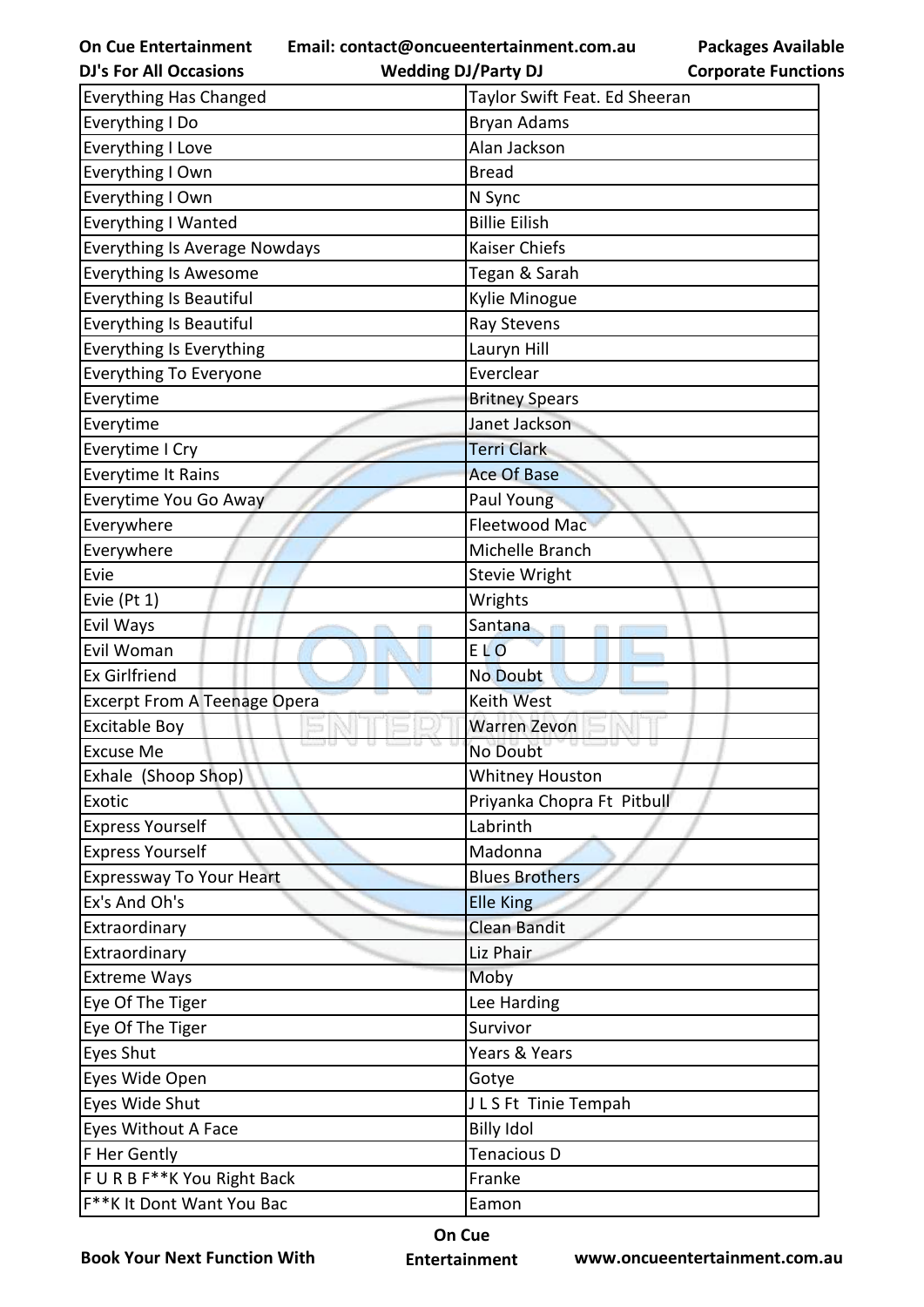**Email: contact@oncueentertainment.com.au**

**Packages Available Corporate Functions**

| <b>DJ's For All Occasions</b> | <b>Wedding DJ/Party DJ</b>    | <b>Corporate Functio</b> |
|-------------------------------|-------------------------------|--------------------------|
| F**King Perfect               | Pink                          |                          |
| Fabulous                      | <b>High School Musical 2</b>  |                          |
| Fade                          | Staind                        |                          |
| Fade Away                     | <b>Bruce Springsteen</b>      |                          |
| <b>Fade To Black</b>          | Metallica                     |                          |
| Fade To Grey                  | Visage                        |                          |
| Faded                         | Alan Walker                   |                          |
| Faded                         | Zhu                           |                          |
| <b>Faded Love</b>             | <b>Bob Wills</b>              |                          |
| <b>Faded Love</b>             | Patsy Cline                   |                          |
| Fader                         | <b>Temper Trap</b>            |                          |
| Fading Like A Flower          | Roxette                       |                          |
| Fairytale Of New York         | Pogues                        |                          |
| Faith                         | George Michael                |                          |
| Faith                         | <b>Limp Bizkit</b>            |                          |
| Faithfully                    | Journey                       |                          |
| <b>Fake Plastic Trees</b>     | Radiohead                     |                          |
| Fakin It                      | <b>Simon And Garfunkel</b>    |                          |
| Fall At Your Feet             | <b>Crowded House</b>          |                          |
| <b>Fall Back Down</b>         | Rancid                        |                          |
| <b>Fall For You</b>           | <b>Second Hand Serenade</b>   |                          |
| Fallen                        | Franz Ferdinand               |                          |
| Fallen                        | Sarah McLachlan               |                          |
| Fallen                        | Mya                           |                          |
| Fallin                        | <b>Alicia Keys</b>            |                          |
| Fallin Away From Me           | Korn                          |                          |
| Fallin For You                | 33 W<br><b>Colbie Caillat</b> |                          |
| Falling                       | <b>Candice Alley</b>          |                          |
| Falling                       | Haim                          |                          |
| Falling                       | <b>Harry Styles</b>           |                          |
| Falling                       | Roy Orbison                   |                          |
| <b>Falling Down</b>           | Oasis                         |                          |
| <b>Falling In Love</b>        | <b>Taio Cruz</b>              |                          |
| <b>Falling To Pieces</b>      | Faith No More                 |                          |
| Falls On Me                   | Fuel                          |                          |
| Fame                          | David Bowie                   |                          |
| Fame                          | Irene Cara                    |                          |
| <b>Family Affair</b>          | Mary J Blige                  |                          |
| <b>Family Affair</b>          | Sly And The Family Stone      |                          |
| Family Of Two                 | <b>Olly Murs</b>              |                          |
| <b>Family Portrait</b>        | Pink                          |                          |
| <b>Family Tradition</b>       | <b>Hank Williams</b>          |                          |
| <b>Family Tree</b>            | Darryl Worley                 |                          |
| Famous                        | <b>Scouting For Girls</b>     |                          |
| <b>Famous Last Words</b>      | My Chemical Romance           |                          |

**Book Your Next Function With**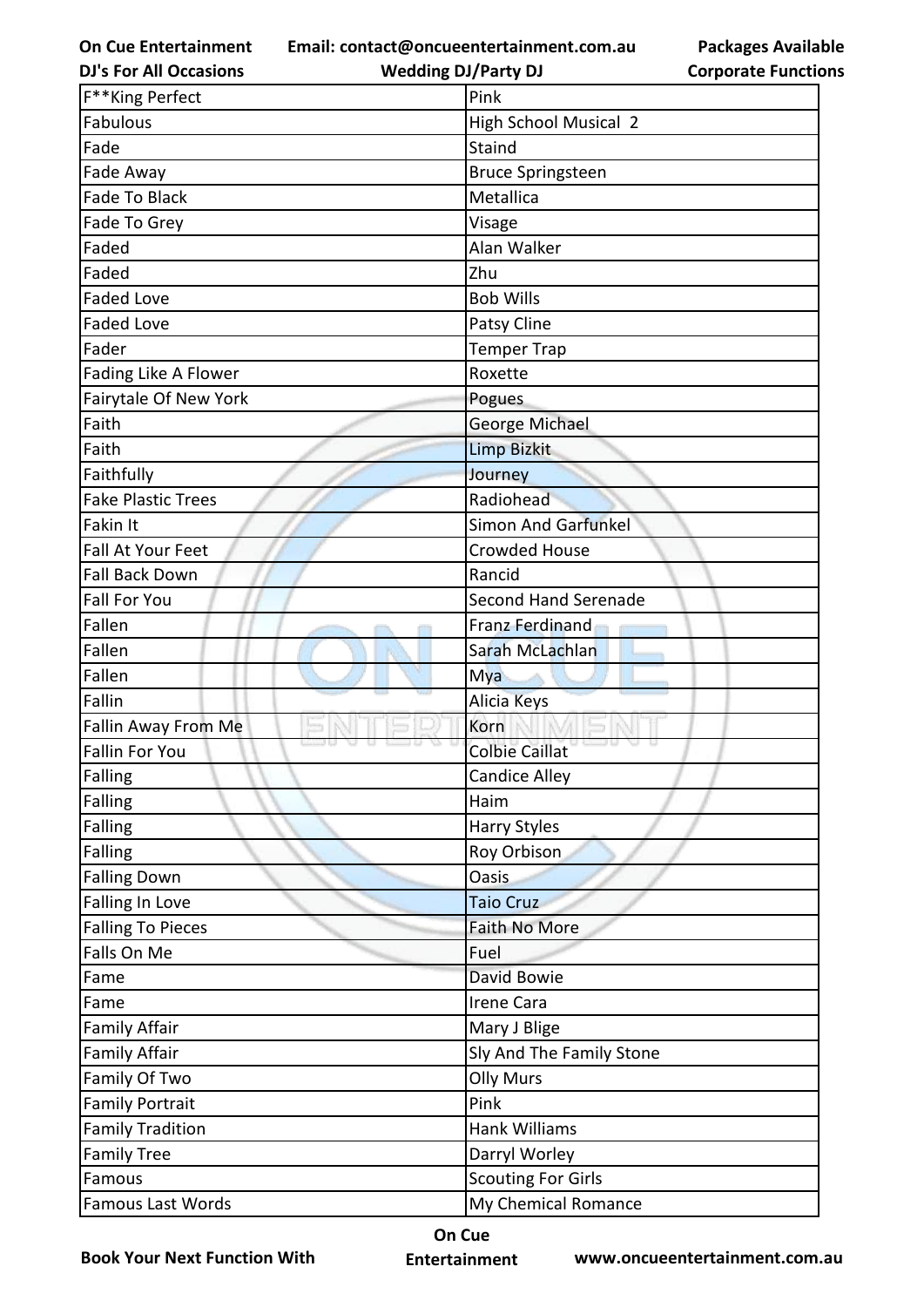**Email: contact@oncueentertainment.com.au**

**Packages Available Corporate Functions**

| <b>Famous Last Words Of A Fool</b><br>George Strait<br>Charli XCX<br>Fancy<br>Fancy<br>Iggy Azalea Ft Charli Xcx<br>Fancy<br><b>Reba McEntire</b><br>Fanfair Don't Dream It<br>Rocky Horror Picture Show<br>Aldo Nova<br>Fantasy<br>Appleton<br>Fantasy<br><b>Black Box</b><br>Fantasy<br>Earth Wind And Fire<br>Fantasy<br>Fantasy Island<br><b>Tight Fit</b><br>Far Away<br>12 Stones<br>Nickelback<br>Far Away<br>Slade<br>Far Away<br>Farewell Aunty Jack<br>Greame Bond<br><b>Farewell Party</b><br><b>Gene Watson</b><br>Farther<br>Outspoken<br><b>Fascination Street</b><br>Cure<br>Fashion<br>David Bowie<br>Fast As You Can<br>Fiona Apple<br>Jonas Blue and Dakota<br><b>Fast Car</b><br>Tracy Chapman<br><b>Fast Car</b><br>George Michael<br><b>Fast Love</b><br><b>Fat Bottomed Girls</b><br>Queen<br><b>Sum 41</b><br>Fat Lip<br><b>Father And Son</b><br>Boyzone<br><b>Father And Son</b><br><b>Cat Stevens</b><br>Father Figure<br><b>George Michael</b> |
|---------------------------------------------------------------------------------------------------------------------------------------------------------------------------------------------------------------------------------------------------------------------------------------------------------------------------------------------------------------------------------------------------------------------------------------------------------------------------------------------------------------------------------------------------------------------------------------------------------------------------------------------------------------------------------------------------------------------------------------------------------------------------------------------------------------------------------------------------------------------------------------------------------------------------------------------------------------------------|
|                                                                                                                                                                                                                                                                                                                                                                                                                                                                                                                                                                                                                                                                                                                                                                                                                                                                                                                                                                           |
|                                                                                                                                                                                                                                                                                                                                                                                                                                                                                                                                                                                                                                                                                                                                                                                                                                                                                                                                                                           |
|                                                                                                                                                                                                                                                                                                                                                                                                                                                                                                                                                                                                                                                                                                                                                                                                                                                                                                                                                                           |
|                                                                                                                                                                                                                                                                                                                                                                                                                                                                                                                                                                                                                                                                                                                                                                                                                                                                                                                                                                           |
|                                                                                                                                                                                                                                                                                                                                                                                                                                                                                                                                                                                                                                                                                                                                                                                                                                                                                                                                                                           |
|                                                                                                                                                                                                                                                                                                                                                                                                                                                                                                                                                                                                                                                                                                                                                                                                                                                                                                                                                                           |
|                                                                                                                                                                                                                                                                                                                                                                                                                                                                                                                                                                                                                                                                                                                                                                                                                                                                                                                                                                           |
|                                                                                                                                                                                                                                                                                                                                                                                                                                                                                                                                                                                                                                                                                                                                                                                                                                                                                                                                                                           |
|                                                                                                                                                                                                                                                                                                                                                                                                                                                                                                                                                                                                                                                                                                                                                                                                                                                                                                                                                                           |
|                                                                                                                                                                                                                                                                                                                                                                                                                                                                                                                                                                                                                                                                                                                                                                                                                                                                                                                                                                           |
|                                                                                                                                                                                                                                                                                                                                                                                                                                                                                                                                                                                                                                                                                                                                                                                                                                                                                                                                                                           |
|                                                                                                                                                                                                                                                                                                                                                                                                                                                                                                                                                                                                                                                                                                                                                                                                                                                                                                                                                                           |
|                                                                                                                                                                                                                                                                                                                                                                                                                                                                                                                                                                                                                                                                                                                                                                                                                                                                                                                                                                           |
|                                                                                                                                                                                                                                                                                                                                                                                                                                                                                                                                                                                                                                                                                                                                                                                                                                                                                                                                                                           |
|                                                                                                                                                                                                                                                                                                                                                                                                                                                                                                                                                                                                                                                                                                                                                                                                                                                                                                                                                                           |
|                                                                                                                                                                                                                                                                                                                                                                                                                                                                                                                                                                                                                                                                                                                                                                                                                                                                                                                                                                           |
|                                                                                                                                                                                                                                                                                                                                                                                                                                                                                                                                                                                                                                                                                                                                                                                                                                                                                                                                                                           |
|                                                                                                                                                                                                                                                                                                                                                                                                                                                                                                                                                                                                                                                                                                                                                                                                                                                                                                                                                                           |
|                                                                                                                                                                                                                                                                                                                                                                                                                                                                                                                                                                                                                                                                                                                                                                                                                                                                                                                                                                           |
|                                                                                                                                                                                                                                                                                                                                                                                                                                                                                                                                                                                                                                                                                                                                                                                                                                                                                                                                                                           |
|                                                                                                                                                                                                                                                                                                                                                                                                                                                                                                                                                                                                                                                                                                                                                                                                                                                                                                                                                                           |
|                                                                                                                                                                                                                                                                                                                                                                                                                                                                                                                                                                                                                                                                                                                                                                                                                                                                                                                                                                           |
|                                                                                                                                                                                                                                                                                                                                                                                                                                                                                                                                                                                                                                                                                                                                                                                                                                                                                                                                                                           |
|                                                                                                                                                                                                                                                                                                                                                                                                                                                                                                                                                                                                                                                                                                                                                                                                                                                                                                                                                                           |
|                                                                                                                                                                                                                                                                                                                                                                                                                                                                                                                                                                                                                                                                                                                                                                                                                                                                                                                                                                           |
|                                                                                                                                                                                                                                                                                                                                                                                                                                                                                                                                                                                                                                                                                                                                                                                                                                                                                                                                                                           |
|                                                                                                                                                                                                                                                                                                                                                                                                                                                                                                                                                                                                                                                                                                                                                                                                                                                                                                                                                                           |
| <b>Weddings Parties Anything</b><br><b>Fathers Day</b>                                                                                                                                                                                                                                                                                                                                                                                                                                                                                                                                                                                                                                                                                                                                                                                                                                                                                                                    |
| <b>Bob Carlisle</b><br><b>Fathers Love</b>                                                                                                                                                                                                                                                                                                                                                                                                                                                                                                                                                                                                                                                                                                                                                                                                                                                                                                                                |
| Taylor Swift<br>Fearless                                                                                                                                                                                                                                                                                                                                                                                                                                                                                                                                                                                                                                                                                                                                                                                                                                                                                                                                                  |
| Feed My Frankenstein<br>Alice Cooper                                                                                                                                                                                                                                                                                                                                                                                                                                                                                                                                                                                                                                                                                                                                                                                                                                                                                                                                      |
| <b>Feed The Birds</b><br><b>Mary Poppins</b>                                                                                                                                                                                                                                                                                                                                                                                                                                                                                                                                                                                                                                                                                                                                                                                                                                                                                                                              |
| <b>Robbie Williams</b><br>Feel                                                                                                                                                                                                                                                                                                                                                                                                                                                                                                                                                                                                                                                                                                                                                                                                                                                                                                                                            |
| Gorillaz<br>Feel Good                                                                                                                                                                                                                                                                                                                                                                                                                                                                                                                                                                                                                                                                                                                                                                                                                                                                                                                                                     |
| Feel Good Hit Of The Summer<br>Queens Of The Stone Age                                                                                                                                                                                                                                                                                                                                                                                                                                                                                                                                                                                                                                                                                                                                                                                                                                                                                                                    |
| Feel Good Inc<br>Gorillaz                                                                                                                                                                                                                                                                                                                                                                                                                                                                                                                                                                                                                                                                                                                                                                                                                                                                                                                                                 |
| Feel Good Time<br>Pink                                                                                                                                                                                                                                                                                                                                                                                                                                                                                                                                                                                                                                                                                                                                                                                                                                                                                                                                                    |
| <b>Feel Good Time</b><br>Pink Ft William Orbit                                                                                                                                                                                                                                                                                                                                                                                                                                                                                                                                                                                                                                                                                                                                                                                                                                                                                                                            |
| Feel It Boy<br>Beenie Man Featuring Janet                                                                                                                                                                                                                                                                                                                                                                                                                                                                                                                                                                                                                                                                                                                                                                                                                                                                                                                                 |
| Feel Like Making Love<br><b>Bad Company</b>                                                                                                                                                                                                                                                                                                                                                                                                                                                                                                                                                                                                                                                                                                                                                                                                                                                                                                                               |
| Roberta Flack<br>Feel Like Making Love                                                                                                                                                                                                                                                                                                                                                                                                                                                                                                                                                                                                                                                                                                                                                                                                                                                                                                                                    |
| Feel So Numb<br>Rob Zombie                                                                                                                                                                                                                                                                                                                                                                                                                                                                                                                                                                                                                                                                                                                                                                                                                                                                                                                                                |
| Feel The Love<br>Rudimental                                                                                                                                                                                                                                                                                                                                                                                                                                                                                                                                                                                                                                                                                                                                                                                                                                                                                                                                               |
| <b>Feel This Moment</b><br>Pitbull Ft Christina Aguilera                                                                                                                                                                                                                                                                                                                                                                                                                                                                                                                                                                                                                                                                                                                                                                                                                                                                                                                  |
| Van Halen<br>Feel Your Love Tonight                                                                                                                                                                                                                                                                                                                                                                                                                                                                                                                                                                                                                                                                                                                                                                                                                                                                                                                                       |

**Book Your Next Function With**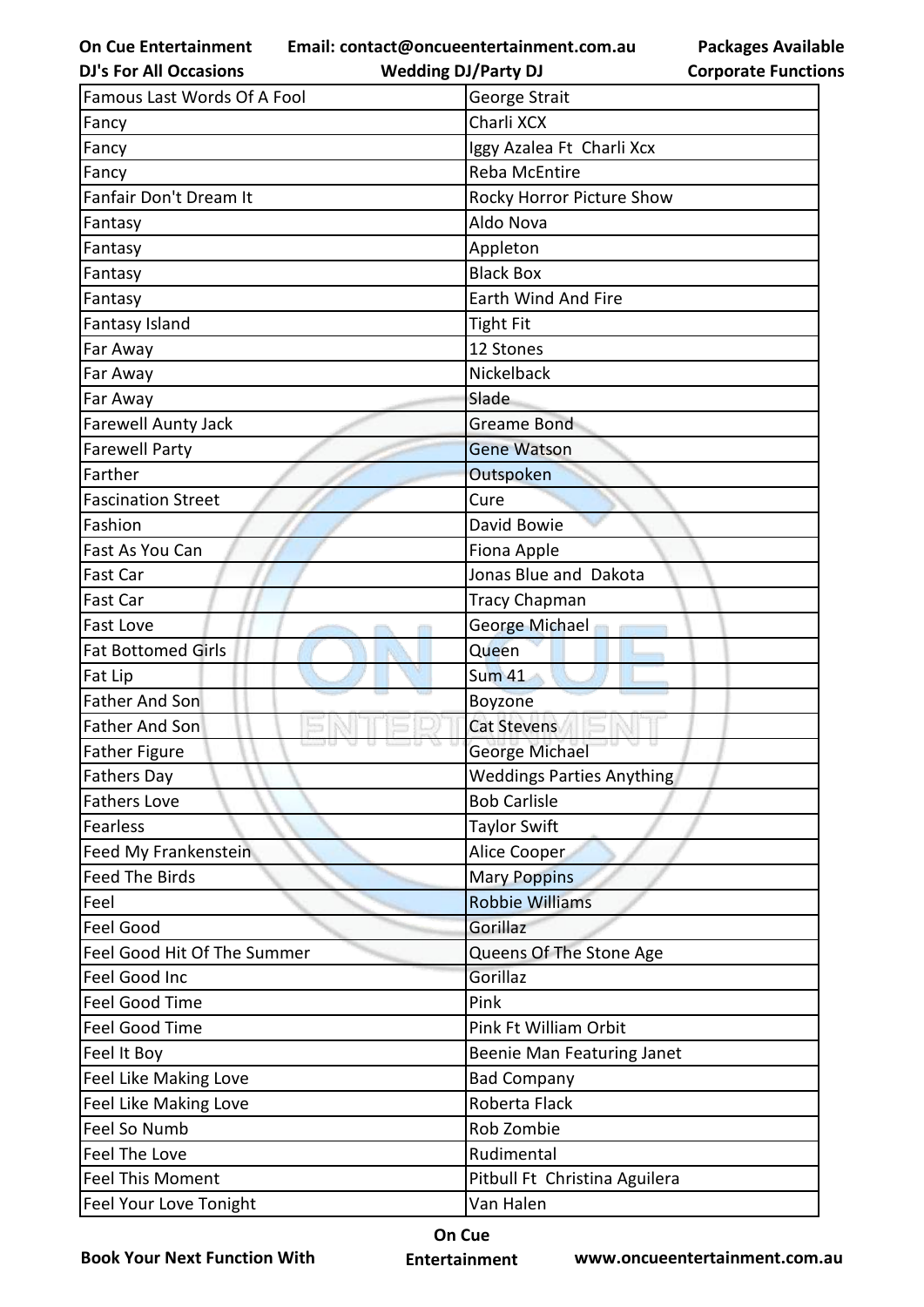**Email: contact@oncueentertainment.com.au**

**DJ's For All Occasions**

**Wedding DJ/Party DJ** 

|                            | <b>Packages Available</b> |
|----------------------------|---------------------------|
| <b>Corporate Functions</b> |                           |

| Feeler                                | Pete Murray                   |
|---------------------------------------|-------------------------------|
| Feelin So Good                        | Jennifer Lopez                |
| Feelin The Same Way                   | Norah Jones                   |
| Feeling                               | Justin Bieber                 |
| <b>Feeling Alright</b>                | Huey Lewis & The News         |
| <b>Feeling Alright</b>                | Joe Cocker                    |
| <b>Feeling Good</b>                   | Michael Buble                 |
| <b>Feeling Good</b>                   | Muse                          |
| <b>Feeling This</b>                   | <b>Blink 182</b>              |
| Feeling Way To Damn Good              | Nickelback                    |
| Feelings                              | <b>Albert Morris</b>          |
| Feels Just Like It Should             | Jamiroquai                    |
| <b>Feels Like Fire</b>                | Santana & Dido                |
| Feels Like Heaven                     | <b>Fiction Factory</b>        |
| Feels Like The First Time             | Foreigner                     |
| Feels Like Today                      | <b>Rascal Flatts</b>          |
| Feels So Close                        | Calvin Harris                 |
| Feels So Right                        | Alabama                       |
| Fell In Love With A Boy               | <b>Joss Stone</b>             |
| Fell In Love With A Girl              | <b>White Stripes</b>          |
| Fells Good (Don't worry bout a thing) | Naughty By Nature             |
| Fergalicious                          | Fergie Ft Will I Am           |
| Fergalious                            | Fergie                        |
| Fergus Sings The Blues                | <b>Deacon Blue</b>            |
| Fernando                              | Abba                          |
| Ferry Cross The Mersey                | <b>Gerry &amp; Pacemakers</b> |
| Fester Skank                          | Lethal Bizzle Ft Diztortion   |
| Fever                                 | <b>Black Keys</b>             |
| Fever                                 | Cascada                       |
| Fever                                 | Michael Buble                 |
| Fever                                 | Peggy Lee                     |
| Fiction (Dreams In Digital)           | Orgy                          |
| Fields Of Gold                        | <b>Eva Cassidy</b>            |
| Fields Of Gold                        | <b>Sting</b>                  |
| Fifteen                               | <b>Taylor Swift</b>           |
| Figaro                                | <b>Brother Hood Of Man</b>    |
| Fight For This Love                   | Cheryl Cole                   |
| Fight For You                         | Jason Derulo                  |
| Fight For Your Right                  | <b>Beastie Boys</b>           |
| <b>Fight Song</b>                     | Rachel Platten                |
| <b>Fight The Power</b>                | <b>Public Enemy</b>           |
| Fighter                               | Christina Aguilera            |
| Figure It Out                         | Royal Blood                   |
| Figured You Out                       | Nickelback                    |
| Fill My Cup                           | Paul Coleman Trio             |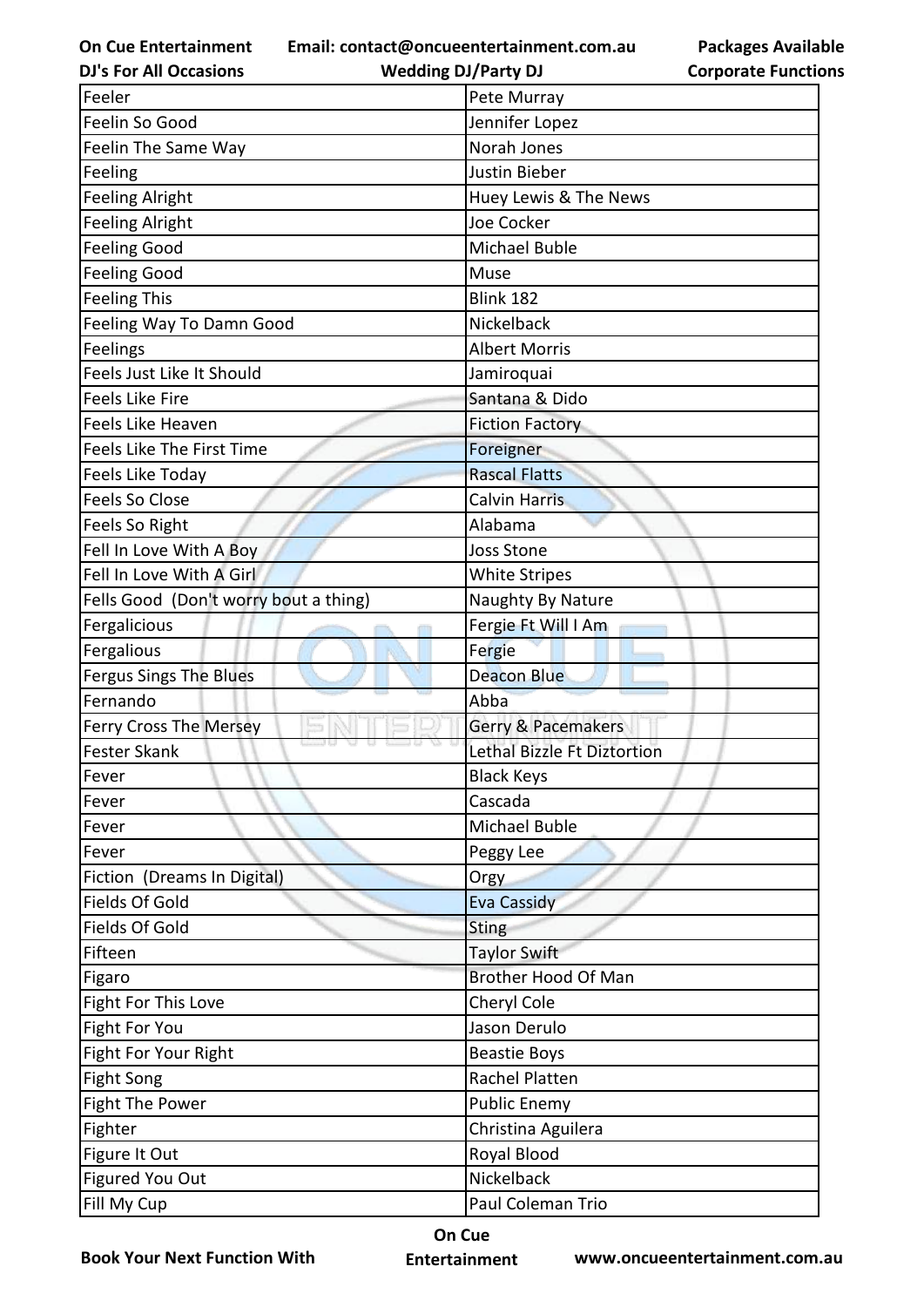**Email: contact@oncueentertainment.com.au**

**DJ's For All Occasions**

**Wedding DJ/Party DJ** 

| <b>Filthy Gorgeous</b>          | <b>Scissor Sisters</b>        |
|---------------------------------|-------------------------------|
| Finale                          | West Side Story (The Musical) |
| Find Out What's Happening       | Tanya Tucker                  |
| Fine Again                      | Seether                       |
| Fine China                      | Chris Brown                   |
| Finish What You Started         | Van Halen                     |
| <b>Finnigans Wake</b>           | Irish                         |
| Fins                            | Jimmy Buffett                 |
| Fire                            | <b>Bruce Springsteen</b>      |
| Fire                            | <b>Pointer Sisters</b>        |
| Fire And Ice                    | Pat Benatar                   |
| Fire And Rain                   | James Taylor                  |
| Fire Escape                     | Fastball                      |
| <b>Fire Lake</b>                | <b>Bob Seger</b>              |
| Fire Under My Feet              | Leona Lewis                   |
| Fire Water Burn                 | <b>Bloodhound Gang</b>        |
| Fire With Fire                  | <b>Scissor Sisters</b>        |
| <b>Fireflies</b>                | Owl City                      |
| Firehouse                       | <b>Kiss</b>                   |
| Fireproof                       | One Direction                 |
| Fireproof                       | Pillar                        |
| Firestarter                     | Prodigy                       |
| Firestarter                     | Samantha Jade                 |
| Firestone                       | <b>Kygo Ft Conrad</b>         |
| Firework                        | <b>Katy Perry</b>             |
| First Cut Is The Deepest        | <b>Sheryl Crow</b>            |
| <b>First Date</b>               | <b>Blink 182</b>              |
| First Of The Gang To Die        | Morrissey                     |
| First Time Ever I Saw Your Face | Celine Dion                   |
| First Time Ever I Saw Your Face | Roberta Flack                 |
| Fit But You Know It             | <b>Streets</b>                |
| Five Colours In Her Hair        | <b>McFly</b>                  |
| <b>Five More Hours</b>          | <b>Chris Brown Ft Deorro</b>  |
| <b>Fix You</b>                  | Coldplay                      |
| Fixing A Hole                   | <b>Beatles</b>                |
| F--K You                        | Cee Lo Green                  |
| <b>Flagpole Sitter</b>          | Harvey Danger                 |
| Flake                           | Jack Johnson                  |
| Flamboyant                      | Pet Shop Boys                 |
| <b>Flame Trees</b>              | Cold Chisel                   |
| <b>Flaming Star</b>             | <b>Elvis Presley</b>          |
| Flash                           | Queen                         |
| Flashback                       | <b>Calvin Harris</b>          |
| Flashdance                      | Deep Dish                     |
| Flashdance                      | Irene Cara                    |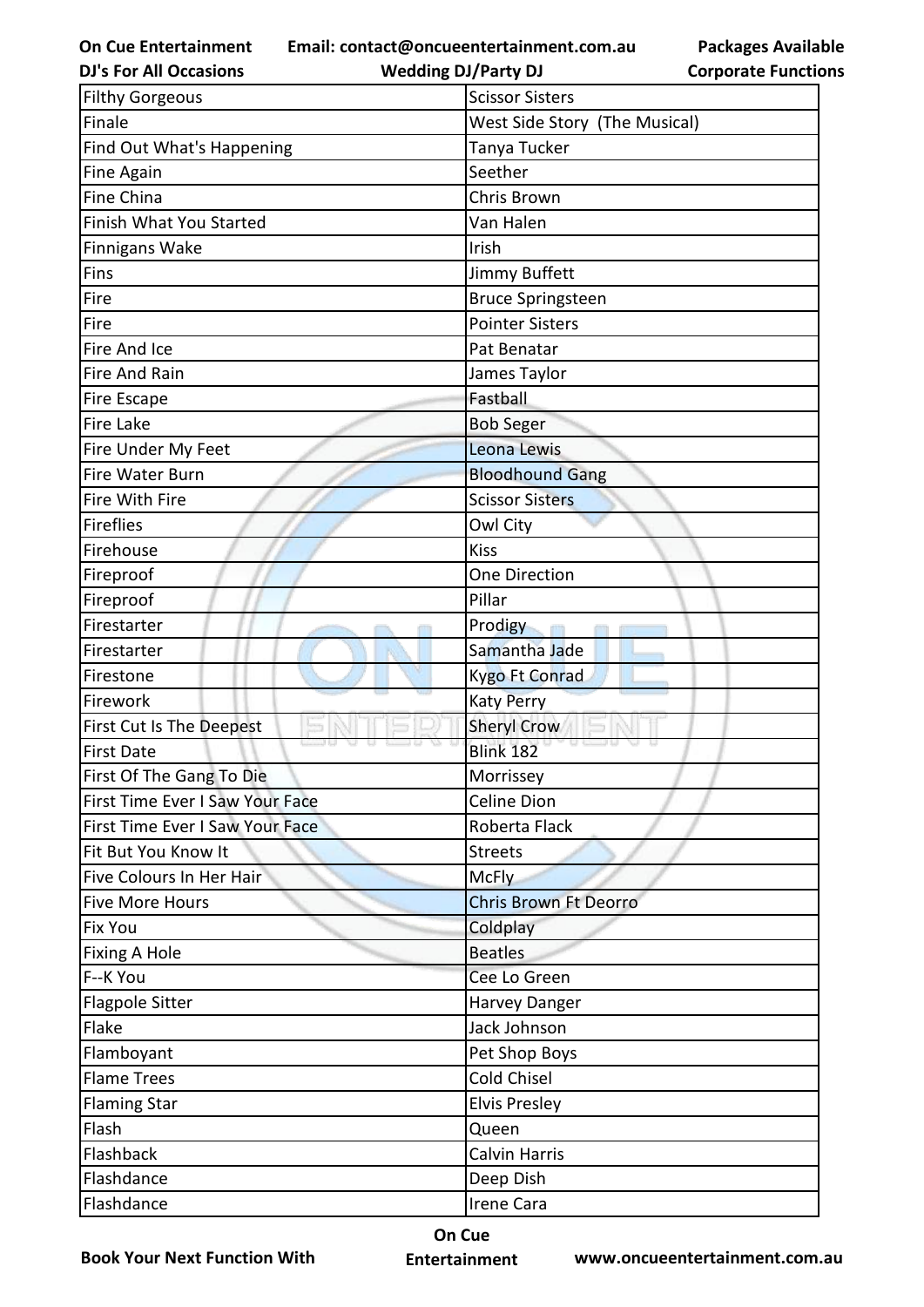**Email: contact@oncueentertainment.com.au**

**DJ's For All Occasions**

**Wedding DJ/Party DJ** 

**Packages Available Corporate Functions**

| <b>Flashing Lights</b>         | Kanye West                 |
|--------------------------------|----------------------------|
| Flashlight                     | Di Fresh Ft EllIE Goulding |
| Flashlight                     | Jessie J                   |
| <b>Flat Head</b>               | Fratellis                  |
| Flaunt It                      | <b>TV Rock</b>             |
| Flavor Of The Week             | American Hi Fi             |
| Flawless                       | George Michael             |
| Flaws                          | <b>Bastile</b>             |
| Flesh For Fantasy              | <b>Billy Idol</b>          |
| Flesh Without Blood            | Grimes                     |
| Flip Flop And Fly              | <b>Blues Brothers</b>      |
| Float On                       | <b>Modest Mouse</b>        |
| Floetic                        | Floetry                    |
| Flood                          | Cheryl Cole                |
| <b>Flourescent Adolescent</b>  | <b>Arctic Monkeys</b>      |
| Flowers In The Window          | <b>Travis</b>              |
| <b>Flowers That Never Bend</b> | <b>Simon And Garfunkel</b> |
| Flux                           | <b>Bloc Party</b>          |
| Fly                            | Sugar Ray                  |
| Fly (Clean Version)            | Nicki Minaj                |
| Fly Away                       | John Denver                |
| Fly Away                       | Lenny Kravitz              |
| Fly From The Inside            | Shinedown                  |
| Fly Like An Eagle              | <b>Steve Miller Band</b>   |
| Fly Me Away                    | GoldFrapp                  |
| Fly Me To The Moon             | <b>Frank Sinatra</b>       |
| Fly Me To The Moon (Uptempo)   | <b>Frank Sinatra</b>       |
| Fly On The Wall                | <b>Miley Cyrus</b>         |
| Fly On The Wings Of Love       | XTM                        |
| Fly To The Angels              | Slaughter                  |
| Flying                         | <b>Bryan Adams</b>         |
| Flying                         | Chris Isaak                |
| Flying High Again              | Ozzy Osbourne              |
| <b>Flying Without Wings</b>    | Westlife                   |
| Focus                          | Ariana Grande              |
| <b>Foggy Day</b>               | <b>Michael Buble</b>       |
| Follow Me                      | John Denver                |
| <b>Follow Me</b>               | <b>Uncle Kracker</b>       |
| Follow Me                      | Uncle Kracker              |
| <b>Follow That Dream</b>       | <b>Elvis Presley</b>       |
| Follow Through                 | Gavin Degraw               |
| <b>Follow You</b>              | Bring Me The Horizon       |
| Follow You Down                | <b>Gin Blossoms</b>        |
| Follow You Follow Me           | Genesis                    |
| Folsom Prison                  | Johnny Cash                |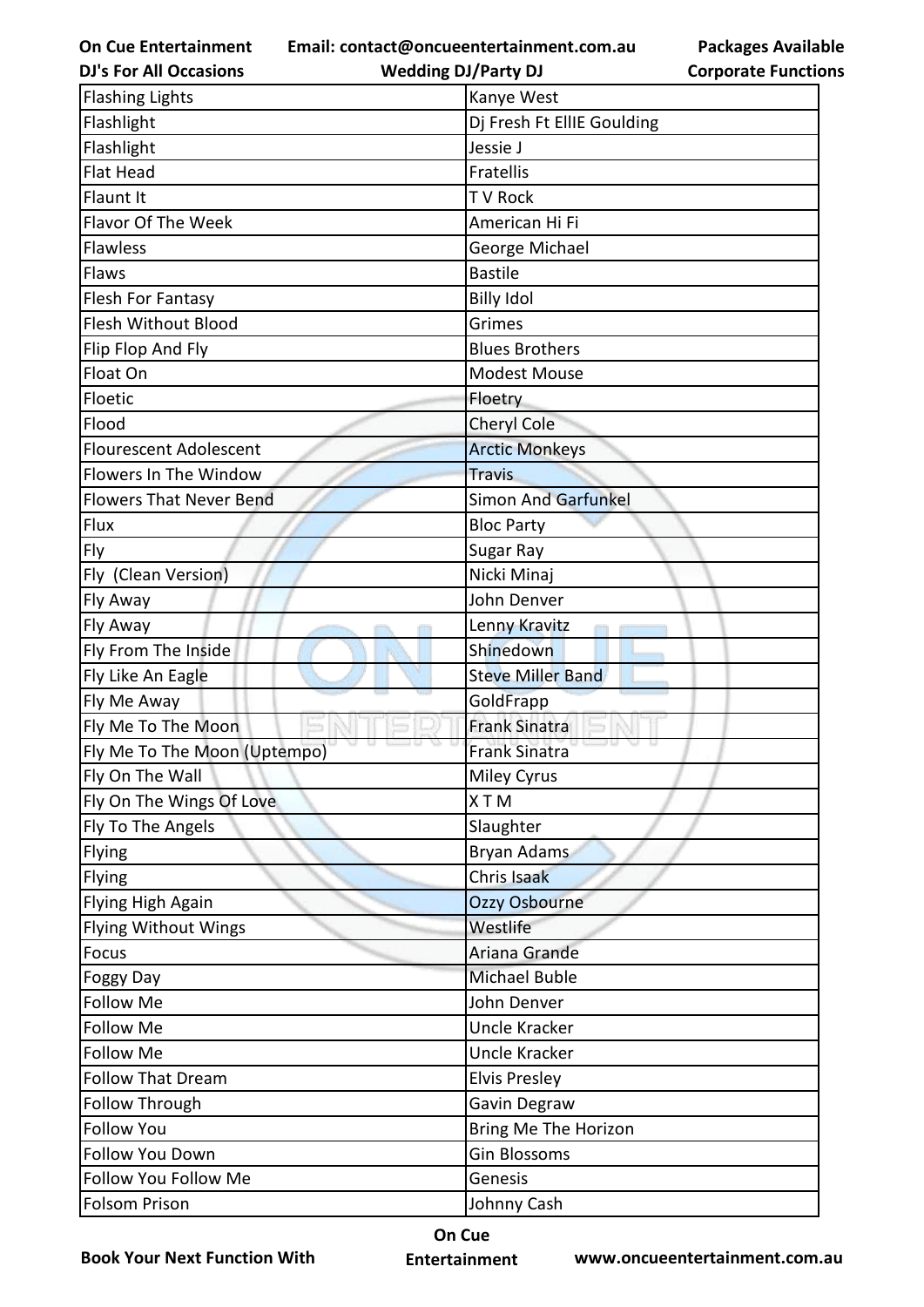**Email: contact@oncueentertainment.com.au**

**Packages Available Corporate Functions**

| <b>DJ's For All Occasions</b>     | <b>Wedding DJ/Party DJ</b> | <b>Corporate Functio</b> |
|-----------------------------------|----------------------------|--------------------------|
| <b>Folsom Prison Blues</b>        | Johnny Cash                |                          |
| Food For Thought                  | <b>UB40</b>                |                          |
| Fool                              | Lee Ann Womack             |                          |
| Fool For You                      | Cee Lo Green               |                          |
| Fool For Your Lovin               | Whitesnake                 |                          |
| Fool If You Think It'S Over       | Chris Rea                  |                          |
| Fool In The Rain                  | Led Zeppelin               |                          |
| Fool Such As I                    | <b>Elvis Presley</b>       |                          |
| Fool To Cry                       | <b>Rolling Stones</b>      |                          |
| Fooled Around And Fell In Love    | Elvin Bishop               |                          |
| Foolin                            | Def Leppard                |                          |
| Foolish                           | Ashanti                    |                          |
| <b>Foolish Games</b>              | Jewel                      |                          |
| <b>Foolish Heart</b>              | <b>Steve Perry</b>         |                          |
| Fools Rush In                     | <b>Frank Sinatra</b>       |                          |
| Footloose                         | <b>Kenny Loggins</b>       |                          |
| For A Few Dollars More            | Smokie                     |                          |
| For A Little While                | <b>Tim Magraw</b>          |                          |
| For All We Know                   | Nat King Cole              |                          |
| For America                       | <b>Red Box</b>             |                          |
| For Aways                         | Laura Fabian               |                          |
| For Emily Whenever I May Find Her | <b>Simon And Garfunkel</b> |                          |
| For Good                          | Wicked (Musical)           |                          |
| For My Wedding                    | Don Henley                 |                          |
| For Once In My Life               | <b>Frank Sinatra</b>       |                          |
| For Once In My Life               | <b>Michael Buble</b>       |                          |
| For Once In My Life               | Stevie Wonder              |                          |
| For Reasons Unknown               | <b>Killers</b>             |                          |
| For Sentimental Reasons           | Nat King Cole              |                          |
| For The First Time                | The Script                 |                          |
| For The Good Times                | <b>Ray Price</b>           |                          |
| For The Movies                    | <b>Buckcherry</b>          |                          |
| For Those About To Rock           | Acdc                       |                          |
| For Whom The Bell Tolls           | Metallica                  |                          |
| For You                           | Calling                    |                          |
| For You                           | Staind                     |                          |
| For Your Babies                   | Simply Red                 |                          |
| For Your Love                     | Stevie Wonder              |                          |
| Foreign Land                      | Eskimo Joe                 |                          |
| Forever                           | Chris Brown                |                          |
| Forever                           | <b>Kiss</b>                |                          |
| Forever                           | <b>Kid Rock</b>            |                          |
| Forever And For Always            | Shania Twain               |                          |
| Forever As One                    | Vengaboys                  |                          |
| Forever Everyday                  | Lee Ann Womack             |                          |

**Book Your Next Function With**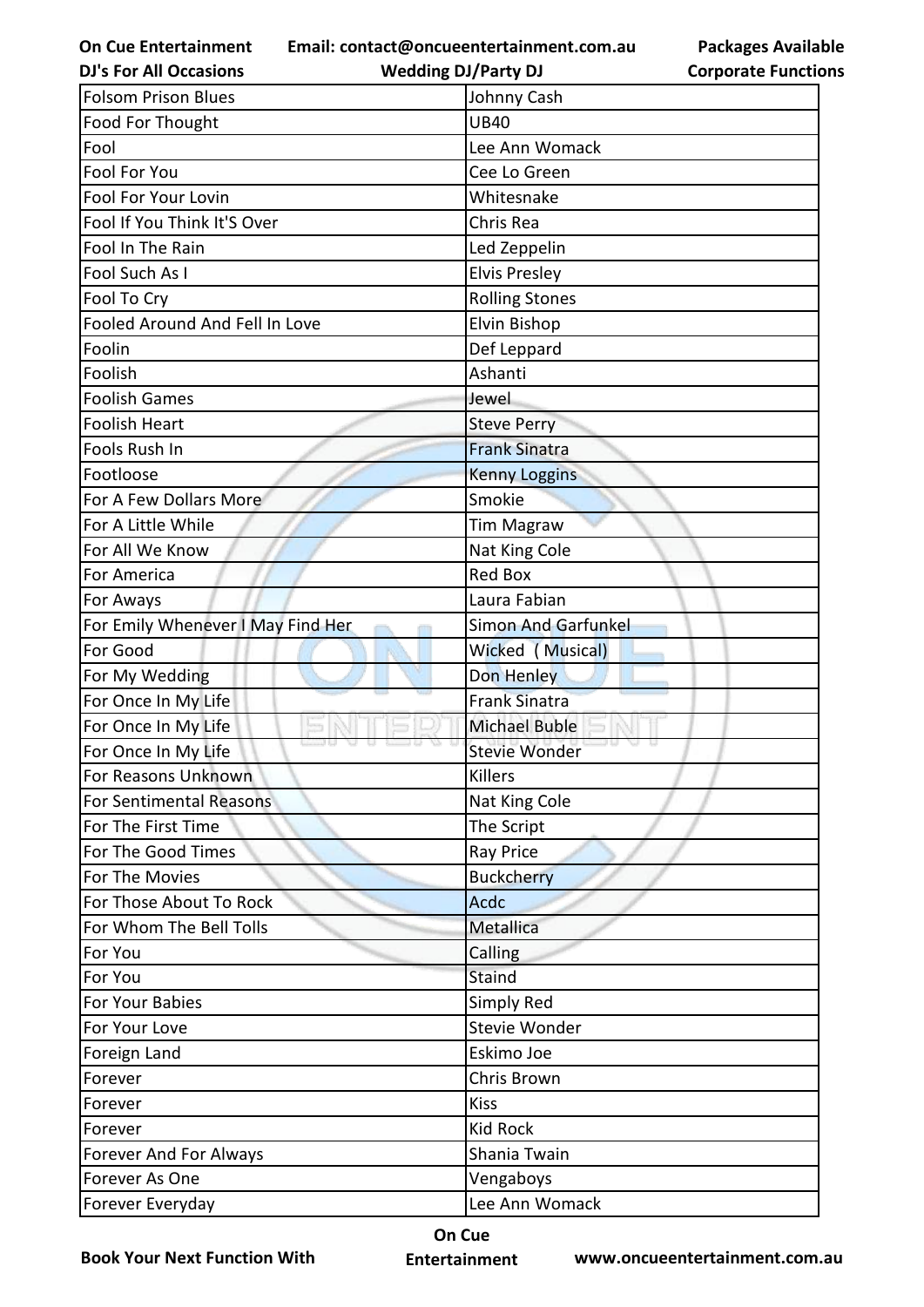**On Cue Entertainment DJ's For All Occasions**

**Email: contact@oncueentertainment.com.au Wedding DJ/Party DJ** 

**Packages Available Corporate Functions**

| Forever In Blue Jeans             | <b>Neil Diamond</b>                     |
|-----------------------------------|-----------------------------------------|
| <b>Forever Mine</b>               | O'Jays                                  |
| <b>Forever Now</b>                | <b>Cold Chisel</b>                      |
| <b>Forever Now</b>                | Ne Yo                                   |
| Forever Young                     | <b>Bob Dylan</b>                        |
| <b>Forever Young</b>              | Rod Stewart                             |
| <b>Forever Young</b>              | <b>Youth Group</b>                      |
| Forget Him                        | <b>Bobby Rydell</b>                     |
| Forget You                        | Cee Lo Green                            |
| Forgive Me                        | Leona Lewis                             |
| Forgiven                          | <b>Alanis Morrisette</b>                |
| Forgiveness                       | Wretch 32 Ft Etta Bond                  |
| Forgot About Dre                  | Eminem Ft Dr Dre                        |
| <b>Forgotten Years</b>            | Midnight Oil                            |
| Formation                         | <b>Beyonce</b>                          |
| Forthenight                       | <b>Musiq</b>                            |
| Fortunate                         | Maxwell                                 |
| <b>Fortunate Son</b>              | <b>Creedence Clearwater Revival</b>     |
| <b>Fortune Faded</b>              | Red Hot Chilli Peppers                  |
| <b>Found A Cure</b>               | <b>Ultra Nate</b>                       |
| Found That Soul                   | <b>Manic Street Preachers</b>           |
| Foundations                       | Kate Nash                               |
| <b>Four Five Seconds</b>          | Rihanna & Kanye West Ft. Paul Mccartney |
| Four Seasons In One Day           | <b>Crowded House</b>                    |
| Four To The Floor                 | Starsailor                              |
| <b>Fourteen Carat Mind</b>        | <b>Gene Watson</b>                      |
| <b>Fourty Hour Week</b>           | Alabama                                 |
| Fox On The Run                    | Sweet                                   |
| Foxy Lady                         | Jimi Hendrix                            |
| <b>Fraction Too Much Friction</b> | <b>Tim Finn</b>                         |
| <b>Fragile Heart</b>              | Jewel                                   |
| Frankie Johnny                    | Sam Cooke                               |
| Frankly, Mr Shankly               | <b>Smiths</b>                           |
| Freak                             | Silverchair                             |
| Freak Like Me                     | Sugababes                               |
| Freak Of The Week                 | Krept & Konan Ft Jeremih                |
| Freak On A Leash                  | Korn                                    |
| Freakin It                        | Will Smith                              |
| Freaks Come Out At Night          | Whodini                                 |
| <b>Freaky Girl</b>                | Shaggy                                  |
| Free                              | Mya                                     |
| Free                              | Pete Murray                             |
| Free                              | Powerman 5000                           |
| Free                              | Rudimental                              |
| Free                              | Train                                   |
|                                   |                                         |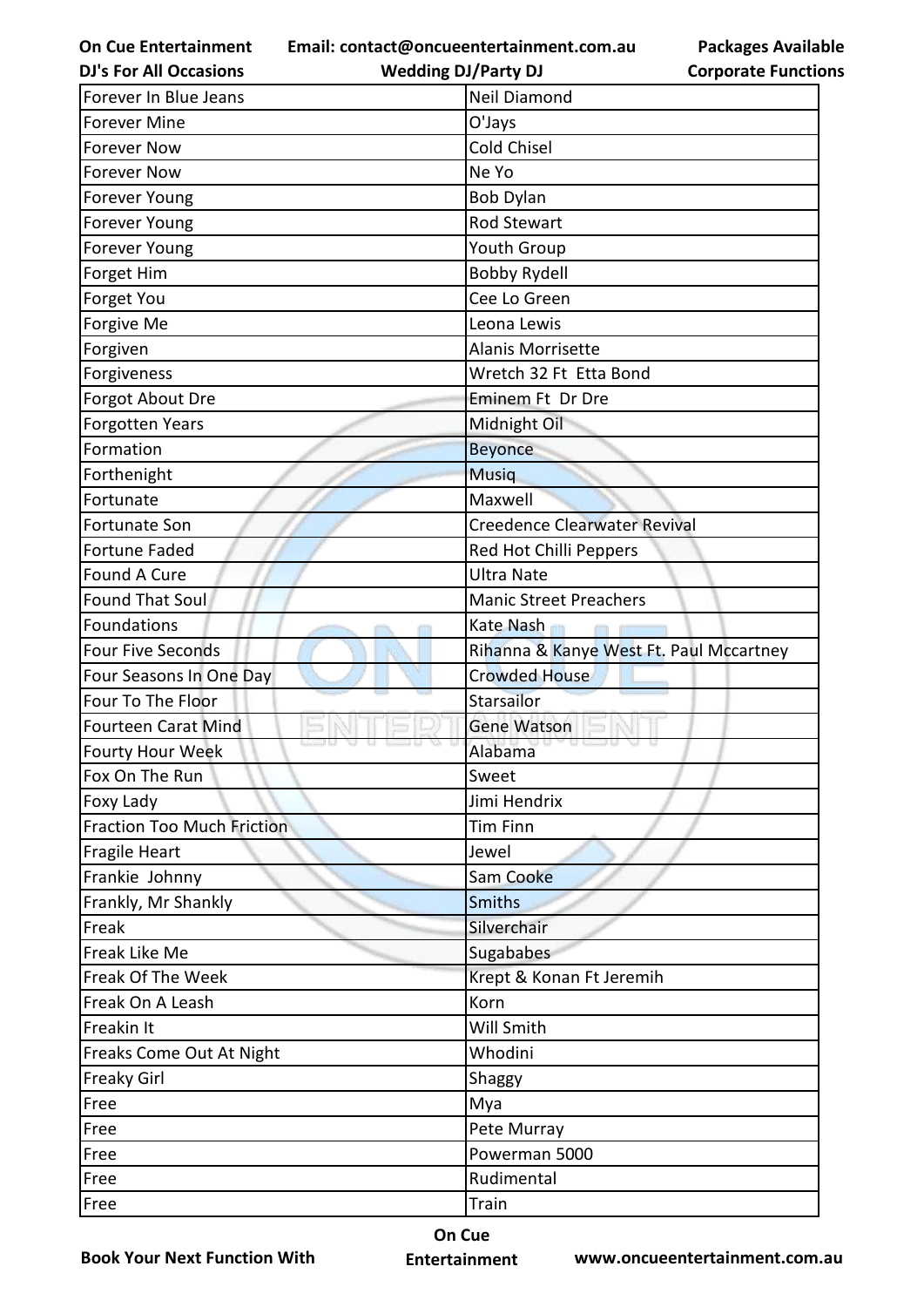**Email: contact@oncueentertainment.com.au**

**DJ's For All Occasions**

**Packages Available Corporate Functions**

| <b>DJ's For All Occasions</b>      | <b>Wedding DJ/Party DJ</b>   | <b>Corporate Functio</b> |
|------------------------------------|------------------------------|--------------------------|
| Free                               | <b>Ultra Nate</b>            |                          |
| Free Bird                          | Lynard Skynard               |                          |
| <b>Free Fallin</b>                 | <b>Tom Petty</b>             |                          |
| Free Loop                          | <b>Daniel Powter</b>         |                          |
| Free Man In Paris                  | Joni Mitchell                |                          |
| Free Ride                          | <b>Edgar Winter Group</b>    |                          |
| Free To Decide                     | Cranberries                  |                          |
| Free Your Mind                     | En Vogue                     |                          |
| Freedom                            | George Michael               |                          |
| Freedom                            | <b>Pharrel Williams</b>      |                          |
| Freedom                            | Robbie Williams              |                          |
| Freedom                            | Wham                         |                          |
| <b>Freemantle Dockers Theme</b>    | Afl                          |                          |
| Freestyler                         | <b>Bonfunk Mc'S</b>          |                          |
| <b>Freeze Frame</b>                | J Geils Band                 |                          |
| French Kissing In The USA          | <b>Debbie Harry</b>          |                          |
| Fresh Prince Of Bel-Air            | <b>Will Smith</b>            |                          |
| Friday I'm In Love                 | Cure                         |                          |
| Friday On My Mind                  | Easybeats                    |                          |
| Friends                            | Elton John                   |                          |
| <b>Friends In Low Places</b>       | <b>Garth Brooks</b>          |                          |
| Frisky                             | Tinie Tempah Ft Labrinth     |                          |
| <b>Frog Chorus</b>                 | <b>Paul Mc Cartney</b>       |                          |
| From A Distance                    | <b>Bette Midler</b>          |                          |
| From A Jack To A King              | <b>Ned Miller</b>            |                          |
| From Clara To Here                 | Nanci Griffith               |                          |
| From Here To Eternity              | <b>Engelbert Humperdinck</b> |                          |
| From Here To Eternity              | <b>Frank Sinatra</b>         |                          |
| From Here To Eternity              | <b>Michael Peterson</b>      |                          |
| From Me To You                     | <b>Beatles</b>               |                          |
| From Russia With Love              | Mario Munro                  |                          |
| From Russia With Love              | <b>Matt Munro</b>            |                          |
| From The Bottom Of My Broken Heart | <b>Britney Spears</b>        |                          |
| From The Bottom Of My Heart        | Christina Aguilera           |                          |
| From The Heart                     | <b>Another Level</b>         |                          |
| From The Sea                       | Eskimo Joe                   |                          |
| From The Underworld                | Herd                         |                          |
| From This Moment                   | Shania Twain                 |                          |
| Frontin                            | Pharrell Feat. Jay-Z         |                          |
| <b>Frosty The Snowman</b>          | Christmas                    |                          |
| Frozen                             | Madonna                      |                          |
| Fuel                               | Metallica                    |                          |
| <b>Full Force Gale</b>             | Van Morrison                 |                          |
| Fun Fun Fun                        | Beach Boys                   |                          |
| Funhouse                           | Pink                         |                          |
|                                    |                              |                          |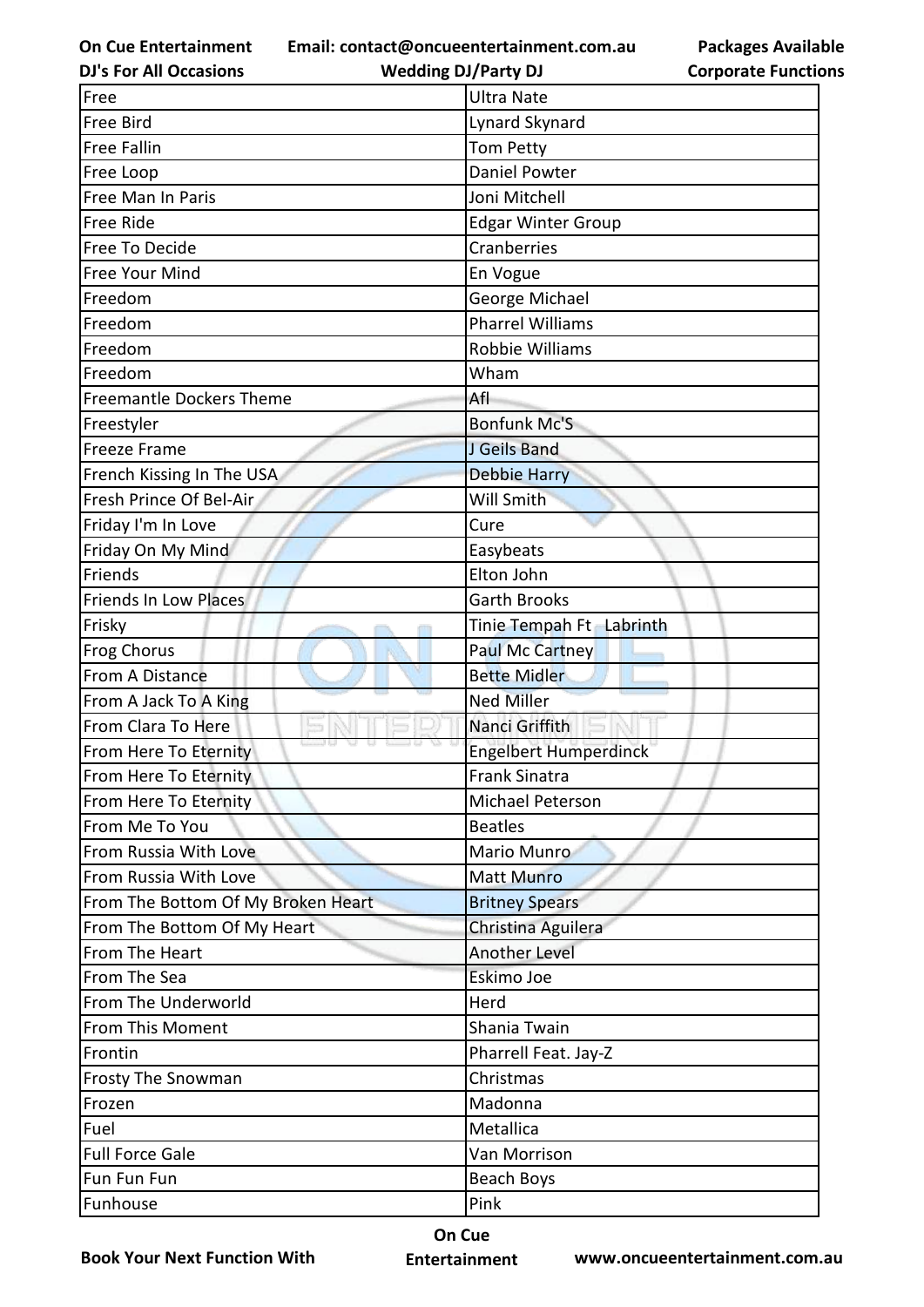**Email: contact@oncueentertainment.com.au Wedding DJ/Party DJ** 

**DJ's For All Occasions**

**Packages Available Corporate Functions**

| Funiculi Funicula                        | Italian                       |  |
|------------------------------------------|-------------------------------|--|
| Funky Broadway                           | <b>Wilson Phillips</b>        |  |
| Funky Cold Medina                        | Tone Loc                      |  |
| <b>Funky Dory</b>                        | <b>Rachael Stevens</b>        |  |
| <b>Funky Nassau</b>                      | <b>Blues Brothers</b>         |  |
| <b>Funky Town</b>                        | Lipps Inc.                    |  |
| <b>Funky Town</b>                        | Pseudo Echo                   |  |
| <b>Funny Face</b>                        | Donna Fargo                   |  |
| Funny Familiar Forgotten Feeling         | Tom Jones                     |  |
| <b>Funny Familiar Forgotten Feelings</b> | <b>Engelbert Humperdinck</b>  |  |
| <b>Funny Honey</b>                       | Chicago (Musical)             |  |
| GDFR                                     | Flo Rida & Sage               |  |
| <b>G</b> I Blues                         | <b>Elvis Presley</b>          |  |
| G.U.Y.                                   | Lady Gaga                     |  |
| Galaxy                                   | Jessica Mauboy                |  |
| Galveston                                | <b>Glen Campbell</b>          |  |
| Galway Bay                               | Irish                         |  |
| Galway Girl                              | <b>Ed Sheeran</b>             |  |
| Games People Play                        | Joe Jackson                   |  |
| <b>Games People Play</b>                 | Spinners                      |  |
| <b>Games Without Fronteirs</b>           | <b>Peter Gabriel</b>          |  |
| Gang Bang                                | <b>Black Lace</b>             |  |
| Gangnam Style                            | Psy                           |  |
| Gangsta Lovin                            | Eve Ft Alicia Keys            |  |
| Gangsta'S Paradise                       | Coolio                        |  |
| Garbage                                  | George                        |  |
| <b>Garden Party</b>                      | <b>Ricky Nelson</b>           |  |
| Gay Bar                                  | <b>Electric Six</b>           |  |
| Gday Gday                                | <b>Slim Dusty</b>             |  |
| Gee Officer Krupke                       | West Side Story (The Musical) |  |
| Gee Whiz Look At His Eyes                | Carla Thomas                  |  |
| Geeks Get The Girls                      | American Hi Fi                |  |
| <b>Geelong Cats Theme</b>                | Afl                           |  |
| Gemini Dream                             | <b>Moody Blues</b>            |  |
| Genie In A Bottle                        | Christina Aguilera            |  |
| Gentle On My Mind                        | <b>Dean Martin</b>            |  |
| Gentle On My Mind                        | <b>Glen Campbell</b>          |  |
| Gentleman                                | Psy                           |  |
| Georgia On My Mind                       | Michael Buble                 |  |
| Georgia On My Mind                       | Ray Charles                   |  |
| <b>Georgy Girl</b>                       | Seekers                       |  |
| Geronimo                                 | Sheppard                      |  |
| <b>Get A Haircut</b>                     | George Thorogood              |  |
| John Cougar Mellencamp<br>Get A Leg Up   |                               |  |
| Get A Little Dirt On Your Hands          | Delltones                     |  |

**Book Your Next Function With**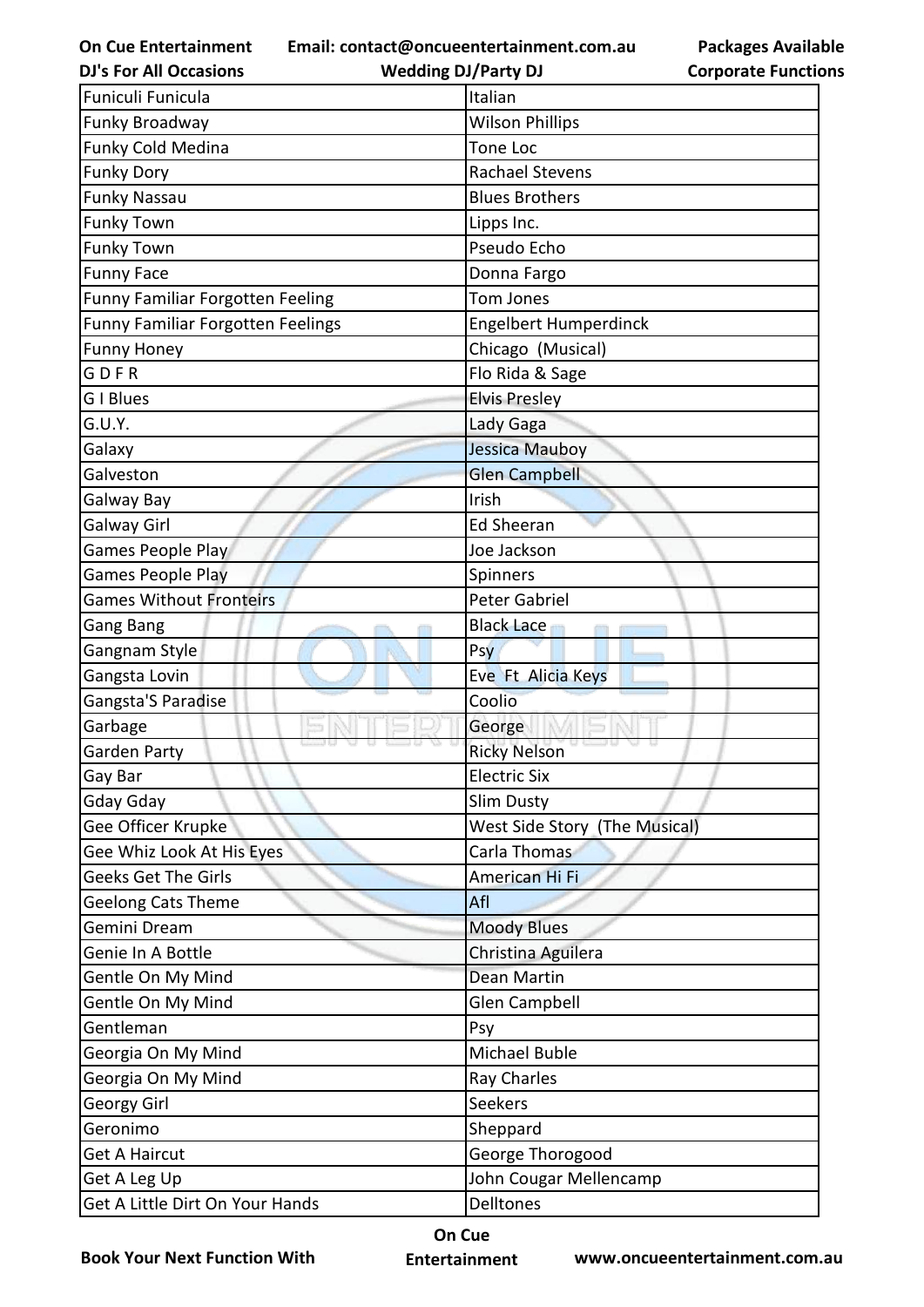**Email: contact@oncueentertainment.com.au**

**Packages Available Corporate Functions**

| <b>DJ's For All Occasions</b> | <b>Wedding DJ/Party DJ</b>            | <b>Corporate Functio</b> |  |
|-------------------------------|---------------------------------------|--------------------------|--|
| <b>Get Along</b>              | <b>Guy Sebastian</b>                  |                          |  |
| Get Away                      | Earshot                               |                          |  |
| <b>Get Back</b>               | Alexandra Stan                        |                          |  |
| <b>Get Back</b>               | <b>Beatles</b>                        |                          |  |
| Get Busy                      | Sean Paul                             |                          |  |
| Get Cha Head In The Game      | <b>High School Musical</b>            |                          |  |
| Get Down                      | Gilbert O'Sullivan                    |                          |  |
| Get Down Tonight              | <b>Kc And The Sunshine Band</b>       |                          |  |
| Get Em Girls                  | Jessica Mauboy                        |                          |  |
| <b>Get Free</b>               | Vines                                 |                          |  |
| <b>Get Here</b>               | Oletha Adams                          |                          |  |
| Get In Line                   | <b>Barenaked Ladies</b>               |                          |  |
| Get Inside                    | <b>Stone Sour</b>                     |                          |  |
| Get It                        | Havana Brown                          |                          |  |
| Get It On                     | <b>T</b> Rex                          |                          |  |
| Get It On Bang A Gong         | <b>Power Station</b>                  |                          |  |
| Get It On Tonite              | Montell Jordan                        |                          |  |
| <b>Get Loud</b>               | <b>Adam Brand</b>                     |                          |  |
| <b>Get Low</b>                | Lil' Jon                              |                          |  |
| Get Lucky                     | Daft Punk Ft Pharrell Williams        |                          |  |
| <b>Get Me Outa Here</b>       | Jet                                   |                          |  |
| Get Me To The Church On Time  | My Fair Lady (Musical)                |                          |  |
| Get Off                       | Prince                                |                          |  |
| Get Off My Cloud              | <b>Rolling Stones</b>                 |                          |  |
| Get On Your Boots             | U <sub>2</sub>                        |                          |  |
| <b>Get Outa My Dreams</b>     | <b>Billy Ocean</b>                    |                          |  |
| Get Outta My Way              | <b>Kylie Minogue</b>                  |                          |  |
| Get Over It                   | Eagles                                |                          |  |
| Get Over You                  | Sophie Ellis Bextor                   |                          |  |
| <b>Get Ready</b>              | Temptations                           |                          |  |
| Get Ready For It              | <b>Take That</b>                      |                          |  |
| Get Rhythm                    | Johnny Cash                           |                          |  |
| <b>Get Right</b>              | Jennifer Lopez                        |                          |  |
| Get Set                       | Taxi Ride                             |                          |  |
| <b>Get Shaky</b>              | Ian Carey Project                     |                          |  |
| Get The Funk Out              | Extreme                               |                          |  |
| <b>Get The Party Started</b>  | Pink                                  |                          |  |
| Get To Know Ya                | Maxwell                               |                          |  |
| Get Together                  | Madonna                               |                          |  |
| Get Together                  | Young Bloods                          |                          |  |
| Get Ugly                      | Jason Derulo                          |                          |  |
| Get Up                        | Bingo Players Feat. Far East Movement |                          |  |
| Get Up Stand Up               | <b>Bob Marley</b>                     |                          |  |
| Get Your Freak On             | <b>Missy Elliott</b>                  |                          |  |
| Get Your Way                  | Jamie Callum                          |                          |  |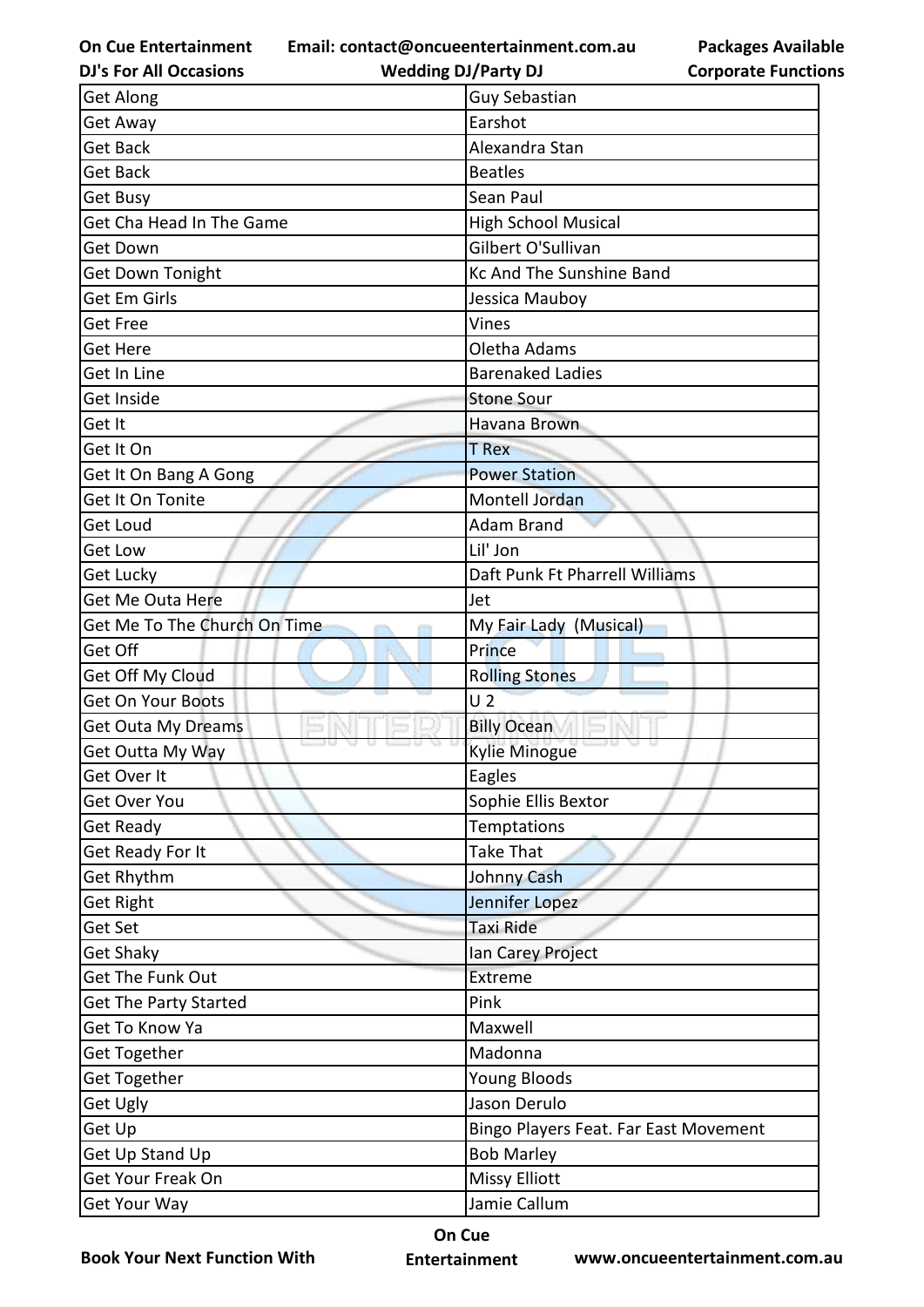**Email: contact@oncueentertainment.com.au**

**DJ's For All Occasions**

**Wedding DJ/Party DJ** 

**Packages Available Corporate Functions**

| Getaway Car                            | Jenkins               |
|----------------------------------------|-----------------------|
| Getcha Some                            | Toby Keith            |
| Gets Me Through                        | Ozzy Osbourne         |
| Gettin Jiggy With It                   | Will Smith            |
| <b>Getting Away With Murder</b>        | Papa Roach            |
| <b>Getting Over You</b>                | David Guetta          |
| <b>Getting There</b>                   | <b>Terri Clark</b>    |
| Ghetto Superstar                       | Pras Michel, Mya      |
| Ghost                                  | Ella Henderson        |
| Ghost In You                           | Psychedelic Furs      |
| <b>Ghost Town</b>                      | <b>Adam Lambert</b>   |
| <b>Ghost Town</b>                      | <b>Specials</b>       |
| Ghostbusters                           | Ray Parker Junior     |
| Ghosttown                              | Madonna               |
| Giants                                 | <b>Dermot Kennedy</b> |
| <b>Gimme All Your Lovin</b>            | Zz Top                |
| Gimme Gimme Gimme A Man After Midnight | Abba                  |
| <b>Gimme Head</b>                      | Radiators             |
| Gimme Hope Joanna                      | <b>Eddie Grant</b>    |
| <b>Gimme More</b>                      | <b>Britney Spears</b> |
| <b>Gimme Shelter</b>                   | <b>Rolling Stones</b> |
| Gimme Some Lovin                       | <b>Spencer Davis</b>  |
| Gimme Some Lovin'                      | <b>Blues Brothers</b> |
| Gimme The Light                        | Sean Paul             |
| <b>Gin And Juice</b>                   | <b>Snoop Dogg</b>     |
| Ginger Man                             | <b>Brian Cadd</b>     |
| Girl                                   | Destiny's Child       |
| Girl All The Bad Guys Want             | Bowling For Soup      |
| <b>Girl Crush</b>                      | Little Big Town       |
| Girl From Ipanema                      | <b>Frank Sinatra</b>  |
| Girl In The Mirror                     | <b>Britney Spears</b> |
| <b>Girl Like That</b>                  | Matchbox 20           |
| Girl On Fire                           | Alicia Keys           |
| Girl On Tv (Radio Version)             | <b>LFO</b>            |
| <b>Girl Talk</b>                       | <b>TLC</b>            |
| <b>Girl Thang</b>                      | <b>Tammy Wynette</b>  |
| <b>Girl Watcher</b>                    | O'Kaysions            |
| <b>Girl You Want</b>                   | Devo                  |
| Girl You'll Be A Woman Soon            | Neil Diamond          |
| Girlfriend                             | <b>Avril Lavinge</b>  |
| Girlfriend                             | B <sub>2</sub> K      |
| Girlfriend                             | Charlie Puth          |
| Girlfriend                             | N Sync                |
| Girlfriend                             | N Sync & Nelly        |
| Girlfriend In A Coma                   | Smiths                |

**Book Your Next Function With**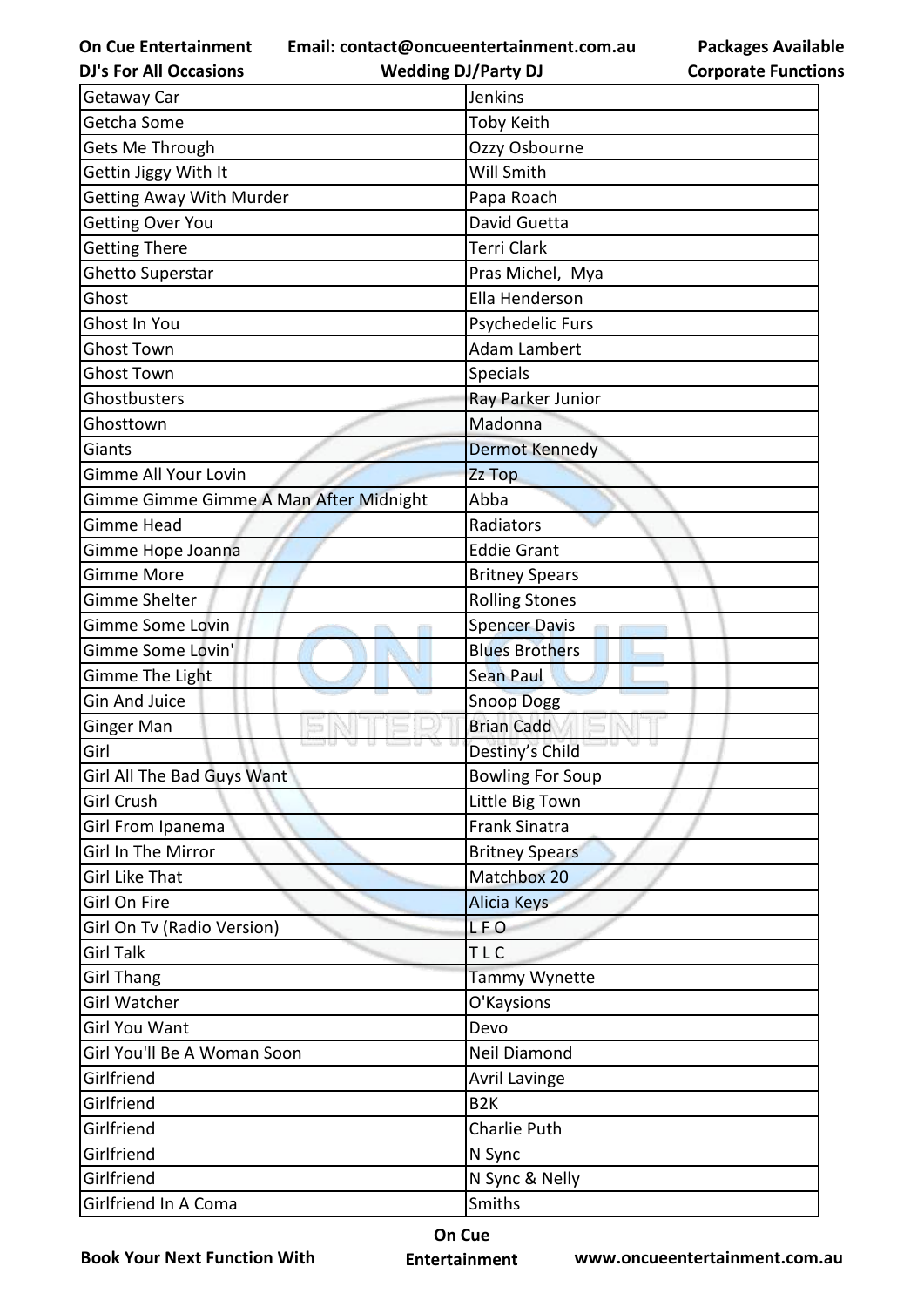**Email: contact@oncueentertainment.com.au**

**Packages Available Corporate Functions**

| <b>DJ's For All Occasions</b>   | <b>Wedding DJ/Party DJ</b>        | <b>Corporate Functio</b> |
|---------------------------------|-----------------------------------|--------------------------|
| Girls                           | Nizlopi                           |                          |
| <b>Girls And Boys</b>           | <b>Good Charlotte</b>             |                          |
| Girls Girls Girls               | Jay Z                             |                          |
| Girls Girls Girls               | Motley Crue                       |                          |
| Girls Gone Wild                 | Madonna                           |                          |
| Girls Got Rhythm                | Acdc                              |                          |
| Girls Just Wanna Have Fun       | Cyndi Lauper                      |                          |
| Girls Lie Too                   | <b>Terri Clark</b>                |                          |
| Girls Like                      | Tinie Tempah Ft Zara Larson       |                          |
| Girl's Night Out                | Gina Jeffries                     |                          |
| Girls On Film                   | Duran Duran                       |                          |
| Girl's On The Avenue            | <b>Richard Clapton</b>            |                          |
| <b>Girls Talk</b>               | Dave Edmunds                      |                          |
| Give A Little Bit               | Goo Goo Dolls                     |                          |
| Give A Little Bit               | Supertramp                        |                          |
| Give A Little Love              | <b>Bay City Rollers</b>           |                          |
| Give It Away                    | <b>Red Hot Chilli Peppers</b>     |                          |
| Give It To Me                   | Madonna                           |                          |
| Give It To Me                   | Timberland                        |                          |
| Give It To Me                   | Timberland Ft Nelly Furtardo      |                          |
| Give It To You                  | Robin Thicke F. Kendrick Lamar    |                          |
| Give It Up Or Let Me Go         | <b>Bonnie Raitt</b>               |                          |
| Give It Up Or Let Me Go         | <b>Dixie Chicks</b>               |                          |
| Give Me A Little Love           | Daniel O'Donnell                  |                          |
| Give Me A Reason                | Corrs                             |                          |
| Give Me All Your Love           | Whitesnake                        |                          |
| Give Me All Your Loving         | Madonna Nicki M & Mia             |                          |
| Give Me Everything              | Pitbull Ft Ne Yo, Afrojack, Nayer |                          |
| Give Me Just A Little More Time | Kylie Minogue                     |                          |
| Give Me Just One Night          | 98 Degrees                        |                          |
| Give Me Love                    | <b>Ed Sheeran</b>                 |                          |
| Give Me One Reason              | <b>Tracy Chapman</b>              |                          |
| Give Me The Meltdown            | <b>Rob Thomas</b>                 |                          |
| Give Me The Night               | George Benson                     |                          |
| Give Me Your Love               | Sigala                            |                          |
| Give My Heart To You            | <b>Billy Ray Cyrus</b>            |                          |
| <b>Give Peace A Chance</b>      | John Lennon                       |                          |
| Given To Fly                    | Pearl Jam                         |                          |
| Giver                           | <b>Duke Dumont</b>                |                          |
| Gives You Hell                  | All American Rejects              |                          |
| Giving You Up                   | Kylie Minogue                     |                          |
| Glad All Over                   | Dave Clark Five                   |                          |
| <b>Glad You Came</b>            | The Wanted                        |                          |
| Glamorous                       | Fergie                            |                          |
| Glass Of Champagne              | Sailor                            |                          |

**Book Your Next Function With**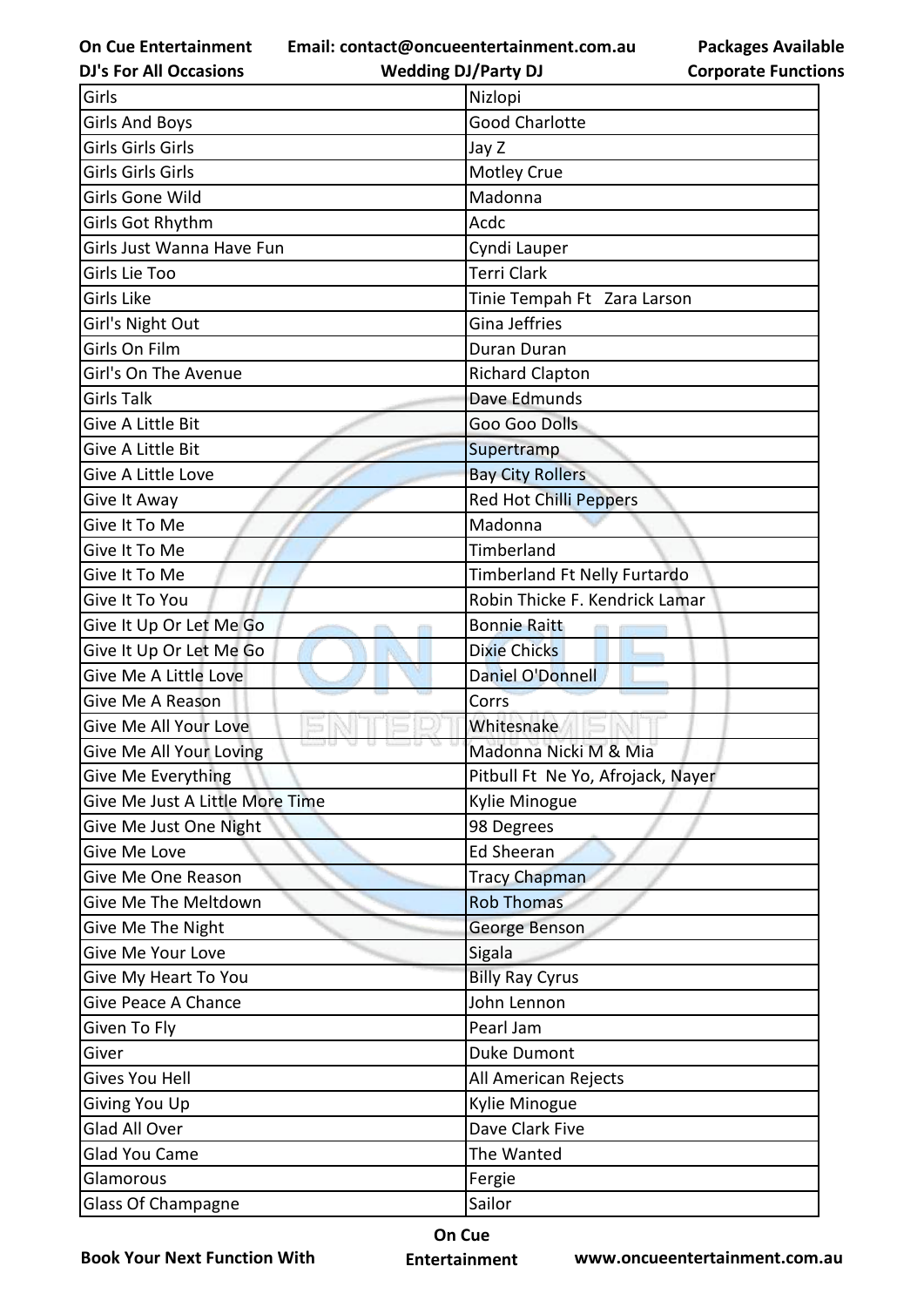**Email: contact@oncueentertainment.com.au**

**DJ's For All Occasions**

**Wedding DJ/Party DJ** 

**Packages Available Corporate Functions**

| Glitter & Gold                                | Rebecca Ferguson               |
|-----------------------------------------------|--------------------------------|
| Glitter In The Air                            | Pink                           |
| Glitterball                                   | Sigma & Ella Henderson         |
| Gloria                                        | Laura Branigan                 |
| Gloria                                        | Them                           |
| Glorious                                      | Foxes                          |
| <b>Glory Days</b>                             | <b>Bruce Springsteen</b>       |
| <b>Glory Days</b>                             | Just Jack                      |
| Glow                                          | Alien Ant Farm                 |
| Glow                                          | Ella Henderson                 |
| Glycerine                                     | <b>Bush</b>                    |
| Go                                            | Pearl Jam                      |
| Go All Night                                  | Gorgon City Ft Jennifer Hudson |
| Go Down                                       | Acdc                           |
| Go Faster                                     | <b>Black Crowes</b>            |
| Go Let It Out                                 | <b>Oasis</b>                   |
| Go Now                                        | <b>Moody Blues</b>             |
| Go To Sleep                                   | Radiohead                      |
| Go Your Own Way                               | Fleetwood Mac                  |
| <b>God Bless This Child</b>                   | Shania Twain                   |
| <b>God Blessed Texas</b>                      | Little Texas                   |
| God Gave Rock And Roll To You                 | Kiss                           |
| God Is A Dj                                   | Pink                           |
| God Must Have Spent A Little More Time On You | N Sync                         |
| God Of Thunder                                | <b>Kiss</b>                    |
| <b>God Only Knows</b>                         | <b>Beach Boys</b>              |
| God Put A Smile Upon Your Face                | Coldplay                       |
| God Save The Queen                            | <b>Sex Pistols</b>             |
| God's Will                                    | Martina Mcbride                |
| <b>Godspeed Sweet Dreams</b>                  | <b>Dixie Chicks</b>            |
| Godzilla                                      | <b>Blue Oyster Cult</b>        |
| Goin Down                                     | Mel C                          |
| Goin Down Hill                                | <b>John Anderson</b>           |
| Goin Steady                                   | <b>Faron Young</b>             |
| Goin Up The Country                           | <b>Canned Heat</b>             |
| Going Back To Call                            | Sevendust                      |
| Going Back To Miami                           | <b>Blues Brothers</b>          |
| Going Down Down Tonight                       | <b>Status Quo</b>              |
| Going Down To Liverpool                       | <b>Bangles</b>                 |
| <b>Going Under</b>                            | Evanescence                    |
| Gold                                          | Prince                         |
| Gold                                          | Spandau Ballet                 |
| <b>Gold Digger</b>                            | Kanye West & Jamie Foxx        |
| Gold Dust Women                               | Fleetwood Mac                  |
| Gold On The Ceiling                           | <b>Black Keys</b>              |

**Book Your Next Function With**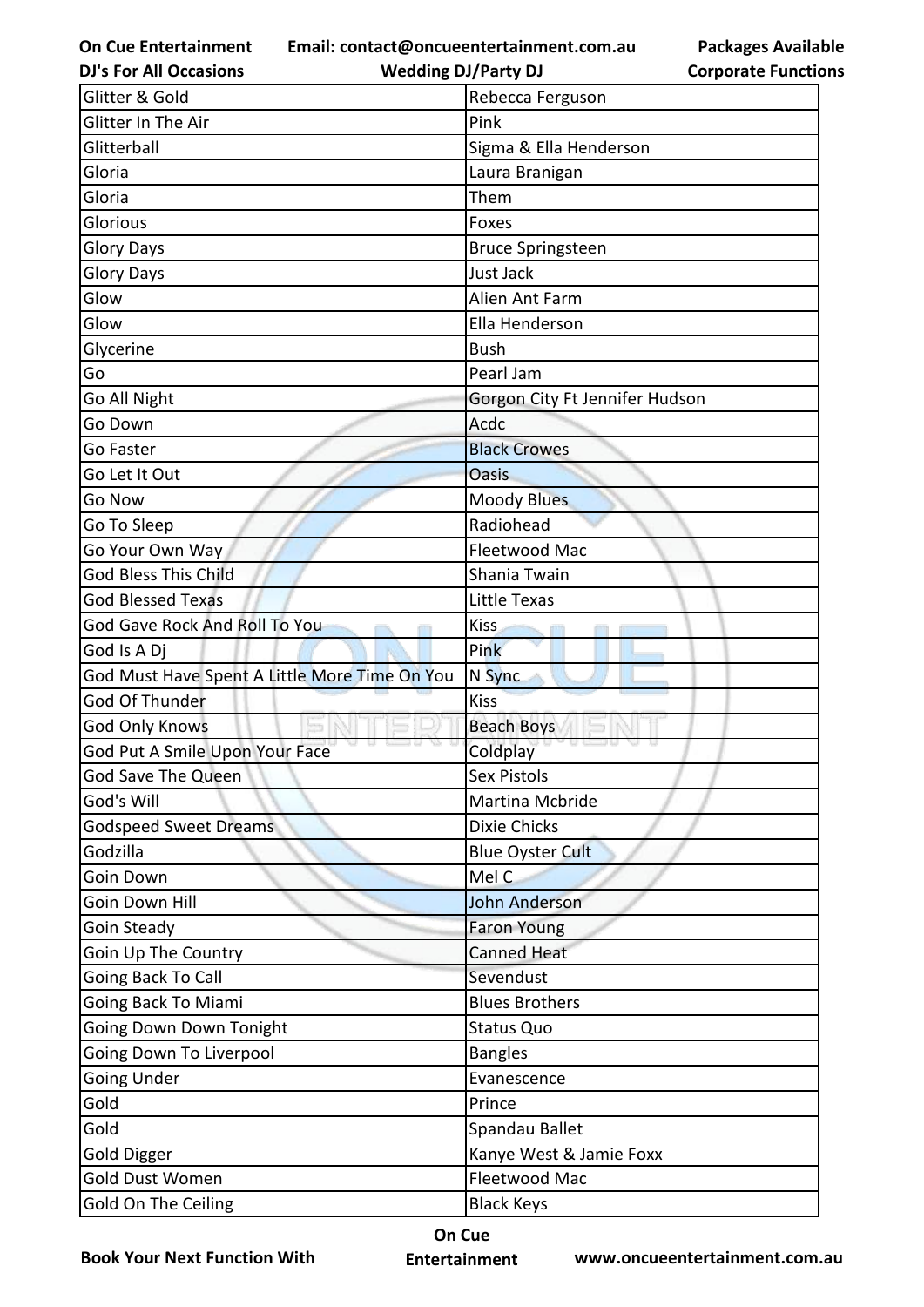**Email: contact@oncueentertainment.com.au**

**DJ's For All Occasions**

**Wedding DJ/Party DJ** 

**Packages Available Corporate Functions**

| Golden Brown                                | Stranglers                   |
|---------------------------------------------|------------------------------|
| Golden Touch                                | Razorlight                   |
| <b>Golden Years</b>                         | David Bowie                  |
| Goldfinger                                  | <b>Shirley Bassey</b>        |
| Gone                                        | Kelly Rowland                |
| Gone                                        | N Sync                       |
| Gone Away                                   | Offspring                    |
| <b>Gone Country</b>                         | Alan Jackson                 |
| <b>Gone Crazy</b>                           | Alan Jackson                 |
| <b>Gone Til November</b>                    | Wyclef Jean                  |
| Gonna Go Huntin Tonight                     | Hank Williams Jr             |
| Gonna Make You A Star                       | David Essex                  |
| Gonna Make You Sweat                        | C & C Music Factory          |
| Good                                        | <b>Better Than Ezra</b>      |
| Good & Bad Times                            | <b>Inxs</b>                  |
| Good Day                                    | <b>Hayley Warner</b>         |
| <b>Good Feeling</b>                         | Flo Rida                     |
| Good For You                                | Selena Gomez & A\$AP         |
| <b>Good Friend</b>                          | Nine Days                    |
| <b>Good Friends</b>                         | <b>Adam Brand</b>            |
| Good Girl                                   | Alexis Jordon                |
| <b>Good Girls</b>                           | 5 Seconds Of Summer          |
| Good Girls Don't                            | <b>Knack</b>                 |
| Good Girls Go Bad                           | Cobra Starship               |
| <b>Good Golly Miss Molly</b>                | <b>Little Richard</b>        |
| Good Is Good                                | Deltrick Hadden              |
| Good Kisser                                 | Usher                        |
| Good Little Girls                           | <b>Blue County</b>           |
| Good Lovin                                  | Rascals                      |
| <b>Good Lovin</b>                           | Tammy Wynette                |
| Good Luck Charm                             | <b>Elvis Presley</b>         |
| <b>Good Morning Baltimore</b>               | Hairspray (The Musical)      |
| <b>Good Night</b>                           | <b>Reece Mastin</b>          |
| Good Ol Boy's (Theme From Dukes Of Hazzard) | <b>Waylon Jennings</b>       |
| Good Ole Boys Like Me                       | Don Williams                 |
| Good People                                 | Jack Johnson                 |
| Good Rockin' Tonight                        | <b>Elvis Presley</b>         |
| <b>Good Souls</b>                           | Starsailor                   |
| <b>Good Thing</b>                           | <b>Fine Young Cannibals</b>  |
| <b>Good Thing</b>                           | Eternal                      |
| Good Time                                   | Owl City Ft Carly Rae Jepsen |
| <b>Good Times</b>                           | Chic                         |
| <b>Good Times</b>                           | <b>Hoodoo Gurus</b>          |
| <b>Good Times</b>                           | Inxs & Jimmy Barnes          |
| <b>Good Times Bad Times</b>                 | Led Zeppelin                 |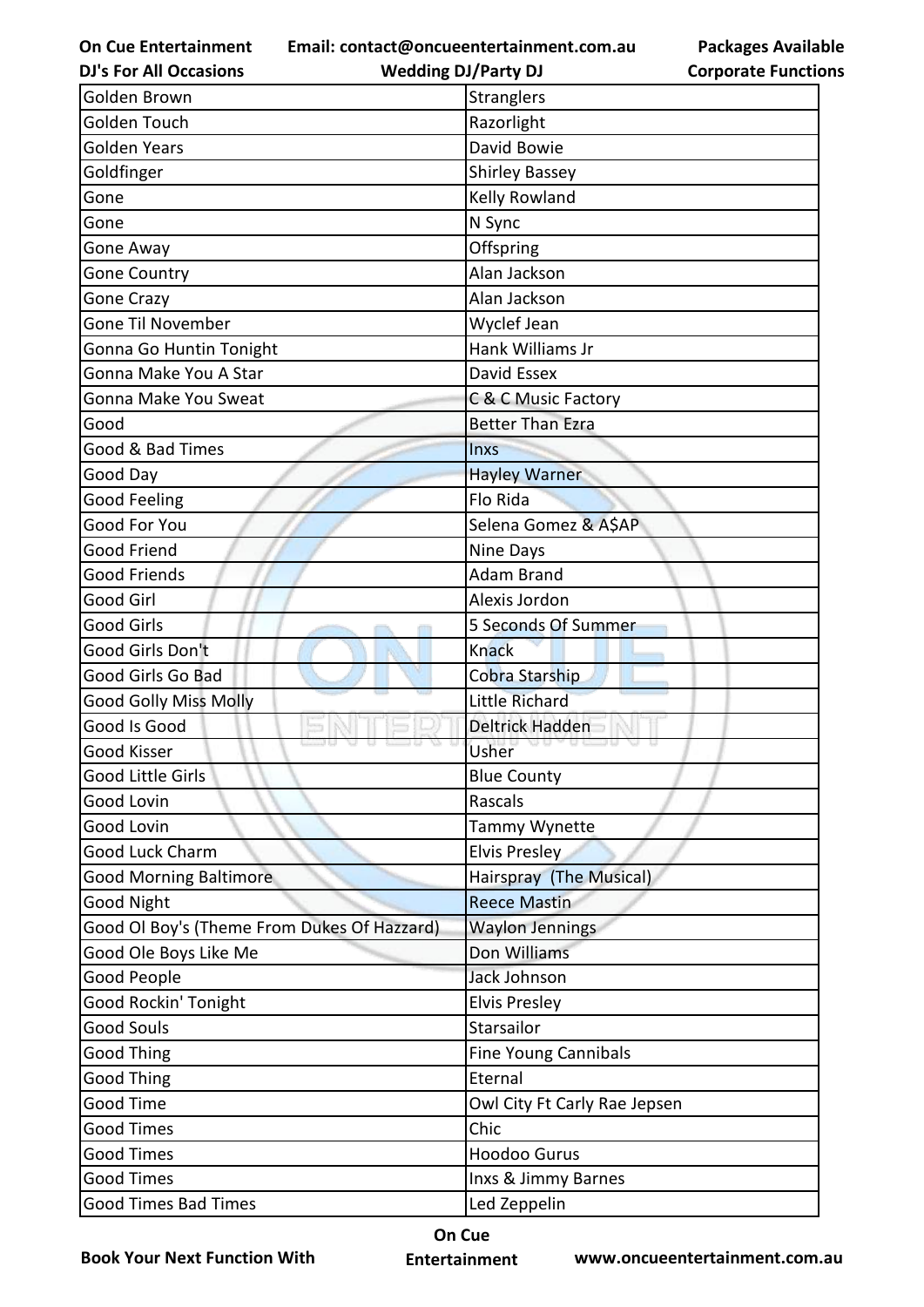**Email: contact@oncueentertainment.com.au**

**Packages Available Corporate Functions**

| <b>DJ's For All Occasions</b> | <b>Wedding DJ/Party DJ</b>   | <b>Corporate Functio</b> |
|-------------------------------|------------------------------|--------------------------|
| Good Times Gonna Come         | Aqualung                     |                          |
| <b>Good Timin</b>             | Jimmy Jones                  |                          |
| <b>Good Vibrations</b>        | Beach Boys                   |                          |
| <b>Good Vibrations</b>        | Marky Mark & The Funky Bunch |                          |
| Good Year For The Roses       | <b>Elvis Costello</b>        |                          |
| Goodbye                       | Jagged Edge                  |                          |
| Goodbye                       | <b>Spice Girls</b>           |                          |
| Goodbye Earl                  | <b>Dixie Chicks</b>          |                          |
| Goodbye Mr A                  | Hoosiers                     |                          |
| Goodbye My Lover              | James Blunt                  |                          |
| Goodbye Sam Hello Samantha    | <b>Cliff Richard</b>         |                          |
| Goodbye Stranger              | Supertramp                   |                          |
| Goodbye To Love               | Carpenters                   |                          |
| Goodbye To Romance            | Ozzy Osbourne                |                          |
| Goodbye To You                | <b>Michelle Branch</b>       |                          |
| Goodbye Yellow Brick Road     | <b>Elton John</b>            |                          |
| <b>Goodies Theme</b>          | The Goodies                  |                          |
| <b>Goodness Gracious</b>      | <b>Ellie Goulding</b>        |                          |
| Goodnight Irene               | Irish                        |                          |
| Goodnight Irene               | <b>Traditional</b>           |                          |
| Goodnight My Love             | Harry Connick Jr             |                          |
| Goodnight My Love             | Michael Buble                |                          |
| Goodnight Song                | <b>Tears For Fears</b>       |                          |
| Goodnight Sweetheart          | <b>Spaniels</b>              |                          |
| Goodnight Tonight             | <b>Paul Mc Cartney</b>       |                          |
| Goody Two Shoes               | <b>Adam Ant</b>              |                          |
| Gorilla                       | <b>Bruno Mars</b>            |                          |
| Gossip                        | Vanessa Amorosi              |                          |
| <b>Gossip Folks</b>           | Missy Elliott & Ludacris     |                          |
| Got It Right This Time        | Keith Urban                  |                          |
| <b>Got Me Under Pressure</b>  | Zz Top                       |                          |
| Got My Mind Set On You        | <b>George Harrison</b>       |                          |
| <b>Got My Mojo Working</b>    | <b>Muddy Waters</b>          |                          |
| <b>Got The Life</b>           | Korn                         |                          |
| <b>Got The Time</b>           | Anthrax                      |                          |
| <b>Got To Be Certain</b>      | <b>Kylie Minogue</b>         |                          |
| Got To Be You                 | One Direction                |                          |
| Got To Get You Into My Life   | Earth Wind And Fire          |                          |
| Got To Have Your Love         | Liberty X                    |                          |
| Got To Love You               | Sean Paul & Alexis Jordon    |                          |
| Gotta Be Somebody             | Nickelback                   |                          |
| Gotta Be Somebody             | Shayne Ward                  |                          |
| Gotta Get Away                | Offspring                    |                          |
| <b>Gotta Get Through This</b> | Daniel Bedingfield           |                          |
| Gotta Go My Own Way (Duet)    | <b>High School Musical 2</b> |                          |

**Book Your Next Function With**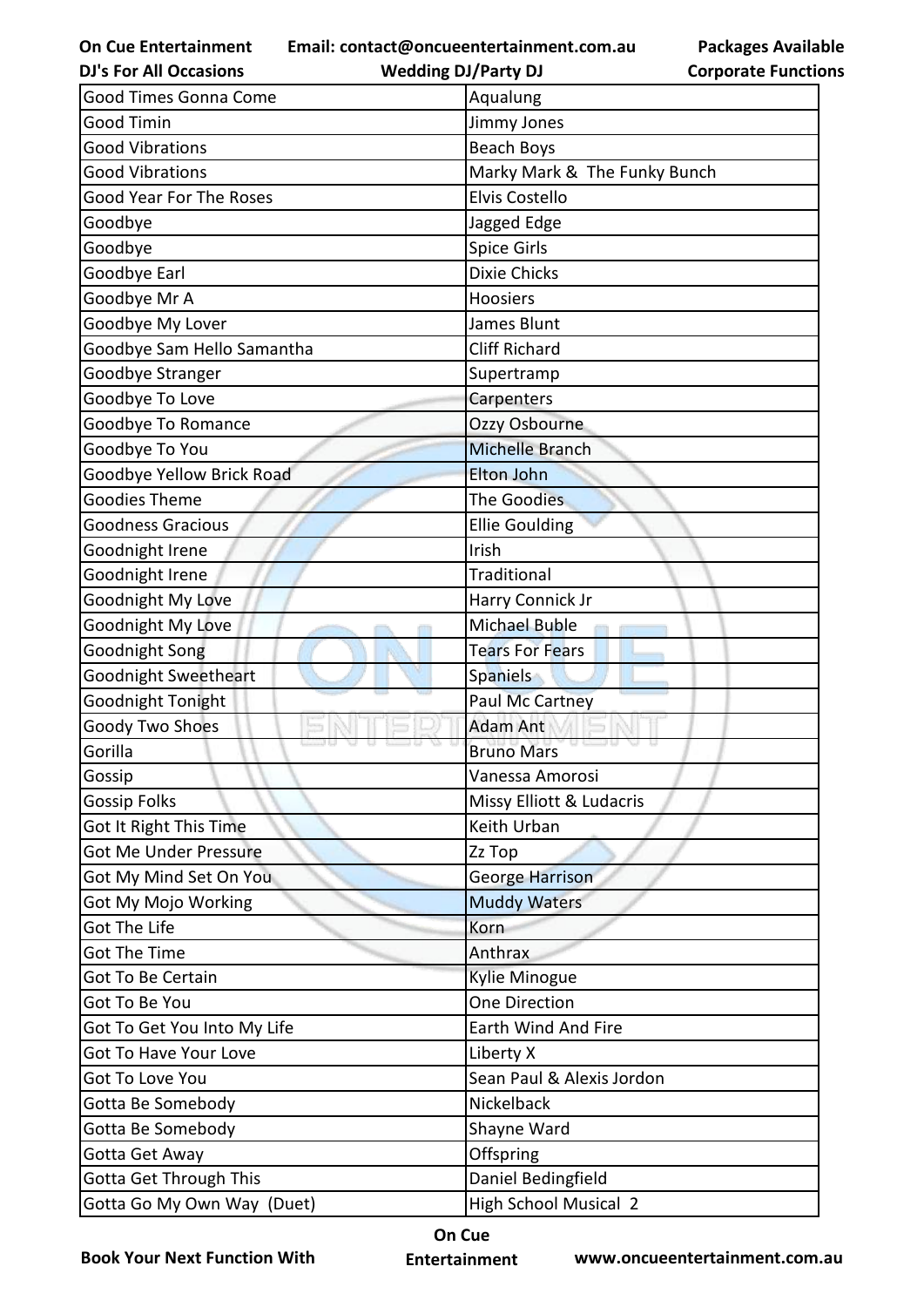**Email: contact@oncueentertainment.com.au**

**DJ's For All Occasions**

**Wedding DJ/Party DJ** 

**Packages Available Corporate Functions**

| Gotta Tell You                      | Samantha Mumbo                      |
|-------------------------------------|-------------------------------------|
| Grace                               | Irish                               |
| <b>Grace Kelly</b>                  | Mika                                |
| Graceland                           | Paul Simon                          |
| Graduation                          | Vitamin C                           |
| <b>Grandpas Piano</b>               | <b>Adam Brand</b>                   |
| Gravity                             | Dj Fresh Ft Ella Eyre               |
| Gravity                             | Superjesus                          |
| Grease                              | <b>Beatles</b>                      |
| Grease                              | Frankie Valli                       |
| <b>Grease Lightning</b>             | Grease (soundtrack)                 |
| Grease Megamix (Duet)               | Grease (soundtrack)                 |
| Grease Megamix (Duet)               | Olivia Newton John & John Travolta  |
| <b>Greased Lighting</b>             | John Travolta                       |
| <b>Great Balls Of Fire</b>          | Jerry Lee Lewis                     |
| Great DJ                            | <b>Ting Tings</b>                   |
| <b>Great Southern Land</b>          | Icehouse                            |
| Greater Is He                       | Janna Long                          |
| Green Door                          | <b>Shakin Stevens</b>               |
| <b>Green Fields Of France</b>       | <b>Irish Traditional</b>            |
| Green Green Grass Of Home           | Tom Jones                           |
| Green Light                         | <b>Beyonce</b>                      |
| <b>Green River</b>                  | <b>Creedence Clearwater Revival</b> |
| <b>Green Tambourine</b>             | <b>Lemon Pipers</b>                 |
| Grenade                             | <b>Bruno Mars</b>                   |
| Grillz                              | <b>Nelly</b>                        |
| Groove Is In The Heart              | Deee Lite                           |
| Groovin (On A Sunday Afternoon)     | Rascals                             |
| Grow Old With Me                    | Mary Chapin Carpenter               |
| Grown Men Don't Cry                 | <b>Tim Magraw</b>                   |
| Guantanamera                        | Trini Lopez                         |
| Guerilla Radio                      | Rage Against The Machine            |
| Guess I'll Hang My Tears Out To Dry | <b>Frank Sinatra</b>                |
| <b>Guess Things Happen That Way</b> | Johnny Cash                         |
| Guilty                              | <b>Barbra Streisand</b>             |
| Guilty                              | <b>Bonnie Raitt</b>                 |
| <b>Guitar Man</b>                   | <b>Bread</b>                        |
| <b>Guitar Man</b>                   | <b>Elvis Presley</b>                |
| <b>Guitars And Cadillacs</b>        | Dwight Yoakam                       |
| <b>Gunpowder And Lead</b>           | Miranda Lambert                     |
| <b>Guns And Horses</b>              | <b>Ellie Goulding</b>               |
| <b>Guns Of Brixton</b>              | Clash                               |
| <b>Gypsies Tramps And Thieves</b>   | Cher                                |
| Gypsy                               | Fleetwood Mac                       |
| <b>Gypsy Rover</b>                  | Irish                               |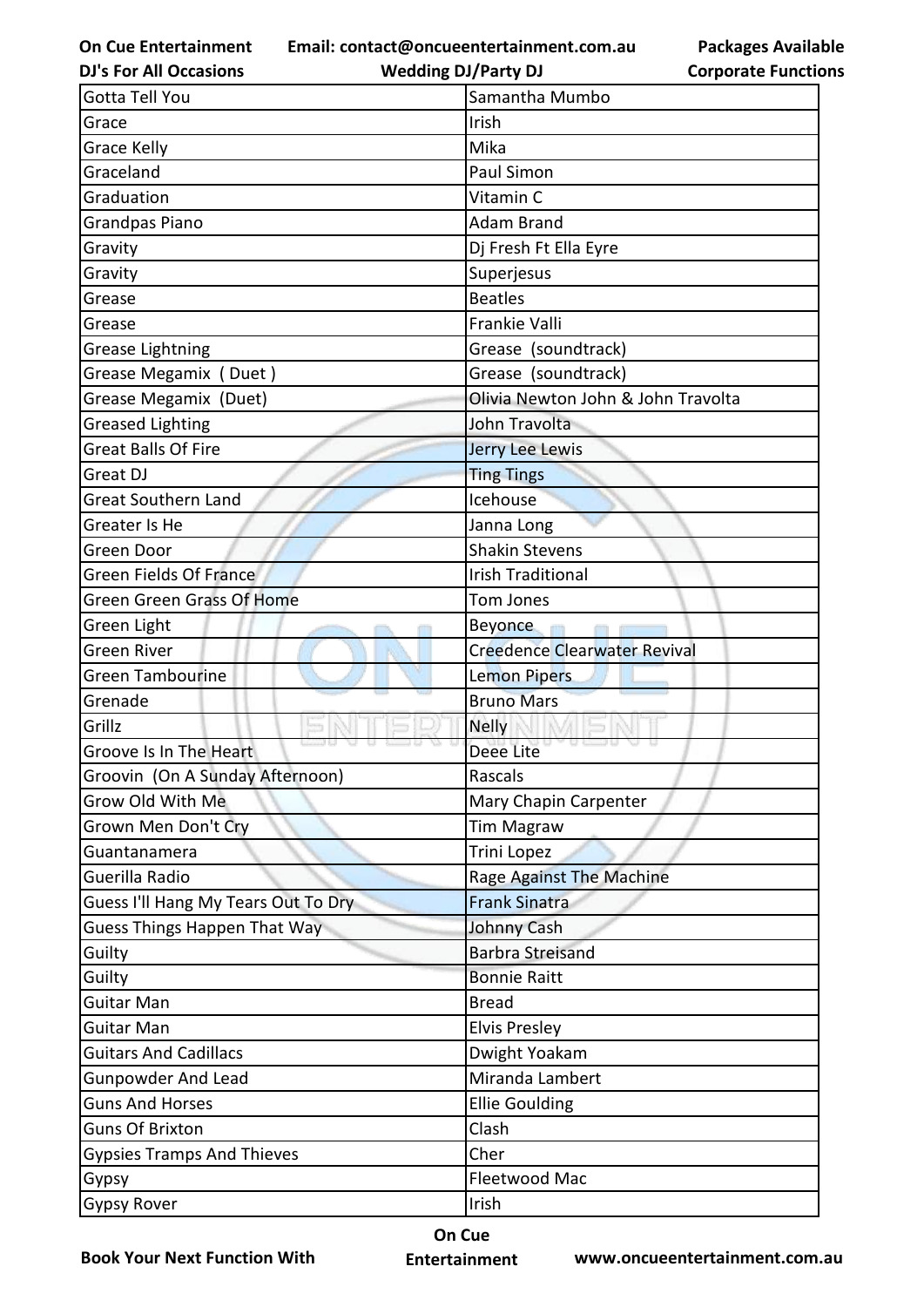**Email: contact@oncueentertainment.com.au Wedding DJ/Party DJ** 

**DJ's For All Occasions**

**Packages Available Corporate Functions**

| <b>Hail Hail</b>                | Pearl Jam                 |
|---------------------------------|---------------------------|
| Hakuna Mataka                   | Artimus                   |
| Hakuna Matata                   | Lion King                 |
| <b>Half As Much</b>             | Patsy Cline               |
| <b>Half Breed</b>               | Cher                      |
| <b>Half Crazy</b>               | Musiq                     |
| Half The World Away             | Aurora                    |
| <b>Halfway Gone</b>             | Lifehouse                 |
| Halfway To Paradise             | <b>Billy Fury</b>         |
| Hall Of Fame                    | The Script Ft Will I Am   |
| Hallelujah                      | Alexandra Burke           |
| Hallelujah                      | Jeff Buckley              |
| Hallelujah                      | Rufus Wainwright          |
| Halloween                       | Rent (The Musical)        |
| Hallucinate                     | Dua Lipa                  |
| Halo                            | <b>Beyonce</b>            |
| Halo / Walking On Sunshine      | <b>Glee Cast</b>          |
| Hammer To Fall                  | Queen                     |
| Hand In A Glove                 | Smiths                    |
| Hand In My Pocket               | <b>Alanis Morrisette</b>  |
| Hand On Your Heart              | Kylie Minogue             |
| Handbags & Gladrags             | Stereophonics             |
| Handle Me                       | Robyn                     |
| Handle With Care                | <b>Traveling Wilburys</b> |
| Handlebars                      | <b>Flobots</b>            |
| Handprints On The Wall          | <b>Kenny Rogers</b>       |
| Hands                           | Jewel                     |
| <b>Hands Clean</b>              | Alanis Morrisette         |
| <b>Hands Down</b>               | Dashboard Confessional    |
| <b>Hands That Built America</b> | U <sub>2</sub>            |
| Hands To Myself                 | Selena Gomez              |
| Hands Up                        | TLC                       |
| Handsome                        | <b>Vaccines</b>           |
| Handsome Man                    | <b>Robbie Williams</b>    |
| Hang On                         | Smash Mouth               |
| Hang On Sloopy                  | <b>McCoys</b>             |
| Hangin Around                   | <b>Counting Crows</b>     |
| Hanging By A Moment             | Lifehouse                 |
| Hanging On The Telephone        | <b>Blondie</b>            |
| Hangover                        | Flo Rida                  |
| Hangover                        | <b>Taio Cruz</b>          |
| <b>Hanky Panky</b>              | Madonna                   |
| Happening All Over Again        | <b>Young Divas</b>        |
| Happiess                        | Alexis Jordon             |
| Happiness                       | GoldFrapp                 |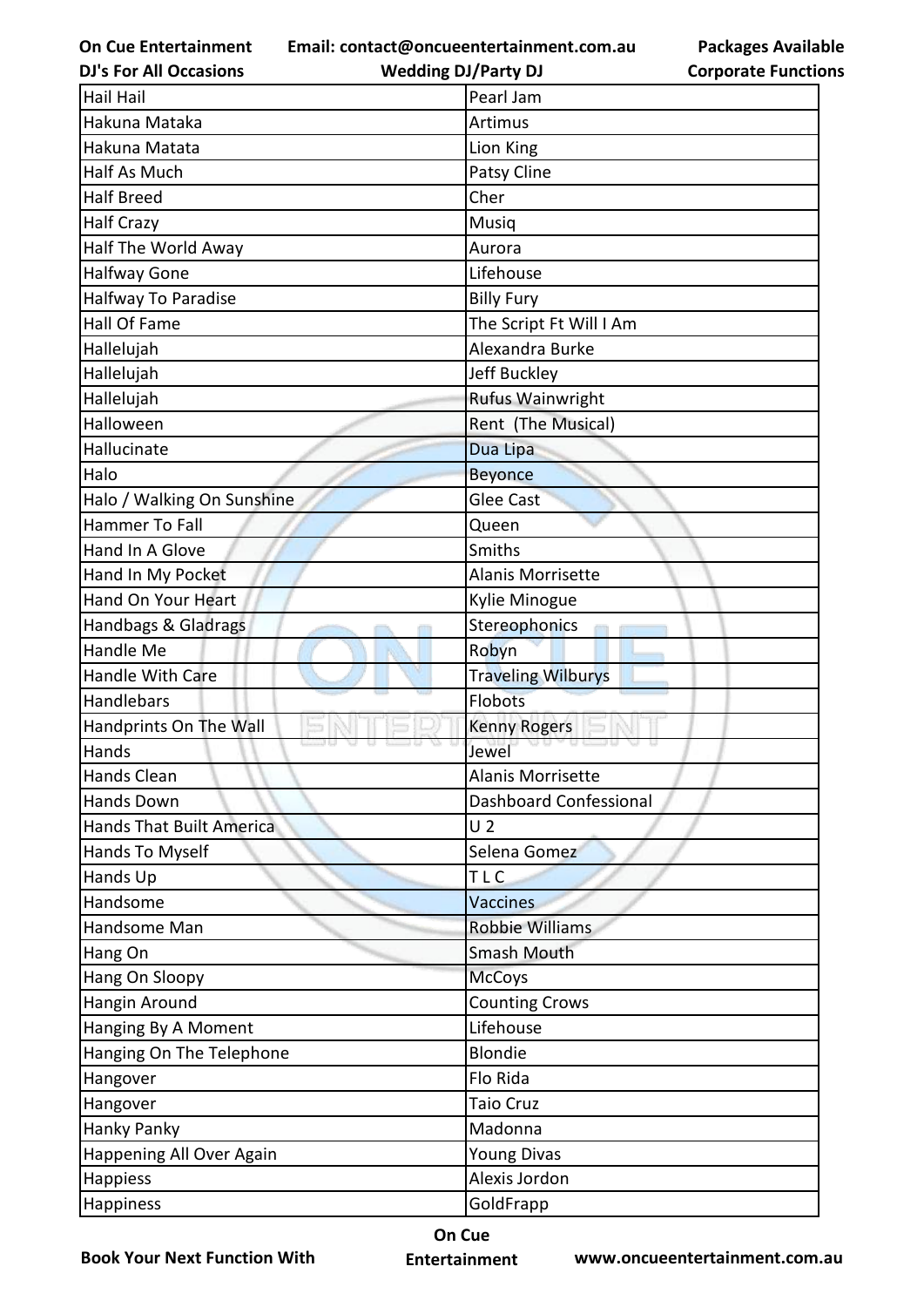**Email: contact@oncueentertainment.com.au**

**DJ's For All Occasions**

**Wedding DJ/Party DJ** 

**Packages Available Corporate Functions**

| Happy                           | Ashanti                        |
|---------------------------------|--------------------------------|
| Happy                           | Mudvayne                       |
| Happy                           | <b>Pharrel Williams</b>        |
| Happy                           | <b>Pharrell Williams</b>       |
| <b>Happy Anniversary</b>        | Little River Band              |
| Happy Birthday                  | Traditional                    |
| Happy Birthday Darlin           | Conway Twitty                  |
| Happy Birthday Sweet 16         | Neil Sedaka                    |
| Happy Birthday To Ya            | Stevie Wonder                  |
| <b>Happy Ending</b>             | Mika                           |
| Happy Ever After Love           | Dr Hook                        |
| <b>Happy Girl</b>               | Martina Mcbride                |
| Happy Jack                      | The Who                        |
| Happy New Year                  | Abba                           |
| <b>Happy People</b>             | <b>R</b> Kelly                 |
| <b>Happy Talk</b>               | <b>South Pacific (Musical)</b> |
| Happy Together                  | <b>Turtles</b>                 |
| <b>Happy Trails</b>             | <b>Roy Rogers</b>              |
| Happy Xmas War Is Over          | John Lennon                    |
| Harbor Lights                   | Platters                       |
| Hard                            | Rihanna                        |
| <b>Hard Act To Follow</b>       | Grinspoon                      |
| Hard As A Rock                  | Acdc                           |
| Hard Days Night                 | <b>Beatles</b>                 |
| Hard Habit To Break             | Chicago                        |
| <b>Hard Headed Woman</b>        | <b>Cat Stevens</b>             |
| <b>Hard Headed Woman</b>        | <b>Elvis Presley</b>           |
| <b>Hard Knock Life</b>          | Dr Evil                        |
| Hard Luck Woman                 | <b>Garth Brooks</b>            |
| Hard Luck Women                 | <b>Kiss</b>                    |
| Hard Out There                  | Lily Allen                     |
| Hard To Handle                  | <b>Black Crowes</b>            |
| Hard To Handle                  | Commitments                    |
| Hard To Say I'm Sorry           | Chicago                        |
| Hard Working Man                | <b>Brooks &amp; Dunn</b>       |
| Harden My Heart                 | Quaterflash                    |
| Harder Than You Think           | <b>Public Enemy</b>            |
| Harder To Breathe               | Maroon 5                       |
| <b>Hardest Button To Button</b> | <b>White Stripes</b>           |
| Harlem Shuffle                  | <b>Rolling Stones</b>          |
| Harley And Rose                 | <b>Black Sorrows</b>           |
| Harmony                         | Elton John                     |
| Harper Valley PTA               | Jeannie C Reily                |
| Hash Pipe                       | Weezer                         |
| Hate                            | Plain White T's                |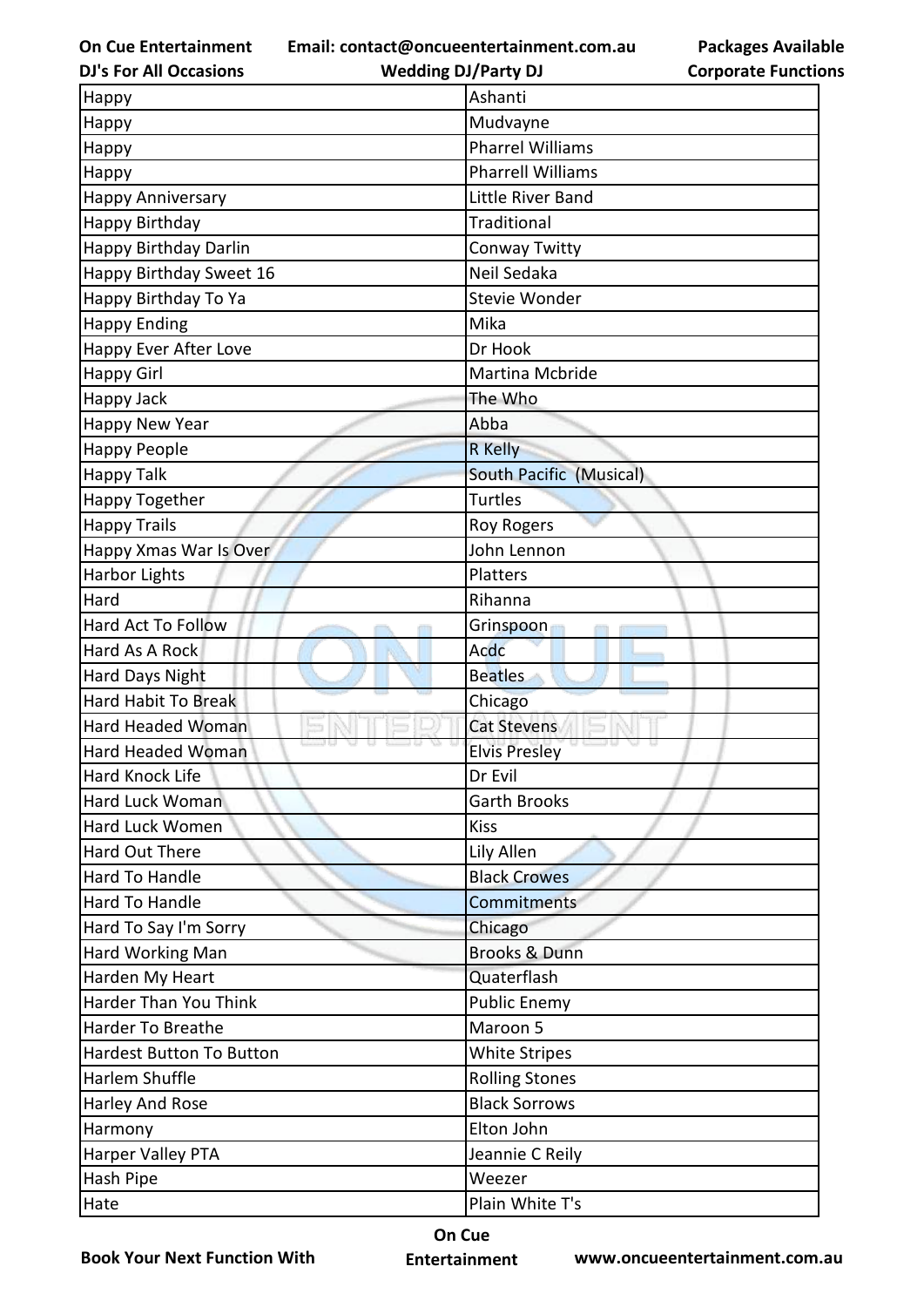**Email: contact@oncueentertainment.com.au Wedding DJ/Party DJ** 

**Packages Available Corporate Functions**

| <b>DJ's For All Occasions</b>          | <b>Wedding DJ/Party DJ</b>          | <b>Corporate Functio</b> |
|----------------------------------------|-------------------------------------|--------------------------|
| <b>Hate That I Love You</b>            | Rihanna & Neyo                      |                          |
| Hate To Say I Told You So              | <b>Hives</b>                        |                          |
| Hat's Of To Larry                      | Del Shannon                         |                          |
| Have A Cigar                           | Pink Floyd                          |                          |
| Have A Drink On Me                     | Acdc                                |                          |
| Have A Little Faith In Me              | <b>Mandy Moore</b>                  |                          |
| Have A Nice Day                        | <b>Bon Jovi</b>                     |                          |
| Have A Nice Day                        | Stereophonics                       |                          |
| Have I The Right                       | Honeycombs                          |                          |
| Have I Told You Lately                 | <b>Rod Stewart</b>                  |                          |
| Have I Told You Lately                 | Van Morrison                        |                          |
| Have You Ever                          | <b>Brandy</b>                       |                          |
| Have You Ever                          | S Club 7                            |                          |
| Have You Ever Really Loved A Woman     | <b>Bryan Adams</b>                  |                          |
| Have You Ever Seen The Rain            | <b>Bonnie Tyler</b>                 |                          |
| Have You Ever Seen The Rain            | <b>Creedence Clearwater Revival</b> |                          |
| Have You Forgotten                     | Darryl Worley                       |                          |
| Have You Met Miss Jones                | <b>Robbie Williams</b>              |                          |
| Have You Never Been Mellow             | Olivia Newton John                  |                          |
| Have Yourself A Merry Little Christmas | Christmas                           |                          |
| Haven't Met You Yet                    | <b>Michael Buble</b>                |                          |
| Having A Party                         | <b>Rod Stewart</b>                  |                          |
| Having A Party                         | <b>Sam Cooke</b>                    |                          |
| <b>Hawaiian Wedding</b>                | <b>Elvis Presley</b>                |                          |
| <b>Hawthorn Hawks Theme</b>            | Afl                                 |                          |
| Hazard                                 | <b>Richard Marx</b>                 |                          |
| Hazardous                              | Vanessa Amorosi                     |                          |
| Hazy Shade Of Winter                   | <b>Bangles</b>                      |                          |
| He Ain't Heavy He's My Brother         | <b>Hollies</b>                      |                          |
| He Ain't Worth Missing                 | <b>Toby Keith</b>                   |                          |
| He Called Me Baby                      | Patsy Cline                         |                          |
| He Can Only Hold Her                   | Amy Winehouse                       |                          |
| He Could Be The One                    | <b>Josie Cotton</b>                 |                          |
| He Didn't Have To Be                   | <b>Brad Paisley</b>                 |                          |
| He Drinks Tequila                      | Morgan & Kershaw                    |                          |
| He Lives In You                        | Lion King                           |                          |
| He Stopped Loving Her Today            | George Jones                        |                          |
| He Wasn't                              | <b>Avril Lavigne</b>                |                          |
| He Won't Go                            | Adele                               |                          |
| <b>Head And Heart</b>                  | <b>Joel Corry Ft MNEK</b>           |                          |
| <b>Head Games</b>                      | Foreigner                           |                          |
| <b>Head On Collision</b>               | <b>New Found Glory</b>              |                          |
| <b>Head Over Feet</b>                  | Alanis Morrisette                   |                          |
| <b>Head Over Heals</b>                 | Go Go's                             |                          |
| <b>Head Over Heals</b>                 | <b>Tears For Fears</b>              |                          |

**Book Your Next Function With**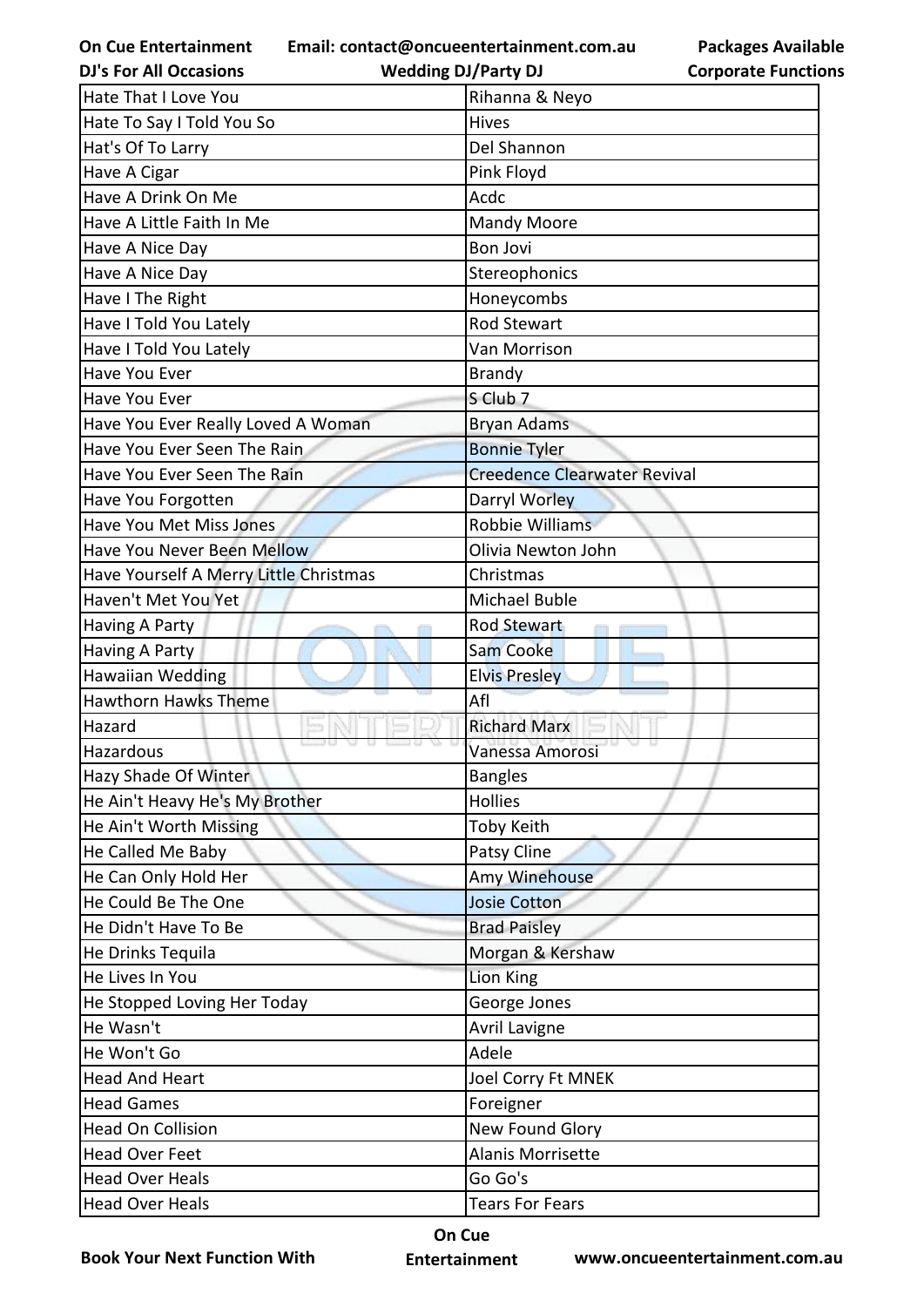**Email: contact@oncueentertainment.com.au**

**DJ's For All Occasions**

**Wedding DJ/Party DJ** 

| <b>Packages Available</b>  |
|----------------------------|
| <b>Corporate Functions</b> |

| <b>Head Over Heels</b>          | Abba                          |
|---------------------------------|-------------------------------|
| <b>Head Strong</b>              | Trapt                         |
| <b>Headed For The Future</b>    | <b>Neil Diamond</b>           |
| Heading In The Right Direction  | Renee Geyer                   |
| <b>Headlines</b>                | <b>Spice Girls</b>            |
| Heads Carolina Tails California | Jo Dee Messina                |
| <b>Heal The Pain</b>            | George Michael                |
| <b>Heal The World</b>           | Michael Jackson               |
| <b>Healing Hands</b>            | Elton John                    |
| Heard It Through The Grapevine  | Marvin Gaye                   |
| Heart & Soul                    | <b>Twin Atlantic</b>          |
| <b>Heart And Soul</b>           | <b>Four Aces</b>              |
| <b>Heart And Soul</b>           | Huey Lewis & The News         |
| <b>Heart Attack</b>             | Demi Lovato                   |
| <b>Heart Attack</b>             | Olivia Newton John            |
| <b>Heart Hypnotic</b>           | <b>Delta Goodrem</b>          |
| Heart In Danger                 | Southern Sons                 |
| <b>Heart Of Glass</b>           | <b>Blondie</b>                |
| <b>Heart Of Gold</b>            | Fleetwood Mac                 |
| <b>Heart Of Gold</b>            | Neil Young                    |
| <b>Heart Of Rock And Roll</b>   | Huey Lewis & The News         |
| <b>Heart Of Stone</b>           | Cher                          |
| <b>Heart Of Stone</b>           | <b>Rolling Stones</b>         |
| Heart On My Sleeve              | <b>Olly Murs</b>              |
| <b>Heart Shaped Box</b>         | Nirvana                       |
| <b>Heart Skips A Beat</b>       | Olly Murs Ft Rizzle Kicks     |
| <b>Heart To Heart</b>           | <b>James Blunt</b>            |
| <b>Heart To Heart</b>           | John Denver                   |
| Heart To Heart Talk             | <b>Bob Wills</b>              |
| <b>Heart Vacancy</b>            | The Wanted                    |
| Heartache Tonight               | Eagles                        |
| <b>Heartaches By The Number</b> | <b>Ray Price</b>              |
| Heartbeat                       | <b>Buddy Holly</b>            |
| Heartbeat                       | Enrique Ft Nicole Scherzinger |
| Heartbeat                       | <b>Steps</b>                  |
| <b>Heartbeat Song</b>           | Kelly Clarkson                |
| <b>Heartbreak Down</b>          | Pink                          |
| <b>Heartbreak Hotel</b>         | <b>Elvis Presley</b>          |
| <b>Heartbreak Hotel</b>         | <b>Whitney Houston</b>        |
| <b>Heartbreak Town</b>          | <b>Dixie Chicks</b>           |
| Heartbreaker                    | <b>Dolly Parton</b>           |
| Heartbreaker                    | Justin Bieber                 |
| Heartbreaker                    | Mariah Carey                  |
| Heartbreaker                    | Pat Benatar                   |
| Heartbroke Out Of My Mind       | Brooks & Dunn                 |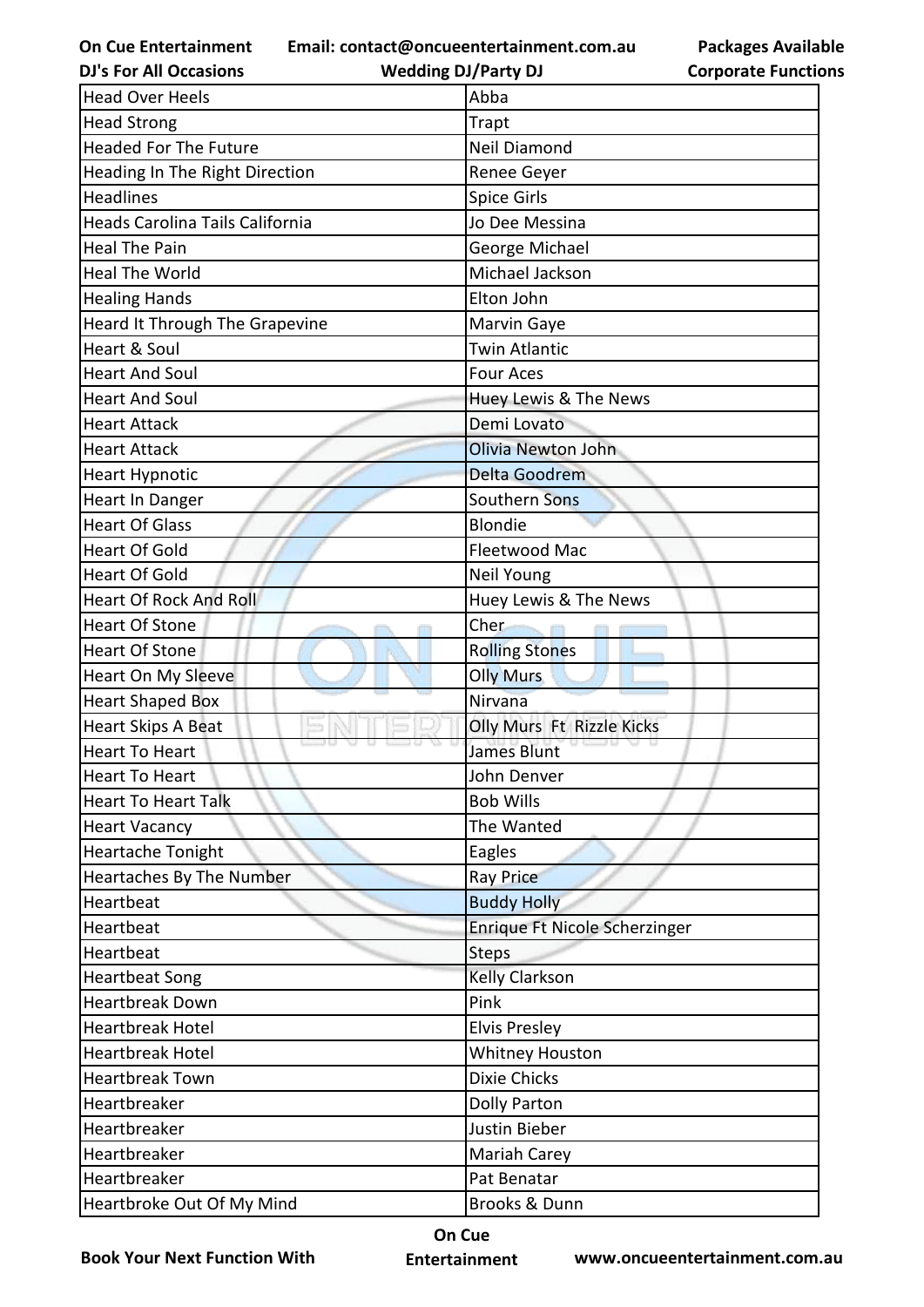**Email: contact@oncueentertainment.com.au**

**Packages Available Corporate Functions**

| <b>DJ's For All Occasions</b>   | <b>Wedding DJ/Party DJ</b>     | <b>Corporate Functio</b> |
|---------------------------------|--------------------------------|--------------------------|
| Heartland                       | George Strait                  |                          |
| <b>Heartless</b>                | Kanye West                     |                          |
| Heartlight                      | Neil Diamond                   |                          |
| <b>Hearts On Fire</b>           | John Cafferty                  |                          |
| <b>Hearts On Fire</b>           | John Farnham                   |                          |
| Hearts On Fire                  | Passenger                      |                          |
| Heat Of The Night               | Bryan Adams                    |                          |
| Heatseeker                      | Acdc                           |                          |
| Heatwave                        | Martha Reeves & Vandellas      |                          |
| Heaven                          | Bryan Adams                    |                          |
| Heaven                          | Dj Sammy                       |                          |
| Heaven                          | Live                           |                          |
| Heaven                          | Los Lonely Boys                |                          |
| Heaven                          | Warrant                        |                          |
| Heaven (Slow Version)           | Dj Sammy                       |                          |
| <b>Heaven And Hell</b>          | <b>Black Sabbath</b>           |                          |
| Heaven Can Wait                 | Meatloaf                       |                          |
| Heaven Can'T Be Found           | Hank Williams Sr               |                          |
| Heaven Help                     | Lenny Kravitz                  |                          |
| Heaven Help My Heart            | Chess (The Musical)            |                          |
| Heaven Help My Heart            | Tina Arena                     |                          |
| Heaven Is A Halfpipe            | OPM                            |                          |
| Heaven Is A Place On Earth      | <b>Belinda Carlisle</b>        |                          |
| Heaven Is My Womans Love        | Col Joye                       |                          |
| Heaven Knows                    | <b>Grass Roots</b>             |                          |
| <b>Heaven Knows</b>             | <b>Rick Price</b>              |                          |
| Heaven Knows I'm Miserable Now  | Smiths                         |                          |
| Heaven Must Be Missing An Angel | <b>Tavares</b>                 |                          |
| Heaven On My Mind               | <b>Becky Hill and Sigala</b>   |                          |
| Heavens On Fire                 | <b>Kiss</b>                    |                          |
| Heavy                           | <b>Collective Soul</b>         |                          |
| <b>Heavy Cross</b>              | Gossip                         |                          |
| <b>Heavy Heart</b>              | You Am I                       |                          |
| <b>Heavy Metal</b>              | Sammy Hagar                    |                          |
| Heavy On My Heart               | Anastacia                      |                          |
| Helena                          | My Chemical Romance            |                          |
| He'll Have To Go                | <b>Jim Reeves</b>              |                          |
| Hell Is For Children            | Pat Benatar                    |                          |
| Hell No                         | Ricki Lee                      |                          |
| Hell No                         | Toby Keith                     |                          |
| <b>Hella Good</b>               | No Doubt                       |                          |
| Hello                           | Adele                          |                          |
| Hello                           | Lionel Richie                  |                          |
| Hello                           | Martin Solveig & Dragonette    |                          |
| Hello                           | Stafford Brothers Ft Lil Wayne |                          |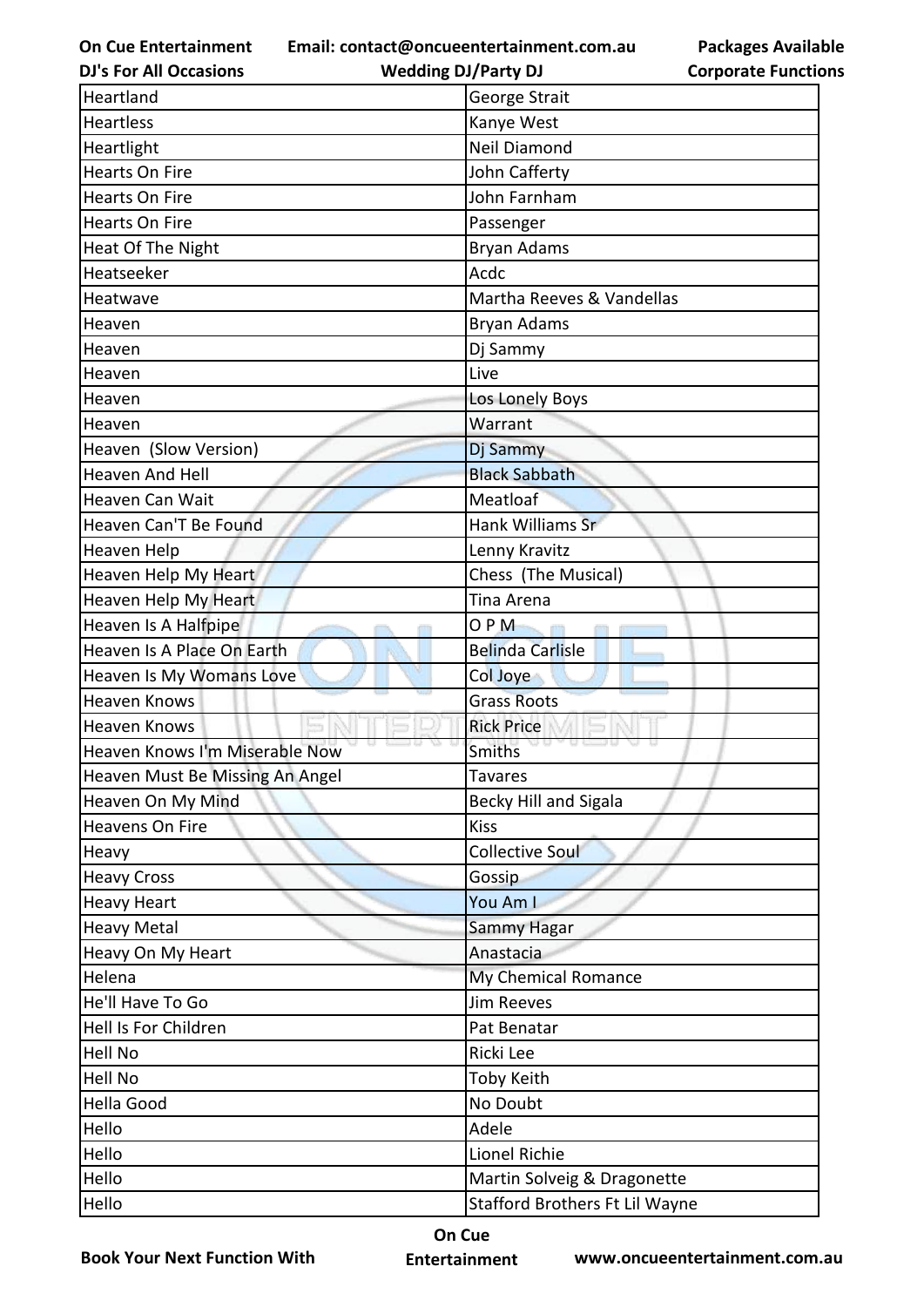**Email: contact@oncueentertainment.com.au**

| <b>DJ's For All Occasions</b>     | <b>Wedding DJ/Party DJ</b>   | <b>Corporate Functio</b> |
|-----------------------------------|------------------------------|--------------------------|
| Hello Again                       | <b>Neil Diamond</b>          |                          |
| <b>Hello Dolly</b>                | Louis Armstrong              |                          |
| <b>Hello Friday</b>               | Flo Rida Ft Jason Derulo     |                          |
| <b>Hello God</b>                  | <b>Dolly Parton</b>          |                          |
| Hello Goodbye                     | <b>Beatles</b>               |                          |
| <b>Hello Happiness</b>            | <b>Drifters</b>              |                          |
| <b>Hello Hello</b>                | Cat Empire                   |                          |
| Hello I Love You                  | Doors                        |                          |
| Hello I'M Back Again              | Gary Glitter                 |                          |
| Hello It's Me                     | <b>Todd Rundgren</b>         |                          |
| <b>Hello Lonley</b>               | Theory Of A Deadman          |                          |
| Hello Mary Lou                    | <b>Ricky Nelson</b>          |                          |
| Hello Mr Heartache                | <b>Dixie Chicks</b>          |                          |
| Hello Muddah Hello Fadduh         | Alan Sherman                 |                          |
| <b>Hello Walls</b>                | <b>Faron Young</b>           |                          |
| Hello World                       | Lady Antebellum              |                          |
| Hello World (The World Is Ours)   | Aloe Blacc                   |                          |
| <b>Hello Young Lovers</b>         | Frank Sinatra                |                          |
| Hellraiser                        | Sweet                        |                          |
| <b>Hells Bells</b>                | Acdc                         |                          |
| Help                              | Bananarama                   |                          |
| Help                              | <b>Beatles</b>               |                          |
| Help                              | <b>John Farnham</b>          |                          |
| Help Is On It's Way               | <b>Little River Band</b>     |                          |
| Help Me                           | <b>Nick Carter</b>           |                          |
| Help Me Make It Through The Night | <b>Elvis Presley</b>         |                          |
| Help Me Make It Through The Night | Gladys Knight & The Pips     |                          |
| Help Me Make It Through The Night | Kris Kristofferson           |                          |
| Help Me Rhonda                    | Beach Boys                   |                          |
| Help Pour Out The Rain            | <b>Buddy Jewel</b>           |                          |
| Help The Aged                     | Pulp                         |                          |
| <b>Help Yourself</b>              | Tom Jones                    |                          |
| <b>Helping Hand</b>               | <b>Screaming Jets</b>        |                          |
| Hemorrhage (In My Hands)          | Fuel                         |                          |
| <b>Her Diamonds</b>               | <b>Rob Thomas</b>            |                          |
| <b>Hercules</b>                   | Midnight Oil                 |                          |
| Here                              | Alessia Cara                 |                          |
| Here And Now                      | Del Amitiri                  |                          |
| Here And Now                      | <b>Luther Vandross</b>       |                          |
| Here Comes My Baby                | Mavericks                    |                          |
| Here Comes My Baby                | Tremeloes                    |                          |
| Here Comes The Hot Stepper        | Ini Kamoze                   |                          |
| Here Comes The Night              | Them                         |                          |
| Here Comes The Rain Again         | Eurythmics                   |                          |
| Here Comes The Snake              | <b>Cherry Poppin Daddies</b> |                          |
|                                   |                              |                          |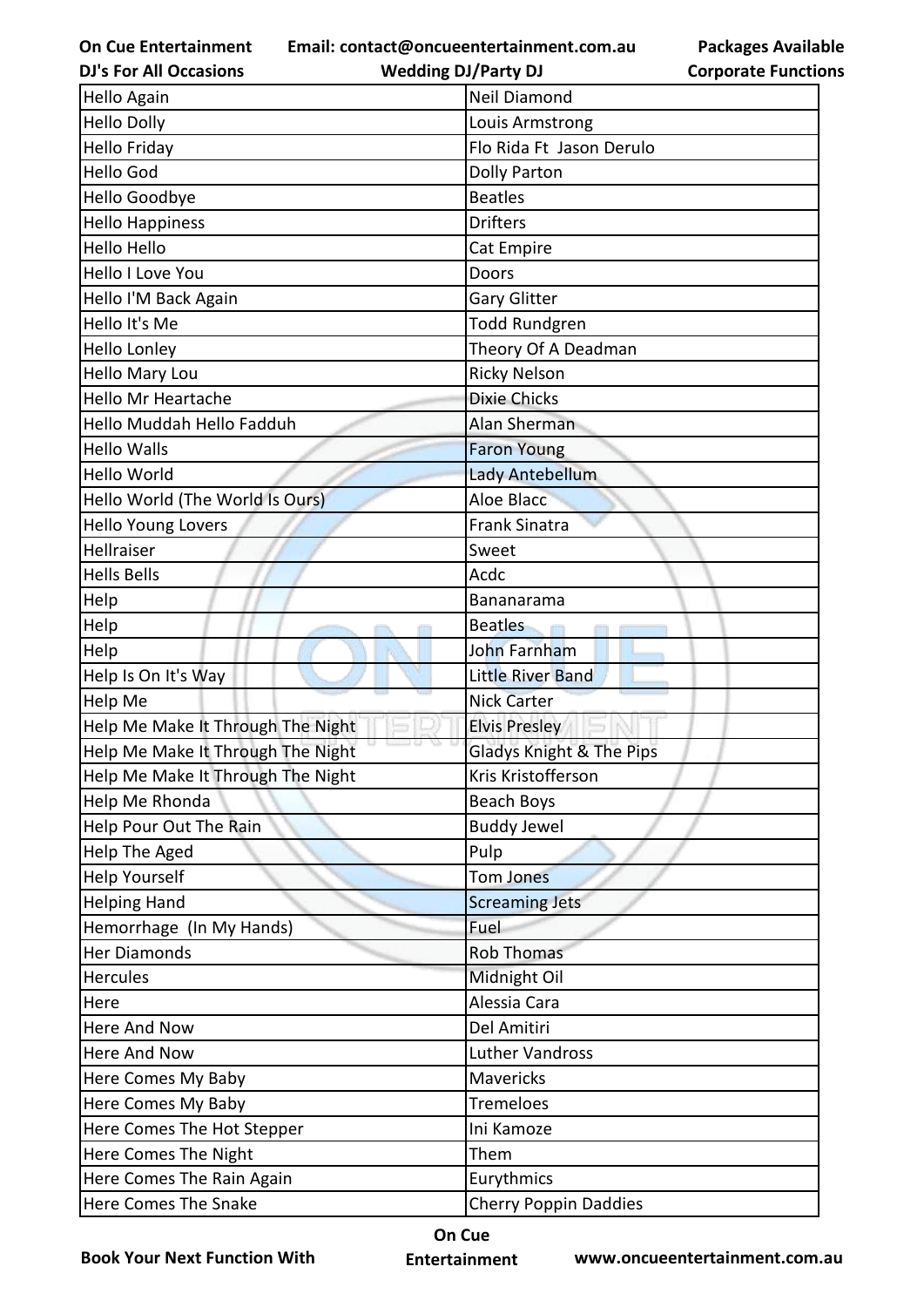**On Cue Entertainment DJ's For All Occasions**

**Email: contact@oncueentertainment.com.au Wedding DJ/Party DJ** 

**Packages Available Corporate Functions**

| Here Comes The Sun                          | <b>Beatles</b>                 |
|---------------------------------------------|--------------------------------|
| Here For You                                | Kygo Ft Ella Henderson         |
| Here I Am                                   | Explosion                      |
| Here I Am                                   | Natalie Gauci                  |
| Here I Am (Come And Take Me)                | Al Green                       |
| Here I Am (Just When I Thought It Was Over) | Air Supply                     |
| Here I Come                                 | Fergie                         |
| Here I Go Again                             | Mario                          |
| Here I Go Again                             | Whitesnake                     |
| Here In The Real World                      | Alan Jackson                   |
| Here Is Gone                                | Goo Goo Dools                  |
| Here It Comes Again                         | Mel C                          |
| Here There And Everywhere                   | <b>Beatles</b>                 |
| Here There And Everywhere                   | <b>Celine Dion</b>             |
| Here To Stay                                | Korn                           |
| Here We Go Again                            | Ray Charles & Norah Jones      |
| Here With Me                                | Dido                           |
| Here Without You                            | 3 Doors Down                   |
| Here You Come Again                         | <b>Dolly Parton</b>            |
| Here's That Rainy Day                       | <b>Frank Sinatra</b>           |
| Here's To Never Growing Up                  | <b>Avril Lavigne</b>           |
| Here's To The Night                         | Eve 6                          |
| Hero                                        | <b>Chad Kroeger</b>            |
| Hero                                        | Enrique Iglesias               |
| Hero                                        | <b>Mariah Carey</b>            |
| Hero Of The Day                             | Metallica                      |
| Heroes                                      | Alesso Ft. Tove Lo             |
| Heroes                                      | David Bowie                    |
| Heroes                                      | Wallflowers                    |
| He's A Heartache                            | Janie Frickle                  |
| He's A Rebel                                | Crystals                       |
| He's Just No Good For You                   | <b>Mental As Anything</b>      |
| He's So Fine                                | <b>Chiffons</b>                |
| He's So Shy                                 | <b>Pointer Sisters</b>         |
| Het Is Een Nacht                            | <b>Guus Meeuwis And Vagant</b> |
| Hey Baby                                    | Dj Otzi                        |
| Hey Baby                                    | No Doubt                       |
| Hey Baby, Drop To The Floor                 | Pitbull Ft T Pain              |
| <b>Hey Bartender</b>                        | <b>Blues Brothers</b>          |
| Hey Big Spender                             | <b>Sweet Charity</b>           |
| Hey Boys And Girls                          | Evermore                       |
| Hey Brother                                 | Avicii                         |
| Hey Good Looking                            | Hank Williams                  |
| Hey Hey Hey                                 | Laurent Wery                   |
| Hey Hey We're The Monkees                   | Monkees                        |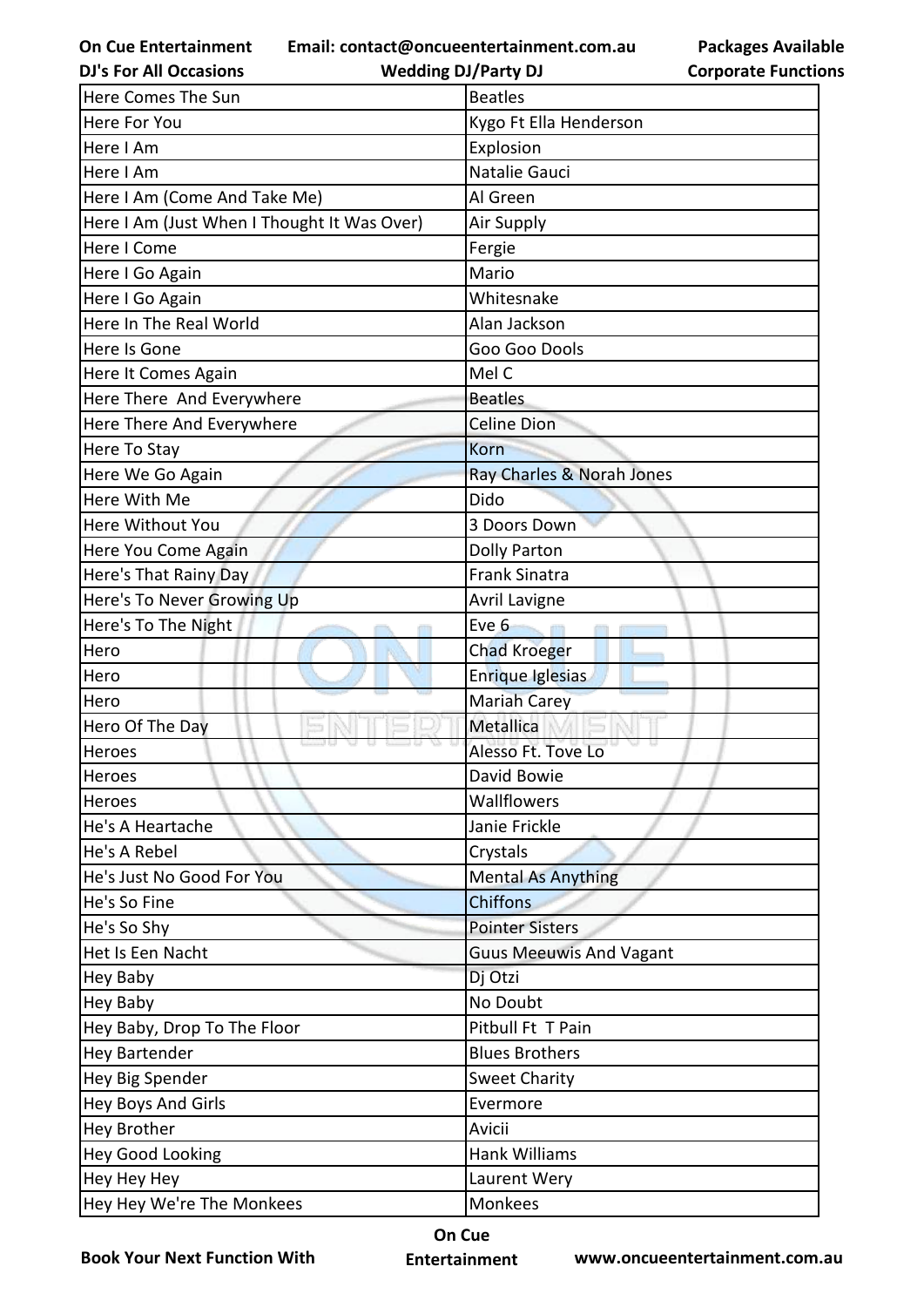**Email: contact@oncueentertainment.com.au**

**Packages Available Corporate Functions**

| <b>DJ's For All Occasions</b> | <b>Wedding DJ/Party DJ</b>             | <b>Corporate Functio</b> |
|-------------------------------|----------------------------------------|--------------------------|
| Hey Hey What Can I Do         | Led Zeppelin                           |                          |
| Hey Jealous Lover             | <b>Frank Sinatra</b>                   |                          |
| Hey Jealousy                  | <b>Gin Blossoms</b>                    |                          |
| Hey Joe                       | Jimi Hendrix                           |                          |
| Hey Jude                      | <b>Beatles</b>                         |                          |
| Hey Leonardo                  | <b>Blessed Union Of Souls</b>          |                          |
| Hey Mama                      | <b>Black Eyed Peas</b>                 |                          |
| Hey Mama                      | David Guetta, Nicki Minaj, Afrojack    |                          |
| Hey Man Nice Shot             | Filter                                 |                          |
| Hey Mr President              | <b>Warren Bros</b>                     |                          |
| <b>Hey Now</b>                | Tantric                                |                          |
| <b>Hey Pape</b>               | Alex Cartana                           |                          |
| <b>Hey Porsche</b>            | <b>Nelly</b>                           |                          |
| Hey Sexy Lady                 | Shaggy                                 |                          |
| Hey Sexy Lady                 | <b>Shaggy Ft Brian &amp; Tony Gold</b> |                          |
| <b>Hey Soul Sister</b>        | <b>Train</b>                           |                          |
| Hey Stephen                   | Taylor Swift                           |                          |
| <b>Hey There</b>              | <b>Rosemary Clooney</b>                |                          |
| Hey There Delilah             | Plain White T's                        |                          |
| <b>Hey Tonight</b>            | Creedence Clearwater Revival           |                          |
| Hey Ya                        | Outkast                                |                          |
| Hey You                       | Pink Floyd                             |                          |
| Hi Ho Silver Lining           | <b>Jeff Beck</b>                       |                          |
| Hidden Agenda                 | <b>Craig David</b>                     |                          |
| Hideaway                      | Kiesza                                 |                          |
| High                          | <b>James Blunt</b>                     |                          |
| <b>High</b>                   | Lighthouse Family                      |                          |
| High                          | <b>Peking Duck</b>                     |                          |
| High & Dry                    | Radiohead                              |                          |
| High By The Beach             | Lana Del Ray                           |                          |
| <b>High Class Baby</b>        | <b>Cliff Richard</b>                   |                          |
| <b>High Hopes</b>             | <b>Bruce Springsteen</b>               |                          |
| <b>High Hopes</b>             | <b>Frank Sinatra</b>                   |                          |
| High Maintenance Wowan        | <b>Toby Keith</b>                      |                          |
| High Noon                     | Frankie Laine                          |                          |
| High On You                   | Survivor                               |                          |
| <b>High Voltage</b>           | Acdc                                   |                          |
| Higher                        | Creed                                  |                          |
| Higher                        | Kylie & Taio Cruz                      |                          |
| Higher                        | Sigma & Labrinth                       |                          |
| <b>Higher And Higher</b>      | Jackie Wilson                          |                          |
| Higher Ground                 | Red Hot Chilli Peppers                 |                          |
| <b>Higher Ground</b>          | Stevie Wonder                          |                          |
| <b>Higher Ground</b>          | <b>UB40</b>                            |                          |
| <b>Highly Strung</b>          | Spandau Ballet                         |                          |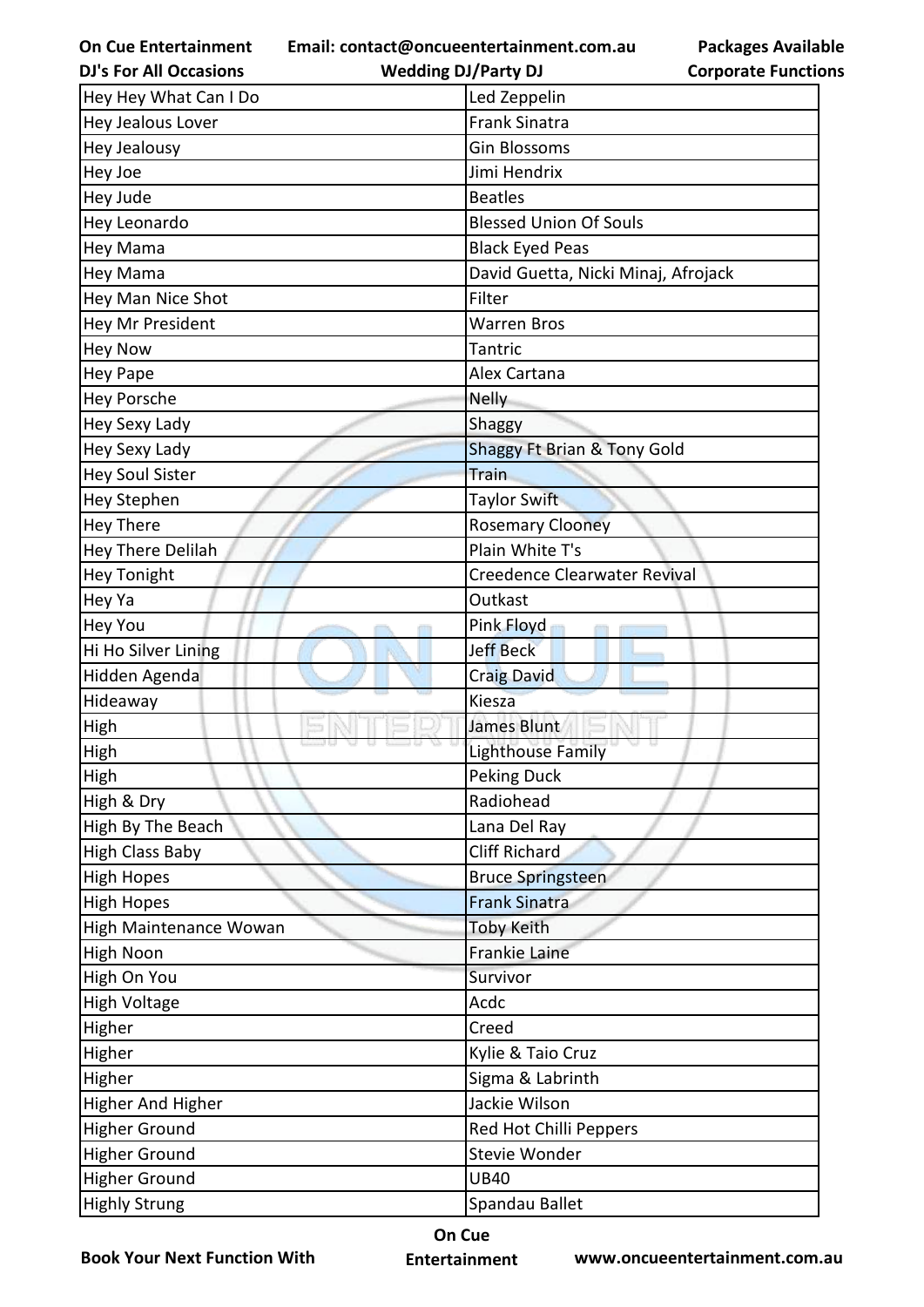**Email: contact@oncueentertainment.com.au**

**DJ's For All Occasions**

**Wedding DJ/Party DJ** 

| <b>Highway Robbery</b>            | Tanya Tucker                   |  |
|-----------------------------------|--------------------------------|--|
| <b>Highway Star</b>               | Deep Purple                    |  |
| Highway To Hell                   | Acdc                           |  |
| Highwayman                        | Highwaymen                     |  |
| Highwayman                        | The Highwaymen                 |  |
| <b>Hindu Times</b>                | <b>Oasis</b>                   |  |
| Hip Hop Hooray                    | Naughty By Nature              |  |
| Hip To Be Square                  | Huey Lewis & The News          |  |
| Hiphopapotamus Vs Rhymenocerou    | <b>Flight Of The Concords</b>  |  |
| Hippy Hippy Shake                 | Georgia Satellites             |  |
| <b>Hippy Hippy Shake</b>          | Swinging Blue Jeans            |  |
| <b>Hips Dont Lie</b>              | Shakira                        |  |
| His Hand Is In Mine               | <b>Elvis Presley</b>           |  |
| His Latest Flame                  | <b>Elvis Presley</b>           |  |
| History                           | <b>One Direction</b>           |  |
| History Of A Boring Town          | Less Than Jake                 |  |
| <b>History Repeating</b>          | <b>Shirley Bassey</b>          |  |
| Hit Em Up                         | Gia Farrel                     |  |
| Hit Em Up Style                   | <b>Blu Cantrell</b>            |  |
| Hit Me With Your Best Shot        | Pat Benatar                    |  |
| Hit Me With Your Rhythm Stick     | Ian Dury & The Blockheads      |  |
| <b>Hit That</b>                   | Offspring                      |  |
| Hit The Freeway                   | <b>Toni Braxton Feat. Loon</b> |  |
| Hit The Road Jack                 | <b>Ray Charles</b>             |  |
| Hitz                              | Chase & Status Ft Tinie Tempah |  |
| Ho Hey                            | The Lumineers                  |  |
| <b>Hokey Cokey</b>                | <b>Black Lace</b>              |  |
| Hokey Pokey                       | Traditional                    |  |
| <b>Hold Back The Night</b>        | Trampps                        |  |
| <b>Hold Back The River</b>        | James Bay                      |  |
| Hold It Against Me                | <b>Britney Spears</b>          |  |
| Hold Me                           | Fleetwood Mac                  |  |
| Hold Me                           | Savage Garden                  |  |
| Hold Me                           | <b>Whitney Houston</b>         |  |
| <b>Hold Me Close</b>              | David Essex                    |  |
| Hold Me Down                      | <b>Tommy Lee</b>               |  |
| Hold Me In Your Arms              | Southern Sons                  |  |
| <b>Hold Me Now</b>                | <b>Thompson Twins</b>          |  |
| Hold Me Thrill Me Kiss Me Kill Me | Mel Carter                     |  |
| Hold Me Thrill Me Kiss Me Kill Me | U <sub>2</sub>                 |  |
| Hold My Body Tight                | East 17                        |  |
| Hold My Hand                      | Hootie & The Blowfish          |  |
| Hold My Hand                      | Jess Glynne                    |  |
| Hold My Hand                      | Michael Jackson                |  |
| Hold My Hand                      | Michael Jackson & Akon         |  |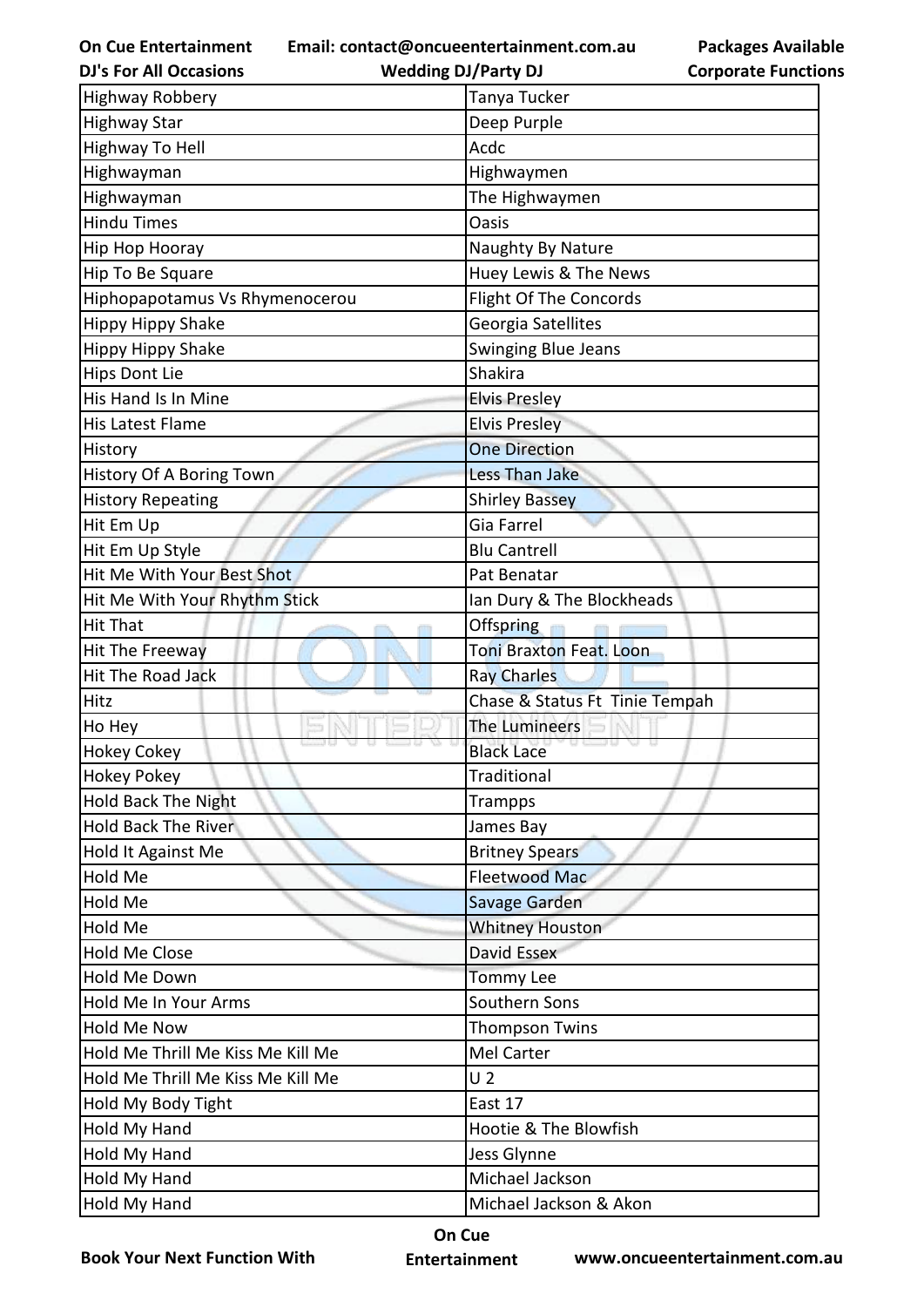**Email: contact@oncueentertainment.com.au**

**DJ's For All Occasions**

**Wedding DJ/Party DJ** 

**Packages Available Corporate Functions**

| Hold On                       | <b>Duke Dumont Ft MNEK</b>      |
|-------------------------------|---------------------------------|
| Hold On                       | Michael Buble                   |
| Hold On                       | <b>Wilson Phillips</b>          |
| Hold On                       | <b>Good Charlotte</b>           |
| Hold On                       | <b>KT Tunstall</b>              |
| Hold On I'm Comin             | Sam & Dave                      |
| Hold On Tight                 | ELO                             |
| Hold On To My Heart           | Genesis                         |
| Hold On We're Coming Home     | Drake Ft Majid Jordan           |
| <b>Hold The Line</b>          | Toto                            |
| Hold Up                       | Beyonce                         |
| <b>Hold You Down</b>          | Jennifer Lopez                  |
| Hold Your Head Up             | Argent                          |
| <b>Holdin Heaven</b>          | <b>Tracy Byrd</b>               |
| Holdin On                     | Ltd                             |
| <b>Holding Back The Years</b> | <b>Simply Red</b>               |
| Holding On For You            | Liberty X                       |
| Holding Onto Heaven           | Foxes                           |
| Holding Out For A Hero        | <b>Bonnie Tyler</b>             |
| Hole In The World             | Eagles                          |
| Holes                         | Passenger                       |
| Holiday                       | Dizzee Rascal                   |
| Holiday                       | <b>Green Day</b>                |
| Holiday                       | Little Mix                      |
| Holiday                       | Madonna                         |
| Holiday                       | Vanessa Amorosi                 |
| Holiday                       | <b>Bee Gees</b>                 |
| Holiday In                    | Chingy Ft Ludocy, Snoop Dog     |
| <b>Hollaback Girl</b>         | Gwen Stefani                    |
| Holler                        | <b>Spice Girls</b>              |
| Hollow                        | A Perfect Circle                |
| <b>Holly Holy</b>             | <b>Neil Diamond</b>             |
| <b>Holly Jolly Christmas</b>  | <b>Burl Ives</b>                |
| Hollywood                     | <b>Kasey Chambers</b>           |
| Hollywood                     | Madonna                         |
| Hollywood                     | <b>Michael Buble</b>            |
| Hollywood 7                   | Jon English                     |
| <b>Hollywood Nights</b>       | <b>Bob Seger</b>                |
| <b>Hollywood Tonight</b>      | Michael Jackson                 |
| Holy                          | Nichole Nordeman                |
| <b>Holy Diver</b>             | Ronnie James Dio                |
| <b>Holy Grail</b>             | <b>Hunters &amp; Collectors</b> |
| <b>Holy Grail</b>             | Jay Z Ft Justin Timberlake      |
| Home                          | Diana Ross                      |
| Home                          | Michael Buble                   |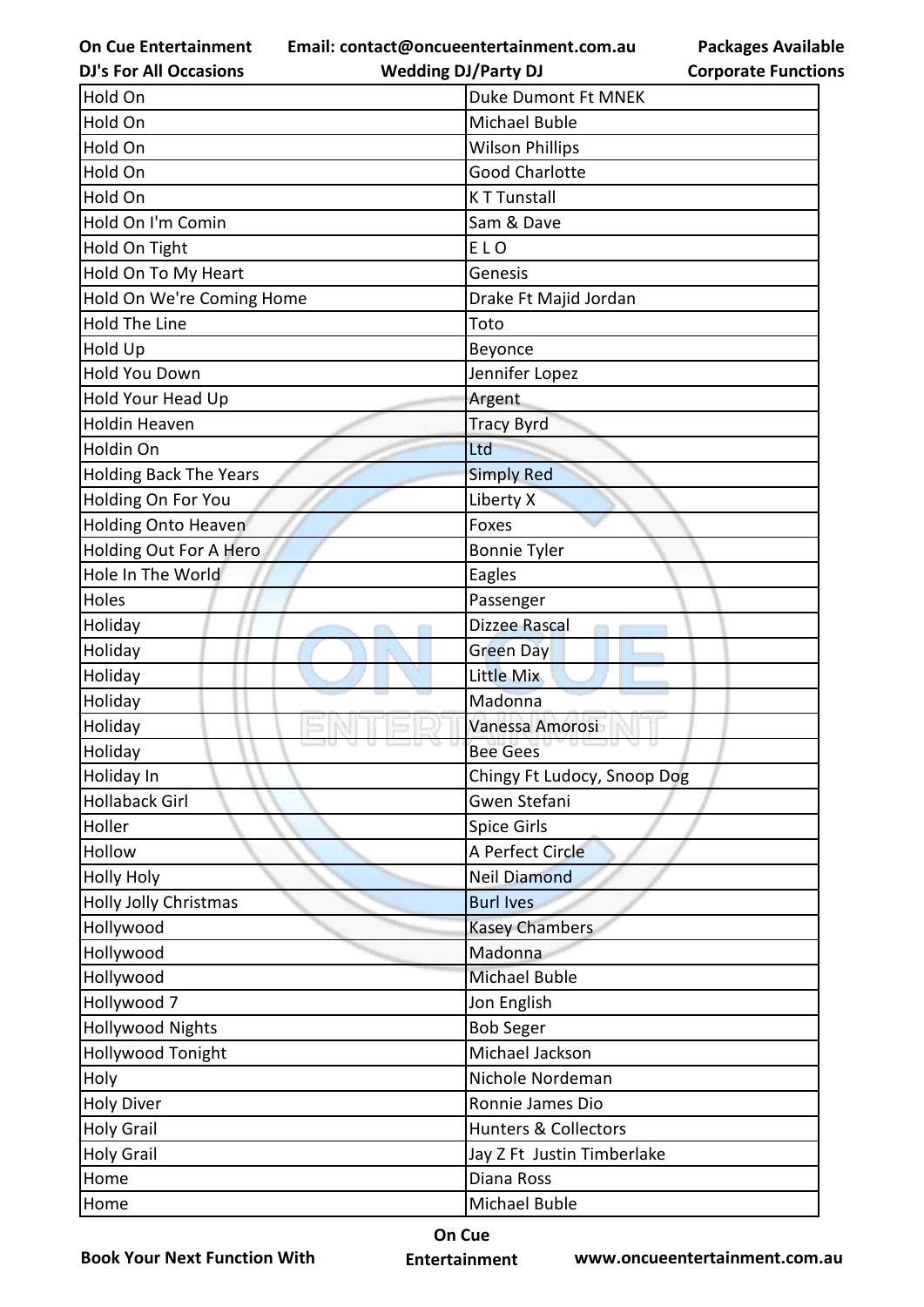**Email: contact@oncueentertainment.com.au**

**Wedding DJ/Party DJ** 

**Packages Available Corporate Functions**

| <b>DJ's For All Occasions</b>         | <b>Wedding DJ/Party DJ</b> | <b>Corporate Functio</b> |
|---------------------------------------|----------------------------|--------------------------|
| Home                                  | Sheryl Crow                |                          |
| Home                                  | Westlife                   |                          |
| Home Again                            | Elton John                 |                          |
| Home Ain't Where The Heart Is Anymore | Shania Twain               |                          |
| Home Among The Gum Trees              | John Williamson            |                          |
| <b>Home Sweet Home</b>                | Motley Crue                |                          |
| Home To Stay                          | Josh Groban                |                          |
| Home To You                           | John Michael Montgomery    |                          |
| Homecoming                            | Kanye West                 |                          |
| Homegrown Honey                       | Darius Rucker              |                          |
| <b>Homely Girl</b>                    | <b>UB40</b>                |                          |
| Homestick                             | <b>Stan Walker</b>         |                          |
| Hometown Glory                        | Adele                      |                          |
| <b>Homeward Bound</b>                 | <b>Simon And Garfunkel</b> |                          |
| Honestly                              | Zwan                       |                          |
| Honesty                               | <b>Billy Joel</b>          |                          |
| Honey                                 | Mariah Carey               |                          |
| Honey Bun                             | South Pacific (Musical)    |                          |
| Honey Don't                           | <b>Carl Perkins</b>        |                          |
| Honey Honey                           | Abba                       |                          |
| Honey I'm Good                        | Andy Grammer               |                          |
| Honey I'm Home                        | Shania Twain               |                          |
| Honeycomb                             | <b>Jimmy Rogers</b>        |                          |
| Honeymoon Is Over                     | <b>Cruel Sea</b>           |                          |
| Honk If You Honky Tonk                | George Strait              |                          |
| <b>Honky Cat</b>                      | Elton John                 |                          |
| <b>Honky Tonk Attitude</b>            | Joe Diffie                 |                          |
| Honky Tonk Baby                       | Highway 101                |                          |
| Honky Tonk Girl                       | Loretta Lynn               |                          |
| Honky Tonk Moon                       | <b>Randy Travis</b>        |                          |
| Honky Tonk Woman                      | <b>Rolling Stones</b>      |                          |
| Hoochie Coochie Man                   | <b>Allman Brothers</b>     |                          |
| Hoochie Hoochie Man                   | <b>Muddy Waters</b>        |                          |
| Hook Me Up                            | Veronicas                  |                          |
| Hooked On A Feeling                   | <b>B</b> J Thomas          |                          |
| <b>Hooked On Music</b>                | Mac Davis                  |                          |
| Hoops                                 | Rubens                     |                          |
| Hooray Hooray It's A Holi-Holiday     | <b>Boney M</b>             |                          |
| Hooray It's A Cheeky Holiday          | <b>Cheeky Girls</b>        |                          |
| Hope In A Hopeless World              | <b>Widespread Panic</b>    |                          |
| Hopelessly Devoted To You             | Grease (soundtrack)        |                          |
| Hopelessly Devoted To You             | Olivia Newton John         |                          |
| <b>Horror Movie</b>                   | Skyhooks                   |                          |
| Horses                                | Daryl Braithwaite          |                          |
| Horses                                | Daryl Braithwaite          |                          |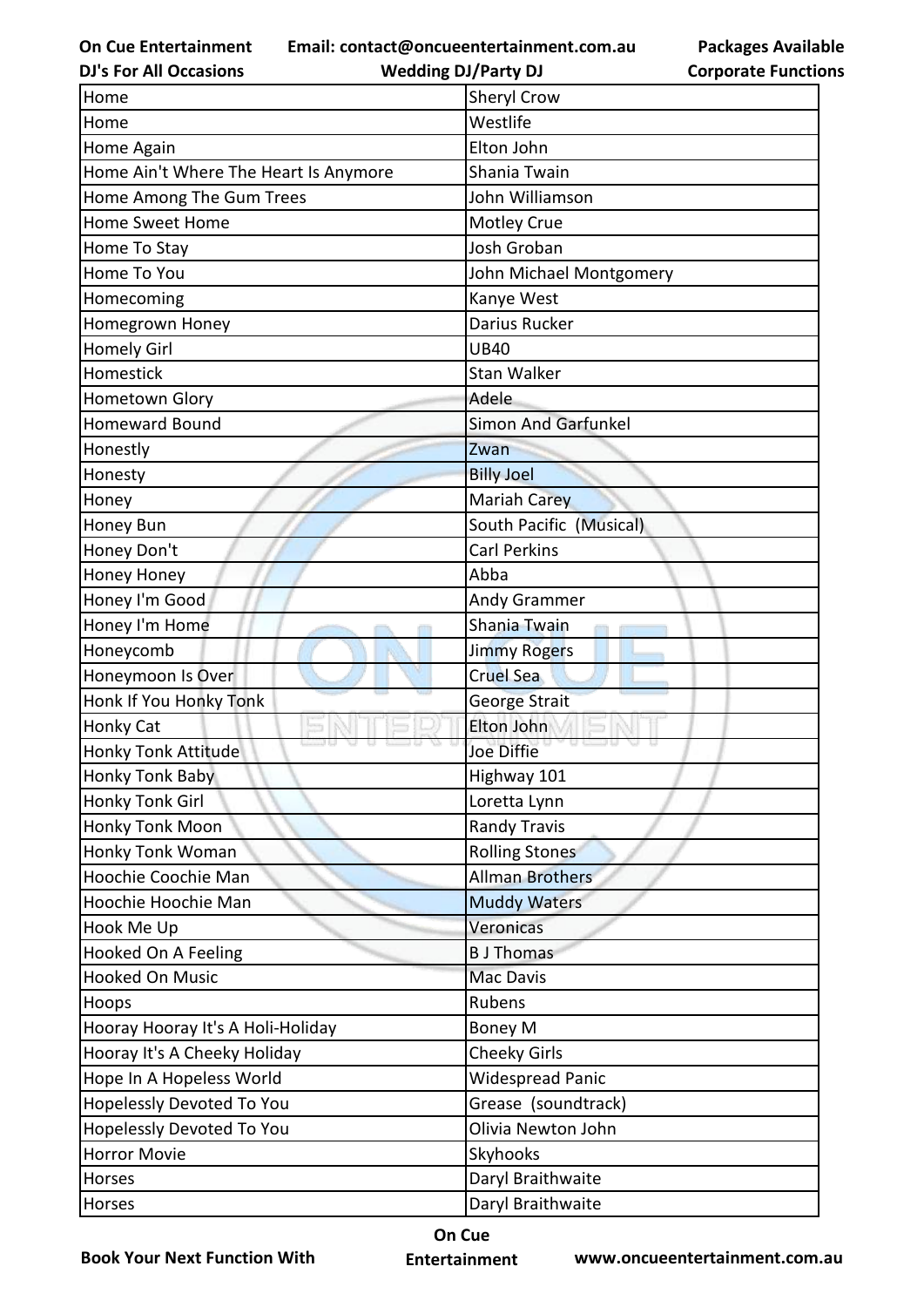**Email: contact@oncueentertainment.com.au**

**DJ's For All Occasions**

**Wedding DJ/Party DJ** 

| <b>Packages Available</b>  |
|----------------------------|
| <b>Corporate Functions</b> |

| Hot                                   | <b>Avril Lavigne</b>             |
|---------------------------------------|----------------------------------|
| <b>Hot And Nasty</b>                  | <b>Black Oak Arkansas</b>        |
| <b>Hot And Tipsy</b>                  | Lyric                            |
| <b>Hot Blooded</b>                    | Foreigner                        |
| Hot Child In The City                 | Nick Gilder                      |
| Hot Chilli Woman                      | Noiseworks                       |
| <b>Hot For Teacher</b>                | Van Halen                        |
| <b>Hot Fudge</b>                      | Robbie Williams                  |
| Hot Girls In Love                     | Loverboy                         |
| Hot Hot Hot                           | <b>Buster Poindexter</b>         |
| Hot In Here                           | <b>Nelly</b>                     |
| Hot In The City                       | <b>Billy Idol</b>                |
| Hot Legs                              | Rod Stewart                      |
| <b>Hot Love</b>                       | T Rex                            |
| <b>Hot N Cold</b>                     | <b>Katy Perry</b>                |
| Hot Patootie Bless My Soul            | <b>Rocky Horror Picture Show</b> |
| Hot Right Now                         | Dj Fresh Ft Rita Ora             |
| <b>Hot Stuff</b>                      | Donna Summer                     |
| <b>Hot Town</b>                       | Jon English                      |
| <b>Hotel California</b>               | Eagles                           |
| <b>Hotel Room Service</b>             | Pitbull                          |
| Hotter Than Hell                      | Dua Lipa                         |
| <b>Hound Dog</b>                      | <b>Elvis Presley</b>             |
| <b>Hound Dog</b>                      | Grease (soundtrack)              |
| House Of Fun                          | <b>Madness</b>                   |
| House Of Love                         | East 17                          |
| House Of The Rising Sun               | <b>Animals</b>                   |
| Houston                               | Dean Martin                      |
| How About You                         | Staind                           |
| How Am I Supposed To Live Without You | Michael Bolton                   |
| How Can You Mend A Broken Heart       | <b>Bee Gees</b>                  |
| How Can You Mend A Broken Heart       | <b>Michael Buble</b>             |
| How Come                              | D 12                             |
| How Come How Long                     | <b>Babyface</b>                  |
| How Come You Don't Call Me            | Alicia Keys                      |
| How Deep Is Your Love                 | <b>Bee Gees</b>                  |
| How Deep Is Your Love                 | Calvin Harris And Disciples      |
| How Do I Live                         | Leann Rimes                      |
| How Do I Live                         | Trisha Yearwood                  |
| How Do I Live (Remix)                 | Leann Rimes                      |
| How Do Yo Sleep                       | John Lennon                      |
| How Do You Do                         | Hanna Montana                    |
| How Do You Do It To Me                | Gerry & Pacemakers               |
| How Do You Fall In Love               | Alabama                          |
| How Do You Keep The Music Playing     | <b>Frank Sinatra</b>             |

**Book Your Next Function With**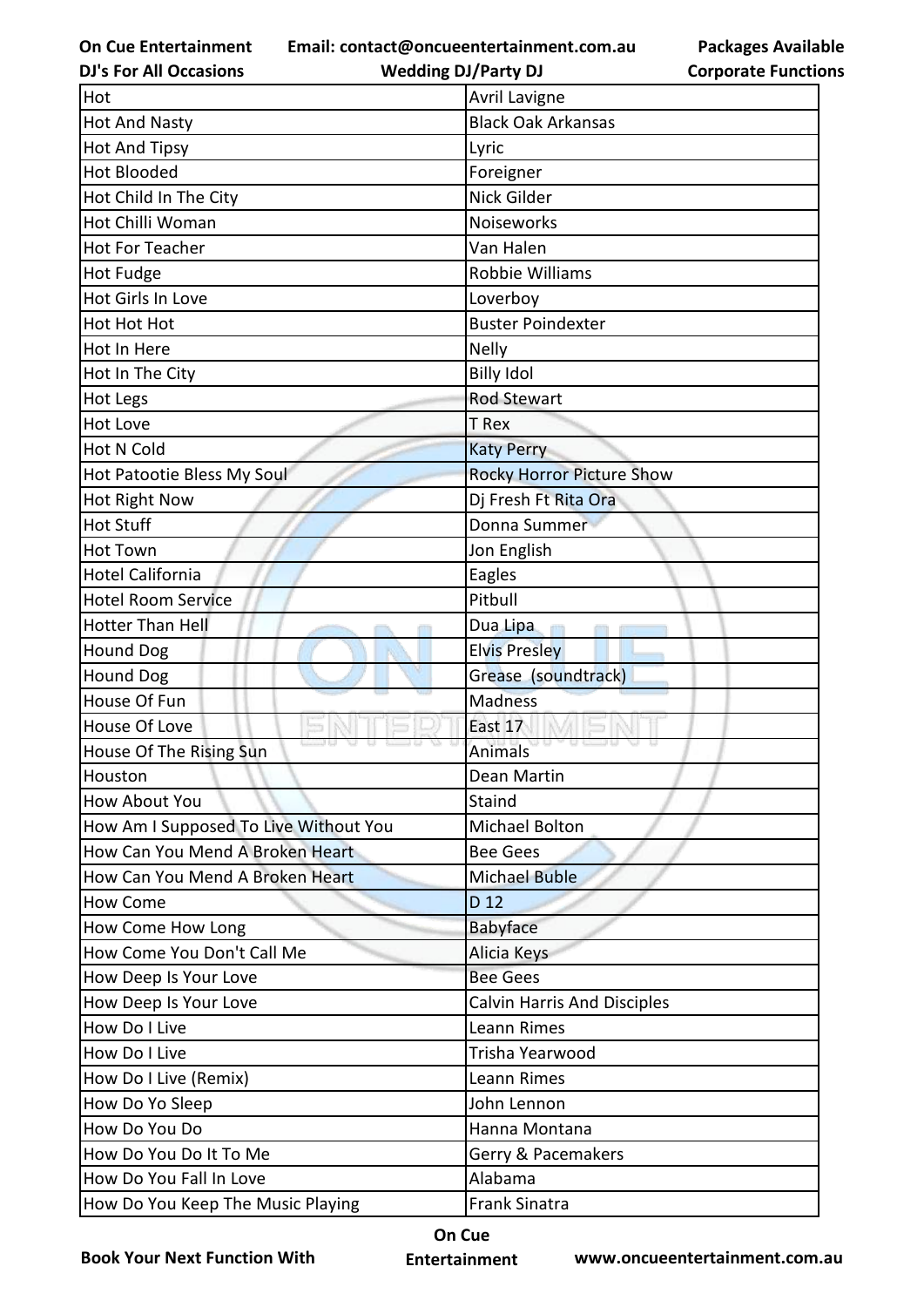**Email: contact@oncueentertainment.com.au**

**Packages Available Corporate Functions**

| <b>DJ's For All Occasions</b>         | <b>Wedding DJ/Party DJ</b>    | <b>Corporate Functio</b> |
|---------------------------------------|-------------------------------|--------------------------|
| How Do You Like Me Now                | <b>Toby Keith</b>             |                          |
| How Far We've Come                    | Matchbox 20                   |                          |
| How Great Thou Art                    | <b>Elvis Presley</b>          |                          |
| How I Could Just Kill A Man           | Rage Against The Machine      |                          |
| How I Feel                            | Flo Rida                      |                          |
| How Litlle We Know                    | <b>Frank Sinatra</b>          |                          |
| How Long                              | Ace                           |                          |
| How Long Gone                         | <b>Brooks &amp; Dunn</b>      |                          |
| How Long Will I Love You              | <b>Ellie Goulding</b>         |                          |
| <b>How Many Tears</b>                 | <b>Bobby Vee</b>              |                          |
| How Much Is That Doggie In The Window | Patti Page                    |                          |
| How Soon Is Now                       | Smiths                        |                          |
| How Still My Love                     | <b>Stevie Nicks</b>           |                          |
| How Sweet It Is                       | James Taylor                  |                          |
| How Sweet It Is                       | <b>Michael Buble</b>          |                          |
| How Sweet It Is To Be Loved By You    | <b>James Taylor</b>           |                          |
| How To Save A Life                    | Fray                          |                          |
| How We Do (Party)                     | Rita Ora                      |                          |
| How Will I Know                       | <b>Whitney Houston</b>        |                          |
| How Ya Doin                           | Little Mix Ft Missy Eliott    |                          |
| How You Gonna Act Like That           | <b>Tyrese</b>                 |                          |
| How You Remind Me                     | Nickelback                    |                          |
| How's It Going To Be                  | <b>Third Eye Blind</b>        |                          |
| Howzat                                | <b>Sherbert</b>               |                          |
| Human                                 | Christina Perry               |                          |
| Human                                 | <b>Killers</b>                |                          |
| Human                                 | Pretenders                    |                          |
| Human                                 | Rag N Bone Man                |                          |
| Human Touch                           | <b>Bruce Springsteen</b>      |                          |
| Human Wheels                          | John Cougar Mellencamp        |                          |
| <b>Humans Being</b>                   | Van Halen                     |                          |
| Humble Me                             | Norah Jones                   |                          |
| Hump De Bump                          | <b>Red Hot Chilli Peppers</b> |                          |
| Humpin' Around                        | <b>Bobby Brown</b>            |                          |
| Humuhumunukunukuapuaa                 | <b>High School Musical 2</b>  |                          |
| Hung Up                               | Madonna                       |                          |
| Hunger Strike                         | Pearl Jam                     |                          |
| <b>Hungry Eyes</b>                    | <b>Eric Carmen</b>            |                          |
| <b>Hungry Heart</b>                   | <b>Bruce Springsteen</b>      |                          |
| Hungry Like The Wolf                  | Duran Duran                   |                          |
| Hunter                                | Dido                          |                          |
| Hunting High And Low                  | A-Ha                          |                          |
| Hurdy Gurdy Man                       | Donovan                       |                          |
| Hurricane                             | <b>Bob Dylan</b>              |                          |
| Hurt                                  | Johnny Cash                   |                          |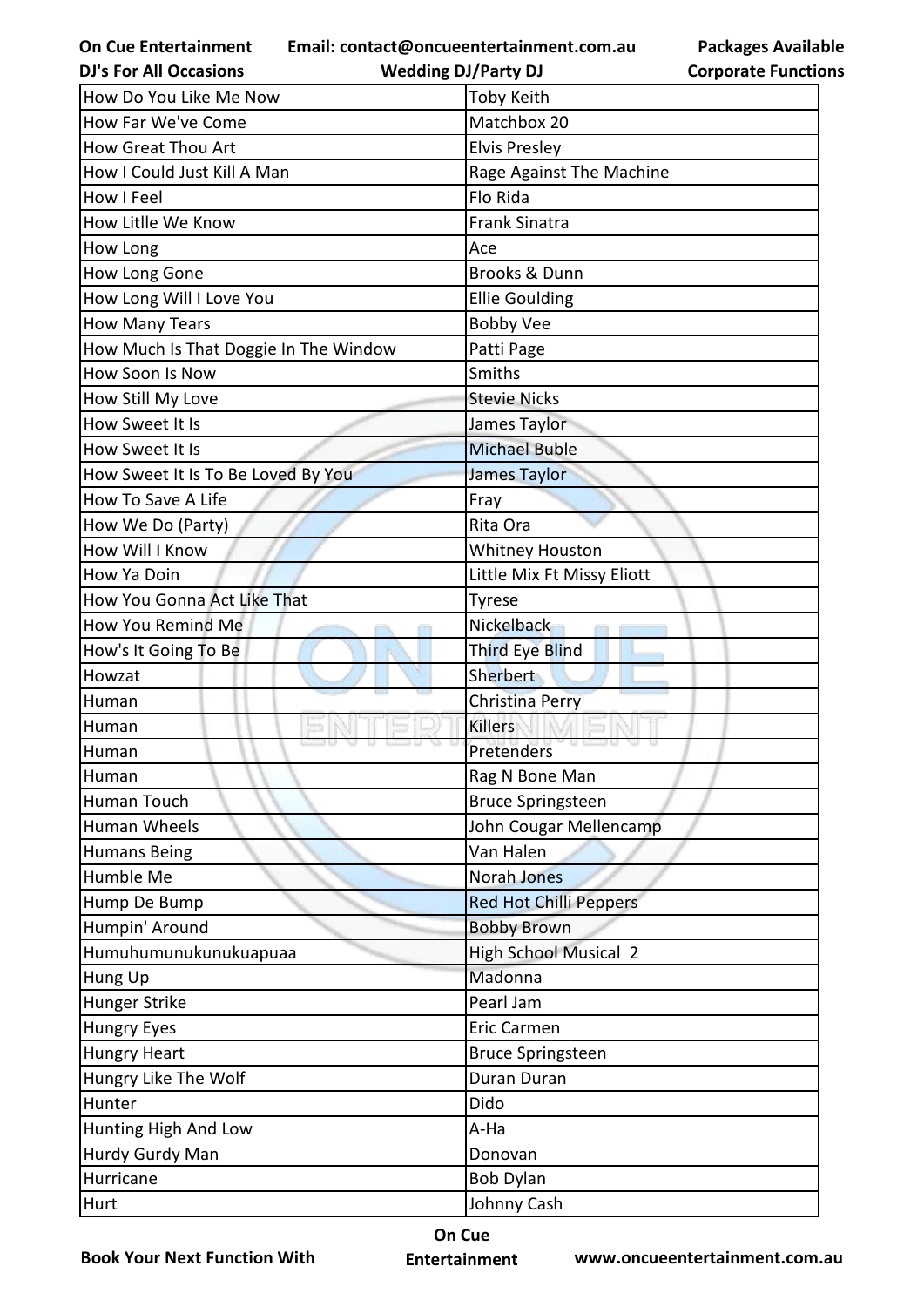**On Cue Entertainment DJ's For All Occasions**

**Email: contact@oncueentertainment.com.au Wedding DJ/Party DJ** 

**Packages Available Corporate Functions**

| Hurt                                  | Christina Aguilera            |
|---------------------------------------|-------------------------------|
| Hurt Me                               | Leann Rimes                   |
| Hurt So Bad                           | <b>Anthony Callea</b>         |
| Hurt So Good                          | John Cougar Mellencamp        |
| Hurting Each Other                    | Carpenters                    |
| <b>Husbands And Wives</b>             | <b>Brooks &amp; Dunn</b>      |
| Hush                                  | Deep Purple                   |
| Hush Hush                             | <b>Pussycat Dolls</b>         |
| Hymn To Her                           | Pretenders                    |
| Hypnotise                             | <b>Notorious Big</b>          |
| Hypnotized                            | Fleetwood Mac                 |
| Hysteria                              | Def Leppard                   |
|                                       | Kendrick Lamar                |
| I Ain't living long like this         | <b>Waylon Jennings</b>        |
| I Ain't Supersticous                  | <b>Jeff Beck</b>              |
| I Am                                  | <b>Ginny Owens</b>            |
| I Am                                  | Killing Heidi                 |
| I Am                                  | Train                         |
| I Am Blessed                          | Eternal                       |
| I Am I Said                           | Neil Diamond                  |
| I Am Mine                             | Pearl Jam                     |
| I Am Pegusus                          | Ross Ryan                     |
| I Am The Bull God                     | <b>Kid Rock</b>               |
| I Am The Highway                      | Audioslave                    |
| I Am Woman                            | <b>Helen Ready</b>            |
| I Am Woman                            | <b>Helen Reddy</b>            |
| I Beg Of You                          | <b>Elvis Presley</b>          |
| I Begin To Wonder                     | Dannii Minogue                |
| I Believe                             | <b>Blessed Union Of Souls</b> |
| I Believe                             | Diamond Rio                   |
| I Believe                             | Elvis Presley                 |
| I Believe                             | <b>Elvis Presley</b>          |
| I Believe                             | <b>Fantasia Barrino</b>       |
| I Believe I Can Fly                   | R Kelly                       |
| I Believe In A Thing Called Love      | <b>Darkness</b>               |
| I Believe In Christmas                | <b>Tweenies</b>               |
| I Believe In Happy Endings            | Neil Diamond                  |
| I Believe In You                      | Don Williams                  |
| I Believe In You And Me               | Whitney Houston               |
| I Belong To You                       | Lenny Kravitz                 |
| I Bet                                 | Ciara                         |
| I Bet My Life                         | Imagine Dragons               |
| I Bet You Look Good On The Dancefloor | <b>Arctic Monkeys</b>         |
| I Breathe In I Breathe Out            | Chris Cagel                   |
| I Bruise Easily                       | Natalie Merchant              |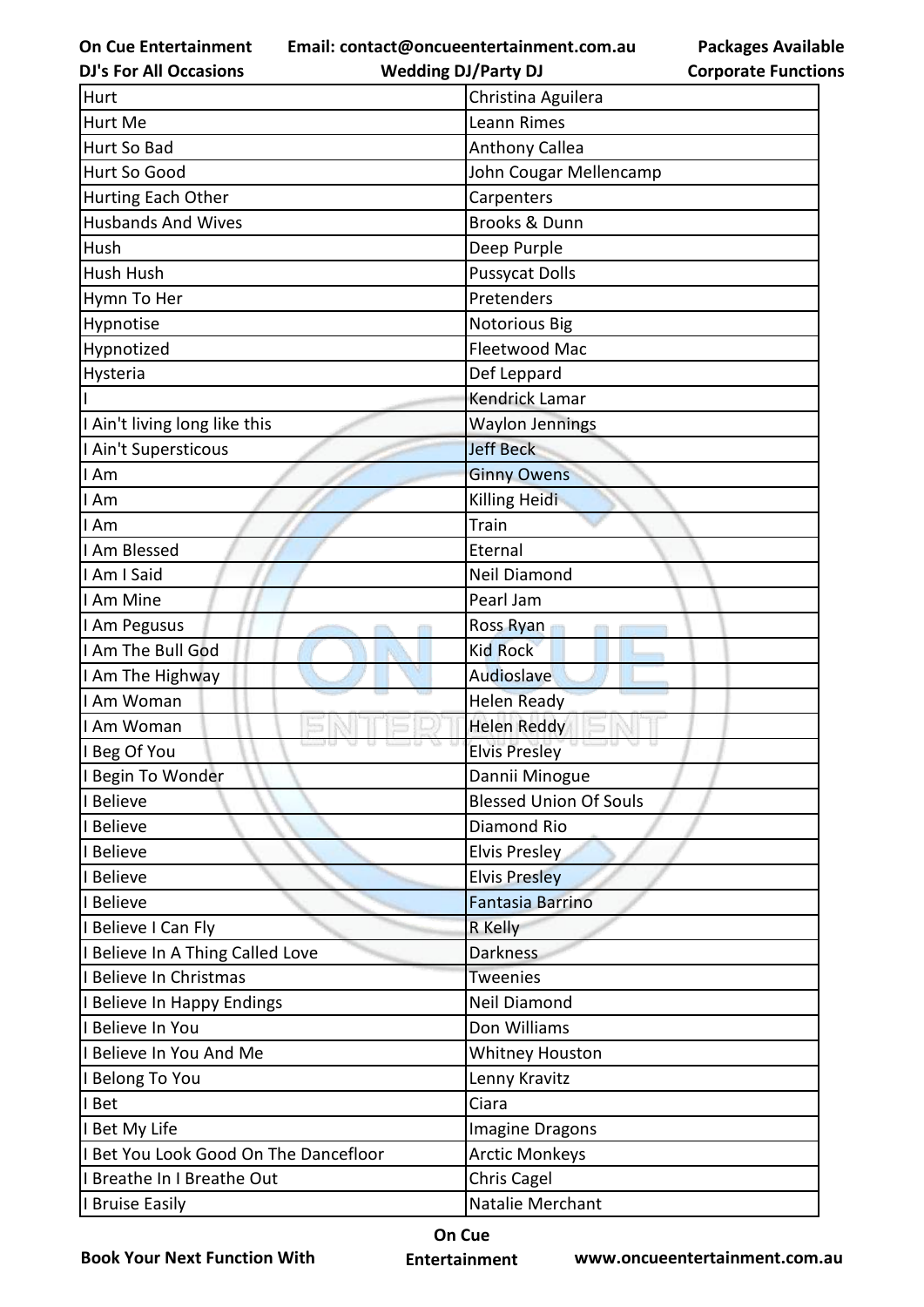**Email: contact@oncueentertainment.com.au**

**DJ's For All Occasions**

**Wedding DJ/Party DJ** 

**Packages Available Corporate Functions**

| I Can Do That                                 | A Chorus Line             |
|-----------------------------------------------|---------------------------|
| I Can Dream About You                         | Dan Hartman               |
| I Can Hear Music                              | Beach Boys                |
| I can Hear The Bells                          | Hairspray (The Musical)   |
| I Can Love You Better                         | <b>Dixie Chicks</b>       |
| I Can Make You A Man                          | Rocky Horror Picture Show |
| I Can See Clearly Now                         | Jimmy Cliff               |
| I Can See For Miles                           | The Who                   |
| I Can't Break Down                            | Sinead Quinn              |
| I Can't Dance                                 | Genesis                   |
| I Can't Do It Alone                           | Chicago (Musical)         |
| I Can't Drive 55                              | Sammy Hagar               |
| I Can't Explain                               | The Who                   |
| I Can't Feel My Face                          | Weeknd                    |
| I Can't Get Next To You                       | <b>Temptations</b>        |
| I Can't Get No Satisfaction                   | <b>Rolling Stones</b>     |
| I Can't Go For That                           | Hall & Oates              |
| I Can't Help It If I'm Still In Love With You | <b>Hank Williams</b>      |
| I Can't Help Myself                           | <b>Four Tops</b>          |
| I Can't Make Love Me                          | <b>Bonnie Raitt</b>       |
| I Can't Read You                              | Daniel Bedingfield        |
| I Can't Sleep                                 | Clay Walker               |
| I Can't Stand The Rain                        | <b>Amy Stewart</b>        |
| I Can't Stand The Rain                        | Commitments               |
| I Can't Stand The Rain                        | <b>Tina Turner</b>        |
| I Can't Stay Mad At You                       | <b>Skeeter Davis</b>      |
| I Can't Stop Loving You                       | <b>Ray Charles</b>        |
| I Can't Take My Eyes Off You                  | High School Musical       |
| I Can't Take You Anywhere                     | <b>Scotty Emerick</b>     |
| I Can't Tell You Why                          | Eagles                    |
| I Can't Wait                                  | <b>Stevie Nicks</b>       |
| I Care For You                                | Aaliyah                   |
| I Concentrate On You                          | <b>Frank Sinatra</b>      |
| I Could Be The One                            | Avicii Vs Nick Romero     |
| I Could Easily Fall In Love With You          | <b>Cliff Richard</b>      |
| I Could Have Danced All Night                 | My Fair Lady (Musical)    |
| I Could Not Ask For More                      | Sara Evans                |
| I Cry                                         | Flo Rida                  |
| I Dare You                                    | Kelly Clarkson            |
| I Didn't Mean To Turn You On                  | <b>Robert Palmer</b>      |
| I Dissapear                                   | Metallica                 |
| I Do Cherish You                              | 98 Degrees                |
| I Do I Do I Do                                | Abba                      |
| I Do Not Hook Up                              | Kelly Clarkson            |
| I Don't Know                                  | Lost Prophets             |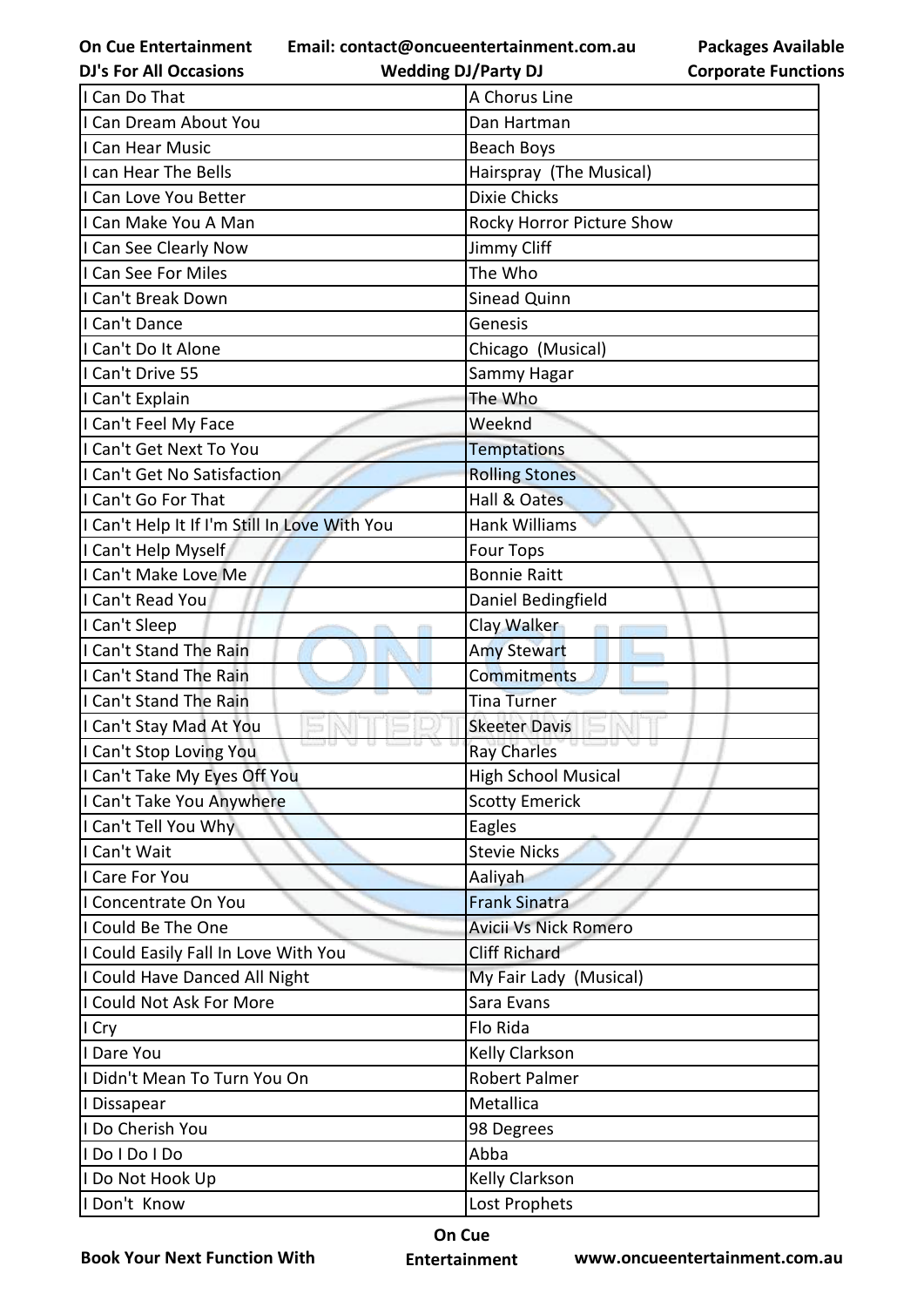**Email: contact@oncueentertainment.com.au**

**Packages Available Corporate Functions**

| <b>DJ's For All Occasions</b>          | <b>Wedding DJ/Party DJ</b>      | <b>Corporate Functio</b> |
|----------------------------------------|---------------------------------|--------------------------|
| I Don't Believe You                    | Pink                            |                          |
| I Don't Care                           | Cheryl                          |                          |
| I Don't Care                           | Cheryl Cole                     |                          |
| I Don't Care                           | Fall Out Boy                    |                          |
| I Don't Care                           | <b>Ricky Martin</b>             |                          |
| I Don't Dance                          | <b>High School Musical 2</b>    |                          |
| I Don't Do Suprises                    | Axel Whitehead                  |                          |
| I Don't Feel Like Dancing              | <b>Scissor Sisters</b>          |                          |
| I Don't Have The Heart                 | James Ingram                    |                          |
| I Don't Have To Be Me (Until Monday)   | <b>Steve Azar</b>               |                          |
| I Don't Like Mondays                   | <b>Boomtown Rats</b>            |                          |
| I Don't Mind                           | Usher & Juicy J                 |                          |
| Don't Need A Man                       | <b>Pussycat Dolls</b>           |                          |
| I Don't Need You                       | <b>Kenny Rogers</b>             |                          |
| I Don't Need Your Rockin' Chair        | George Jones                    |                          |
| I Don't Remember                       | Powderfinger                    |                          |
| I Don't Wanna Be With Nobdy But You    | <b>Absent Friends</b>           |                          |
| I Don't Wanna Dance                    | <b>Eddie Grant</b>              |                          |
| I Don't Wanna Fight                    | Tina Turner                     |                          |
| I Don't Wanna Go On With You Like That | Elton John                      |                          |
| I Don't Wanna Know                     | New Found Glory                 |                          |
| I Don't Wanna Live Without Love        | Foreigner                       |                          |
| I Don't Wanna Live Without You         | Chicago                         |                          |
| I Don't Wanna Miss A This              | Aerosmith                       |                          |
| I Don't Wanna Play House               | Tammy Wynette                   |                          |
| I Don't Wanna Talk About It            | <b>Rod Stewart</b>              |                          |
| I Don't Want A Lover                   | <b>Texas</b>                    |                          |
| I Don't Want To Be Alone Tonight       | Dr Hook                         |                          |
| I Don't Want To Do Wrong               | Gladys Knight & The Pips        |                          |
| I Don't Want To Go                     | Frankie Avalon                  |                          |
| I Don't Want To Go To Bed Now          | Gabriella Cilmi                 |                          |
| I Don't Want To Wait                   | Paula Cole                      |                          |
| I Dreamed A Dream                      | Les Miserables                  |                          |
| I Drive Myself Crazy                   | N Sync                          |                          |
| I Drove All Night                      | Celine Dion                     |                          |
| I Drove All Night                      | Cyndi Lauper                    |                          |
| I Drove All Night                      | Roy Orbison                     |                          |
| I Eat Cannibals                        | <b>Total Coelo</b>              |                          |
| I Fall To Pieces                       | Aaron Neville & Trisha Yearwood |                          |
| I Fall To Pieces                       | Patsy Cline                     |                          |
| I Feel Better                          | Gotye                           |                          |
| I Feel Fine                            | <b>Beatles</b>                  |                          |
| I Feel For You                         | Chaka Khan                      |                          |
| I Feel Love                            | Donna Summer                    |                          |
| I Feel Lucky                           | Mary Chapin Carpenter           |                          |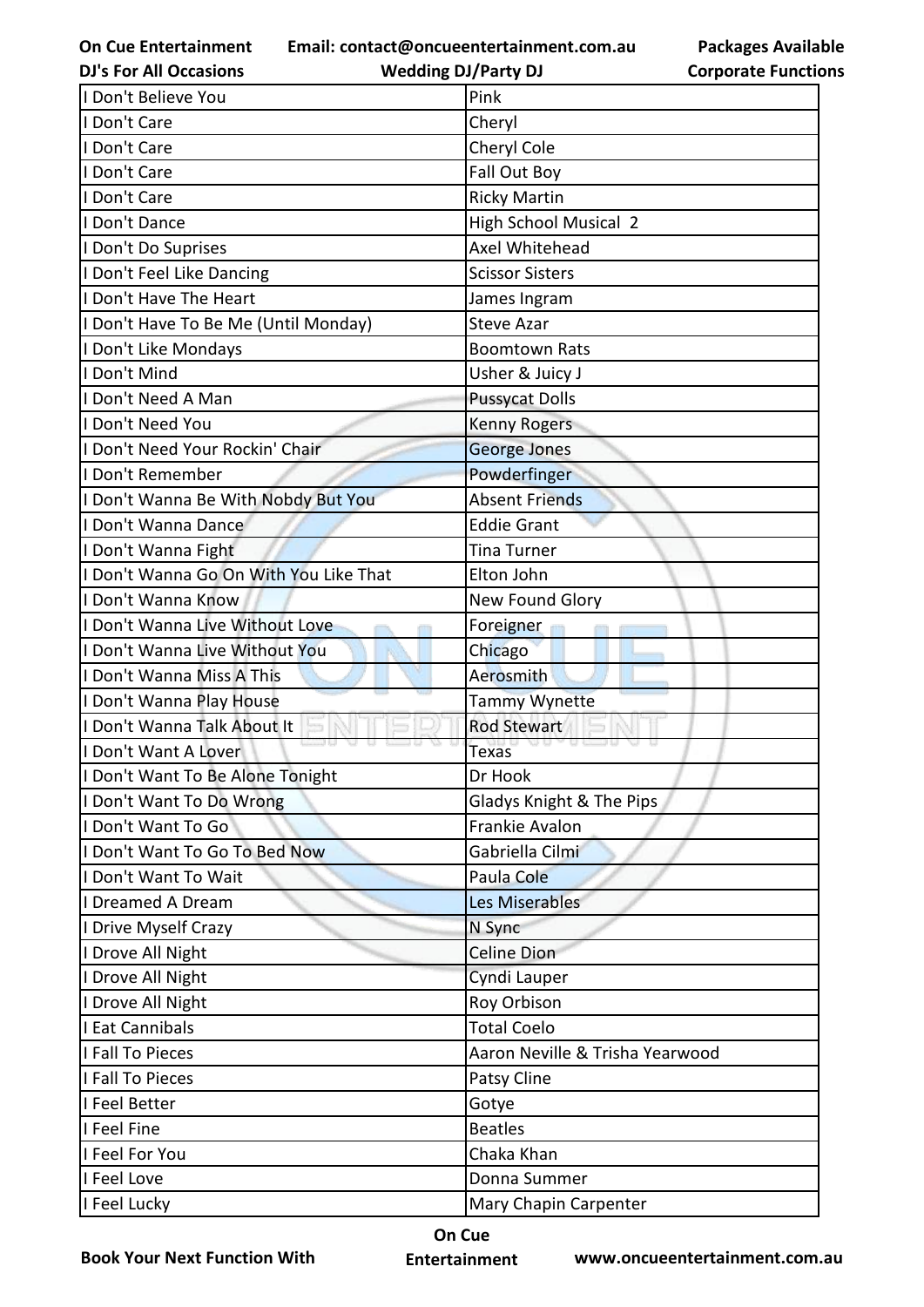**Email: contact@oncueentertainment.com.au**

**DJ's For All Occasions**

**Wedding DJ/Party DJ** 

| I Feel Pretty                             | West Side Story (The Musical)   |
|-------------------------------------------|---------------------------------|
| I Fell In Love                            | Carlene Carter                  |
| I Fell In Love Again Last Night           | <b>Forester Sisters</b>         |
| I Finally Found Someone                   | <b>Barbra Streisand</b>         |
| I Forgot That You Existed                 | <b>Taylor Swift</b>             |
| I Fought The Law                          | <b>Bobby Fuller Four</b>        |
| I Fought The Law                          | Green Day                       |
| I Fought The Law                          | Clash                           |
| I Found Someone                           | Cher                            |
| I Get A Kick Out Of You                   | <b>Frank Sinatra</b>            |
| I Get Around                              | Beach Boys                      |
| I Get The Sweetest Feeling                | Jackie Wilson                   |
| I Go To Extreames                         | <b>Billy Joel</b>               |
| I Go To Rio                               | Peter Allen                     |
| I Got A Girl                              | Lou Bega                        |
| I Got A Name                              | <b>Jim Croce</b>                |
| I Got A Woman                             | Ray Charles                     |
| I Got Dreams                              | <b>Steve Warner</b>             |
| I Got Friends That Do                     | <b>Tim Magraw</b>               |
| I Got Id                                  | Pearl Jam                       |
| I Got Lost In His Arms                    | Annie Get Your Gun              |
| I Got My Baby                             | Faith Hill                      |
| I Got Stung                               | <b>Elvis Presley</b>            |
| I Got The Music                           | <b>Marcia Hines</b>             |
| I Got You                                 | <b>Duke Dumont Ft Jax Jones</b> |
| I Got You                                 | Split Enz                       |
| I Got You Babe                            | Cher & Sonny                    |
| I Got You Babe                            | UB40 & Chrissie Hynde           |
| I Got You Babe (Duet)                     | Sonny & Cher                    |
| I Got You I Feel Good                     | James Brown                     |
| I Gotta Feeling                           | <b>Black Eyed Peas</b>          |
| I Guess I'm Crazy                         | <b>Jim Reeves</b>               |
| I Guess That's Why They Call It The Blues | Elton John                      |
| I Had The Craziest Dream Last Night       | <b>Frank Sinatra</b>            |
| I Hate Boys                               | Christina Aguilera              |
| I Hate Everything About You               | <b>Three Days Grace</b>         |
| I Hate Myself For Loving You              | Joan Jett                       |
| I Hate The Music                          | John Paul Young                 |
| I Hate This Part                          | <b>Pussycat Dolls</b>           |
| I Hate U I Love U                         | Gnash                           |
| I Hate You                                | Prince                          |
| I Have Confidence                         | Sound Of Music                  |
| I Have Dreamed                            | <b>Frank Sinatra</b>            |
| I Have Nothing                            | <b>Whitney Houston</b>          |
| I Haven't Played This Song In Years       | Neil Diamond                    |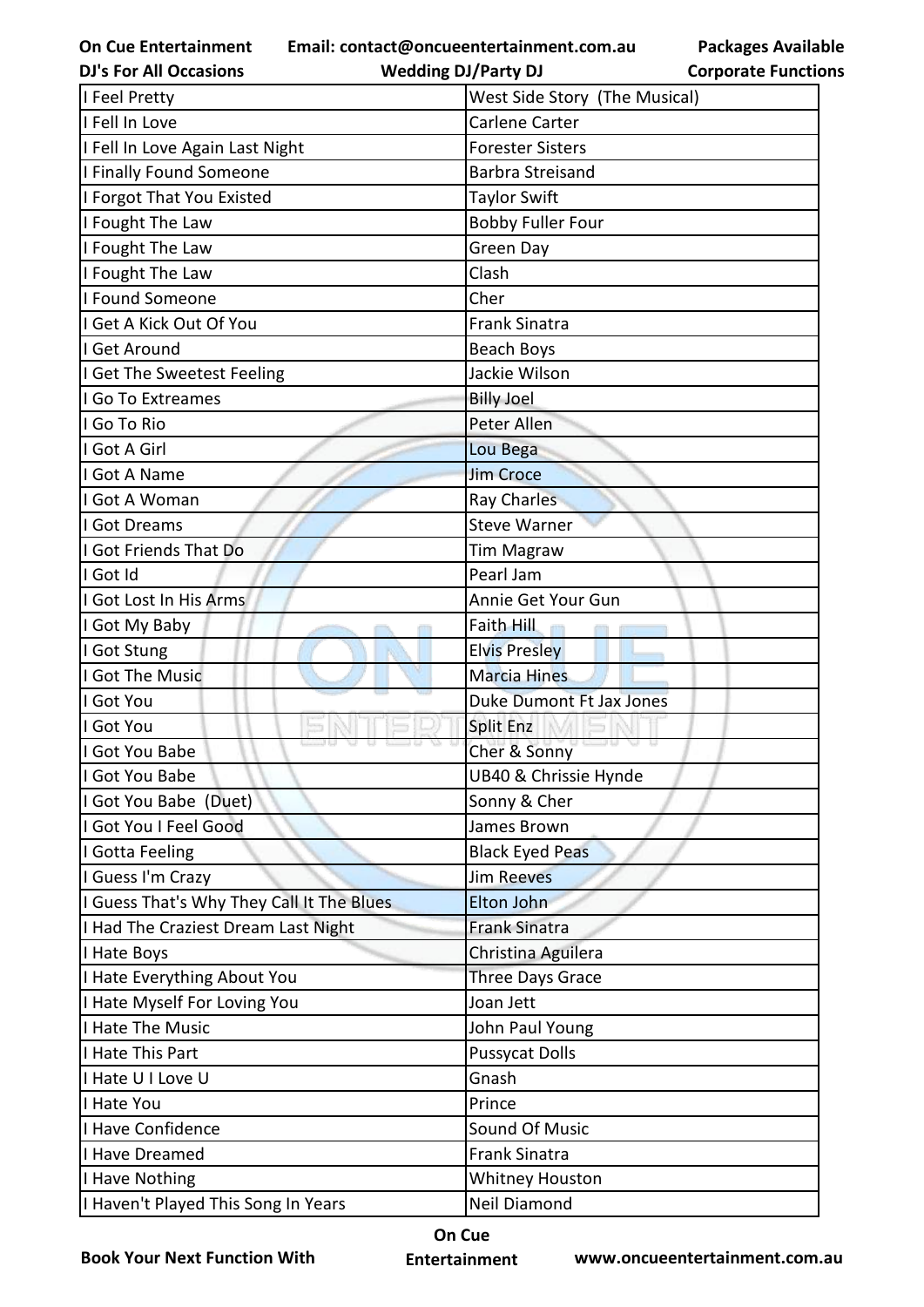**Email: contact@oncueentertainment.com.au**

**Packages Available Corporate Functions**

| <b>DJ's For All Occasions</b>            | <b>Wedding DJ/Party DJ</b>       | <b>Corporate Function</b> |
|------------------------------------------|----------------------------------|---------------------------|
| I Haven't Stopped Dancing                | Gonzalez                         |                           |
| I Hear You Knocking                      | Dave Edmunds                     |                           |
| I Heard It Through The Grapevine         | Creedence Clearwater Revival     |                           |
| I Heart                                  | <b>Taylor Swift</b>              |                           |
| I Honestly Love You                      | Olivia Newton John               |                           |
| I Hope You Dance                         | Lee Ann Womack                   |                           |
| I Just Called To Say I Love You          | <b>Stevie Wonder</b>             |                           |
| I Just Can't Help Believing              | <b>Elvis Presley</b>             |                           |
| I Just Can'T Stop Loving You             | Michael Jackson                  |                           |
| I Just Can't Wait To Be King             | Elton John And Tim Rice          |                           |
| I Just Can't Wait To Be King             | Lion King                        |                           |
| I Just Died In Your Arms Tonight         | <b>Cutting Crew</b>              |                           |
| I Just Don't Know What To Do             | Marcia Hines                     |                           |
| I Just Don't Know What To Do With Myself | <b>White Stripes</b>             |                           |
| I Just Fall In Love Again                | <b>Anne Murray</b>               |                           |
| I Just Wanna Be Mad                      | <b>Terri Clark</b>               |                           |
| I Just Wanna Live                        | <b>Good Charlotte</b>            |                           |
| I Just Wanna Make Love To You            | Etta James                       |                           |
| I Just Wanted You To Know                | <b>Mark Chesnutt</b>             |                           |
| I Keep Looking                           | Sara Evans                       |                           |
| I Kissed A Girl                          | <b>Katy Perry</b>                |                           |
| I Knew The Bride                         | Nick Lowe                        |                           |
| I Knew You Were Trouble                  | <b>Taylor Swift</b>              |                           |
| I Knew You Were Waiting                  | Aretha Franklin                  |                           |
| I Knew You Were Waiting For Me           | George Michael & Aretha Franklin |                           |
| I Know Him So Well                       | Chess (The Musical)              |                           |
| I Know Him So Well                       | <b>Steps</b>                     |                           |
| I Know I'm Losing You                    | <b>Four Tops</b>                 |                           |
| I Know I'm Losing You                    | Temptations                      |                           |
| I Know What You Did Last Summer          | <b>Shawn Mendes</b>              |                           |
| I Know What You Want                     | Busta Rhymes & Mariah Carey      |                           |
| I Know Where Its At                      | <b>All Saints</b>                |                           |
| I Know Where I've Been                   | Hairspray (The Musical)          |                           |
| I Know You Want Me                       | Pitbull                          |                           |
| I Learned Fro The Best                   | <b>Whitney Houston</b>           |                           |
| I Left My Heart In San Francisco         | <b>Tony Bennett</b>              |                           |
| I Like Beer                              | Tom T Hall                       |                           |
| I Like Chinese                           | Monty Python                     |                           |
| I Like It                                | Dino                             |                           |
| I Like It                                | Enrique Ft Pitbull               |                           |
| I Like It                                | Gerry & Pacemakers               |                           |
| I Like It I Love It                      | <b>Tim Mcgraw</b>                |                           |
| I Like That                              | <b>Richard Vission</b>           |                           |
| I Like The Way You Move                  | Bodyrockers                      |                           |
| I Like Them Girls                        | <b>Tyrese</b>                    |                           |
|                                          |                                  |                           |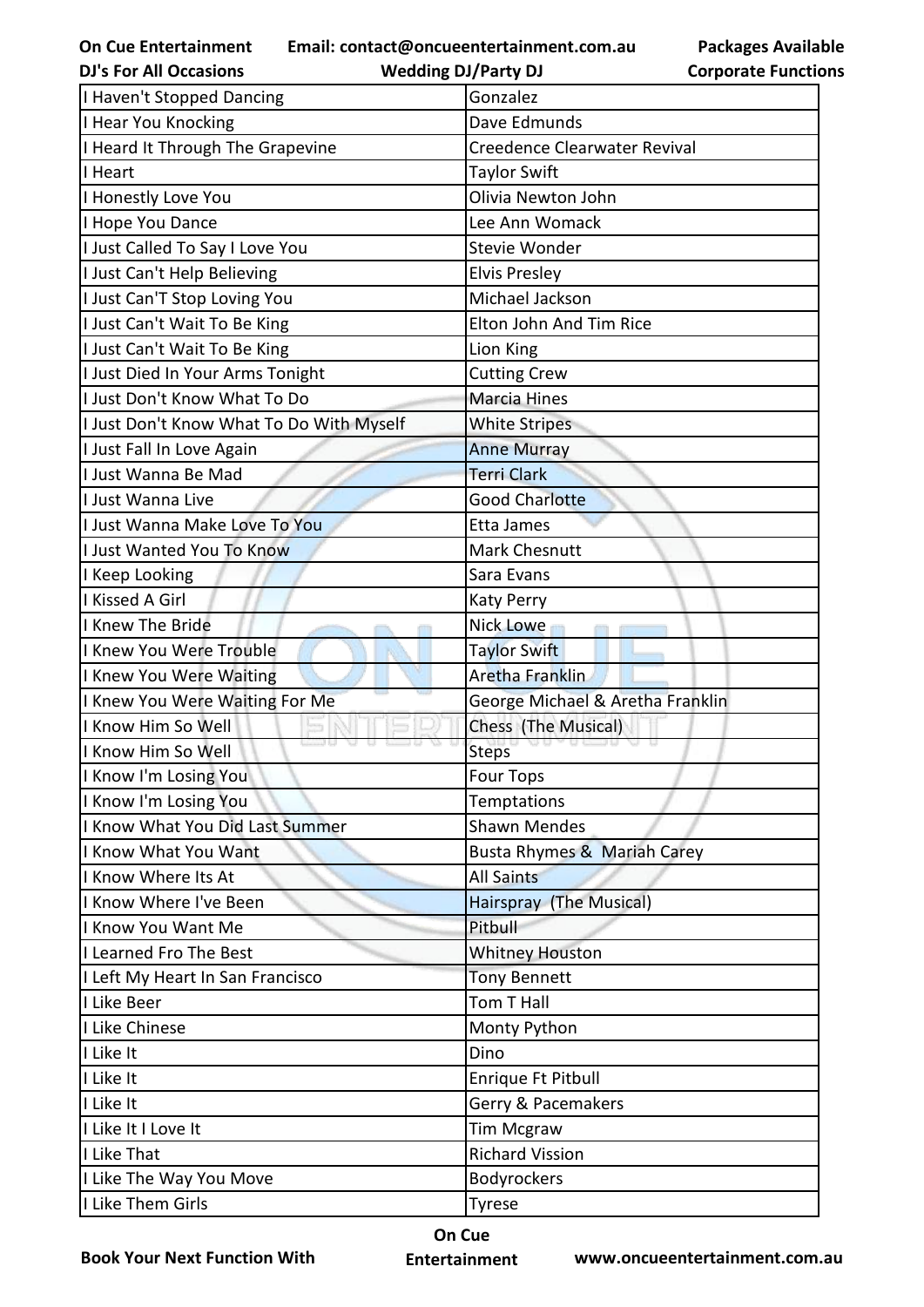**Email: contact@oncueentertainment.com.au**

**DJ's For All Occasions**

**Wedding DJ/Party DJ** 

| I Like To Move It           | Reel 2 Real                     |
|-----------------------------|---------------------------------|
| I Lived                     | One Republic                    |
| I Love A Rainy Night        | <b>Eddie Rabbit</b>             |
| I Love How You Love Me      | <b>Glen Campbell</b>            |
| I Love It                   | Icona Pop                       |
| I Love It Load              | <b>Kiss</b>                     |
| I Love It When We Do        | Ronan Keating                   |
| I Love Me                   | Demi Lovato                     |
| I Love Me Some Him          | <b>Toni Braxton</b>             |
| I Love My Friend            | <b>Charlie Rich</b>             |
| I Love Paris                | <b>Frank Sinatra</b>            |
| <b>I Love Rock And Roll</b> | <b>Britney Spears</b>           |
| I Love Rock And Roll        | Joan Jett                       |
| I Love Rocky Road           | Weird Al Yankovic               |
| I Love The Nightlife        | <b>Alicia Bridges</b>           |
| I Love Them Ho's            | Eamon                           |
| I Love This Bar             | <b>Toby Keith</b>               |
| I Love This Place           | <b>Troy Cassar Daley</b>        |
| I Love To Boogie            | T Rex                           |
| I Love You                  | Martina Mcbride                 |
| I Love You Love Me Love     | <b>Gary Glitter</b>             |
| I Love You So Much It Hurts | Patsy Cline                     |
| I Love You This Much        | <b>Jimmy Wayne</b>              |
| I Loved You                 | <b>Blonde Ft Melissa Steel</b>  |
| I Made It Through The Rain  | <b>Barry Manilow</b>            |
| I Melt                      | <b>Rascal Flatts</b>            |
| I Melt With You             | Modern English                  |
| I Miss You                  | Blink 182                       |
| I Missed Again              | <b>Phil Collins</b>             |
| I Move On                   | Chicago (Musical)               |
| I Must Be seeing Things     | <b>Gene Pitney</b>              |
| I Need A Doctor             | Dr Dre And Eminem               |
| I Need A Doctor             | <b>Eminem Ft Dr Dre</b>         |
| I Need A Dollar             | <b>Aloe Black</b>               |
| I Need A Lover              | John Cougar Mellencamp          |
| I Need Somebody             | <b>Bardot</b>                   |
| I Need Something            | Newton Faulkner                 |
| I Need To Know              | Marc Anthony                    |
| I Need You                  | Trisha Yearwood                 |
| I Need You                  | Leann Rimes                     |
| I Need You                  | Marc Anthony                    |
| I Need You Tonight          | Prof Green & Ed Drewett         |
| I Need Your Love            | Calvin Harris Ft Ellie Goulding |
| I Need Your Love            | Shaggy Ft Mohombi Faydee        |
| I Never Cry                 | Alice Cooper                    |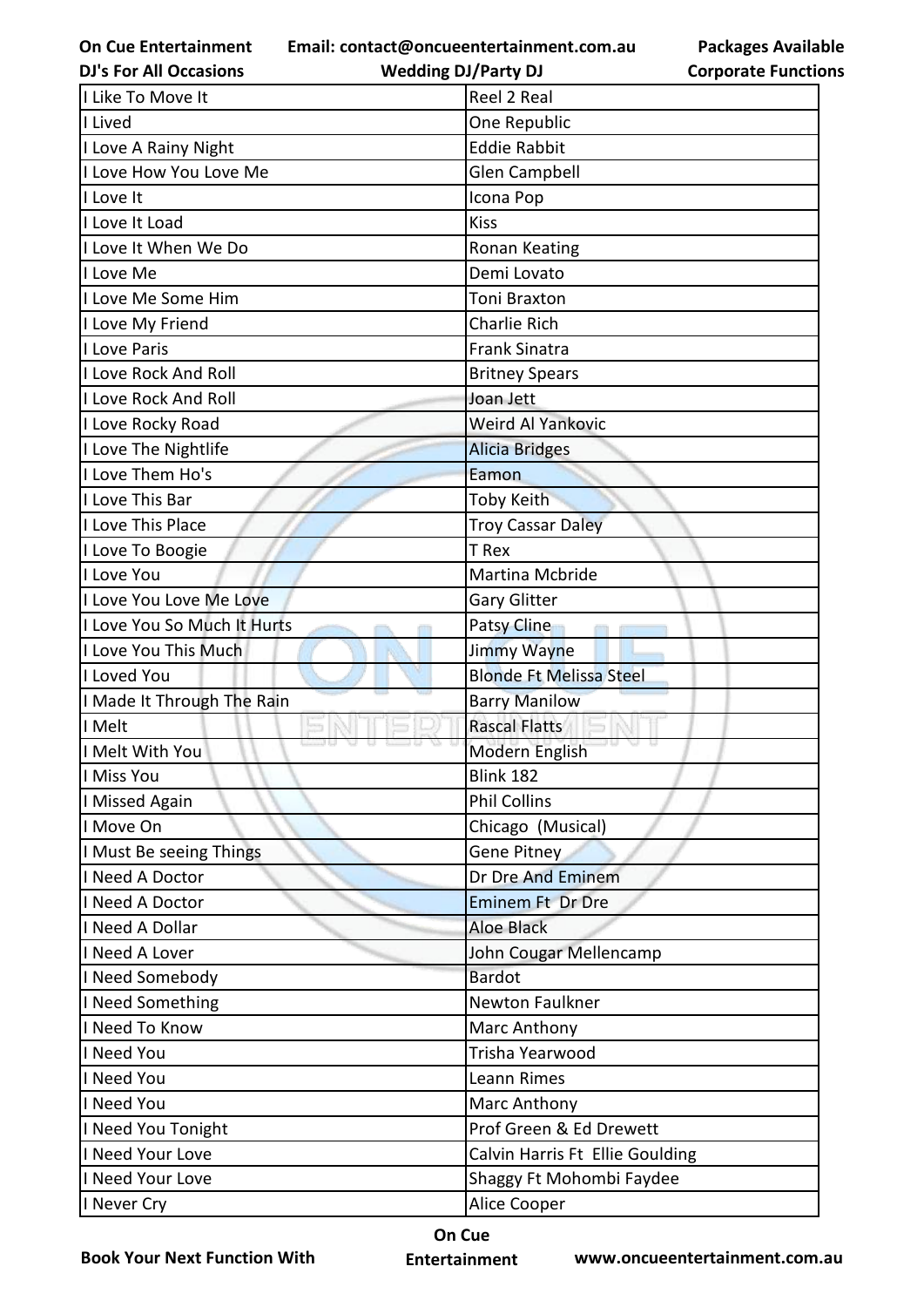**Email: contact@oncueentertainment.com.au Wedding DJ/Party DJ** 

**Packages Available Corporate Functions**

| <b>DJ's For All Occasions</b>         | <b>Wedding DJ/Party DJ</b>   | <b>Corporate Function</b> |
|---------------------------------------|------------------------------|---------------------------|
| I Never Liked You                     | <b>Rogue Traders</b>         |                           |
| I Never Loved A Man                   | Aretha Franklin              |                           |
| I Never Loved You Anyway              | Corrs                        |                           |
| I New I Loved You                     | Savage Garden                |                           |
| I Only Have Eyes For You              | Ella Fitzgerald              |                           |
| I Only Have Eyes For You              | Flamingoes                   |                           |
| I Only Have Eyes For You              | <b>Simon And Garfunkel</b>   |                           |
| I Only Wanna Be With You              | <b>Bay City Rollers</b>      |                           |
| I Only Wanna Be With You              | <b>Dusty Springfield</b>     |                           |
| I Only Wanna Be With You              | Hootie & The Blowfish        |                           |
| I Owe You Nothing                     | <b>Bros</b>                  |                           |
| I Promise                             | <b>Stacie Orrico</b>         |                           |
| I Put A Spell On You                  | Creedence Clearwater Revival |                           |
| I Quit                                | Hepburn                      |                           |
| I Ran So Far Away                     | <b>Flock Of Seagulls</b>     |                           |
| I Really Didn't Mean It               | <b>Luther Vandross</b>       |                           |
| I Really Like You                     | Carly Rae Jepsen             |                           |
| I Remember You                        | Jimmy Dorsey                 |                           |
| I Remember You                        | <b>Skid Row</b>              |                           |
| I Said Never Again                    | <b>Rachael Stevens</b>       |                           |
| I Saved The World Today               | Eurythmics                   |                           |
| I Saw Her Standing There              | <b>Beatles</b>               |                           |
| I Saw Mommy Kissing Santa Claus       | Traditional                  |                           |
| I saw Mummy Kissing Santa Clause      | <b>Frank Sinatra</b>         |                           |
| I Saw Red                             | Warrant                      |                           |
| I Saw The Light                       | <b>Todd Rundgren</b>         |                           |
| I Say A Little Prayer                 | <b>Dionne Warwick</b>        |                           |
| I Second That Emotion                 | Japan                        |                           |
| I See Fire                            | <b>Ed Sheeran</b>            |                           |
| I See Red                             | Split Enz                    |                           |
| I See Right Through You               | Alanis Morrisette            |                           |
| I See You Baby                        | Amanda Groove                |                           |
| I See You Baby                        | Groove Armarda               |                           |
| I Send A Message                      | <b>Inxs</b>                  |                           |
| I Shall Be There                      | Bewitched                    |                           |
| I Shot The Sheriff                    | <b>Eric Clapton</b>          |                           |
| I Shot The Sherrif                    | <b>Bob Marley</b>            |                           |
| I Should Be                           | Dru Hill                     |                           |
| I Should Be So Lucky                  | Kylie Minogue                |                           |
| I Should Have Been True               | <b>Mavericks</b>             |                           |
| <b>I Stand Alone</b>                  | Godsmack                     |                           |
| I Started A Joke                      | <b>Bee Gees</b>              |                           |
| I Started Something I Couldn't Finish | Smiths                       |                           |
| I Stay With You                       | Goo Goo Dolls                |                           |
| I Still                               | <b>Backstreet Boys</b>       |                           |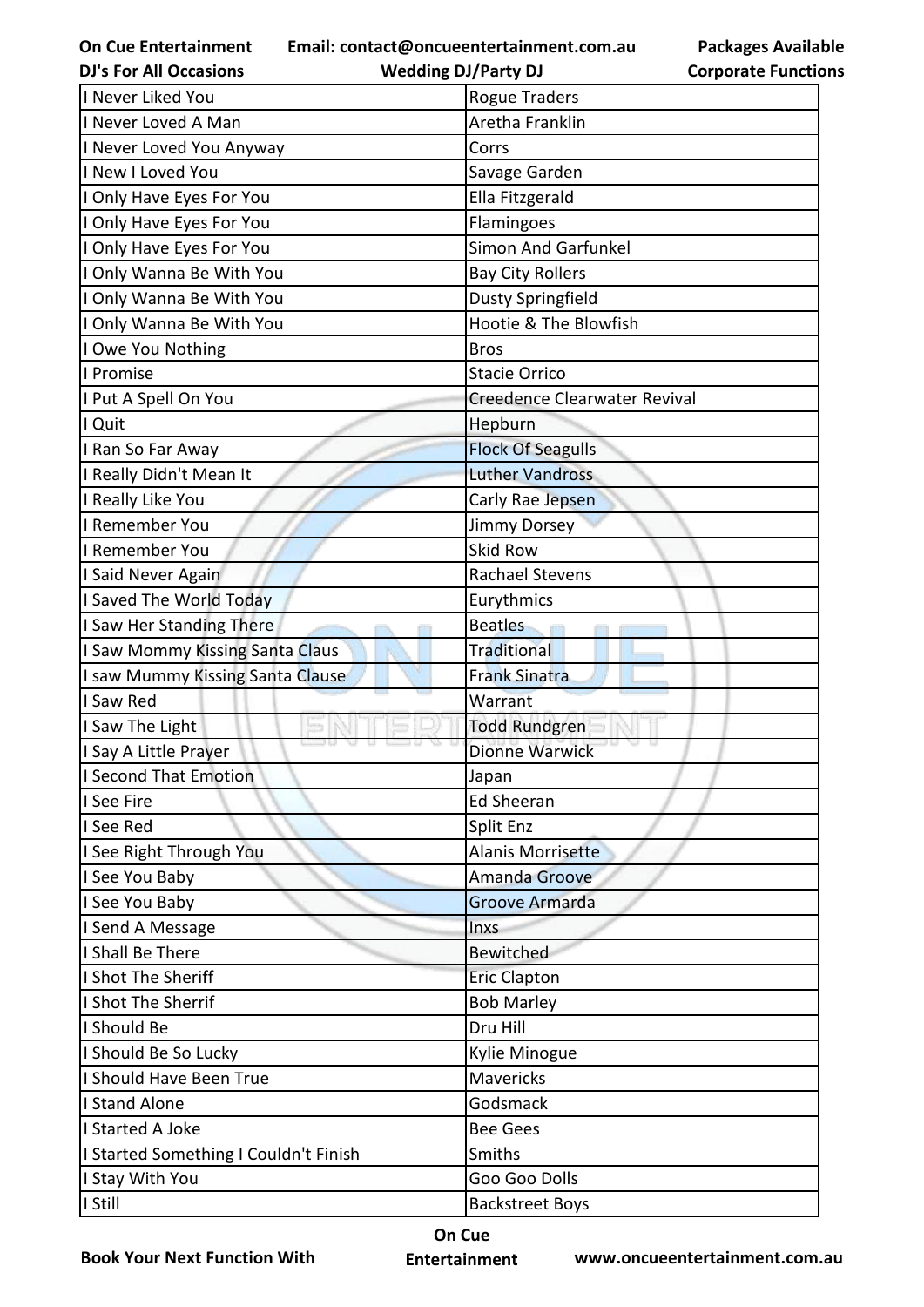**Email: contact@oncueentertainment.com.au**

**DJ's For All Occasions**

**Wedding DJ/Party DJ** 

**Packages Available Corporate Functions**

| I Still Believe                            | Miss Saigon (The Musical)     |
|--------------------------------------------|-------------------------------|
| I Still Believe In You                     | Desert Rose Band              |
| I Still Call Australia Home                | Peter Allen                   |
| I Still Haven't Found What I'm Looking For | U <sub>2</sub>                |
| I Still Prey (Duet)                        | Kasey Chambers & Paul Kelly   |
| I Still Remember                           | <b>Bloc Party</b>             |
| I Surrender                                | <b>Rosie Gaines</b>           |
| I Swear                                    | All 4 One                     |
| I Swear                                    | John Michael Montgomery       |
| I Think I Love You                         | Partridge Family              |
| I Think I Love You Too Much                | Jeff Healey Band              |
| I Think I'm Paranoid                       | Garbage                       |
| I Think The World Needs A Drink            | <b>Terri Clark</b>            |
| I Think We're Alone Now                    | Tiffany                       |
| I Thought About You                        | <b>Frank Sinatra</b>          |
| I Told The Brook                           | <b>Billy Thorpe</b>           |
| I Took A Pill In Ibiza (Seeb Remix)        | Mike Posner                   |
| I Touch Myself                             | Divynals                      |
| I Try                                      | Macy Gray                     |
| I Turn To You                              | Christina Aguilera            |
| I Used To Love Her                         | Saw Doctors                   |
| I Volunteer                                | Collin Raye                   |
| I Walk Alone                               | Cher                          |
| I Walk Alone                               | <b>Marty Robbins</b>          |
| I Walk The Line                            | Johnny Cash                   |
| I Wanna Be A Cowboy                        | <b>Boys Don't Cry</b>         |
| I Wanna Be Loved By You                    | <b>Marilyn Monroe</b>         |
| I Wanna Be Sedated                         | Ramones                       |
| I Wanna Be There                           | <b>Blessed Union Of Souls</b> |
| II Wanna Be With You                       | <b>Mandy Moore</b>            |
| I Wanna Be Your Lover                      | Prince                        |
| I Wanna Dance With Somebody                | <b>Whitney Houston</b>        |
| I Wanna Do Bad Things With You             | <b>Jace Everett</b>           |
| I Wanna Do It All                          | <b>Terri Clark</b>            |
| I Wanna Go                                 | <b>Britney Spears</b>         |
| I Wanna grow Old With You                  | <b>Adam Sandler</b>           |
| I Wanna Have Youre Babies                  | <b>Natalie Merchant</b>       |
| I Wanna Hold You                           | <b>McFly</b>                  |
| I Wanna Hold Your Hand                     | <b>Glee Cast</b>              |
| I Wanna Kiss A Girl                        | Keith Urban                   |
| I Wanna Know                               | Joe                           |
| I Wanna Live                               | Glen Campbell                 |
| I Wanna Rock                               | <b>Twisted Sister</b>         |
| I Wanna Talk About Me                      | <b>Toby Keith</b>             |
| I Want A New Drug                          | Huey Lewis & The News         |

**Book Your Next Function With**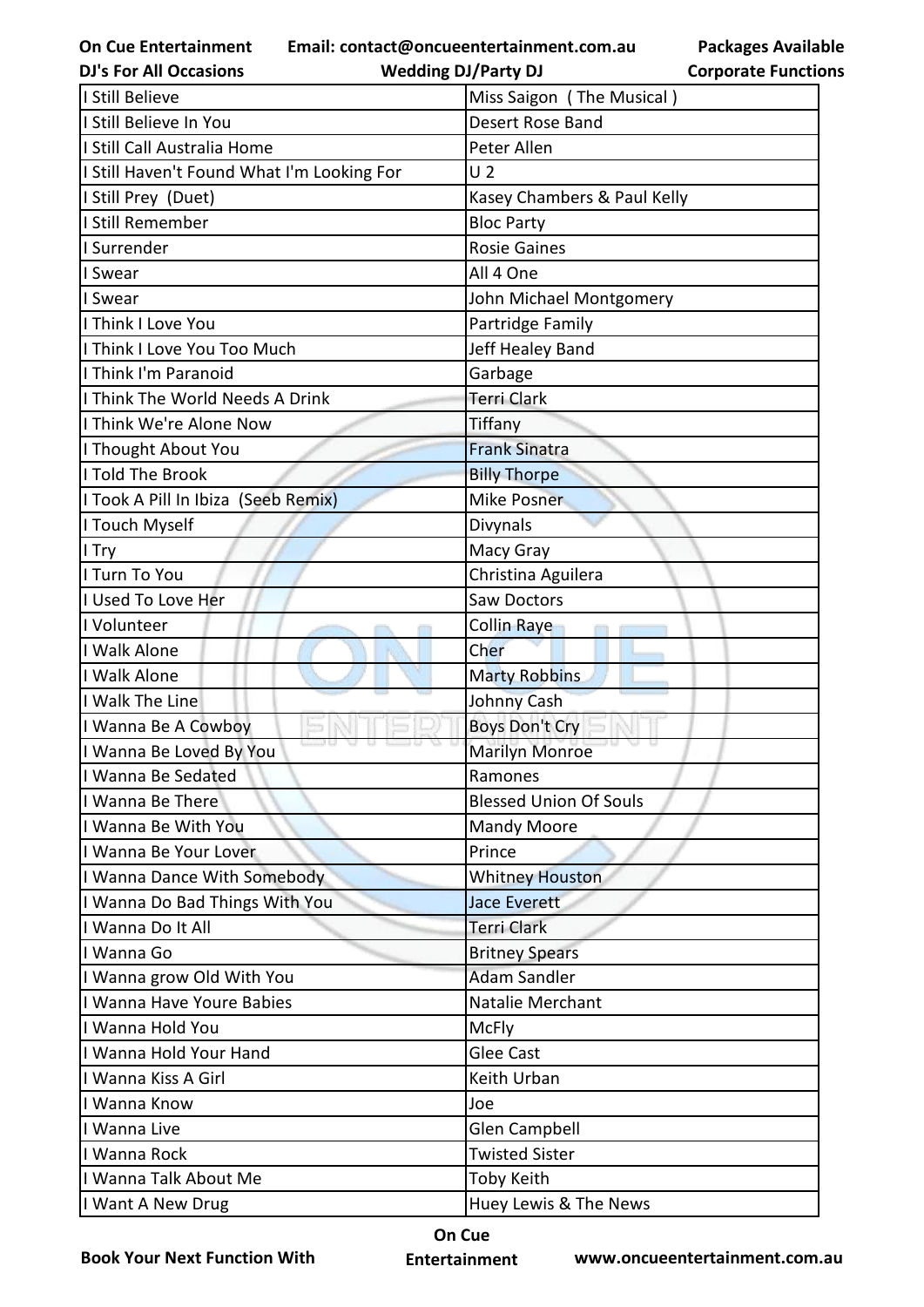**Email: contact@oncueentertainment.com.au**

**DJ's For All Occasions Wedding DJ/Party DJ** 

**Packages Available Corporate Functions**

| I Want Candy                     | <b>Bow Wow Wow</b>       |
|----------------------------------|--------------------------|
| I Want It All                    | Queen                    |
| I Want It That Way               | <b>Backstreet Boys</b>   |
| I Want It That Way               | <b>Backstreet Boys</b>   |
| I Want That Man                  | Debbie Harry             |
| I Want To Be In Love             | Melissa Etheridge        |
| I Want To Break Free             | Queen                    |
| I Want To Come Over              | Melissa Etheridge        |
| I want To Go With You            | <b>Eddie Arnold</b>      |
| Want To Hold Your Hand           | <b>Beatles</b>           |
| I Want To Know                   | Mark Wills               |
| I Want To Know What Love Is      | Foreigner                |
| I Want To Know What Love Is      | <b>Mariah Carey</b>      |
| I Want To Take You Higher        | Sly And The Family Stone |
| I Want You                       | Savage Garden            |
| I Want You                       | Thalia Ft Fat Joe        |
| I Want You                       | Janet Jackson            |
| I Want You Back                  | Bananarama               |
| I Want You Back                  | Jackson 5                |
| I Want You Back                  | Michael Jackson          |
| I Want You Back                  | N Sync                   |
| I Want You I Need You I Love You | <b>Elvis Presley</b>     |
| I Want You To Know               | Zedd Ft Selena Gomez     |
| I Want You To Need Me            | <b>Celine Dion</b>       |
| I Want You To Want Me            | <b>Cheap Trick</b>       |
| I Want Your Love                 | <b>Transvision Vamp</b>  |
| I Want Your Sex                  | George Michael           |
| I Wanted Everything              | Ramones                  |
| I Was Gonna Cancel               | Kylie Minogue            |
| I Was Made For Loving You        | <b>Kiss</b>              |
| I Was Only 19                    | Redgum                   |
| I Was Wrong                      | <b>Social Distortion</b> |
| I Wasn't Built To Get Up         | Supernaturals            |
| I Who Have Nothing               | <b>Tom Jones</b>         |
| I Will                           | <b>Beatles</b>           |
| I Will                           | Dean Martin              |
| I Will Always Love You           | <b>Dolly Parton</b>      |
| I Will Always Love You           | <b>Whitney Houston</b>   |
| I Will But                       | Shedaisy                 |
| I Will Buy You A Knew Life       | Everclear                |
| I Will Come To You               | Hanson                   |
| I Will Follow                    | U <sub>2</sub>           |
| I Will Follow Him                | Little Peggy March       |
| I Will Follow Him                | Whoopi Goldberg          |
| I Will Go With You               | Donna Summer             |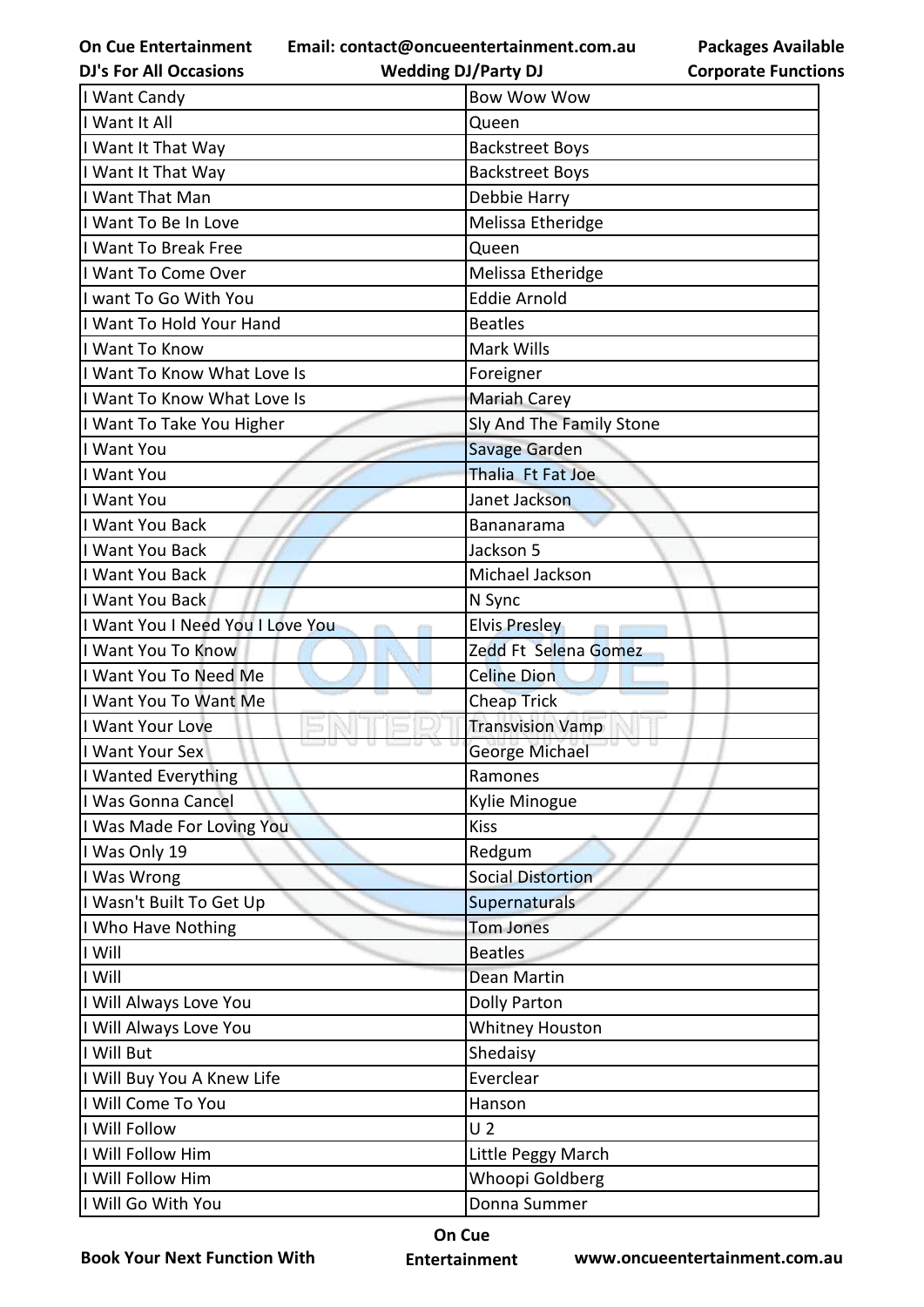**Email: contact@oncueentertainment.com.au Wedding DJ/Party DJ** 

|                            | <b>Packages Available</b> |
|----------------------------|---------------------------|
| <b>Corporate Functions</b> |                           |

| <b>DJ's For All Occasions</b>           | <b>Wedding DJ/Party DJ</b> | <b>Corporate Functio</b> |
|-----------------------------------------|----------------------------|--------------------------|
| I Will Never Fall In Love Again         | Dionne Warwick             |                          |
| I Will Never Let You Down               | Rita Ora & Calvin Harris   |                          |
| I Will Not Bow                          | <b>Breaking Benjamin</b>   |                          |
| I Will Remember You                     | Sarah McLachlan            |                          |
| I Will Say Forever My Love              | Jimmy Ruffin               |                          |
| I Will Survive                          | Gloria Gaynor              |                          |
| I Will Survive (Upbeat)                 | Gloria Gaynor              |                          |
| I Will Talk And Hollywood Will Listen   | <b>Robbie Williams</b>     |                          |
| I Will Wait                             | Mumford & Sons             |                          |
| I Wish                                  | Cher Lloyd Ft T.I.         |                          |
| I Wish                                  | R Kelly                    |                          |
| I Wish                                  | <b>Stevie Wonder</b>       |                          |
| I Wish I Could Have Been There          | John Anderson              |                          |
| I Wish I Was A Punk Rocker              | Sandi Thom                 |                          |
| I Wish I Was In Love Again              | <b>Frank Sinatra</b>       |                          |
| I Wish I Was James Bond                 | <b>Scouting For Girls</b>  |                          |
| I Wish It Would Rain                    | <b>Temptations</b>         |                          |
| I Wish It Would Rain Down               | <b>Phil Collins</b>        |                          |
| I Wish You Would Stay                   | <b>Brad Paisley</b>        |                          |
| I Woke Up In Love This Morning          | Partridge Family           |                          |
| I Wont Back Down                        | Tom Petty                  |                          |
| I Won't Give Up                         | Jason Mraz                 |                          |
| I Won't Last A Day Without You          | Carpenters                 |                          |
| I Wont Leave You Lonely                 | Shania Twain               |                          |
| I Won't Let The Sun Go Down On Me       | <b>Nik Kershaw</b>         |                          |
| I Won't Let You Go                      | <b>James Morrison</b>      |                          |
| I Would Die For You                     | Prince                     |                          |
| I Would'nt Change A Thing               | Kylie Minogue              |                          |
| I Wouldn't Have Missed It For The World | Ronnie Milsap              |                          |
| I Write Sins Not Tragedies              | Panic At The Disco         |                          |
| I Write The Songs                       | <b>Barry Manilow</b>       |                          |
| Ice Cream                               | Sarah McLachlan            |                          |
| Ice Cream Man                           | Van Halen                  |                          |
| Ice Ice Baby                            | Vanilla Ice                |                          |
| Icky Thump                              | <b>White Stripes</b>       |                          |
| I'd Be Lying                            | Chris Cagle                |                          |
| I'd Come For You                        | Nickelback                 |                          |
| I'd Die To Be With You Tonight          | Jimmy Barnes               |                          |
| I'd Do Anything                         | Simple Plan                |                          |
| I'd Do Anything For Love                | Meatloaf                   |                          |
| I'd Do Anything For Love (Duet)         | Meatloaf                   |                          |
| I'd Lie For You                         | Meatloaf                   |                          |
| I'd Like To Teach The World To Sing     | <b>Hillside Singers</b>    |                          |
| I'd Like To Teach The World To Sing     | Seekers                    |                          |
| I'd Love You To Want Me                 | Lobo                       |                          |

**Book Your Next Function With**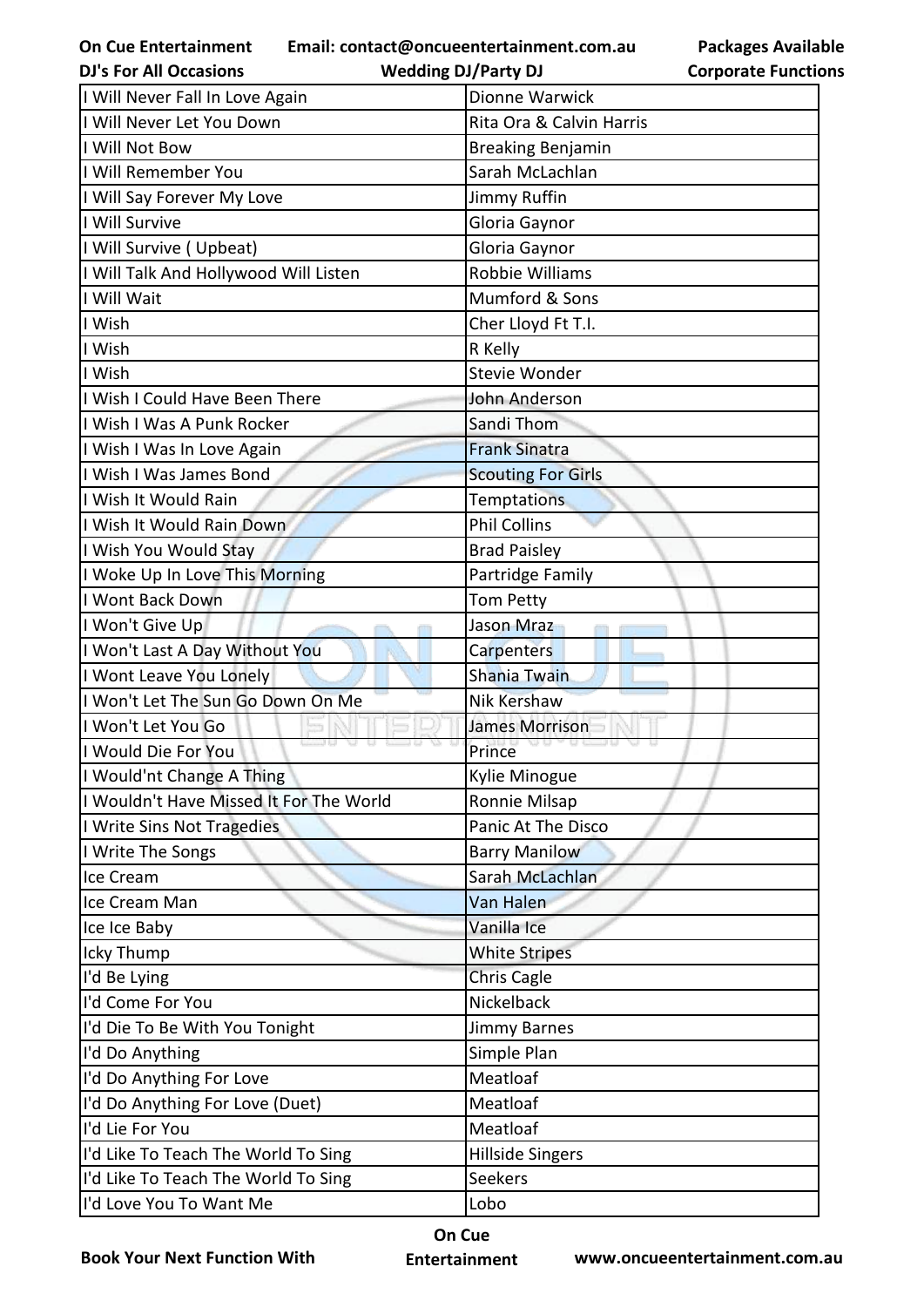**Email: contact@oncueentertainment.com.au**

**DJ's For All Occasions**

**Wedding DJ/Party DJ** 

**Packages Available Corporate Functions**

| I'd Rather                                      | <b>Luther Vandross</b>          |
|-------------------------------------------------|---------------------------------|
| I'd Rather Go Blind                             | Etta James                      |
| I'd Really Love To See You Tonight              | England Dan And John Ford Coley |
| Ida Red Like To Boogie                          | <b>Bob Wills</b>                |
| Identify                                        | Natalie Imbruglia               |
| lf                                              | <b>Bread</b>                    |
| If A Man Answers                                | <b>Toby Keith</b>               |
| If Everyone Cered                               | Nickelback                      |
| If I Aint Got You                               | Alicia Keys                     |
| If I Ain't Got You                              | Alicia Keys                     |
| If I Am                                         | Nine Days                       |
| If I Can Dream                                  | <b>Elvis Presley</b>            |
| If I Can't                                      | 50 Cent                         |
| If I Can't Have You                             | Etta James                      |
| If I Could                                      | 1927                            |
| If I Could                                      | <b>Kasey Chambers</b>           |
| If I Could Turn Back Time                       | Cher                            |
| If I Didnt Have A Dime                          | <b>Gene Pitney</b>              |
| If I Die Tomorrow                               | Motley Crue                     |
| If I Give My Heart To You                       | Doris Day                       |
| If I Go                                         | Ella Eyre                       |
| If I Had \$1,000,000                            | <b>Barenaked Ladies</b>         |
| If I Had Eyes                                   | Jack Johnson                    |
| If I Had No Loot                                | <b>Tony Toni Tone</b>           |
| If I Had You                                    | <b>Adam Lambert</b>             |
| If I Had You                                    | <b>Frank Sinatra</b>            |
| If I Loose Myself                               | <b>One Republic</b>             |
| If I Never See Your Face Again                  | Maroon 5 & Rihanna              |
| If I Never Stop Loving You                      | David Kersh                     |
| If I Ruled The World                            | <b>Tom Jones</b>                |
| If I Said You Had A Beautiful Body              | <b>Bellamy Brothers</b>         |
| If I Should Lose You                            | <b>Frank Sinatra</b>            |
| If I Wanted To                                  | <b>Melissa Etheridge</b>        |
| If I Were A Boy                                 | Beyonce                         |
| If I Were A Carpenter                           | <b>Four Tops</b>                |
| If I Were You                                   | <b>Kasey Chambers</b>           |
| If I Were Your Woman                            | Gladys Knight & The Pips        |
| If I'm Not In Love                              | <b>Faith Hill</b>               |
| If It HomeMakes You Happy                       | Sheryl Crow                     |
| If It's Love                                    | Train                           |
| If Looks Could Kill                             | Timomatic                       |
| If Loving You Is Wrong I Don't Want To Be Right | Luther Ingram                   |
| If My Friend Could See Me Now                   | <b>Sweet Charity</b>            |
| If My Heart Had Wings                           | <b>Faith Hill</b>               |
| If Only                                         | Hanson                          |

**Book Your Next Function With**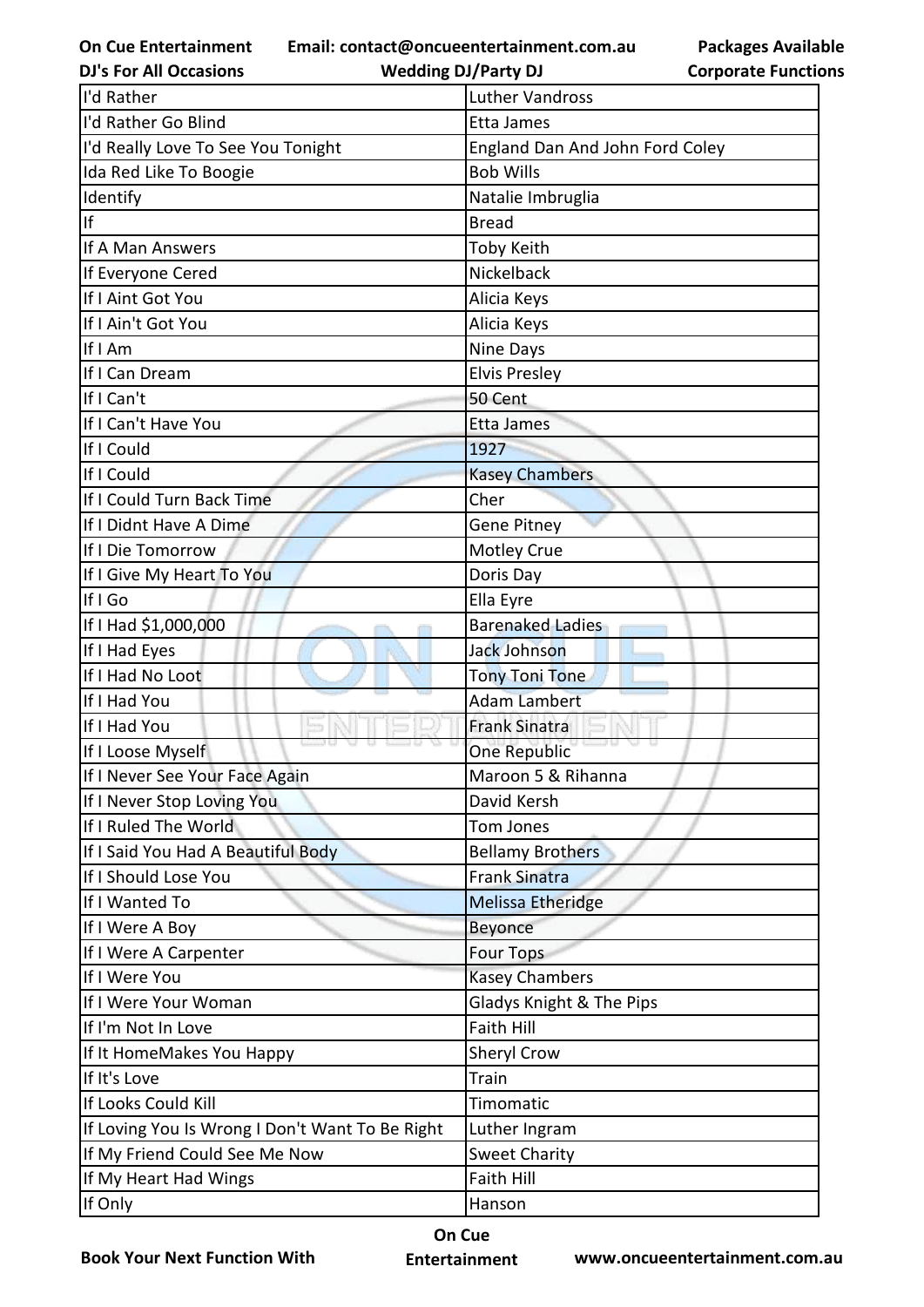**Email: contact@oncueentertainment.com.au Wedding DJ/Party DJ** 

**Packages Available Corporate Functions**

| <b>DJ's For All Occasions</b>        | <b>Wedding DJ/Party DJ</b> | <b>Corporate Function</b> |
|--------------------------------------|----------------------------|---------------------------|
| If The House Is Rocking              | Lee Roy Parnell            |                           |
| If The World Was Ending              | JP Saxe ft Julia Michaels  |                           |
| If Theres A Rocket Tie Me To It      | <b>Snow Patrol</b>         |                           |
| If This Is It                        | Huey Lewis & The News      |                           |
| If This Isn't Love                   | Jennifer Hudson            |                           |
| If Today Was Your Last Day           | Nickelback                 |                           |
| If Tomorrow Never Comes              | Ronan Keating              |                           |
| If We Ever Meet Again                | Timbaland Ft Katy Perry    |                           |
| If Were Not In Love                  | Patti Auston               |                           |
| If You Can'T Give Me Love            | Suzi Quatro                |                           |
| If You Could Only See                | Tonic                      |                           |
| If You Could Read My Mind            | Gordon Lightfoot           |                           |
| If You Could Read My Mind            | Stars On 54                |                           |
| If You Could See Me Now              | The Script                 |                           |
| If You Don't Know Me By Now          | <b>Simply Red</b>          |                           |
| If You Don't Start Drinking          | <b>George Thorogood</b>    |                           |
| If You Ever Come Back                | The Script                 |                           |
| If You Ever Did Believe              | <b>Stevie Nicks</b>        |                           |
| If You Ever Leave Me                 | <b>Barbra Streisand</b>    |                           |
| If You Ever Want To Be In Love       | James Bay                  |                           |
| If You Gotta Go, Go Now              | <b>Manfred Mann</b>        |                           |
| If You Had My Love                   | Jennifer Lopez             |                           |
| If You Had My Love                   | Jennifer Lopez             |                           |
| If You Have To Ask                   | Red Hot Chilli Peppers     |                           |
| If You Keep Losing Sleep             | Silverchair                |                           |
| If You Know What I Mean              | <b>Neil Diamond</b>        |                           |
| If You Leave Me Can I Come To        | <b>Mental As Anything</b>  |                           |
| If You Leave Me Now                  | Chicago                    |                           |
| If You Love Me Let Me Know           | Olivia Newton John         |                           |
| If You Love Somebody Set Them Free   | <b>Sting</b>               |                           |
| If You See Jordan                    | <b>Something Corporate</b> |                           |
| If You Seek Amy                      | <b>Britney Spears</b>      |                           |
| If You Talk In Your Sleep            | <b>Elvis Presley</b>       |                           |
| If You Think You Know How To Love Me | Smokie                     |                           |
| If You Wanna Be Happy                | <b>Jimmy Soul</b>          |                           |
| If You Want Blood (You've Got It)    | Acdc                       |                           |
| If You Want To Find Love             | Kenny Rogers               |                           |
| If Your Heart Ain't Busy Tonight     | Tanya Tucker               |                           |
| If Your Not In It For Love           | Shania Twain               |                           |
| If Your Not The One                  | Daniel Bedingfield         |                           |
| If You're Gone                       | Matchbox 20                |                           |
| If You're Not The One                | Daniel Bedingfield         |                           |
| If You're Too Shy (Let Me Know)      | 1975                       |                           |
| Ignition                             | R Kelly                    |                           |
| Ignorance                            | Paramore                   |                           |
|                                      |                            |                           |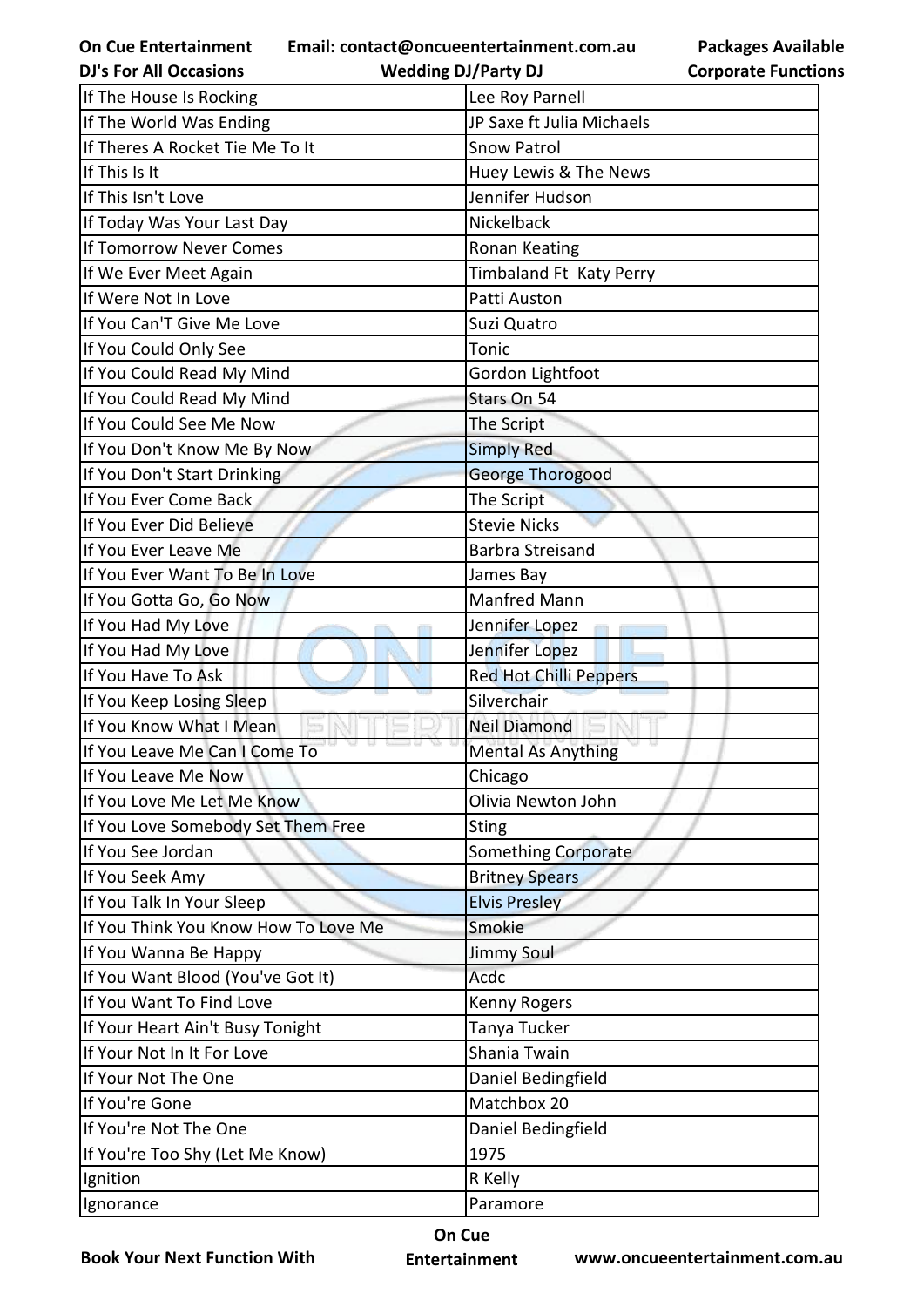**Email: contact@oncueentertainment.com.au**

**DJ's For All Occasions**

**Wedding DJ/Party DJ** 

**Packages Available Corporate Functions**

| lgy                                       | Donald Fagen                    |
|-------------------------------------------|---------------------------------|
| Iko Iko                                   | Dixie Cups                      |
| I'll Be                                   | Reba McEntire                   |
| I'll Be Around                            | Spinners                        |
| I'll Be Gone                              | Spectrum                        |
| I'll Be Home For Christmas                | Christmas                       |
| I'll Be In The Sky                        | B.O.B                           |
| I'll Be Seeing You                        | <b>Frank Sinatra</b>            |
| I'll Be There                             | Michael Jackson                 |
| I'll Be There                             | Jackson 5                       |
| I'll Be There For You                     | <b>Bon Jovi</b>                 |
| I'll Be There For You                     | Chic Ft Nile Rogers             |
| I'll Be There For You (Friends Theme)     | Rembrandts                      |
| I'll Be Waiting                           | Adele                           |
| I'll Be Your Babe Tonight                 | <b>UB40 &amp; Robert Palmer</b> |
| I'll Be Your Baby Tonight                 | <b>Robert Palmer &amp; UB40</b> |
| I'll Cover You                            | Rent (The Musical)              |
| I'll Fly For You                          | Spandau Ballet                  |
| I'll Go Crazy                             | <b>Andy Griggs</b>              |
| I'll Go Crazy If I Don't Go Crazy Tonight | U <sub>2</sub>                  |
| I'll Hold You In My Heart                 | <b>Eddie Arnold</b>             |
| I'll Make Love To You                     | Boyz 2 Men                      |
| I'll Meet You At Midnight                 | Smokie                          |
| I'll Never Break Your Heart               | <b>Backstreet Boys</b>          |
| I'll Never Fall In Love Again             | <b>Bert Bakaratt</b>            |
| I'll Never Fall In Love Again             | <b>Bobby Gentry</b>             |
| I'll Never Fall In Love Again             | <b>Dionne Warwick</b>           |
| I'll Never Fall In Love Again             | Tom Jones                       |
| I'll Never Find Another You               | Seekers                         |
| I'll Never Smile Again                    | Dionne Warwick                  |
| I'll Never Smile Again                    | <b>Frank Sinatra</b>            |
| I'll Never Stop                           | N Sync                          |
| I'll Remember                             | Madonna                         |
| I'll Say Forever My Love                  | <b>Jimmy Ruffin</b>             |
| I'll Show You                             | Justin Bieber                   |
| I'll Stand By You                         | Pretenders                      |
| I'll Stick Around                         | Foo Fighters                    |
| I'll Still Love You More                  | Trisha Yearwood                 |
| I'll Stop Loving You                      | Mike Reid                       |
| I'll Take You Home Again Kathleen         | Irish                           |
| I'll Think Of Something                   | Mark Chesnutt                   |
| I'll Tumble For Ya                        | <b>Culture Club</b>             |
| I'll Wait                                 | Van Halen                       |
| Illegal                                   | Shakira                         |
| I'm A Bad Bad Man                         | Annie Get Your Gun              |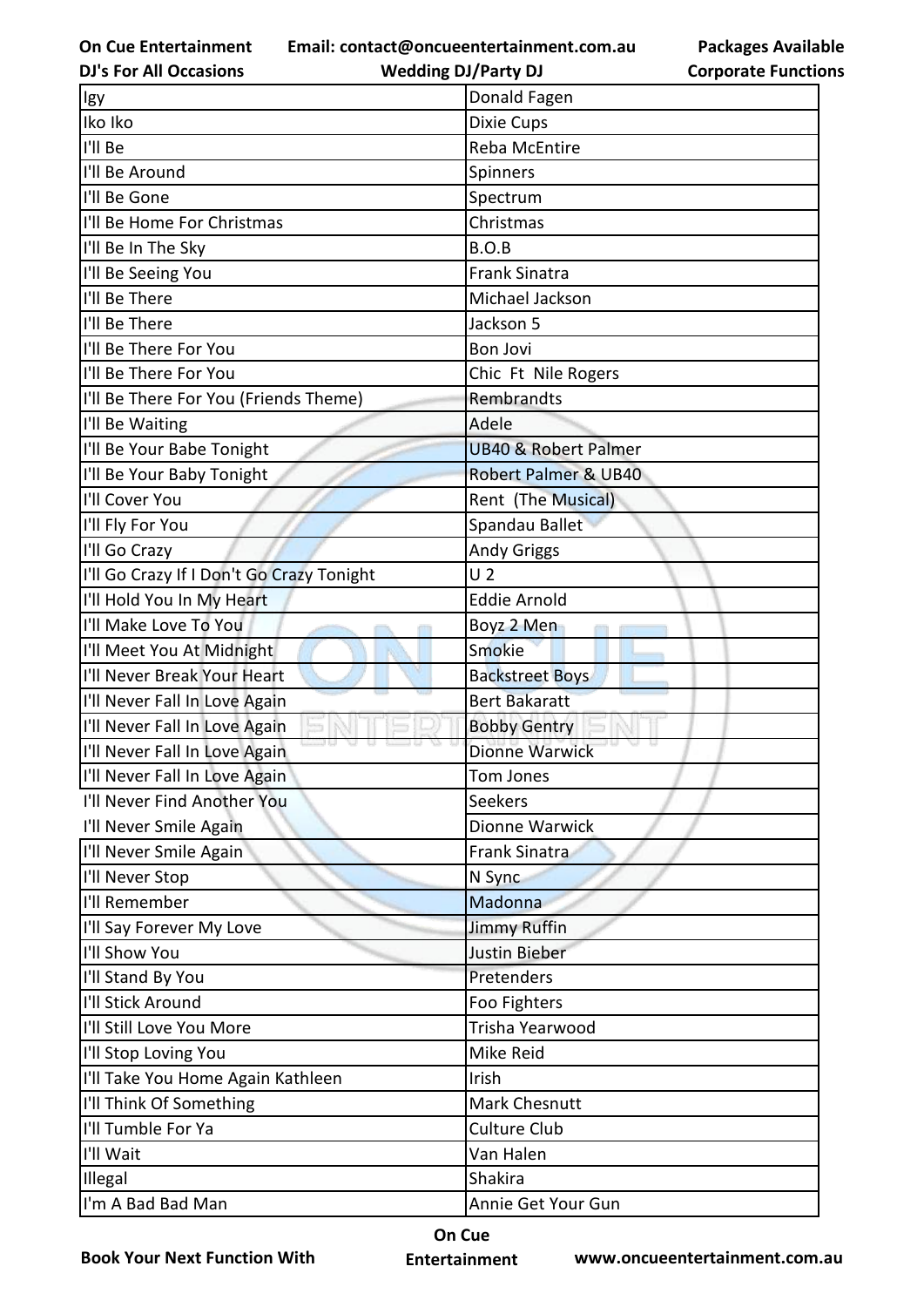**Email: contact@oncueentertainment.com.au Wedding DJ/Party DJ** 

**DJ's For All Occasions**

**Corporate Functions**

**Packages Available** 

| I'm A Believer                          | Monkees                   |
|-----------------------------------------|---------------------------|
| I'm A Believer                          | <b>Neil Diamond</b>       |
| I'm A Believer                          | Smash Mouth               |
| I'm A Boy                               | The Who                   |
| I'm A Freak                             | Enrique Ft Pitbull        |
| I'm A Lonesome Fugitive                 | Merle Haggard             |
| I'm A Lonley Jew                        | Eric Cartman              |
| I'm A Man                               | <b>Spencer Davis</b>      |
| I'm A Ramblin Man                       | <b>Waylon Jennings</b>    |
| I'm A Slave                             | <b>Britney Spears</b>     |
| I'm Alive                               | <b>Celine Dion</b>        |
| I'm Alive                               | Neil Diamond              |
| I'm All Yours                           | Jay Sean Ft Pitbull       |
| I'm Already Taken                       | <b>Steve Warner</b>       |
| Im Already There                        | Lonestar                  |
| I'm Always Here                         | Jimi Jones                |
| I'm Always Touched                      | <b>Blondie</b>            |
| I'm An Albatroz                         | Aron Chupa                |
| I'm An Indian Too                       | Annie Get Your Gun        |
| I'm An Ordinary Man                     | My Fair Lady (Musical)    |
| I'm Broken                              | Pantera                   |
| I'm Coming Home                         | Tom Jones                 |
| I'm Diggin It                           | <b>Alecia Elliott</b>     |
| I'm Doing Fine Now                      | Pasadenas                 |
| I'm Every Woman                         | Chaka Khan                |
| I'm Every Woman                         | <b>Whitney Houston</b>    |
| I'm Free                                | The Who                   |
| I'm Glad                                | Jennifer Lopez            |
| I'm Goin Down                           | Mary J Blige              |
| I'm Going Home                          | Rocky Horror Picture Show |
| I'm Gonna Be Alright                    | Jennifer Lopez            |
| I'm Gonna Getcha Good                   | Shania Twain              |
| I'm Gonna Knock On Your Door            | <b>Crash Craddock</b>     |
| I'm Gonna Make You Love Me              | <b>Diana Ross</b>         |
| I'm Gonna Take That Mountain            | <b>Reba McEntire</b>      |
| I'm Gonna Wash That Man                 | South Pacific (Musical)   |
| I'm Holdin On To Love To Save My Life   | Shania Twain              |
| I'm Horny                               | Hot' N' Juicy             |
| I'm In You                              | Peter Frampton            |
| I'm Into Something Good                 | <b>Hermans Hermits</b>    |
| I'm Into You                            | Jennifer Lopez            |
| I'm Just A Girl                         | Deana Carter              |
| I'm Just A Singer In A Rock N Roll Band | Moody Blues               |
| I'm Just Talkin About Tonight           | Toby Keith                |
| I'm Leaving It All Up To You            | Dale And Grace            |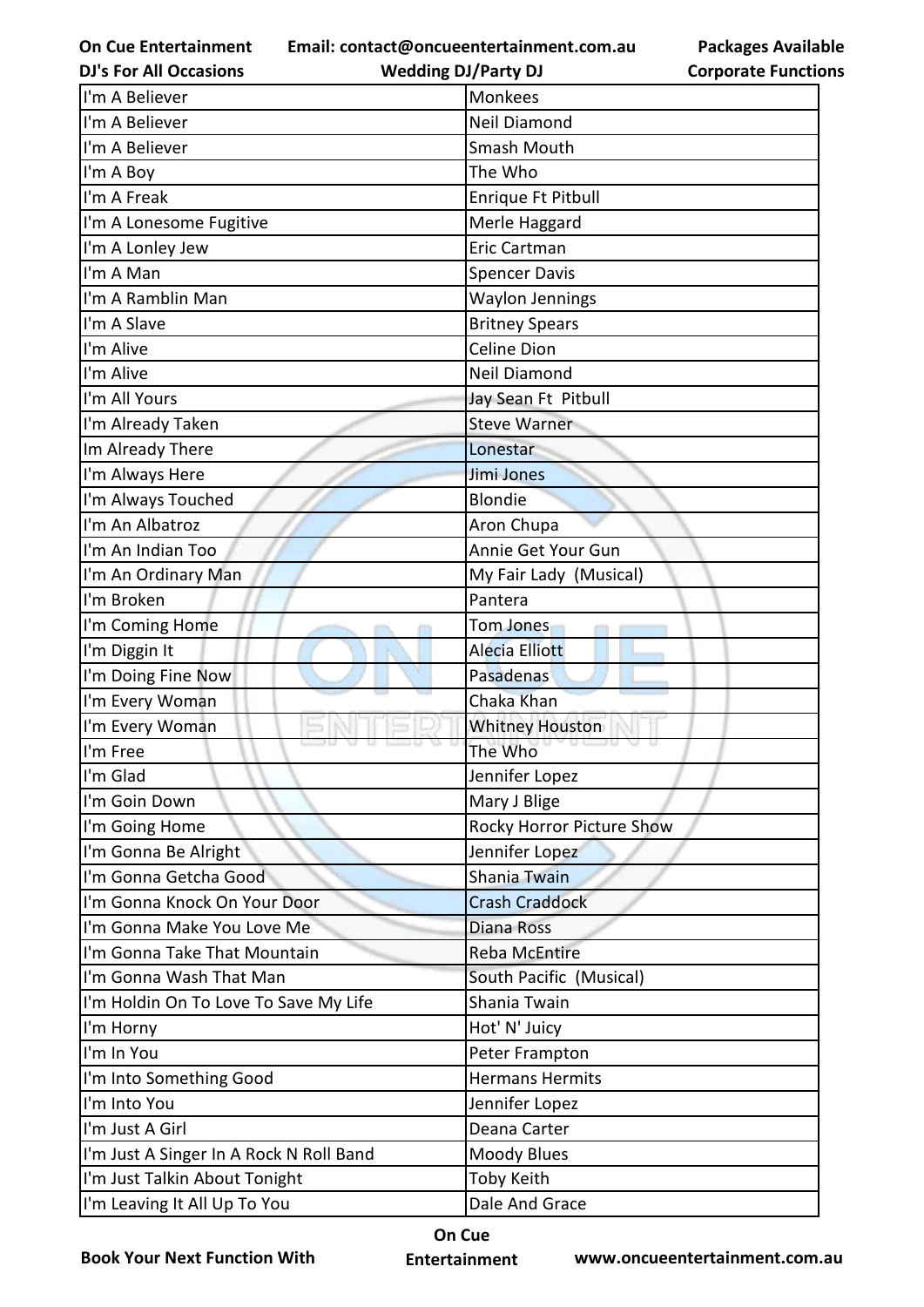**Email: contact@oncueentertainment.com.au**

**Packages Available Corporate Functions**

| <b>DJ's For All Occasions</b>         | <b>Wedding DJ/Party DJ</b> | <b>Corporate Functio</b> |
|---------------------------------------|----------------------------|--------------------------|
| I'm Left You're Right She's Gone      | <b>Elvis Presley</b>       |                          |
| I'm Like A Bird                       | Nelly Furtado              |                          |
| I'm Like A Lawyer                     | Fall Out Boy               |                          |
| I'm Lovin It                          | <b>Justin Timberlake</b>   |                          |
| I'm Missing You                       | Kenny Rogers               |                          |
| I'm Moving On                         | <b>Hank Snow</b>           |                          |
| I'm Not A Girl Not Yet A Woman        | <b>Britney Spears</b>      |                          |
| I'm Not Gonna Do Anything Without You | Mark Wills & Jamie Oneal   |                          |
| I'm Not In Love                       | 10 Cc                      |                          |
| I'm Not Lisa                          | Jessie Colter              |                          |
| I'm Not Missing You                   | <b>Stacie Orrico</b>       |                          |
| I'm Not Ok                            | My Chemical Romance        |                          |
| I'm Not Running Anymore               | John Cougar Mellencamp     |                          |
| I'm Not Sorry                         | <b>Pigeon Detectives</b>   |                          |
| I'm Not That Girl                     | Wicked (Musical)           |                          |
| I'm Not The Girl                      | <b>Rachel Farris</b>       |                          |
| I'm Not The Only One                  | Sam Smith                  |                          |
| I'm Not Your Stepping Stone           | Monkees                    |                          |
| I'm On A Boat                         | Lonely Island              |                          |
| I'm On Fire                           | <b>Bruce Springsteen</b>   |                          |
| I'm On My Way                         | Proclaimers                |                          |
| I'm Outta Love                        | Anastacia                  |                          |
| I'm Ready                             | Sam Smith and Demi Lovato  |                          |
| I'm Real                              | Jennifer Lopez             |                          |
| I'm Really Hot                        | <b>Missy Elliott</b>       |                          |
| I'm Right Here                        | Samantha Mumbo             |                          |
| I'm Scared                            | Duffy                      |                          |
| I'm Sitting On Top Of The World       | Al Jolson                  |                          |
| I'm So Excited                        | <b>Pointer Sisters</b>     |                          |
| I'm So Sick                           | Flyleaf                    |                          |
| I'm Sorry                             | Brenda Lee                 |                          |
| I'm Sorry                             | John Denver                |                          |
| I'm Still Here                        | <b>Vertical Horizon</b>    |                          |
| I'm Still In Love With You            | Al Green                   |                          |
| I'm Still In Love With You            | Sean Paul                  |                          |
| I'm Still Standing                    | Elton John                 |                          |
| I'm Telling You Now                   | Freddie & Dreamers         |                          |
| I'm The One                           | Gerry & Pacemakers         |                          |
| I'm The One                           | The Who                    |                          |
| I'm The Only Hell                     | Johnny Paycheck            |                          |
| I'm The Only One                      | Melissa Etheridge          |                          |
| I'm To Sexy                           | <b>Right Said Fred</b>     |                          |
| I'm Waiting For The Man               | Velvet Underground         |                          |
| I'm With Stupid                       | Pet Shop Boys              |                          |
| I'm With You                          | Avril Lavigne              |                          |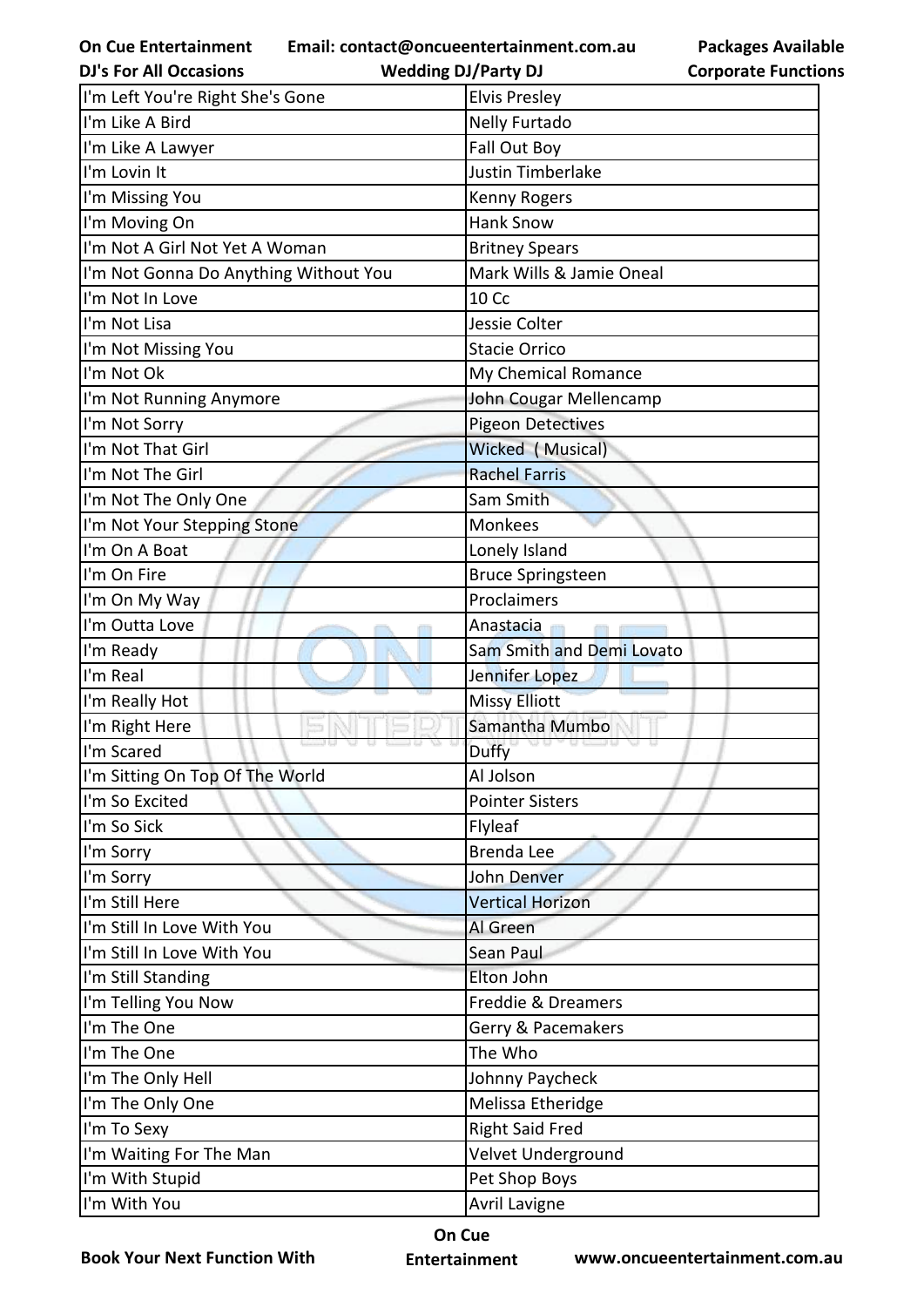**Email: contact@oncueentertainment.com.au Wedding DJ/Party DJ** 

**Packages Available Corporate Functions**

| <b>DJ's For All Occasions</b> | <b>Wedding DJ/Party DJ</b> | <b>Corporate Functio</b> |
|-------------------------------|----------------------------|--------------------------|
| I'm Your Angel                | R Kelly & Celine Dion      |                          |
| I'm Your Baby                 | <b>Whitney Houston</b>     |                          |
| I'm Your Man                  | George Michael             |                          |
| I'm Your Man                  | Michael Buble              |                          |
| I'm Your Man                  | Wham                       |                          |
| I'm Yours                     | Jason Mraz                 |                          |
| Imagine                       | A Perfect Circle           |                          |
| Imagine                       | Eva Cassidy                |                          |
| Imagine                       | John Lennon                |                          |
| Imma Be                       | <b>Black Eyed Peas</b>     |                          |
| <b>Immigrant Song</b>         | Led Zeppelin               |                          |
| <b>Immortals</b>              | Fall Out Boy               |                          |
| Impossible                    | James Arthur               |                          |
| Impressive Instant            | Madonna                    |                          |
| Impulsive                     | <b>Wilson Phillips</b>     |                          |
| In A Big Country              | <b>Big Country</b>         |                          |
| In A Little While             | U <sub>2</sub>             |                          |
| In A Little While             | <b>Uncle Kracker</b>       |                          |
| In A New York Minute          | Ronnie McDowell            |                          |
| In And Out Of Love            | <b>Bon Jovi</b>            |                          |
| In Bloom                      | Nirvana                    |                          |
| In Care Of The Blues          | Patsy Cline                |                          |
| In Da Club                    | 50 Cent                    |                          |
| In Dreams                     | <b>Roy Orbison</b>         |                          |
| In For The Kill               | La Roux                    |                          |
| In Gods Country               | U <sub>2</sub>             |                          |
| In God's Hand                 | <b>Nelly Furtado</b>       |                          |
| In Love With A Girl           | Gavin Degraw               |                          |
| In My Arms                    | Kylie Minogue              |                          |
| In My Daughter's Eyes         | Martina Mcbride            |                          |
| In My Dreams                  | Dokken                     |                          |
| In My Head                    | Jason Derulo               |                          |
| In My Life                    | <b>Beatles</b>             |                          |
| In My Life                    | John Lennon                |                          |
| In My Place                   | Coldplay                   |                          |
| In My Room                    | <b>Beach Boys</b>          |                          |
| In Our Lifetime               | <b>Texas</b>               |                          |
| In Pieces                     | <b>Shannon Noll</b>        |                          |
| In Public                     | Kelis                      |                          |
| In The Air Tonight            | <b>Phil Collins</b>        |                          |
| In The Army Now               | <b>Status Quo</b>          |                          |
| In The City                   | Eagles                     |                          |
| In The Dark                   | Destiny's Child            |                          |
| In The Dark                   | Dev                        |                          |
| In The End                    | Linkin Park                |                          |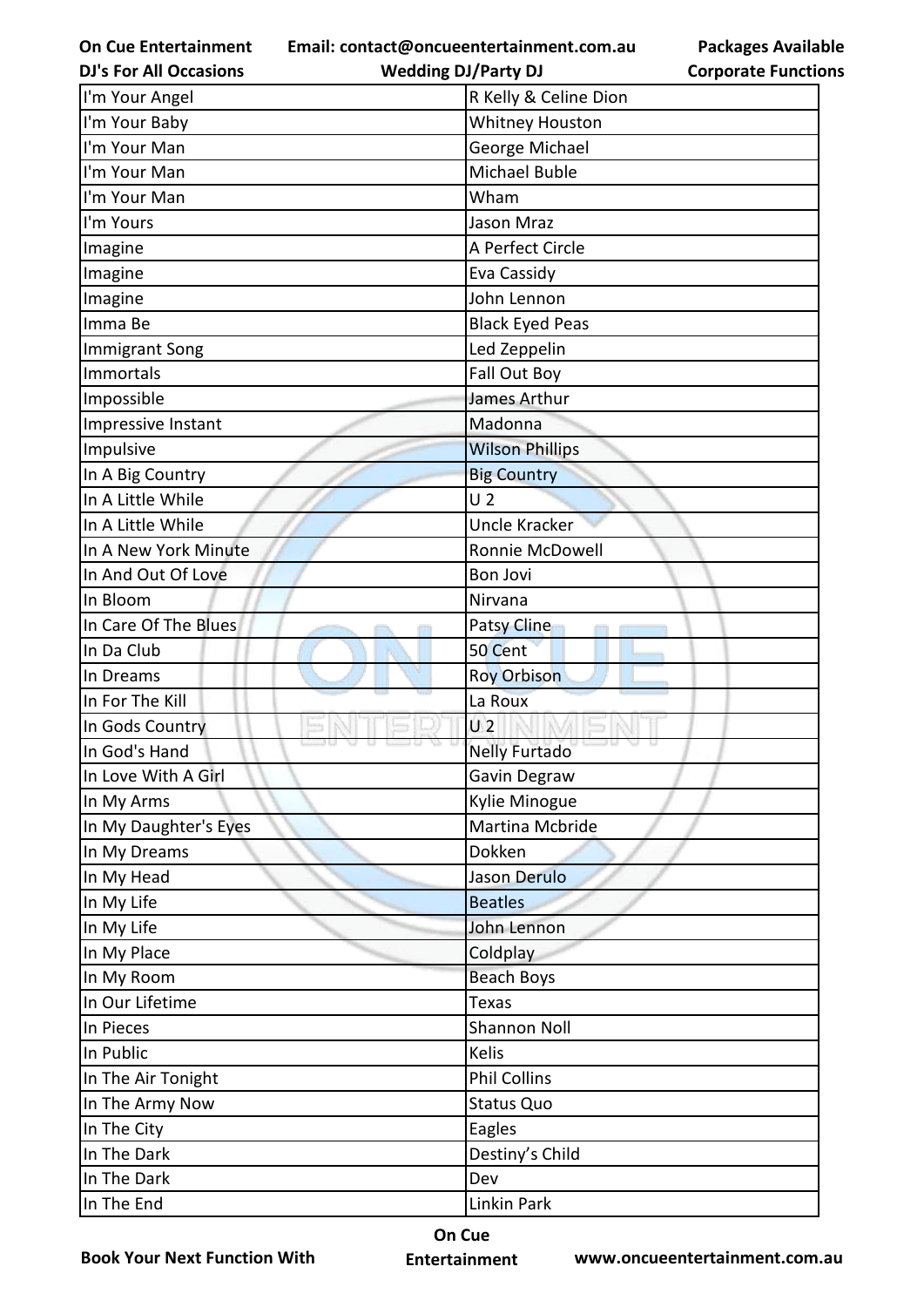**Email: contact@oncueentertainment.com.au**

**DJ's For All Occasions**

**Wedding DJ/Party DJ** 

**Packages Available Corporate Functions**

| In The Ghetto                         | <b>Elvis Presley</b>         |
|---------------------------------------|------------------------------|
| In The House Of Stone And Light       | Martin Page                  |
| In The Midnight Hour                  | Commitments                  |
| In The Midnight Hour                  | <b>Wilson Phillips</b>       |
| In The Navy                           | <b>Village People</b>        |
| In The Night                          | Weeknd                       |
| In The Still Of The Night             | <b>Five Satins</b>           |
| In The Sumertime                      | <b>Thirsty Merc</b>          |
| In The Summertime                     | Mungo Jerry                  |
| In The Wee Small Hours Of The Morning | <b>Frank Sinatra</b>         |
| In The Year 2525                      | Zager & Evans                |
| In These Arms                         | <b>Bon Jovi</b>              |
| In This Diary                         | <b>Ataris</b>                |
| In This Life                          | Delta Goodrem                |
| In Those Jeans                        | Ginuwine                     |
| In To Deep                            | Genesis                      |
| In Too Deep                           | <b>Sum 41</b>                |
| In Your Arms                          | Nico & Vinz                  |
| In Your Eyes                          | George Benson                |
| In Your Eyes                          | Kylie Minogue                |
| In Your Eyes                          | Kylie Minogue                |
| In Your Eyes                          | Weeknd                       |
| ln2                                   | <b>WSTRN</b>                 |
| Incomplete                            | <b>Backstreet Boys</b>       |
| Incomplete                            | Sisgo                        |
| Incredible                            | <b>Darius Rucker</b>         |
| Incredible                            | Timomatic                    |
| Independence Day                      | Martina Mcbride              |
| Independent Woman                     | Beyonce                      |
| Independent Woman                     | Destiny's Child              |
| Independent Woman Part 1              | Destiny's Child              |
| Independent Woman Part 2              | Destiny's Child              |
| <b>Indian Flute</b>                   | <b>Timbaland &amp; Magoo</b> |
| Indian Outlaw                         | <b>Tim Mcgraw</b>            |
| <b>Indian Pacific</b>                 | <b>Slim Dusty</b>            |
| <b>Indian Summer</b>                  | Stereophonics                |
| Inescapable                           | Jessica Mauboy               |
| Infatuation                           | Rod Stewart                  |
| Infinity                              | Mariah Carey                 |
| Infinity                              | One Direction                |
| Inhale                                | <b>Stone Sour</b>            |
| Innamorata (Sweetheart)               | Dean Martin                  |
| Innervison                            | System Of A Down             |
| Innocent                              | Fuel                         |
| Innocent                              | <b>Taylor Swift</b>          |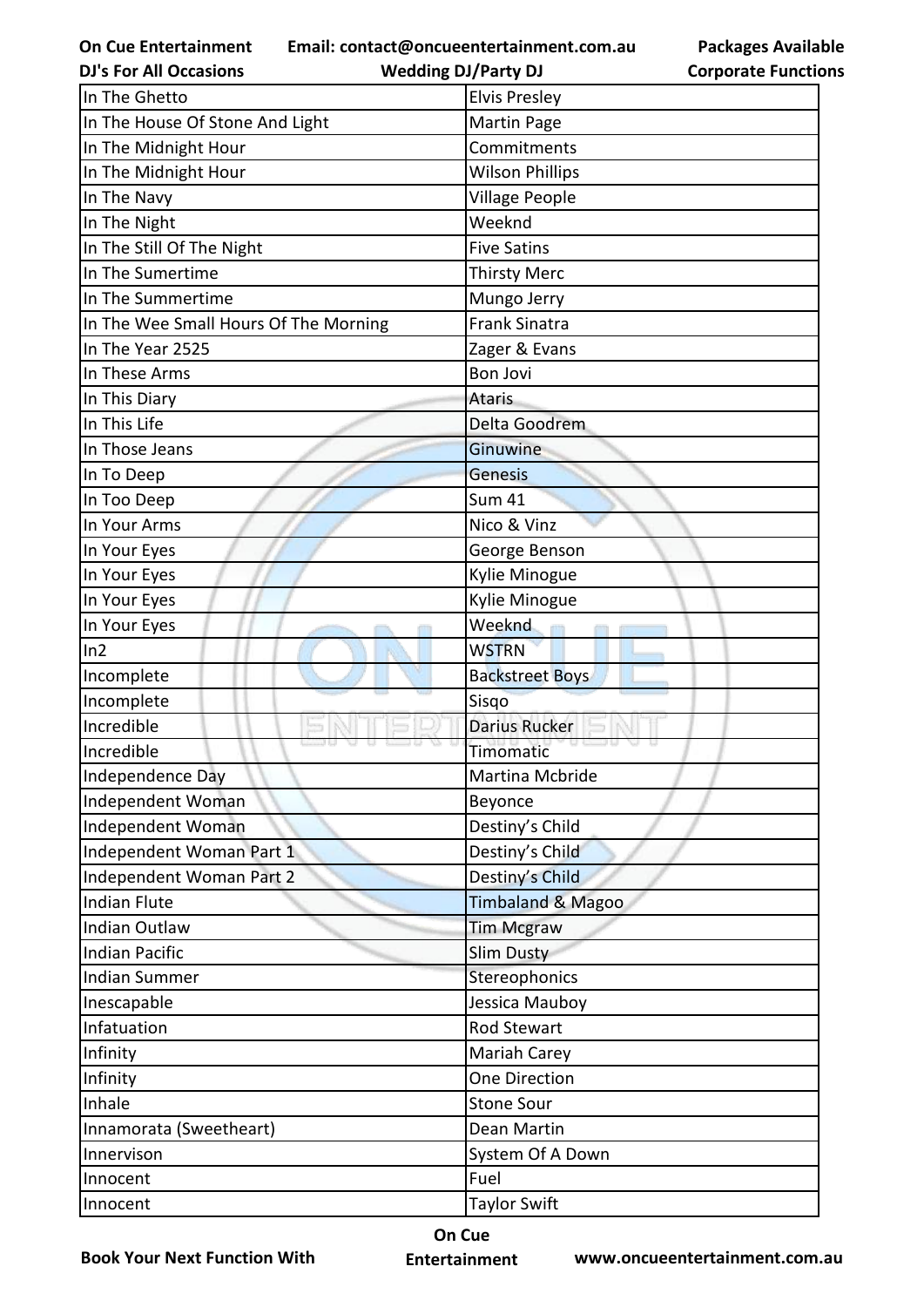**Email: contact@oncueentertainment.com.au**

**Wedding DJ/Party DJ** 

**Packages Available Corporate Functions**

| <b>DJ's For All Occasions</b> | <b>Wedding DJ/Party DJ</b>    | <b>Corporate Functio</b> |
|-------------------------------|-------------------------------|--------------------------|
| Innocent Eyes                 | Delta Goodrem                 |                          |
| Innocent Man                  | <b>Billy Joel</b>             |                          |
| Innuendo                      | Queen                         |                          |
| Insatiable                    | Darren Hayes                  |                          |
| Inseparable                   | Natalie Cole                  |                          |
| Inside Of You                 | Hoobastank                    |                          |
| Inside Out                    | Bryan Adams                   |                          |
| Inside Out                    | Eve 6                         |                          |
| Inside Out                    | Vonray                        |                          |
| Inside Your Heaven            | Carrie Underwood              |                          |
| Insomnia                      | <b>Faithless</b>              |                          |
| <b>Instant Karma</b>          | John Lennon                   |                          |
| Instant Replay                | Dan Hartman                   |                          |
| Instead                       | <b>Stacie Orrico</b>          |                          |
| Intentions                    | <b>Justin Bieber ft Quavo</b> |                          |
| <b>Interesting Drug</b>       | Morrissey                     |                          |
| Intergalactic                 | <b>Beastie Boys</b>           |                          |
| <b>International Love</b>     | Pitbull Ft Chris Brown        |                          |
| Interstate Love Song          | <b>Stone Temple Pilots</b>    |                          |
| Into The Blue                 | Kylie Minogue                 |                          |
| Into The Fire                 | Dokken                        |                          |
| Into The Great Wide Open      | Tom Petty                     |                          |
| Into The Groove               | Madonna                       |                          |
| Into The Mystic               | <b>Van Morrison</b>           |                          |
| Into The Night                | Santana & Chad Kroeger        |                          |
| <b>Into You</b>               | Ariana Grande                 |                          |
| Into You                      | Fabolous Feat. Tamia          |                          |
| <b>Into Your Arms</b>         | Lemonheads                    |                          |
| Intoxicated                   | Martin Solveig & Gta          |                          |
| Intuition                     | Jewel                         |                          |
| Invincable                    | Kelly Clarkson                |                          |
| Invinceable                   | Pat Benatar                   |                          |
| Invincible                    | Tinie Tempah Ft Kelly Rowland |                          |
| Invisable Touch               | Genesis                       |                          |
| Invisible                     | Clay Aiken                    |                          |
| Invisible Touch               | <b>Phil Collins</b>           |                          |
| IOU                           | Freez                         |                          |
| Ireland                       | <b>Garth Brooks</b>           |                          |
| Iris                          | Goo Goo Dolls                 |                          |
| Irish Molly 'O                | Irish                         |                          |
| Irish Molly O'                | <b>Irish Band</b>             |                          |
| <b>Irish Rover</b>            | Pogues & Dubliners            |                          |
| Iron Man                      | <b>Black Sabbath</b>          |                          |
| Iron Sky                      | Paolo Nutini                  |                          |
| Ironic                        | Alanis Morissette             |                          |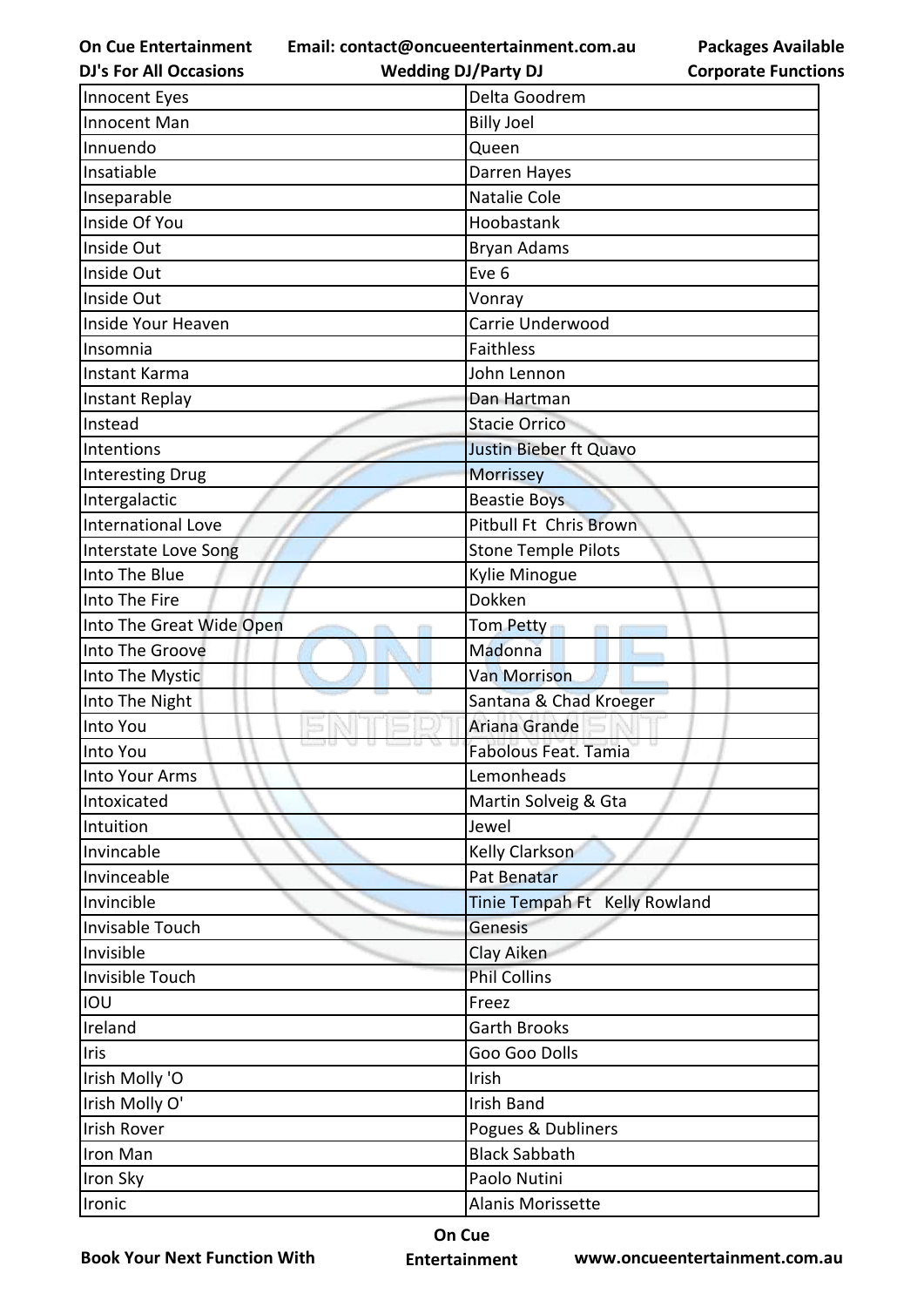**Email: contact@oncueentertainment.com.au**

**DJ's For All Occasions**

**Wedding DJ/Party DJ** 

**Packages Available Corporate Functions**

| Ironic                                | <b>Alanis Morrisette</b>             |
|---------------------------------------|--------------------------------------|
| Irreplaceable                         | Beyonce                              |
| Irresistible                          | Corrs                                |
| Irresistible You                      | Ty England                           |
| Is Anybody Goin To San Antone         | <b>Charley Pride</b>                 |
| Is Anybody Homre                      | Our Lady Peace                       |
| Is It Any Wonder                      | Kanye West                           |
| Is It Just Me                         | <b>Darkness</b>                      |
| Is It Really Over                     | <b>Jim Reeves</b>                    |
| Is It Still Over                      | <b>Randy Travis</b>                  |
| Is She Really Going Out With Him      | Joe Jackson                          |
| Is That All There Is                  | Jewel                                |
| Is There Life Out There               | Reba McEntire                        |
| Is There Something I Should Know      | <b>Duran Duran</b>                   |
| Is This Love                          | <b>Bob Marley</b>                    |
| Is This Love                          | Whitesnake                           |
| <b>Island Girl</b>                    | Elton John                           |
| <b>Island Home</b>                    | Christine Anu                        |
| Island In The Sun                     | Harry Belafonte                      |
| <b>Island Of Dreams</b>               | Seekers                              |
| <b>Island Of Lost Souls</b>           | <b>Blondie</b>                       |
| Islands In The Steam (Duet)           | Kenny Rogers & Dolly Parton          |
| <b>Islands In The Stream</b>          | <b>Dolly Parton And Kenny Rogers</b> |
| Islands In The Sun                    | Weezer                               |
| Isle Of Innisfree                     | Daniel O'Donnell                     |
| Isle Of Innisfree                     | <b>Irish Traditional</b>             |
| Isle Of Innisfree                     | Irish                                |
| Isn't She Lovely                      | Stevie Wonder                        |
| It Ain't Over                         | Lenny Kravitz                        |
| It Could Happen To You                | <b>Frank Sinatra</b>                 |
| It Doesn't Matter Anymore             | <b>Buddy Holly</b>                   |
| It Don't Come Easy                    | Ringo Starr                          |
| It Don't Matter To Me                 | <b>Bread</b>                         |
| It Don't Matter To The Sun            | <b>Garth Brooks</b>                  |
| It Ends Tonight                       | All American Rejects                 |
| It Feels So Good                      | Sonique                              |
| It Feels So Right                     | Eagle Eye Cherry                     |
| It Girl                               | Jason Derulo                         |
| It Had To Be You                      | Harry Connick Jr                     |
| It Had To Be You                      | <b>Rod Stewart</b>                   |
| It Happened In Monteray               | <b>Frank Sinatra</b>                 |
| It Hurts Me                           | <b>Elvis Presley</b>                 |
| It Is No Secret                       | Peggy Lee                            |
| It Matters To Me                      | <b>Faith Hill</b>                    |
| It Might As Well Rain Until September | Carol King                           |

**Book Your Next Function With**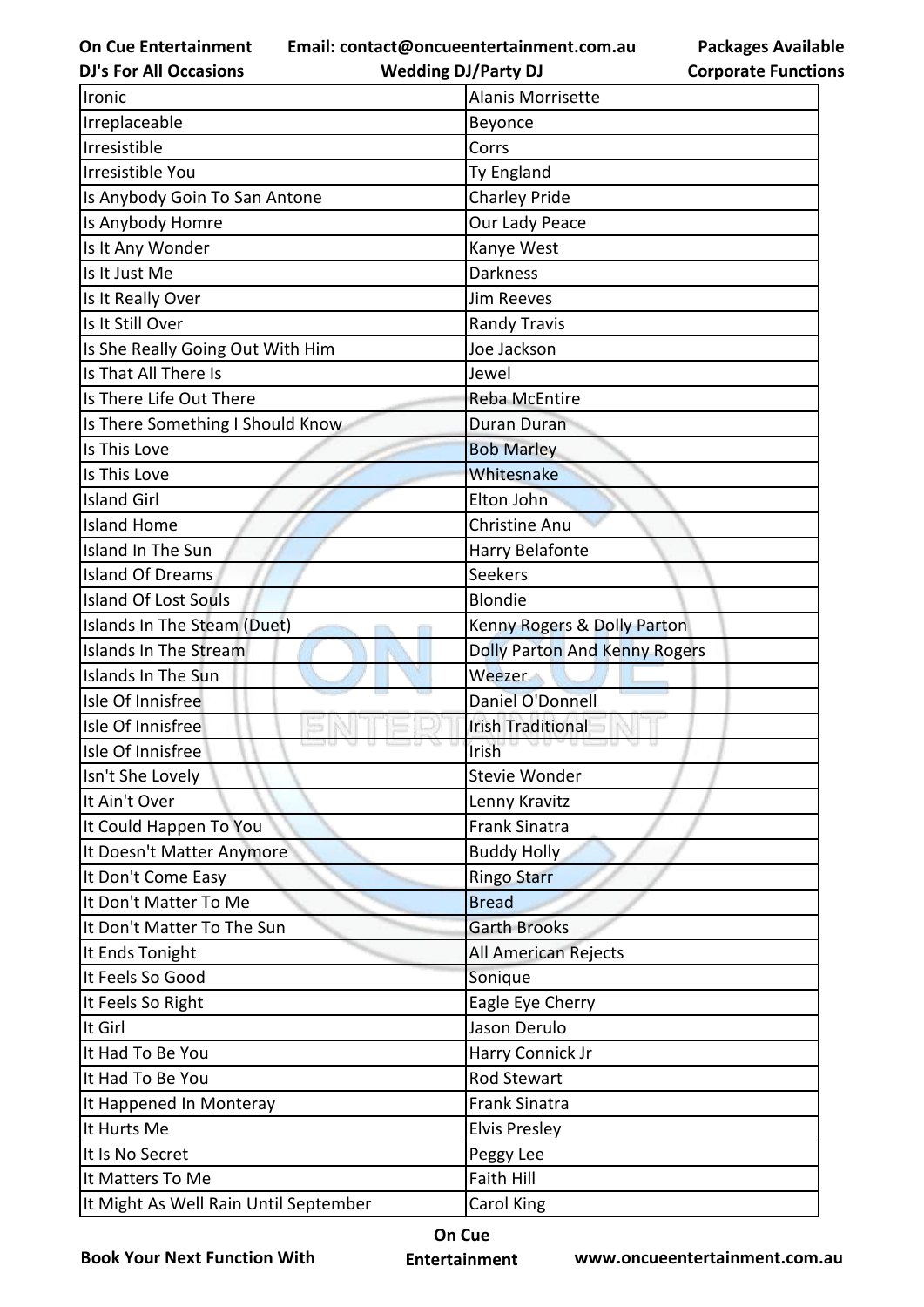**Email: contact@oncueentertainment.com.au**

**Wedding DJ/Party DJ** 

**Packages Available Corporate Functions**

| <b>DJ's For All Occasions</b>               | <b>Wedding DJ/Party DJ</b> | <b>Corporate Functio</b> |
|---------------------------------------------|----------------------------|--------------------------|
| It Must Be Love                             | Alan Jackson               |                          |
| It Must Be Love                             | <b>Madness</b>             |                          |
| It Must Have Been Love                      | Roxette                    |                          |
| It Only Takes A Minute                      | <b>Take That</b>           |                          |
| It Only Takes A Minute                      | <b>Tavares</b>             |                          |
| It Started With A Kiss                      | <b>Hot Chocolate</b>       |                          |
| It Takes 2                                  | Hairspray (The Musical)    |                          |
| It Takes More                               | Ms Dynamite                |                          |
| It Takes Two (Duet)                         | Marvin Gaye & Tammi Terrel |                          |
| It Was                                      | Newsboys                   |                          |
| It Was A Very Good Year                     | <b>Frank Sinatra</b>       |                          |
| It Was A Very Good Year                     | Robbie Williams            |                          |
| It Was Almost Like A Song                   | Ronnie Milsap              |                          |
| It Wasn't Me                                | Shaggy                     |                          |
| It Will Go Away                             | <b>Kevin Denney</b>        |                          |
| It Will Rain                                | <b>Bruno Mars</b>          |                          |
| It Won't Be Me                              | Tanya Tucker               |                          |
| Itch                                        | Vitamin C                  |                          |
| Itchycoo Park                               | <b>Small Faces</b>         |                          |
| It's A Beautiful Day                        | Michael Buble              |                          |
| It's A Beautiful Day                        | Ocean Colour Scene         |                          |
| It's A Beautiful Morning                    | Rascals                    |                          |
| It's A Great Day For The Irish              | Irish                      |                          |
| It's A Great Day For The Irish              | <b>Irish Band</b>          |                          |
| It's A Heartache                            | <b>Bonnie Tyler</b>        |                          |
| It's A Kind Of Magic                        | Queen                      |                          |
| It's A Long Way There                       | Little River Band          |                          |
| It's A Mans Mans World                      | James Brown                |                          |
| It's A Mans World                           | Renee Geyer                |                          |
| It's A Miracle                              | <b>Barry Manilow</b>       |                          |
| It's A Miracle                              | <b>Culture Club</b>        |                          |
| It's A Mistake                              | Men At Work                |                          |
| It's A Sin                                  | <b>Pet Shop Boys</b>       |                          |
| It's All Coming Back To Me Now              | <b>Celine Dion</b>         |                          |
| It's All Coming Back To Me Now              | Meatloaf                   |                          |
| It's All In The Game                        | <b>Cliff Richard</b>       |                          |
| It's All Over Now                           | <b>Rolling Stones</b>      |                          |
| It's All Over Now Baby Blue                 | <b>Bob Dylan</b>           |                          |
| It's All Over Now Baby Blue                 | <b>Graham Bonnet</b>       |                          |
| It's All Right With Me                      | <b>Frank Sinatra</b>       |                          |
| It's Alright With Me                        | Ella Fitzgerald            |                          |
| It's Because I Love You                     | <b>Masters Apprentices</b> |                          |
| It's Been Awhile                            | Staind                     |                          |
| It's Beginning To Look A Lot Like Christmas | Christmas                  |                          |
| It's Beginning To Look A Lot Like Xmas      | Traditional                |                          |

**Book Your Next Function With**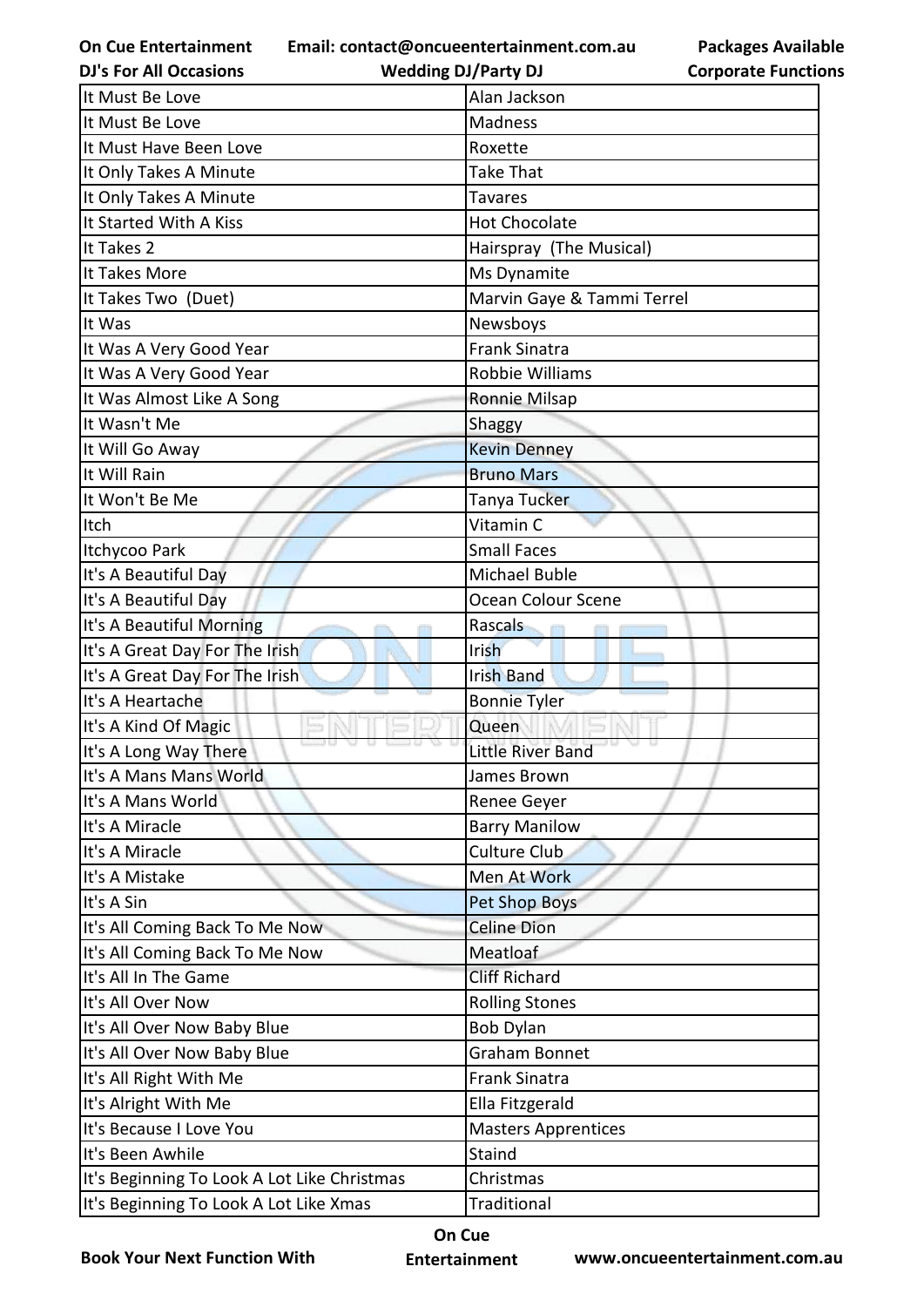**Email: contact@oncueentertainment.com.au Wedding DJ/Party DJ** 

| <b>Packages Available</b>  |
|----------------------------|
| <b>Corporate Functions</b> |

| <b>DJ's For All Occasions</b>         | <b>Wedding DJ/Party DJ</b> | <b>Corporate Functio</b> |
|---------------------------------------|----------------------------|--------------------------|
| It's Five O'clock Somewhere           | Alan Jackson               |                          |
| It's Getting Better                   | Mama Cass                  |                          |
| It's Getting Better                   | Oasis                      |                          |
| It's Gonna Be Me                      | N Sync                     |                          |
| It's Hard To Be Humble                | Mac Davis                  |                          |
| It's Hard To Say Goodbye              | Paul Anka & Celine Dion    |                          |
| It's In The Way That You Use It       | <b>Eric Clapton</b>        |                          |
| It's Just A Matter Of Time            | <b>Randy Travis</b>        |                          |
| It's Just That Way                    | Alan Jackson               |                          |
| It's Like That                        | Mariah Carey               |                          |
| It's Magic                            | Doris Day                  |                          |
| It's Me                               | K-Ci & Jojo                |                          |
| It's Me Again Margaret                | Ray Stevens                |                          |
| It's Midnight                         | <b>Garth Brooks</b>        |                          |
| It's My Birthday                      | Cody Ft Will I Am          |                          |
| It's My Life                          | <b>Anita Baker</b>         |                          |
| It's My Life                          | <b>Bon Jovi</b>            |                          |
| It's My Life                          | No Doubt                   |                          |
| It's My Party                         | Jessie J                   |                          |
| It's My Party                         | Lesley Gore                |                          |
| It's My Time                          | Martina Mcbride            |                          |
| It's My Turn                          | Diana Ross                 |                          |
| It's No Good                          | Depeche Mode               |                          |
| It's No Secret                        | <b>Kylie Minogue</b>       |                          |
| It's Not My Time                      | 3 Doors Down               |                          |
| It's Not Right But It's Ok            | <b>Whitney Houston</b>     |                          |
| It's Not Unusual                      | <b>Tom Jones</b>           |                          |
| It's Now Or Never                     | <b>Elvis Presley</b>       |                          |
| It's Ok                               | <b>Atomic Kitten</b>       |                          |
| It's Only Love                        | <b>Beatles</b>             |                          |
| It's Only Love                        | <b>Bryan Adams</b>         |                          |
| It's Only Love                        | <b>Matt Cardle</b>         |                          |
| It's Only Make Believe                | <b>Conway Twitty</b>       |                          |
| It's Only Natural                     | <b>Crowded House</b>       |                          |
| It's Only Over For You                | Tanya Tucker               |                          |
| It's Only Rock & Roll (But I Like It) | <b>Rolling Stones</b>      |                          |
| It's Only Us                          | Robbie Williams            |                          |
| It's Over                             | <b>Boz Scaggs</b>          |                          |
| It's Over                             | Roy Orbison                |                          |
| It's Over Now                         | Deborah Cox                |                          |
| It's Probably Me                      | <b>Sting</b>               |                          |
| It's Raining                          | Darts                      |                          |
| It's Raining Again                    | Supertramp                 |                          |
| It's Raining Men                      | Gerri Haliwell             |                          |
| It's So Easy                          | <b>Buddy Holly</b>         |                          |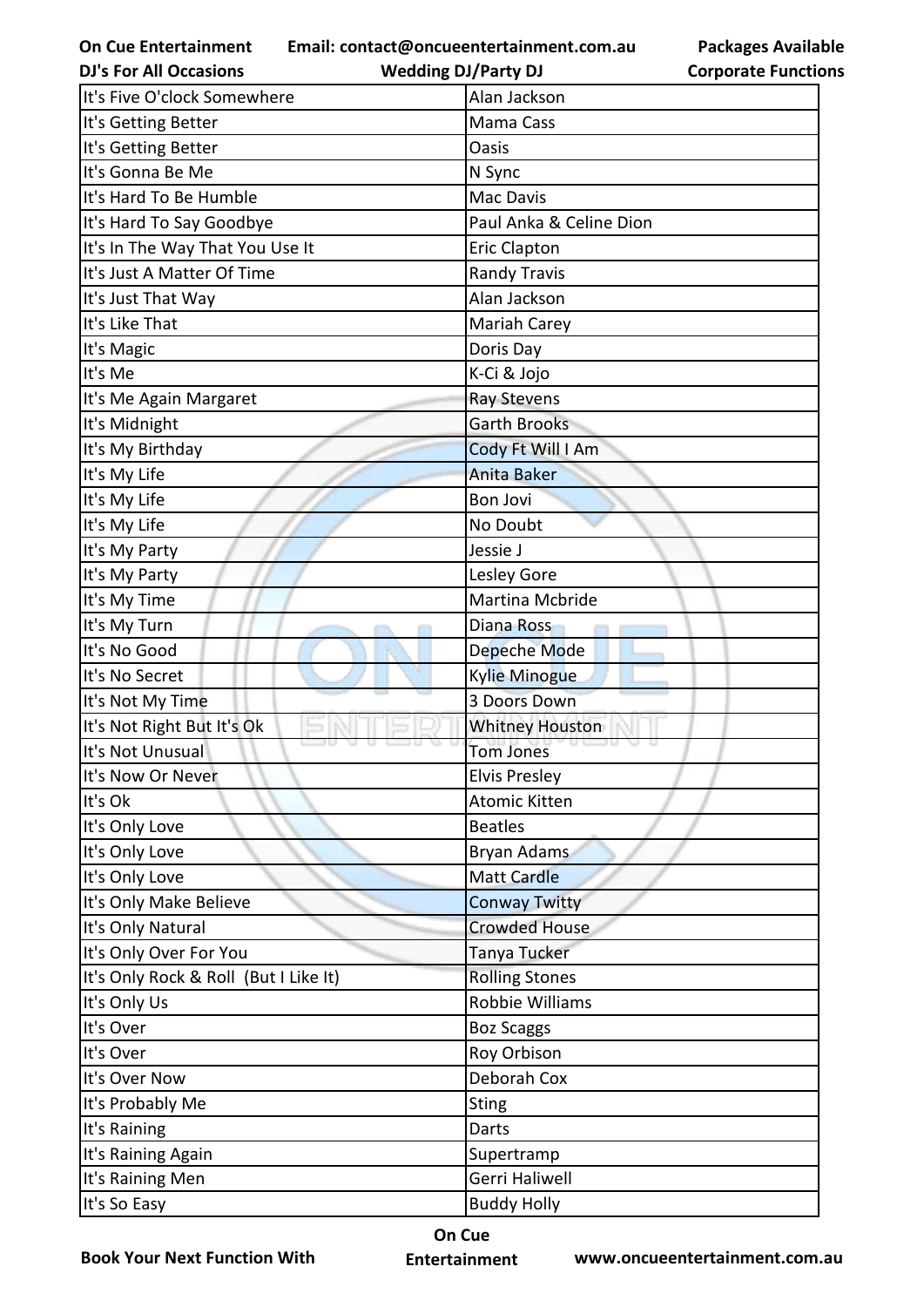**Email: contact@oncueentertainment.com.au**

**DJ's For All Occasions**

**Wedding DJ/Party DJ** 

| It's So Easy                     | Linda Ronstadt                           |
|----------------------------------|------------------------------------------|
| It's So Easy                     | Sheryl Crow & Don Henley                 |
| It'S So Quiet                    | <b>Bjork</b>                             |
| It's Still Rock And Roll To Me   | <b>Billy Joel</b>                        |
| It's Such A Pretty World Today   | Wynn Stewart                             |
| It's The Same Old Song           | <b>Four Tops</b>                         |
| It's The Way You Make Me Feel    | <b>Ronan Keating</b>                     |
| It's Time                        | <b>Imagine Dragons</b>                   |
| It's To Late Baby                | Carol King                               |
| It's Tricky                      | Run D M C                                |
| It's You                         | Zayn Malik                               |
| It's Your Life                   | Smokie                                   |
| It's Your Love                   | Faith Hill & Tim McGraw                  |
| It's Your Love                   | Tim Mcgraw & Faith Hill                  |
| It's Your Thing                  | <b>Isley Brothers</b>                    |
| I've Been High                   | <b>REM</b>                               |
| I've Been Thinking About You     | London Beat                              |
| I've Been To Bali Too            | Redgum                                   |
| I've Got A Crush On You          | <b>Frank Sinatra</b>                     |
| I've Got A Thing About You Baby  | <b>Elvis Presley</b>                     |
| I've Got My Love To Keep Me Warm | Dean Martin                              |
| I've Got The Music In Me         | Kiki Dee                                 |
| I've Got The World On A String   | <b>Frank Sinatra</b>                     |
| I've Got The World On A String   | <b>Michael Buble</b>                     |
| I've Got This                    | <b>Mavericks</b>                         |
| I've Got To Get A Message To You | <b>Bee Gees</b>                          |
| I've Got To See You Again        | Norah Jones                              |
| I've Got You                     | Marc Anthony                             |
| I've Got You Under My Skin       | <b>Frank Sinatra</b>                     |
| I've Got You Under My Skin       | Michael Buble                            |
| I've Gotta Be Me                 | Sammy Davis Jnr                          |
| I've Had The Time Of My Life     | <b>Bill Medley &amp; Jennifer Warnes</b> |
| I've Never Been To Me            | Charlene                                 |
| I've Still Got The Blues For You | <b>Gary Moore</b>                        |
| Jack And Diane                   | John Cougar Mellencamp                   |
| Jackie                           | Joanne & Bz                              |
| Jackson (Duet)                   | Johnny Cash & June Carter                |
| Jackson Mississippi              | <b>Kid Rock</b>                          |
| Jai Ho                           | <b>Pussycat Dolls</b>                    |
| Jailbait                         | Motorhead                                |
| Jailbreak                        | Acdc                                     |
| Jailbreak                        | Thin Lizzy                               |
| Jailhouse Rock                   | <b>Blues Brothers</b>                    |
| Jailhouse Rock                   | <b>Elvis Presley</b>                     |
| Jake The Peg                     | <b>Rolf Harris</b>                       |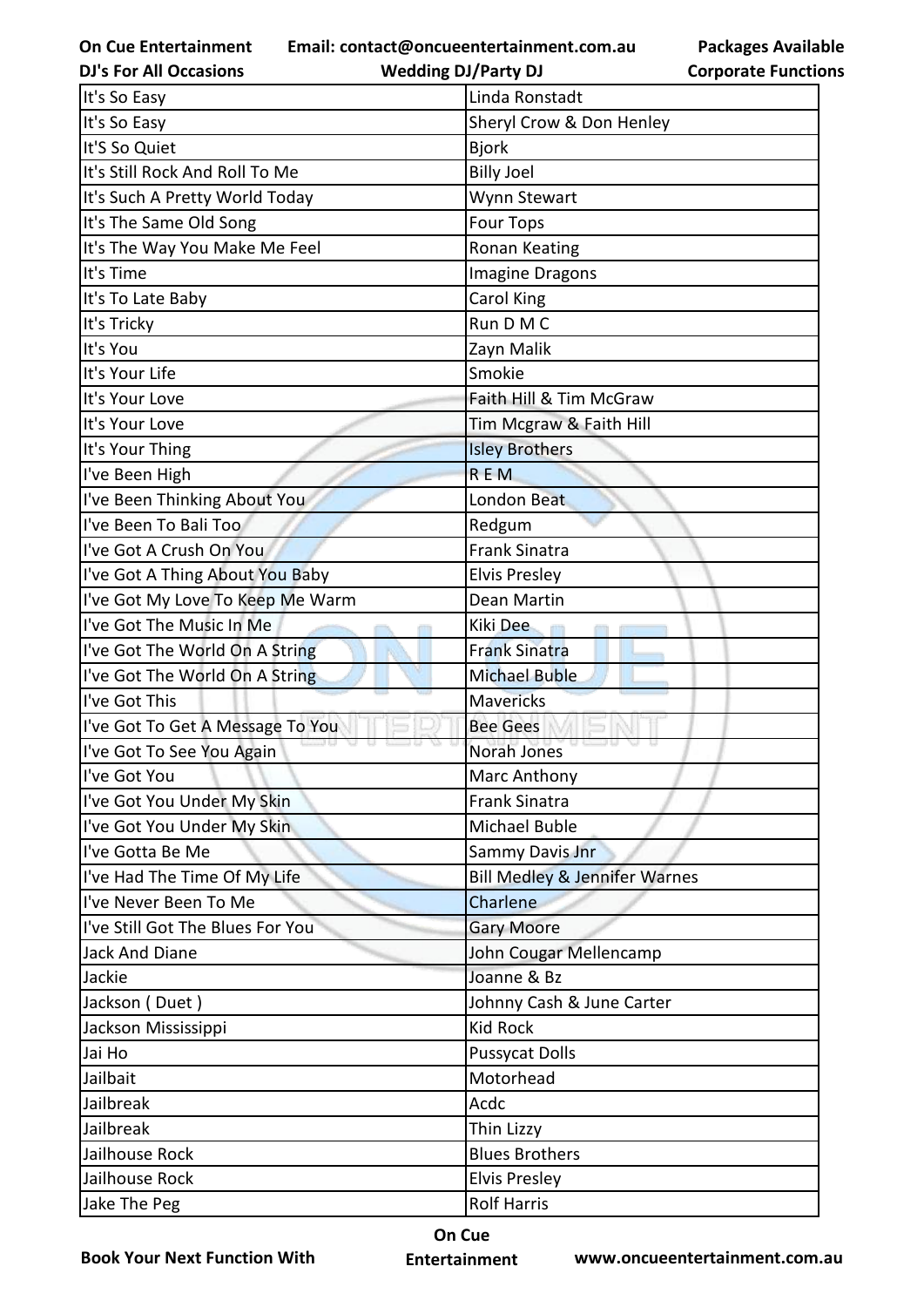**Email: contact@oncueentertainment.com.au**

| <b>DJ's For All Occasions</b> | <b>Wedding DJ/Party DJ</b>         | <b>Corporate Functio</b> |
|-------------------------------|------------------------------------|--------------------------|
| Jamaica Farewell              | Harry Belafonte                    |                          |
| James Dean                    | Eagles                             |                          |
| James Dean (IWanna Know)      | Daniel Bedingfield                 |                          |
| Jamies Crying                 | Van Halen                          |                          |
| Jammin                        | <b>Bob Marley</b>                  |                          |
| Jane Doe                      | Alicia Keys                        |                          |
| Jane Says                     | Jane's Addiction                   |                          |
| Janies Got A Gun              | Aerosmith                          |                          |
| Jar Of Hearts                 | Christina Perry                    |                          |
| Jcb                           | Nizlopi                            |                          |
| Jealous                       | Labrinth                           |                          |
| Jealous                       | Nick Jonas                         |                          |
| Jealous Again                 | <b>Black Crowes</b>                |                          |
| Jealous Guy                   | John Lennon                        |                          |
| Jealous Guy                   | <b>Roxy Music</b>                  |                          |
| Jean Genie                    | <b>David Bowie</b>                 |                          |
| Jeans On                      | <b>David Dundas</b>                |                          |
| Jennifer Juniper              | Donovan                            |                          |
| Jenny Don't Be Hasty          | Paolo Nutini                       |                          |
| Jenny From The Block          | Jennifer Lopez                     |                          |
| Jeremy                        | Pearl Jam                          |                          |
| Jersey Girl                   | <b>Bruce Springsteen</b>           |                          |
| Jerusalem                     | <b>Fat Les</b>                     |                          |
| Jessie                        | Joshua Kadison                     |                          |
| Jessie Hold On                | <b>Bewitched</b>                   |                          |
| Jessie's Girl                 | <b>Glee Cast</b>                   |                          |
| Jessie's Girl                 | <b>Rick Springfield</b>            |                          |
| Jesus He Knows Me             | Genesis                            |                          |
| Jesus He Knows Me             | <b>Phil Collins</b>                |                          |
| Jesus Of Suburbia             | Green Day                          |                          |
| Jesus To A Child              | George Michael                     |                          |
| Jet                           | <b>Paul Mc Cartney</b>             |                          |
| Jet Airliner                  | <b>Steve Miller Band</b>           |                          |
| Jet Lag                       | Simple Plan Ft Natasha Bedingfield |                          |
| Jet Song                      | West Side Story (The Musical)      |                          |
| Jim Dandy                     | <b>Black Oak Arkansas</b>          |                          |
| Jimmy Mack                    | Martha Reeves & Vandellas          |                          |
| Jingle Bell Rock              | Christmas                          |                          |
| Jingle Bells                  | <b>Australian Version</b>          |                          |
| Jingle Bells                  | Christmas                          |                          |
| Jingle Bells                  | <b>Frank Sinatra</b>               |                          |
| Jingle Bells                  | Traditional                        |                          |
| Jive Talkin                   | <b>Bee Gees</b>                    |                          |
| Joe Le Taxi                   | Vanessa Paradis                    |                          |
| Joey                          | Concrete Blonde                    |                          |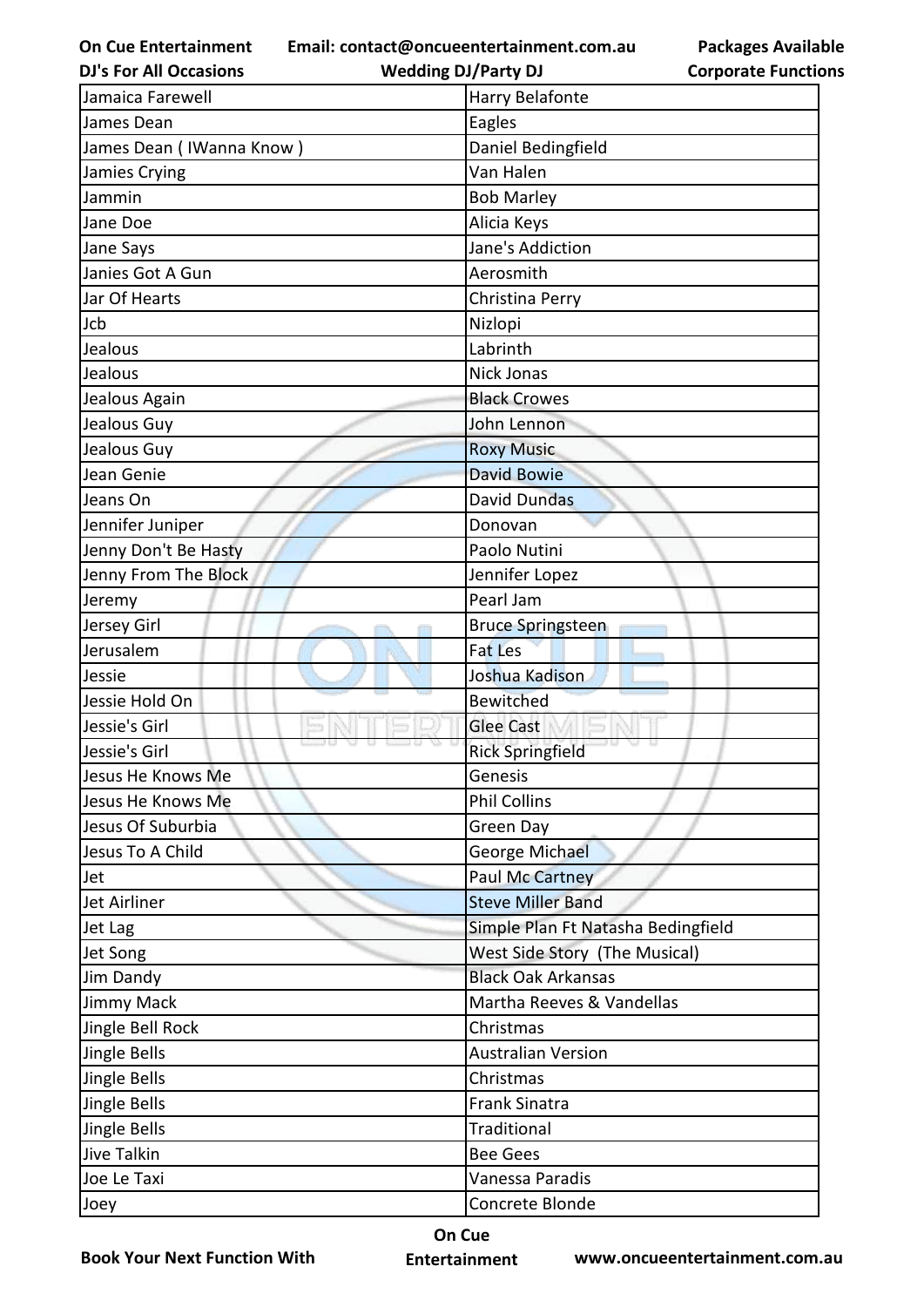**Email: contact@oncueentertainment.com.au**

| <b>DJ's For All Occasions</b> | <b>Wedding DJ/Party DJ</b> | <b>Corporate Function</b> |
|-------------------------------|----------------------------|---------------------------|
| John Deere Green              | Joe Diffie                 |                           |
| John The Revelator            | <b>Blues Brothers</b>      |                           |
| Johnny Angel                  | <b>Shelly Fabiris</b>      |                           |
| Johnny Are You Queer          | Josie Cotton               |                           |
| Johnny B Good                 | <b>Chuck Berry</b>         |                           |
| Johnny B Goode                | <b>Elvis Presley</b>       |                           |
| Johnny Be Good                | <b>Chuck Berry</b>         |                           |
| Johnny Remember Me            | John Leyton                |                           |
| Joker And The Thief           | WolfMother                 |                           |
| Jolene                        | <b>Dolly Parton</b>        |                           |
| Jolly Old Saint Nicholas      | Traditional                |                           |
| Josephine                     | Chris Rea                  |                           |
| Joshua                        | <b>Dolly Parton</b>        |                           |
| Joshua Fit The Battle         | <b>Elvis Presley</b>       |                           |
| Joy                           | <b>Will Young</b>          |                           |
| Joy And Pain                  | <b>Amanda E Hendrix</b>    |                           |
| Joy To The World              | 3 Dog Night                |                           |
| Joy To The World              | Christmas                  |                           |
| Joy To The World              | Three Dog Night            |                           |
| Joyful Joyful                 | Sister Act 2               |                           |
| Joyride                       | Roxette                    |                           |
| Judas                         | Lady Gaga                  |                           |
| Judy In Disguise              | <b>Beatles</b>             |                           |
| Judy's Turn To Cry            | <b>Lesley Gore</b>         |                           |
| Juicebox                      | <b>Strokes</b>             |                           |
| Juke Box Hero                 | Foreigner                  |                           |
| Juke Box Jive                 | Rubettes                   |                           |
| Jukebox In Siberia            | Skyhooks                   |                           |
| Julia                         | Chris Rea                  |                           |
| Julie                         | Shaggy & Ali G             |                           |
| Jump                          | Madonna                    |                           |
| Jump                          | <b>Pointer Sisters</b>     |                           |
| Jump                          | Van Halen                  |                           |
| Jump Around                   | <b>House Of Pain</b>       |                           |
| Jump Down                     | Bewitched                  |                           |
| Jump In My Car                | <b>Ted Mulry Gang</b>      |                           |
| Jump Into The Fire            | Nilsson                    |                           |
| Jump Jive & Wail              | <b>Brian Setzer</b>        |                           |
| Jump Start My Heart           | Natalie Cole               |                           |
| Jump Then Fall                | <b>Taylor Swift</b>        |                           |
| Jumper                        | Third Eye Blind            |                           |
| Jumpin Jack Flash             | <b>Rolling Stones</b>      |                           |
| Jumpin Jumpin                 | Destiny's Child            |                           |
| Jumpman                       | <b>Drake And Future</b>    |                           |
| Jumpstart                     | These Kids Wear Crowns     |                           |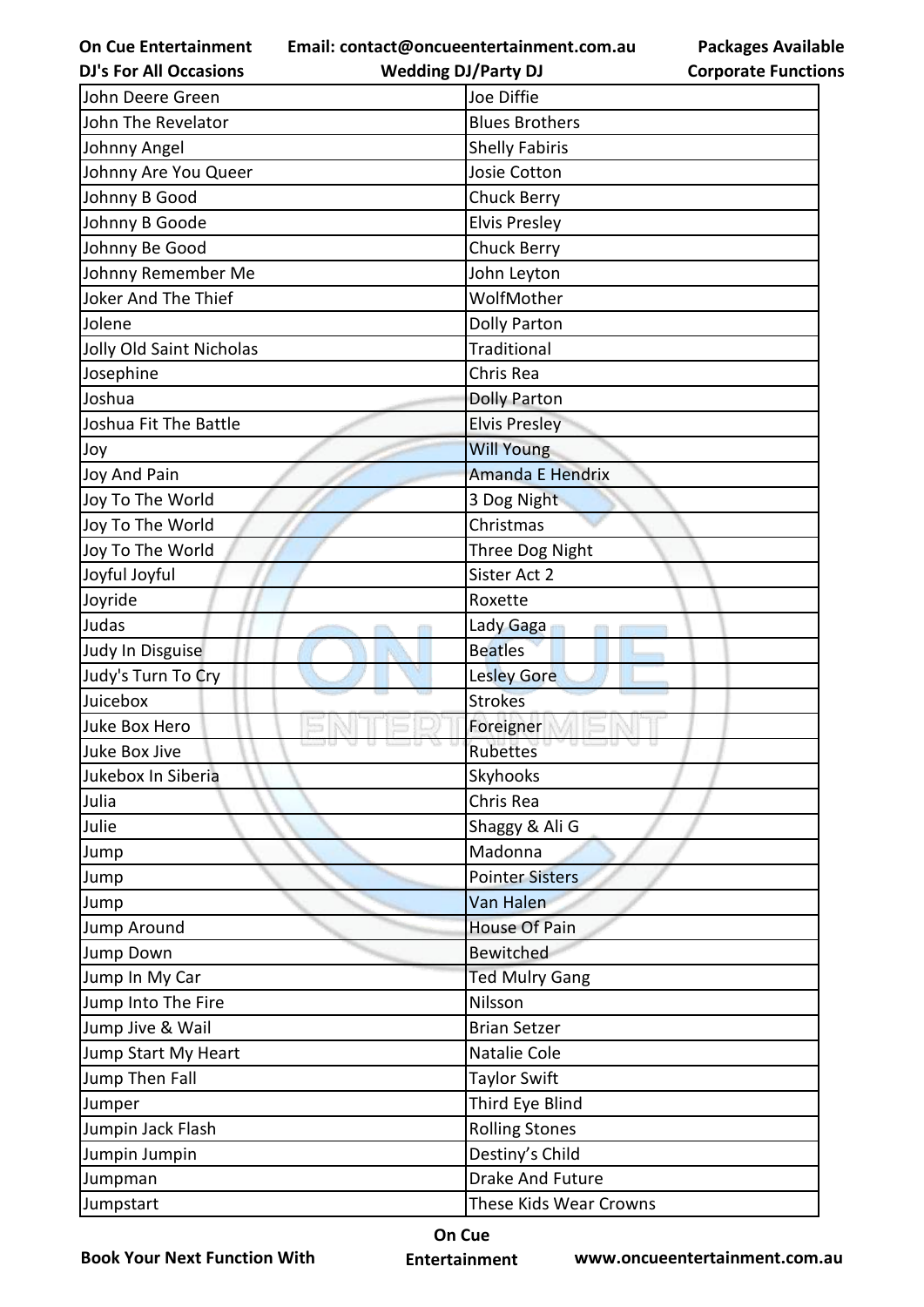**Email: contact@oncueentertainment.com.au**

**DJ's For All Occasions**

**Wedding DJ/Party DJ** 



| Jungle Love                     | Old Time                  |
|---------------------------------|---------------------------|
| Jungle Love                     | <b>Steve Miller Band</b>  |
| Jupiter                         | Jewel                     |
| Just A Dream                    | <b>Nelly</b>              |
| Just A Gigolo                   | David Lee Roth            |
| Just A Girl                     | No Doubt                  |
| Just A Lil Bit                  | <b>Nelly</b>              |
| Just A Lil' Bit                 | 50 Cent                   |
| <b>Just A Little</b>            | Liberty X                 |
| Just A Little Girl              | Amy Studt                 |
| Just A Little Love              | <b>Reba McEntire</b>      |
| Just A Little Lovin             | <b>Eddie Arnold</b>       |
| Just A Ride                     | Jem                       |
| Just A Song About Ping Pong     | <b>Operator Please</b>    |
| Just Ace                        | Grinspoon                 |
| Just An Old Fashioned Love Song | 3 Dog Night               |
| Just An Old Fashioned Love Song | Three Dog Night           |
| Just Another Woman In Love      | Anne Murray               |
| Just Ask Me                     | <b>Elvis Presley</b>      |
| Just Ask Your Heart             | Frankie Avalon            |
| Just Be A Man About It          | <b>Toni Braxton</b>       |
| Just Because                    | Jane's Addiction          |
| Just Can't Get Enough           | <b>Black Eyed Peas</b>    |
| Just Can't Get Enough           | Depeche Mode              |
| <b>Just Dance</b>               | Lady Gaga                 |
| Just Don't Want To Be Lonely    | Main Ingredient           |
| Just Feel Better                | Santana                   |
| Just For Tonight                | Vanessa Williams          |
| <b>Just Friends</b>             | Musiq                     |
| Just Give Me A Reason           | <b>Pink Ft Nate Ruess</b> |
| Just Got Paid                   | Zz Top                    |
| Just Got Paid                   | Johnny Kemp               |
| Just Hold On                    | Toploader                 |
| Just Like A Pill                | Pink                      |
| Just Like A Woman               | <b>Bob Dylan</b>          |
| Just Like Eddie                 | Heinz                     |
| Just Like Fire                  | Pink                      |
| Just Like Jesse James           | Cher                      |
| Just Like Paradise              | David Lee Roth            |
| Just Like Starting Over         | John Lennon               |
| Just Like You                   | Three Days Grace          |
| Just Loose It                   | Eminem                    |
| <b>Just Married</b>             | <b>Marty Robbins</b>      |
| Just My Imagination             | Temptations               |
| Just Once                       | James Ingram              |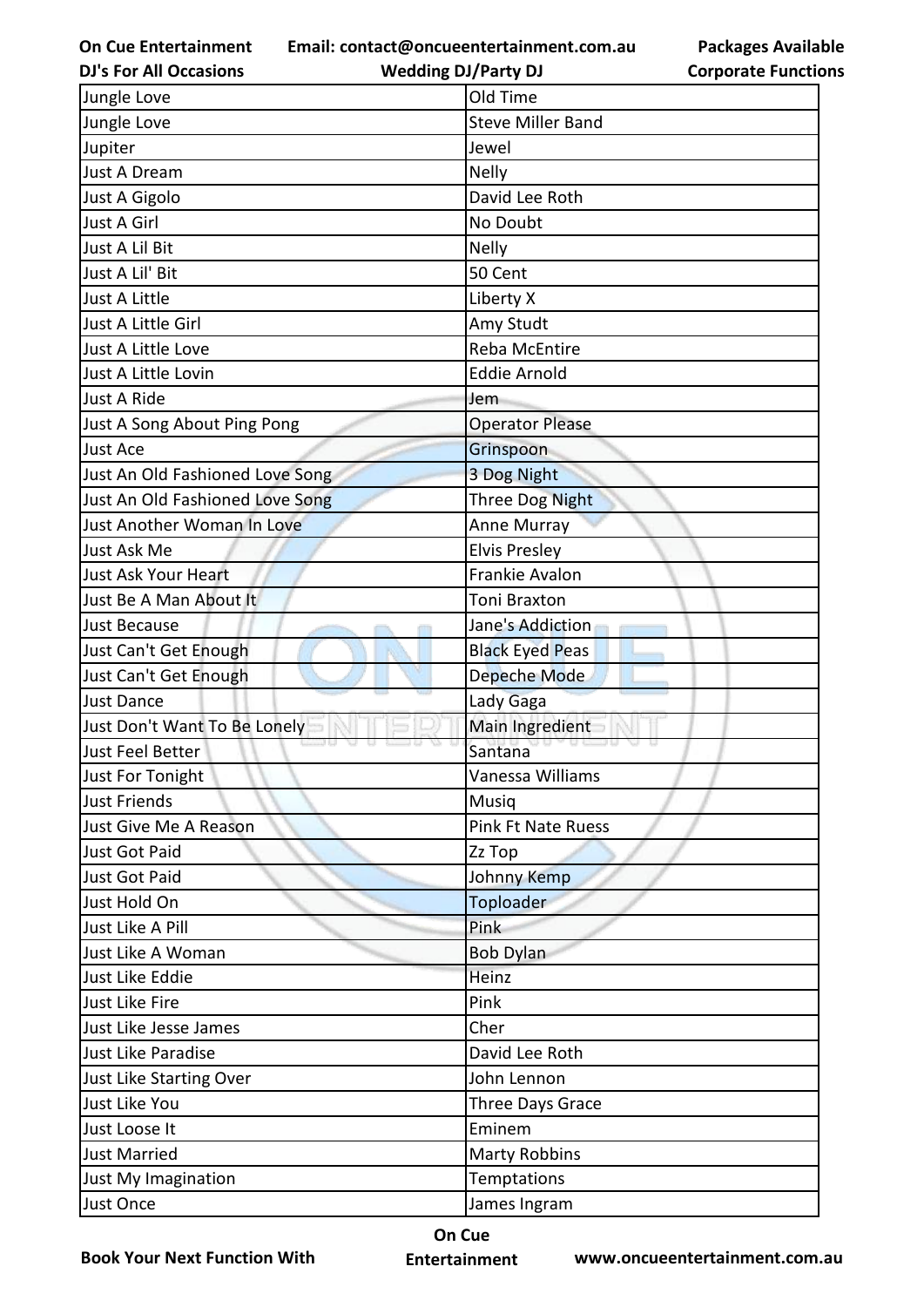**Email: contact@oncueentertainment.com.au**

**DJ's For All Occasions**

**Wedding DJ/Party DJ** 

**Packages Available Corporate Functions**

| COI NOTALE T ANGLIC        |
|----------------------------|
| David Guetta Ft Taped Rai  |
| Doris Troy                 |
| Linda Ronstadt             |
| <b>Gene Pitney</b>         |
| <b>Frank Sinatra</b>       |
| Don Gibson                 |
| Patsy Cline                |
| <b>Brian Mcfadden</b>      |
| <b>Dolly Parton</b>        |
| <b>Elvis Presley</b>       |
| <b>Terri Clark</b>         |
| <b>Bill Withers</b>        |
| Will Smith                 |
| Rembrandts                 |
| <b>Billy Joel</b>          |
| <b>Bruno Mars</b>          |
| Faith Hill & Tim McGraw    |
| <b>Tim Mcgraw</b>          |
| <b>Four Tops</b>           |
| Johnnie Ray                |
| <b>Backstreet Boys</b>     |
| Madonna                    |
| <b>Shania Twain</b>        |
| <b>Sneaky Sound System</b> |
| Catatonia                  |
| Alicia Keys                |
| Alicia Keys                |
| Culture Club               |
| Robbie Williams            |
| Led Zeppelin               |
| Simon And Garfunkel        |
| <b>Bob Seger</b>           |
| <b>Hank Williams Sr</b>    |
| Human League               |
| <b>Avril Lavinge</b>       |
| Reo Speedwagon             |
| <b>Steve Miller Band</b>   |
| <b>Spencer Davis</b>       |
| Bars & Melody              |
| Bars & Melody              |
| <b>Bon Jovi</b>            |
| Starsailor                 |
|                            |
| <b>Good Charlotte</b>      |
| Georgia Satellites         |
|                            |

**Book Your Next Function With**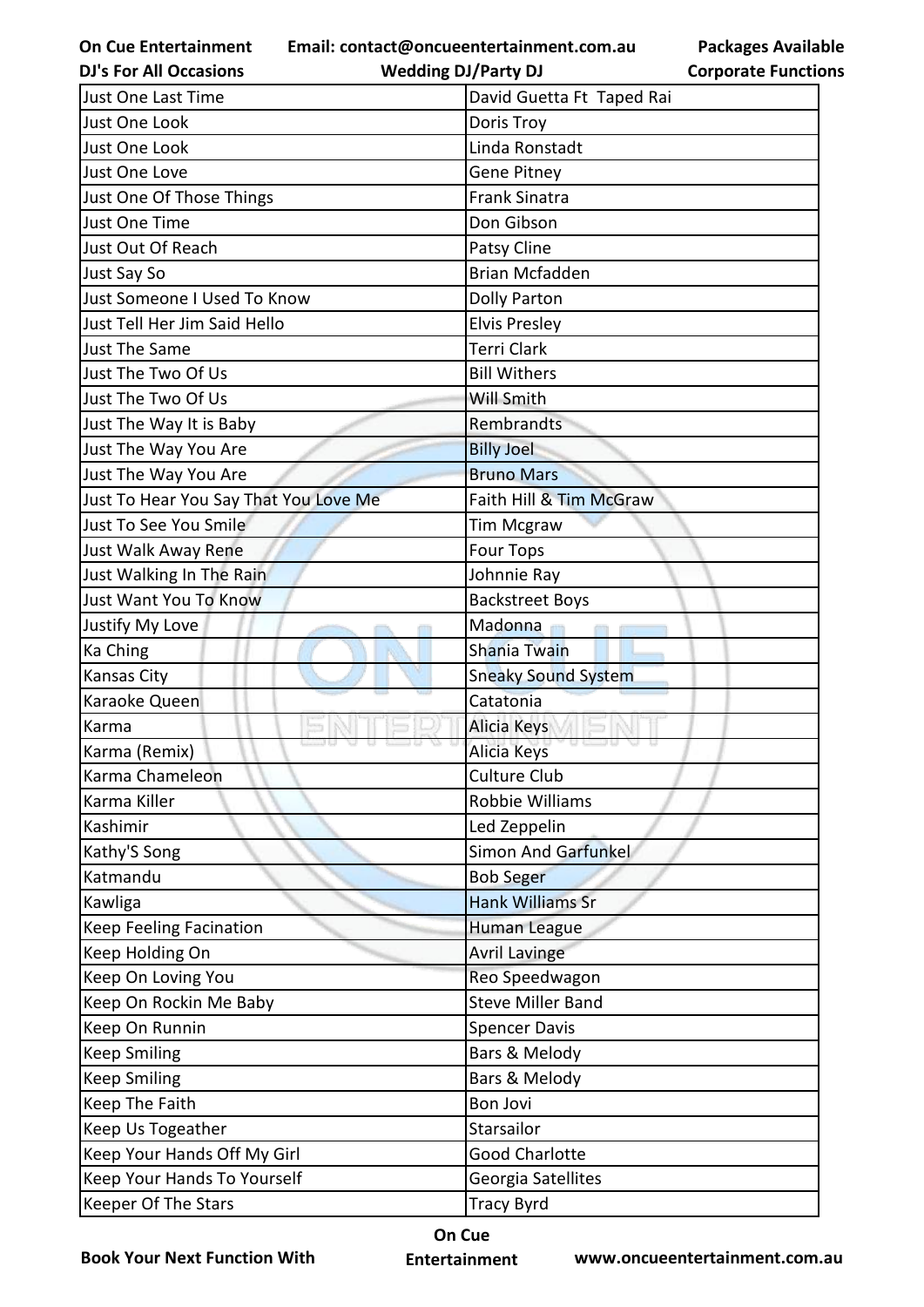**Email: contact@oncueentertainment.com.au Wedding DJ/Party DJ** 

**Packages Available Corporate Functions**

| <b>DJ's For All Occasions</b> | <b>Wedding DJ/Party DJ</b>      | <b>Corporate Functio</b> |
|-------------------------------|---------------------------------|--------------------------|
| <b>Keeps Gettin Better</b>    | Christina Aguilera              |                          |
| <b>Kentucky Rain</b>          | <b>Elvis Presley</b>            |                          |
| Kentucky Woman                | <b>Neil Diamond</b>             |                          |
| <b>Kevs Courting Song</b>     | Kevin Bloody Wilson.            |                          |
| Kewpie Doll                   | Perry Como                      |                          |
| Khe Sanh                      | <b>Cold Chisel</b>              |                          |
| <b>Kick</b>                   | Inxs                            |                          |
| Kick It Up                    | <b>McClymonts</b>               |                          |
| Kick Start My Heart           | <b>Motley Crue</b>              |                          |
| Kids                          | <b>MGMT</b>                     |                          |
| Kids                          | Bye Bye Birdie                  |                          |
| Kids (Duet)                   | Kylie And Robbie                |                          |
| Kids (Duet)                   | Robbie Williams & Kylie Minogue |                          |
| Kids In America               | Kim Wilde                       |                          |
| Kids In The Dark              | <b>All Time Low</b>             |                          |
| Kids Wanna Rock               | <b>Bryan Adams</b>              |                          |
| Killer Queen                  | Queen                           |                          |
| Killing In The Name Off       | Rage Against The Machine        |                          |
| Killing Me Softly             | <b>Fugees</b>                   |                          |
| Killing Me Softly             | Roberta Flack                   |                          |
| Kind Of A Drag                | <b>Buckinghams</b>              |                          |
| Kind Of Hush                  | Carpenters                      |                          |
| King                          | Years & Years                   |                          |
| King                          | <b>UB40</b>                     |                          |
| <b>King Creole</b>            | <b>Elvis Presley</b>            |                          |
| King Of All Excuses           | Staind                          |                          |
| King Of Pain                  | Police                          |                          |
| King Of The Mountain          | George Strait                   |                          |
| King Of The Mountain          | Kate Bush                       |                          |
| King Of The Mountain          | Midnight Oil                    |                          |
| King Of The Road              | Roger Miller                    |                          |
| King Of The Whole Wide World  | <b>Elvis Presley</b>            |                          |
| Kings & Queens                | <b>Ava Max</b>                  |                          |
| Kings And Queens              | 30 Seconds To Mars              |                          |
| Kingston Town                 | <b>UB40</b>                     |                          |
| <b>Kiss</b>                   | Prince                          |                          |
| <b>Kiss</b>                   | Faith Hill                      |                          |
| <b>Kiss</b>                   | Tom Jones                       |                          |
| <b>Kiss</b>                   | Vengaboys                       |                          |
| Kiss An Angel Good Mornig     | <b>Charley Pride</b>            |                          |
| Kiss And Say Goodbye          | Manhattan Transfer              |                          |
| Kiss From A Rose              | Seal                            |                          |
| Kiss Is On My List            | Hall & Oates                    |                          |
| Kiss It Better                | Rihanna                         |                          |
| <b>Kiss Kiss</b>              | <b>Holly Valance</b>            |                          |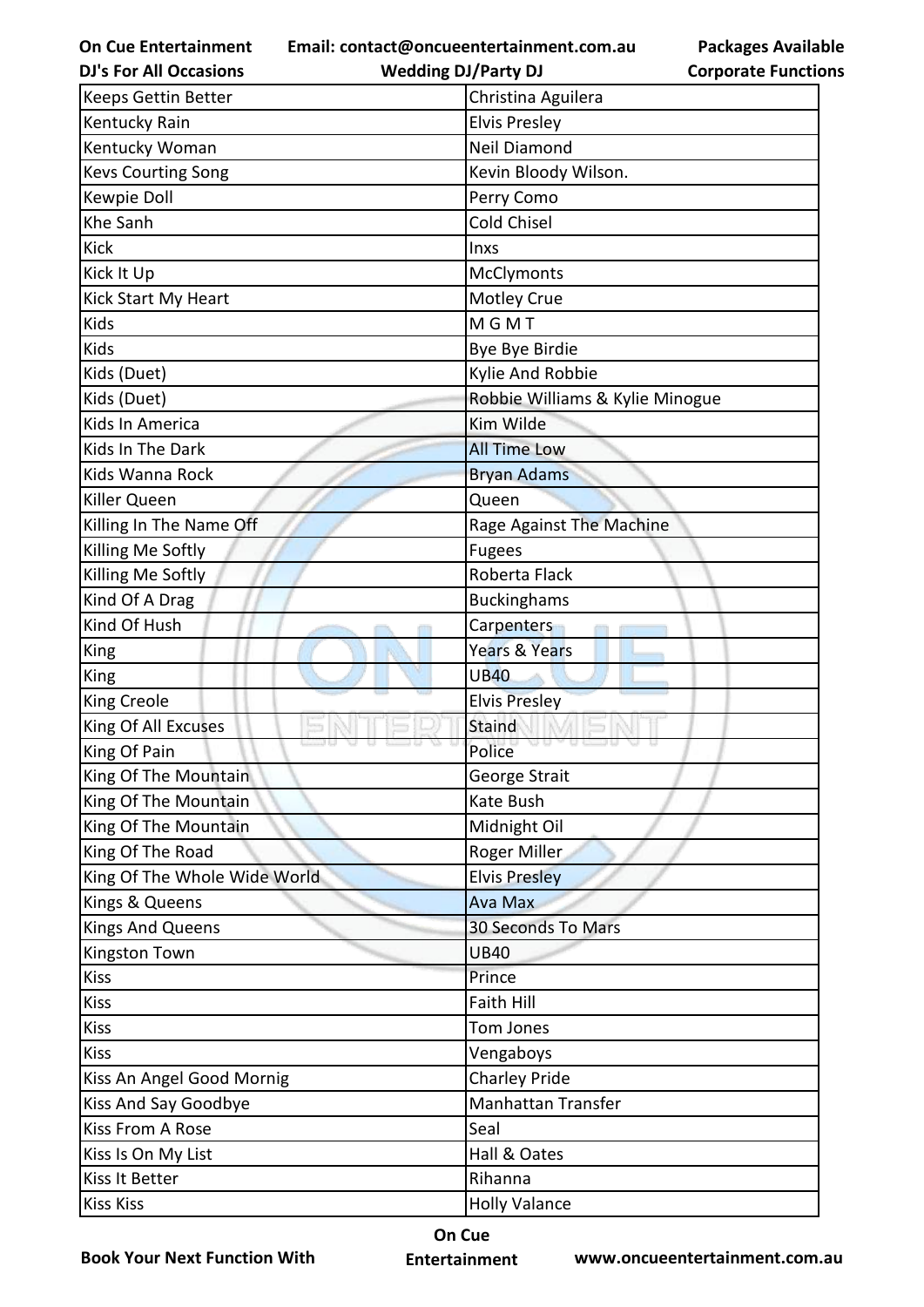**Email: contact@oncueentertainment.com.au Wedding DJ/Party DJ** 

**DJ's For All Occasions**

## **Packages Available Corporate Functions**

| Kiss Me                                   | Dean Martin              |
|-------------------------------------------|--------------------------|
| Kiss Me                                   | <b>Olly Murs</b>         |
| Kiss Me                                   | Sixpence None The Richer |
| Kiss Me Deadly                            | Lita Ford                |
| <b>Kiss Me Quick</b>                      | <b>Elvis Presley</b>     |
| <b>Kiss Me Quick</b>                      | Nathan Sykes             |
| Kiss Off                                  | <b>Violent Femmes</b>    |
| <b>Kiss The Bride</b>                     | Elton John               |
| Kiss The Dirt (Falling Down The Mountain) | <b>Inxs</b>              |
| <b>Kiss The Stars</b>                     | Pixie Lott               |
| Kiss Them For Me                          | Siouxsie & The Banshees  |
| <b>Kiss This</b>                          | Aaron Tippin             |
| <b>Kiss You</b>                           | <b>One Direction</b>     |
| Kiss You All Over                         | Exile                    |
| <b>Kiss You Off</b>                       | <b>Scissor Sisters</b>   |
| Kiss You Off                              | <b>Scissor Sisters</b>   |
| <b>Kiss Your Mama</b>                     | Vanessa Amorosi          |
| Kissin' In The Back Row                   | <b>Drifters</b>          |
| Kissing A Fool                            | George Michael           |
| Kissing A Fool                            | Michael Buble            |
| <b>Kissing You</b>                        | Des'Ree                  |
| Kitty                                     | Presidents Of USA        |
| <b>Knock Down Walls</b>                   | <b>Tonic</b>             |
| <b>Knock Knock</b>                        | Monica                   |
| Knock On Wood                             | Ami Stewart              |
| Knock Three Time                          | Tony Orlando & Dawn      |
| <b>Knock Three Times</b>                  | Dawn                     |
| Knock You Down                            | Keri Hilson              |
| Knockin On Heavens Door                   | <b>Bob Dylan</b>         |
| Knockin' On Heavens Door                  | <b>Guns N Roses</b>      |
| Know By Now                               | Robert Palmer            |
| Know Your Enemy                           | <b>Green Day</b>         |
| Knowing Me Knowing You                    | Abba                     |
| Known Only To Him                         | <b>Elvis Presley</b>     |
| Knutsford City Limit's                    | <b>Robbie Williams</b>   |
| Kodachrome                                | Paul Simon               |
| Kokomo                                    | Beach Boys               |
| Kryptonite                                | 3 Doors Down             |
| Kryptonite                                | Guy Sebastian            |
| Kung Fu Fighting                          | Carl Douglas             |
| Kyles Mom Is A Bitch                      | Eric Cartman             |
| Kyrie                                     | Mr Mister                |
| L A Love (La La)                          | Fergie                   |
| LA Woman                                  | <b>Billy Idol</b>        |
|                                           |                          |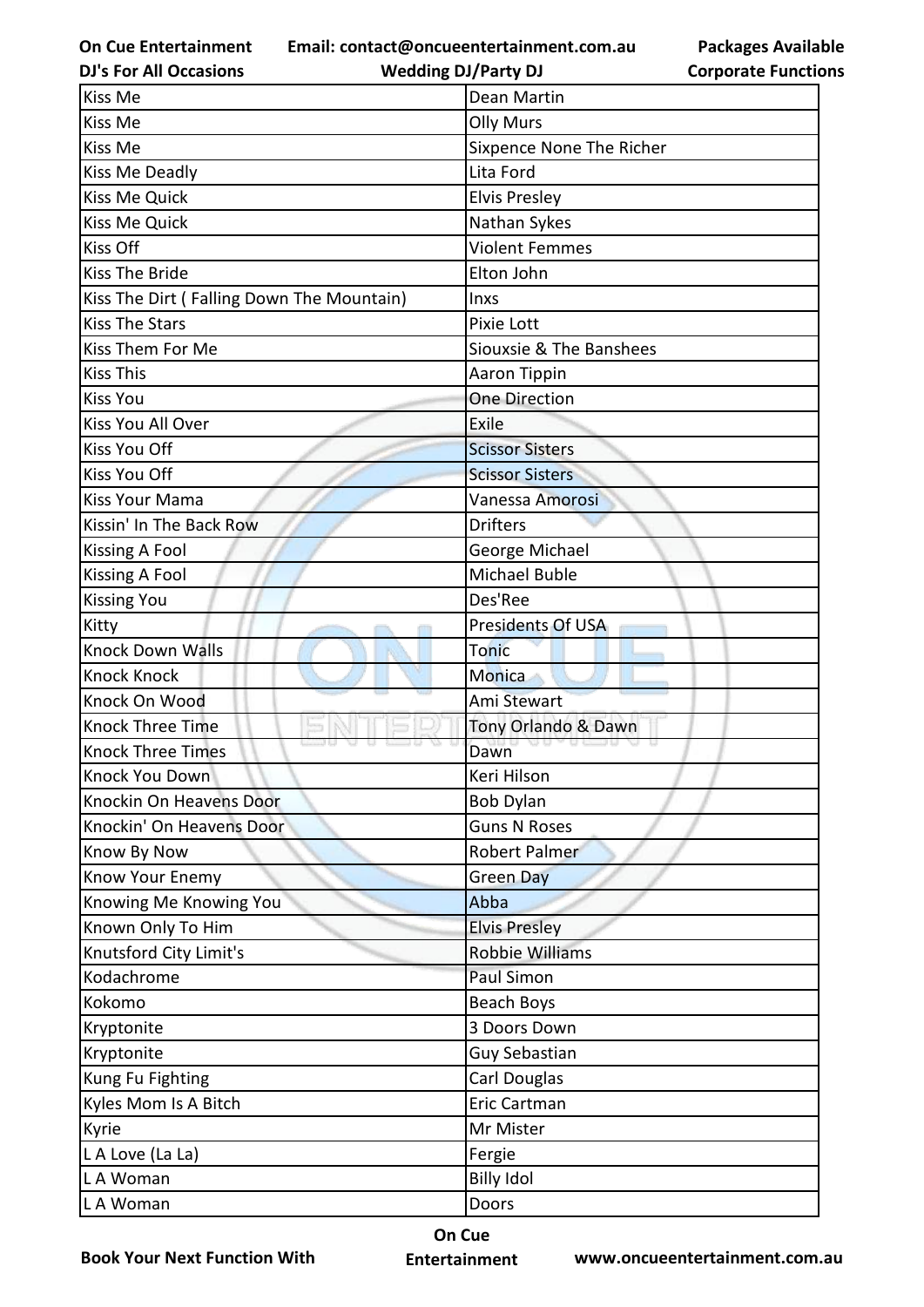**Email: contact@oncueentertainment.com.au**

**Wedding DJ/Party DJ** 

**Packages Available Corporate Functions**

| <b>DJ's For All Occasions</b> | <b>Wedding DJ/Party DJ</b>    | <b>Corporate Functio</b> |
|-------------------------------|-------------------------------|--------------------------|
| L A Woman                     | <b>Frank Sinatra</b>          |                          |
| La Bamba                      | Los Lobos                     |                          |
| La Bamba                      | <b>Richie Valens</b>          |                          |
| La Grange                     | Zz Top                        |                          |
| La Isla Bonita                | Madonna                       |                          |
| La La                         | Ashlee Simpson                |                          |
| La La La                      | Naughty Boy & Sam Smith       |                          |
| La La La                      | Sam Smith & Naughty Boy       |                          |
| La La Land                    | Demi Lovato                   |                          |
| LA Song                       | <b>Beth Hart</b>              |                          |
| La Vie En Rose                | <b>Edith Piaf</b>             |                          |
| Labels Of Love                | Fergie                        |                          |
| Labor Of Love                 | Frente                        |                          |
| Labour Of Love                | Hue And Cry                   |                          |
| Ladies In My Life             | <b>Troy Cassar Daley</b>      |                          |
| Ladies Night                  | Kool & The Gang               |                          |
| Ladies Of The World           | <b>Flight Of The Concords</b> |                          |
| Lady                          | <b>Kenny Rogers</b>           |                          |
| Lady                          | Little River Band             |                          |
| Lady (You Bring Me Up)        | Commodores                    |                          |
| Lady In Red                   | Chris De Burgh                |                          |
| Lady Is A Tramp               | Frank Sinatra                 |                          |
| Lady Marmalade                | <b>Moulin Rouge</b>           |                          |
| Lady Marmalade                | Patti La Belle                |                          |
| Lady Soul                     | <b>Temptations</b>            |                          |
| Lady Writer                   | <b>Dire Straits</b>           |                          |
| Ladyfingers                   | Luscious Jackson              |                          |
| Laid                          | James                         |                          |
| Lambada                       | Kaoma                         |                          |
| Lana                          | Roy Orbison                   |                          |
| Land Of 1000 Dances           | <b>Wilson Phillips</b>        |                          |
| Land Of A Million Drums       | Outkast                       |                          |
| Land Of Confusion             | <b>Disturbed</b>              |                          |
| Land Of Confusion             | <b>Genesis</b>                |                          |
| Land Of Confusion             | <b>Phil Collins</b>           |                          |
| Land Of Make Believe          | A Teens                       |                          |
| Land Of Make Believe          | <b>Bucks Fizz</b>             |                          |
| Landing In London             | 3 Doors Down                  |                          |
| Landslide                     | <b>Dixie Chicks</b>           |                          |
| Landslide                     | Fleetwood Mac                 |                          |
| Landslide                     | <b>Stevie Nicks</b>           |                          |
| Lanterns                      | Birds Of Tokyo                |                          |
| Larger Than Life              | <b>Backstreet Boys</b>        |                          |
| Laser Light                   | David Guetta Ft Jessie J      |                          |
| Laserlight                    | Jessie J                      |                          |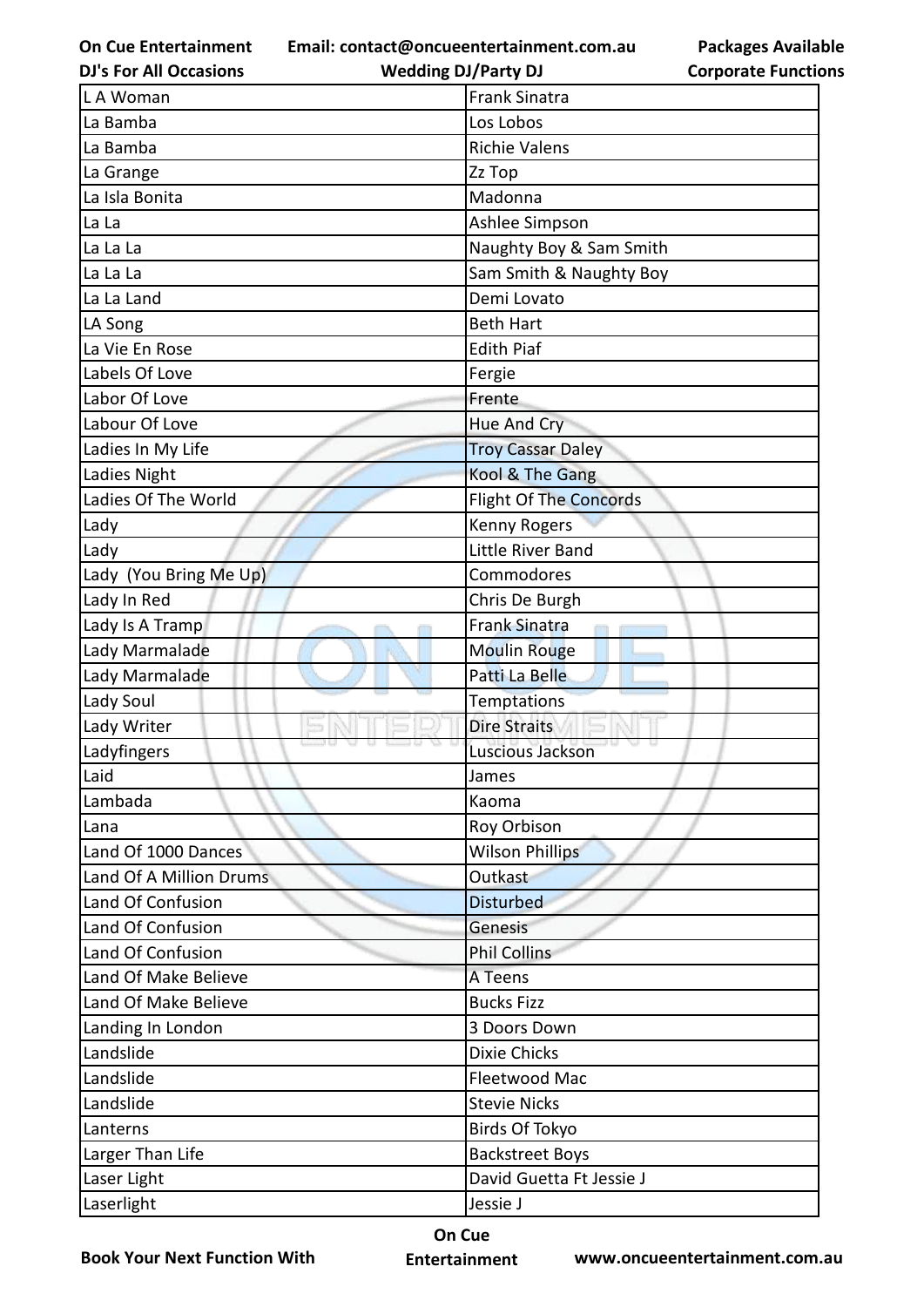**Email: contact@oncueentertainment.com.au**

**Packages Available Corporate Functions**

| <b>DJ's For All Occasions</b>   | <b>Wedding DJ/Party DJ</b>   | <b>Corporate Functio</b> |
|---------------------------------|------------------------------|--------------------------|
| Last All Night (Koala)          | <b>Oliver Heldens</b>        |                          |
| Last Beautiful Girl             | Matchbox 20                  |                          |
| Last Christmas                  | <b>Taylor Swift</b>          |                          |
| Last Christmas                  | Wham                         |                          |
| Last Dance                      | Donna Summer                 |                          |
| Last Dance                      | Etta James                   |                          |
| Last Day On Earth               | Kate Miller Heidke           |                          |
| Last Friday Night (T.G.I.F)     | <b>Katy Perry</b>            |                          |
| Last Goodbye                    | Jeff Buckley                 |                          |
| Last Kiss                       | Pearl Jam                    |                          |
| Last Man Standing               | <b>Adam Brand</b>            |                          |
| Last Night                      | <b>Strokes</b>               |                          |
| Last Night                      | Vamps                        |                          |
| Last Night Of The World         | Miss Saigon (The Musical)    |                          |
| Last Night On Earth             | U <sub>2</sub>               |                          |
| Last Request                    | <b>Frazier River</b>         |                          |
| Last Request                    | Paolo Nutini                 |                          |
| Last Resort                     | Eagles                       |                          |
| Last Song                       | All American Rejects         |                          |
| Last Thing On My Mind           | <b>Backstreet Boys</b>       |                          |
| Last Thing On My Mind           | Leann Rimes R Keating        |                          |
| Last Thing On My Mind           | <b>Steps</b>                 |                          |
| Last Time                       | Labrinth                     |                          |
| Last Time                       | <b>Rolling Stones</b>        |                          |
| Last To Know                    | Pink                         |                          |
| Last Train Home                 | <b>Lost Prophets</b>         |                          |
| Last Train To Clarksville       | <b>Monkees</b>               |                          |
| Last Waltz                      | <b>Engelbert Humperdinck</b> |                          |
| Latch                           | Disclosure Ft Sam Smith      |                          |
| Latch (Acoustic)                | Sam Smith                    |                          |
| Late In The Evening             | Paul Simon                   |                          |
| Lately                          | <b>Bob Carlisle</b>          |                          |
| Lately                          | Samantha Mumbo               |                          |
| Lately                          | <b>Stevie Wonder</b>         |                          |
| Lateralus                       | Tool                         |                          |
| Laughter In The Rain            | Neil Sedaka                  |                          |
| Laura Palmer                    | <b>Bastile</b>               |                          |
| Lawdy Miss Clawdy               | <b>Elvis Presley</b>         |                          |
| Lay Back In The Arms Of Someone | Smokie                       |                          |
| Lay Down Sally                  | <b>Eric Clapton</b>          |                          |
| Lay Down Your Guns              | <b>Jimmy Barnes</b>          |                          |
| Lay It All On Me                | Rudimental & Ed Sheeran      |                          |
| Lay It On The Line              | Triumph                      |                          |
| Lay Lady Lay                    | <b>Bob Dylan</b>             |                          |
| Lay Me Down                     | Avicii & Nile Rodgers        |                          |

**Book Your Next Function With**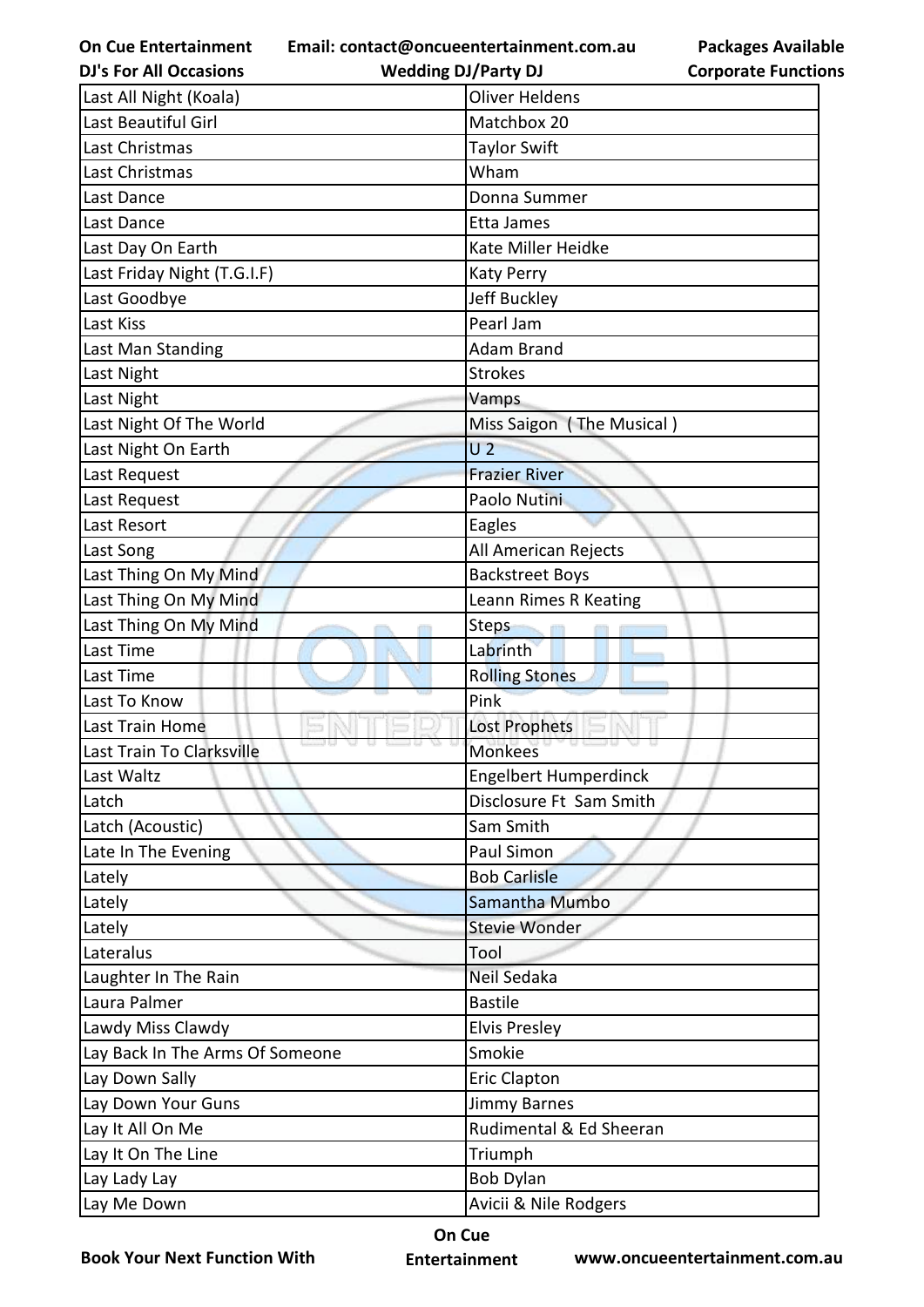**Email: contact@oncueentertainment.com.au**

**DJ's For All Occasions**

**Wedding DJ/Party DJ** 

**Packages Available Corporate Functions**

| Lay Me Down                 | Sam Smith                    |
|-----------------------------|------------------------------|
| Lay You Down                | Usher                        |
| Lay Your Hands On Me        | <b>Bon Jovi</b>              |
| Lay Your Love On Me         | Abba                         |
| Layla                       | Derek And The Dominos        |
| Layla                       | <b>Eric Clapton</b>          |
| Layla Slow                  | <b>Eric Clapton</b>          |
| Lazarus                     | David Bowie                  |
| Lazy                        | X Press 2 & David Byrne      |
| Lazy Days                   | Robbie Williams              |
| Lazy Song                   | <b>Bruno Mars</b>            |
| Lazy Sunday                 | <b>Small Faces</b>           |
| Le Freak                    | Chic                         |
| Lead Me Guide Me            | <b>Elvis Presley</b>         |
| Leader Of Men               | <b>Nickelback</b>            |
| Leader Of The Band          | Dan Fogelberg                |
| Leader Of The Gang          | <b>Gary Glitter</b>          |
| Leader Of The Pack          | Shangri Las                  |
| Leah                        | Roy Orbison                  |
| Lean Back                   | Terror Squad Ft Fat Joe      |
| Lean On                     | Major Lazer Ft Mo & DJ Snake |
| Lean On Me                  | <b>Bill Withers</b>          |
| <b>Leaps And Bounds</b>     | <b>Paul Kelly</b>            |
| Learn To Fly                | Foo Fighters                 |
| Learn To Fly                | <b>Shannon Noll</b>          |
| <b>Learnin The Blues</b>    | <b>Frank Sinatra</b>         |
| Learning To Fly             | Pink Floyd                   |
| Learning To Live Again      | <b>Garth Brooks</b>          |
| Leather And Lace (Duet)     | Stevie Nicks & Don Henley    |
| Leave (Get Out)             | <b>Ol</b> Ol                 |
| Leave A Light On For Me     | <b>Belinda Carlisle</b>      |
| Leave A Little Room For God | <b>Neil Diamond</b>          |
| Leave A Tender Moment Alone | <b>Billy Joel</b>            |
| Leave Him In The Longyard   | <b>Slim Dusty</b>            |
| Leave Me Alone              | Pink                         |
| Leave Me Alone              | Veronicas                    |
| Leave Out All The Rest      | Linkin Park                  |
| Leave The Night On          | Sam Hunt                     |
| Leave Virginia Alone        | <b>Rod Stewart</b>           |
| Leave Your Lover            | Sam Smith                    |
| Leaves That Are Green       | <b>Simon And Garfunkel</b>   |
| Leaving Home                | Jebadiah                     |
| Leaving Las Vegas           | Sheryl Crow                  |
| Leaving My Love Behind      | Lewis Capaldi                |
| Leaving On A Jet Plane      | John Denver                  |

**Book Your Next Function With**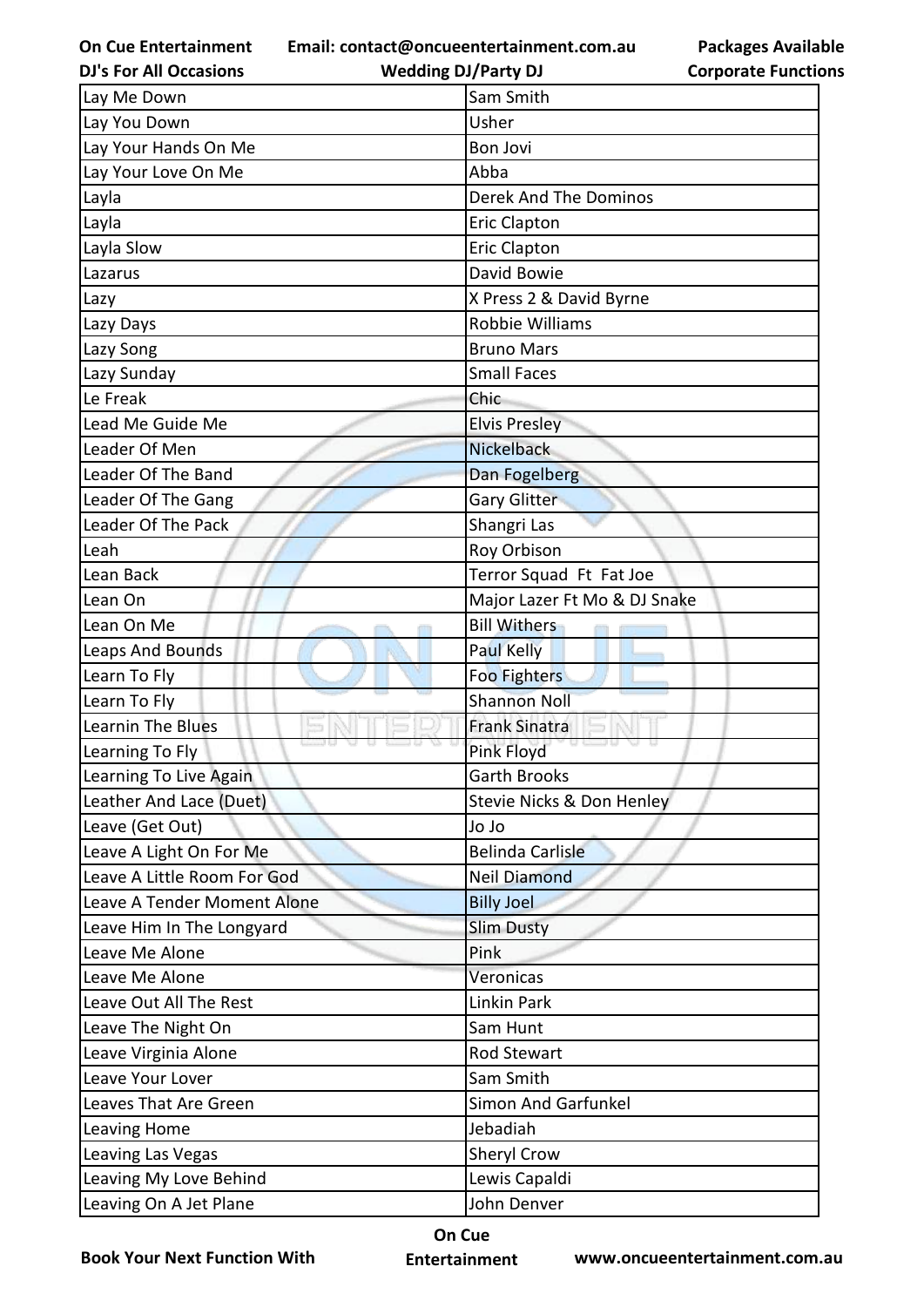**Email: contact@oncueentertainment.com.au**

**Packages Available Corporate Functions**

| <b>DJ's For All Occasions</b> | <b>Wedding DJ/Party DJ</b>       | <b>Corporate Functio</b> |
|-------------------------------|----------------------------------|--------------------------|
| Leaving On Your Mind          | Patsy Cline                      |                          |
| Leech                         | Eve 6                            |                          |
| Left Outside Alone            | Anastacia                        |                          |
| Left Outside Alone            | Anastasia                        |                          |
| Lego House                    | <b>Ed Sheeran</b>                |                          |
| Legs                          | Zz Top                           |                          |
| Lemme See                     | Usher                            |                          |
| Lemon Tree                    | Peter Paul & Mary                |                          |
| Leroy                         | Wheatus                          |                          |
| Lessons In Love               | <b>Cliff Richard</b>             |                          |
| Lessons In Love               | Level 42                         |                          |
| Let er Rip                    | <b>Dixie Chicks</b>              |                          |
| Let Go                        | <b>Brian Cadd</b>                |                          |
| Let Go For Tonight            | Foxes                            |                          |
| Let Her Cry                   | <b>Hootie &amp; The Blowfish</b> |                          |
| Let Her Down Easy             | <b>George Michael</b>            |                          |
| Let Her Go                    | Passenger                        |                          |
| Let Him Fly                   | <b>Dixie Chicks</b>              |                          |
| Let It Be                     | <b>Beatles</b>                   |                          |
| Let It Be                     | Labrinth                         |                          |
| Let It Be Christmas           | Alan Jackson                     |                          |
| Let It Be Me                  | <b>Everly Brothers</b>           |                          |
| Let It Go                     | James Bay                        |                          |
| Let It Go                     | Will Young                       |                          |
| Let It Go (Frozen)            | <b>Idina Menzel</b>              |                          |
| Let It Rain                   | Eliza Doolittle                  |                          |
| Let It Rain                   | <b>Eric Clapton</b>              |                          |
| Let It Ride                   | <b>Bachman Turner Overdrive</b>  |                          |
| Let It Rock                   | Kevin Rudolf                     |                          |
| Let It Roll                   | Flo Rida                         |                          |
| Let It Snow Let It Snow       | Lena Horne                       |                          |
| Let Love Be Your Energy       | <b>Robbie Williams</b>           |                          |
| Let Love In                   | <b>Goo Goo Dolls</b>             |                          |
| Let Me Be Me                  | Jessica Mauboy                   |                          |
| Let Me Be The One             | Hank Locklin                     |                          |
| Let Me Be There               | Olivia Newton John               |                          |
| Let Me Be Your Angel          | <b>Tiffany Evans</b>             |                          |
| Let Me Blow Ya Mind           | Eve Ft Gwen Stefani              |                          |
| Let Me Blow Your Mind         | Gwen Stefani & Eve               |                          |
| Let Me Down Easy              | Paolo Nutini                     |                          |
| Let Me Down Easy              | Sheppard                         |                          |
| Let Me Down Gently            | La Roux                          |                          |
| Let Me Entertain You          | Robbie Williams                  |                          |
| Let Me Fall                   | Josh Groban                      |                          |
| Let Me Go                     | 3 Doors Down                     |                          |

**Book Your Next Function With**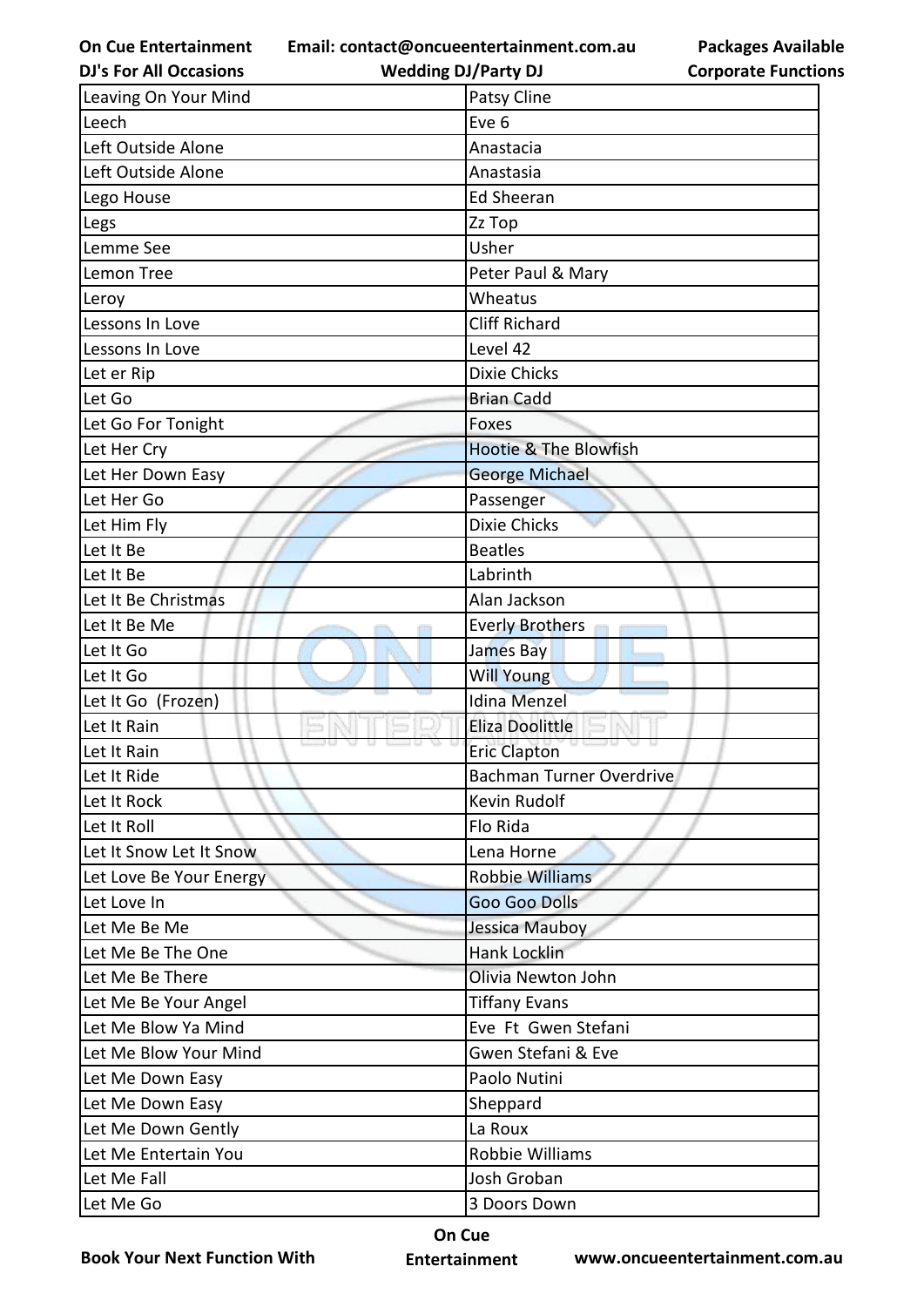**Email: contact@oncueentertainment.com.au Wedding DJ/Party DJ** 

**DJ's For All Occasions**

**Packages Available Corporate Functions**

| Let Me Go                         | Avril Lavigne & Chad Kroeger |
|-----------------------------------|------------------------------|
| Let Me Into Your Heart            | Mary Chapin Carpenter        |
| Let Me Let Go                     | <b>Faith Hill</b>            |
| Let Me Love You                   | Mario                        |
| Let Me Ride                       | Dr Dre                       |
| Let Me Think About It             | Ida Corr Vs Fredde Le Grande |
| Let Me Touch You For A While      | Al Krauss                    |
| Let Me Try Again                  | <b>Frank Sinatra</b>         |
| Let The Good Time Roll            | Cars                         |
| Let The Little Girl Dance         | <b>Grantly Dee</b>           |
| Let The Picture Paint Itself      | Rodney Crowel                |
| Let The Sunshine                  | Labrinth                     |
| Let There Be Love                 | Nat King Cole                |
| Let There Be Love                 | <b>Oasis</b>                 |
| Let There Be Rock                 | Acdc                         |
| Let You Go                        | <b>Pete Murray</b>           |
| Let You Go                        | <b>Ashley Parker Angel</b>   |
| Let Your Love Flow                | <b>Bellamy Brothers</b>      |
| Let Yourself Go                   | <b>Elvis Presley</b>         |
| Let's Be Us Again                 | Lonestar                     |
| Let's Call The Whole Thing Off    | <b>Fred Astaire</b>          |
| Let'S Dance                       | Chris Rea                    |
| Let's Dance                       | <b>David Bowie</b>           |
| Let's Dance                       | Sara Evans                   |
| Let's Fall In Love                | <b>Frank Sinatra</b>         |
| Let's Get Down                    | <b>Tony Toni Tone</b>        |
| Lets Get In On                    | <b>Marvin Gaye</b>           |
| Let's Get It Started              | <b>Black Eyed Peas</b>       |
| Lets Get Loud                     | Jennifer Lopez               |
| Let's Get Married                 | Jagged Edge                  |
| Let's Get Ridiculous              | Redfoo                       |
| Lets Get Rocked                   | Def Leppard                  |
| Let's Go                          | Cars                         |
| Let's Go Crazy                    | Prince                       |
| Let's Go Round Again              | Louise                       |
| Let's Go To Vegas                 | <b>Faith Hill</b>            |
| Let's Groove                      | Earth Wind And Fire          |
| Let's Hang On (To What We've Got) | Frankie Valli & Four Seasons |
| Let's Hear It For The Boy         | Denise Williams              |
| Let's Make A Night To Remember    | Bryan Adams                  |
| Let's Make It Last All Night      | <b>Jimmy Barnes</b>          |
| Lets Make Love                    | Faith Hill & Tim McGraw      |
| Let's Make Love                   | Tim Mcgraw & Faith Hill      |
| Let's Spend The Night Together    | <b>Rolling Stones</b>        |
| Let's Stay Together               | Al Green                     |

**Book Your Next Function With**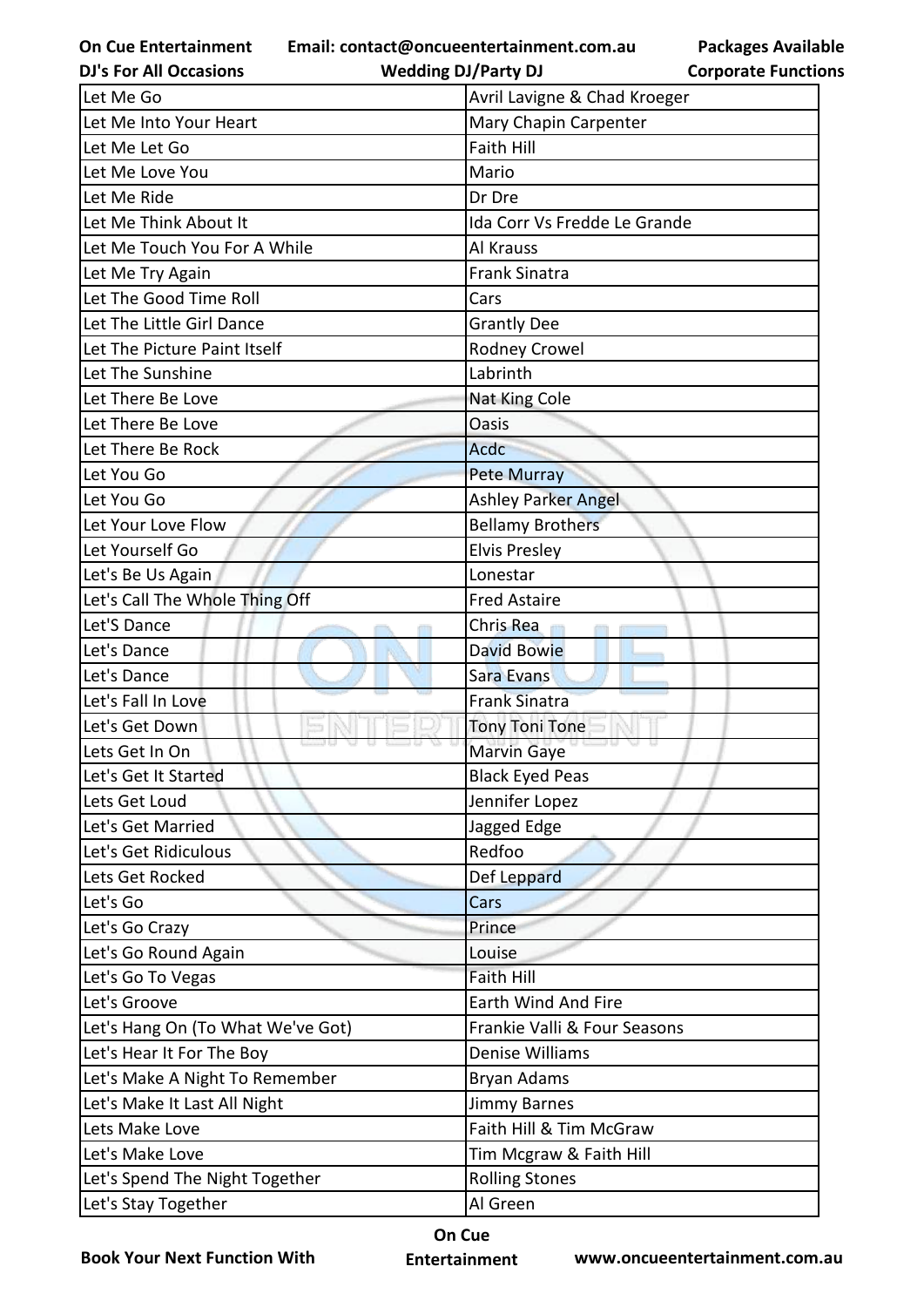**Email: contact@oncueentertainment.com.au**

| <b>Packages Available</b>  |
|----------------------------|
| <b>Corporate Functions</b> |

| <b>DJ's For All Occasions</b>     | <b>Wedding DJ/Party DJ</b>    | <b>Corporate Functio</b> |
|-----------------------------------|-------------------------------|--------------------------|
| Let's Stay Together               | <b>Tina Turner</b>            |                          |
| Let's Stick Together              | Bryan Ferry                   |                          |
| Let's Talk About Sex              | Salt N Pepper                 |                          |
| Let's Twist Again                 | Chubby Checker                |                          |
| Let's Wait Awhile                 | Janet Jackson                 |                          |
| Let's Work Together               | <b>Canned Heat</b>            |                          |
| Lets's Go                         | Calvin Harris Ft Ne-Yo        |                          |
| Letter To Lucile                  | Tom Jones                     |                          |
| Letting The Cables Sleep          | <b>Bush</b>                   |                          |
| Levels                            | Nick Jonas                    |                          |
| Levon                             | Elton John                    |                          |
| Licence To Kill                   | Gladys Knight & The Pips      |                          |
| Lick It Up                        | <b>Kiss</b>                   |                          |
| Lickin                            | <b>Black Crowes</b>           |                          |
| Lido Shuffle                      | <b>Boz Scaggs</b>             |                          |
| Lie To Me                         | <b>Bon Jovi</b>               |                          |
| Life                              | Des'Ree                       |                          |
| Life For Rent                     | Dido                          |                          |
| Life Goes On                      | Leann Rimes                   |                          |
| Life In One Day                   | <b>Howard Jones</b>           |                          |
| Life In The Fast Lane             | Eagles                        |                          |
| Life Is A Highway                 | Tom Cochrane                  |                          |
| Life Is A Rollercoaster           | <b>Ronan Keating</b>          |                          |
| Life Number 9                     | <b>Martina Mcbride</b>        |                          |
| Life On Mars                      | David Bowie                   |                          |
| Life Support                      | Sam Smith                     |                          |
| Life To Go                        | <b>Stonewall Jackson</b>      |                          |
| Life's A Dance                    | John Michael Montgomery       |                          |
| Lifestyles Of The Rich And Famous | <b>Good Charlotte</b>         |                          |
| Lift                              | <b>Shannon Noll</b>           |                          |
| Lift It High                      | <b>Machester United</b>       |                          |
| Lift Me Up                        | Gerri Haliwell                |                          |
| Light It Up                       | <b>Stan Walker</b>            |                          |
| Light It Up (Remix)               | Major Lazer & Nyla & Fuse ODG |                          |
| Light My Fire                     | Doors                         |                          |
| Light My Fire                     | <b>UB40</b>                   |                          |
| Light Surrounding You             | Evermore                      |                          |
| Lighthouse                        | G.R.L                         |                          |
| Lighthouse                        | Waifs                         |                          |
| Lighthouse's Tale                 | <b>Nickel Creek</b>           |                          |
| Lighting                          | The Wanted                    |                          |
| <b>Lightning Crashes</b>          | Live                          |                          |
| <b>Lights And Sounds</b>          | Yellowcard                    |                          |
| Lights On The Hill                | <b>Slim Dusty</b>             |                          |
| Lights Out                        | Lisa Marie Presley            |                          |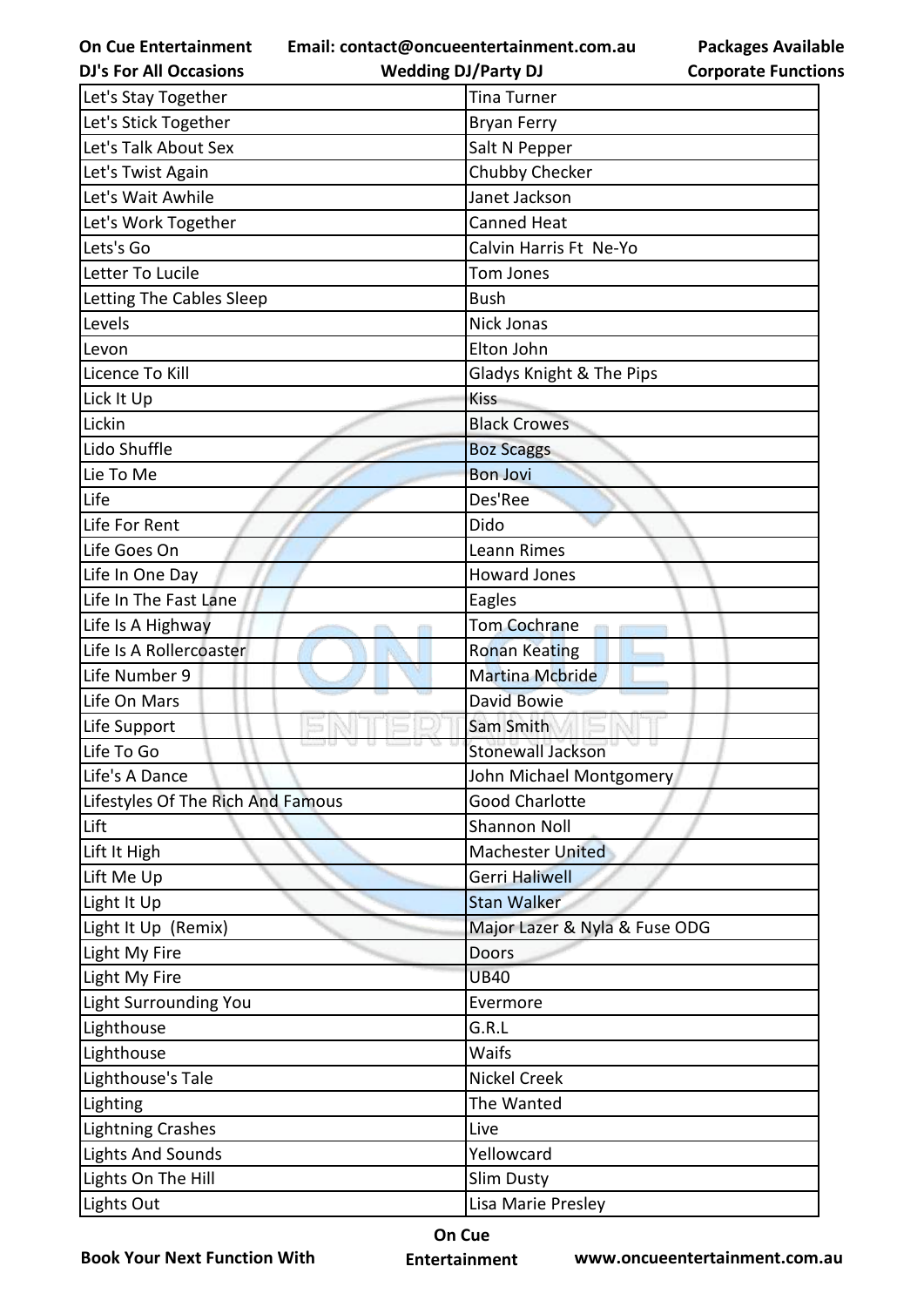**Email: contact@oncueentertainment.com.au**

| <b>DJ's For All Occasions</b>    | <b>Wedding DJ/Party DJ</b>    | <b>Corporate Functio</b> |
|----------------------------------|-------------------------------|--------------------------|
| Like A Baby                      | <b>Elvis Presley</b>          |                          |
| Like A Drum                      | <b>Guy Sebastian</b>          |                          |
| Like A G6                        | Far East Movement             |                          |
| Like A Prayer                    | Madonna                       |                          |
| Like A Rock                      | <b>Bob Seger</b>              |                          |
| Like A Rolling Stone             | <b>Bob Dylan</b>              |                          |
| Like A Stone                     | Audioslave                    |                          |
| Like A Surgeon                   | Weird Al Yankovic             |                          |
| Like A Virgin                    | Glee Cast                     |                          |
| Like A Virgin                    | Madonna                       |                          |
| Like A Women                     | Tony Rich Project             |                          |
| Like Glue                        | Sean Paul                     |                          |
| Like I Can                       | Sam Smith                     |                          |
| Like I Love You                  | Justin Timberlake             |                          |
| Like I'm Gonna Lose You          | Meghan Trainor & John Legend  |                          |
| Like It Like That                | <b>Guy Sebastian</b>          |                          |
| Like It Loud                     | <b>Cassie Davis</b>           |                          |
| Like I've Never Been Gone        | <b>Billy Fury</b>             |                          |
| Like Only A Woman Can            | <b>Brian Mcfadden</b>         |                          |
| Like Red On A Rose               | Alan Jackson                  |                          |
| Like The Rain                    | <b>Clint Black</b>            |                          |
| Like The Way I Do                | Melissa Etheridge             |                          |
| Like To Get To Know You Well     | <b>Howard Jones</b>           |                          |
| Like Toy Soldiers                | Eminem                        |                          |
| Like We Never Had A Broken Heart | Trisha Yearwood               |                          |
| Like Wow Wipe Out                | <b>Hoodoo Gurus</b>           |                          |
| Like You'll Never See Me Again   | Alicia Keys                   |                          |
| Lil Red Riding Hood              | Sam The Sham And The Pharoahs |                          |
| Lil Star                         | Kelis & Cee Lo                |                          |
| Limbo Rock                       | Chubby Checker                |                          |
| Limerick Your A Lady             | Irish                         |                          |
| Limp                             | <b>Fiona Apple</b>            |                          |
| Linda On My Mind                 | <b>Conway Twitty</b>          |                          |
| Linger                           | Cranberries                   |                          |
| Lips Are Movin                   | <b>Meghan Trainor</b>         |                          |
| Lips Of An Angel                 | Hinder                        |                          |
| Lipstick & Bruises               | Lit                           |                          |
| Lipstick On Your Collar          | <b>Connie Francis</b>         |                          |
| Liquid Dreams                    | O Town                        |                          |
| Listen                           | Beyonce                       |                          |
| Listen Like Theives              | Inxs                          |                          |
| Listen To Me                     | <b>Buddy Holly</b>            |                          |
| Listen To The Man                | George Ezra                   |                          |
| Listen To The Music              | Doobie Brothers               |                          |
| Listen To What The Man Said      | Paul Mc Cartney               |                          |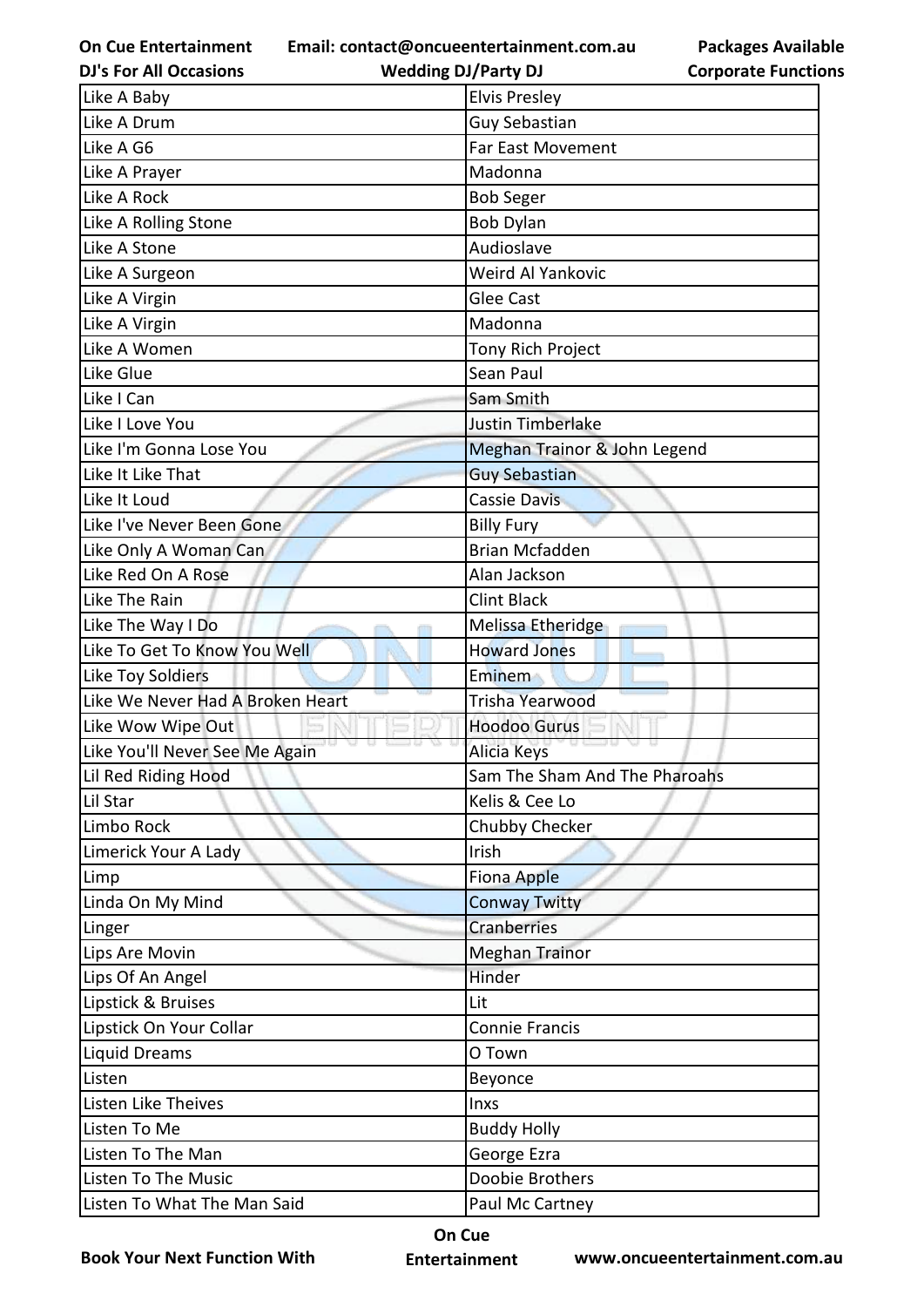**Email: contact@oncueentertainment.com.au**

**Wedding DJ/Party DJ** 

|  | <b>Packages Available</b>  |
|--|----------------------------|
|  | <b>Corporate Functions</b> |

| <b>DJ's For All Occasions</b> | <b>Wedding DJ/Party DJ</b> | <b>Corporate Functio</b> |
|-------------------------------|----------------------------|--------------------------|
| Listen To What The Man Said   | Wings                      |                          |
| Listen To Your Heart          | Casey Donovan              |                          |
| Listen To Your Heart          | DHT                        |                          |
| Listen To Your Heart          | Roxette                    |                          |
| Listen Up                     | Gossip                     |                          |
| Lit Up                        | Buckcherry                 |                          |
| Lithium                       | Evanescence                |                          |
| Lithium                       | Nirvana                    |                          |
| Little Bad Girl               | <b>Taio Cruz</b>           |                          |
| Little Billy                  | Alan Jackson               |                          |
| Little Bit Lonesome           | <b>Kasey Chambers</b>      |                          |
| Little Bit Of Love            | JP Cooper                  |                          |
| Little By Little              | <b>Oasis</b>               |                          |
| <b>Little Darling</b>         | <b>Diamonds</b>            |                          |
| <b>Little Darling</b>         | <b>Jimmy Barnes</b>        |                          |
| Little Deuce Coupe            | <b>Beach Boys</b>          |                          |
| Little Devil                  | Neil Sedaka                |                          |
| Little Drummer Boy            | Christmas                  |                          |
| Little Egypt                  | <b>Elvis Presley</b>       |                          |
| Little Gasoline               | <b>Terri Clark</b>         |                          |
| Little Girl Blue              | Doris Day                  |                          |
| Little Goodbyes               | Shedaisy                   |                          |
| Little Green Apples           | Oc Smith                   |                          |
| Little Green Bag              | George Baker               |                          |
| Little Jeannie                | Elton John                 |                          |
| Little Lies                   | <b>Fleetwood Mac</b>       |                          |
| Little Lion Man               | Mumford & Sons             |                          |
| Little Man                    | Alan Jackson               |                          |
| Little Me                     | Little Mix                 |                          |
| Little Miss Cant Be Wrong     | Spin Doctors               |                          |
| Little Miss Honky Tonk        | <b>Brooks &amp; Dunn</b>   |                          |
| Little Moments                | <b>Brad Paisley</b>        |                          |
| Little Monster                | <b>Royal Blood</b>         |                          |
| Little Ole Wine Drinker Me    | <b>Dean Martin</b>         |                          |
| Little Ray Of Sunshine        | <b>Brian Cadd</b>          |                          |
| Little Red Corvette           | Prince                     |                          |
| Little Red Rooster            | <b>Rolling Stones</b>      |                          |
| Little Saint Nick             | Christmas                  |                          |
| Little Sister                 | <b>Elvis Presley</b>       |                          |
| Little Sister                 | Queens Of The Stone Age    |                          |
| Little Submarine              | <b>Black Keys</b>          |                          |
| Little Talks                  | Monsters And Men           |                          |
| Little Things                 | <b>Bush</b>                |                          |
| Little Things                 | India Arie                 |                          |
| Little Things                 | One Direction              |                          |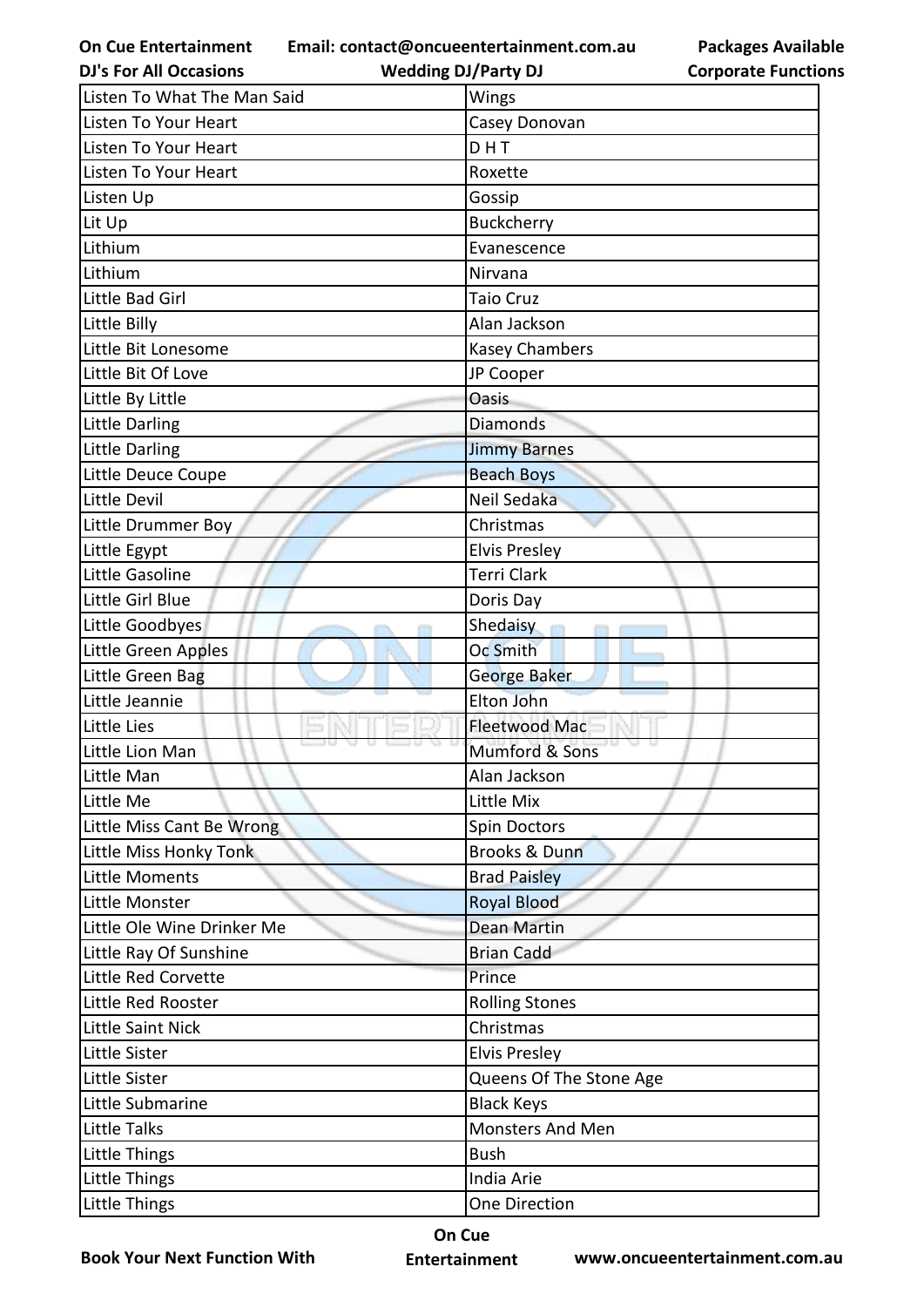**Email: contact@oncueentertainment.com.au**

| <b>DJ's For All Occasions</b> | <b>Wedding DJ/Party DJ</b>         | <b>Corporate Function</b> |
|-------------------------------|------------------------------------|---------------------------|
| Little Things Mean A Lot      | <b>Kitty Kallen</b>                |                           |
| Little Too Late               | Jo Jo                              |                           |
| Little White Lie              | Sammy Hagar                        |                           |
| Little Wing                   | Jimi Hendrix                       |                           |
| Little Wonders                | <b>Rob Thomas</b>                  |                           |
| Live & Let Die                | Paul Mc Cartney                    |                           |
| Live & Let Die                | Wings                              |                           |
| Live A Lie                    | Default                            |                           |
| Live Again                    | Sevendust                          |                           |
| Live And Let Die              | <b>Guns N Roses</b>                |                           |
| Live For Love                 | <b>Anthony Callea</b>              |                           |
| Live Forever                  | Oasis                              |                           |
| Live It Up                    | Jennifer Lopez & Pitbull           |                           |
| Live It Up                    | <b>Mental As Anything</b>          |                           |
| Live Like You Were Dying      | <b>Tim Mcgraw</b>                  |                           |
| Live My Life                  | Far East Movement Ft Justin Bieber |                           |
| Live To Tell                  | Madonna                            |                           |
| Live While We're Young        | <b>One Direction</b>               |                           |
| Live Wire                     | Acdc                               |                           |
| Live Wire                     | Motley Crue                        |                           |
| Live Your Life                | Rihanna                            |                           |
| Live Your Life                | T1 Ft Justin Timberlake            |                           |
| Lively Up Yourself            | <b>Bob Marley</b>                  |                           |
| Livin La Vida Loca            | <b>Ricky Martin</b>                |                           |
| Livin On A Prayer             | <b>Bon Jovi</b>                    |                           |
| Livin On Love                 | Alan Jackson                       |                           |
| Livin On The Edge             | Aerosmith                          |                           |
| Livin Thing                   | ELO                                |                           |
| Living Doll                   | <b>Cliff Richard</b>               |                           |
| Living For Theweekend         | Hard Fi                            |                           |
| Living In America             | James Brown                        |                           |
| Living In The Son             | <b>Bon Jovi</b>                    |                           |
| Living It Up                  | Level 42                           |                           |
| Living Next Door To Alice     | Smokie                             |                           |
| Living Proof                  | Camila Cabello                     |                           |
| Load Out / Stay               | Jackson Browne                     |                           |
| Loaded                        | <b>Ricky Martin</b>                |                           |
| Locked Out Of Heaven          | <b>Bruno Mars</b>                  |                           |
| Loco                          | David Lee Murphy                   |                           |
| Locomotion                    | Kylie Minogue                      |                           |
| Locomotion                    | Little Eva                         |                           |
| Lodi                          | Creedence Clearwater Revival       |                           |
| Lola                          | Kinks                              |                           |
| Lollipop                      | Chordettes                         |                           |
| London Bridge                 | Fergie                             |                           |
|                               |                                    |                           |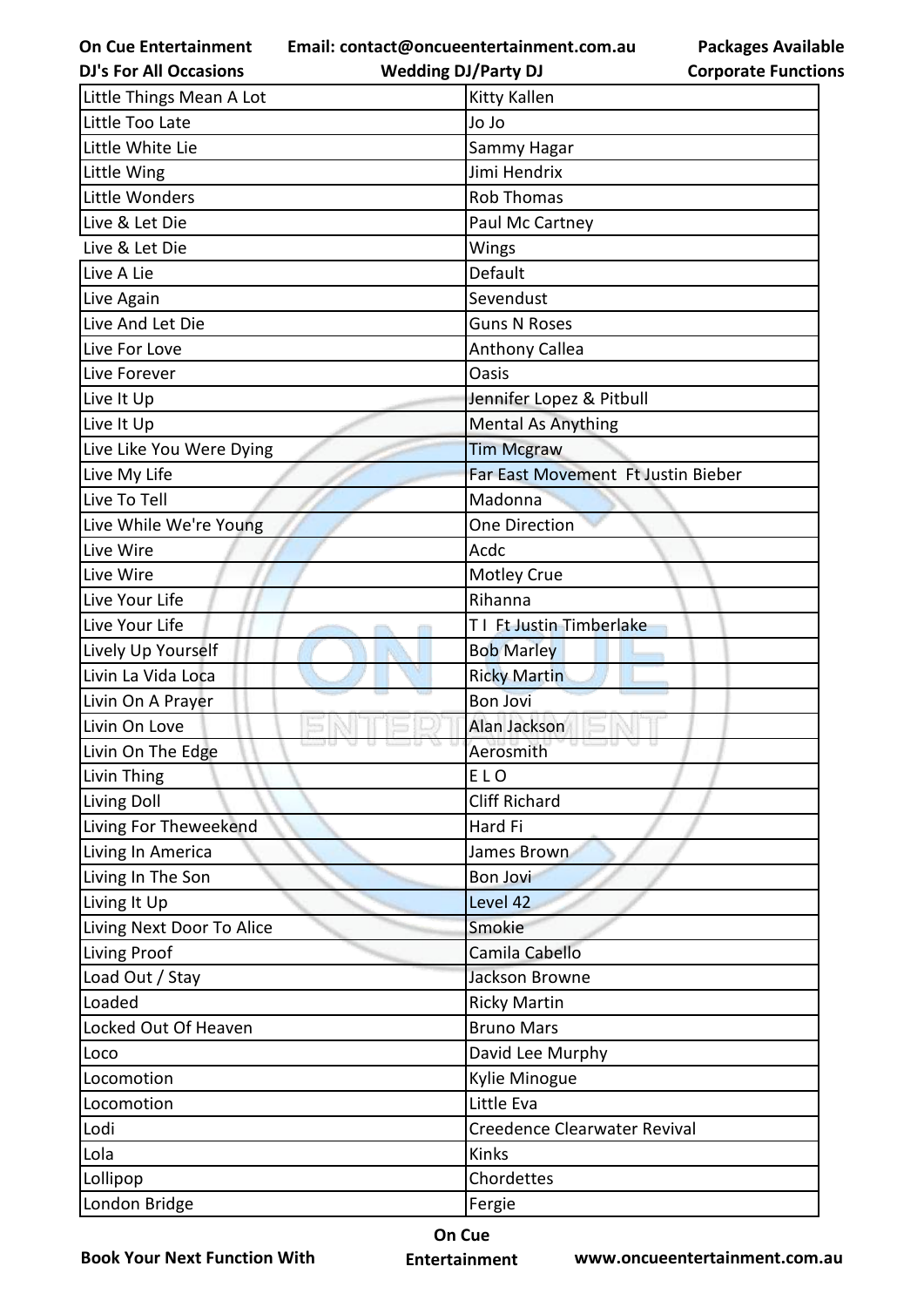**Email: contact@oncueentertainment.com.au**

**DJ's For All Occasions**

**Wedding DJ/Party DJ** 

**Packages Available Corporate Functions**

| <b>London Calling</b>            | Clash                               |
|----------------------------------|-------------------------------------|
| London Still                     | Waifs                               |
| Lonely                           | Akon                                |
| Lonely                           | Joel Corry                          |
| Lonely                           | Merrill Bainbridge                  |
| Lonely Boy                       | <b>Black Keys</b>                   |
| Lonely No More                   | <b>Rob Thomas</b>                   |
| Lonely Road Of Faith             | <b>Kid Rock</b>                     |
| Lonely Street                    | Patsy Cline                         |
| <b>Lonely Teardrops</b>          | Jackie Wilson                       |
| Lonely Teenager                  | Dion & The Belmonts                 |
| Lonesome Day                     | <b>Bruce Springsteen</b>            |
| Lonesome Loser                   | Little River Band                   |
| Lonestar                         | Norah Jones                         |
| Loney Days                       | <b>Bee Gees</b>                     |
| Long And Winding Road            | <b>Beatles</b>                      |
| Long As I Can See The Light      | <b>Creedence Clearwater Revival</b> |
| Long Black Train                 | <b>Josh Turner</b>                  |
| Long Cool Woman In A Black Dress | <b>Hollies</b>                      |
| Long Day                         | Matchbox 20                         |
| Long Hot Summer                  | <b>Style Council</b>                |
| Long Neck Bottles                | <b>Garth Brooks</b>                 |
| Long Road To Ruin                | <b>Foo Fighters</b>                 |
| Long Tall Glasses I Can Dance    | Leo Sayer                           |
| Long Tall Sally                  | <b>Elvis Presley</b>                |
| Long Tall Sally                  | <b>Little Richard</b>               |
| Long Time Gone                   | <b>Dixie Chicks</b>                 |
| Long Train Runnin                | Doobie Brothers                     |
| Long Way Around                  | Eagle Eye Cherry                    |
| Long Way From Home               | Foreigner                           |
| Long Way To The Top              | Acdc                                |
| Longer                           | Dan Fogelberg                       |
| Longer Boats                     | <b>Cat Stevens</b>                  |
| Longfellow Serenade              | <b>Neil Diamond</b>                 |
| Longview                         | Green Day                           |
| Lonley                           | <b>Shannon Noll</b>                 |
| Look After You                   | Fray                                |
| Look At Me I'm Sandra Dee        | Grease (soundtrack)                 |
| Look For The Good                | Jason Mraz                          |
| Look Of Love                     | Abc                                 |
| Look Of Love                     | <b>Dusty Springfield</b>            |
| Look Sharp                       | Joe Jackson                         |
| Look Through Any Window          | Hollies                             |
| Look What They Done To My Song   | Seekers                             |
| Look What Youve Done             | Jet                                 |

**Book Your Next Function With**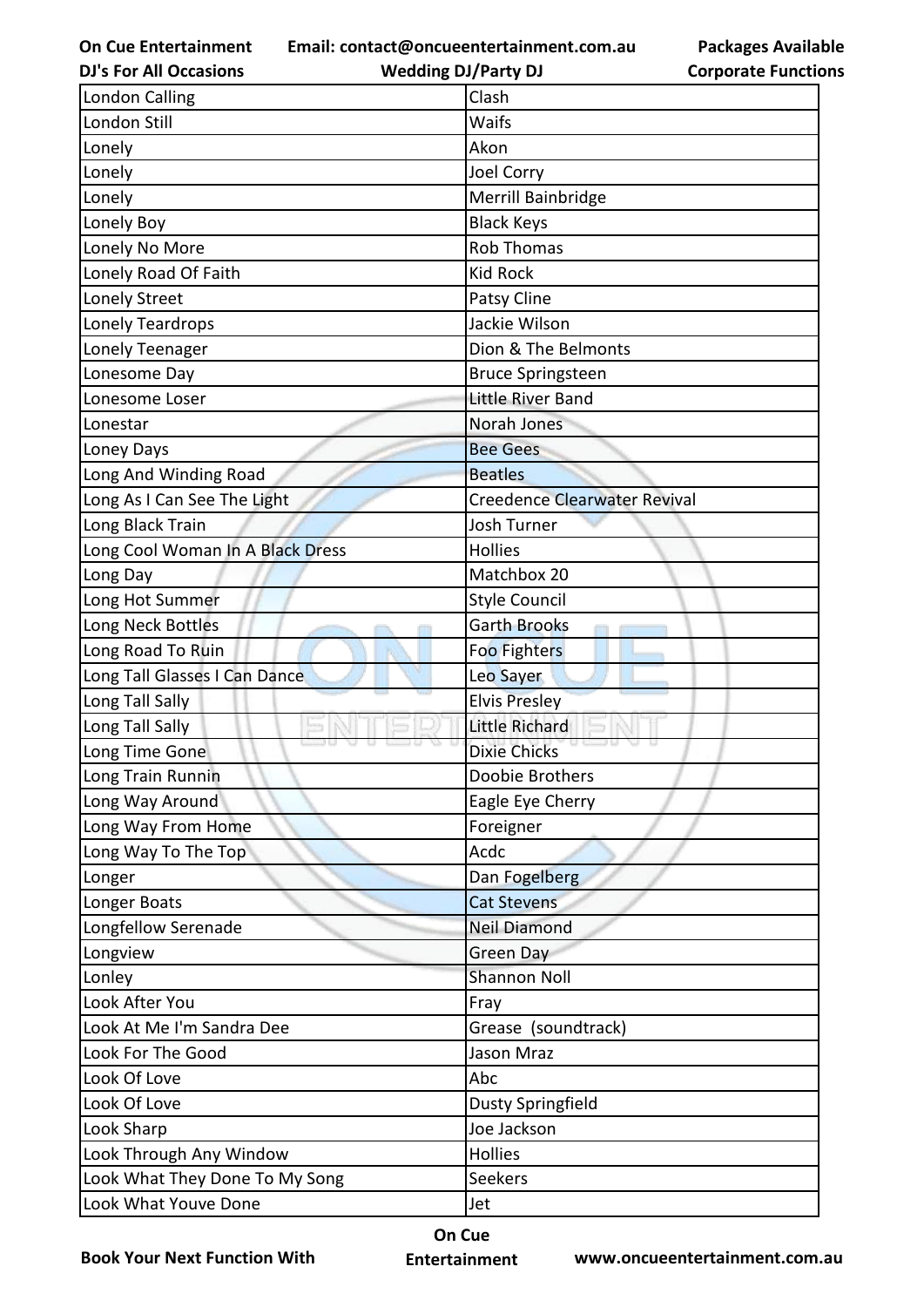**On Cue Entertainment DJ's For All Occasions**

**Email: contact@oncueentertainment.com.au Wedding DJ/Party DJ** 

**Packages Available Corporate Functions**

| Look What You've Done To Me     | <b>Boz Scaggs</b>            |
|---------------------------------|------------------------------|
| Lookin Out My Back Door         | Creedence Clearwater Revival |
| Looking Down                    | Audiovent                    |
| Looking For A New Love          | Jody Watley                  |
| Looking For An Echo             | OI' 55                       |
| Looking For Linda               | Hue And Cry                  |
| Looking For Love                | Johnny Lee                   |
| Looking Forward Looking Back    | Slim Dusty                   |
| Looking Through A Tear          | John Farnham                 |
| Looking Through Your Eyes       | Leann Rimes                  |
| Lookout Sunshine                | Fratellis                    |
| <b>Looks That Kill</b>          | <b>Motley Crue</b>           |
| Loose My Breath                 | Destiny's Child              |
| Loose Talk                      | <b>Carl Smith</b>            |
| Lose You To Love Me             | Selena Gomez                 |
| Lose Yourself                   | Eminem                       |
| Loser                           | 3 Doors Down                 |
| Loser                           | <b>Beck</b>                  |
| Loser Like Me                   | <b>Glee Cast</b>             |
| <b>Losing Grip</b>              | <b>Avril Lavigne</b>         |
| Losing My Religion              | <b>REM</b>                   |
| Lost & Running                  | Powderfinger                 |
| Lost Control                    | Grinspoon                    |
| Lost In Love                    | <b>Air Supply</b>            |
| Lost In Your Eyes               | <b>Debbie Gibson</b>         |
| Lost Stars                      | <b>Stevie McCrorie</b>       |
| Lost Without You                | Delta Goodrem                |
| Lotta Love                      | Nicolette Larson             |
| Lotta Lovin                     | <b>Gene Vincent</b>          |
| Loud                            | Stan Walker                  |
| Loud                            | <b>Shannon Noll</b>          |
| Louder                          | Dj Fresh Ft Sian Evens       |
| Louder                          | Neon Jungle                  |
| Louder                          | Parade                       |
| Louder Than Words               | Pink Floyd                   |
| Louie Louie                     | Kingsmen                     |
| Louisiana Woman Mississippi Man | Conway Twitty Loretta Lyne   |
| Love                            | <b>Ashley Simpson</b>        |
| Love                            | John Lennon                  |
| Love                            | Lana Del Ray                 |
| Love                            | Nat King Cole                |
| Love                            | Natalie Cole                 |
| Love Ain't Gonna Wait For You   | S Club 7                     |
| Love And Marriage               | <b>Frank Sinatra</b>         |
| Love And Understanding          | Cher                         |

**Book Your Next Function With**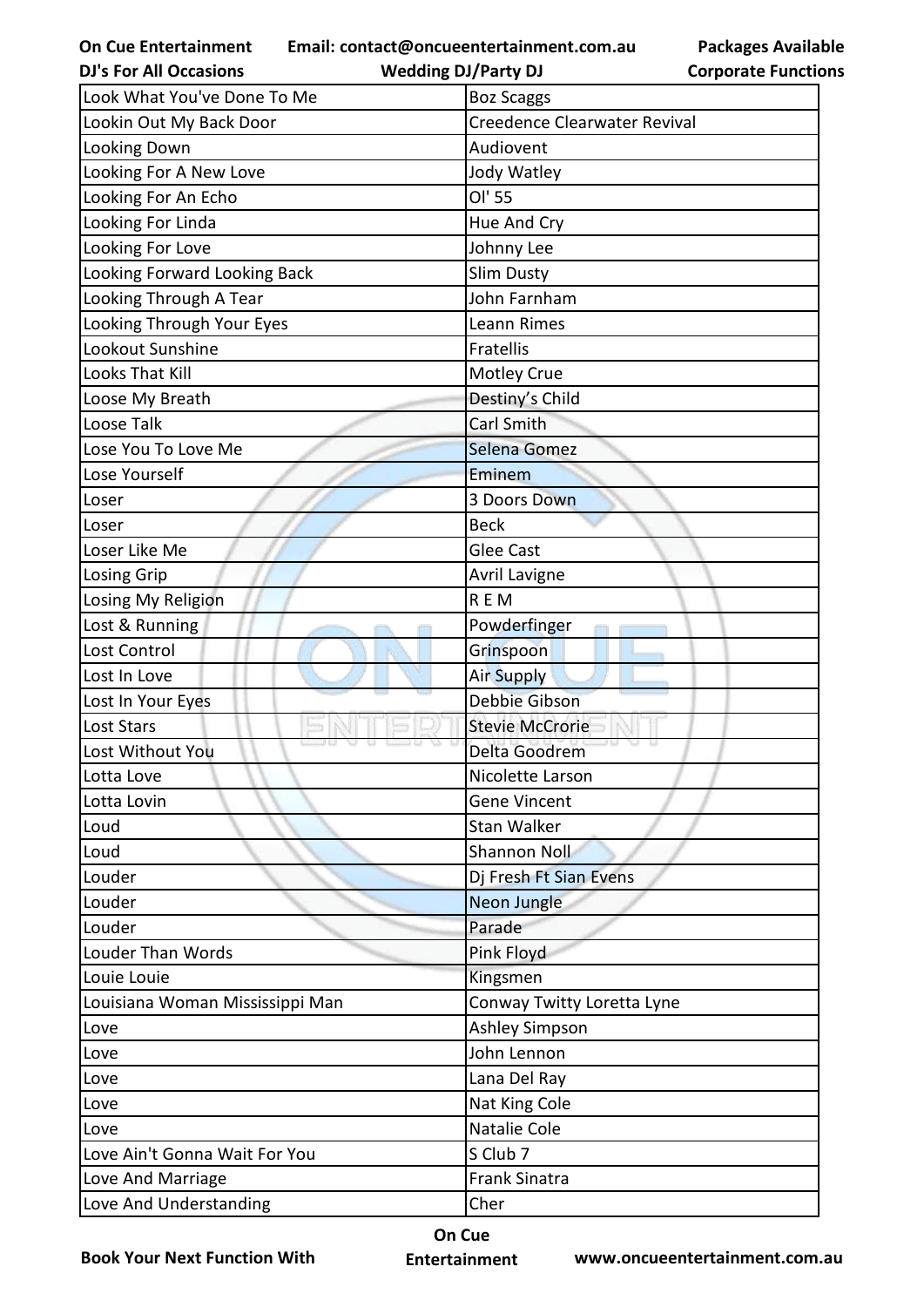**Email: contact@oncueentertainment.com.au**

**DJ's For All Occasions**

**Wedding DJ/Party DJ** 

| Love At First Sight               | Mary J Blige Ft Method Man   |
|-----------------------------------|------------------------------|
| Love At First Sight               | Kylie Minogue                |
| Love Ballad                       | Ltd                          |
| Love Bites                        | Def Leppard                  |
| Love Bizarre                      | Sheila E                     |
| Love Boat                         | Jack Jones                   |
| Love Child                        | Diana Ross                   |
| Love Come Down                    | <b>Evelyn Champange King</b> |
| Love Doesn't Have To Hurt         | <b>Atomic Kitten</b>         |
| Love Don't Cost A Thing           | Jennifer Lopez               |
| Love Don't Live Here Anymore      | Rose Royce                   |
| Love Foolosophy                   | Jamiroquai                   |
| Love Game                         | Lady Gaga                    |
| Love Generation                   | <b>Bob Sinclar</b>           |
| Love Gets Me Every Time           | <b>Shania Twain</b>          |
| Love Grows Where My Rosemary Goes | <b>Edison Lighthouse</b>     |
| Love Gun                          | <b>Kiss</b>                  |
| Love Hangover                     | Diana Ross                   |
| Love Her Madly                    | Doors                        |
| Love Hurts                        | Cher                         |
| Love Hurts                        | Nazareth                     |
| Love In An Elevator               | Aerosmith                    |
| Love In The First Degree          | <b>Bananarama</b>            |
| Love In This Club                 | Usher & Young Jeesy          |
| Love Is                           | <b>Rod Stewart</b>           |
| Love Is A Battlefield             | Pat Benatar                  |
| Love Is A Crime                   | Chicago (Musical)            |
| Love Is A Drug                    | Eskimo Joe                   |
| Love Is A Losing Game             | Amy Winehouse                |
| Love Is A Many Splendored Thing   | Andy Williams                |
| Love Is A Many Splendored Thing   | <b>Barry Manilow</b>         |
| Love Is A Stranger                | Eurythmics                   |
| Love Is A Very Slendid Thing      | <b>Four Aces</b>             |
| Love Is A War                     | <b>Rogue Traders</b>         |
| Love Is Alive                     | Kate Cebrano                 |
| Love Is All Around                | Wet Wet Wet                  |
| Love Is All We Need               | Mary J Blige                 |
| Love Is Easy                      | Mcfly                        |
| Love Is Gone                      | David Guetta Ft Chris Willis |
| Love Is In The Air                | John Paul Young              |
| Love Is Like A Butterfly          | <b>Dolly Parton</b>          |
| Love Is Like Oxygen               | Sweet                        |
| Love Is Noise                     | Verve                        |
| Love Is On A Roll                 | Don Williams                 |
| Love Is Only A Feeling            | Darkness                     |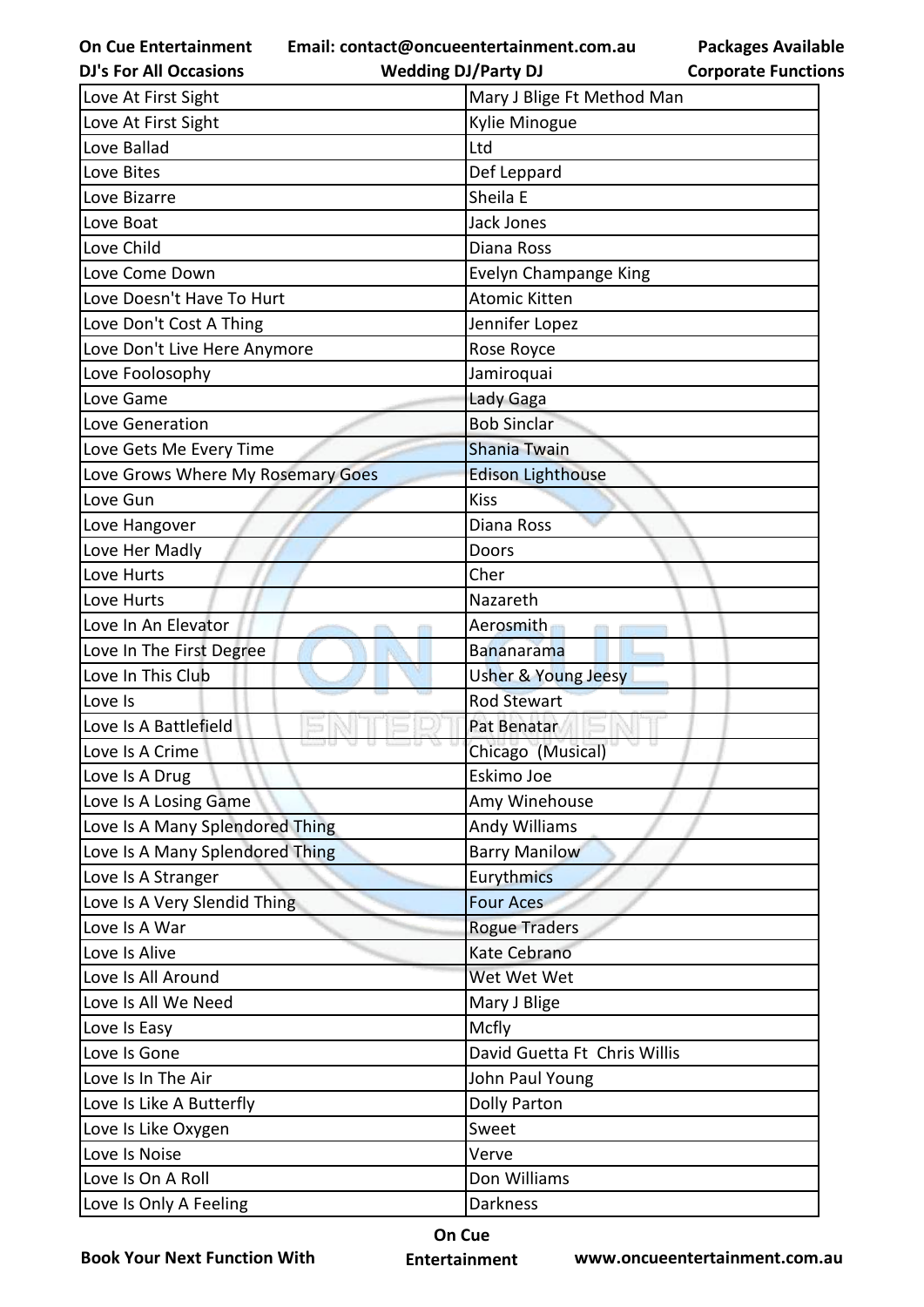**Email: contact@oncueentertainment.com.au**

| <b>DJ's For All Occasions</b>    | <b>Wedding DJ/Party DJ</b>  | <b>Corporate Functio</b> |
|----------------------------------|-----------------------------|--------------------------|
| Love Is Strange (Duet            | Mickey & Sylvia             |                          |
| Love Is The Drug                 | <b>Roxy Music</b>           |                          |
| Love Is The Law                  | Seahorses                   |                          |
| Love Letters                     | Alison Moyet                |                          |
| Love Letters                     | <b>Elvis Presley</b>        |                          |
| Love Letters In The Sand         | Patsy Cline                 |                          |
| Love Lies Bleeding               | Elton John                  |                          |
| Love Like This                   | Kodaline                    |                          |
| Love Lockdown                    | Kanye West                  |                          |
| Love Lost                        | <b>Temper Trap</b>          |                          |
| Love Me                          | 1975                        |                          |
| Love Me                          | <b>Irish Traditional</b>    |                          |
| Love Me                          | <b>Justin Bieber</b>        |                          |
| Love Me Again                    | John Newman                 |                          |
| Love Me Do                       | <b>Beatles</b>              |                          |
| Love Me Harder                   | Ariana Grande               |                          |
| Love Me Harder (Duet)            | Ariana Grande Ft Weeknd     |                          |
| Love Me Like The World Is Ending | Ben Lee                     |                          |
| Love Me Like You                 | Little Mix                  |                          |
| Love Me Like You Do              | <b>Ellie Goulding</b>       |                          |
| Love Me Like You Used To         | Tanya Tucker                |                          |
| Love Me Tender                   | <b>Elvis Presley</b>        |                          |
| Love Me Tonight                  | <b>Tom Jones</b>            |                          |
| Love Me Two Times                | <b>Doors</b>                |                          |
| Love My Way                      | <b>Psychedelic Furs</b>     |                          |
| Love Never Felt So Good (Duet)   | Michael Jackson & JT        |                          |
| Love Of My Life                  | Erykah Badu                 |                          |
| Love Of My Life                  | J Brickman & M.W. Smith     |                          |
| Love Of My Life                  | Sammy Kershaw               |                          |
| Love Of The Common People        | Paul Young                  |                          |
| Love On The Brain                | Rihanna                     |                          |
| Love On The Line                 | <b>Blazin Squad</b>         |                          |
| Love On The Rocks                | <b>Neil Diamond</b>         |                          |
| Love On Top                      | Beyonce                     |                          |
| Love On Your Side                | <b>Thompson Twins</b>       |                          |
| Love Potion No 9                 | <b>Searchers</b>            |                          |
| Love Really Hurts Without You    | <b>Billy Ocean</b>          |                          |
| Love Rears It's Ugly Head        | Living Colour               |                          |
| Love Remains                     | Collin Raye                 |                          |
| Love Reunited                    | Desert Rose Band            |                          |
| Love Revelution                  | Will Young                  |                          |
| Love Sex Magic                   | Ciara And Justin Timberlake |                          |
| Love Sex Magic                   | Justin Timberlake           |                          |
| Love Shack                       | <b>B</b> 52'S               |                          |
| Love So Right                    | <b>Bee Gees</b>             |                          |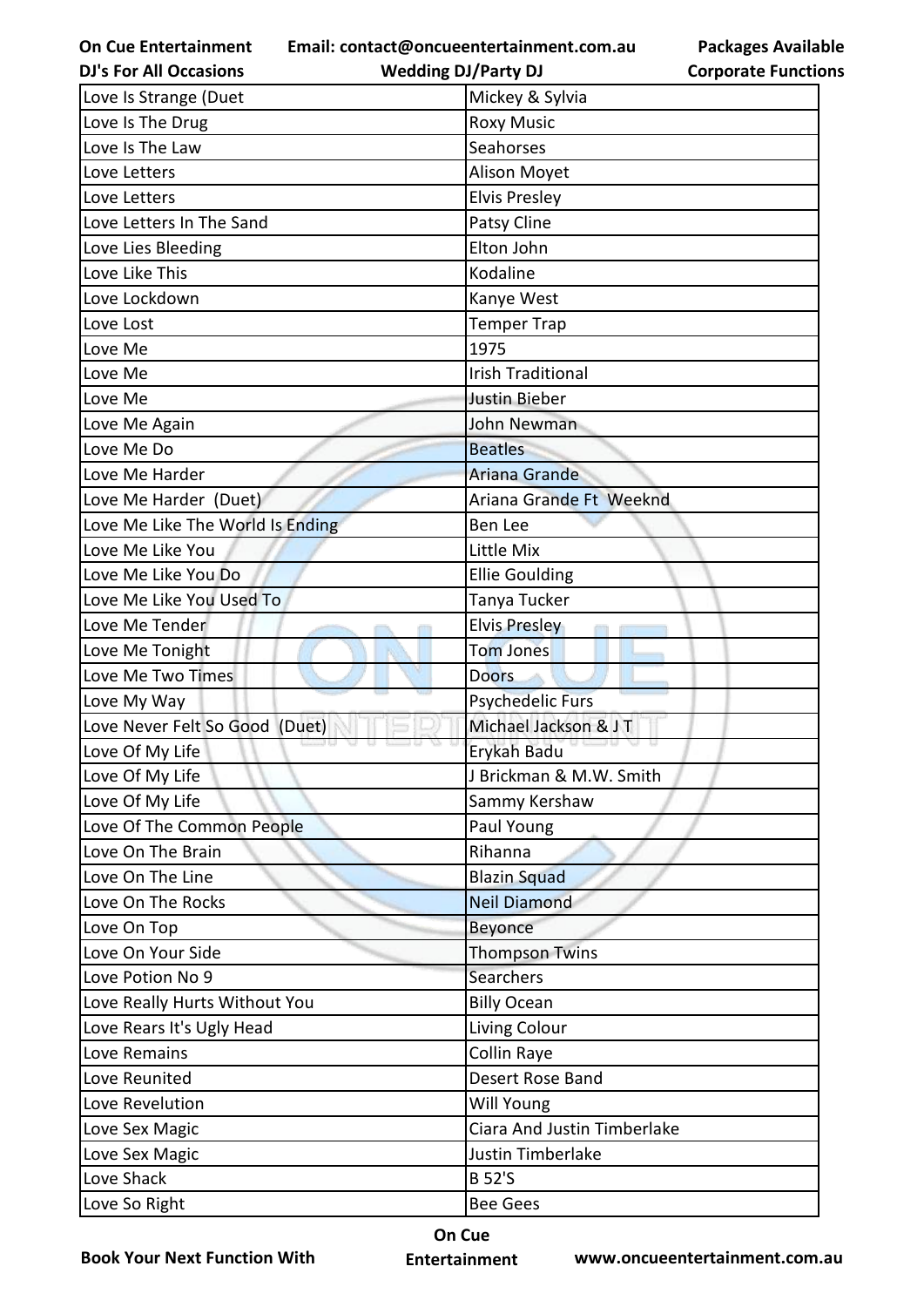**Email: contact@oncueentertainment.com.au**

**DJ's For All Occasions**

**Wedding DJ/Party DJ** 

| <b>Packages Available</b>  |
|----------------------------|
| <b>Corporate Functions</b> |

| Love Somebody                  | Maroon 5                   |
|--------------------------------|----------------------------|
| Love Somebody                  | <b>Rick Springfield</b>    |
| Love Song                      | Sara Bareilles             |
| Love Song                      | Cure                       |
| Love Story                     | <b>Taylor Swift</b>        |
| Love The Fall                  | Michael Paynter            |
| Love The Way You Live          | Eminem Ft Rihanna          |
| Love Thing                     | <b>Spice Girls</b>         |
| Love To Love You Baby          | Donna Summer               |
| Love To See You Cry            | Enrique Iglesias           |
| Love Today                     | Mika                       |
| Love Train                     | O'Jays                     |
| Love Unemotional               | <b>Richard Marx</b>        |
| Love Walked In                 | <b>Frank Sinatra</b>       |
| Love Will Find A Way           | Yes                        |
| Love Will Keep Us Together     | <b>Captain And Tenille</b> |
| Love Will Lead You Back        | Taylor Dayne               |
| Love Will Save The Day         | <b>Whitney Houston</b>     |
| Love Will Tear Us Apart        | <b>Joy Division</b>        |
| Love Will Turn You Around      | Kenny Rogers               |
| Love Won't Let Me Wait         | <b>Major Harris</b>        |
| Love Won't Work                | Ronan Keating              |
| Love X Love                    | George Benson              |
| Love You Better                | LI Cool J                  |
| Love You More                  | Ginuwine                   |
| Love Your Way                  | Powderfinger               |
| Love Yourself                  | <b>Justin Bieber</b>       |
| Lovelight                      | Robbie Williams            |
| Lovely Day                     | <b>Bill Withers</b>        |
| Lovely Rita                    | <b>Beatles</b>             |
| Lover Of The Light             | Mumford & Sons             |
| Loverboy                       | <b>Billy Ocean</b>         |
| Loverboy                       | <b>Scarlett Belle</b>      |
| Lovers Cross                   | <b>Jim Croce</b>           |
| Lovers On The Run              | David Guetta Ft Sam Martin |
| Lovers Who Wander              | Dion & The Belmonts        |
| Loves Been A Little Hard On Me | Juice Newton               |
| Love's Been Good To Me         | <b>Frank Sinatra</b>       |
| Love'S Divine                  | Seal                       |
| Loves Got A Hold Of My Heart   | <b>Steps</b>               |
| Love's Got A Hold On You       | Alan Jackson               |
| Loves Got An Attitude          | Amy Dalley                 |
| Love's Great Adventure         | <b>Ultravox</b>            |
| Loves The Only House           | Martina Mcbride            |
| Lovesong                       | Adele                      |

**Book Your Next Function With**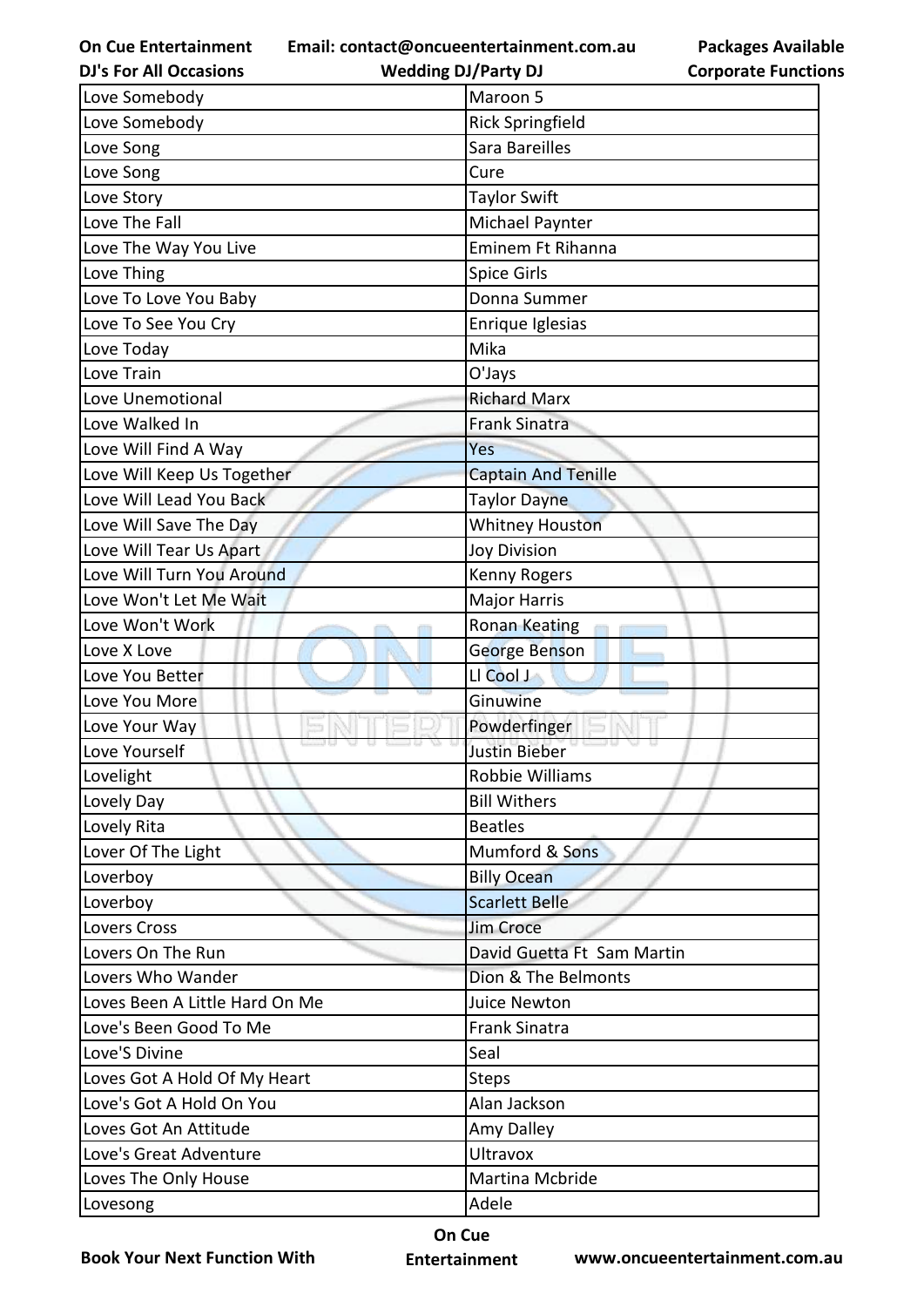**Email: contact@oncueentertainment.com.au Wedding DJ/Party DJ** 

**Packages Available Corporate Functions**

| <b>DJ's For All Occasions</b>         | <b>Wedding DJ/Party DJ</b> | <b>Corporate Functio</b> |
|---------------------------------------|----------------------------|--------------------------|
| Lovestoned                            | Justin Timberlake          |                          |
| Lovin Each Day                        | Ronan Keating              |                          |
| Lovin every Minute Of It              | Loverboy                   |                          |
| Lovin Is Easy                         | <b>Hear Say</b>            |                          |
| Loving Arms                           | Dixie Chicks               |                          |
| Loving You                            | Alicia Keys                |                          |
| Loving You                            | <b>Elvis Presley</b>       |                          |
| Loving You                            | Matt Cardle & Mel C        |                          |
| Loving You                            | Minnie Ripperton           |                          |
| Loving You Is Easy                    | Union J                    |                          |
| Loving You Is Killing Me              | <b>Aloe Black</b>          |                          |
| Low                                   | Flo Rida                   |                          |
| Low                                   | <b>Kelly Clarkson</b>      |                          |
| Low Rider                             | War                        |                          |
| Lowdown                               | <b>Boz Scaggs</b>          |                          |
| Lucille                               | <b>Kenny Rogers</b>        |                          |
| Lucille                               | Little Richard             |                          |
| Luck Be A Lady                        | <b>Frank Sinatra</b>       |                          |
| Lucky                                 | <b>Britney Spears</b>      |                          |
| Lucky Lips                            | <b>Cliff Richard</b>       |                          |
| Lucky Man                             | Verve                      |                          |
| Lucky Me                              | <b>Bachelor Girl</b>       |                          |
| Lucky Star                            | Madonna                    |                          |
| Lucy In The Sky With Diamonds         | Elton John                 |                          |
| Luka                                  | Suzanne Vega               |                          |
| Lullaby                               | Chess (The Musical)        |                          |
| Lullaby                               | Prof Green & Tori Kelly    |                          |
| Lullaby                               | <b>Shawn Mullins</b>       |                          |
| Lullaby Of Broadway                   | <b>Andrew Sisters</b>      |                          |
| Lullabye                              | Starsailor                 |                          |
| Lump                                  | Presidents Of USA          |                          |
| Lush Life                             | Zara Larsson               |                          |
| Lust For Life                         | Iggy Pop                   |                          |
| Luther Played The Boogie              | Johnny Cash                |                          |
| Luxurious                             | Gwen Stefani               |                          |
| Lyin Eyes                             | <b>Eagles</b>              |                          |
| Lying                                 | Amy Meredith               |                          |
| Lying Is The Most Fun A Girl Can Have | Panic At The Disco         |                          |
| Lyla                                  | Oasis                      |                          |
| Ma Baker                              | Boney M                    |                          |
| Mabe Baby                             | <b>Buddy Holly</b>         |                          |
| Macarena                              | Los Del Rio                |                          |
| MacArthur Park                        | Donna Summer               |                          |
| Machinehead                           | <b>Bush</b>                |                          |
| Macho Man                             | Village People             |                          |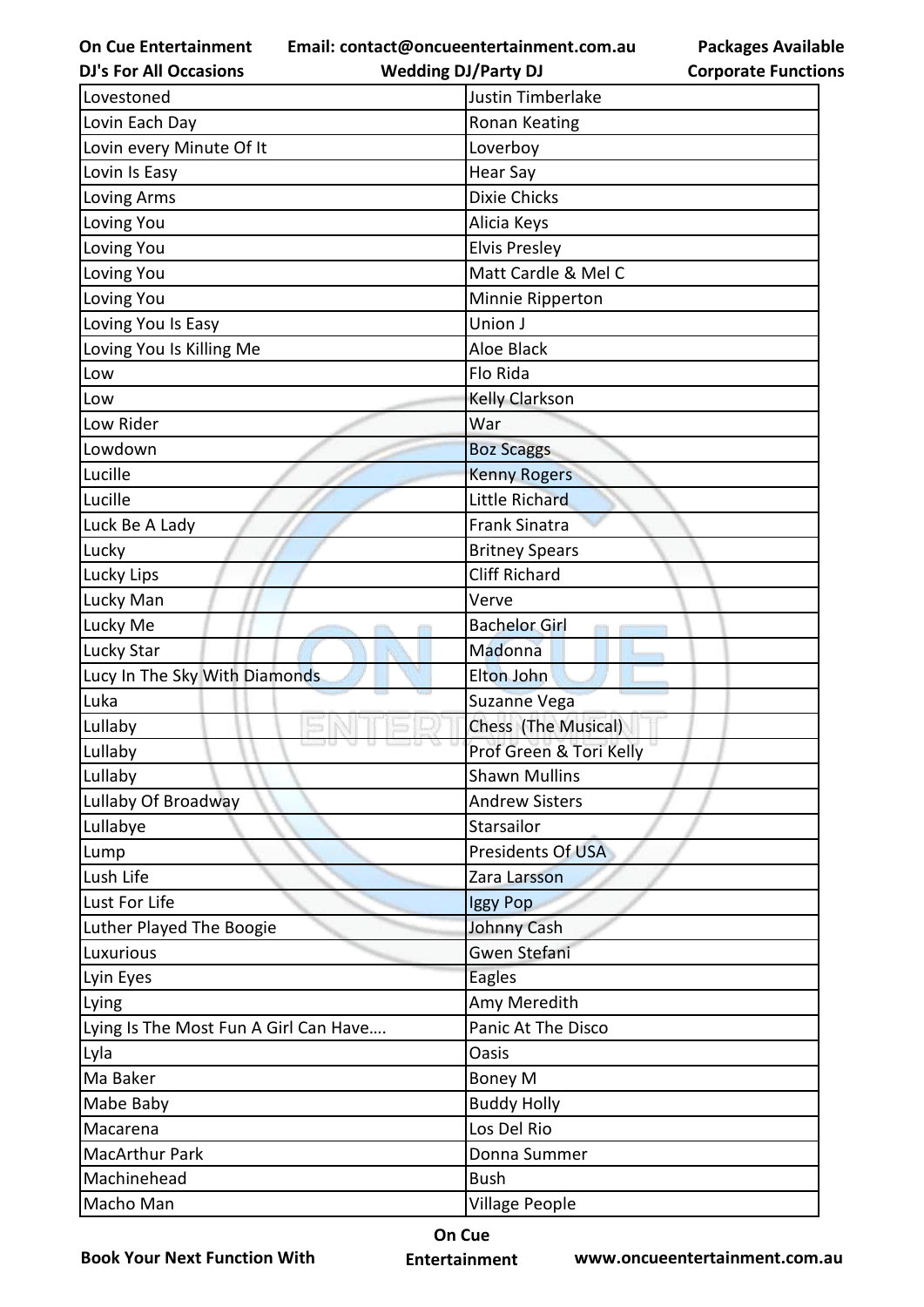**Email: contact@oncueentertainment.com.au Wedding DJ/Party DJ** 

**DJ's For All Occasions**

**Corporate Functions**

**Packages Available** 

| Mack The Knife                  | <b>Bobby Darin</b>           |
|---------------------------------|------------------------------|
| Mack The Knife                  | Robbie Williams              |
| <b>Macnamaras Band</b>          | Irish                        |
| Macnamara's Band                | <b>Irish Band</b>            |
| Mad About You                   | <b>Belinda Carlisle</b>      |
| Mad Season                      | Matchbox 20                  |
| Mad World                       | <b>Gary Jules</b>            |
| Mad World                       | <b>Tears For Fears</b>       |
| Made In Japan                   | <b>Buck Owens</b>            |
| Made You Look                   | Nas                          |
| Madman Across The Water         | Elton John                   |
| Maggie                          | Irish                        |
| Maggie                          | <b>Irish Traditional</b>     |
| Maggie May                      | <b>Rod Stewart</b>           |
| Magic                           | <b>B.O.B</b>                 |
| Magic                           | Cars                         |
| Magic                           | Coldplay                     |
| Magic                           | Selena Gomez                 |
| Magic                           | Olivia Newton John           |
| Magic Bus                       | The Who                      |
| <b>Magic Carpet Ride</b>        | Steppenwolf                  |
| Magic Dance                     | David Bowie                  |
| Magic Is There                  | Daniel O'Donnell             |
| Magic Man                       | <b>Heart</b>                 |
| <b>Magic Moments</b>            | Perry Como                   |
| Magic Powder                    | Triumph                      |
| <b>Magic Stick</b>              | Lil' Kim Feat. 50 Cent       |
| Magnetised                      | <b>Tom Odell</b>             |
| Magnets                         | Disclosure Ft Lorde          |
| Magnificent                     | U <sub>2</sub>               |
| <b>Main Street</b>              | <b>Bob Seger</b>             |
| Make A Daft Noise For Christmas | <b>The Goodies</b>           |
| Make A Move                     | <b>Lost Prophets</b>         |
| Make It Easy On Yourself        | <b>Jackie Trent</b>          |
| Make It Easy On Yourself        | <b>Walker Bros</b>           |
| Make It Good                    | A1                           |
| Make It To Me                   | Sam Smith                    |
| Make It With You                | <b>Bread</b>                 |
| Make Me Feel Better             | <b>Alex Adair</b>            |
| Make Me Like You                | Gwen Stefani                 |
| Make Me Lose Control            | <b>Eric Carmen</b>           |
| Make Me Smile                   | Steve Harley & Cockney Rebel |
| Make The World Go Away          | <b>Eddie Arnold</b>          |
| Make The World Go Away          | <b>Elvis Presley</b>         |
| Make The World Go Round         | Dj Cassidy Ft R Kelly        |
|                                 |                              |

**Book Your Next Function With**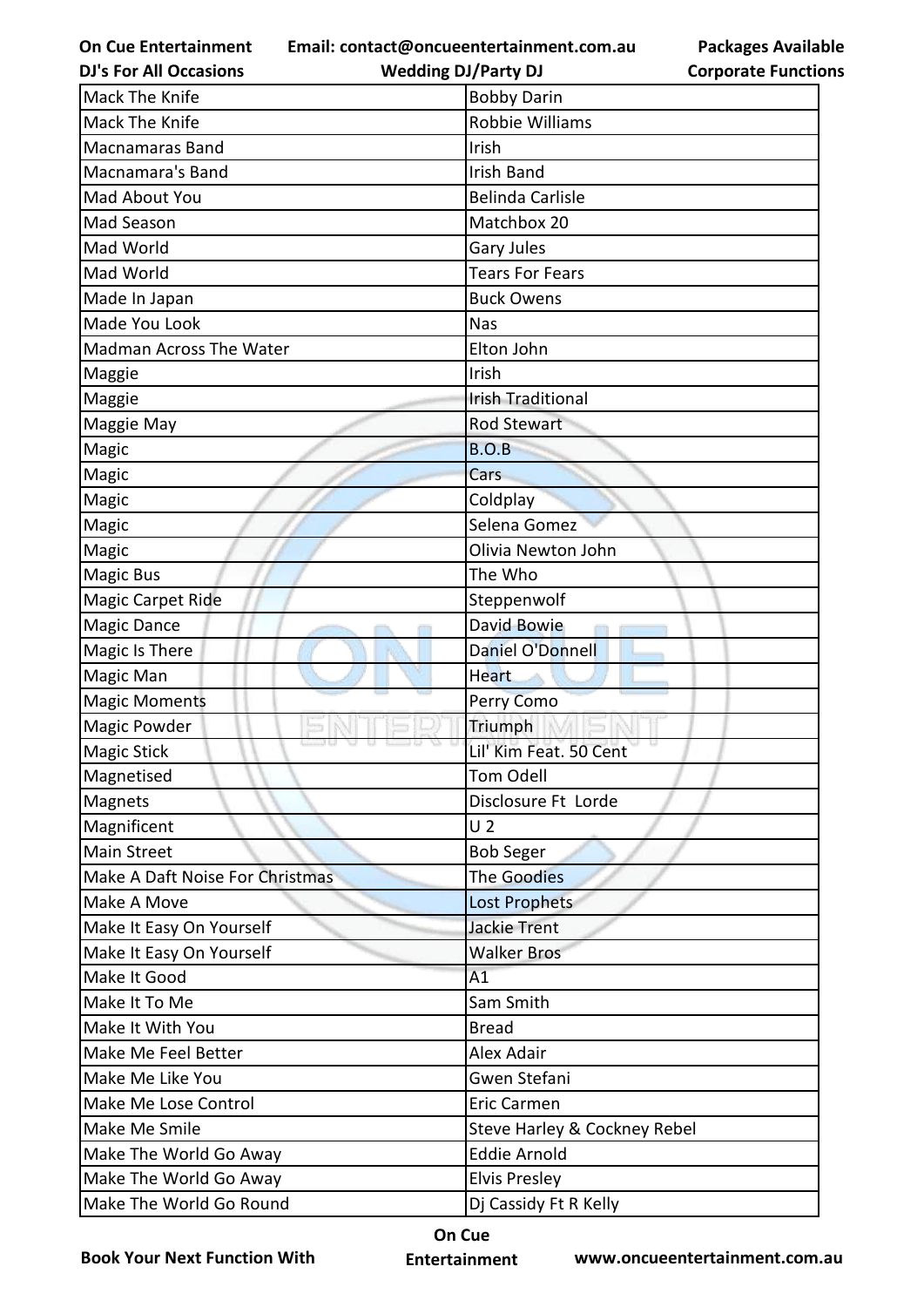**Email: contact@oncueentertainment.com.au Wedding DJ/Party DJ** 

**Packages Available Corporate Functions**

| <b>DJ's For All Occasions</b>     | <b>Wedding DJ/Party DJ</b> | <b>Corporate Functio</b> |
|-----------------------------------|----------------------------|--------------------------|
| Make Up Your Mind                 | Theory Of A Deadman        |                          |
| Make You Feel My Love             | Adele                      |                          |
| Make You Miss Me                  | Sam Hunt                   |                          |
| Makes Me Wonder                   | Maroon 5                   |                          |
| Makin Whoopee                     | <b>Frank Sinatra</b>       |                          |
| Making Love Out Of Nothing At All | Air Supply                 |                          |
| <b>Making Memories Of Us</b>      | Keith Urban                |                          |
| Making Your Mind Up               | <b>Bucks Fizz</b>          |                          |
| Mala Femmena                      | Italian                    |                          |
| Mama                              | Genesis                    |                          |
| Mama                              | Italian                    |                          |
| Mama                              | No Doubt                   |                          |
| Mama Do                           | Pixie Lott                 |                          |
| Mama I'm A Big Girl Now           | Hairspray (The Musical)    |                          |
| Mama Look At Boo Boo              | <b>Harry Belafonte</b>     |                          |
| Mama Said                         | <b>Lukas Graham</b>        |                          |
| Mama Said Knock You Out           | LI Cool J                  |                          |
| Mama Told Me (Not To Come)        | <b>Stereophonics</b>       |                          |
| Mama Told Me (Not To Come)        | Three Dog Night            |                          |
| Mama Told Me (Not To Come)        | Tom Jones                  |                          |
| Mama Tried                        | Merle Haggard              |                          |
| Mama Used To Say                  | Junior                     |                          |
| Mamas Fallen Angel                | Poison                     |                          |
| Mama's Song                       | <b>Carrie Underwood</b>    |                          |
| Mambo Italiano                    | <b>Dean Martin</b>         |                          |
| Mambo Italiano                    | <b>Rosemary Clooney</b>    |                          |
| Mambo No 5                        | Lou Bega                   |                          |
| Mamma                             | <b>Spice Girls</b>         |                          |
| Mamma Mia                         | Abba                       |                          |
| Mamma We're All Crazy Now         | Slade                      |                          |
| Mammas Hungry Eyes                | Merle Haggard              |                          |
| Man Down                          | Rihanna                    |                          |
| Man For All Seasons               | <b>Robbie Williams</b>     |                          |
| Man I Feel Like A Woman           | Shania Twain               |                          |
| Man In Black                      | Johnny Cash                |                          |
| Man In The Mirror                 | Michael Jackson            |                          |
| Man On The Corner                 | Genesis                    |                          |
| Man On The Moon                   | R E M                      |                          |
| Man Overboard                     | <b>Blink 182</b>           |                          |
| Man Who Can't Be Moved            | The Script                 |                          |
| Manchester                        | <b>Beautiful South</b>     |                          |
| Mandy                             | <b>Barry Manilow</b>       |                          |
| Maneater                          | Hall & Oates               |                          |
| Maneater                          | <b>Nelly Furtado</b>       |                          |
| Manhatten                         | Kings Of Leon              |                          |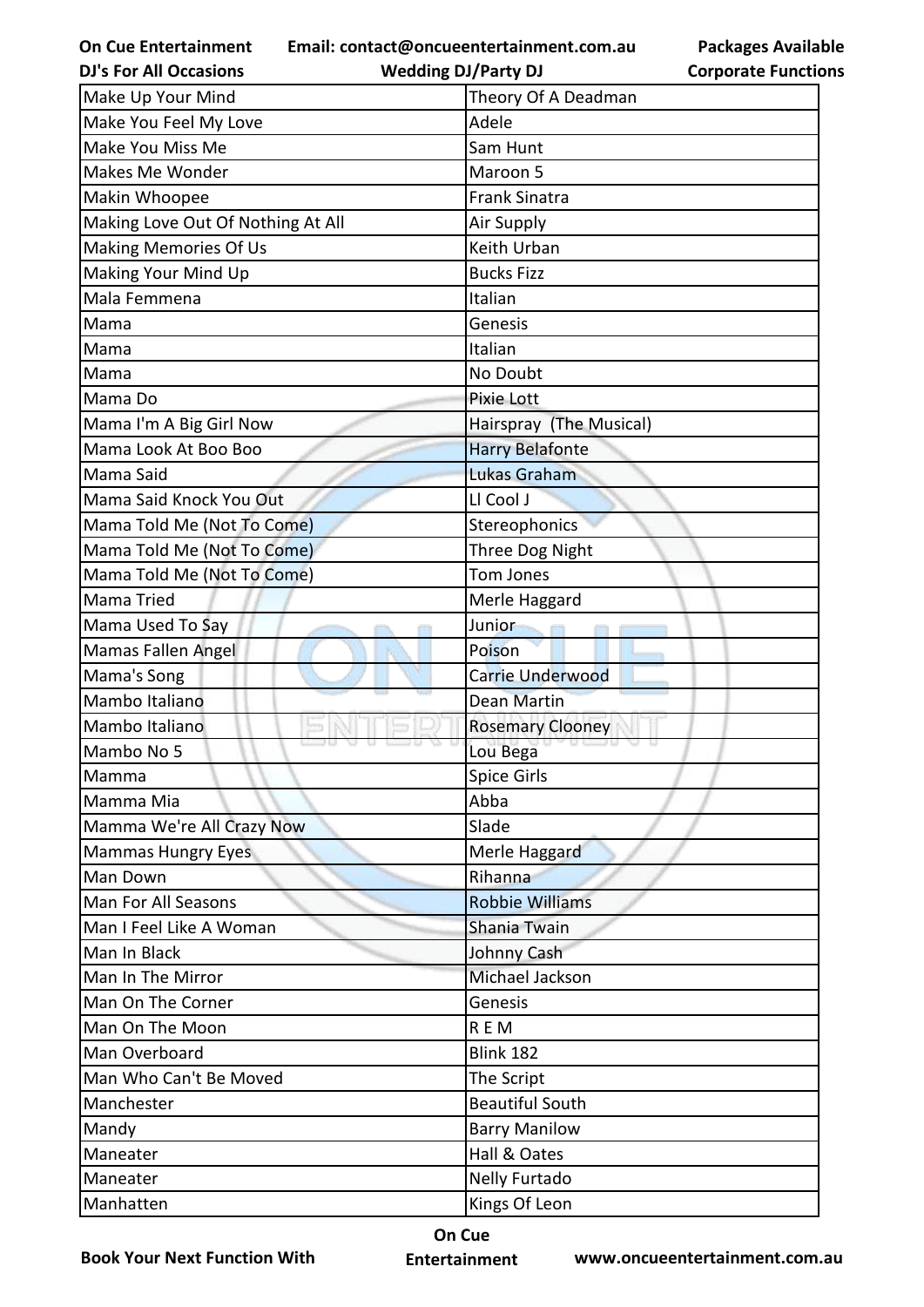**Email: contact@oncueentertainment.com.au**

| <b>DJ's For All Occasions</b>  | <b>Wedding DJ/Party DJ</b>     | <b>Corporate Functio</b> |
|--------------------------------|--------------------------------|--------------------------|
| Maniac (Flashdance)            | Michael Sembello               |                          |
| Manic Monday                   | <b>Bangles</b>                 |                          |
| Mannish Boy                    | <b>Muddy Waters</b>            |                          |
| Man's Song                     | Robbie Williams                |                          |
| <b>Many Rivers To Cross</b>    | Toni Childs                    |                          |
| <b>Many Rivers To Cross</b>    | <b>UB40</b>                    |                          |
| Maps                           | Maroon 5                       |                          |
| Maps                           | Yeah Yeah Yeahs                |                          |
| Margaritaville                 | Jimmy Buffett                  |                          |
| Marguerita Time                | <b>Status Quo</b>              |                          |
| Maria                          | <b>Blondie</b>                 |                          |
| Maria                          | West Side Story (The Musical)  |                          |
| Maria Maria                    | Santana & The Product          |                          |
| Marilyn Monroe                 | <b>Pharrell Williams</b>       |                          |
| Marry Me                       | <b>Jason Derulo</b>            |                          |
| Marry Me                       | Train                          |                          |
| Marry The Night                | Lady Gaga                      |                          |
| <b>Marry You</b>               | <b>Glee Cast</b>               |                          |
| Marry You                      | <b>Bruno Mars</b>              |                          |
| Marseilles                     | Angels                         |                          |
| Marvin Gaye                    | Charlie Puth & Meghan Trainor  |                          |
| Mary Jane's Last Dance         | Tom Petty                      |                          |
| Mary's Prayer                  | Danny Wilson                   |                          |
| Mas Tequila                    | <b>Sammy Hagar</b>             |                          |
| Mascara                        | <b>Killing Heidi</b>           |                          |
| Masochisim Tango               | <b>Tom Lehrer</b>              |                          |
| Masquerade                     | Phantom Of The Opera (Musical) |                          |
| Massachusetts                  | <b>Bee Gees</b>                |                          |
| <b>Master Blaster</b>          | <b>Stevie Wonder</b>           |                          |
| Master Of Puppets              | Metallica                      |                          |
| Master Of The House            | Les Miserables                 |                          |
| Masterpiece                    | <b>Temptations</b>             |                          |
| <b>Material Girl</b>           | Madonna                        |                          |
| Matinee                        | <b>Franz Ferdinand</b>         |                          |
| Matter Of Time                 | <b>Jason Sellers</b>           |                          |
| <b>Maxwell's Silver Hammer</b> | <b>Beatles</b>                 |                          |
| May It Be                      | Enya                           |                          |
| Maybe                          | <b>Emma Bunton</b>             |                          |
| Maybe                          | Enrique Iglesias               |                          |
| Maybe I'm Amazed               | Paul Mc Cartney                |                          |
| Maybe Tomorrow                 | <b>UB40</b>                    |                          |
| Maybe Tonight                  | Kate Dearaugo                  |                          |
| Mayhem                         | Gerry Cinnamon                 |                          |
| Mcnamara's Band                | <b>Irish Traditional</b>       |                          |
| Me & Emily                     | Rachel Proctor                 |                          |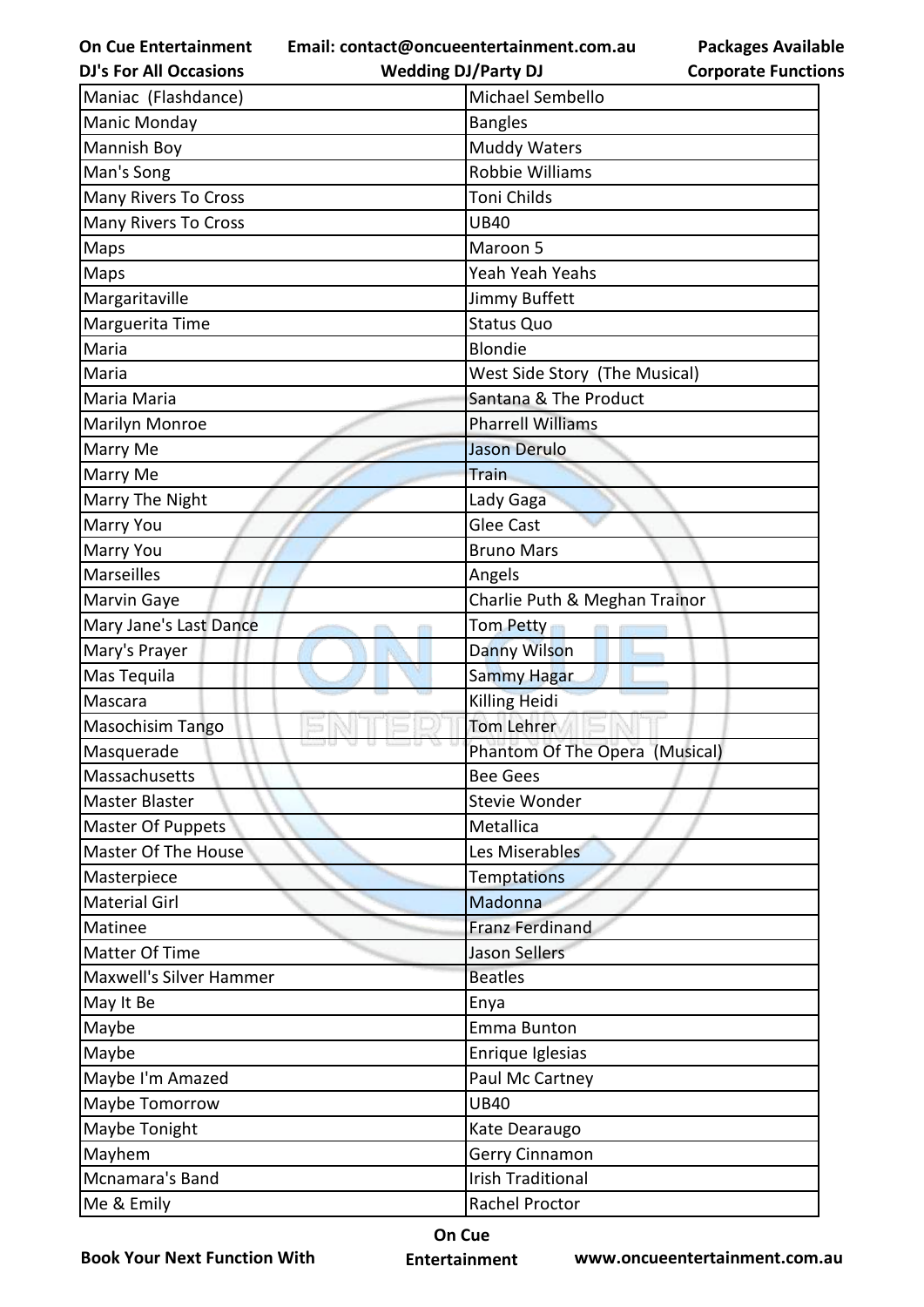**Email: contact@oncueentertainment.com.au Wedding DJ/Party DJ** 

**Packages Available Corporate Functions**

| <b>DJ's For All Occasions</b>  | <b>Wedding DJ/Party DJ</b>          | <b>Corporate Functio</b> |
|--------------------------------|-------------------------------------|--------------------------|
| Me & Mrs Jones                 | <b>Michael Buble</b>                |                          |
| Me & My Broken Heart           | Rixton                              |                          |
| Me & My Monkey                 | Robbie Williams                     |                          |
| Me Against The Music           | Britney & Madonna                   |                          |
| Me And Bobby Mcgee             | Janis Joplin                        |                          |
| Me And Bobby Mcgee             | Kris Kristofferson                  |                          |
| Me And Mr Jones                | Amy Winehouse                       |                          |
| Me And Mrs Jones               | <b>Billy Paul</b>                   |                          |
| Me And My Baby                 | Chicago (Musical)                   |                          |
| Me And My Shadow               | Robbie Williams                     |                          |
| Me And U                       | Cassie Davis                        |                          |
| Me And You And A Dog Named Boo | Lobo                                |                          |
| Me And You Verses The World    | Yes                                 |                          |
| Me Little Andy                 | Robert Palmer                       |                          |
| Me Love                        | <b>Sean Kingston</b>                |                          |
| Me Myself & I                  | Scandal'Us                          |                          |
| Me Myself & I                  | Vitamin C                           |                          |
| Me Myself And I                | Beyonce                             |                          |
| Me Myself I                    | G-Eazy Ft Bebe Rexha                |                          |
| Me Neither                     | <b>Brad Paisley</b>                 |                          |
| Me Too                         | <b>Meghan Trainor</b>               |                          |
| <b>Mean Woman Blues</b>        | Roy Orbison                         |                          |
| Meant To Be                    | Sammy Kershaw                       |                          |
| Meant To Be (Duet)             | Bebe Rexha And Florida Georgia Line |                          |
| Meant To Live                  | Switchfoot                          |                          |
| Meanwhile                      | George Strait                       |                          |
| Medley                         | Slade                               |                          |
| <b>Medley Tripple Track</b>    | <b>Hot Chocolate</b>                |                          |
| Meet Me Halfway                | <b>Black Eyed Peas</b>              |                          |
| Megalomaniac                   | Incubus                             |                          |
| <b>Melbourne Demons Theme</b>  | Afl                                 |                          |
| <b>Mellow Yellow</b>           | Donovan                             |                          |
| <b>Melting Pot</b>             | <b>Blue Mink</b>                    |                          |
| <b>Memories</b>                | David Guetta Ft Kid Cudi            |                          |
| <b>Memories</b>                | <b>Elvis Presley</b>                |                          |
| Memories Are Made Of This      | Dean Martin                         |                          |
| Memory                         | Cats (Musical)                      |                          |
| <b>Memory Remains</b>          | Metallica                           |                          |
| <b>Memphis Soul Song</b>       | <b>Uncle Kracker</b>                |                          |
| <b>Memphis Tennessee</b>       | <b>Elvis Presley</b>                |                          |
| Men Don't Change               | Amy Dalley                          |                          |
| Men In Black                   | Will Smith                          |                          |
| Men In Brown                   | Weird Al Yankovic                   |                          |
| Mercedes Bendz                 | Janis Joplin                        |                          |
| Mercy                          | Duffy                               |                          |
|                                |                                     |                          |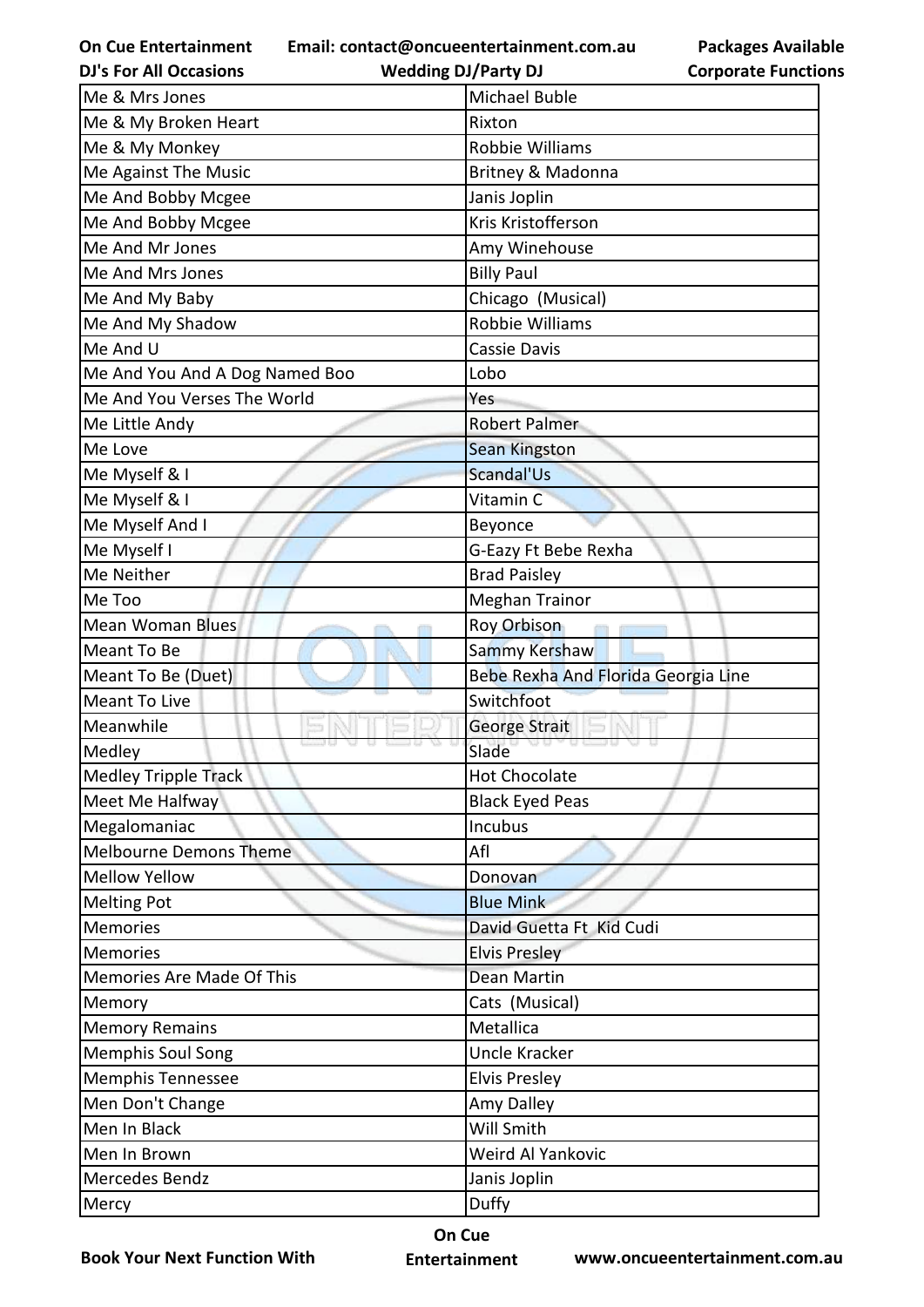**Email: contact@oncueentertainment.com.au**

**DJ's For All Occasions**

**Wedding DJ/Party DJ** 

**Packages Available Corporate Functions**

| Mercy                          | One Republic                        |
|--------------------------------|-------------------------------------|
| Merry Christmas Baby           | <b>Elvis Presley</b>                |
| <b>Merry Christmas Darling</b> | Carpenters                          |
| Mesmerize                      | Ja Rule Ft Ashanti                  |
| Mess Of Blues                  | <b>Elvis Presley</b>                |
| Message In A Bottle            | Police                              |
| <b>Metal Health</b>            | <b>Quiet Riot</b>                   |
| Metro                          | <b>Berlin</b>                       |
| <b>Mexican Girl</b>            | Smokie                              |
| <b>Mexican Wine</b>            | <b>Fountains Of Wayne</b>           |
| Miami                          | Will Smith                          |
| Michael                        | <b>Franz Ferdinand</b>              |
| Mickey                         | <b>Toni Basil</b>                   |
| <b>Midlife Crisis</b>          | Faith No More                       |
| Midnight At The Lost & Found   | <b>Meatloaf</b>                     |
| Midnight At The Oasis          | <b>Brand New Heavies</b>            |
| Midnight Blue                  | <b>Melissa Manchester</b>           |
| Midnight Confessions           | <b>Grass Roots</b>                  |
| Midnight Memories              | One Direction                       |
| Midnight Rider                 | <b>Allman Brothers</b>              |
| Midnight Run                   | Example                             |
| Midnight Sky                   | <b>Miley Cyrus</b>                  |
| Midnight Special               | <b>Creedence Clearwater Revival</b> |
| Midnight Train To Georgia      | <b>Gladys Knight &amp; The Pips</b> |
| Might Tell You Tonight         | <b>Scissor Sisters</b>              |
| Mighty Quin                    | <b>Manfred Mann</b>                 |
| <b>Milkcow Blues</b>           | <b>Elvis Presley</b>                |
| Milkshake                      | Kelis                               |
| Millennium                     | Robbie Williams                     |
| <b>Millers Cave</b>            | <b>Hank Snow</b>                    |
| <b>Million Dollar Bill</b>     | <b>Whitney Houston</b>              |
| <b>Million Miles</b>           | Fuel                                |
| <b>Million Miles Away</b>      | <b>Offspring</b>                    |
| <b>Million Pieces</b>          | Newsboys                            |
| <b>Million Tears</b>           | <b>Kasey Chambers</b>               |
| <b>Millionaires</b>            | The Script                          |
| <b>Mind Games</b>              | John Lennon                         |
| Mind Of It's Own               | Victoria Beckham                    |
| Mine                           | <b>Taylor Swift</b>                 |
| Mine                           | <b>Taylor Swift</b>                 |
| Minerva                        | <b>Deftones</b>                     |
| Minnie The Moocher             | <b>Blues Brothers</b>               |
| Minnie The Moocher             | Cab Calloway                        |
| <b>Minstral Boy</b>            | Irish                               |
| Mirror Man                     | Human League                        |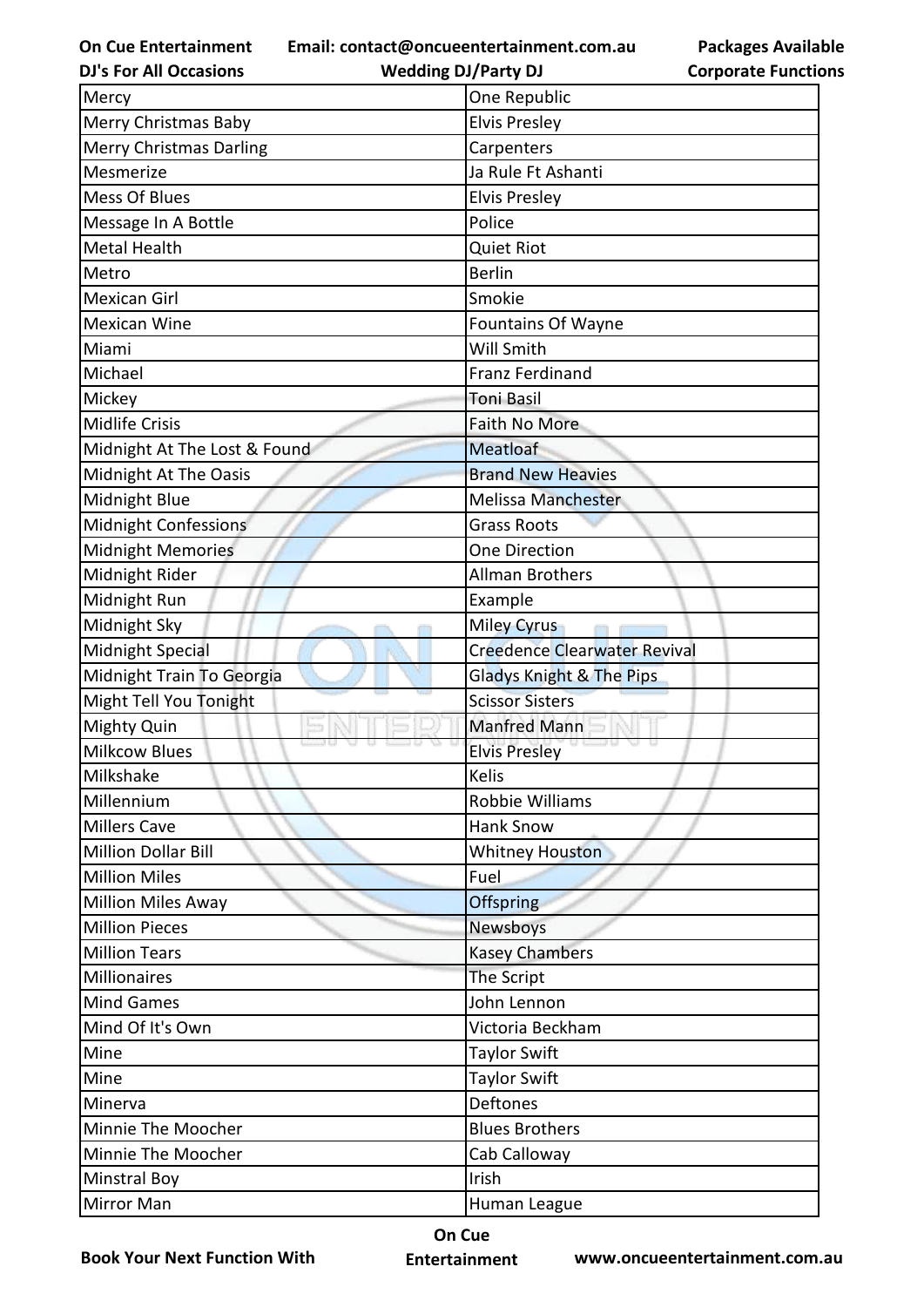**Email: contact@oncueentertainment.com.au**

**DJ's For All Occasions**

**Packages Available Corporate Functions**

| <b>Mirror Mirror</b>   | M <sub>2</sub> M             |
|------------------------|------------------------------|
| <b>Mirrors</b>         | Justin Timberlake            |
| <b>Mirrors</b>         | Lil' Wayne Ft Bruno Mars     |
| Miserable              | Lit                          |
| Misery                 | <b>Good Charlotte</b>        |
| Misery                 | Maroon 5                     |
| Misery                 | Soul Asylum                  |
| Misery Gin             | Misery & Gin                 |
| Misfit                 | Amy Studt                    |
| Miss America           | Styx                         |
| Miss Free Love         | <b>Hoodoo Gurus</b>          |
| Miss Independent       | Kelly Clarkson               |
| Miss Independent       | Ne Yo                        |
| Miss Me Blind          | <b>Culture Club</b>          |
| Miss You               | Aaliyah                      |
| Miss You               | <b>Merrill Bainbridge</b>    |
| <b>Miss You</b>        | <b>Rolling Stones</b>        |
| Miss You               | <b>Eric Clapton</b>          |
| Miss You Like Crazy    | Natalie Cole                 |
| <b>Miss You Nights</b> | Westlife                     |
| <b>Missing You</b>     | Diana Ross                   |
| <b>Missing You</b>     | John Waite                   |
| <b>Missing You</b>     | <b>Mavericks</b>             |
| <b>Missionary Man</b>  | Eurythmics                   |
| Mississippi            | Pussycat                     |
| Mistake                | <b>Stephanie McIntosh</b>    |
| Mistaken Identity      | Delta Goodrem                |
| Mistakes               | Jonas Blue and Paloma Faith  |
| Mister Bojangles       | Robbie Williams              |
| Mistletoe              | Justin Bieber                |
| Mistress Mabel         | Fratellis                    |
| Misty                  | <b>Johnny Mathis</b>         |
| Misty Blue             | <b>Engelbert Humperdinck</b> |
| Misty Mountain Hop     | Led Zeppelin                 |
| Misunderstanding       | Genesis                      |
| Misunderstood          | <b>Bon Jovi</b>              |
| Misunderstood          | Robbie Williams              |
| Mmm Bop                | Hanson                       |
| Mmmm Mmmm Mmmm         | <b>Crash Test Dummies</b>    |
| <b>Mob Rules</b>       | <b>Black Sabbath</b>         |
| <b>Mocking Bird</b>    | Eminem                       |
| Mockingbird            | Carly Simon And James Taylor |
| Mockingbird            | <b>Rob Thomas</b>            |
| Modern Girl            | Meatloaf                     |
| Modern Girl            | Sheena Easton                |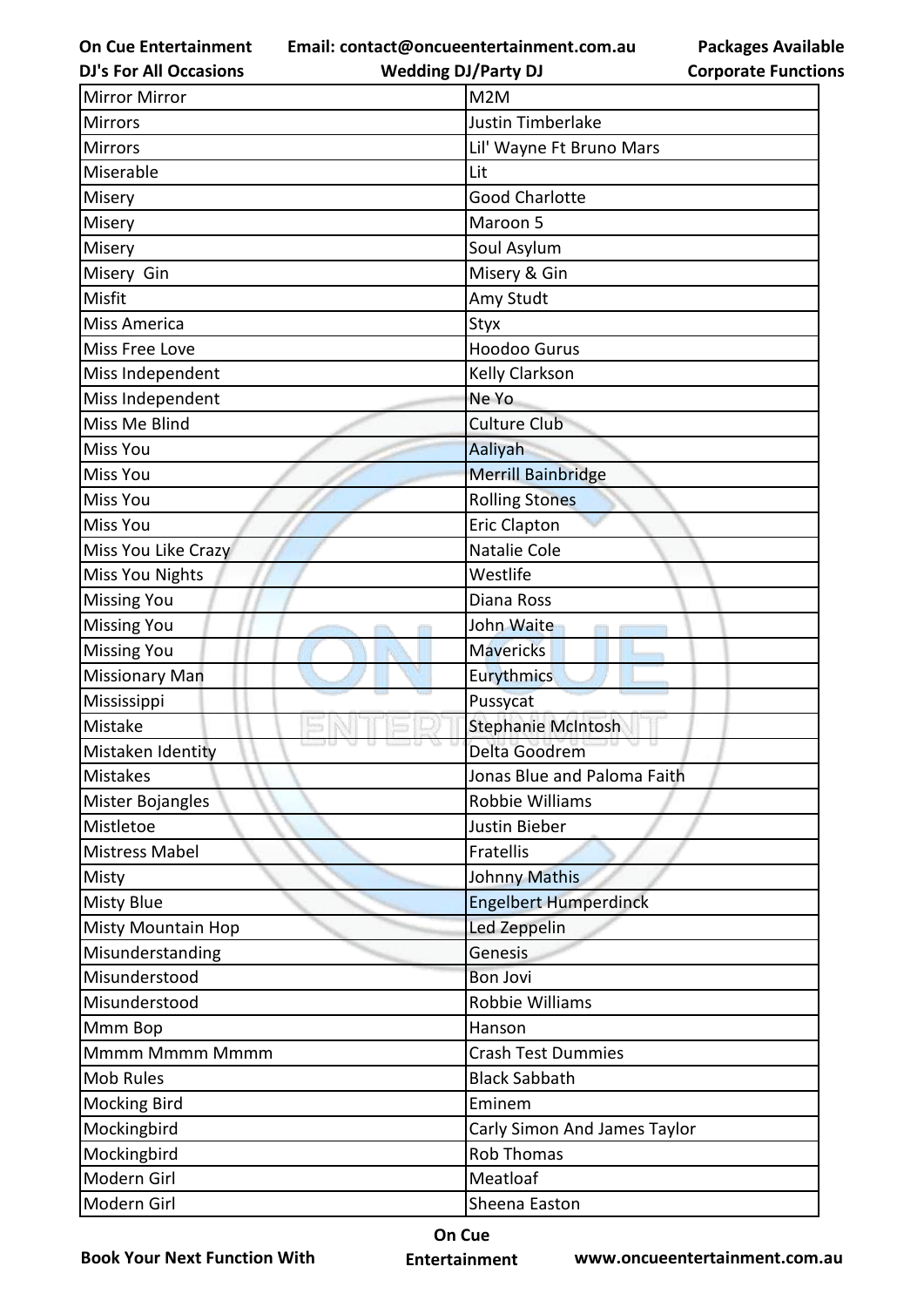**Email: contact@oncueentertainment.com.au**

**DJ's For All Occasions**

**Wedding DJ/Party DJ** 

**Packages Available Corporate Functions**

| Modern Love                  | David Bowie                |  |
|------------------------------|----------------------------|--|
| Modern Man                   | Michael Peterson           |  |
| Modern Way                   | Kaiser Chiefs              |  |
| Modern Woman                 | <b>Billy Joel</b>          |  |
| Molly's Chambers             | Kings Of Leon              |  |
| Moment                       | Nicki Minaj                |  |
| Mona                         | Craig Mclachlan            |  |
| Mona Lisa                    | Nat King Cole              |  |
| Mona Lisa                    | Engelbert Humperdinck      |  |
| Mona Lisas & Mad Hatters     | Elton John                 |  |
| Monday Monday                | Mamas & Papas              |  |
| Monday Morning Church        | Alan Jackson               |  |
| Money                        | Lawson                     |  |
| Money                        | Pink Floyd                 |  |
| Money Changes Everything     | <b>Cyndi Lauper</b>        |  |
| Money Don't Matter 2 Night   | Prince                     |  |
| Money For Nothing            | <b>Dire Straits</b>        |  |
| Money Honey                  | <b>Elvis Presley</b>       |  |
| <b>Money Money Money</b>     | Abba                       |  |
| Money On My Mind             | Sam Smith                  |  |
| <b>Money Talks</b>           | Acdc                       |  |
| <b>Money Talks</b>           | Neil Diamond               |  |
| Money To Burn                | <b>Richard Ashcroft</b>    |  |
| Money's Too Tight To Mention | <b>Simply Red</b>          |  |
| Monkey                       | George Michael             |  |
| Monkey Wrench                | Foo Fighters               |  |
| Mono                         | <b>Courtney Love</b>       |  |
| Monsoon                      | Robbie Williams            |  |
| Monster Mash                 | <b>Bobby Boris Pickett</b> |  |
| Monsters In The Parasol      | Queens Of The Stone Age    |  |
| Mony Mony                    | <b>Billy Idol</b>          |  |
| Moodswings                   | Charlotte Church           |  |
| Moody Blue                   | <b>Elvis Presley</b>       |  |
| Moon Over Bourbon Street     | <b>Sting</b>               |  |
| Moon River                   | <b>Andy Williams</b>       |  |
| Moon Shaddow                 | <b>Cat Stevens</b>         |  |
| Moondance                    | <b>Michael Buble</b>       |  |
| Moondance                    | Van Morrison               |  |
| Moonlight Gambler            | Frankie Laine              |  |
| Moonlighting                 | Al Jarreau                 |  |
| Moonlighting                 | Leo Sayer                  |  |
| Moonshine                    | <b>Bruno Mars</b>          |  |
| Moonshine Lullaby            | Annie Get Your Gun         |  |
| More                         | <b>Frank Sinatra</b>       |  |
| More                         | Usher                      |  |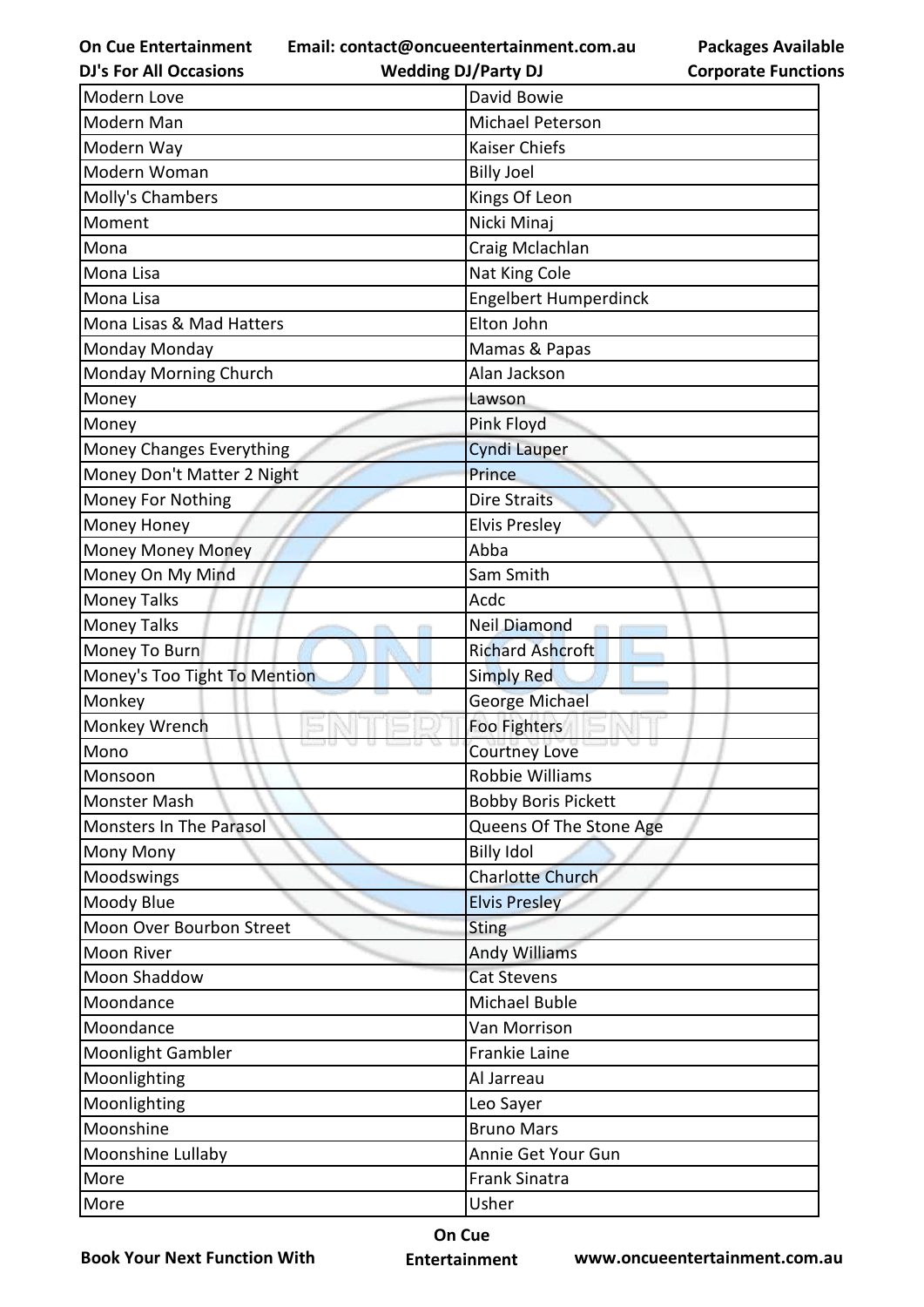**Email: contact@oncueentertainment.com.au**

**DJ's For All Occasions**

**Wedding DJ/Party DJ** 

| <b>Packages Available</b>  |
|----------------------------|
| <b>Corporate Functions</b> |

| More & More                   | <b>Fleur East</b>          |  |
|-------------------------------|----------------------------|--|
| More Like The Movies          | Dr Hook                    |  |
| More Love                     | Dixie Chicks               |  |
| More More More                | Carmel                     |  |
| More Than A Feeling           | <b>Boston</b>              |  |
| More Than A Women             | <b>Bee Gees</b>            |  |
| More Than I Can Say           | <b>Bobby Vee</b>           |  |
| More Than I Can Say           | Leo Sayer                  |  |
| More Than Love                | Los Lonely Boys            |  |
| More Than That                | <b>Backstreet Boys</b>     |  |
| More Than This                | Eminem                     |  |
| More Than This                | One Direction              |  |
| More Than This                | <b>Roxy Music</b>          |  |
| More Than Words               | Extreme                    |  |
| More To Life There's Gotta Be | <b>Stacie Orrico</b>       |  |
| Morning                       | <b>Tantric</b>             |  |
| Morning After                 | <b>Wayne Newton</b>        |  |
| Morning After Dark            | Nelly Furtado & Timberland |  |
| Morning After Dark            | Timbaland Ft Nelly Furtado |  |
| Morning Has Broken            | <b>Cat Stevens</b>         |  |
| Morning Sun                   | Robbie Williams            |  |
| Morning Train (9 to 5)        | Sheena Easton              |  |
| Morningside                   | <b>Neil Diamond</b>        |  |
| Morningtown Ride              | <b>Seekers</b>             |  |
| <b>Moses</b>                  | Coldplay                   |  |
| Most Girls                    | <b>Hailey Steinfeld</b>    |  |
| <b>Most Girls</b>             | Pink                       |  |
| Most People I Know            | <b>Billy Thorpe</b>        |  |
| Mother                        | John Lennon                |  |
| Mother & Child Reunion        | Paul Simon                 |  |
| Mother & Child Reunion        | <b>Simon And Garfunkel</b> |  |
| Mother In Law                 | <b>Ernie K Doe</b>         |  |
| <b>Mother Mother</b>          | <b>Tracey Bonham</b>       |  |
| Mothers Little Helper         | <b>Rolling Stones</b>      |  |
| Mothers Of The Disappeared    | U <sub>2</sub>             |  |
| <b>Mountain Music</b>         | Alabama                    |  |
| Mountain Of Love              | <b>Charley Pride</b>       |  |
| <b>Mountains Of Mourne</b>    | Irish Mist                 |  |
| Mouse Trap Heart              | <b>Thirsty Merc</b>        |  |
| Mouth                         | Merrill Bainbridge         |  |
| Mouthwash                     | Kate Nash                  |  |
| Move                          | Little Mix                 |  |
| Move Baby Move                | Johnny O Keefe             |  |
| Move It Like This             | <b>Baha Men</b>            |  |
| Move It On Over               | George Thorogood           |  |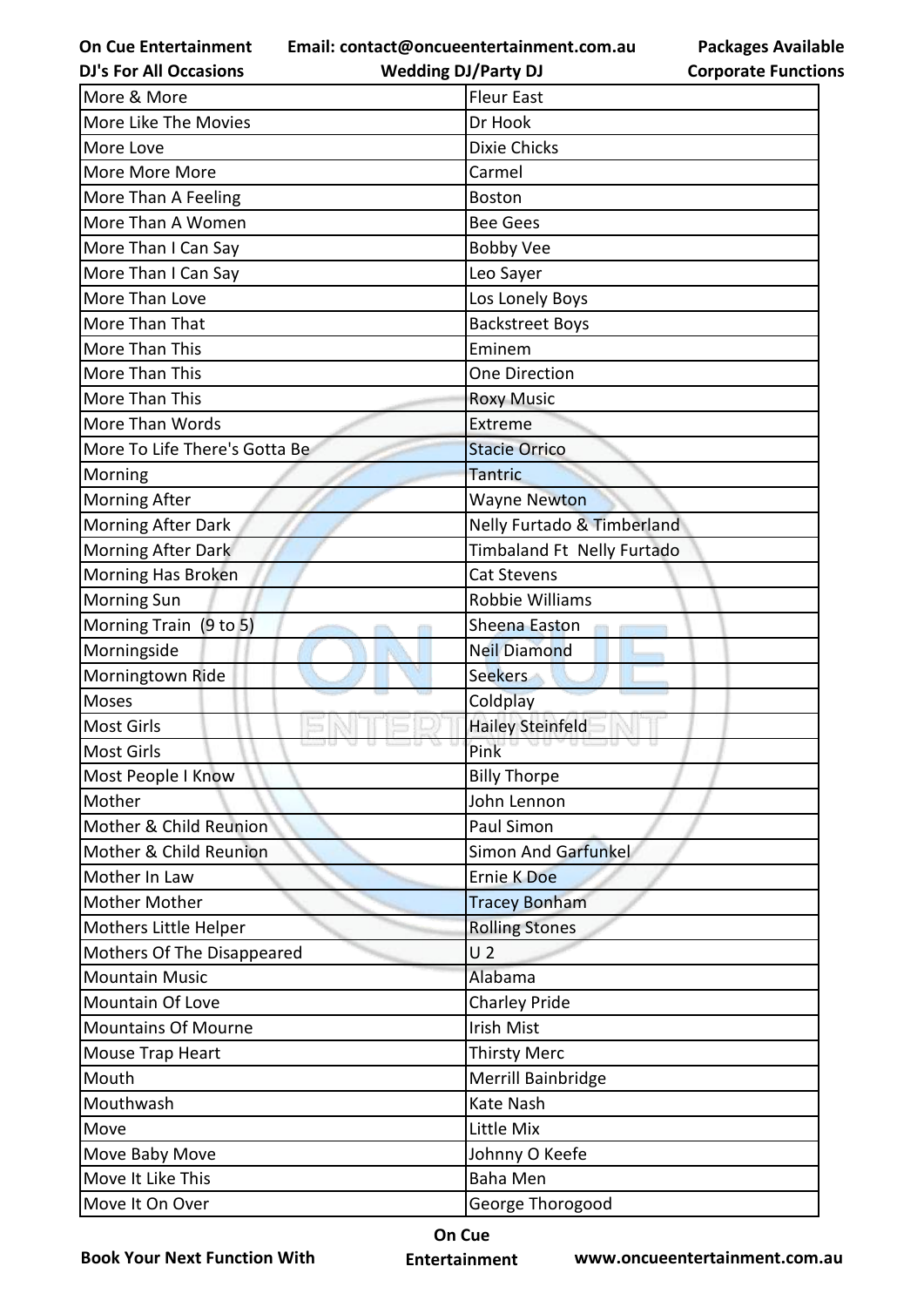**Email: contact@oncueentertainment.com.au**

**DJ's For All Occasions**

**Wedding DJ/Party DJ** 

**Packages Available Corporate Functions**

| Move Over Darling                      | Doris Day                     |  |
|----------------------------------------|-------------------------------|--|
| Move Your Body                         | Eiffel 66                     |  |
| Move Your Feet                         | Junior Senior                 |  |
| Moves Like Jagger                      | Maroon 5 Ft Christina Agulira |  |
| <b>Movies</b>                          | Alien Ant Farm                |  |
| Movin' Out                             | <b>Billy Joel</b>             |  |
| Moving In Stereo                       | Cars                          |  |
| <b>Moving Mountains</b>                | Usher                         |  |
| Moving On Up                           | M People                      |  |
| Mr Bartender Its So Easy               | Sugar Ray                     |  |
| Mr Blue                                | Fleetwoods                    |  |
| Mr Bojangles                           | <b>Nitty Gritty Dirt Band</b> |  |
| Mr Brightside                          | <b>Killers</b>                |  |
| Mr Brownstone                          | <b>Guns N Roses</b>           |  |
| Mr Cellophane                          | Chicago (Musical)             |  |
| Mr Crowley                             | <b>Ozzy Osbourne</b>          |  |
| Mr Jones                               | <b>Counting Crows</b>         |  |
| Mr Know It All                         | Kelly Clarkson                |  |
| Mr Mysterious                          | Vanessa Amorosi               |  |
| Mr Pitiful                             | Commitments                   |  |
| Mr Right                               | <b>Garth Brooks</b>           |  |
| Mr Saxobeat                            | Alexandra Stan                |  |
| Mr Tambourine Man                      | <b>Bob Dylan</b>              |  |
| Mr Tambourine Man                      | <b>Byrds</b>                  |  |
| Mr Too Damn Good                       | <b>Gerald Levert</b>          |  |
| Mr Vain                                | <b>Culture Beat</b>           |  |
| Mr Wendel                              | <b>Arrested Develop</b>       |  |
| Mr Writer                              | Stereophonics                 |  |
| Mrs Brown You'Ve Got A Lovely Daughter | <b>Hermans Hermits</b>        |  |
| Mrs Robinson                           | Lemonheads                    |  |
| Mrs Robinson                           | Simon And Garfunkel           |  |
| Mrs Robinson                           | <b>Simon And Garfunkel</b>    |  |
| Mrs Steven Rudy                        | <b>Mark Mcginn</b>            |  |
| Ms Jackson                             | Outkast                       |  |
| Much Too Young To Feel This Damn Old   | <b>Garth Brooks</b>           |  |
| Mud On The Tires                       | <b>Brad Paisley</b>           |  |
| Muirsheen Durkin                       | <b>Irish Traditional</b>      |  |
| Mulder And Scully                      | Catatonia                     |  |
| <b>Mule Skinner Blues</b>              | <b>Dolly Parton</b>           |  |
| <b>Mule Train</b>                      | Tennessee Ernie Ford          |  |
| Mull Of Kintyre                        | Paul Mc Cartney               |  |
| Murder On The Dance Floor              | Sophie Ellis Bextor           |  |
| <b>Music</b>                           | Madonna                       |  |
| Music Gets The Best Of Me              | Sophie Ellis Bextor           |  |
| Music Is The Victim                    | <b>Scissor Sisters</b>        |  |

**Book Your Next Function With**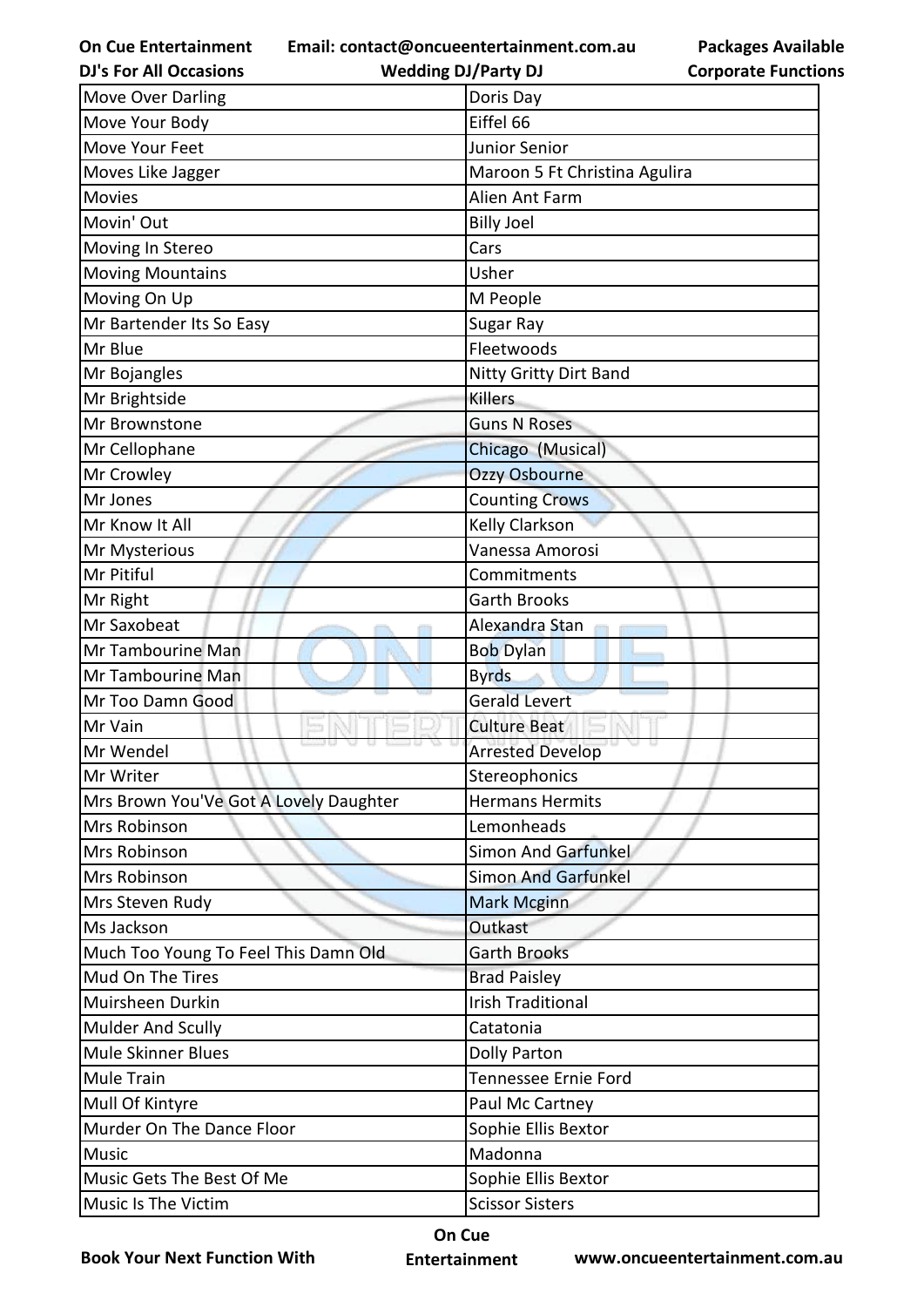**Email: contact@oncueentertainment.com.au**

**Packages Available Corporate Functions**

| <b>DJ's For All Occasions</b> | <b>Wedding DJ/Party DJ</b>     | <b>Corporate Functio</b> |
|-------------------------------|--------------------------------|--------------------------|
| Music Of My Heart             | Gloria Estefan                 |                          |
| Music Of The Night            | Phantom Of The Opera (Musical) |                          |
| Music To My Soul              | Cee Lo Green                   |                          |
| Music Won't Break Your Heart  | <b>Stan Walker</b>             |                          |
| Music's No Good Without You   | Cher                           |                          |
| Must Get Out                  | Maroon 5                       |                          |
| <b>Mustang Sally</b>          | Commitments                    |                          |
| <b>Mustang Sally</b>          | <b>Wilson Pickett</b>          |                          |
| Muzzle                        | <b>Smashing Pumpkins</b>       |                          |
| My Baby                       | Bow Wow Ft Jagged Edge         |                          |
| My Baby                       | <b>Cold Chisel</b>             |                          |
| My Baby Just Cares For Me     | <b>Frank Sinatra</b>           |                          |
| My Baby Loves Me              | Martina Mcbride                |                          |
| My Baby You                   | Marc Anthony                   |                          |
| My Back Pages                 | <b>Byrds</b>                   |                          |
| My Band                       | D <sub>12</sub>                |                          |
| My Best Friend                | <b>Tim Mcgraw</b>              |                          |
| My Best Friends Girl          | Cars                           |                          |
| My Boy                        | <b>Elvis Presley</b>           |                          |
| My Boy Lollipop               | Millie Small                   |                          |
| My Boyfriends Back            | Angels                         |                          |
| My Brother                    | <b>Terry Scott</b>             |                          |
| My Cherie Amour               | <b>Stevie Wonder</b>           |                          |
| My Confessions                | <b>Josh Groban</b>             |                          |
| My Coo Ca Choo                | <b>Alvin Stardust</b>          |                          |
| My Delirium                   | Ladyhawk                       |                          |
| My Ding A Ling                | <b>Chuck Berry</b>             |                          |
| My Ding A Ling                | Dr Hook                        |                          |
| My Doorbell                   | <b>White Stripes</b>           |                          |
| My Elusive Dreams             | Tammy Wynette                  |                          |
| My Everything                 | 98 Degrees                     |                          |
| My Eyes Adored You            | Frankie Valli                  |                          |
| My Favorite Game              | Cardigans                      |                          |
| My Favorite Things            | <b>Sound Of Music</b>          |                          |
| My Favourite Mistake          | <b>Sheryl Crow</b>             |                          |
| My Favourite Things           | <b>Julie Andrews</b>           |                          |
| My First Kiss                 | 30h!3 & Kesha                  |                          |
| My First Night With You       | Mya                            |                          |
| My Friends                    | Stereophonics                  |                          |
| My Friends                    | Red Hot Chilli Peppers         |                          |
| My Friends Over You           | New Found Glory                |                          |
| My Front Porch Looking In     | Lonestar                       |                          |
| My Funny Valentine            | <b>Frank Sinatra</b>           |                          |
| My Funny Valentine            | Linda Ronstadt                 |                          |
| My Future                     | <b>Billie Eilish</b>           |                          |

**Book Your Next Function With**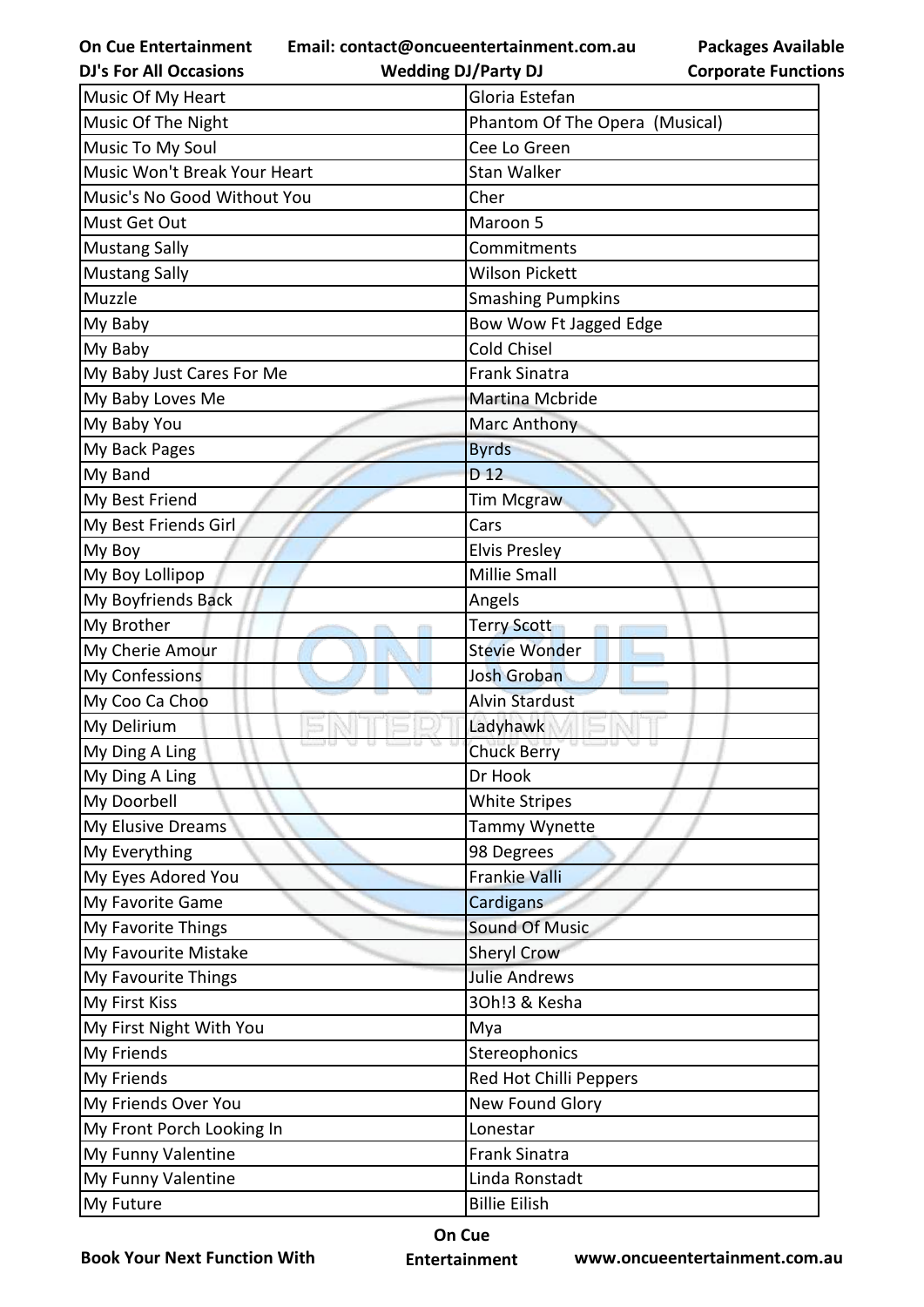**Email: contact@oncueentertainment.com.au**

**Packages Available Corporate Functions**

| <b>DJ's For All Occasions</b>      | <b>Wedding DJ/Party DJ</b> | <b>Corporate Function</b> |
|------------------------------------|----------------------------|---------------------------|
| My Girl                            | <b>Hoodoo Gurus</b>        |                           |
| My Girl                            | Justin Timberlake          |                           |
| My Girl                            | <b>Temptations</b>         |                           |
| My Guy                             | Mary Wells                 |                           |
| My Happiness                       | Powderfinger               |                           |
| My Happy Ending                    | <b>Avril Lavigne</b>       |                           |
| My Heart Belongs To Daddy          | Marilyn Monroe             |                           |
| My Heart Belongs To Me             | <b>Barbra Streisand</b>    |                           |
| My Heart Will Go                   | <b>Celine Dion</b>         |                           |
| My Hero                            | Foo Fighters               |                           |
| My Heroes Have Always Been Cowboys | Willie Nelson              |                           |
| My Hometown                        | <b>Bruce Springsteen</b>   |                           |
| My House                           | Flo Rida                   |                           |
| My Humps                           | <b>Black Eyed Peas</b>     |                           |
| My Immortal                        | Evanescence                |                           |
| My Kind Of Girl                    | <b>Dean Martin</b>         |                           |
| My Kind Of Scene                   | Powderfinger               |                           |
| My Kind Of Town                    | <b>Frank Sinatra</b>       |                           |
| My Last Name                       | Dierks Bentley             |                           |
| My Life                            | <b>Billy Joel</b>          |                           |
| My Life Would Suck Without You     | Kelly Clarkson             |                           |
| My List                            | Toby Keith                 |                           |
| My Little Girl                     | <b>Tim Mcgraw</b>          |                           |
| My Love                            | <b>Justin Timberlake</b>   |                           |
| My Love                            | Route 94 Ft. Jess Glynne   |                           |
| My Love                            | Wings                      |                           |
| My Love (Does It Better)           | w<br>Paul Mc Cartney       |                           |
| My Love Is LikeWo                  | Mya                        |                           |
| My Love Is Your Love               | <b>Whitney Houston</b>     |                           |
| My Lovin You're Never Gonna Get It | En Vogue                   |                           |
| My Mammy                           | Al Jolson                  |                           |
| My Maria                           | <b>Brooks &amp; Dunn</b>   |                           |
| My Michelle                        | <b>Guns N Roses</b>        |                           |
| My Name Is                         | Eminem                     |                           |
| My Name Is Not Susan               | <b>Whitney Houston</b>     |                           |
| My Next Broken Heart               | <b>Brooks &amp; Dunn</b>   |                           |
| My Next Thirty Years               | <b>Tim Mcgraw</b>          |                           |
| My Oh My                           | Camila Cabello Ft DaBaby   |                           |
| My Own Best Friend                 | Chicago (Musical)          |                           |
| My Own Soul's Warning              | Killers                    |                           |
| My Own Worst Enemy                 | Lit                        |                           |
| My Paper Heart                     | All American Rejects       |                           |
| My Perfect Cousin                  | Undertones                 |                           |
| My Prayer                          | Platters                   |                           |
| My Prerogative                     | <b>Bobby Brown</b>         |                           |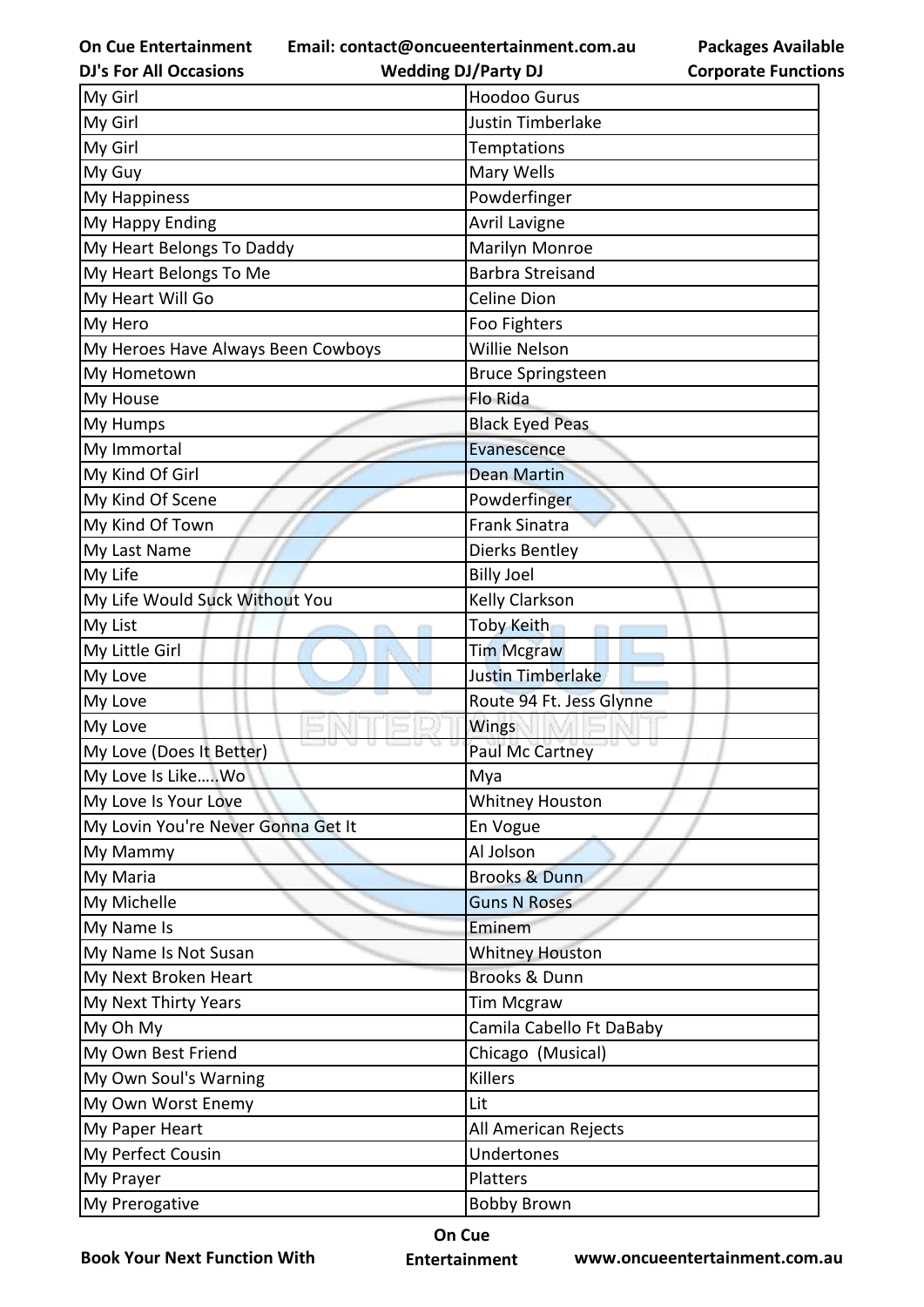**Email: contact@oncueentertainment.com.au**

**DJ's For All Occasions**

**Wedding DJ/Party DJ** 

**Packages Available Corporate Functions**

| My Prerogative                         | <b>Britney Spears</b>         |
|----------------------------------------|-------------------------------|
| My Rifle My Pony Me                    | Don Williams                  |
| My Sentimental Friend                  | <b>Hermans Hermits</b>        |
| My Sharona                             | Knack                         |
| My Ship Is Comin In                    | <b>Walker Bros</b>            |
| My Songs Know What You Did In The Dark | Fall Out Boy                  |
| My Special Prayer                      | Percy Sledge                  |
| My Strongest Suit                      | <b>Spice Girls</b>            |
| My Sweet Gypsy Rose                    | Dawn                          |
| My Sweet Lord                          | George Harrison               |
| My Sweet Rosalie                       | <b>Brother Hood Of Man</b>    |
| My Tennessee Mountain Home             | <b>Dolly Parton</b>           |
| My Two Front Teeth                     | Christmas                     |
| My Way                                 | <b>Elvis Presley</b>          |
| My Way                                 | <b>Frank Sinatra</b>          |
| My Way                                 | <b>Sex Pistols</b>            |
| My Way                                 | Usher                         |
| My Wild Irish Rose                     | Irish                         |
| My Wild Irish Rose                     | Traditional                   |
| My Wish Came True                      | <b>Elvis Presley</b>          |
| My Woman My Woman My Wife              | <b>Marty Robbins</b>          |
| Mysterious Girl                        | <b>Peter Andre</b>            |
| <b>Mysterious Times</b>                | <b>Tina Cousins Feat Sash</b> |
| <b>Mysterious Ways</b>                 | U <sub>2</sub>                |
| <b>Mystery Train</b>                   | <b>Elvis Presley</b>          |
| Mystify                                | Inxs                          |
| N 17                                   | <b>Saw Doctors</b>            |
| N Day Say                              | <b>Nelly</b>                  |
| <b>NIB</b>                             | <b>Black Sabbath</b>          |
| Na Na Hey Hey (Kiss Him Goodbye)       | Bananarama                    |
| Na Na Hey Hey Kiss Him Goodbye         | Steam                         |
| Nadine                                 | <b>Chuck Berry</b>            |
| Naked Without You                      | Taylor Dayne                  |
| Name                                   | Goo Goo Dolls                 |
| Name Game                              | <b>Shirley Ellis</b>          |
| Nancy Boy                              | Placebo                       |
|                                        |                               |
| Nasty                                  | Janet Jackson                 |
| Nasty                                  | Prodigy                       |
| <b>Nasty Girl</b>                      | <b>Notorious Big</b>          |
| Nature Boy                             | Moulin Rouge                  |
| Naughty Christmas                      | Fat Les                       |
| <b>Naughty Girl</b>                    | Beyonce                       |
| <b>Naughty Girl</b>                    | <b>Holly Valance</b>          |
| Near Wild Heaven                       | <b>REM</b>                    |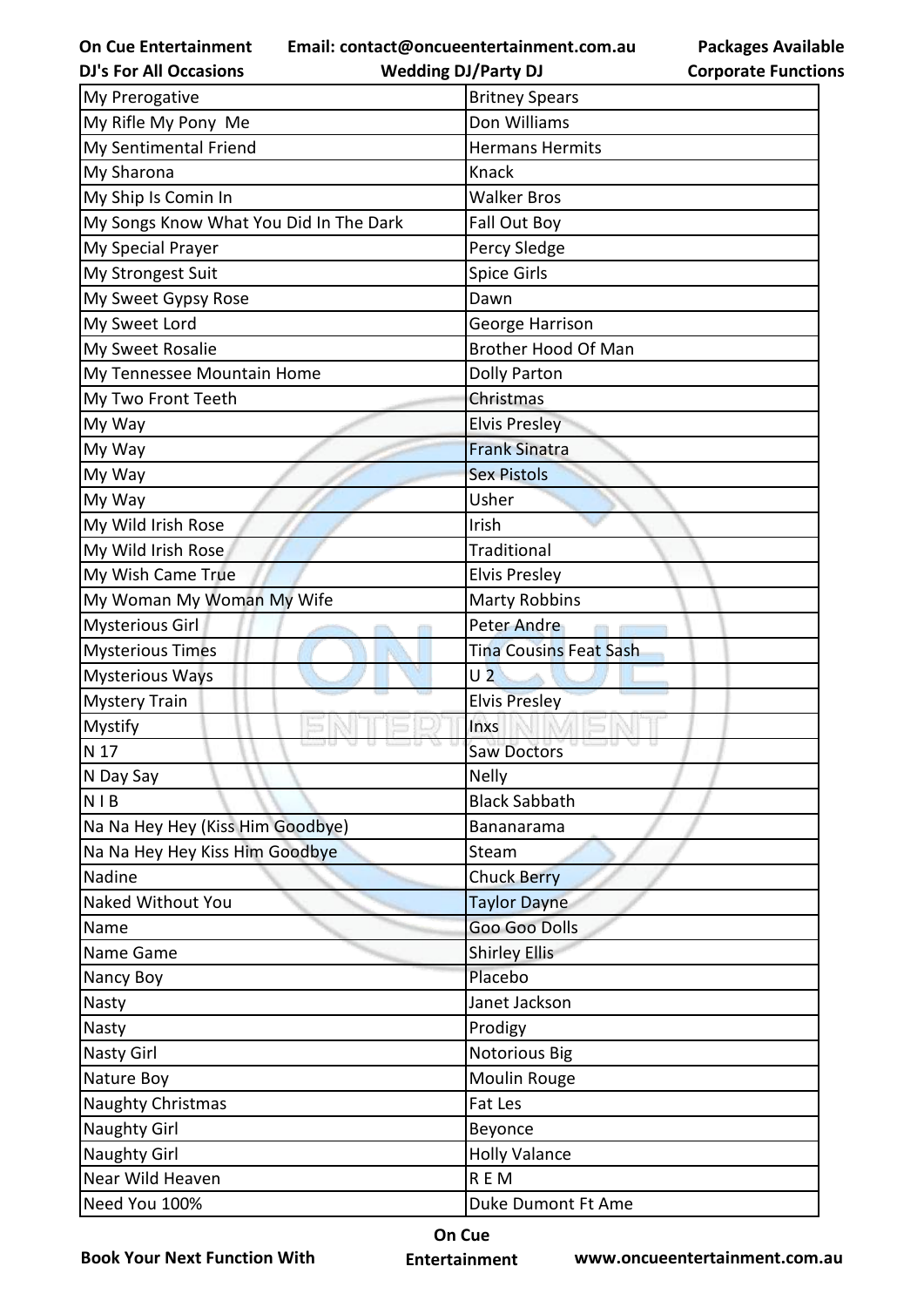**Email: contact@oncueentertainment.com.au**

**DJ's For All Occasions**

**Wedding DJ/Party DJ** 

**Packages Available Corporate Functions**

| <b>Need You Now</b>            | Lady Antebellum            |
|--------------------------------|----------------------------|
| Need You Tonight               | <b>Inxs</b>                |
| Needed Me                      | Rihanna                    |
| Needle In A Haystack           | <b>Masters Apprentices</b> |
| <b>Needles And Pins</b>        | Searchers                  |
| Neighbor                       | Ugly Kid Joe               |
| Neither One Of Us Want To Be   | Gladys Knight & The Pips   |
| Nel Blu Dipinto Di Blu         | Italian                    |
| Neon Lights                    | <b>Black Sabbath</b>       |
| Neon Lights                    | Demi Lovato                |
| Neon Moon                      | Brooks & Dunn              |
| <b>Neon Rainbow</b>            | <b>Box Tops</b>            |
| <b>Neutron Dance</b>           | <b>Pointer Sisters</b>     |
| <b>Neutron Star Collision</b>  | Muse                       |
| Never                          | <b>Amanda Perez</b>        |
| Never                          | <b>Heart</b>               |
| Never A Time                   | <b>Phil Collins</b>        |
| Never Again                    | Kelly Clarkson             |
| Never Again                    | Nickelback                 |
| Never Again Again              | Lee Ann Womack             |
| Never Be Alone                 | Nickelback                 |
| Never Be The Same              | Jessica Mauboy             |
| Never Be The Same Again        | Mel C And Left Eye         |
| Never Before                   | <b>Deep Purple</b>         |
| <b>Never Break</b>             | John Legend                |
| Never Can Say Goodbye          | Gloria Gaynor              |
| Never Can Say Goodbye          | <b>Jimmy Somerville</b>    |
| Never Ending Song Of Love      | <b>Seekers</b>             |
| Never Ever                     | <b>All Saints</b>          |
| Never Forget You               | Zara Larsson & MNEK        |
| Never Give Up On A Good Thing  | George Benson              |
| Never Going Back Again         | <b>Fleetwood Mac</b>       |
| Never Gonna Fall In Love Again | <b>Eric Carmen</b>         |
| Never Gonna Give You Up        | <b>Rick Astley</b>         |
| Never Gonna Leave This Bed     | Maroon 5                   |
| Never Gonna Stop               | Rob Zombie                 |
| Never Had A Dream Come True    | S Club 7                   |
| Never Had A Friend Like Me     | Aladdin                    |
| Never Leave You Uh Ooh Uh Oooh | Lumidee                    |
| Never Let Me Go                | Florence & The Machine     |
| Never Let You Go               | Justin Bieber              |
| Never Let You Go               | Third Eye Blind            |
| <b>Never Meant To Fail</b>     | Alex Lloyd                 |
| Never My Love                  | Association                |
| Never Say Goodbye              | Bon Jovi                   |

**Book Your Next Function With**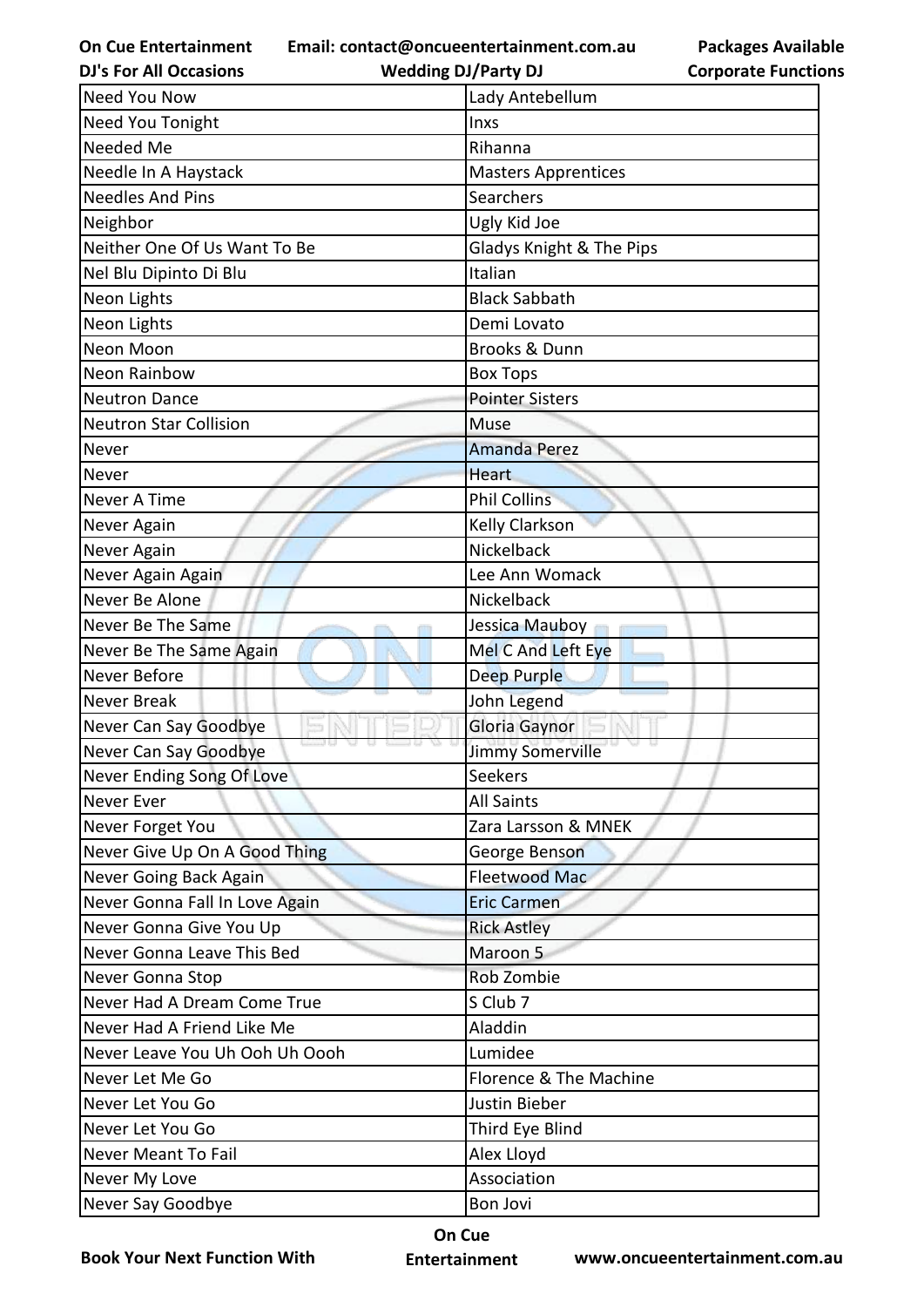**Email: contact@oncueentertainment.com.au**

**DJ's For All Occasions**

**Wedding DJ/Party DJ** 

| Never Say Never               | Justin Bieber               |
|-------------------------------|-----------------------------|
| Never Say Never               | Romeo Void                  |
| Never Stop                    | <b>Brand New Heavies</b>    |
| Never Tear Us Apart           | Inxs                        |
| Never To Late                 | Three Days Grace            |
| Never Too Far                 | Mariah Carey                |
| Never Too Late                | Kylie Minogue               |
| Never Worn White              | <b>Katy Perry</b>           |
| <b>New Attitude</b>           | Patti La Belle              |
| New Day                       | Wyclef Jean Ft Bono         |
| <b>New Direction</b>          | S Club Juniors              |
| <b>New Divide</b>             | Linkin Park                 |
| New England Highway           | <b>Adam Brand</b>           |
| <b>New Flame</b>              | <b>Chris Brown</b>          |
| <b>New Girl</b>               | <b>Reggie N Bollie</b>      |
| New In Town                   | <b>Little Boots</b>         |
| New Kid In Town               | Eagles                      |
| New Kind Of Medicine          | <b>Ultra Nate</b>           |
| <b>New Orleans</b>            | <b>Blues Brothers</b>       |
| <b>New Orleans Is Sinking</b> | <b>Tragically Hip</b>       |
| <b>New Sensation</b>          | Inxs                        |
| <b>New Shoes</b>              | Paolo Nutini                |
| New World In The Morning      | <b>Roger Whittaker</b>      |
| New Year                      | Sugababes                   |
| New Years Day                 | U <sub>2</sub>              |
| New York City Rhythem         | <b>Barry Manilow</b>        |
| <b>New York Minute</b>        | Don Henley                  |
| New York New York             | <b>Frank Sinatra</b>        |
| New York Raining              | Charles Hamilton & Rita Ora |
| New York State Of Mind        | <b>Billy Joel</b>           |
| New York's Not My Home        | Jim Croce                   |
| <b>Next Best Superstar</b>    | Mel C                       |
| Next In Line                  | <b>Conway Twitty</b>        |
|                               |                             |
| <b>Next Lifetime</b>          | Erykah Badu                 |
| Next To Me                    | Emeli Sande                 |
| Next To You                   | Chris Brown & Justin Bieber |
| <b>Next Year</b>              | Foo Fighters                |
| Nice & Slow                   | Usher                       |
| Nice N Easy                   | <b>Frank Sinatra</b>        |
| Nice To Know                  | Incubus                     |
| Night And Day                 | <b>Frank Sinatra</b>        |
| <b>Night Changes</b>          | One Direction               |
| <b>Night Fever</b>            | <b>Bee Gees</b>             |
| <b>Night Games</b>            | Charley Pride               |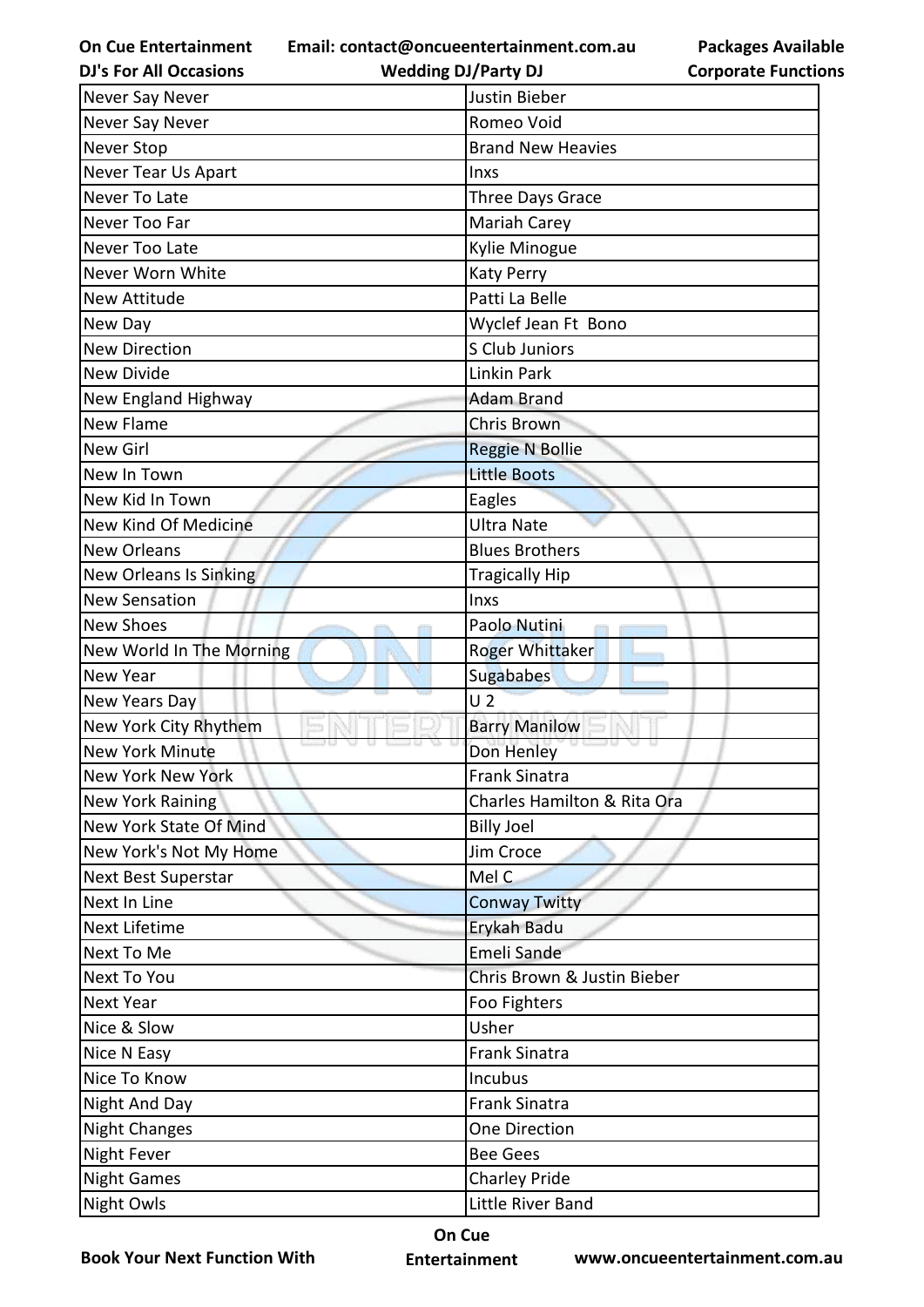**Email: contact@oncueentertainment.com.au**

**DJ's For All Occasions**

**Wedding DJ/Party DJ** 

| <b>Packages Available</b>  |
|----------------------------|
| <b>Corporate Functions</b> |

| <b>Night Prowler</b>           | Acdc                         |
|--------------------------------|------------------------------|
| Night Santa Went Crazy         | Weird Al Yankovic            |
| Nightingale                    | Eagles                       |
| Nightingale                    | Norah Jones                  |
| Nightmoves                     | <b>Bob Seger</b>             |
| Nights In White Satin          | <b>Moody Blues</b>           |
| Nights On Broadway             | <b>Bee Gees</b>              |
| Nightshift                     | Commodores                   |
| Nikita                         | Elton John                   |
| Nine Million Bycycles          | Katie Malua                  |
| Nine To Five                   | <b>Dolly Parton</b>          |
| <b>Nips Are Getting Bigger</b> | <b>Mental As Anything</b>    |
| No Air                         | Jordan Sparks                |
| No Alibis                      | <b>Eric Clapton</b>          |
| No Aphrodisiac                 | Whitlams                     |
| No Better Love                 | Young Gunz Feat. Rell        |
| No Contest                     | Chess (The Musical)          |
| No Diggity                     | Blackstreet                  |
| No Doubt About It              | <b>Hot Chocolate</b>         |
| No Enemiesz                    | Kiesza                       |
| <b>No Excuses</b>              | Alice In Chains              |
| No Good Advice                 | <b>Girls Aloud</b>           |
| No Good Deed                   | Wicked (Musical)             |
| No Good In Goodbyes            | The Script                   |
| No Letting Go                  | Wayne Wonder                 |
| No Lies                        | Noiseworks                   |
| No Light No Light              | Florence & The Machine       |
| No Limit                       | 2 Unlimited                  |
| No Limit                       | Neil Diamond                 |
| No Longer There                | Cat Empire                   |
| No Love                        | <b>Eminem Feat Lil Wayne</b> |
| No Matter What                 | <b>Bad Finger</b>            |
| No Matter What                 | <b>Boyzone</b>               |
| No Matter What                 | Meatloaf                     |
| No Matter What Party All Night | Toya                         |
| No Money                       | Galantis                     |
| No More Drama                  | Mary J Blige                 |
| No More I Love You             | Annie Lennox                 |
| No More Lonely Nights          | Paul Mc Cartney              |
| No More Tears                  | Donna Summer                 |
| No More Words                  | <b>Berlin</b>                |
| No No No                       | Destiny's Child              |
| No One                         | Alicia Keys                  |
| No One Is To Blame             | <b>Howard Jones</b>          |
| No One Knows                   | Queens Of The Stone Age      |

**Book Your Next Function With**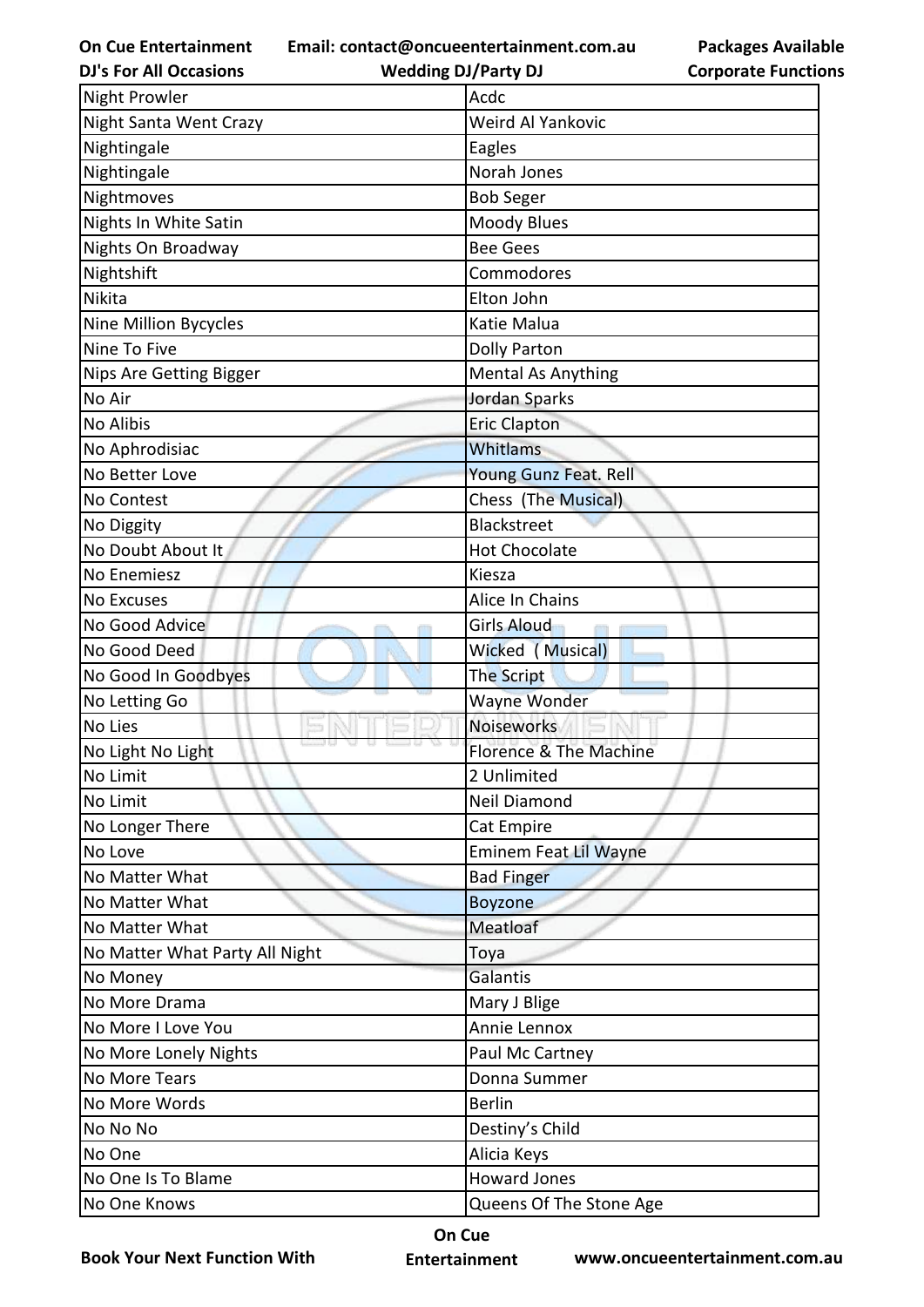**On Cue Entertainment DJ's For All Occasions**

**Email: contact@oncueentertainment.com.au Wedding DJ/Party DJ** 

| No One Needs To Know             | Shania Twain                    |
|----------------------------------|---------------------------------|
| No Ordinary Love                 | Sade                            |
| No Particular Place To Go        | <b>Chuck Berry</b>              |
| No Place That Far                | Sara Evans                      |
| No Pressure                      | Lemar                           |
| <b>No Questions Asked</b>        | Fleetwood Mac                   |
| No Rain                          | <b>Blind Melon</b>              |
| No Regets                        | <b>Robbie Williams</b>          |
| No Regrets                       | <b>Edith Piaf</b>               |
| No Reply At All                  | Genesis                         |
| No Scubs                         | <b>TLC</b>                      |
| No Second Prize                  | Jimmy Barnes                    |
| No Secrets                       | Angels                          |
| No Sleep Till Brooklyn           | <b>Beastie Boys</b>             |
| No Son Of Mine                   | <b>Genesis</b>                  |
| <b>No Souvenirs</b>              | <b>Melissa Etheridge</b>        |
| No Such Thing                    | John Mayer                      |
| No Surprises                     | Radiohead                       |
| No Surrender                     | <b>Bruce Springsteen</b>        |
| No Time                          | <b>Guess Who</b>                |
| No Time To Die                   | <b>Billie Eilish</b>            |
| No Woman No Cry                  | <b>Bob Marley</b>               |
| No Woman No Cry                  | <b>Fugees</b>                   |
| No You Girls                     | <b>Franz Ferdinand</b>          |
| Nobody                           | Sylvia                          |
| Nobody Does It Better            | <b>Carly Simon</b>              |
| Nobody Knows                     | <b>Tony Rich Project</b>        |
| Nobody Sees                      | Powderfinger                    |
| Nobody To Love                   | Sigma                           |
| Nobody Told Me                   | John Lennon                     |
| Nobody Wants To Be Lonely (Duet) | Ricky Martin & Christa Aguilera |
| Nobody's Diary                   | Yazoo                           |
| Nobodys Fool                     | Cinderella                      |
| Nobodys Home                     | <b>Avril Lavigne</b>            |
| Nobody's Love                    | Maroon 5                        |
| Nobody's Perfect                 | Jessie J                        |
| Nobody's Side                    | Chess (The Musical)             |
| Nobody's Talkin                  | Exile                           |
| Nookie                           | Limp Bizkit                     |
| North Melbourne Kangaroos Theme  | Afl                             |
| Norwegian Wood                   | <b>Beatles</b>                  |
| Not A Bad Thing                  | Justin Timberlake               |
| Not A Day Goes By                | <b>Rick Price</b>               |
| Not A Dry Eye In The House       | Meatloaf                        |
| Not Afraid                       | Earshot                         |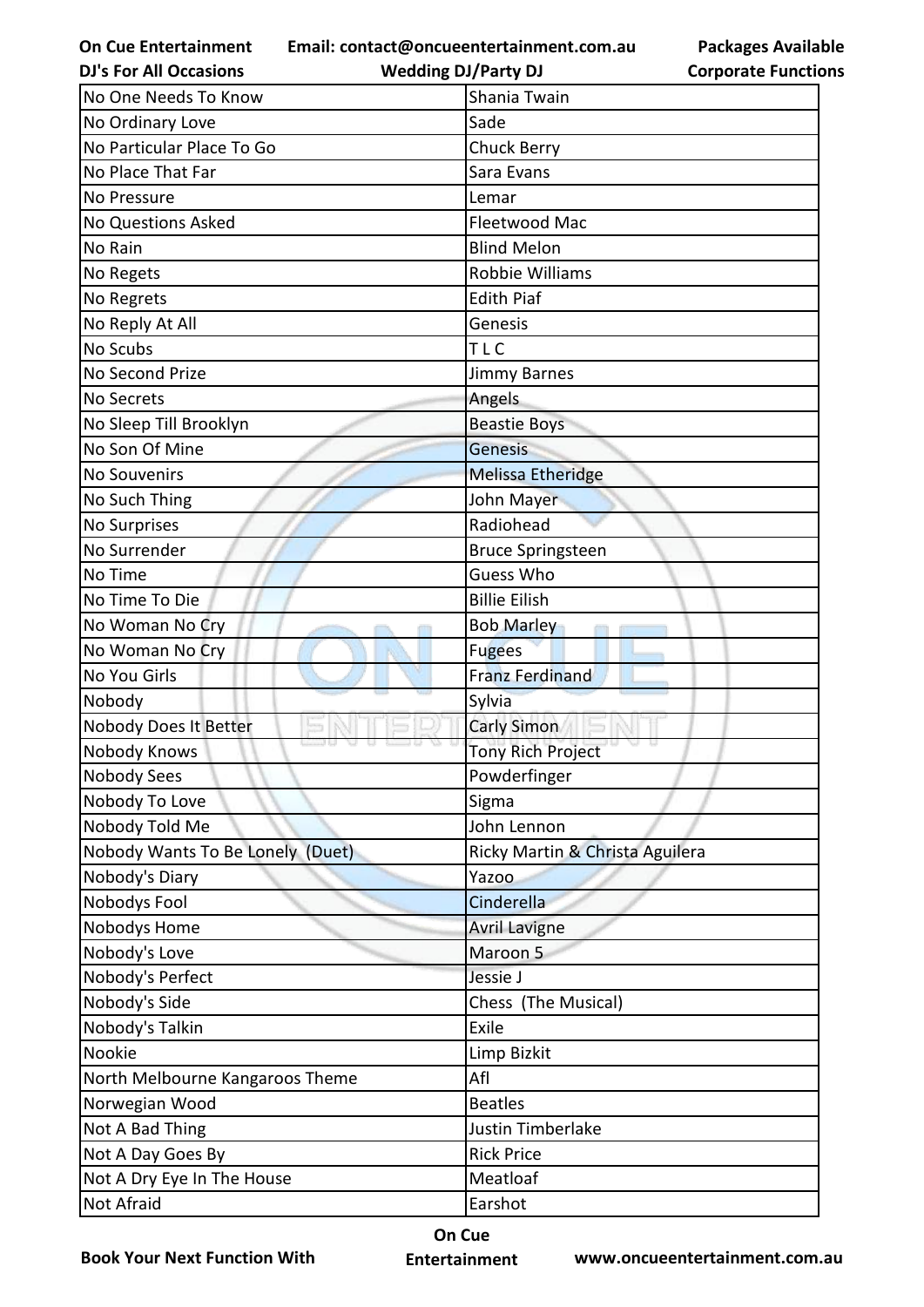**Email: contact@oncueentertainment.com.au**

**DJ's For All Occasions**

**Wedding DJ/Party DJ** 

**Packages Available Corporate Functions**

| <b>Not Afraid</b>                     | Eminem                      |
|---------------------------------------|-----------------------------|
| <b>Not Counting You</b>               | <b>Garth Brooks</b>         |
| Not Fade Away                         | <b>Buddy Holly</b>          |
| Not Fade Away                         | <b>Rolling Stones</b>       |
| Not Fair                              | Lily Allen                  |
| Not For You                           | Pearl Jam                   |
| Not Giving In                         | Rudimental                  |
| Not Gonna Cry                         | Mary J Blige                |
| Not Gonna Get Us                      | TATU                        |
| Not Just A Pretty Face                | Shania Twain                |
| Not Letting Go                        | Tinie Tempah Ft Jess Glynne |
| Not Like The Movies                   | Katy Perry                  |
| Not Me Not I                          | Delta Goodrem               |
| Not Myself Tonight                    | Christina Aguilera          |
| Not Pretty Enough                     | <b>Kasey Chambers</b>       |
| Not Ready To Make Nice                | <b>Dixie Chicks</b>         |
| Not That Different                    | <b>Collin Raye</b>          |
| Not That Kind                         | Anastasia                   |
| Not That Kind Of Girl                 | <b>Ol</b> Ol                |
| Note To Self                          | Toby Keith                  |
| Nothin At All                         | Heart                       |
| Nothin' On You                        | <b>B.O.B. Ft Bruno Mars</b> |
| Nothing                               | <b>A Chorus Line</b>        |
| Nothing                               | A1                          |
| Nothing                               | The Script                  |
| Nothing At All                        | <b>Kasey Chambers</b>       |
| Nothing At All                        | Santana & Musiq             |
| Nothing Bout Me                       | Sting                       |
| Nothing But A Good Time               | Poison                      |
| Nothing Compares To You               | Sinead O'Connor             |
| Nothing Could Come Between Us         | Theory Of A Deadman         |
| Nothing Else Matters                  | Metallica                   |
| Nothing Even Matters                  | Lauryn Hill                 |
| <b>Nothing Ever Happens</b>           | Del Amitri                  |
| Nothing Is Real But The Girl          | <b>Blondie</b>              |
| <b>Nothing Really Matters</b>         | Madonna                     |
| Nothings Gonna Change My Love For You | George Benson               |
| Nothings Gonna Stop Us Now            | Starship                    |
| Nothing's Real But Love               | Rebecca Ferguson            |
| Notion                                | Kings Of Leon               |
| <b>Notorious</b>                      | Duran Duran                 |
| Notre Dame Victory March              | Irish                       |
| November Rain                         | <b>Guns N Roses</b>         |
| Now                                   | Def Leppard                 |
| Now And Forever                       | <b>Richard Marx</b>         |

**Book Your Next Function With**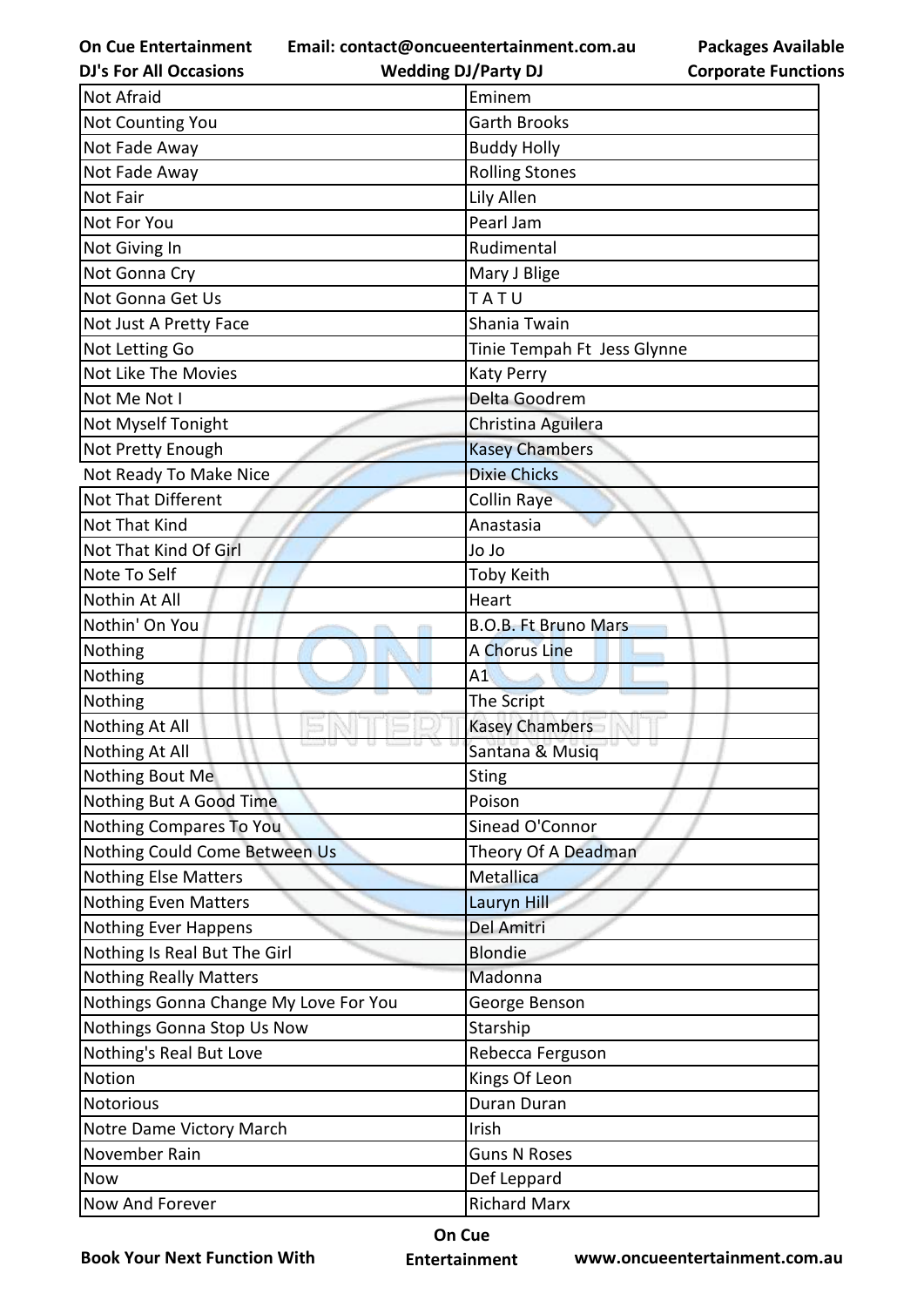**Email: contact@oncueentertainment.com.au**

**DJ's For All Occasions**

**Wedding DJ/Party DJ** 

| Now I Can Dance                       | Tina Arena                 |
|---------------------------------------|----------------------------|
| Now I Run                             | <b>Shannon Noll</b>        |
| Now Is The Hour                       | Vera Lynn                  |
| Now That We Have Found Love           | Third World                |
| Nowadays                              | Chicago (Musical)          |
| Nowhere Man                           | <b>Beatles</b>             |
| Nowhere To Run                        | Martha Reeves & Vandellas  |
| Nuclear (Clean)                       | Destiny's Child            |
| <b>Nude</b>                           | Radiohead                  |
| Numb                                  | Linkin Park                |
| Number 1                              | GoldFrapp                  |
| Nutbush City Limits                   | <b>Tina Turner</b>         |
| Nuthin But A G Thang                  | Dr Dre And Snoop Doggy Dog |
| O' Sole Mio                           | Italian                    |
| O What A Thrill                       | <b>Mavericks</b>           |
| O.M.G.                                | <b>Usher</b>               |
| Ob La De Ob La Da                     | <b>Beatles</b>             |
| Ob La Di Ob La Da                     | <b>Beatles</b>             |
| Objection (Tango)                     | Shakira                    |
| <b>Objects In The Rearview Mirror</b> | Meatloaf                   |
| Oblivian                              | <b>Bastile</b>             |
| Obsessed                              | Mariah Carey               |
| Ocean Avenue                          | Yellowcard                 |
| <b>October Grey</b>                   | <b>Screaming Jets</b>      |
| Ode To Billy Joe                      | <b>Bobby Gentry</b>        |
| Ode To My Family                      | Cranberries                |
| Of The Night                          | <b>Bastile</b>             |
| Oh Baby                               | Rihanna                    |
| Oh Boy                                | <b>Buddy Holly</b>         |
| Oh Carol                              | Neil Sedaka                |
| Oh Carol                              | Smokie                     |
| Oh Carolina                           | Shaggy                     |
| Oh Cecilia (You're Breaking My Heart) | Vamps & Shawn Mendes       |
| Oh Daddy                              | <b>Fleetwood Mac</b>       |
| Oh Darling                            | <b>Beatles</b>             |
| Oh Diane                              | Fleetwood Mac              |
| Oh Happy Days                         | Sister Act 2               |
| Oh La La (Jag Vill Ha Dig)            | <b>Ulf Lundel</b>          |
| Oh La La La                           | 2Evisa                     |
| Oh Lonesome Me                        | Don Gibson                 |
| Oh Lonesome Me                        | Kentucky Head              |
| Oh Mother                             | Christina Aguilera         |
| Oh My Goodness                        | <b>Olly Murs</b>           |
| Oh No Not You Again                   | <b>Australian Crawl</b>    |
| Oh Pretty Woman                       | Roy Orbison                |

**Book Your Next Function With**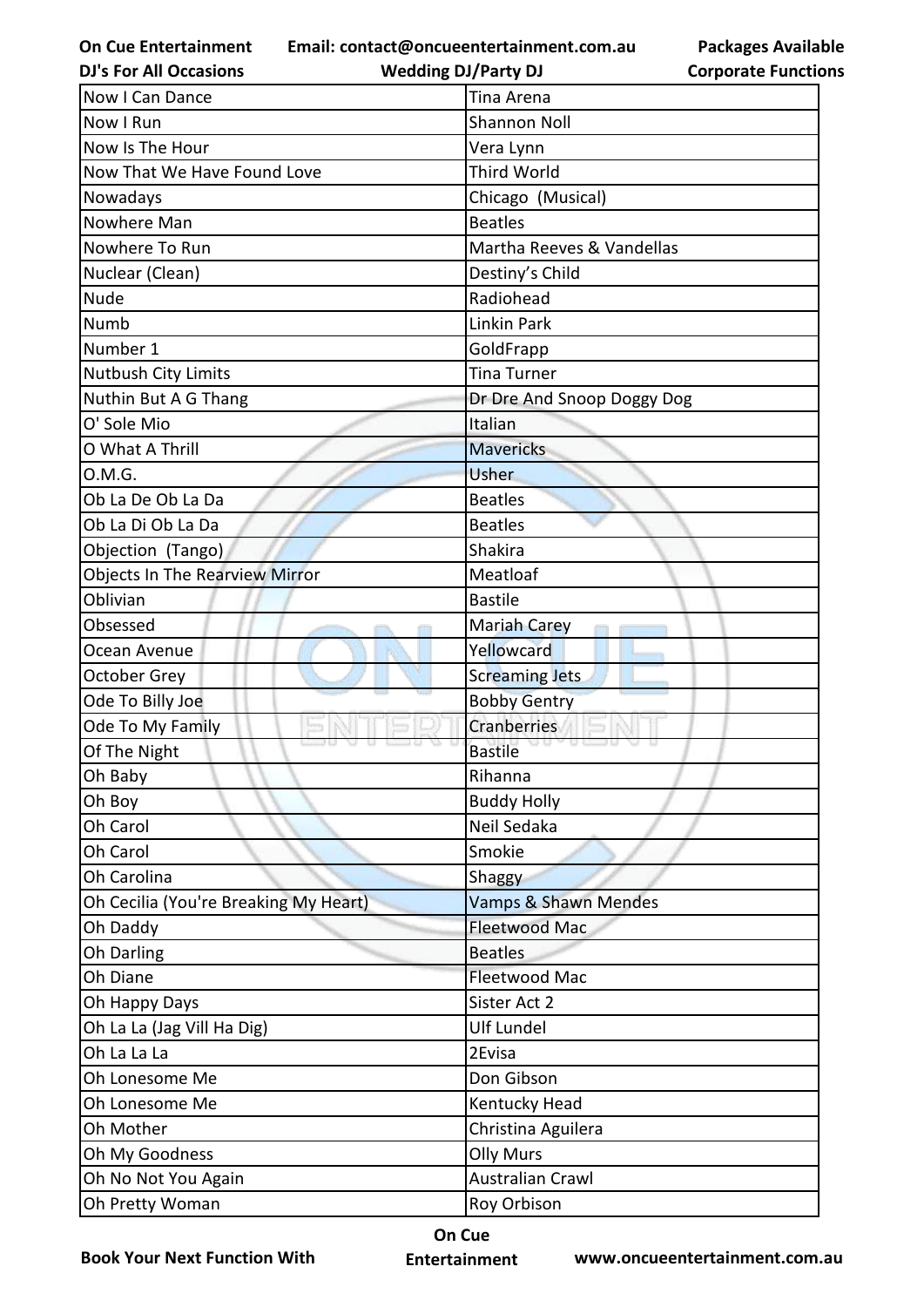**Email: contact@oncueentertainment.com.au Wedding DJ/Party DJ** 

**DJ's For All Occasions**

**Packages Available Corporate Functions**

| Oh Very Young<br><b>Cat Stevens</b><br>Oh What A Night (Late December 63)<br>Frankie Valli & Four Seasons<br>Oh Yeah<br>Big Tymers Feat Boo & Gotti<br><b>End Of Fashion</b><br>Oh Yeah<br>Oh Yeah Uh Huh<br>Col Joye<br>Ok<br><b>Big Brovaz</b><br>Merle Haggard<br>Okie From Muskogee<br>Okie From Muskogee 2<br>Merle Haggard<br><b>Blake Shelton</b><br>OI Red<br><b>Robbie Williams</b><br>Old Before I Die<br>Old Dogs Children And Watermelon Wine<br>Tom T Hall<br>Old Man<br>Neil Young<br>John Williamson<br>Old Man Emu<br>Old Man From The Mountain<br>Merle Haggard<br>Showboat<br>Old Man River<br>Old Shep<br><b>Elvis Presley</b><br>Old Time Country Halls<br><b>Slim Dusty</b><br>Old Time Rock And Roll<br><b>Bob Seger</b><br>Billy Ray Cyrus ft Lil Nas X<br>Old Town Road<br>Tanya Tucker<br>Old Weakness Coming On Strong<br>George Michael<br>Older<br><b>Ronnie McDowell</b><br>Older Women<br>Ole Black & Blue Eyes<br><b>Fratellis</b><br><b>Elvis Costello</b><br><b>Olivers Army</b><br>Disclosure Ft Sam Smith<br>Omen<br><b>Kasey Chambers</b><br>On A Bad Day<br>On A Carousel<br>Hollies<br>On A Clear Day<br>Matt Munro<br>On A Day Like Today<br>Bryan Adams<br>On A Mission<br>Gabriella Cilmi<br>On A Night Like This<br><b>Kylie Minogue</b><br>On An Evening In Roma<br><b>Dean Martin</b><br>On And On<br>Erykah Badu<br>Glagys Knight & The Pips<br>On And On<br>Boyz 2 Men<br>On Bended Knee<br><b>Drifters</b><br>On Broadway<br>On Broadway<br>George Benson<br><b>Tremerlos</b><br>On Broadway<br>Kings Of Leon<br>On Call<br>On Days Like These<br>Matt Munro<br>On London Bridge<br>Jo Stafford<br>On Moonlight Bay<br>Doris Day<br>On My Mind<br><b>Ellie Goulding</b><br>On My Mind<br>Powderfinger | Oh Sherrie | <b>Steve Perry</b> |
|------------------------------------------------------------------------------------------------------------------------------------------------------------------------------------------------------------------------------------------------------------------------------------------------------------------------------------------------------------------------------------------------------------------------------------------------------------------------------------------------------------------------------------------------------------------------------------------------------------------------------------------------------------------------------------------------------------------------------------------------------------------------------------------------------------------------------------------------------------------------------------------------------------------------------------------------------------------------------------------------------------------------------------------------------------------------------------------------------------------------------------------------------------------------------------------------------------------------------------------------------------------------------------------------------------------------------------------------------------------------------------------------------------------------------------------------------------------------------------------------------------------------------------------------------------------------------------------------------------------------------------------------------------------------------------------------------------------------------------------------------|------------|--------------------|
|                                                                                                                                                                                                                                                                                                                                                                                                                                                                                                                                                                                                                                                                                                                                                                                                                                                                                                                                                                                                                                                                                                                                                                                                                                                                                                                                                                                                                                                                                                                                                                                                                                                                                                                                                      |            |                    |
|                                                                                                                                                                                                                                                                                                                                                                                                                                                                                                                                                                                                                                                                                                                                                                                                                                                                                                                                                                                                                                                                                                                                                                                                                                                                                                                                                                                                                                                                                                                                                                                                                                                                                                                                                      |            |                    |
|                                                                                                                                                                                                                                                                                                                                                                                                                                                                                                                                                                                                                                                                                                                                                                                                                                                                                                                                                                                                                                                                                                                                                                                                                                                                                                                                                                                                                                                                                                                                                                                                                                                                                                                                                      |            |                    |
|                                                                                                                                                                                                                                                                                                                                                                                                                                                                                                                                                                                                                                                                                                                                                                                                                                                                                                                                                                                                                                                                                                                                                                                                                                                                                                                                                                                                                                                                                                                                                                                                                                                                                                                                                      |            |                    |
|                                                                                                                                                                                                                                                                                                                                                                                                                                                                                                                                                                                                                                                                                                                                                                                                                                                                                                                                                                                                                                                                                                                                                                                                                                                                                                                                                                                                                                                                                                                                                                                                                                                                                                                                                      |            |                    |
|                                                                                                                                                                                                                                                                                                                                                                                                                                                                                                                                                                                                                                                                                                                                                                                                                                                                                                                                                                                                                                                                                                                                                                                                                                                                                                                                                                                                                                                                                                                                                                                                                                                                                                                                                      |            |                    |
|                                                                                                                                                                                                                                                                                                                                                                                                                                                                                                                                                                                                                                                                                                                                                                                                                                                                                                                                                                                                                                                                                                                                                                                                                                                                                                                                                                                                                                                                                                                                                                                                                                                                                                                                                      |            |                    |
|                                                                                                                                                                                                                                                                                                                                                                                                                                                                                                                                                                                                                                                                                                                                                                                                                                                                                                                                                                                                                                                                                                                                                                                                                                                                                                                                                                                                                                                                                                                                                                                                                                                                                                                                                      |            |                    |
|                                                                                                                                                                                                                                                                                                                                                                                                                                                                                                                                                                                                                                                                                                                                                                                                                                                                                                                                                                                                                                                                                                                                                                                                                                                                                                                                                                                                                                                                                                                                                                                                                                                                                                                                                      |            |                    |
|                                                                                                                                                                                                                                                                                                                                                                                                                                                                                                                                                                                                                                                                                                                                                                                                                                                                                                                                                                                                                                                                                                                                                                                                                                                                                                                                                                                                                                                                                                                                                                                                                                                                                                                                                      |            |                    |
|                                                                                                                                                                                                                                                                                                                                                                                                                                                                                                                                                                                                                                                                                                                                                                                                                                                                                                                                                                                                                                                                                                                                                                                                                                                                                                                                                                                                                                                                                                                                                                                                                                                                                                                                                      |            |                    |
|                                                                                                                                                                                                                                                                                                                                                                                                                                                                                                                                                                                                                                                                                                                                                                                                                                                                                                                                                                                                                                                                                                                                                                                                                                                                                                                                                                                                                                                                                                                                                                                                                                                                                                                                                      |            |                    |
|                                                                                                                                                                                                                                                                                                                                                                                                                                                                                                                                                                                                                                                                                                                                                                                                                                                                                                                                                                                                                                                                                                                                                                                                                                                                                                                                                                                                                                                                                                                                                                                                                                                                                                                                                      |            |                    |
|                                                                                                                                                                                                                                                                                                                                                                                                                                                                                                                                                                                                                                                                                                                                                                                                                                                                                                                                                                                                                                                                                                                                                                                                                                                                                                                                                                                                                                                                                                                                                                                                                                                                                                                                                      |            |                    |
|                                                                                                                                                                                                                                                                                                                                                                                                                                                                                                                                                                                                                                                                                                                                                                                                                                                                                                                                                                                                                                                                                                                                                                                                                                                                                                                                                                                                                                                                                                                                                                                                                                                                                                                                                      |            |                    |
|                                                                                                                                                                                                                                                                                                                                                                                                                                                                                                                                                                                                                                                                                                                                                                                                                                                                                                                                                                                                                                                                                                                                                                                                                                                                                                                                                                                                                                                                                                                                                                                                                                                                                                                                                      |            |                    |
|                                                                                                                                                                                                                                                                                                                                                                                                                                                                                                                                                                                                                                                                                                                                                                                                                                                                                                                                                                                                                                                                                                                                                                                                                                                                                                                                                                                                                                                                                                                                                                                                                                                                                                                                                      |            |                    |
|                                                                                                                                                                                                                                                                                                                                                                                                                                                                                                                                                                                                                                                                                                                                                                                                                                                                                                                                                                                                                                                                                                                                                                                                                                                                                                                                                                                                                                                                                                                                                                                                                                                                                                                                                      |            |                    |
|                                                                                                                                                                                                                                                                                                                                                                                                                                                                                                                                                                                                                                                                                                                                                                                                                                                                                                                                                                                                                                                                                                                                                                                                                                                                                                                                                                                                                                                                                                                                                                                                                                                                                                                                                      |            |                    |
|                                                                                                                                                                                                                                                                                                                                                                                                                                                                                                                                                                                                                                                                                                                                                                                                                                                                                                                                                                                                                                                                                                                                                                                                                                                                                                                                                                                                                                                                                                                                                                                                                                                                                                                                                      |            |                    |
|                                                                                                                                                                                                                                                                                                                                                                                                                                                                                                                                                                                                                                                                                                                                                                                                                                                                                                                                                                                                                                                                                                                                                                                                                                                                                                                                                                                                                                                                                                                                                                                                                                                                                                                                                      |            |                    |
|                                                                                                                                                                                                                                                                                                                                                                                                                                                                                                                                                                                                                                                                                                                                                                                                                                                                                                                                                                                                                                                                                                                                                                                                                                                                                                                                                                                                                                                                                                                                                                                                                                                                                                                                                      |            |                    |
|                                                                                                                                                                                                                                                                                                                                                                                                                                                                                                                                                                                                                                                                                                                                                                                                                                                                                                                                                                                                                                                                                                                                                                                                                                                                                                                                                                                                                                                                                                                                                                                                                                                                                                                                                      |            |                    |
|                                                                                                                                                                                                                                                                                                                                                                                                                                                                                                                                                                                                                                                                                                                                                                                                                                                                                                                                                                                                                                                                                                                                                                                                                                                                                                                                                                                                                                                                                                                                                                                                                                                                                                                                                      |            |                    |
|                                                                                                                                                                                                                                                                                                                                                                                                                                                                                                                                                                                                                                                                                                                                                                                                                                                                                                                                                                                                                                                                                                                                                                                                                                                                                                                                                                                                                                                                                                                                                                                                                                                                                                                                                      |            |                    |
|                                                                                                                                                                                                                                                                                                                                                                                                                                                                                                                                                                                                                                                                                                                                                                                                                                                                                                                                                                                                                                                                                                                                                                                                                                                                                                                                                                                                                                                                                                                                                                                                                                                                                                                                                      |            |                    |
|                                                                                                                                                                                                                                                                                                                                                                                                                                                                                                                                                                                                                                                                                                                                                                                                                                                                                                                                                                                                                                                                                                                                                                                                                                                                                                                                                                                                                                                                                                                                                                                                                                                                                                                                                      |            |                    |
|                                                                                                                                                                                                                                                                                                                                                                                                                                                                                                                                                                                                                                                                                                                                                                                                                                                                                                                                                                                                                                                                                                                                                                                                                                                                                                                                                                                                                                                                                                                                                                                                                                                                                                                                                      |            |                    |
|                                                                                                                                                                                                                                                                                                                                                                                                                                                                                                                                                                                                                                                                                                                                                                                                                                                                                                                                                                                                                                                                                                                                                                                                                                                                                                                                                                                                                                                                                                                                                                                                                                                                                                                                                      |            |                    |
|                                                                                                                                                                                                                                                                                                                                                                                                                                                                                                                                                                                                                                                                                                                                                                                                                                                                                                                                                                                                                                                                                                                                                                                                                                                                                                                                                                                                                                                                                                                                                                                                                                                                                                                                                      |            |                    |
|                                                                                                                                                                                                                                                                                                                                                                                                                                                                                                                                                                                                                                                                                                                                                                                                                                                                                                                                                                                                                                                                                                                                                                                                                                                                                                                                                                                                                                                                                                                                                                                                                                                                                                                                                      |            |                    |
|                                                                                                                                                                                                                                                                                                                                                                                                                                                                                                                                                                                                                                                                                                                                                                                                                                                                                                                                                                                                                                                                                                                                                                                                                                                                                                                                                                                                                                                                                                                                                                                                                                                                                                                                                      |            |                    |
|                                                                                                                                                                                                                                                                                                                                                                                                                                                                                                                                                                                                                                                                                                                                                                                                                                                                                                                                                                                                                                                                                                                                                                                                                                                                                                                                                                                                                                                                                                                                                                                                                                                                                                                                                      |            |                    |
|                                                                                                                                                                                                                                                                                                                                                                                                                                                                                                                                                                                                                                                                                                                                                                                                                                                                                                                                                                                                                                                                                                                                                                                                                                                                                                                                                                                                                                                                                                                                                                                                                                                                                                                                                      |            |                    |
|                                                                                                                                                                                                                                                                                                                                                                                                                                                                                                                                                                                                                                                                                                                                                                                                                                                                                                                                                                                                                                                                                                                                                                                                                                                                                                                                                                                                                                                                                                                                                                                                                                                                                                                                                      |            |                    |
|                                                                                                                                                                                                                                                                                                                                                                                                                                                                                                                                                                                                                                                                                                                                                                                                                                                                                                                                                                                                                                                                                                                                                                                                                                                                                                                                                                                                                                                                                                                                                                                                                                                                                                                                                      |            |                    |
|                                                                                                                                                                                                                                                                                                                                                                                                                                                                                                                                                                                                                                                                                                                                                                                                                                                                                                                                                                                                                                                                                                                                                                                                                                                                                                                                                                                                                                                                                                                                                                                                                                                                                                                                                      |            |                    |
|                                                                                                                                                                                                                                                                                                                                                                                                                                                                                                                                                                                                                                                                                                                                                                                                                                                                                                                                                                                                                                                                                                                                                                                                                                                                                                                                                                                                                                                                                                                                                                                                                                                                                                                                                      |            |                    |
|                                                                                                                                                                                                                                                                                                                                                                                                                                                                                                                                                                                                                                                                                                                                                                                                                                                                                                                                                                                                                                                                                                                                                                                                                                                                                                                                                                                                                                                                                                                                                                                                                                                                                                                                                      |            |                    |
|                                                                                                                                                                                                                                                                                                                                                                                                                                                                                                                                                                                                                                                                                                                                                                                                                                                                                                                                                                                                                                                                                                                                                                                                                                                                                                                                                                                                                                                                                                                                                                                                                                                                                                                                                      |            |                    |
|                                                                                                                                                                                                                                                                                                                                                                                                                                                                                                                                                                                                                                                                                                                                                                                                                                                                                                                                                                                                                                                                                                                                                                                                                                                                                                                                                                                                                                                                                                                                                                                                                                                                                                                                                      |            |                    |
|                                                                                                                                                                                                                                                                                                                                                                                                                                                                                                                                                                                                                                                                                                                                                                                                                                                                                                                                                                                                                                                                                                                                                                                                                                                                                                                                                                                                                                                                                                                                                                                                                                                                                                                                                      |            |                    |
|                                                                                                                                                                                                                                                                                                                                                                                                                                                                                                                                                                                                                                                                                                                                                                                                                                                                                                                                                                                                                                                                                                                                                                                                                                                                                                                                                                                                                                                                                                                                                                                                                                                                                                                                                      |            |                    |
|                                                                                                                                                                                                                                                                                                                                                                                                                                                                                                                                                                                                                                                                                                                                                                                                                                                                                                                                                                                                                                                                                                                                                                                                                                                                                                                                                                                                                                                                                                                                                                                                                                                                                                                                                      |            |                    |

**Book Your Next Function With**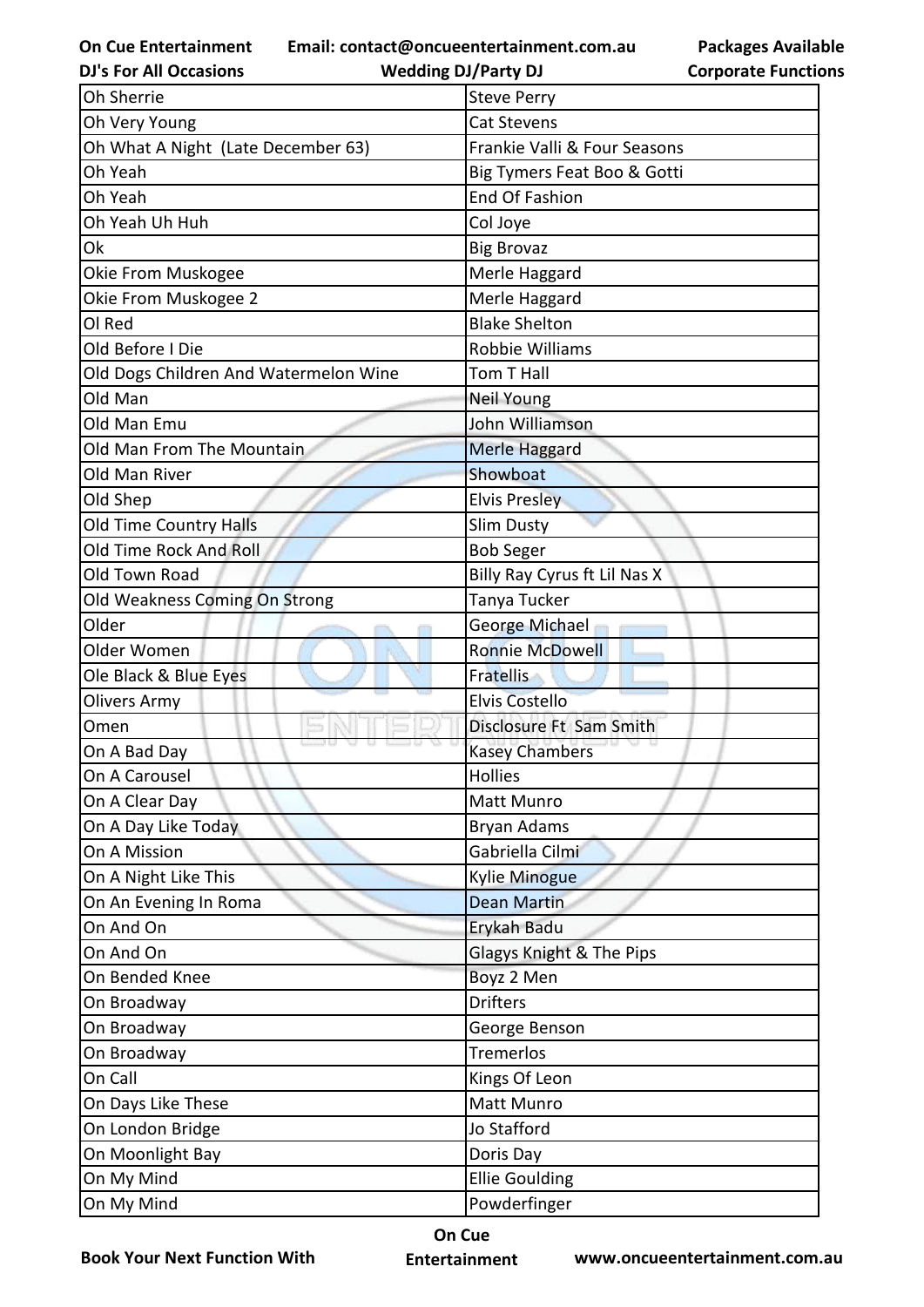**Email: contact@oncueentertainment.com.au**

**Wedding DJ/Party DJ** 

| <b>Packages Available</b>  |
|----------------------------|
| <b>Corporate Functions</b> |

| <b>Glee Cast</b><br>Les Miserables<br><b>Whitney Houston</b><br>On Tap In The Can Or In The Bottle<br>Hank Thompson<br><b>Cliff Richard</b><br>On The Beach<br>Jennifer Lopez & Pitbull<br>On The Floor<br>On The Horizon<br>Sean Paul<br><b>Prisoner Theme</b><br>Lynne Hamilton<br>OI' 55<br>On The Prowl<br>On The Radio<br>Donna Summer<br>On The Radio (Remember The Days)<br>Nelly Furtado<br><b>Canned Heat</b><br>On The Road Again<br><b>Willie Nelson</b><br>On The Road Again<br><b>Nicole Scherzinger</b><br>On The Roof Again<br>Eve 6<br>On The Street Where You Live<br>My Fair Lady (Musical)<br><b>Frank Sinatra</b><br>On The Sunny Side Of The Street<br>On The Sunny Side Of The Street<br>Willie Nelson<br>On The Wings Of Love<br>Jeffery Osbourne<br>Johnny Ruffo<br><b>England United</b><br>On Top Of The World<br>On Top Of The World<br><b>Imagine Dragons</b><br>Once I Was The Light Of Your Life<br><b>Stephanie Bentley</b><br>Once In A Lifetime<br><b>Keith Urban</b><br>Once In A Lifetime<br><b>Talking Heads</b><br>Dishwalla<br><b>Frank Sinatra</b><br>Once You Loved Somebody<br><b>Dixie Chicks</b><br>A Chorus Line<br>One<br><b>Backstreet Boys</b><br>One<br>Creed<br>One<br><b>Faith Hill</b><br>One<br>Metallica<br>One<br>U <sub>2</sub><br>One<br>One<br><b>Three Dog Night</b><br>One (Duet)<br>U2 & Mary J Blige<br>One And Only<br>Adele<br>One Bourbon One Scotch & One Beer<br>George Thorogood<br><b>Elvis Presley</b><br>One Broken Heart For Sale<br><b>Charlie Puth</b><br>Augie March<br>Mike Brady<br>One Day In September<br>Anastacia | <b>DJ's For All Occasions</b>       | <b>Wedding DJ/Party DJ</b> | <b>Corporate Functio</b> |
|---------------------------------------------------------------------------------------------------------------------------------------------------------------------------------------------------------------------------------------------------------------------------------------------------------------------------------------------------------------------------------------------------------------------------------------------------------------------------------------------------------------------------------------------------------------------------------------------------------------------------------------------------------------------------------------------------------------------------------------------------------------------------------------------------------------------------------------------------------------------------------------------------------------------------------------------------------------------------------------------------------------------------------------------------------------------------------------------------------------------------------------------------------------------------------------------------------------------------------------------------------------------------------------------------------------------------------------------------------------------------------------------------------------------------------------------------------------------------------------------------------------------------------------------------------------------------------------------------|-------------------------------------|----------------------------|--------------------------|
|                                                                                                                                                                                                                                                                                                                                                                                                                                                                                                                                                                                                                                                                                                                                                                                                                                                                                                                                                                                                                                                                                                                                                                                                                                                                                                                                                                                                                                                                                                                                                                                                   | On My Own                           |                            |                          |
|                                                                                                                                                                                                                                                                                                                                                                                                                                                                                                                                                                                                                                                                                                                                                                                                                                                                                                                                                                                                                                                                                                                                                                                                                                                                                                                                                                                                                                                                                                                                                                                                   | On My Own                           |                            |                          |
|                                                                                                                                                                                                                                                                                                                                                                                                                                                                                                                                                                                                                                                                                                                                                                                                                                                                                                                                                                                                                                                                                                                                                                                                                                                                                                                                                                                                                                                                                                                                                                                                   | On My Own                           |                            |                          |
|                                                                                                                                                                                                                                                                                                                                                                                                                                                                                                                                                                                                                                                                                                                                                                                                                                                                                                                                                                                                                                                                                                                                                                                                                                                                                                                                                                                                                                                                                                                                                                                                   |                                     |                            |                          |
|                                                                                                                                                                                                                                                                                                                                                                                                                                                                                                                                                                                                                                                                                                                                                                                                                                                                                                                                                                                                                                                                                                                                                                                                                                                                                                                                                                                                                                                                                                                                                                                                   |                                     |                            |                          |
|                                                                                                                                                                                                                                                                                                                                                                                                                                                                                                                                                                                                                                                                                                                                                                                                                                                                                                                                                                                                                                                                                                                                                                                                                                                                                                                                                                                                                                                                                                                                                                                                   |                                     |                            |                          |
|                                                                                                                                                                                                                                                                                                                                                                                                                                                                                                                                                                                                                                                                                                                                                                                                                                                                                                                                                                                                                                                                                                                                                                                                                                                                                                                                                                                                                                                                                                                                                                                                   |                                     |                            |                          |
|                                                                                                                                                                                                                                                                                                                                                                                                                                                                                                                                                                                                                                                                                                                                                                                                                                                                                                                                                                                                                                                                                                                                                                                                                                                                                                                                                                                                                                                                                                                                                                                                   | On The Inside                       |                            |                          |
|                                                                                                                                                                                                                                                                                                                                                                                                                                                                                                                                                                                                                                                                                                                                                                                                                                                                                                                                                                                                                                                                                                                                                                                                                                                                                                                                                                                                                                                                                                                                                                                                   | On The Inside (Theme From Prisoner) |                            |                          |
|                                                                                                                                                                                                                                                                                                                                                                                                                                                                                                                                                                                                                                                                                                                                                                                                                                                                                                                                                                                                                                                                                                                                                                                                                                                                                                                                                                                                                                                                                                                                                                                                   |                                     |                            |                          |
|                                                                                                                                                                                                                                                                                                                                                                                                                                                                                                                                                                                                                                                                                                                                                                                                                                                                                                                                                                                                                                                                                                                                                                                                                                                                                                                                                                                                                                                                                                                                                                                                   |                                     |                            |                          |
|                                                                                                                                                                                                                                                                                                                                                                                                                                                                                                                                                                                                                                                                                                                                                                                                                                                                                                                                                                                                                                                                                                                                                                                                                                                                                                                                                                                                                                                                                                                                                                                                   |                                     |                            |                          |
|                                                                                                                                                                                                                                                                                                                                                                                                                                                                                                                                                                                                                                                                                                                                                                                                                                                                                                                                                                                                                                                                                                                                                                                                                                                                                                                                                                                                                                                                                                                                                                                                   |                                     |                            |                          |
|                                                                                                                                                                                                                                                                                                                                                                                                                                                                                                                                                                                                                                                                                                                                                                                                                                                                                                                                                                                                                                                                                                                                                                                                                                                                                                                                                                                                                                                                                                                                                                                                   |                                     |                            |                          |
|                                                                                                                                                                                                                                                                                                                                                                                                                                                                                                                                                                                                                                                                                                                                                                                                                                                                                                                                                                                                                                                                                                                                                                                                                                                                                                                                                                                                                                                                                                                                                                                                   | On The Rocks                        |                            |                          |
|                                                                                                                                                                                                                                                                                                                                                                                                                                                                                                                                                                                                                                                                                                                                                                                                                                                                                                                                                                                                                                                                                                                                                                                                                                                                                                                                                                                                                                                                                                                                                                                                   |                                     |                            |                          |
|                                                                                                                                                                                                                                                                                                                                                                                                                                                                                                                                                                                                                                                                                                                                                                                                                                                                                                                                                                                                                                                                                                                                                                                                                                                                                                                                                                                                                                                                                                                                                                                                   |                                     |                            |                          |
|                                                                                                                                                                                                                                                                                                                                                                                                                                                                                                                                                                                                                                                                                                                                                                                                                                                                                                                                                                                                                                                                                                                                                                                                                                                                                                                                                                                                                                                                                                                                                                                                   |                                     |                            |                          |
|                                                                                                                                                                                                                                                                                                                                                                                                                                                                                                                                                                                                                                                                                                                                                                                                                                                                                                                                                                                                                                                                                                                                                                                                                                                                                                                                                                                                                                                                                                                                                                                                   |                                     |                            |                          |
|                                                                                                                                                                                                                                                                                                                                                                                                                                                                                                                                                                                                                                                                                                                                                                                                                                                                                                                                                                                                                                                                                                                                                                                                                                                                                                                                                                                                                                                                                                                                                                                                   |                                     |                            |                          |
|                                                                                                                                                                                                                                                                                                                                                                                                                                                                                                                                                                                                                                                                                                                                                                                                                                                                                                                                                                                                                                                                                                                                                                                                                                                                                                                                                                                                                                                                                                                                                                                                   | On Top                              |                            |                          |
|                                                                                                                                                                                                                                                                                                                                                                                                                                                                                                                                                                                                                                                                                                                                                                                                                                                                                                                                                                                                                                                                                                                                                                                                                                                                                                                                                                                                                                                                                                                                                                                                   |                                     |                            |                          |
|                                                                                                                                                                                                                                                                                                                                                                                                                                                                                                                                                                                                                                                                                                                                                                                                                                                                                                                                                                                                                                                                                                                                                                                                                                                                                                                                                                                                                                                                                                                                                                                                   |                                     |                            |                          |
|                                                                                                                                                                                                                                                                                                                                                                                                                                                                                                                                                                                                                                                                                                                                                                                                                                                                                                                                                                                                                                                                                                                                                                                                                                                                                                                                                                                                                                                                                                                                                                                                   |                                     |                            |                          |
|                                                                                                                                                                                                                                                                                                                                                                                                                                                                                                                                                                                                                                                                                                                                                                                                                                                                                                                                                                                                                                                                                                                                                                                                                                                                                                                                                                                                                                                                                                                                                                                                   |                                     |                            |                          |
|                                                                                                                                                                                                                                                                                                                                                                                                                                                                                                                                                                                                                                                                                                                                                                                                                                                                                                                                                                                                                                                                                                                                                                                                                                                                                                                                                                                                                                                                                                                                                                                                   |                                     |                            |                          |
|                                                                                                                                                                                                                                                                                                                                                                                                                                                                                                                                                                                                                                                                                                                                                                                                                                                                                                                                                                                                                                                                                                                                                                                                                                                                                                                                                                                                                                                                                                                                                                                                   | Once In A While                     |                            |                          |
|                                                                                                                                                                                                                                                                                                                                                                                                                                                                                                                                                                                                                                                                                                                                                                                                                                                                                                                                                                                                                                                                                                                                                                                                                                                                                                                                                                                                                                                                                                                                                                                                   | Once Upon A Time                    |                            |                          |
|                                                                                                                                                                                                                                                                                                                                                                                                                                                                                                                                                                                                                                                                                                                                                                                                                                                                                                                                                                                                                                                                                                                                                                                                                                                                                                                                                                                                                                                                                                                                                                                                   |                                     |                            |                          |
|                                                                                                                                                                                                                                                                                                                                                                                                                                                                                                                                                                                                                                                                                                                                                                                                                                                                                                                                                                                                                                                                                                                                                                                                                                                                                                                                                                                                                                                                                                                                                                                                   |                                     |                            |                          |
|                                                                                                                                                                                                                                                                                                                                                                                                                                                                                                                                                                                                                                                                                                                                                                                                                                                                                                                                                                                                                                                                                                                                                                                                                                                                                                                                                                                                                                                                                                                                                                                                   |                                     |                            |                          |
|                                                                                                                                                                                                                                                                                                                                                                                                                                                                                                                                                                                                                                                                                                                                                                                                                                                                                                                                                                                                                                                                                                                                                                                                                                                                                                                                                                                                                                                                                                                                                                                                   |                                     |                            |                          |
|                                                                                                                                                                                                                                                                                                                                                                                                                                                                                                                                                                                                                                                                                                                                                                                                                                                                                                                                                                                                                                                                                                                                                                                                                                                                                                                                                                                                                                                                                                                                                                                                   |                                     |                            |                          |
|                                                                                                                                                                                                                                                                                                                                                                                                                                                                                                                                                                                                                                                                                                                                                                                                                                                                                                                                                                                                                                                                                                                                                                                                                                                                                                                                                                                                                                                                                                                                                                                                   |                                     |                            |                          |
|                                                                                                                                                                                                                                                                                                                                                                                                                                                                                                                                                                                                                                                                                                                                                                                                                                                                                                                                                                                                                                                                                                                                                                                                                                                                                                                                                                                                                                                                                                                                                                                                   |                                     |                            |                          |
|                                                                                                                                                                                                                                                                                                                                                                                                                                                                                                                                                                                                                                                                                                                                                                                                                                                                                                                                                                                                                                                                                                                                                                                                                                                                                                                                                                                                                                                                                                                                                                                                   |                                     |                            |                          |
|                                                                                                                                                                                                                                                                                                                                                                                                                                                                                                                                                                                                                                                                                                                                                                                                                                                                                                                                                                                                                                                                                                                                                                                                                                                                                                                                                                                                                                                                                                                                                                                                   |                                     |                            |                          |
|                                                                                                                                                                                                                                                                                                                                                                                                                                                                                                                                                                                                                                                                                                                                                                                                                                                                                                                                                                                                                                                                                                                                                                                                                                                                                                                                                                                                                                                                                                                                                                                                   |                                     |                            |                          |
|                                                                                                                                                                                                                                                                                                                                                                                                                                                                                                                                                                                                                                                                                                                                                                                                                                                                                                                                                                                                                                                                                                                                                                                                                                                                                                                                                                                                                                                                                                                                                                                                   |                                     |                            |                          |
|                                                                                                                                                                                                                                                                                                                                                                                                                                                                                                                                                                                                                                                                                                                                                                                                                                                                                                                                                                                                                                                                                                                                                                                                                                                                                                                                                                                                                                                                                                                                                                                                   |                                     |                            |                          |
|                                                                                                                                                                                                                                                                                                                                                                                                                                                                                                                                                                                                                                                                                                                                                                                                                                                                                                                                                                                                                                                                                                                                                                                                                                                                                                                                                                                                                                                                                                                                                                                                   | One Call Away                       |                            |                          |
|                                                                                                                                                                                                                                                                                                                                                                                                                                                                                                                                                                                                                                                                                                                                                                                                                                                                                                                                                                                                                                                                                                                                                                                                                                                                                                                                                                                                                                                                                                                                                                                                   | One Crowded Hour                    |                            |                          |
|                                                                                                                                                                                                                                                                                                                                                                                                                                                                                                                                                                                                                                                                                                                                                                                                                                                                                                                                                                                                                                                                                                                                                                                                                                                                                                                                                                                                                                                                                                                                                                                                   |                                     |                            |                          |
|                                                                                                                                                                                                                                                                                                                                                                                                                                                                                                                                                                                                                                                                                                                                                                                                                                                                                                                                                                                                                                                                                                                                                                                                                                                                                                                                                                                                                                                                                                                                                                                                   | One Day In Your Life                |                            |                          |
|                                                                                                                                                                                                                                                                                                                                                                                                                                                                                                                                                                                                                                                                                                                                                                                                                                                                                                                                                                                                                                                                                                                                                                                                                                                                                                                                                                                                                                                                                                                                                                                                   | One Day In Your Life                | Michael Jackson            |                          |

**Book Your Next Function With**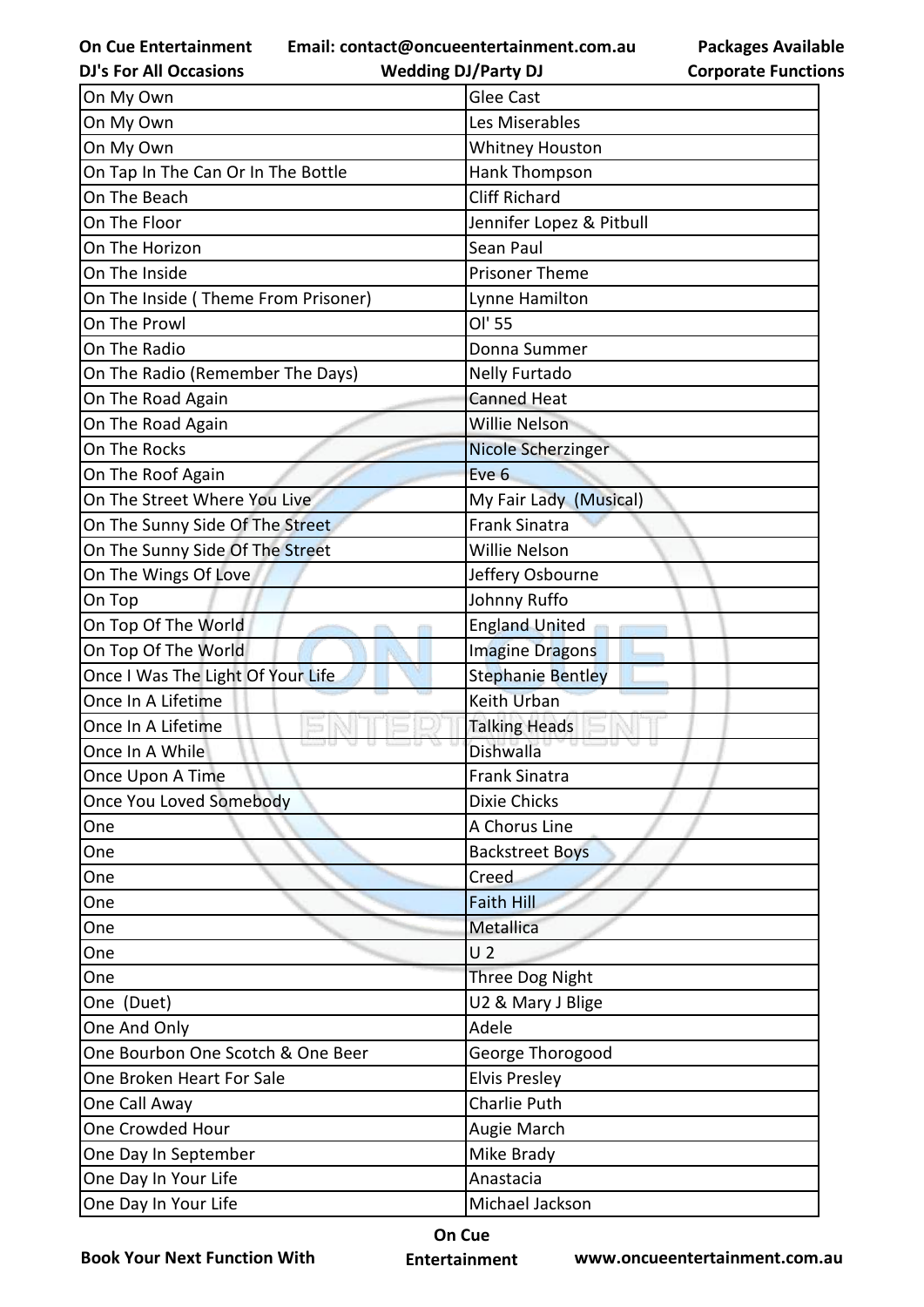**Email: contact@oncueentertainment.com.au**

**DJ's For All Occasions**

**Wedding DJ/Party DJ** 

**Packages Available Corporate Functions**

| One Day In Your Life    | U2 & Mary J Blige             |
|-------------------------|-------------------------------|
| One Day You'll Be Mine  | Usher                         |
| One Fine Day            | Chiffons                      |
| One Fine Day            | Reba McEntire                 |
| One Flight Down         | Norah Jones                   |
| One Foot Wrong          | Pink                          |
| One For My Baby         | <b>Frank Sinatra</b>          |
| One For My Baby         | <b>Robbie Williams</b>        |
| One For Sorrow          | <b>Steps</b>                  |
| One Hand One Heart      | Neil Diamond                  |
| One Hand One Heart      | West Side Story (The Musical) |
| One Headlight           | Wallflowers                   |
| One Hit Wonder          | Everclear                     |
| One Hundred Ways        | James Ingram                  |
| One In A Million        | Larry Graham                  |
| One In Ten              | <b>UB40</b>                   |
| One Last Time           | Ariana Grande                 |
| One Less Bell To Answer | 5th Di'Mension                |
| One Love                | <b>Bob Marley</b>             |
| One Love                | David Guetta Ft Estelle       |
| One Love At A Time      | Tanya Tucker                  |
| One Man Band            | Leo Sayer                     |
| One Minute              | <b>Kelly Clarkson</b>         |
| One Moment In Time      | <b>Whitney Houston</b>        |
| One More Chance         | <b>Michael Jackson</b>        |
| <b>One More Minute</b>  | <b>Weird Al Yankovic</b>      |
| One More Night          | Maroon 5                      |
| One More Night          | <b>Phil Collins</b>           |
| One More Time           | Craig David                   |
| One More Time           | Ray Price                     |
| One More Try            | Jessie J                      |
| One Night               | <b>Bad Company</b>            |
| One Night               | <b>Elvis Presley</b>          |
| One Night A Day         | <b>Garth Brooks</b>           |
| One Night In Bankok     | Chess (The Musical)           |
| One Of The Boys         | <b>Katy Perry</b>             |
| One Of These Days       | <b>Tim Mcgraw</b>             |
| One Of These Nights     | Eagles                        |
| One Of Those Days       | <b>Brad Martin</b>            |
| One Of Those Days       | <b>Whitney Houston</b>        |
| One Of Us               | Abba                          |
| One Of Us               | Joan Osbourne                 |
| One Piece At A Time     | Johnny Cash                   |
| One Short Day           | Wicked (Musical)              |
| One Song Glory          | Rent (The Musical)            |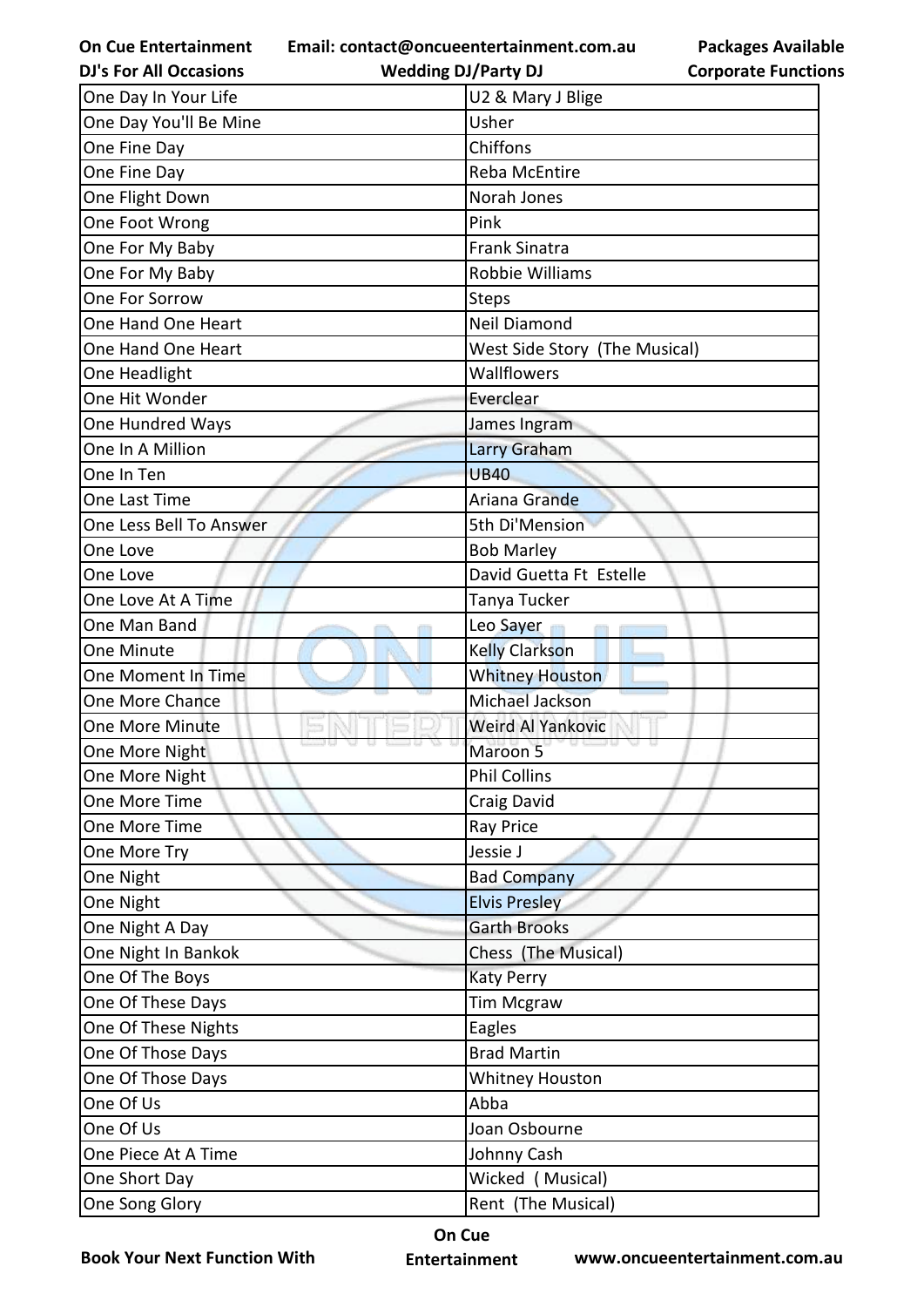**Email: contact@oncueentertainment.com.au**

**Packages Available Corporate Functions**

| <b>DJ's For All Occasions</b>      | <b>Wedding DJ/Party DJ</b>     | <b>Corporate Function</b> |
|------------------------------------|--------------------------------|---------------------------|
| One Step At A Time                 | <b>Buddy Jewel</b>             |                           |
| One Step At A Time                 | ELO                            |                           |
| One Step At A Time                 | Jordan Sparks                  |                           |
| One Step Closer                    | Linkin Park                    |                           |
| One Step Closer                    | S Club Juniors                 |                           |
| One Step Too Far                   | Faithless & Dido               |                           |
| One Strike                         | <b>All Saints</b>              |                           |
| One Summer                         | Daryl Braithwaite              |                           |
| One Thing                          | One Direction                  |                           |
| One Thing                          | <b>Finger Eleven</b>           |                           |
| One Thing Leads To Another         | <b>Fixx</b>                    |                           |
| One Time                           | Justin Bieber                  |                           |
| One Two Three                      | Gloria Estefan                 |                           |
| <b>One Vision</b>                  | Queen                          |                           |
| One Voice                          | <b>Barry Manilow</b>           |                           |
| One Way Or Another                 | <b>Blondie</b>                 |                           |
| One Way Or Another (Teenage Kicks) | <b>One Direction</b>           |                           |
| One Way Road                       | John Butler Trio               |                           |
| One Way Ticket                     | <b>Darkness</b>                |                           |
| One Way Ticket                     | Eruption                       |                           |
| One Way Ticket                     | Leann Rimes                    |                           |
| One Week                           | <b>Barenaked Ladies</b>        |                           |
| One Word                           | <b>Baby Animals</b>            |                           |
| Only A Fool                        | <b>Black Crowes</b>            |                           |
| Only A Woman'S Heart               | <b>Irish Traditional</b>       |                           |
| Only For A While                   | Toploader                      |                           |
| Only Girl In World                 | Rihanna                        |                           |
| Only God Knows Why                 | <b>Kid Rock</b>                |                           |
| Only Happy When It Rains           | Garbage                        |                           |
| Only Here For A Little While       | <b>Billy Dean</b>              |                           |
| Only Human                         | Cheryl                         |                           |
| Only Lonely                        | <b>Bon Jovi</b>                |                           |
| Only Lonely                        | <b>Tina Arena</b>              |                           |
| Only One                           | John Butler Trio               |                           |
| Only One                           | Kanye West & Paul Mccartney    |                           |
| <b>Only Sixteen</b>                | Dr Hook                        |                           |
| <b>Only Sixteen</b>                | Sam Cooke                      |                           |
| Only The Beginning                 | Deborah Conway                 |                           |
| Only The Good Die Young            | <b>Billy Joel</b>              |                           |
| Only The Heart May Know            | Dan Fogelberg & Emmylou Harris |                           |
| Only The Lonely                    | Motels                         |                           |
| Only The Lonely                    | Roy Orbison                    |                           |
| Only The Lonely                    | Roy Orbison                    |                           |
| Only The Loot Can Make You Happy   | R Kelly                        |                           |
| Only The Strong Survive            | Jerry Butler                   |                           |

**Book Your Next Function With**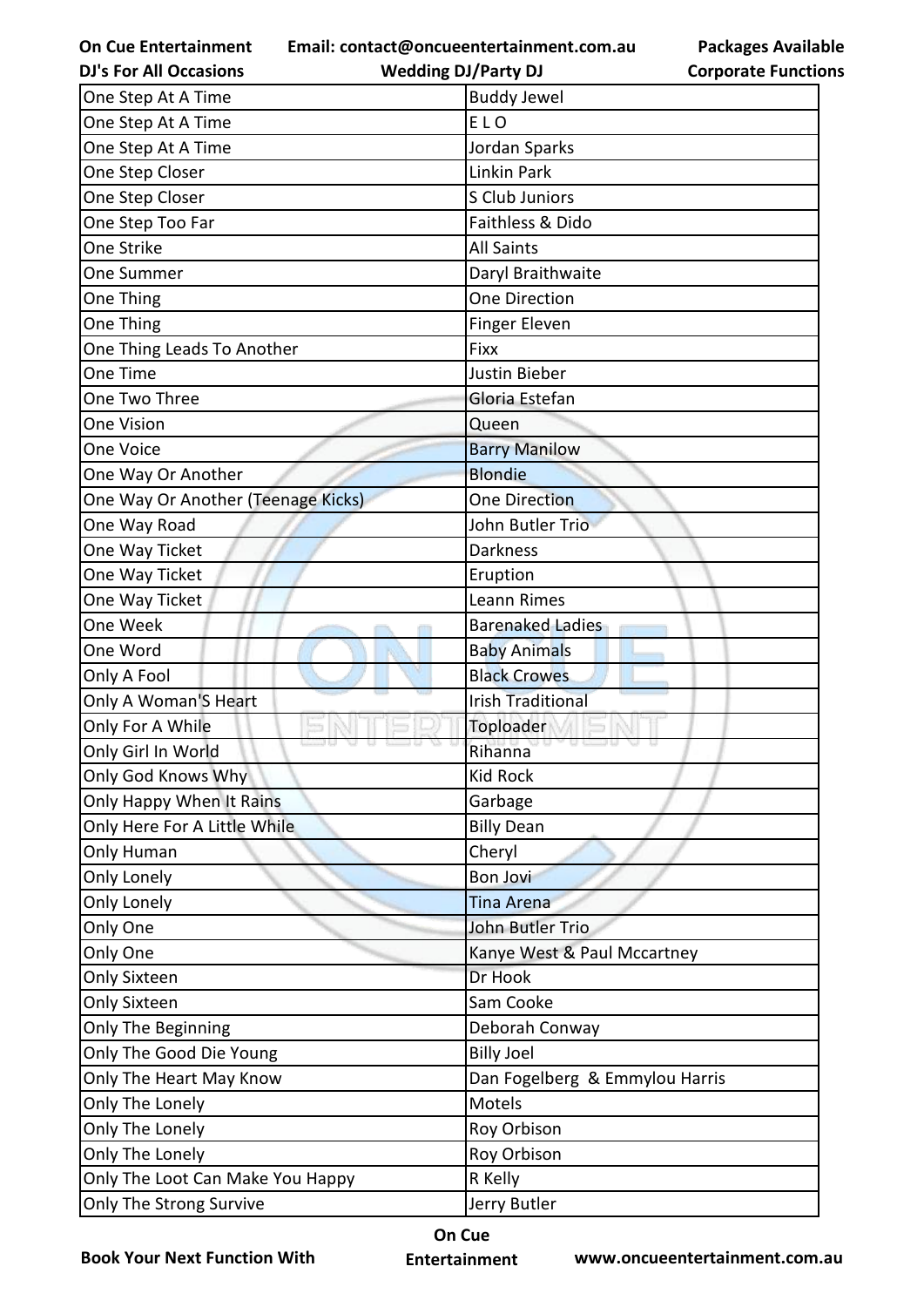**Email: contact@oncueentertainment.com.au**

**DJ's For All Occasions**

**Wedding DJ/Party DJ** 

**Packages Available Corporate Functions**

| Only Time                            | Enya                         |
|--------------------------------------|------------------------------|
| Only To Be With You                  | Roachford                    |
| Only U                               | Ashanti                      |
| Only When You Leave                  | Spandau Ballet               |
| Only Women Bleed                     | Alice Cooper                 |
| Only Yesterday                       | Carpenters                   |
| Only You                             | Platters                     |
| Only You                             | Yazoo                        |
| Only You Can Love Me This Way        | Keith Urban                  |
| Ooby Dooby                           | Creedence Clearwater Revival |
| Oobydooby                            | Roy Orbison                  |
| Ooh                                  | Mary J Blige                 |
| Ooh Ah                               | Tamara Walker                |
| Ooh Ah Just A Little Bit             | Gina G                       |
| Ooh Baby                             | Linda Ronstadt               |
| Ooh La La                            | GoldFrapp                    |
| Ooh La La                            | Normie Rowe                  |
| Oop's I Did It Again                 | <b>Britney Spears</b>        |
| Oop's Oh My                          | Tweet & Missy Elliot         |
| Open Arms                            | Journey                      |
| Open Arms                            | Mariah Carey                 |
| Open Road                            | Gary Barlow                  |
| Open Road Song                       | Eve <sub>6</sub>             |
| Open Your Eyes                       | <b>Snow Patrol</b>           |
| Open Your Heart                      | Madonna                      |
| Operator That's Not The Way It Feels | <b>Jim Croce</b>             |
| OPP                                  | Naughty By Nature            |
| Opportunities                        | Pet Shop Boys                |
| Opportunity                          | Pete Murray                  |
| <b>Opposites Attract</b>             | Paula Abdul                  |
| Orange Crush                         | REM                          |
| Ordinary                             | Train                        |
| <b>Ordinary Day</b>                  | Vanessa Carlton              |
|                                      |                              |
| <b>Ordinary People</b>               | John Legend                  |
| <b>Ordinary World</b>                | Duran Duran                  |
| Original Of The Species              | U <sub>2</sub>               |
| Original Prankster                   | Offspring                    |
| Original Sin                         | Elton John                   |
| Original Sin                         | Inxs                         |
| Orinoco Flow                         | Enya                         |
| Other Side Of Love                   | Sean Paul                    |
| Otherside                            | Jason Derulo                 |
| Otherside                            | Red Hot Chilli Peppers       |
| Our Day Will Come                    | Amy Winehouse                |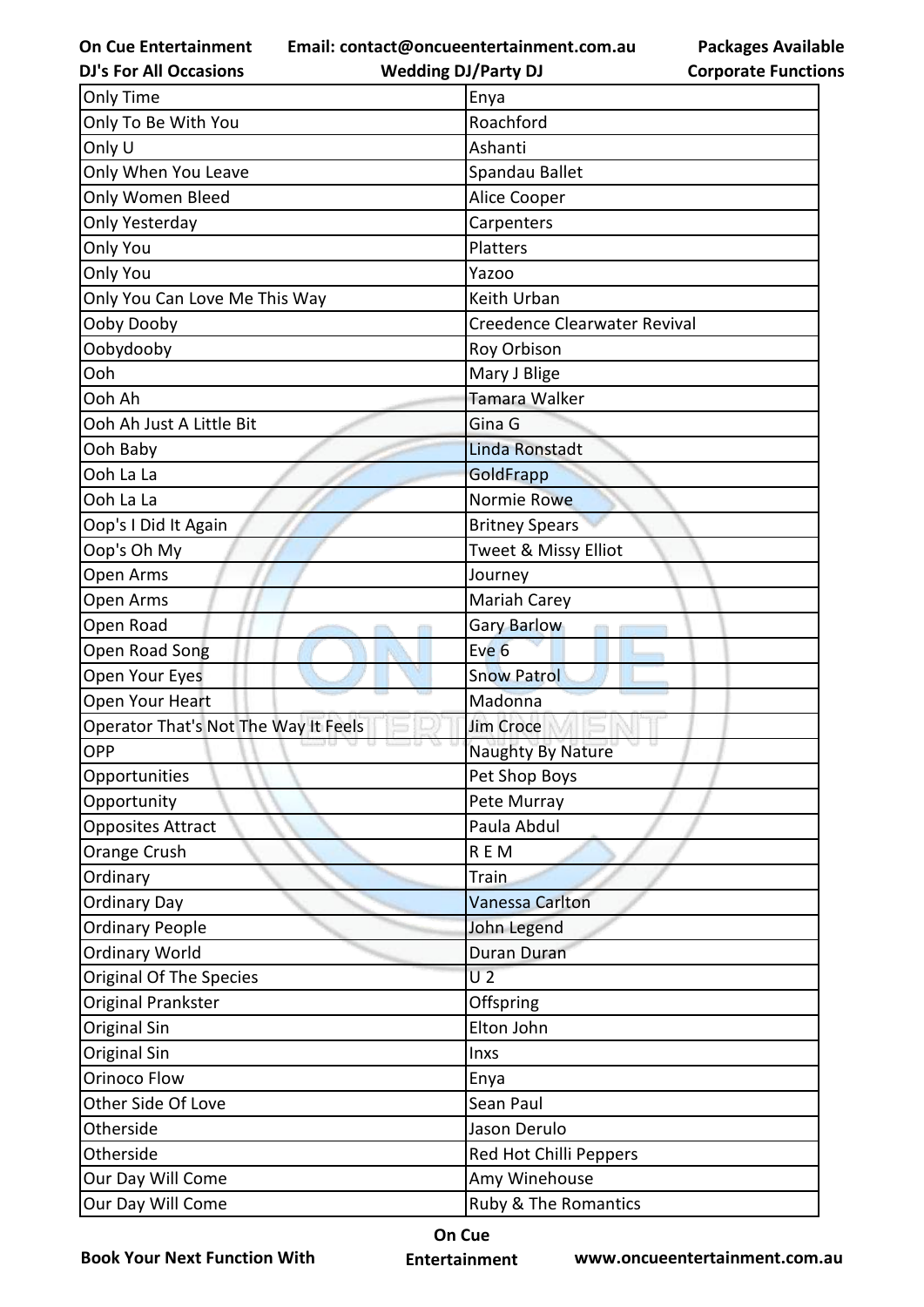**Email: contact@oncueentertainment.com.au**

**DJ's For All Occasions**

**Wedding DJ/Party DJ** 

**Packages Available Corporate Functions**

| <b>Our House</b>           | Madness                             |
|----------------------------|-------------------------------------|
| Our Lips Are Sealed        | Go Go's                             |
| Our Song                   | <b>Taylor Swift</b>                 |
| Our Time                   | Lily Allen                          |
| <b>Our Time Now</b>        | Plain White T's                     |
| <b>Our Velocity</b>        | Maximo Park                         |
| Out Here On My Own         | <b>Irene Cara</b>                   |
| Out Of Control             | Hoobastank                          |
| Out Of My Head             | Fastball                            |
| Out Of The Black           | Royal Blood                         |
| Out Of The Blue            | Delta Goodrem                       |
| Out Of The Blue Clear Sky  | George Strait                       |
| Out Of The Woods           | <b>Taylor Swift</b>                 |
| Out Of Touch               | Hall & Oates                        |
| Out Of Your Shoes          | Lorrie Morgan                       |
| Out Tonight                | <b>Rent (The Musical)</b>           |
| Outrageous                 | <b>Britney Spears</b>               |
| Outside                    | <b>Calvin Harris</b>                |
| Outside                    | George Michael                      |
| Outside                    | Staind                              |
| Outta My Head              | Ashlee Simpson                      |
| Outtathaway                | Vines                               |
| Over & Over                | Tim Mcgraw & Nelly                  |
| Over & Over Again          | <b>Nathan Sykes</b>                 |
| Over & Over                | Nelly & Tim Mcgraw                  |
| Over And Over              | Dave Clark Five                     |
| Over At Frankenstein Place | <b>Rocky Horror Picture Show</b>    |
| Over My Head               | Fray                                |
| <b>Over The Mountain</b>   | Ozzy Osbourne                       |
| <b>Over The Rainbow</b>    | <b>Billy Thorpe</b>                 |
| Over The Rainbow           | Eva Cassidy                         |
| <b>Over The Rainbow</b>    | Israel Kamakawiwo'Ole               |
| Over The Rainbow           | <b>Judy Garland</b>                 |
| <b>Over The Rainbow</b>    | <b>Michael Buble</b>                |
| Over The Waters Edge       | Seven Mary Three                    |
| Over You                   | <b>Roxy Music</b>                   |
| Overcome                   | Live                                |
| Overdrive                  | <b>Katy Rose</b>                    |
| Overprotected              | <b>Britney Spears</b>               |
| Overs                      | <b>Simon And Garfunkel</b>          |
| Overture                   | Annie Get Your Gun                  |
| Overture                   | South Pacific (Musical)             |
| Own It                     | Stormzy ft Ed Sheeran and Burna Boy |
| Own This Club              | <b>Marvin Priest</b>                |
| Owner Of A Lonley Heart    | Yes                                 |

**Book Your Next Function With**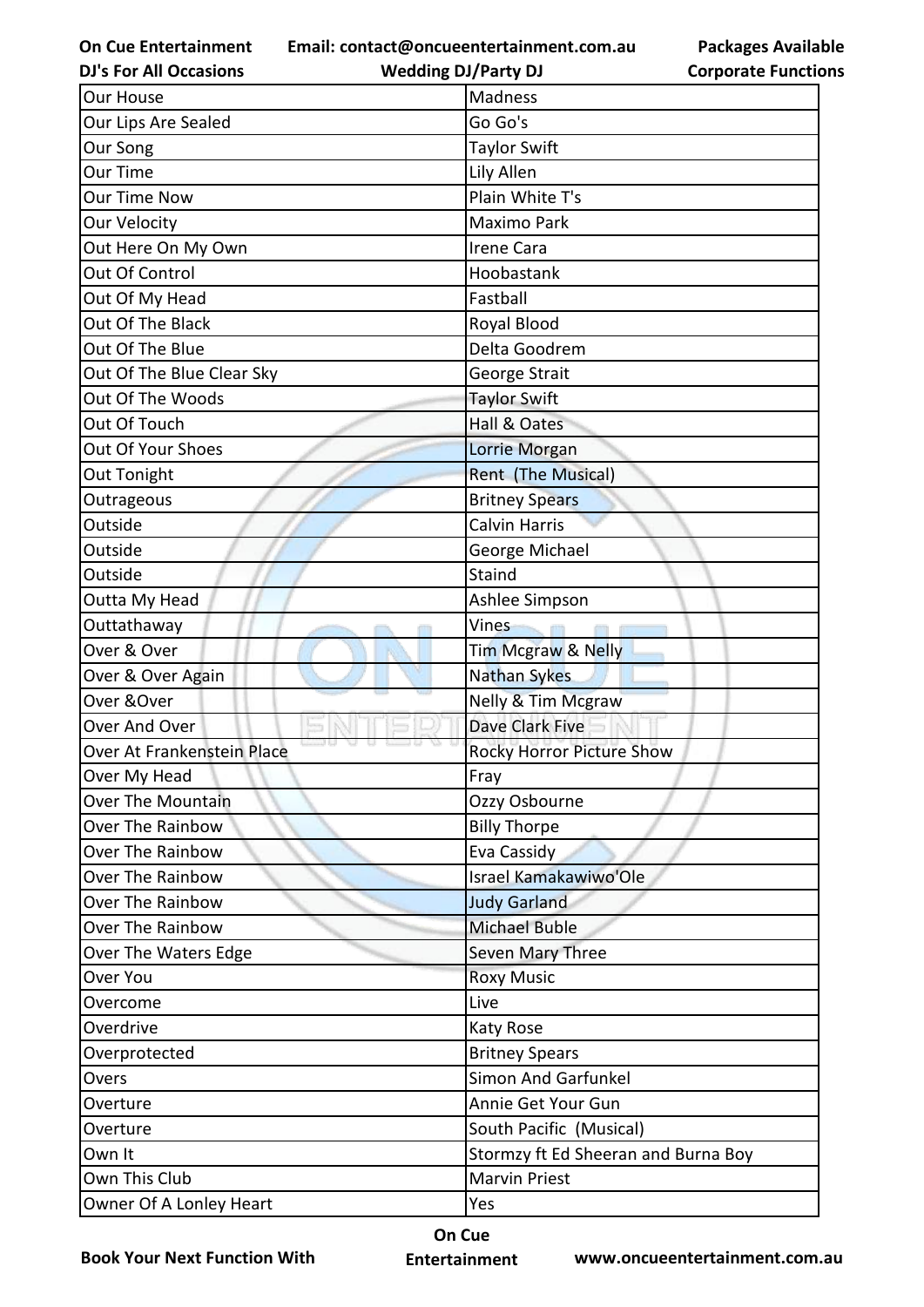**Email: contact@oncueentertainment.com.au**

**DJ's For All Occasions**

**Wedding DJ/Party DJ** 

**Packages Available Corporate Functions**

| Oye Mi Canto                    | Gloria Estefan                |
|---------------------------------|-------------------------------|
| P S I Love You                  | <b>Beatles</b>                |
| Paddy Mcgintys Boat             | Irish                         |
| Paid My Dues                    | Anastacia                     |
| Pain                            | Stereomud                     |
| <b>Painless</b>                 | <b>Baby Animals</b>           |
| Paint It Black                  | <b>Rolling Stones</b>         |
| Panama                          | Van Halen                     |
| Pancho And Lefty                | Willie Nelson & Merle Haggard |
| Panda                           | Desiigner                     |
| Panic                           | Smiths                        |
| Papa Don't Preach               | Kellie Osbourne               |
| Papa Don'T Preach               | Madonna                       |
| Papa Loved Mama                 | <b>Garth Brooks</b>           |
| Papa Was A Rolling Stone        | <b>Temptations</b>            |
| Papaoutai                       | Stromae                       |
| Paparazzi                       | Lady Gaga                     |
| Papa's Got A Brand New Bag      | James Brown                   |
| Paper In Fire                   | John Cougar Mellencamp        |
| Paper Planes                    | M. I. A.                      |
| Paperback Writer                | <b>Beatles</b>                |
| Papercut                        | Linkin Park                   |
| Parachute                       | <b>Cheryl Cole</b>            |
| Parachute                       | Timomatic                     |
| Paradise                        | Benny Benassi & Chris Brown   |
| Paradise                        | Coldplay                      |
| Paradise By The Dashboard Light | Meatloaf                      |
| Paradise City                   | <b>Guns N Roses</b>           |
| Paralyzed                       | <b>Elvis Presley</b>          |
| Paralyzer                       | Finger Eleven                 |
| Paranoid                        | <b>Black Sabbath</b>          |
| Paranoid Android                | Radiohead                     |
| Paris (Ooh La La)               | <b>Grace Potter</b>           |
| Paris Is Burning                | Ladyhawk                      |
| Parklife                        | Blur                          |
| Part Adelaide Theme             | Afl                           |
| Part Of Me                      | <b>Katy Perry</b>             |
| Part Time Love                  | Elton John                    |
| Part Time Lover                 | Stevie Wonder                 |
| Partition                       | Beyonce                       |
| Party                           | Christine Anu                 |
| Party Hard                      | Andrew WK                     |
| Party In The Usa                | <b>Miley Cyrus</b>            |
| Party Rock Anthem               | Lmfao                         |
| <b>Party Starter</b>            | Will Smith                    |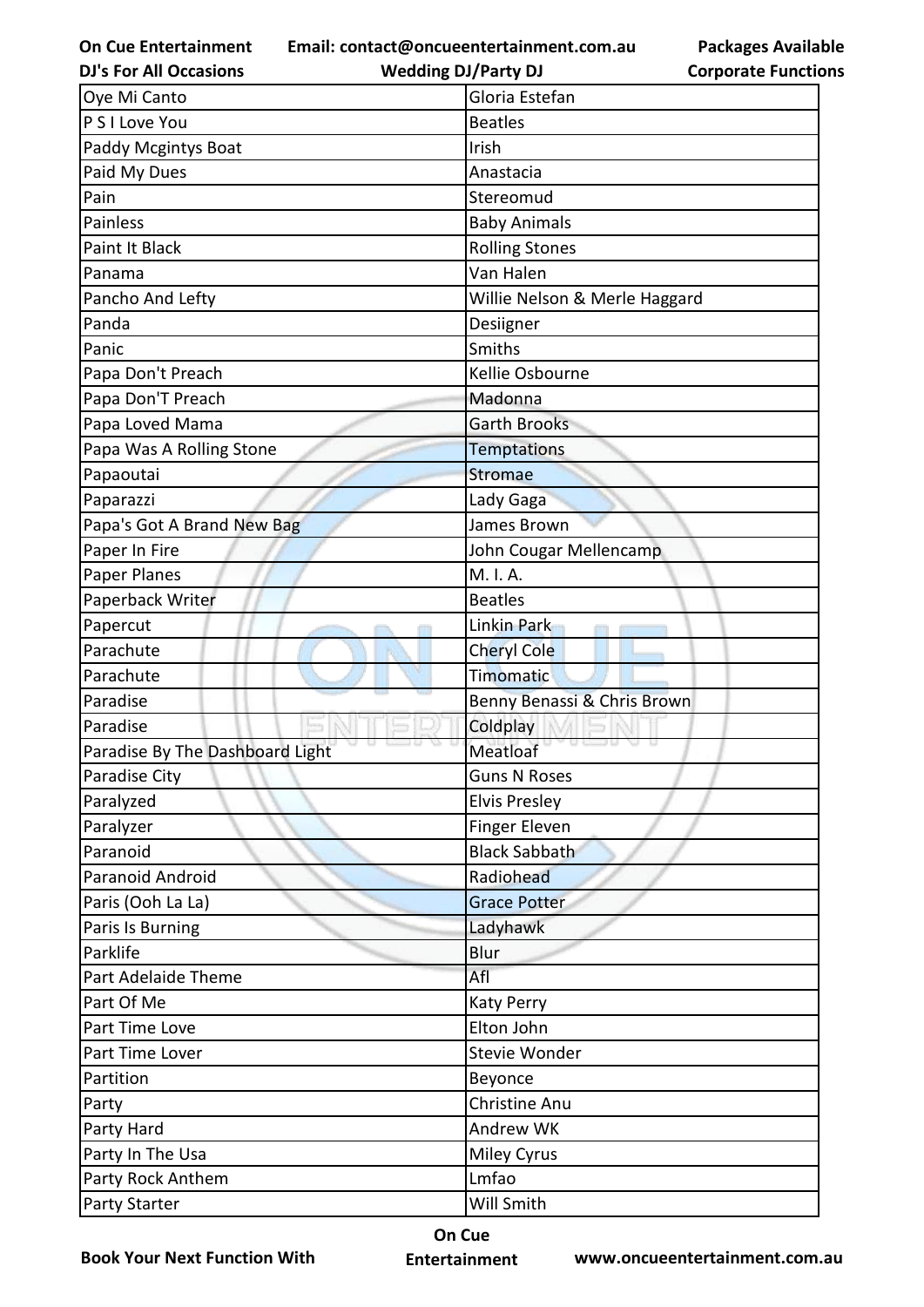**On Cue Entertainment DJ's For All Occasions**

**Email: contact@oncueentertainment.com.au Wedding DJ/Party DJ** 

**Packages Available Corporate Functions**

| Party To Damascus            | Wyclef Jean Ft Missy Elliot  |
|------------------------------|------------------------------|
| Pash                         | Kate Cebrano                 |
| Pass Out                     | Tinie Tempah                 |
| Pass That Dutch              | <b>Missy Elliott</b>         |
| Pass The Dutchie             | <b>Musical Youth</b>         |
| Passenger                    | Iggy Pop                     |
| Passenger Seat               | Shedaisy                     |
| Passive                      | A Perfect Circle             |
| Patch It Up                  | <b>Elvis Presley</b>         |
| Patience                     | <b>Guns N Roses</b>          |
| Patterns                     | <b>Simon And Garfunkel</b>   |
| Peace Train                  | Cat Stevens                  |
| <b>Peaceful Easy Feeling</b> | Eagles                       |
| Peacekeeper                  | <b>Fleetwood Mac</b>         |
| Peaches                      | <b>Presidents Of USA</b>     |
| <b>Peaches And Cream</b>     | 112                          |
| Peaches N Cream              | Snoop Dogg Ft Charlie Wilson |
| Peachy                       | <b>Missy Higgins</b>         |
| Peakcock                     | <b>Katy Perry</b>            |
| Peggy Sue                    | <b>Buddy Holly</b>           |
| Peggy Sue Got Married        | <b>Buddy Holly</b>           |
| <b>Pennies From Heaven</b>   | Frank Sinatra                |
| Penny Arcade                 | <b>Roy Orbison</b>           |
| Penny Arcade                 | <b>Roy Orbison</b>           |
| Penny Lover                  | <b>Lionel Richie</b>         |
| People                       | <b>Barbra Streisand</b>      |
| People Are People            | Depeche Mode                 |
| People Are Strange           | Doors                        |
| People Everyday              | <b>Arrested Develop</b>      |
| People Get Ready             | Eva Cassidy                  |
| People Get Ready             | <b>Rod Stewart</b>           |
| People Help The People       | <b>Birdy</b>                 |
| People Like Us               | <b>Aaron Tippin</b>          |
| People Say                   | <b>Dixie Cups</b>            |
| <b>Peppermint Twist</b>      | Joey Dee                     |
| Perfect                      | <b>Ed Sheeran</b>            |
| Perfect                      | <b>One Direction</b>         |
| Perfect                      | Simple Plan                  |
| Perfect                      | <b>Smashing Pumpkins</b>     |
| Perfect                      | Vanessa Amorosi              |
| Perfect                      | Sara Evans                   |
| Perfect (It's Got To Be)     | <b>Fairground Attraction</b> |
| Perfect (Duet)               | Ed Sheeran And Beyonce       |
| Perfect Gentlemen            | Wyclef Jean                  |

**On Cue** 

Perfect Proposal Wayne Wonder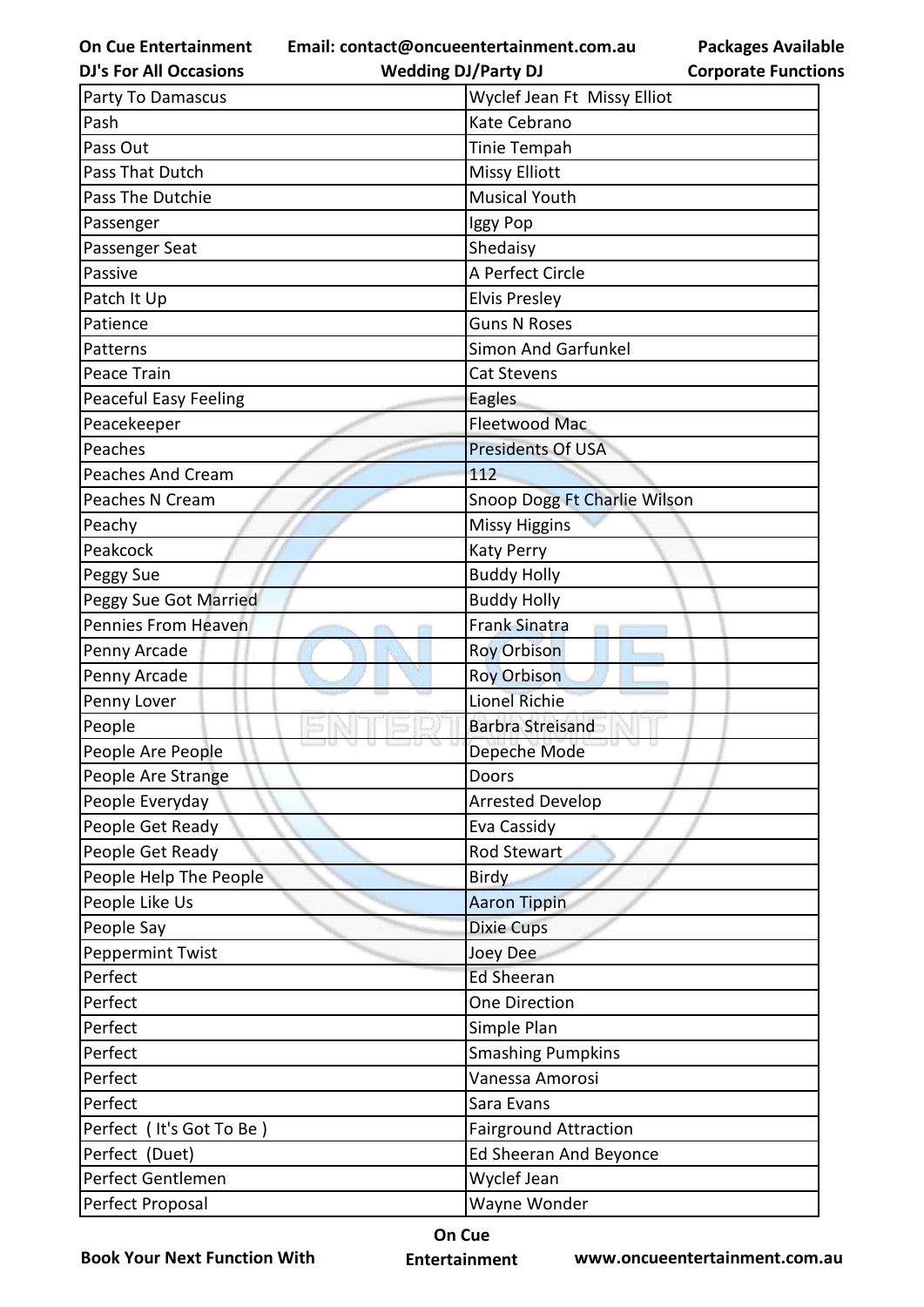**Email: contact@oncueentertainment.com.au**

| <b>DJ's For All Occasions</b>   | <b>Wedding DJ/Party DJ</b>     | <b>Corporate Function</b> |
|---------------------------------|--------------------------------|---------------------------|
| Perfect Time Of Day             | Howie Day                      |                           |
| Perfect World                   | Indigo Girls                   |                           |
| Perfection                      | Dannii Minogue                 |                           |
| Perfume                         | <b>Britney Spears</b>          |                           |
| Perhaps Love                    | John Denver                    |                           |
| Perhaps Perhaps Perhaps         | Doris Day                      |                           |
| <b>Permission To Shine</b>      | <b>Bachelor Girl</b>           |                           |
| Personal Jesus                  | Depeche Mode                   |                           |
| Personalty                      | Lloyd Price                    |                           |
| Pets                            | Porno For Pyros                |                           |
| Phantom Of The Opera            | Phantom Of The Opera (Musical) |                           |
| Phenomenal                      | Eminem                         |                           |
| Philadelphia Freedom            | Elton John                     |                           |
| <b>Phoenix From The Flames</b>  | <b>Robbie Williams</b>         |                           |
| Photograph                      | Def Leppard                    |                           |
| Photograph                      | <b>Ed Sheeran</b>              |                           |
| Photograph                      | Nickelback                     |                           |
| Photograph                      | Weezer                         |                           |
| <b>Photographs And Memories</b> | Jim Croce                      |                           |
| Phsyco Circus                   | <b>Kiss</b>                    |                           |
| Phsyco Killer                   | <b>Talking Heads</b>           |                           |
| Physical                        | Dua Lipa                       |                           |
| Physical                        | <b>Olivia Newton John</b>      |                           |
| Piano Man                       | <b>Billy Joel</b>              |                           |
| Pickup Man                      | Joe Diffie                     |                           |
| Picture                         | Kid Rock Feat. Sheryl Crow     |                           |
| Picture Of Me Without You       | George Jones                   |                           |
| Picture Of You                  | Boyzone                        |                           |
| <b>Picture This</b>             | <b>Blondie</b>                 |                           |
| Pictures                        | Sheryl Crow & Kid Rock         |                           |
| Pictures                        | <b>Sneaky Sound System</b>     |                           |
| Pictures OF Matchstick Men      | <b>Status Quo</b>              |                           |
| Pictures Of You                 | Last Goodnight                 |                           |
| Piece Of Me                     | <b>Britney Spears</b>          |                           |
| Piece Of My Heart               | Faith Hill                     |                           |
| Piece Of My Heart               | Janis Joplin                   |                           |
| Piece Of Shit Car               | <b>Adam Sandler</b>            |                           |
| Pieces Of A Dream               | Anastacia                      |                           |
| Pieces Of Me                    | Ashlee Simpson                 |                           |
| <b>Pillow Talk</b>              | Doris Day                      |                           |
| <b>Pillow Talk</b>              | Zayn Malik                     |                           |
| Pimp Remix                      | 50 Cent                        |                           |
| <b>Pinball Wizard</b>           | Elton John                     |                           |
| Pinball Wizard                  | The Who                        |                           |
| Pinch Me                        | <b>Barenaked Ladies</b>        |                           |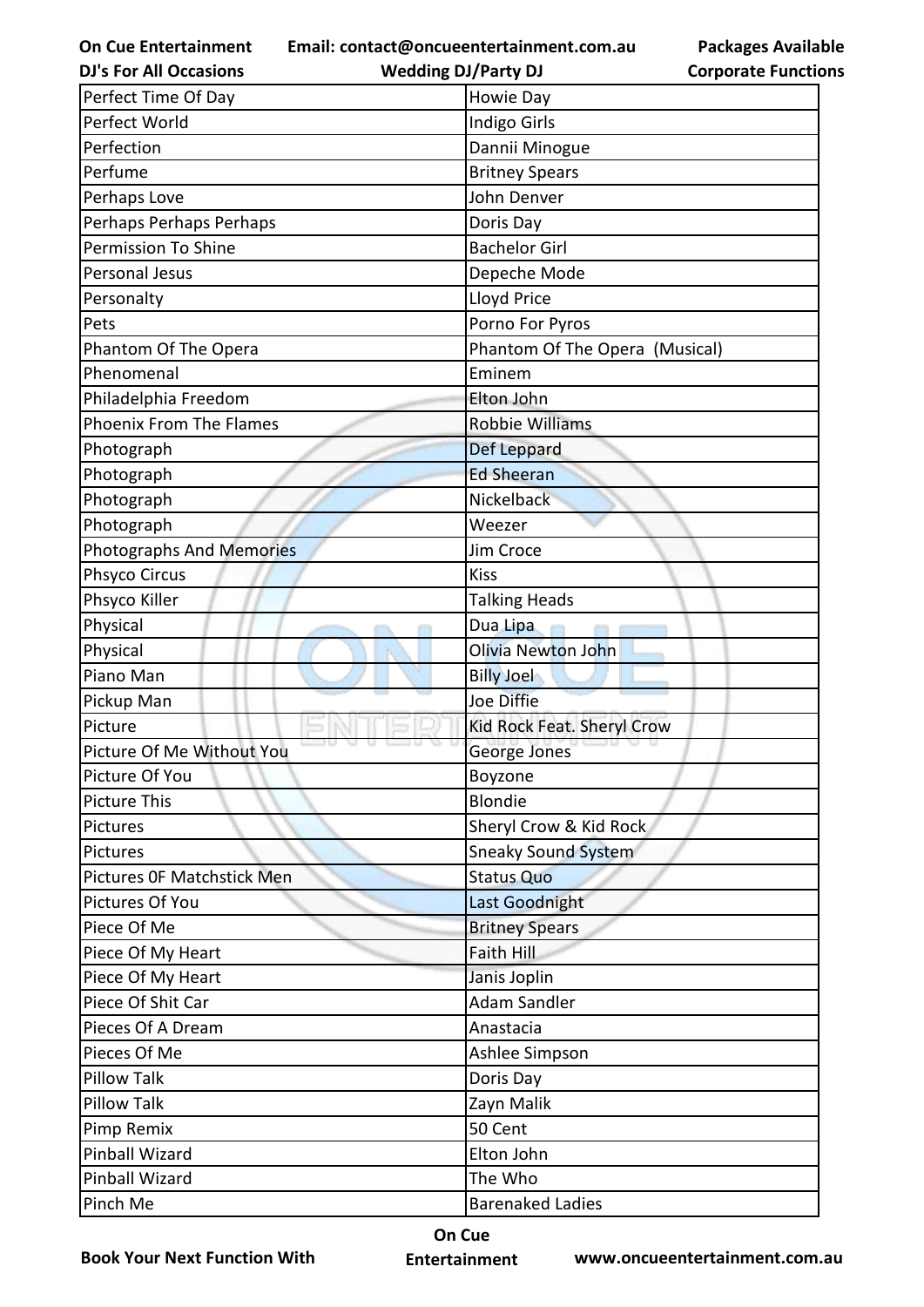**Email: contact@oncueentertainment.com.au Wedding DJ/Party DJ** 

**DJ's For All Occasions**

**Corporate Functions**

**Packages Available** 

| <b>Pink Cadilac</b>                | Natalie Cole                 |
|------------------------------------|------------------------------|
| <b>Pink Cadillac</b>               | <b>Bruce Springsteen</b>     |
| <b>Pink Houses</b>                 | John Cougar Meloncamp        |
| Pity The Child                     | Chess (The Musical)          |
| Place Your Hands                   | Reef                         |
| Plains Of Pepplmenarti             | <b>Slim Dusty</b>            |
| <b>Planet Country</b>              | Lee Kernaghan                |
| Planets                            | <b>Short Stack</b>           |
| Plans                              | <b>Birds Of Tokyo</b>        |
| Plant Schmanet Janet               | Rocky Horror Picture Show    |
| <b>Plaster Caster</b>              | <b>Kiss</b>                  |
| Play                               | Jennifer Lopez               |
| Play Hard                          | David Guetta Ft Ne yo & Akon |
| Play Me                            | <b>Neil Diamond</b>          |
| <b>Play That Funky Music</b>       | <b>Wild Cherry</b>           |
| Play The Game                      | Queen                        |
| Play Your Part                     | Deborah Cox                  |
| Playboys Of The Southwestern World | <b>Blake Shelton</b>         |
| Playin' For Keeps                  | <b>Elvis Presley</b>         |
| <b>Playing God</b>                 | Paramore                     |
| Playing To Win                     | John Farnham                 |
| Playing To Win                     | Little River Band            |
| Pleasant Valley Sunday             | <b>Monkees</b>               |
| Please                             | Elton John                   |
| Please                             | U <sub>2</sub>               |
| Please & Pain                      | Divynals                     |
| Please Don't Ask Me                | <b>John Farnham</b>          |
| Please Don't Go                    | Kc And The Sunshine Band     |
| Please Don't Go                    | Mike Posner                  |
| Please Don't Leave Me              | Pink                         |
| Please Don'T Stop Loving Me        | Elvis Presley                |
| Please Don't Tease                 | <b>Cliff Richard</b>         |
| Please Don'T Turn Me On            | <b>Artful Dodger</b>         |
| Please Forgive Me                  | <b>Bryan Adams</b>           |
| Please Help Me I'm Falling         | Hank Locklin                 |
| Please Let Us Play                 | <b>The Goodies</b>           |
| Please Mr Postman                  | Carpenters                   |
| Please Mr Sun                      | Johnnie Ray                  |
| Please Please Me                   | <b>Beatles</b>               |
| Please Remember Me                 | <b>Tim Mcgraw</b>            |
| Please Stay                        | Kylie Minogue                |
| Pleasure And Pain                  | Divynals                     |
| Plush                              | <b>Stone Temple Pilots</b>   |
| Poem                               | Taproot                      |
| Poetry In Motion                   | Johnny Tillotso              |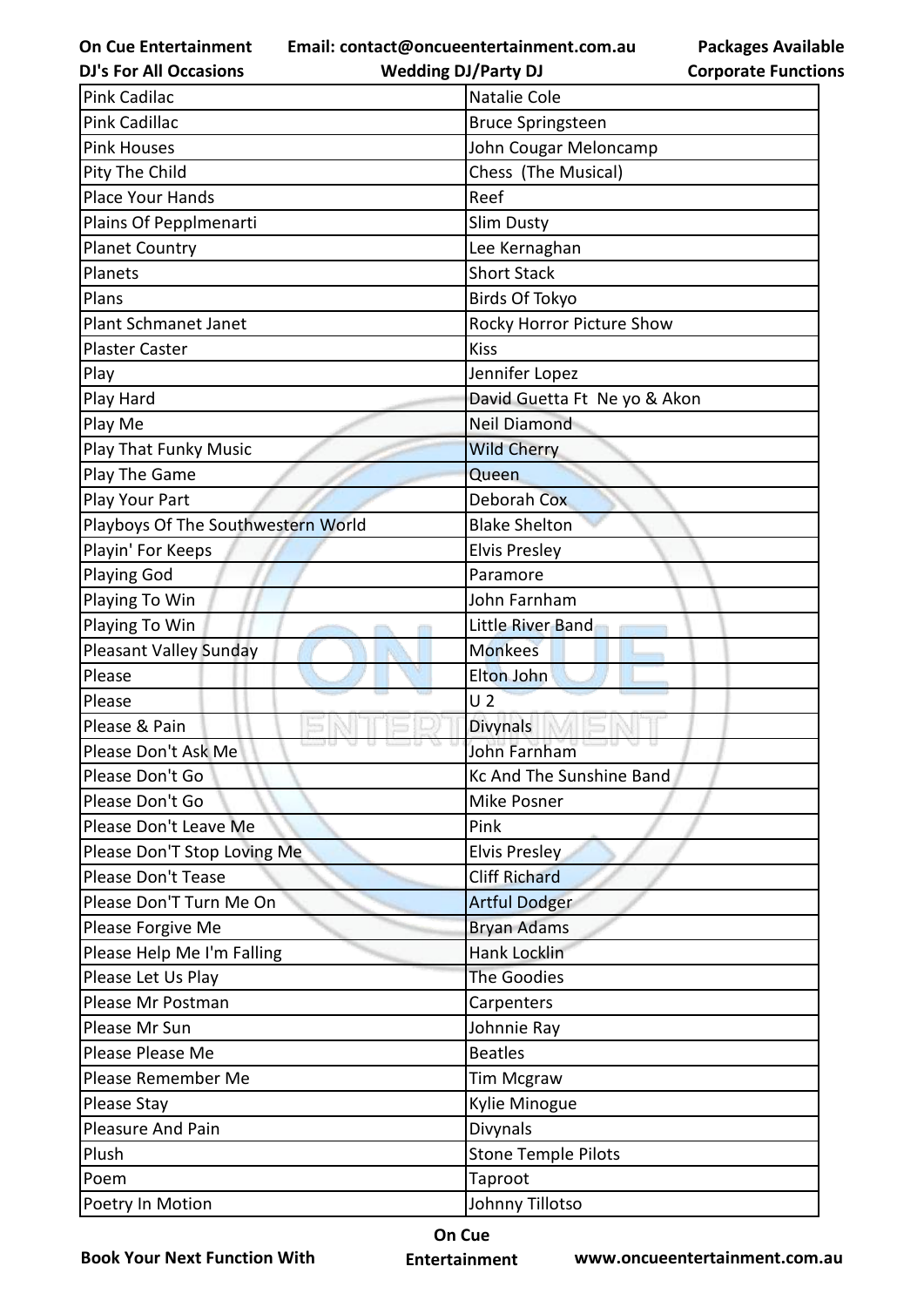**Email: contact@oncueentertainment.com.au**

**DJ's For All Occasions**

**Wedding DJ/Party DJ** 

**Packages Available Corporate Functions**

| Poets                         | <b>Tragically Hip</b>              |
|-------------------------------|------------------------------------|
| Point Of Authority            | <b>Linkin Park</b>                 |
| Point Of No Return            | Phantom Of The Opera (Musical)     |
| Point Of View                 | Db Boulevard                       |
| Pointless Relationship        | <b>Tammin Sursok</b>               |
| Poison                        | Alice Cooper                       |
| Poison                        | <b>Bardot</b>                      |
| Poison                        | <b>Bell Biv Devoe</b>              |
| Poison                        | Nicole Scherzinger                 |
| Poison                        | Rita Ora                           |
| Poison Arrow                  | ABC                                |
| Poison Ivy                    | <b>Billy Thorpe And The Aztecs</b> |
| Poison Ivy                    | Coasters                           |
| Poisoning Pigeons In The Park | <b>Tom Lehrer</b>                  |
| Pokarekareaha                 | <b>N Z Traditional</b>             |
| Pokeface                      | <b>Glee Cast</b>                   |
| Poker face                    | Lady Gaga                          |
| Policy Of Truth               | Depeche Mode                       |
| <b>Polk Salad Annie</b>       | <b>Elvis Presley</b>               |
| Polyester Bride               | Liz Phair                          |
| Polyester Girl                | Regugatator                        |
| Pompeii                       | <b>Bastile</b>                     |
| Pon De Replay                 | Rihanna                            |
| Pony                          | Ginuwine                           |
| Pony                          | <b>Kasey Chambers</b>              |
| Pony (Jump On It)             | <b>Tough Love</b>                  |
| Pony Time                     | <b>Chubby Checker</b>              |
| Poor Lady                     | Smokie                             |
| Poor Me                       | Adam Faith                         |
| Poor Misguided Fool           | Starsailor                         |
| Poor Poor Pitiful Me          | Terri Clark                        |
| Poor Side Of Town             | <b>Johnny Rivers</b>               |
| Pop                           | N Sync                             |
| Pop A Bottle                  | Jessica Mauboy                     |
| Pop A Top                     | Alan Jackson                       |
| Pop Life                      | Prince                             |
| Pop Muzik                     | M                                  |
| Pop That Booty                | Marques Houston                    |
| Pop Ya Collar                 | Usher                              |
| Popular                       | Darren Hayes                       |
| Popular                       | Veronicas                          |
| Popular                       | Wicked (Musical)                   |
| Pork And Beans                | Weezer                             |
| Porn Star                     | Amy Meredith                       |
| Portrait Of My Love           | Matt Munro                         |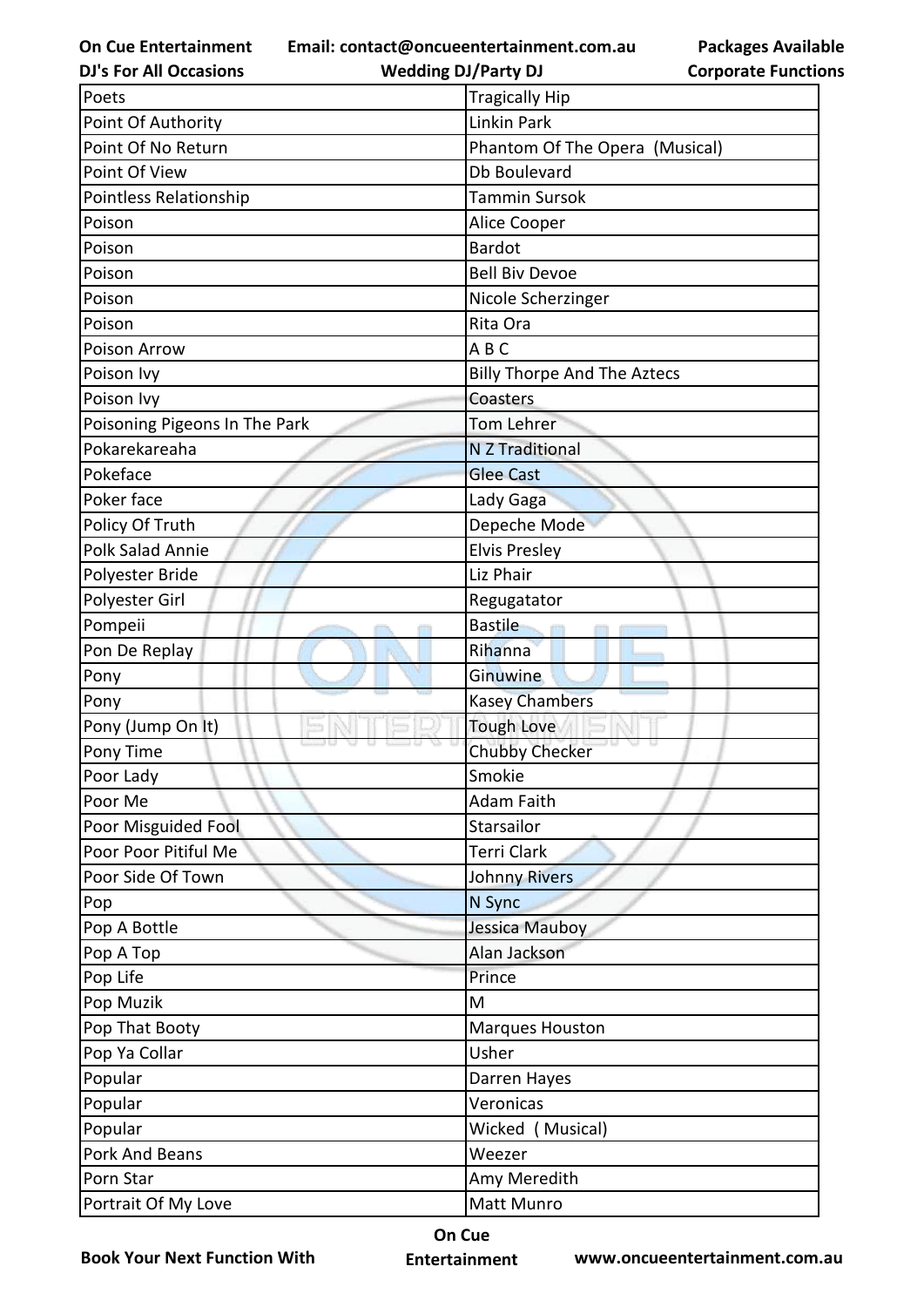**Email: contact@oncueentertainment.com.au**

**DJ's For All Occasions**

**Packages Available Corporate Functions**

| <b>DJ's For All Occasions</b>     | <b>Wedding DJ/Party DJ</b>           | <b>Corporate Functio</b> |
|-----------------------------------|--------------------------------------|--------------------------|
| Posession                         | Sarah McLachlan                      |                          |
| Pound The Alarm                   | Nicki Minaj                          |                          |
| Poundcake                         | Van Halen                            |                          |
| Pour Some Sugar On Me             | Def Leppard                          |                          |
| Power                             | <b>Ellie Goulding</b>                |                          |
| Power & The Passion               | Midnight Oil                         |                          |
| Power Of Goodbye                  | Madonna                              |                          |
| Power Of Love                     | Frankie Goes To Hollywood            |                          |
| Power Of Love                     | Huey Lewis & The News                |                          |
| Power Over Me                     | Dermot Kennedy                       |                          |
| Power To The People               | John Lennon                          |                          |
| Powerful                          | Major Lazer & Ellie Goulding         |                          |
| <b>Powerful Thing</b>             | Trisha Yearwood                      |                          |
| Powerless (Say What You Want)     | <b>Nelly Furtado</b>                 |                          |
| <b>Practice Life</b>              | Andy Griggs With Martina Mcbride     |                          |
| Praise You                        | <b>Fat Boy Slim</b>                  |                          |
| Pray                              | Justin Bieber                        |                          |
| Pray                              | Lasgo                                |                          |
| Pray                              | <b>Tina Cousins</b>                  |                          |
| Pray To God                       | Calvin Harris                        |                          |
| Prayer                            | Disturbed                            |                          |
| Prayer In C                       | Lily Wood & The Price & Robin Schulz |                          |
| Precious                          | Depeche Mode                         |                          |
| <b>Precious Things</b>            | <b>Tori Amos</b>                     |                          |
| Predictable                       | Delta Goodrem                        |                          |
| Predictable                       | <b>Good Charlotte</b>                |                          |
| <b>Pregnant For The Last Time</b> | Morrissey                            |                          |
| Pressure                          | <b>Billy Joel</b>                    |                          |
| Pretend                           | <b>Alvin Stardust</b>                |                          |
| Pretty Baby                       | Vanessa Carlton                      |                          |
| Pretty Fly For A White Guy        | Offspring                            |                          |
| <b>Pretty Girls</b>               | Britney & Iggy Azalea                |                          |
| Pretty In Pink                    | <b>Psychedelic Furs</b>              |                          |
| <b>Pretty Papers</b>              | <b>Roy Orbison</b>                   |                          |
| <b>Pretty Vegas</b>               | Inxs                                 |                          |
| Pretty Woman                      | Roy Orbison                          |                          |
| Pretty Woman                      | Van Halen                            |                          |
| Price Tag                         | Jessie J                             |                          |
| Price To Play                     | Staind                               |                          |
| Pride                             | Janie Fricke                         |                          |
| Pride (In The Name Of Love)       | U <sub>2</sub>                       |                          |
| Pride & Joy                       | Marvin Gaye                          |                          |
| Pride And Joy                     | Stevie Ray Vaughan                   |                          |
| Prima Donna                       | Phantom Of The Opera (Musical)       |                          |
| Primadonna                        | Marina & The Diamonds                |                          |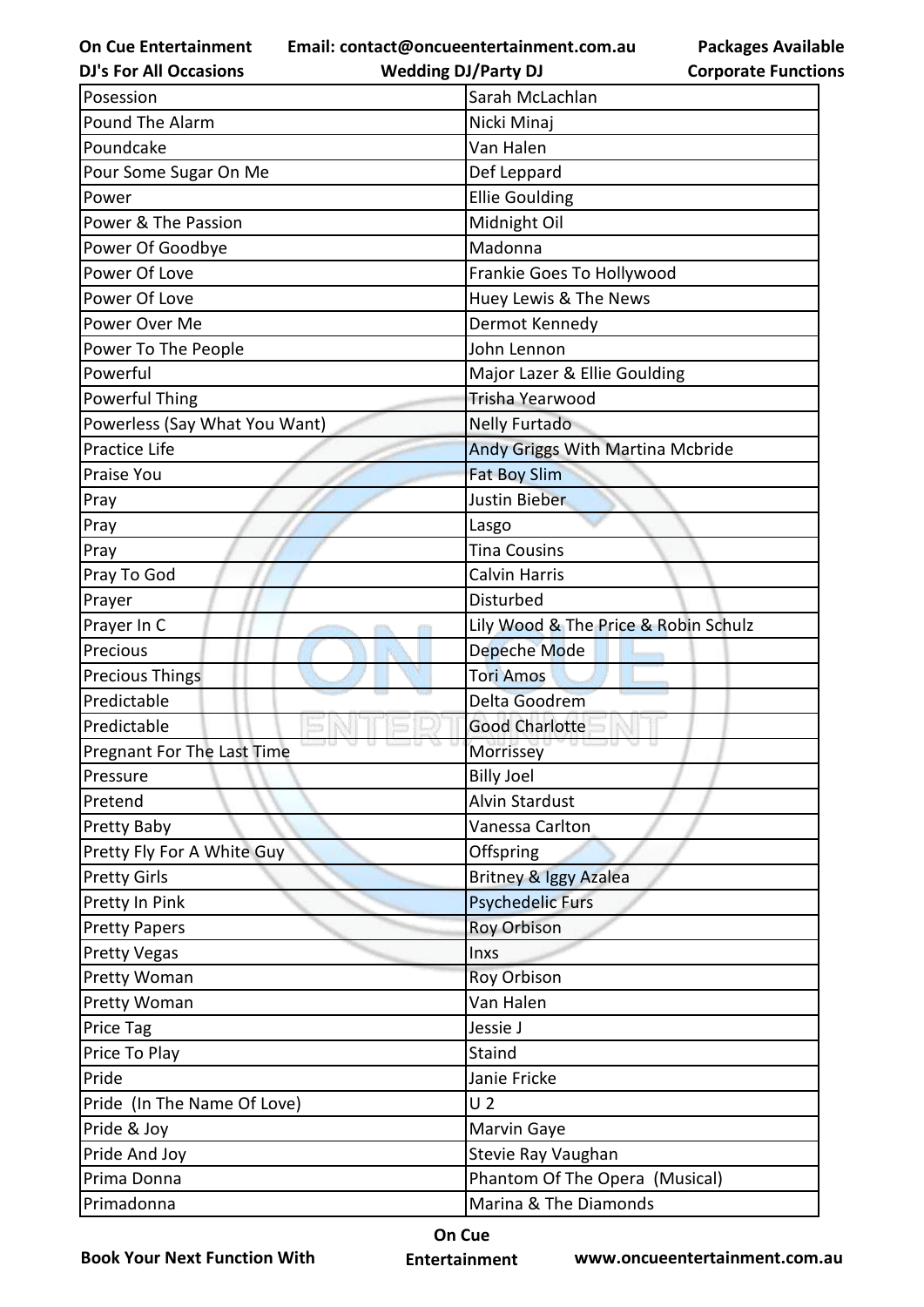**Email: contact@oncueentertainment.com.au Wedding DJ/Party DJ** 

**DJ's For All Occasions**

**Packages Available Corporate Functions**

| <b>Primal Scream</b>         | Motley Crue                         |
|------------------------------|-------------------------------------|
| <b>Prince Charming</b>       | <b>Adam Ant</b>                     |
| Princess Of China            | Coldplay Ft Rhianna                 |
| <b>Prison Sex</b>            | Tool                                |
| Prison Song                  | System Of A Down                    |
| Prisoner Of Society          | <b>Living End</b>                   |
| <b>Private Dancer</b>        | Tina Turner                         |
| <b>Private Emotion</b>       | Ricky Martin & Meja                 |
| Private Eyes                 | Hall & Oates                        |
| Private Idaho                | <b>B</b> 52'S                       |
| Problem                      | Ariana Grande Ft Iggy Azalea        |
| Prologue                     | West Side Story (The Musical)       |
| Promiscuous                  | <b>Nelly Furtado</b>                |
| Promise                      | Eve 6                               |
| Promise                      | Ciara                               |
| <b>Promise This</b>          | Adele                               |
| <b>Promise This</b>          | Cheryl Cole                         |
| <b>Promised Land</b>         | <b>Elvis Presley</b>                |
| Promises                     | Cranberries                         |
| Promises                     | Def Leppard                         |
| Promises                     | <b>Eric Clapton</b>                 |
| Promises In The Dark         | Pat Benatar                         |
| Proud                        | <b>Heather Small</b>                |
| Proud Mary                   | <b>Creedence Clearwater Revival</b> |
| <b>Proud Mary</b>            | Ike & Tina Turner                   |
| Proud Mary (Slow To Fast)    | <b>Tina Turner</b>                  |
| Prove Your Love              | <b>Taylor Dayne</b>                 |
| Psychedelic Shack            | <b>Temptations</b>                  |
| Psycosocial                  | Slipknot                            |
| Pub With No Beer             | Slim Dusty                          |
| <b>Puff The Magic Dragon</b> | Peter Paul & Mary                   |
| Pump It                      | <b>Black Eyed Peas</b>              |
| Pump It Up                   | <b>Elvis Costello</b>               |
| Pump Up The Jam              | Technotronic                        |
| <b>Pumped Up Kicks</b>       | <b>Foster The People</b>            |
| Pumping On Your Stereo       | Supergrass                          |
| Pumpkin Soup                 | Katie Nash                          |
| Punky's Dilemma              | <b>Simon And Garfunkel</b>          |
| <b>Puppy Love</b>            | Paul Anka                           |
| Puppy Love                   | S Club Juniors                      |
| Pure                         | Madonna                             |
| Pure And Simple              | Hear Say                            |
| <b>Pure Massacre</b>         | Silverchair                         |
| <b>Pure Morning</b>          | Placebo                             |
| Purple Haze                  | Jimi Hendrix                        |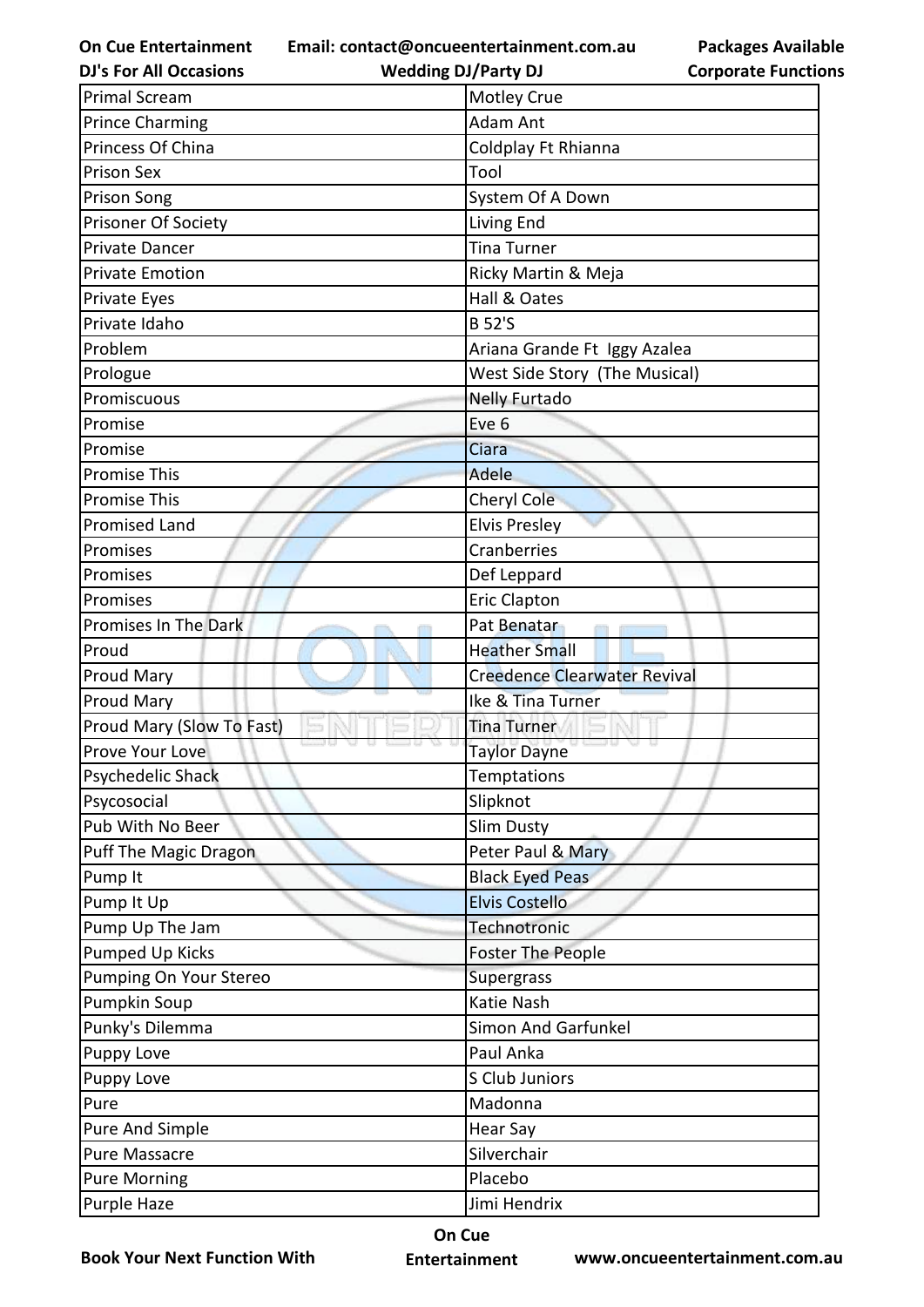**Email: contact@oncueentertainment.com.au**

**DJ's For All Occasions**

**Wedding DJ/Party DJ** 

| <b>Packages Available</b>  |
|----------------------------|
| <b>Corporate Functions</b> |

| <b>Purple Hills</b>                | D 12                         |
|------------------------------------|------------------------------|
| Purple People Eater                | Sheb Wooley                  |
| Purple Rain                        | Prince                       |
| Push                               | Matchbox 20                  |
| Push It                            | Salt N Pepper                |
| Push It                            | Garbage                      |
| Push The Button                    | Sugababes                    |
| <b>Pussy Control</b>               | Prince                       |
| Pussycat                           | <b>Missy Elliott</b>         |
| Pussycat                           | Wyclef Jean                  |
| Put A Little Love In Your Heart    | Al Green / Annie Lennox      |
| Put Down That Weapon               | Midnight Oil                 |
| Put Him Out                        | Ms Dynamite                  |
| Put On A Happy Face                | Bye Bye Birdie               |
| <b>Put That Woman First</b>        | Jaheim                       |
| Put The Needle On It               | Dannii Minogue               |
| Put You In A Song                  | Keith Urban                  |
| Put Your Arms Around Me            | Texas                        |
| <b>Put Your Dreams Away</b>        | <b>Frank Sinatra</b>         |
| Put Your Head On My Shoulder       | Paul Anka                    |
| Put Your Lights On                 | Santana & Everlast           |
| Put Your Money Where Your Mouth Is | Jet                          |
| Puttin On The Ritz                 | <b>Fred Astaire</b>          |
| Pyro                               | <b>Kings Of Leon</b>         |
| Quando Quando Quando               | <b>Engelbert Humperdinck</b> |
| Quando Quando Quando               | <b>Michael Buble</b>         |
| <b>Quarter To Three</b>            | Gary Us Bonds                |
| Que Sera                           | <b>Justice Crew</b>          |
| Que Sera Sera                      | Doris Day                    |
| Que Sera Sera                      | Normie Rowe                  |
| Queen Of Hearts                    | Juice Newton                 |
| Queen Of My Heart                  | Hank Williams Jr             |
| Queen Of The Jungle                | <b>Lion King</b>             |
| Queen Of The Night                 | <b>Whitney Houston</b>       |
| Queen Of The Slip Stream           | Van Morrison                 |
| Queer                              | Garbage                      |
| Question                           | <b>Moody Blues</b>           |
| Quiet Life                         | Japan                        |
| Quit Playing Games With My Heart   | <b>Backstreet Boys</b>       |
| RIP (Duet)                         | Rita Ora Ft Tinie Tempah     |
| ROCK In The USA                    | John Couger Mellencamp       |
| R U Mine                           | <b>Arctic Monkeys</b>        |
| Rabbit Heart                       | Florence & The Machine       |
| Rabbit Hole                        | Jamie T                      |
|                                    |                              |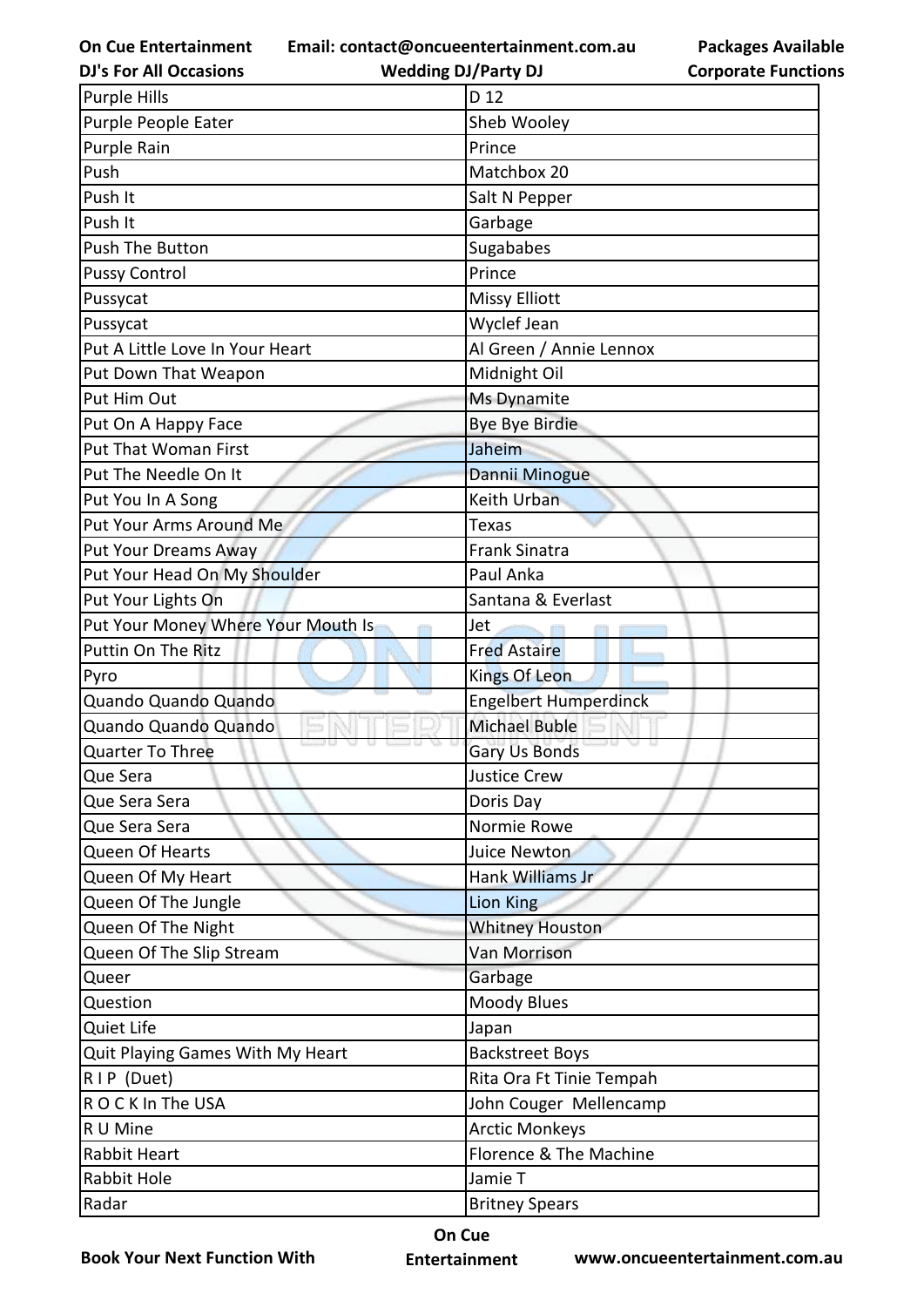**Email: contact@oncueentertainment.com.au**

**DJ's For All Occasions**

**Wedding DJ/Party DJ** 

| Radar Love                        | <b>Golden Earring</b>         |
|-----------------------------------|-------------------------------|
| Radiate                           | Jack Johnson                  |
| Radio                             | Robbie Williams               |
| Radio Gaga                        | Queen                         |
| Radio Radio                       | Elvis Costello                |
| Radioactive                       | <b>Imagine Dragons</b>        |
| Radioactive                       | Kings Of Leon                 |
| Radioactive                       | Rita Ora                      |
| Rag Doll                          | Aerosmith                     |
| Rag Doll                          | Frankie Valli & Four Seasons  |
| Rags To Riches                    | <b>Tony Bennett</b>           |
| Rain                              | Creed                         |
| Rain                              | <b>Dragon</b>                 |
| Rain                              | Madonna                       |
| Rain                              | Swv                           |
| Rain On Me                        | Ashanti                       |
| Rain On Me (Duet)                 | Lady Gaga and Ariana Grande   |
| Rain On The Scarecrow             | John Couger Mellencamp        |
| Rain Over Me                      | Marc Anthony                  |
| Rain Over Me                      | Pitbull Ft Marc Anthony       |
| Rainbow                           | <b>Kacey Musgraves</b>        |
| Raindrops Keep Falling On My Head | <b>B</b> J Thomas             |
| <b>Raining Diamonds</b>           | <b>Ricki Lee</b>              |
| Raining In My Heart               | <b>Buddy Holly</b>            |
| Raining On Sunday                 | <b>Keith Urban</b>            |
| Raining On The Plains             | John Williamson & Sara Storer |
| Rainy Day People                  | Gordon Lightfoot              |
| Rainy Day Woman                   | Waylon Jennings               |
| <b>Rainy Days And Mondays</b>     | Carpenters                    |
| Rainyday Woman                    | <b>Bob Dylan</b>              |
| Raise Your Glass                  | Pink                          |
| Raise Your Hands                  | <b>Bon Jovi</b>               |
| Raised On Rock                    | <b>Elvis Presley</b>          |
| Ramblin Rose                      | Nat King Cole                 |
| <b>Rambling Man</b>               | <b>Allman Brothers</b>        |
| Rap God                           | Eminem                        |
| Rapid Hope Loss                   | <b>Dashboard Confessional</b> |
| Rappers Delight                   | <b>Sugarhill Gang</b>         |
| Rapture                           | <b>Blondie</b>                |
| Rapture (Tastes so sweet)         | lio                           |
| Rare                              | Selena Gomez                  |
| Raspberry Beret                   | Prince                        |
| Rasputin                          | <b>Boney M</b>                |
| Rasputin (Duet)                   | <b>Boney M</b>                |
| Rat Trap                          | <b>Boomtown Rats</b>          |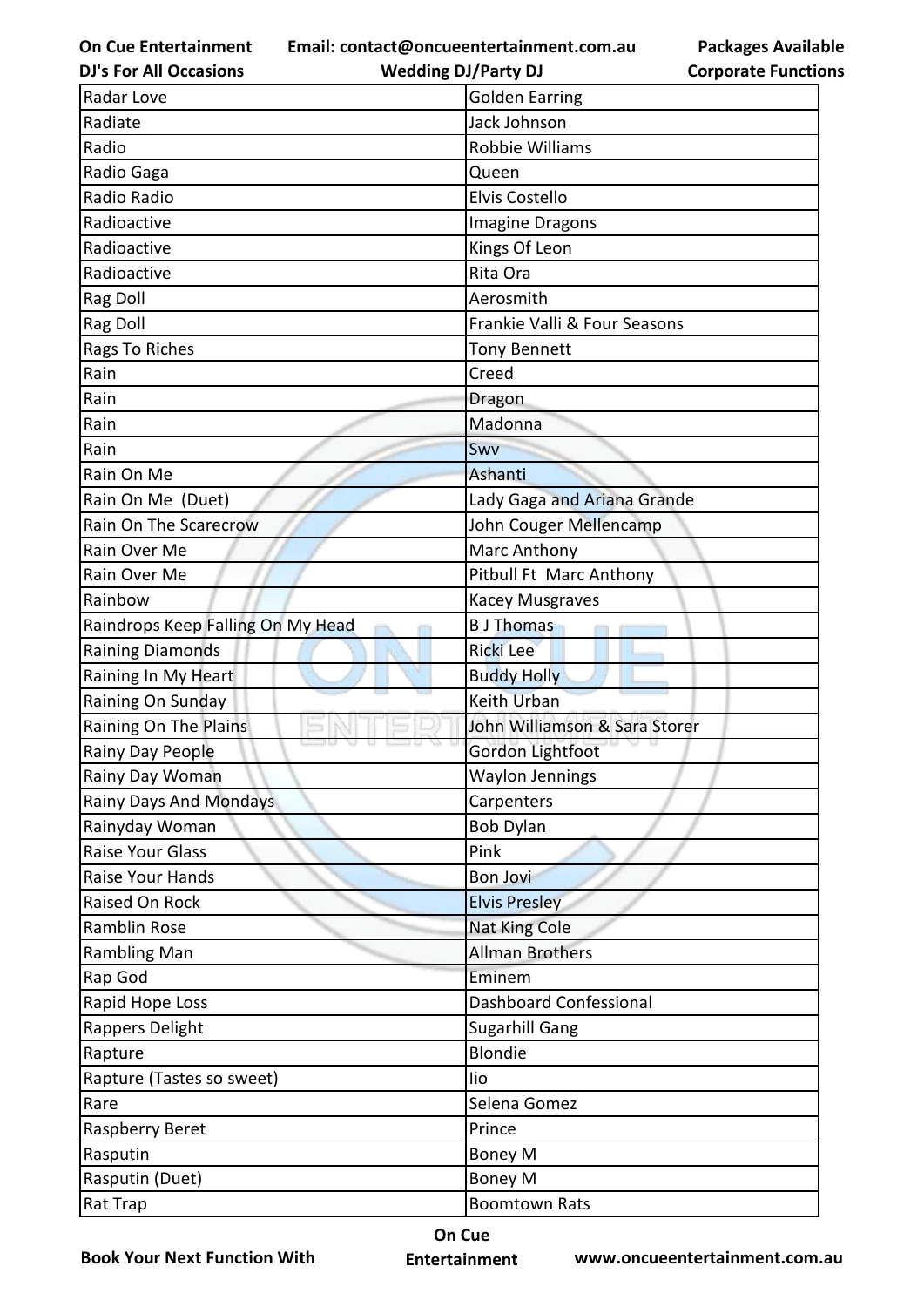**Email: contact@oncueentertainment.com.au Wedding DJ/Party DJ** 

**DJ's For All Occasions**

**Corporate Functions**

**Packages Available** 

| <b>Rather Be</b>              | Clean Bandit                  |
|-------------------------------|-------------------------------|
| Rattled                       | <b>Traveling Wilburys</b>     |
| <b>Rattlin Bones</b>          | <b>Kasey Chambers</b>         |
| <b>Rattling Bones</b>         | Kasey Chambers                |
| Rave On                       | <b>Buddy Holly</b>            |
| Rawhide                       | <b>Blues Brothers</b>         |
| Ray Of Light                  | Madonna                       |
| Razzle Dazzle                 | Chicago (Musical)             |
| Re Offender                   | <b>Travis</b>                 |
| Reach                         | S Club 7                      |
| Reach For The Sky             | <b>Social Distortion</b>      |
| Reach Out I'll Be There       | <b>Four Tops</b>              |
| <b>Read About It</b>          | Midnight Oil                  |
| Read All About It             | Prof Green & Emeli Sande      |
| Read My Mind                  | <b>Killers</b>                |
| <b>Read Your Mind</b>         | Avant                         |
| Ready For Love                | <b>Adam Brand</b>             |
| Ready For Love                | <b>Bad Company</b>            |
| Ready For The Good Life       | Paloma Faith                  |
| Ready Or Not                  | A1                            |
| Ready To Fly                  | Amy Pearson                   |
| Ready To Run                  | <b>Dixie Chicks</b>           |
| Ready To Run                  | <b>One Direction</b>          |
| <b>Ready Willing And Able</b> | Doris Day                     |
| <b>Real Good Man</b>          | <b>Tim Mcgraw</b>             |
| Real Life                     | <b>Bon Jovi</b>               |
| <b>Real Love</b>              | <b>Clean Bandit</b>           |
| <b>Real Love</b>              | Doobie Brothers               |
| <b>Real Love</b>              | Mary J Blige                  |
| <b>Real Love</b>              | <b>Tom Odell</b>              |
| <b>Real Man</b>               | <b>Billy Dean</b>             |
| <b>Real People</b>            | Melinda Schnider              |
| Real Real Gone                | Van Morrison Ft Michael Buble |
| Real Slim Shady               | Eminem                        |
| <b>Real Thing</b>             | Gwen Stefani                  |
| <b>Real Things</b>            | Javine                        |
| <b>Real Wild Child</b>        | Iggy Pop                      |
| Real World                    | Matchbox 20                   |
| Reality                       | Lost Frequencies              |
| Realize                       | <b>Colbie Caillat</b>         |
| Rearranged                    | Limp Bizkit                   |
| Reason                        | Ian Van Dahl                  |
| Reason To Believe             | Rod Stewart                   |
| <b>Rebel Rebel</b>            | David Bowie                   |
| Rebel Yell                    | <b>Billy Idol</b>             |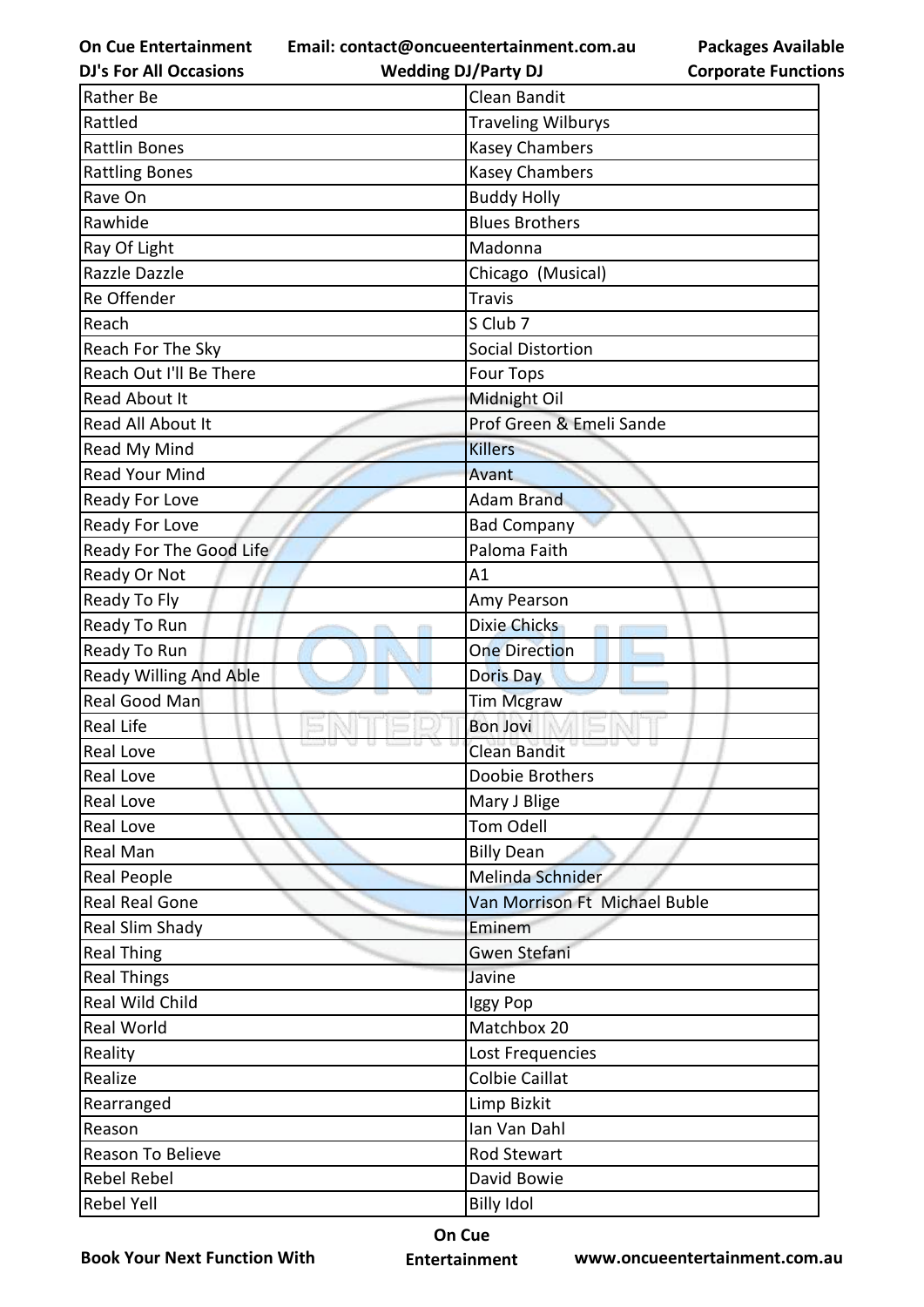**Email: contact@oncueentertainment.com.au**

**Packages Available Corporate Functions**

| <b>DJ's For All Occasions</b>     | <b>Wedding DJ/Party DJ</b>        | <b>Corporate Functio</b> |
|-----------------------------------|-----------------------------------|--------------------------|
| <b>Reckless</b>                   | <b>Australian Crawl</b>           |                          |
| Reconsider Baby                   | <b>Elvis Presley</b>              |                          |
| Recovery                          | James Arthur                      |                          |
| Red                               | Daniel Merriweather               |                          |
| <b>Red Blooded Woman</b>          | Kylie Minogue                     |                          |
| <b>Red Dirt Road</b>              | <b>Brooks &amp; Dunn</b>          |                          |
| <b>Red Dress</b>                  | Sugababes                         |                          |
| <b>Red House</b>                  | Jimi Hendrix                      |                          |
| <b>Red Lights</b>                 | Tiesto                            |                          |
| Red Ragtop                        | <b>Tim Mcgraw</b>                 |                          |
| Red Red Wine                      | Neil Diamond                      |                          |
| Red Red Wine                      | <b>UB40</b>                       |                          |
| Red Roses For A Blue Lady         | <b>Wayne Newton</b>               |                          |
| <b>Redback On The Toilet Seat</b> | <b>Slim Newton</b>                |                          |
| <b>Redemption Song</b>            | <b>Bob Marley</b>                 |                          |
| <b>Redneck Girl</b>               | <b>Bellamy Brothers</b>           |                          |
| Redneck Woman                     | Gretchen Wilson                   |                          |
| Reelin In The Years               | <b>Steely Dan</b>                 |                          |
| Reeling And Rockin                | <b>Chuck Berry</b>                |                          |
| <b>Reete Petite</b>               | Jackie Wilson                     |                          |
| Reflections                       | Supremes                          |                          |
| <b>Reflections Of A Sound</b>     | Silverchair                       |                          |
| Reflex                            | <b>Duran Duran</b>                |                          |
| Refugee                           | <b>Tom Petty</b>                  |                          |
| Regret                            | <b>Duran Duran</b>                |                          |
| Regulate                          | Nate Dogg & Warren G              |                          |
| Rehab                             | Amy Winehouse                     |                          |
| Rehab                             | Rihanna                           |                          |
| <b>Relatively Speaking</b>        | John Denver                       |                          |
| Relax                             | Frankie Goes To Hollywood         |                          |
| Relax Take It Easy                | Mika                              |                          |
| Release Me                        | <b>Engelbert Humperdinck</b>      |                          |
| <b>Relight My Fire</b>            | Dan Hartman                       |                          |
| Reload                            | Sebastian Ingrosso Ft Tommy Trash |                          |
| Remedy                            | <b>Abandoned Pools</b>            |                          |
| Remedy                            | <b>Black Crowes</b>               |                          |
| Remember                          | Disturbed                         |                          |
| Remember                          | Josh Groban                       |                          |
| Remember Me                       | Hoobastank                        |                          |
| <b>Remember The Time</b>          | Michael Jackson                   |                          |
| Remember When                     | Alan Jackson                      |                          |
| Remember You're A Womble          | Wombles                           |                          |
| Reminisce                         | <b>Blazin Squad</b>               |                          |
| Reminiscing                       | Little River Band                 |                          |
| Renegades                         | X Ambassadors                     |                          |

**Book Your Next Function With**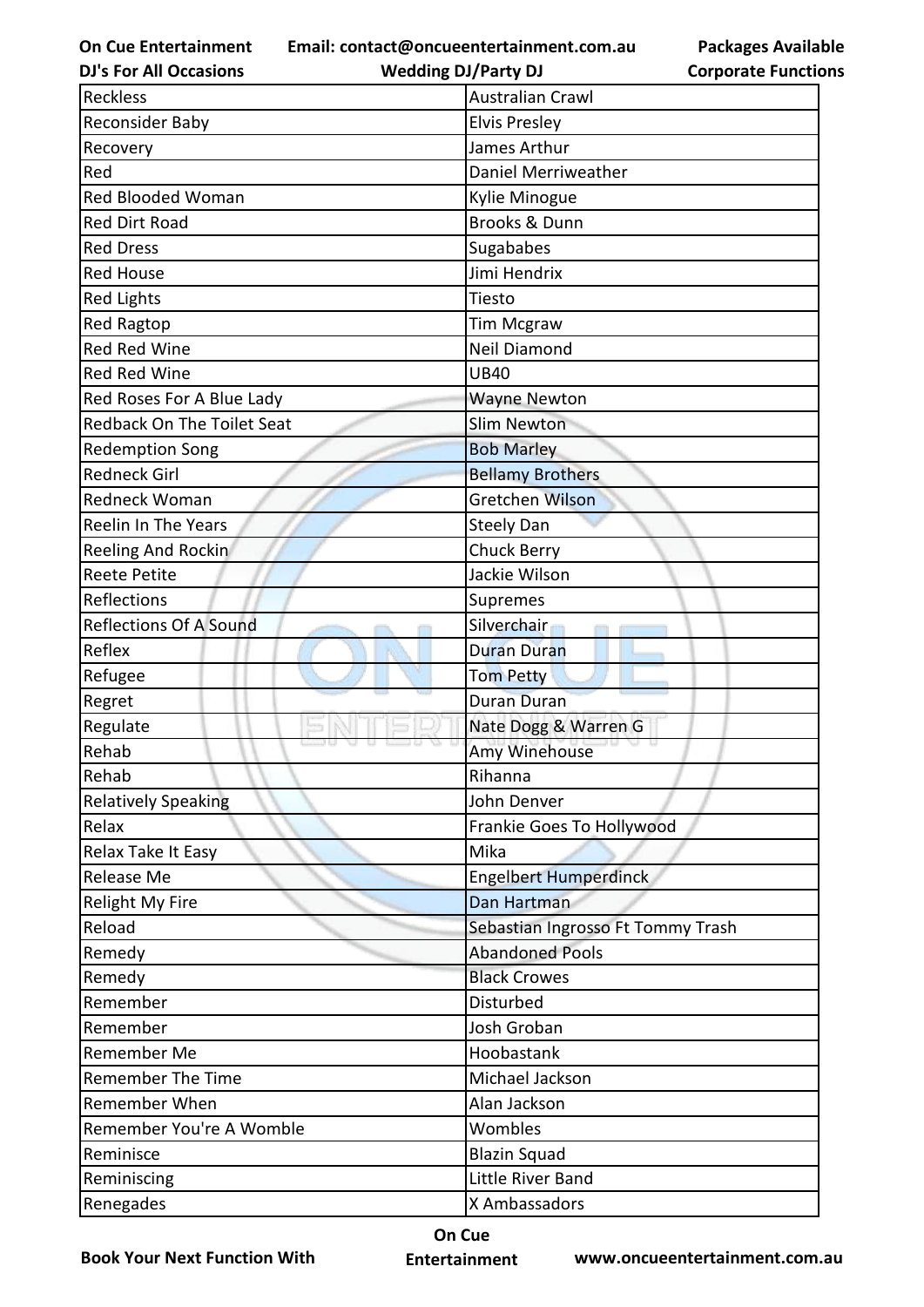**Email: contact@oncueentertainment.com.au**

**DJ's For All Occasions**

**Wedding DJ/Party DJ** 

**Packages Available Corporate Functions**

| Renegades Of Funk            | Rage Against The Machine |
|------------------------------|--------------------------|
| Rent                         | Rent (The Musical)       |
| Replay                       | lyaz                     |
| Reptilia                     | <b>Strokes</b>           |
| Rescue                       | <b>Uncle Kracker</b>     |
| <b>Rescue Me</b>             | Fontella Bass            |
| Resolution                   | Matt Corby               |
| Respect                      | Aretha Franklin          |
| Respect                      | <b>Blues Brothers</b>    |
| Respectable                  | Mel & Kim                |
| Rest In Pieces               | <b>Beccy Cole</b>        |
| <b>Rest In Pieces</b>        | Saliva                   |
| <b>Rest Your Love</b>        | Vamps                    |
| Restart                      | Sam Smith                |
| <b>Return Of The Mack</b>    | <b>Mark Morrison</b>     |
| Return To Me                 | <b>Dean Martin</b>       |
| Return To Oz                 | <b>Scissor Sisters</b>   |
| Return To Sender             | <b>Elvis Presley</b>     |
| Reuben James                 | <b>Kenny Rogers</b>      |
| Reunited                     | Peaches & Herb           |
| Revelry                      | Kings Of Leon            |
| <b>Revive (Say Something</b> | Luvbug                   |
| Revolution                   | <b>Beatles</b>           |
| Revolution                   | <b>Judas Priest</b>      |
| Revolution                   | Veronicas                |
| Rhiannon                     | <b>Fleetwood Mac</b>     |
| <b>Rhinestone Cowboy</b>     | Glen Campbell            |
| <b>Rhinestone Cowboy</b>     | <b>Glen Campbell</b>     |
| <b>Rhythm Bandits</b>        | Junior Senior            |
| <b>Rhythm Divine</b>         | Enrique Iglesias         |
| Rhythm Of My Heart           | Rod Stewart              |
| Rhythm Of The Rain           | Cascades                 |
| Rich Girl                    | Gwen Stefani             |
| Rich Girl                    | Hall & Oates             |
| <b>Rich Girl</b>             | Selwyn                   |
| <b>Richmond Tigers Theme</b> | Afl                      |
| Ride                         | <b>Twenty One Pilots</b> |
| Ride                         | Vines                    |
| Ride A White Horse           | GoldFrapp                |
| Ride Away                    | Roy Orbison              |
| Ride On                      | Acdc                     |
| Ride On Time                 | <b>Black Box</b>         |
| Ride The Night Away          | <b>Jimmy Barnes</b>      |
| Riders In The Sky            | <b>Blues Brothers</b>    |
| Riders On The Storm          | Doors                    |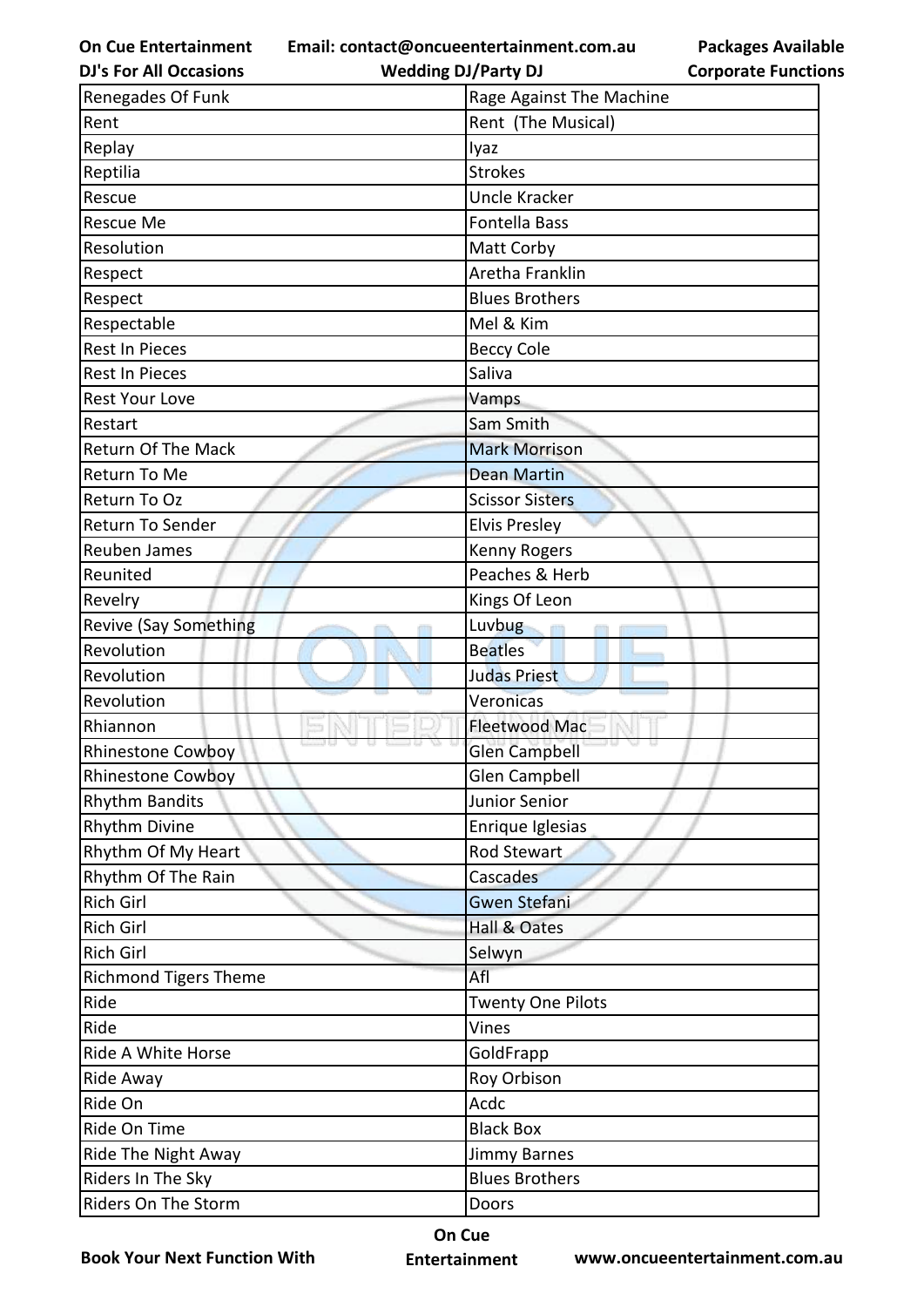**Email: contact@oncueentertainment.com.au**

**Packages Available Corporate Functions**

| <b>DJ's For All Occasions</b>              | <b>Wedding DJ/Party DJ</b>    | <b>Corporate Functio</b> |
|--------------------------------------------|-------------------------------|--------------------------|
| Ridin                                      | Buckcherry                    |                          |
| Ridin' Solo                                | Jason Derulo                  |                          |
| Riding With The King                       | <b>B B King &amp; Clapton</b> |                          |
| Right Back Where We Started From           | Maxine Nightingale            |                          |
| <b>Right Here</b>                          | Swv                           |                          |
| <b>Right Here Right Now</b>                | Giorgio Ft Kylie Minogue      |                          |
| Right Here Right Now                       | Kylie Minogue                 |                          |
| <b>Right Here Waiting</b>                  | <b>Richard Marx</b>           |                          |
| <b>Right In Time</b>                       | Lucinda Williams              |                          |
| <b>Right Now</b>                           | David Guetta Ft Rihanna       |                          |
| <b>Right Now</b>                           | Mary J Blige                  |                          |
| <b>Right Now</b>                           | $Sr-71$                       |                          |
| <b>Right Now</b>                           | Van Halen                     |                          |
| Right Now (Na Na Na)                       | Akon                          |                          |
| Right On The Money                         | <b>Alan Jackson</b>           |                          |
| Right On The Tip Of My Tongue              | <b>Diesel</b>                 |                          |
| Right On The Tip Of My Tongue              | Johnny Diesel                 |                          |
| <b>Right Place Right Time</b>              | <b>Olly Murs</b>              |                          |
| <b>Right Round</b>                         | Flo Rida & Ke\$Ha             |                          |
| <b>Right There</b>                         | Nicole Scherzinger            |                          |
| <b>Right Thurr</b>                         | Chingy                        |                          |
| Right To Be Wrong                          | <b>Joss Stone</b>             |                          |
| <b>Right Way</b>                           | <b>Peter Andre</b>            |                          |
| Righteously                                | Lucinda Williams              |                          |
| Rikki Don't Lose That Number               | <b>Steely Dan</b>             |                          |
| Ring My Bell                               | Anita Ward                    |                          |
| <b>Ring Of Fire</b>                        | Johnny Cash                   |                          |
| <b>Ring Ring</b>                           | Abba                          |                          |
| Ring The Alarm                             | Beyonce                       |                          |
| Ringer From The Top End                    | <b>Slim Dusty</b>             |                          |
| Rio                                        | Duran Duran                   |                          |
| Riot In Cell Block #9                      | <b>Blues Brothers</b>         |                          |
| Rip Her To Shreds                          | <b>Blondie</b>                |                          |
| Rip It Up                                  | <b>Elvis Presley</b>          |                          |
| Riptide                                    | Vance Joy                     |                          |
| Rise & Fall                                | Craig David & Sting           |                          |
| Rising                                     | <b>Bruce Springsteen</b>      |                          |
| River Deep Mountain High                   | <b>Jimmy Barnes</b>           |                          |
| River Deep Mountain High                   | <b>Tina Turner</b>            |                          |
| River Of No Return                         | Marilyn Monroe                |                          |
| <b>Riverboat Song</b>                      | Ocean Colour Scene            |                          |
| Rivers Of Babylon                          | <b>Boney M</b>                |                          |
| R'N'R I Gave You The Best Years Of My Life | Kevin Johnson                 |                          |
| Road Runner                                | <b>Bo Diddley</b>             |                          |
| Road To Nowhere                            | <b>Talking Heads</b>          |                          |

**Book Your Next Function With**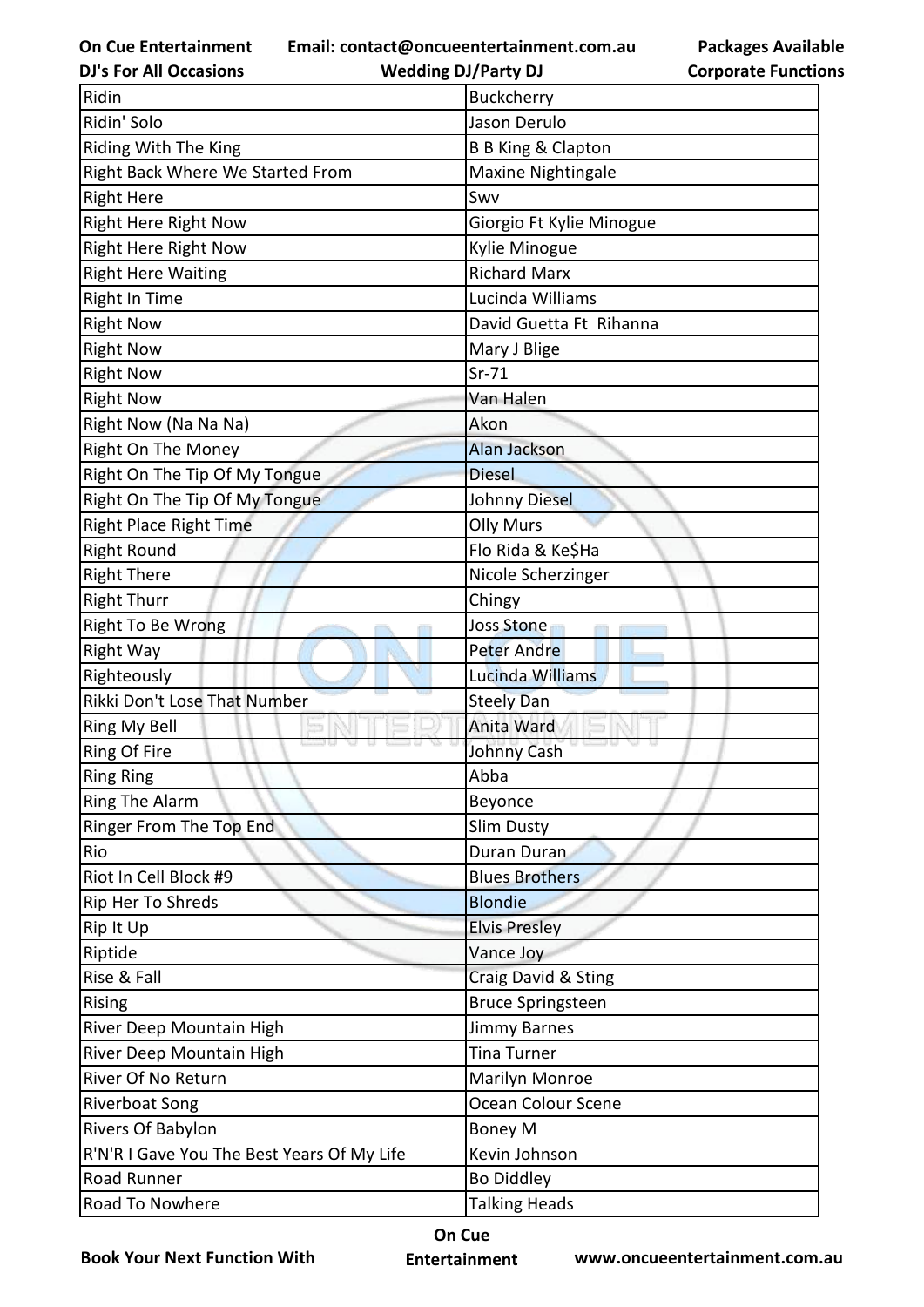**Email: contact@oncueentertainment.com.au**

**DJ's For All Occasions**

**Wedding DJ/Party DJ** 

**Packages Available Corporate Functions**

| <b>Road Trippin</b>                 | Red Hot Chilli Peppers             |
|-------------------------------------|------------------------------------|
| <b>Roadhouse Blues</b>              | Doors                              |
| Roads                               | Lawson                             |
| Roam                                | <b>B</b> 52'S                      |
| Roar                                | <b>Katy Perry</b>                  |
| Roar                                | <b>Katy Perry</b>                  |
| <b>Robert Deniro's Waiting</b>      | <b>Bananarama</b>                  |
| Rock With You                       | Michael Jackson                    |
| Rock & A Hard Place                 | <b>Rolling Stones</b>              |
| Rock & Roll                         | Eric Hutchinson                    |
| Rock & Roll Dreams Come True        | Meatloaf                           |
| Rock A Bye Your Baby                | Al Jolson                          |
| <b>Rock And Roll</b>                | Led Zeppelin                       |
| Rock And Roll Ain't Noise Pollution | Acdc                               |
| Rock And Roll All Night             | <b>Kiss</b>                        |
| Rock And Roll Heaven                | <b>Righteous Bros</b>              |
| <b>Rock And Roll Music</b>          | <b>Beatles</b>                     |
| <b>Rock And Roll Music</b>          | <b>Chuck Berry</b>                 |
| Rock And Roll Never Forgets         | <b>Bob Segar</b>                   |
| <b>Rock And Roll Part 2</b>         | <b>Gary Glitter</b>                |
| <b>Rock Around The Clock</b>        | <b>Bill Haley &amp; The Comets</b> |
| Rock Dj                             | Robbie Williams                    |
| <b>Rock Lobster</b>                 | <b>B</b> 52'S                      |
| Rock Me                             | Abba                               |
| <b>Rock Me</b>                      | <b>One Direction</b>               |
| Rock Me Amadeus (English)           | Falco                              |
| Rock Me Amadeus (German)            | Falco                              |
| Rock 'N Roll High School            | Ramones                            |
| Rock Of Ages                        | Def Leppard                        |
| Rock On                             | David Essex                        |
| <b>Rock Show</b>                    | Blink 182                          |
| <b>Rock Steady</b>                  | <b>Bad Company</b>                 |
| Rock That Body                      | <b>Black Eyed Peas</b>             |
| Rock The Boat                       | Aaliyah                            |
| <b>Rock The Boat</b>                | <b>Hues Corporation</b>            |
| Rock The Casbah                     | Clash                              |
| Rock The Casbah                     | Clash                              |
| Rock The Party (Off The Hook)       | <b>POD</b>                         |
| <b>Rock This Country</b>            | Shania Twain                       |
| <b>Rock This Town</b>               | <b>Stray Cats</b>                  |
| Rock Wit You Awww Baby              | Ashanti                            |
| Rock You Baby                       | <b>Toby Keith</b>                  |
| Rock You Like A Hurricane           | Scorpions                          |
| Rock Your Body                      | Justin Timberlake                  |
| Rock-a-billy                        | <b>Guy Mitchell</b>                |

**Book Your Next Function With**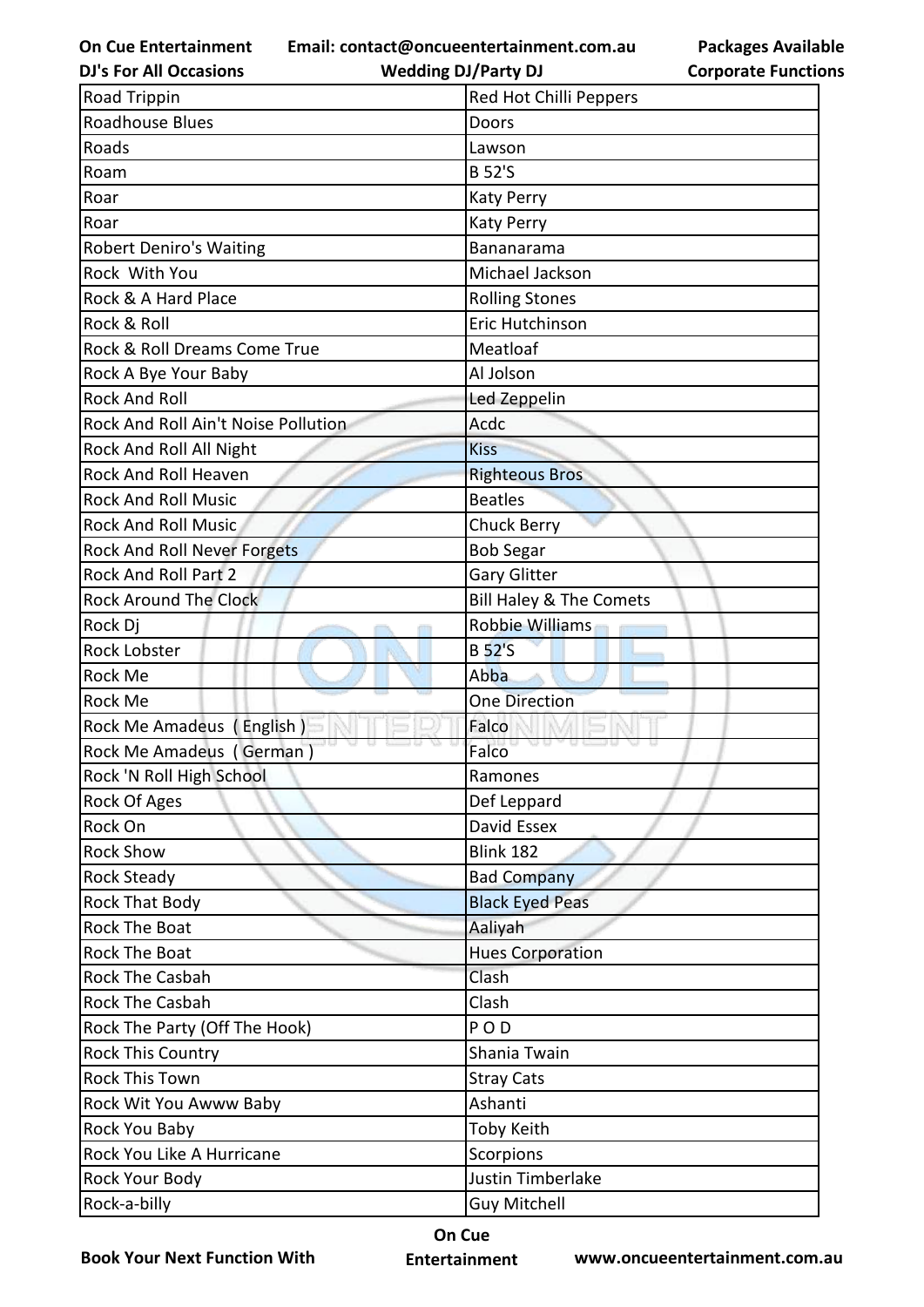**Email: contact@oncueentertainment.com.au**

**DJ's For All Occasions**

**Wedding DJ/Party DJ** 

**Packages Available Corporate Functions**

| <b>Rockabilly Rebel</b>                 | Matchbox                     |
|-----------------------------------------|------------------------------|
| Rockaria                                | ELO                          |
| Rocker                                  | Acdc                         |
| Rockerfeller Skank                      | Fat Boy Slim                 |
| Rocket                                  | Def Leppard                  |
| Rocket Man                              | Elton John                   |
| Rocket To You                           | Jets                         |
| Rocketeer                               | <b>Far East Movement</b>     |
| Rockin All Over The World               | <b>Status Quo</b>            |
| <b>Rockin Around The Christmas Tree</b> | <b>Brenda Lee</b>            |
| Rockin In The Free World                | Neil Young                   |
| Rockin Pneumonia And The Boogie Woogie  | Johnny Rivers                |
| Rockin Robin                            | <b>Bobby Day</b>             |
| Rockin Robin                            | Michael Jackson              |
| <b>Rockin Years</b>                     | Dolly Parton & R.V.Shelton   |
| Rockstar                                | Dappy Ft Brian May           |
| Rockstar                                | Nickelback                   |
| Rockstar                                | <b>Reece Mastin</b>          |
| Rockstar 101                            | Rihanna & Slash              |
| Rocky Mountain High                     | John Denver                  |
| Rocky Raccoon                           | <b>Beatles</b>               |
| Rocky Racoon                            | <b>Beatles</b>               |
| Roll On                                 | <b>Kid Rock</b>              |
| Roll Over Beethoven                     | <b>Chuck Berry</b>           |
| Roll Wit Mvp                            | Stagga Lee                   |
| Roll With It                            | Oasis                        |
| Roll With The Changes                   | Reo Speedwagon               |
| Roller Derby Queen                      | Jim Croce                    |
| Rollercoaster                           | Bewitched                    |
| Rollercoaster                           | Machine Gun Fellatio         |
| Rollin                                  | Limp Bizkit                  |
| Rolling In The Deep                     | Adele                        |
| <b>Rolling Stones Medley</b>            | <b>Rolling Stones</b>        |
| Rollover Dj                             | Jet                          |
| <b>Roly Poly</b>                        | <b>Bob Wills</b>             |
| Romeo                                   | <b>Dolly Parton</b>          |
| Romeo And Juliet                        | <b>Dire Straits</b>          |
| Romeo'S Tune                            | Keith Urban                  |
| Ronnie                                  | Frankie Valli & Four Seasons |
| Room Full Of Roses                      | George Morgan                |
| Rooms On Fire                           | <b>Stevie Nicks</b>          |
| Rope                                    | Foo Fighters                 |
| Rosalita                                | <b>Bruce Springsteen</b>     |
| Rosanna                                 | Toto                         |
| Rose Garden                             | Brenda Lee                   |

**Book Your Next Function With**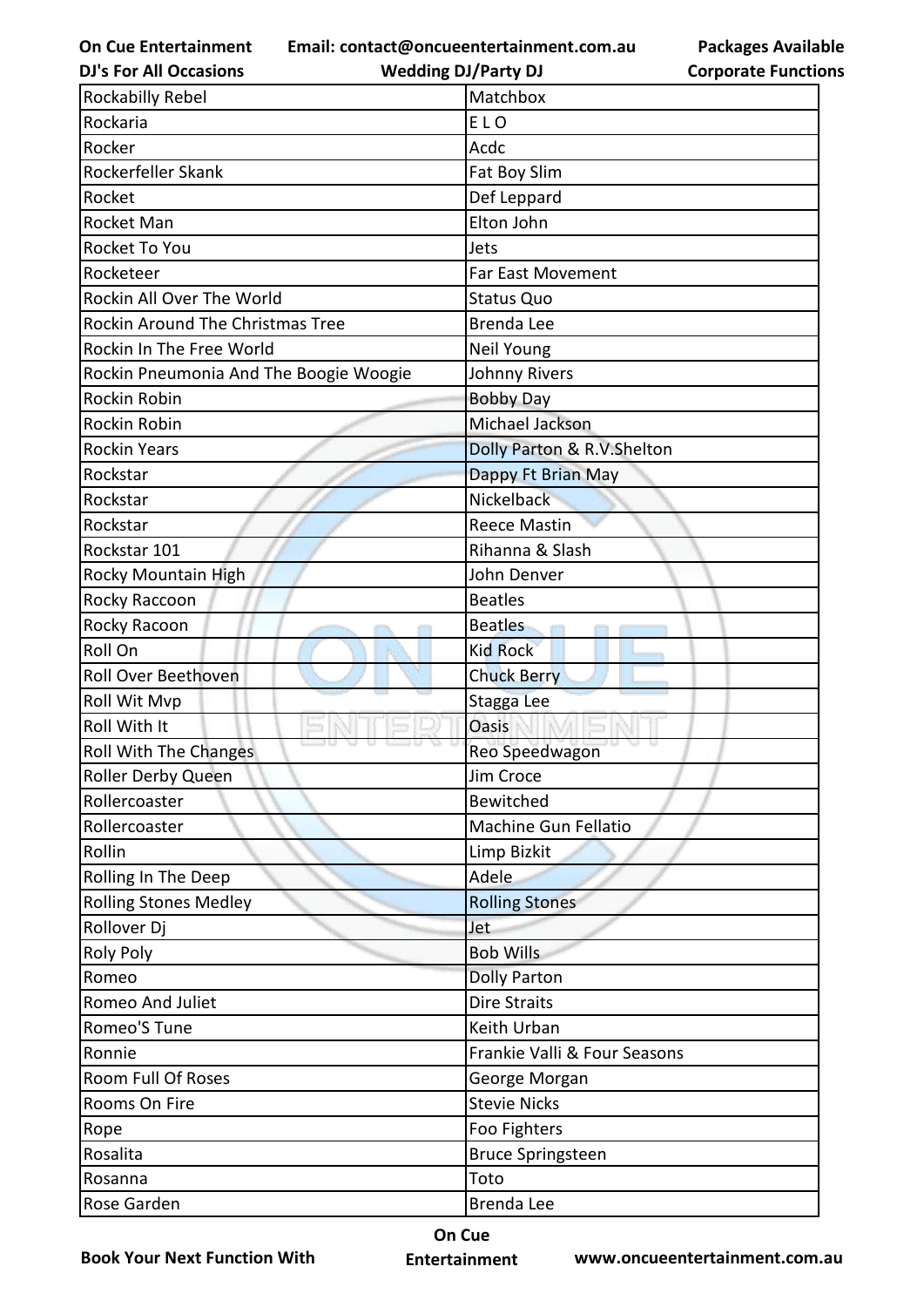**On Cue Entertainment DJ's For All Occasions**

**Email: contact@oncueentertainment.com.au**

**Wedding DJ/Party DJ** 

| Lynn Anderson           |
|-------------------------|
| <b>Waylon Jennings</b>  |
| Irish                   |
| Chainsmokers & Rosez    |
| Yellowcard              |
| Ratt                    |
| <b>Counting Crows</b>   |
| George Michael          |
| Sugababes               |
| Nat King Cole           |
| Natalie Cole            |
| Police                  |
| Chicago (Musical)       |
| Lorde                   |
| <b>Brad Martin</b>      |
| <b>Bobby Vee</b>        |
| <b>Blues Brothers</b>   |
| <b>10 Cc</b>            |
| Spinners                |
| <b>Elvis Presley</b>    |
| <b>Elvis Presley</b>    |
| <b>Kaiser Cheifs</b>    |
| <b>Marty Robbins</b>    |
| Dion & The Belmonts     |
| <b>Kenny Rogers</b>     |
| <b>Rolling Stones</b>   |
| Magic                   |
| Rihanna                 |
| Robbie Williams         |
| Christmas               |
| Adele                   |
| Clay Walker             |
| Pep & Rash              |
| Rudimental & Anne Marie |
| <b>Wreckx N Effect</b>  |
| <b>Collective Soul</b>  |
| Flo Rida & Redfoo       |
| Lighthouse Family       |
| Sheryl Crow             |
| Chris Brown             |
| Slade                   |
| Chuck Berry             |
| Jo Gunne                |
|                         |
| Beyonce                 |
|                         |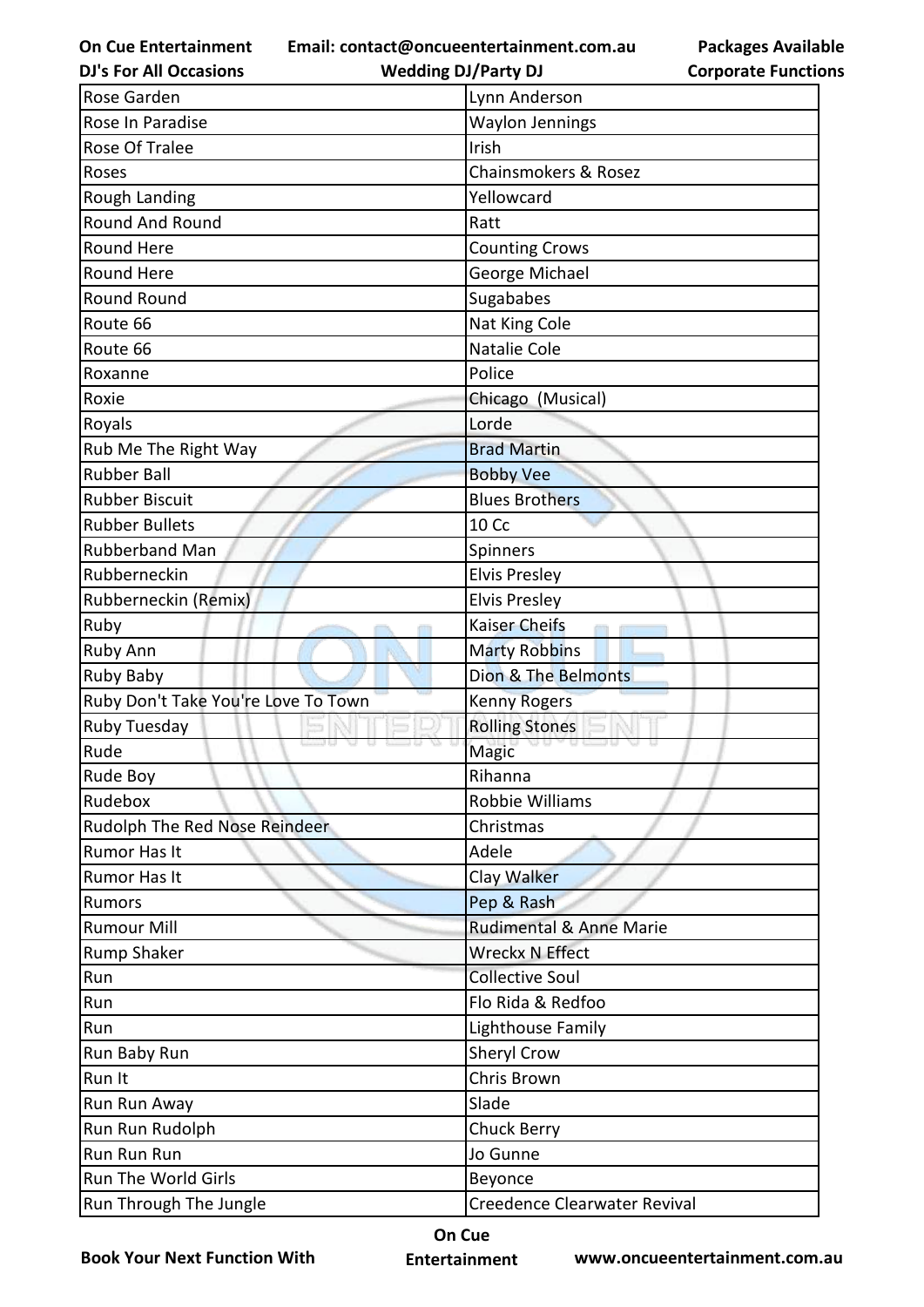**Email: contact@oncueentertainment.com.au**

**DJ's For All Occasions**

**Wedding DJ/Party DJ** 

**Packages Available Corporate Functions**

| Run To Me                 | <b>Bee Gees</b>           |
|---------------------------|---------------------------|
| Run To Paradise           | <b>Choir Boys</b>         |
| Run To The Water          | Live                      |
| Run To You                | <b>Bryan Adams</b>        |
| Run To You                | <b>Whitney Houston</b>    |
| Run, Run, Run             | Ryan Tyler                |
| <b>Runaround Sue</b>      | Dion & The Belmonts       |
| Runaway                   | Bon Jovi                  |
| Runaway                   | Corrs                     |
| Runaway                   | Del Shannon               |
| Runaway Baby              | <b>Bruno Mars</b>         |
| Runaway Train             | Soul Asylum               |
| Runaway U & I             | Galantis                  |
| Runnin (Lose It All)      | Naughty Boy & Beyonce     |
| Runnin Down A Dream       | <b>Tom Petty</b>          |
| Runnin With The Devil     | <b>Van Halen</b>          |
| Running                   | Evermore                  |
| Running                   | No Doubt                  |
| <b>Running Away</b>       | Hoobastank                |
| <b>Running Back</b>       | Jessica Mauboy            |
| <b>Running Bear</b>       | Johnny Preston            |
| <b>Running Scared</b>     | Roy Orbison               |
| Running Up That Hill      | <b>Kate Bush</b>          |
| Running With The Night    | <b>Lionel Richie</b>      |
| Rush                      | <b>Big Audio Dynamite</b> |
| Rush Of Blood To The Head | Coldplay                  |
| Rush You                  | <b>Baby Animals</b>       |
| Rushes                    | Darius Rucker             |
| <b>Russian Roulette</b>   | Rihanna                   |
| <b>Russians</b>           | <b>Sting</b>              |
| S Club Party              | S Club 7                  |
| SOS                       | Abba                      |
| S S S Single Bed          | Fox                       |
| S&M                       | Rihanna                   |
| S.O.S                     | Rihanna                   |
| Sabbath Bloody Sabbath    | <b>Black Sabbath</b>      |
| Sabotage                  | <b>Beastie Boys</b>       |
| <b>Sacred Trust</b>       | One True Voice            |
| Sacrifice                 | Elton John                |
| Sad But True              | Metallica                 |
| Sad Café                  | Eagles                    |
| Sad Eyes                  | Enrique Iglesius          |
| Sad Song                  | <b>Screaming Jets</b>     |
| Sad Songs Say So Much     | Elton John                |
| Saddest Song              | Ataris                    |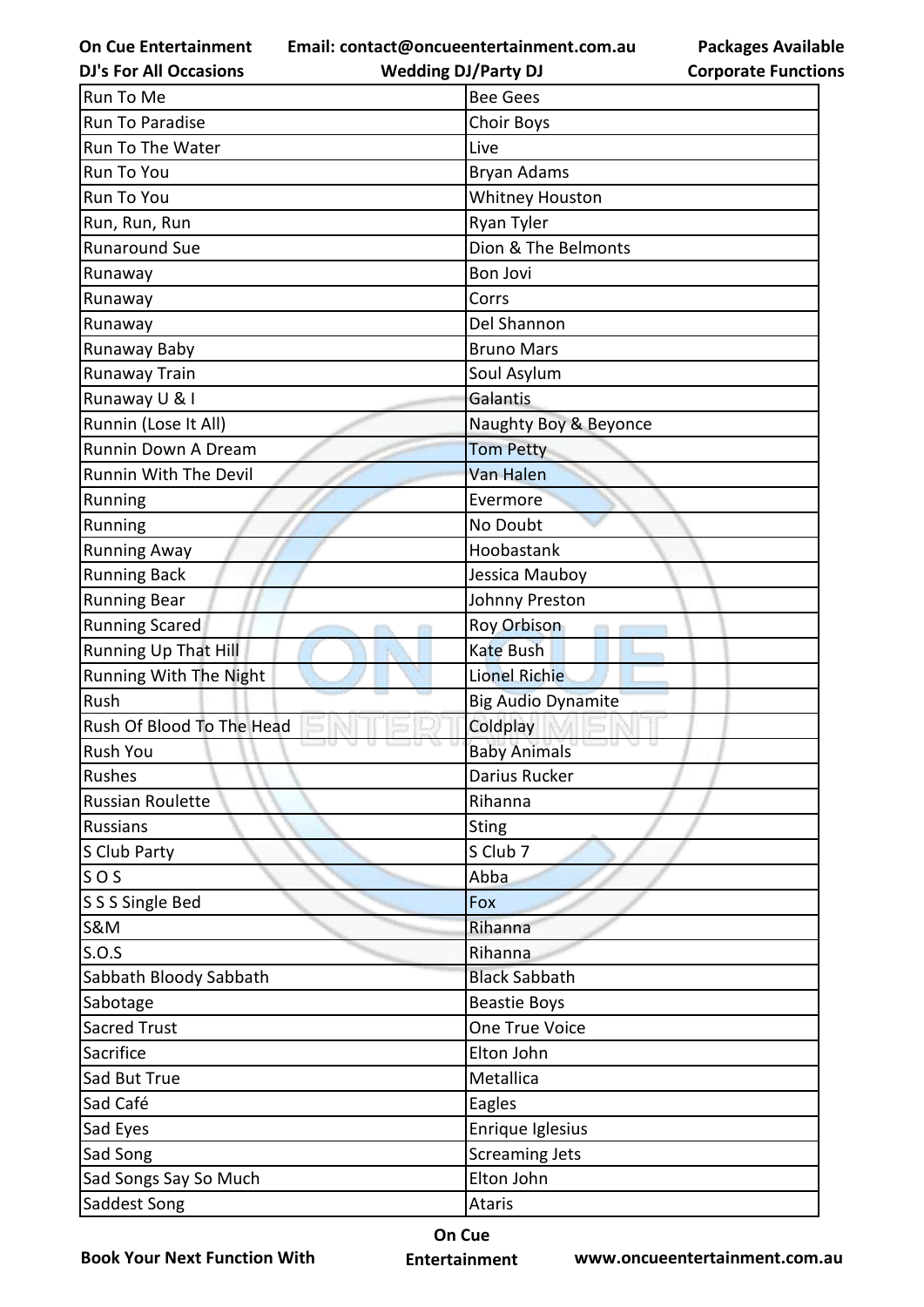**Email: contact@oncueentertainment.com.au**

**Packages Available Corporate Functions**

| <b>DJ's For All Occasions</b>  | <b>Wedding DJ/Party DJ</b>       | <b>Corporate Functio</b>                |
|--------------------------------|----------------------------------|-----------------------------------------|
| Sadie The Cleaning Lady        | John Farnham                     |                                         |
| Safe & Sound                   | <b>Capital Cities</b>            |                                         |
| Safe & Sound                   | Taylor Swift Feat. The Civil War |                                         |
| Safe In New York City          | Acdc                             |                                         |
| Safe Place From The Storm      | <b>Michael Bolton</b>            |                                         |
| <b>Safety Dance</b>            | <b>Men Without Hats</b>          |                                         |
| Sail Away                      | David Gray                       |                                         |
| Sail On                        | Commodores                       |                                         |
| Sailing                        | <b>Christopher Cross</b>         |                                         |
| Sailing                        | <b>Rod Stewart</b>               |                                         |
| <b>Saints And Angels</b>       | Sara Evans                       |                                         |
| Saltwater                      | Julian Lennon                    |                                         |
| Salute                         | Little Mix                       |                                         |
| Salvation                      | Cranberries                      |                                         |
| Same Love                      |                                  | Macklemore & Ryan Lewis Ft Mary Lambert |
| Same Mistake                   | <b>James Blunt</b>               |                                         |
| Same OI Love                   | Anita Baker                      |                                         |
| Same Ol Situation              | <b>Motley Crue</b>               |                                         |
| Same Ol Story                  | <b>Garth Brooks</b>              |                                         |
| Same Old Brand New You         | A1                               |                                         |
| Same Old Love                  | Selena Gomez                     |                                         |
| Same Old Shillalah             | Irish.                           |                                         |
| Sam's Song                     | <b>Dean Martin</b>               |                                         |
| San Antonio Rose               | <b>Bob Wills</b>                 |                                         |
| San Franciscan Nights          | Eric Burdon                      |                                         |
| Sand In My Shoe                | Dido                             |                                         |
| Sandy                          | John Travolta                    |                                         |
| Santa Baby                     | Madonna                          |                                         |
| Santa Claus Is Coming To Town  | Traditional                      |                                         |
| Santa Clause Boogie            | Christmas                        |                                         |
| Santa Clause Is Coming To Town | <b>Bruce Springsteen</b>         |                                         |
| Santa Clause Is Coming To Town | Christmas                        |                                         |
| Santa Lucia                    | Italian                          |                                         |
| Santa Monica                   | Everclear                        |                                         |
| Santeria                       | Sublime                          |                                         |
| Sara                           | Fleetwood Mac                    |                                         |
| Sara                           | Starship                         |                                         |
| Sara Smile                     | Hall & Oates                     |                                         |
| Sarah                          | Eskimo Joe                       |                                         |
| Satellite                      | POD                              |                                         |
| <b>Satin Sheets</b>            | Jeanne Pruet                     |                                         |
| Satisfied                      | <b>Richard Marx</b>              |                                         |
| Satisfy Me One More Time       | <b>Frank Sinatra</b>             |                                         |
| Saturday                       | Sam Fender                       |                                         |
| Saturday In The Park           | Chicago                          |                                         |

**Book Your Next Function With**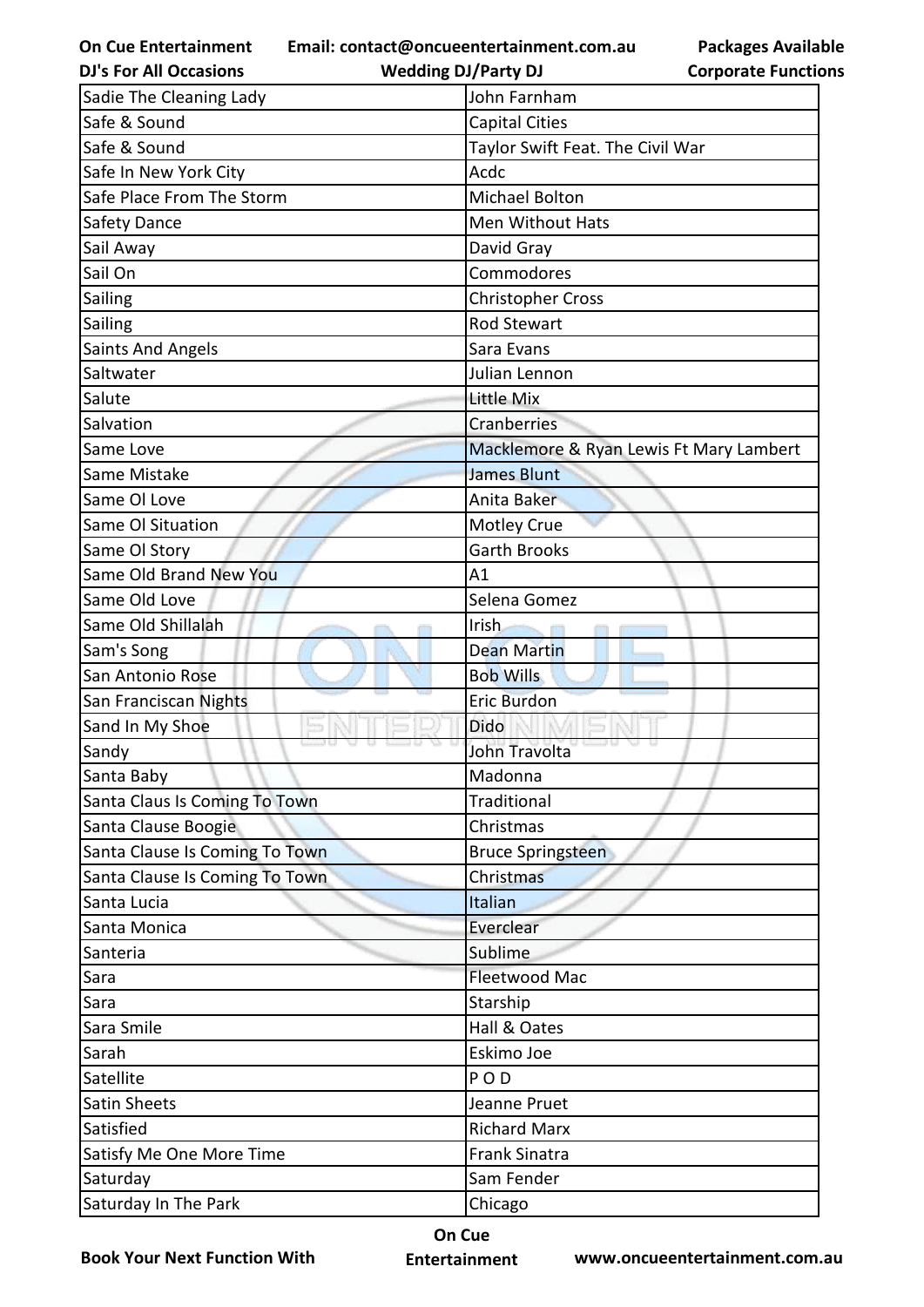**Email: contact@oncueentertainment.com.au**

**Wedding DJ/Party DJ** 

**Packages Available Corporate Functions**

| <b>DJ's For All Occasions</b>        | <b>Wedding DJ/Party DJ</b>   | <b>Corporate Functio</b> |
|--------------------------------------|------------------------------|--------------------------|
| Saturday Night                       | <b>Bay City Rollers</b>      |                          |
| Saturday Night                       | <b>Cold Chisel</b>           |                          |
| Saturday Night                       | Jessica Mauboy & Ludacris    |                          |
| Saturday Night                       | Whigfield                    |                          |
| Saturday Night At The Movies         | <b>Drifters</b>              |                          |
| Saturday Nights Alright For Fighting | Elton John                   |                          |
| Savage Love                          | Jason Derulo Ft Jawsh 685    |                          |
| Save A Horse (Ride A Cowboy)         | Big & Rich                   |                          |
| Save A Prayer                        | Duran Duran                  |                          |
| Save All Your Kisses For Me          | Brother Hood Of Man          |                          |
| Save It For Me                       | Frankie Valli & Four Seasons |                          |
| Save Me                              | Queen                        |                          |
| Save Me                              | Shinedown                    |                          |
| Save Me San Francisco                | Train                        |                          |
| Save The Best Till Last              | <b>Vanessa Williams</b>      |                          |
| Save The Last Dance For Me           | <b>Drifters</b>              |                          |
| Save The Last Dance For Me           | <b>Michael Buble</b>         |                          |
| Save The Lies                        | Gabriella Cilmi              |                          |
| Save The World                       | Swedish House Mafia          |                          |
| Save Tonight                         | Eagle Eye Cherry             |                          |
| Save Up All Your Tears               | Cher                         |                          |
| Save Yourself                        | <b>McClymonts</b>            |                          |
| Saved By The Bell                    | <b>Bee Gees</b>              |                          |
| Saved By Zero                        | <b>Fixx</b>                  |                          |
| Savin Me                             | Nickelback                   |                          |
| Saving All My Love For You           | <b>Whitney Houston</b>       |                          |
| <b>Saving Grace</b>                  | Pete Murray                  |                          |
| Saving My Face                       | <b>KT Tunstall</b>           |                          |
| Sax                                  | <b>Fleur East</b>            |                          |
| Say                                  | One Republic                 |                          |
| Say A Little Prayer                  | Aretha Franklin              |                          |
| Say Goodbye To Hollywood             | <b>Billy Joel</b>            |                          |
| Say Hello Wave Goodbye               | David Gray                   |                          |
| Say It Ain't So                      | Weezer                       |                          |
| Say It Isn't So                      | <b>Bon Jovi</b>              |                          |
| Say It Isn't So                      | Hall & Oates                 |                          |
| Say It Right                         | <b>Nelly</b>                 |                          |
| Say It Right                         | Nelly Furtado                |                          |
| Say My Name                          | Destiny's Child              |                          |
| Say Nothing                          | Example                      |                          |
| Say Say Say                          | Paul Mc Cartney              |                          |
| Say So (Explicit)                    | Doja Cat                     |                          |
| Say Something                        | Great Big World & Christina  |                          |
| Say Something                        | Haven                        |                          |
| <b>Say Something</b>                 | Karen Harding                |                          |
|                                      |                              |                          |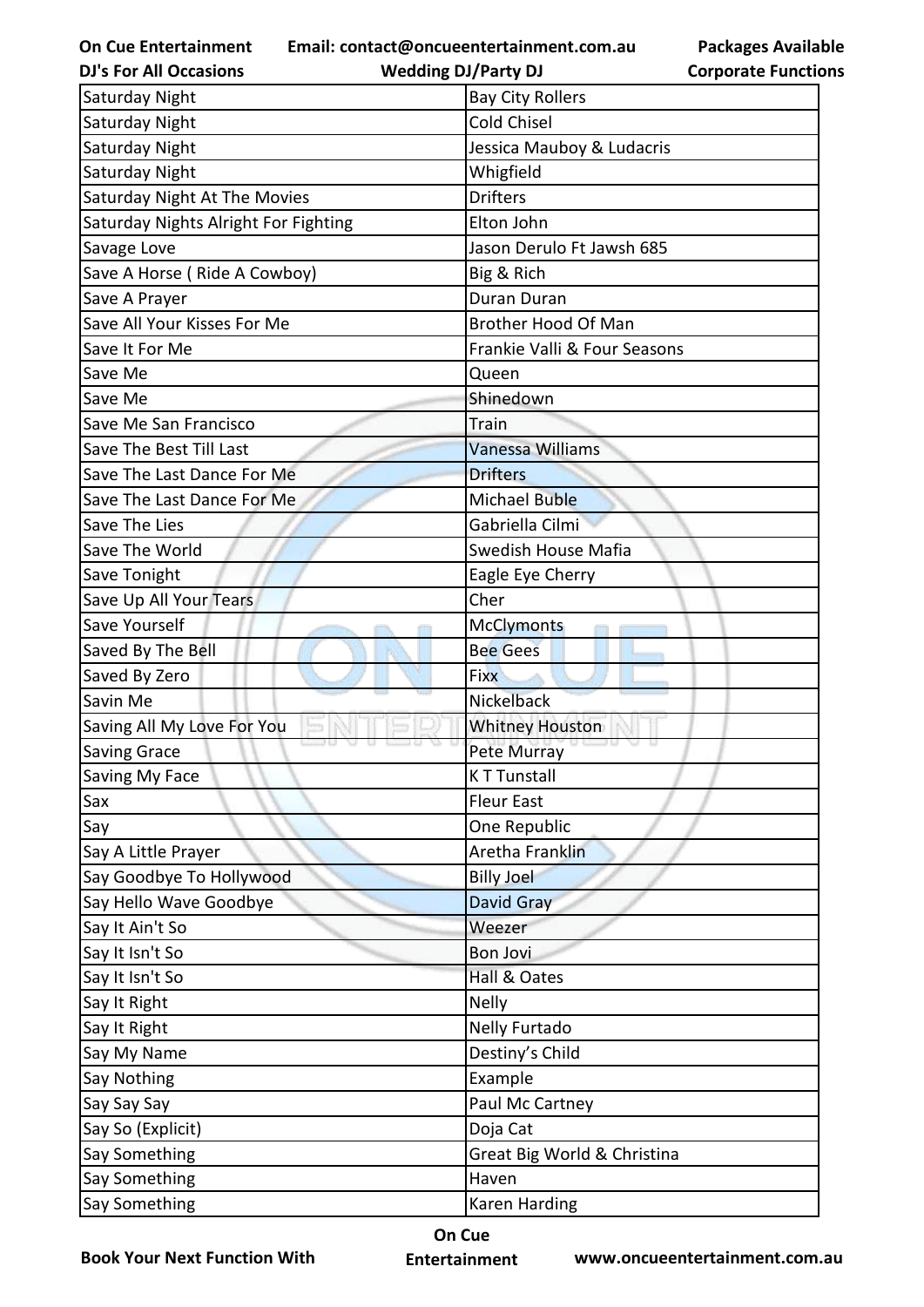**On Cue Entertainment Email: contact@oncueentertainment.com.au Wedding DJ/Party DJ** 

| <b>DJ's For All Occasions</b>        | <b>Wedding DJ/Party DJ</b>              | <b>Corporate Functio</b>    |  |
|--------------------------------------|-----------------------------------------|-----------------------------|--|
| Say Something (I'm Giving Up On You) | A Great Big World Ft Christina Aguilera |                             |  |
| Say That You Love Me                 | Fleetwood Mac                           |                             |  |
| Say Yes                              | Floetry                                 |                             |  |
| Say You Do                           | Sigala & Imani & DJ Fresh               |                             |  |
| Say You Like Me                      | We The Kings                            |                             |  |
| Say You Love Me                      | Jessie Ware                             |                             |  |
| Say You Say Me                       | <b>Lionel Richie</b>                    |                             |  |
| Say You Will                         | <b>Fleetwood Mac</b>                    |                             |  |
| Say You Will                         | Foreigner                               |                             |  |
| Say You'll Be Mine                   | <b>Steps</b>                            |                             |  |
| Say You'll Be There                  | <b>Spice Girls</b>                      |                             |  |
| <b>Scandalous</b>                    | Mis-Teeq                                |                             |  |
| Scar                                 | <b>Missy Higgins</b>                    |                             |  |
| <b>Scar Tissue</b>                   | Red Hot Chilli Peppers                  |                             |  |
| Scarborough Fair                     | <b>Simon And Garfunkel</b>              |                             |  |
| <b>Scars</b>                         | Papa Roach                              |                             |  |
| Scenes From An Italian Restaurant    | <b>Billy Joel</b>                       |                             |  |
| Schism                               | Tool                                    |                             |  |
| <b>School Days</b>                   | <b>Chuck Berry</b>                      |                             |  |
| <b>School Of Rock</b>                | Jack Black & Cast                       |                             |  |
| <b>Schools Out For Summer</b>        | Alice Cooper                            |                             |  |
| <b>Science Fiction</b>               | <b>Divynals</b>                         |                             |  |
| Science Fiction & Double Feature     | <b>Rocky Horror Picture Show</b>        |                             |  |
| <b>Scooby Snacks</b>                 | <b>Fun Loving Criminals</b>             |                             |  |
| Scream                               | <b>Billy Idol</b>                       |                             |  |
| Scream                               | <b>Dizzee Rascal</b>                    |                             |  |
| Scream                               | Timberland                              |                             |  |
| Scream                               | Usher                                   |                             |  |
| Scream & Shout                       | Will I Am Feat Brittney Spears          |                             |  |
| <b>Screaming For Vengeance</b>       | <b>Judas Priest</b>                     |                             |  |
| <b>Screaming Infidelities</b>        | <b>Dashboard Confessional</b>           |                             |  |
| Sea Cruise                           | <b>Frankie Ford</b>                     |                             |  |
| Sea Of Heartbreak                    | Don Gibson                              |                             |  |
| Sea Of Love                          | Honeydrippers                           |                             |  |
| Sealed With A Kiss                   | <b>Brian Hyland</b>                     |                             |  |
| Searchin                             | Coasters                                |                             |  |
| Searchin                             | <b>Young Divas</b>                      |                             |  |
| Seasons                              | <b>Olly Murs</b>                        |                             |  |
| Seasons Of Love                      | Rent (The Musical)                      |                             |  |
| Seasons Of The Witch                 | Donovan                                 |                             |  |
| Second Avenue                        | <b>Simon And Garfunkel</b>              |                             |  |
| <b>Second Chance</b>                 | Shinedown                               |                             |  |
| <b>Second Hand Heart</b>             |                                         | Ben Haenow & Kelly Clarkson |  |
| <b>Second Hand News</b>              | Fleetwood Mac                           |                             |  |
| Second Time Around                   | Frank Sinatra                           |                             |  |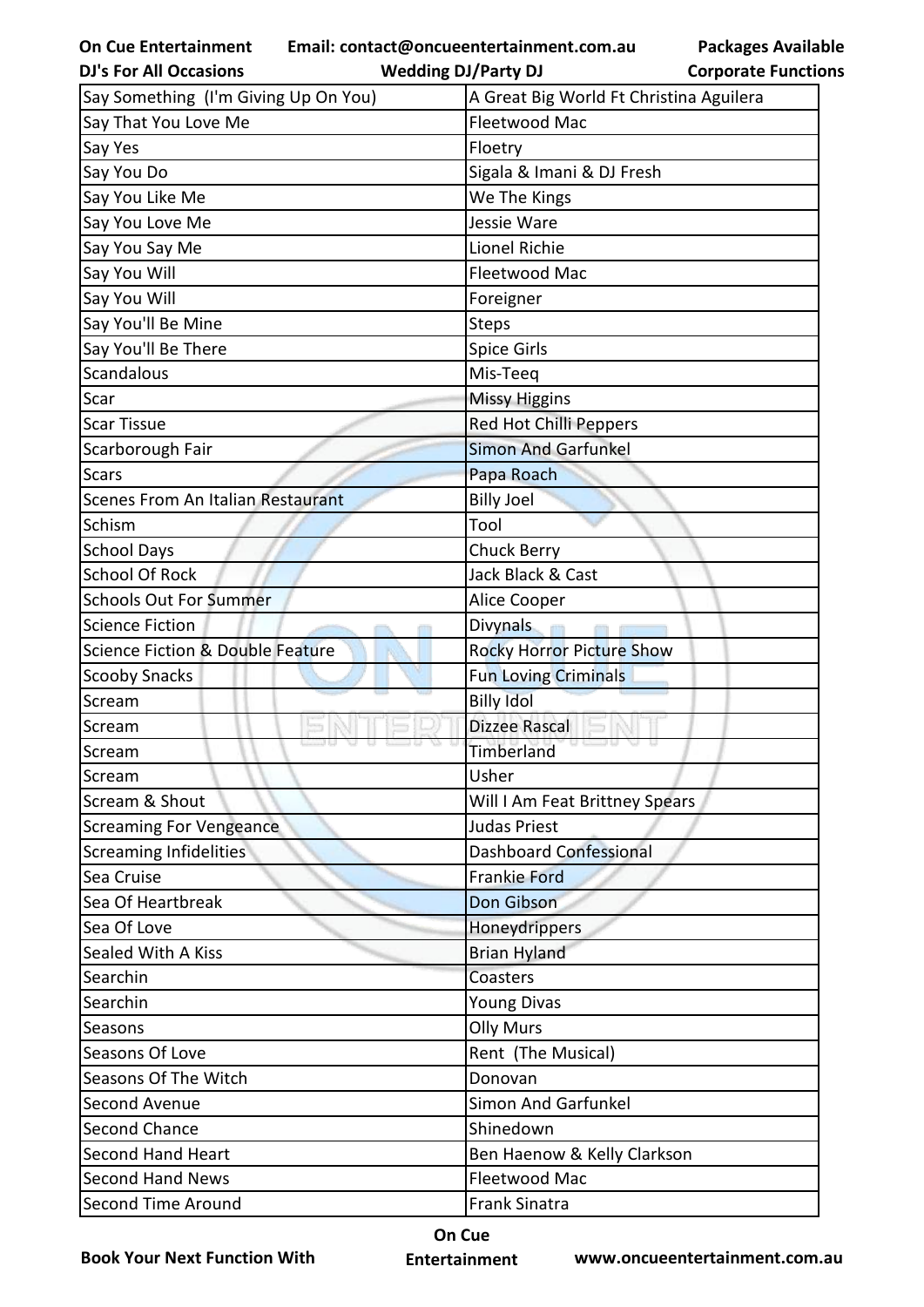**Email: contact@oncueentertainment.com.au Wedding DJ/Party DJ** 

**DJ's For All Occasions**

**Packages Available Corporate Functions**

| Seconds Away                | Vendetta Red                    |  |
|-----------------------------|---------------------------------|--|
| Secret Garden               | <b>Bruce Springsteen</b>        |  |
| Secret Love                 | Doris Day                       |  |
| Secret Love Song            | Little Mix Ft Jason Derulo      |  |
| Secret Of Life              | <b>Faith Hill</b>               |  |
| Secret Smile                | Semisonic                       |  |
| See My Baby Jive            | Wizard                          |  |
| See You Again               | <b>Miley Cyrus</b>              |  |
| See You Again               | Wiz Khalifa Ft Charlie Puth     |  |
| See You In September        | Happenings                      |  |
| See You Later Alligator     | Bill Haley & The Comets         |  |
| Seeing Red                  | Unwriiten Law                   |  |
| Seek & Destroy              | Metallica                       |  |
| Seen The Light              | Supergrass                      |  |
| Self Control                | Laura Branigan                  |  |
| Self Esteem                 | Offspring                       |  |
| Sell A Lot Of Beer          | <b>Warren Bros</b>              |  |
| Selling The Drama           | Live                            |  |
| Semi Charmed Life           | Third Eye Blind                 |  |
| Send The Pain Below         | Chevelle                        |  |
| Senorita                    | Justin Timberlake               |  |
| Sentimental Journey         | Doris Day                       |  |
| Separate Lives              | <b>Phil Collins</b>             |  |
| Separate Ways               | <b>Elvis Presley</b>            |  |
| <b>GLU</b><br>Separate Ways | Journey                         |  |
| Separate Ways               | Phil Collins & Marylin Martin   |  |
| September                   | <b>Earth Wind And Fire</b>      |  |
| September Morn              | Neil Diamond                    |  |
| September Song              | <b>Frank Sinatra</b>            |  |
| Sequel                      | Harry Chapin                    |  |
| Serenade                    | <b>Steve Miller Band</b>        |  |
| Serious                     | Duffy                           |  |
| Serious                     | <b>Gwen Stefani</b>             |  |
| Serious Juju                | Sammy Hagar                     |  |
| Set Fire To The Rain        | Adele                           |  |
| Seven                       | David Bowie                     |  |
| Seven Bridges Road          | <b>Dolly Parton</b>             |  |
| Seven Bridges Road          | Eagles                          |  |
| Seven Drunken Nights        | <b>Dubliners</b>                |  |
| Seven Nation Army           | <b>White Stripes</b>            |  |
| Seven Spanish Angels        | Willie Nelson                   |  |
| Seven Wonders               | Fleetwood Mac                   |  |
| Seven Years                 | Norah Jones                     |  |
| Seventeen                   | Jet                             |  |
| Sex                         | <b>Cheat Codes X Kris Kross</b> |  |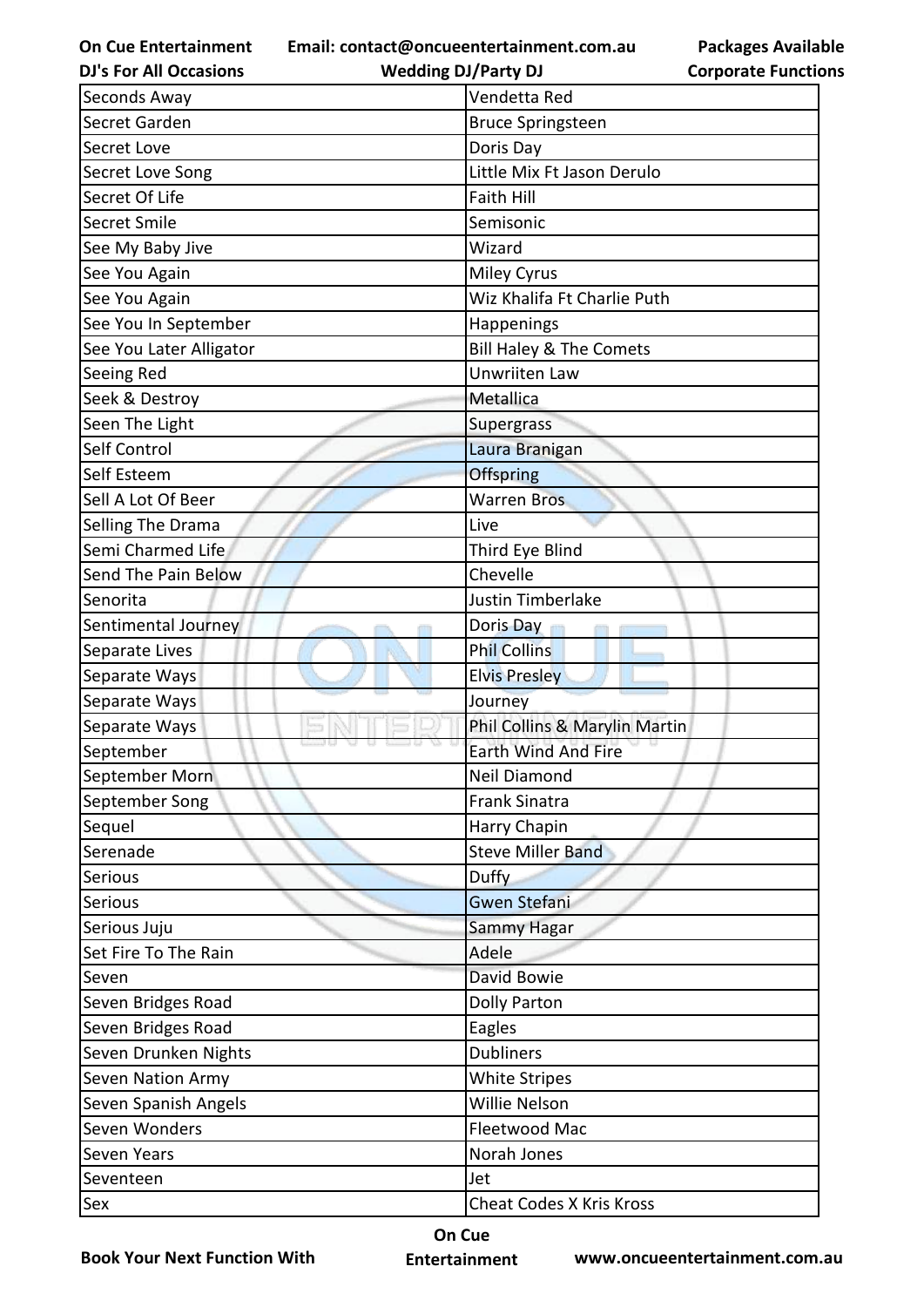**Email: contact@oncueentertainment.com.au**

**Packages Available Corporate Functions**

| <b>DJ's For All Occasions</b>       | <b>Wedding DJ/Party DJ</b>         | <b>Corporate Function</b> |  |
|-------------------------------------|------------------------------------|---------------------------|--|
| Sex & Drugs & Rock & Roll           | Ian Dury & The Blockheads          |                           |  |
| Sex (I'm A)                         | <b>Berlin</b>                      |                           |  |
| Sex As A Weapon                     | Pat Benatar                        |                           |  |
| Sex Bomb                            | <b>Tom Jones</b>                   |                           |  |
| Sex Crime                           | Eurythmics                         |                           |  |
| Sex Machine                         | James Brown                        |                           |  |
| Sex On Fire                         | Kings Of Leon                      |                           |  |
| Sex On The Radio                    | <b>Good Charlotte</b>              |                           |  |
| Sexed Up                            | Robbie Williams                    |                           |  |
| Sexercise                           | Kylie Minogue                      |                           |  |
| <b>Sexual Healing</b>               | Marvin Gaye                        |                           |  |
| Sexual Li Da Di                     | Amber                              |                           |  |
| <b>Sexual Revolution</b>            | <b>Macy Gray</b>                   |                           |  |
| Sexx Laws                           | <b>Beck</b>                        |                           |  |
| Sexy & 17                           | <b>Stray Cats</b>                  |                           |  |
| Sexy & I Know It                    | Lmfao                              |                           |  |
| Sexy Bitch                          | David Guetta Ft Akon               |                           |  |
| Sexy Black                          | Justin Timberlake                  |                           |  |
| Sexy Eyes                           | Dr Hook                            |                           |  |
| Sexy Eyes                           | Whigfield                          |                           |  |
| Sexy MF                             | Prince                             |                           |  |
| Sgt Peppers Lonely Hearts Club Band | <b>Beatles</b>                     |                           |  |
| Sgt. Major                          | <b>Jet</b>                         |                           |  |
| Sh Boom                             | <b>Crew Cuts</b>                   |                           |  |
| Sha La La La                        | <b>Small Faces</b>                 |                           |  |
| Shaddup You Face                    | <b>Joe Dolce</b>                   |                           |  |
| Shades Of Cool                      | Lana Del Ray                       |                           |  |
| Shadow                              | Ashlee Simpson                     |                           |  |
| <b>Shadow Dancing</b>               | Andy Gibb                          |                           |  |
| Shadow Of Love                      | Damned                             |                           |  |
| Shadow Of The Day                   | Linkin Park                        |                           |  |
| Shadows Of The Night                | Pat Benatar                        |                           |  |
| Shag                                | <b>Sammy Hagar</b>                 |                           |  |
| Shake                               | Sam Cooke                          |                           |  |
| Shake A Tailfeather                 | Ray Charles                        |                           |  |
| Shake A Tailfeather                 | <b>Ray Charles</b>                 |                           |  |
| Shake It                            | <b>Metro Station</b>               |                           |  |
| Shake It Off                        | Mariah Carey                       |                           |  |
| Shake It Off                        | Taylor Swift                       |                           |  |
| Shake It Out                        | Florence & The Machine             |                           |  |
| Shake It Up                         | Cars                               |                           |  |
| Shake Me                            | Cinderella                         |                           |  |
| Shake Rattle & Roll                 | <b>Elvis Presley</b>               |                           |  |
| <b>Shake Rattle And Roll</b>        | <b>Bill Haley &amp; The Comets</b> |                           |  |
| <b>Shake Shake Shake</b>            |                                    | Kc And The Sunshine Band  |  |

**Book Your Next Function With**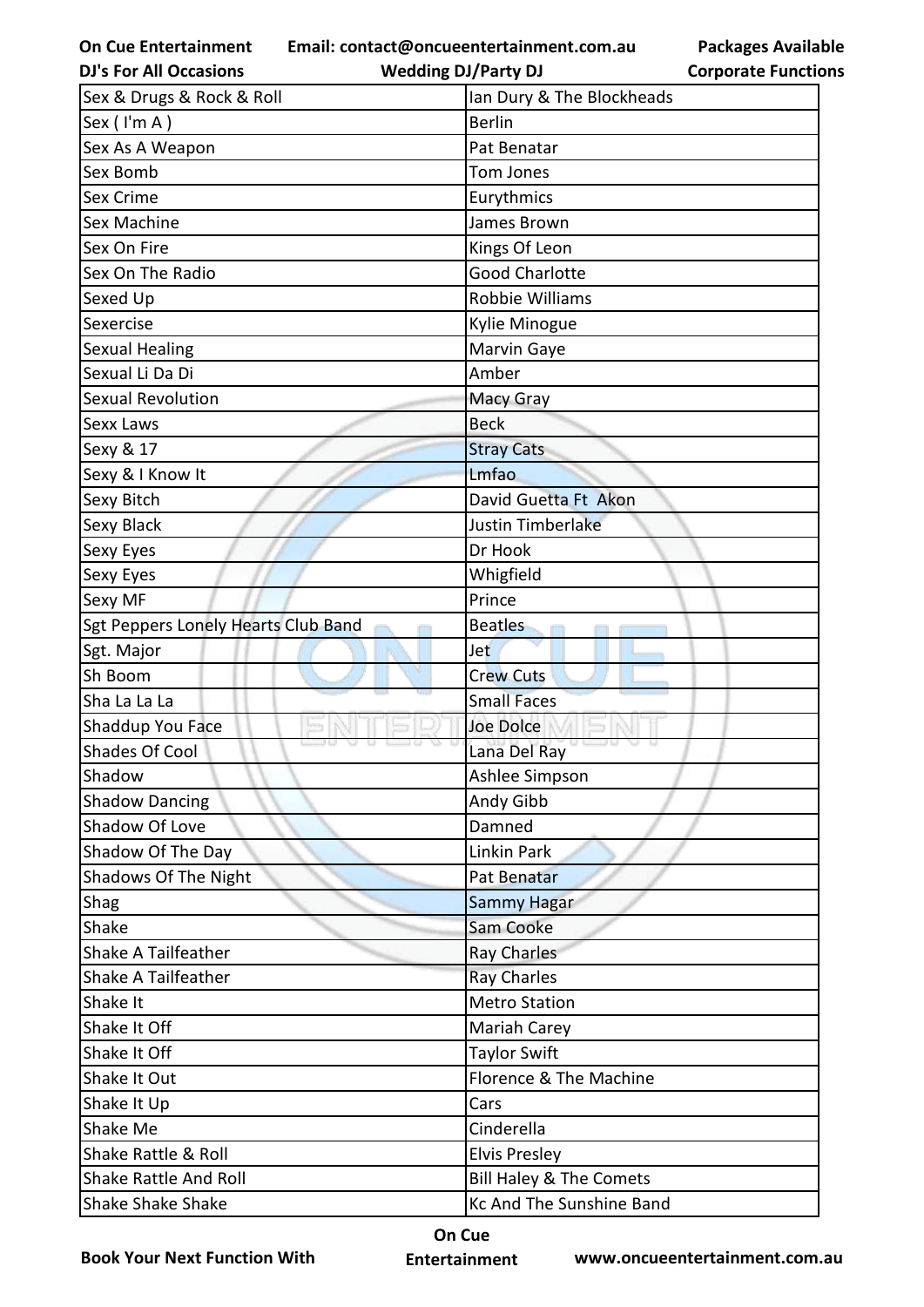|  |  |  | <b>On Cue Entertainment</b> |  |
|--|--|--|-----------------------------|--|
|--|--|--|-----------------------------|--|

**Email: contact@oncueentertainment.com.au**

**Packages Available Corporate Functions**

| <b>DJ's For All Occasions</b>                                                                              | <b>Wedding DJ/Party DJ</b>                                                                             | <b>Corporate Functio</b> |
|------------------------------------------------------------------------------------------------------------|--------------------------------------------------------------------------------------------------------|--------------------------|
| Shake Ya Tailfeather                                                                                       | <b>Blues Brothers</b>                                                                                  |                          |
| Shake Your Body                                                                                            | Shy Fx & T Power                                                                                       |                          |
| Shake Your Bon Bon                                                                                         | <b>Ricky Martin</b>                                                                                    |                          |
| Shake Your Booty                                                                                           | <b>Kc And The Sunshine Band</b>                                                                        |                          |
| <b>Shake Your Groove Thing</b>                                                                             | Peaches & Herb                                                                                         |                          |
| Shakedown                                                                                                  | <b>Bob Seger</b>                                                                                       |                          |
| Shakespear's Sister                                                                                        | Smiths                                                                                                 |                          |
| <b>Shakin All Over</b>                                                                                     | Normie Rowe                                                                                            |                          |
| Shala La La La                                                                                             | Vengaboys                                                                                              |                          |
| Shallow (Duet)                                                                                             | Lady Gaga And Bradley Cooper                                                                           |                          |
| Shame                                                                                                      | Evelyn Champange King                                                                                  |                          |
| Shame                                                                                                      | <b>Robbie Williams</b>                                                                                 |                          |
| <b>Shame And Scandal</b>                                                                                   | Madness                                                                                                |                          |
| Shameless                                                                                                  | <b>Billy Joel</b>                                                                                      |                          |
| Shameless                                                                                                  | <b>Garth Brooks</b>                                                                                    |                          |
| Shape                                                                                                      | Sugababes                                                                                              |                          |
| Shape Of You                                                                                               | <b>Ed Sheeran</b>                                                                                      |                          |
| <b>Sharing You</b>                                                                                         | <b>Bobby Vee</b>                                                                                       |                          |
| Sharp Dressed Man                                                                                          | Zz Top                                                                                                 |                          |
| Shatterday                                                                                                 | Vendetta Red                                                                                           |                          |
| <b>Shattered Dreams</b>                                                                                    | Johnny Hates Jazz                                                                                      |                          |
| She                                                                                                        | <b>Elvis Costello</b>                                                                                  |                          |
| She                                                                                                        | <b>Elvis Costello</b>                                                                                  |                          |
| She Ain't You                                                                                              | <b>Chris Brown</b>                                                                                     |                          |
| She Bangs                                                                                                  | <b>Ricky Martin</b>                                                                                    |                          |
| She Believes In Me                                                                                         | <b>Kenny Rogers</b>                                                                                    |                          |
| She Came In Through The Bathroom Window                                                                    | Joe Cocker                                                                                             |                          |
| She Caught The Caty                                                                                        | <b>Blues Brothers</b>                                                                                  |                          |
| She Doesn't Mind                                                                                           | Sean Paul                                                                                              |                          |
| She Drives Me Crazy                                                                                        | <b>Fine Young Cannibals</b>                                                                            |                          |
| She Has To Be Loved                                                                                        | <b>Jenny Morris</b>                                                                                    |                          |
| She Hates Me                                                                                               | <b>Puddle Of Mud</b>                                                                                   |                          |
| She Left Me On A Friday                                                                                    | <b>Shed Seven</b>                                                                                      |                          |
| She Looks So Perfect                                                                                       | <b>5 Seconds Of Summer</b>                                                                             |                          |
| She Loves Me Not                                                                                           | Papa Roach                                                                                             |                          |
| She Loves You                                                                                              | <b>Beatles</b>                                                                                         |                          |
| She Needs Someone To Hold Her When She Cries                                                               | Conway Twitty                                                                                          |                          |
|                                                                                                            |                                                                                                        |                          |
|                                                                                                            |                                                                                                        |                          |
| She Thinks I Still Care                                                                                    |                                                                                                        |                          |
| She Used To Be Mine                                                                                        | Brooks & Dunn                                                                                          |                          |
| She Wants To Move                                                                                          | <b>NERD</b>                                                                                            |                          |
|                                                                                                            |                                                                                                        |                          |
|                                                                                                            |                                                                                                        |                          |
|                                                                                                            |                                                                                                        |                          |
| She Only Smokes When She Drinks<br>She Says<br>She Wears My Ring<br>She Wears My Ring<br>She Will Be Loved | Joe Nichols<br>Howie Day<br><b>Elvis Presley</b><br><b>Elvis Presley</b><br>Johnny O Keefe<br>Maroon 5 |                          |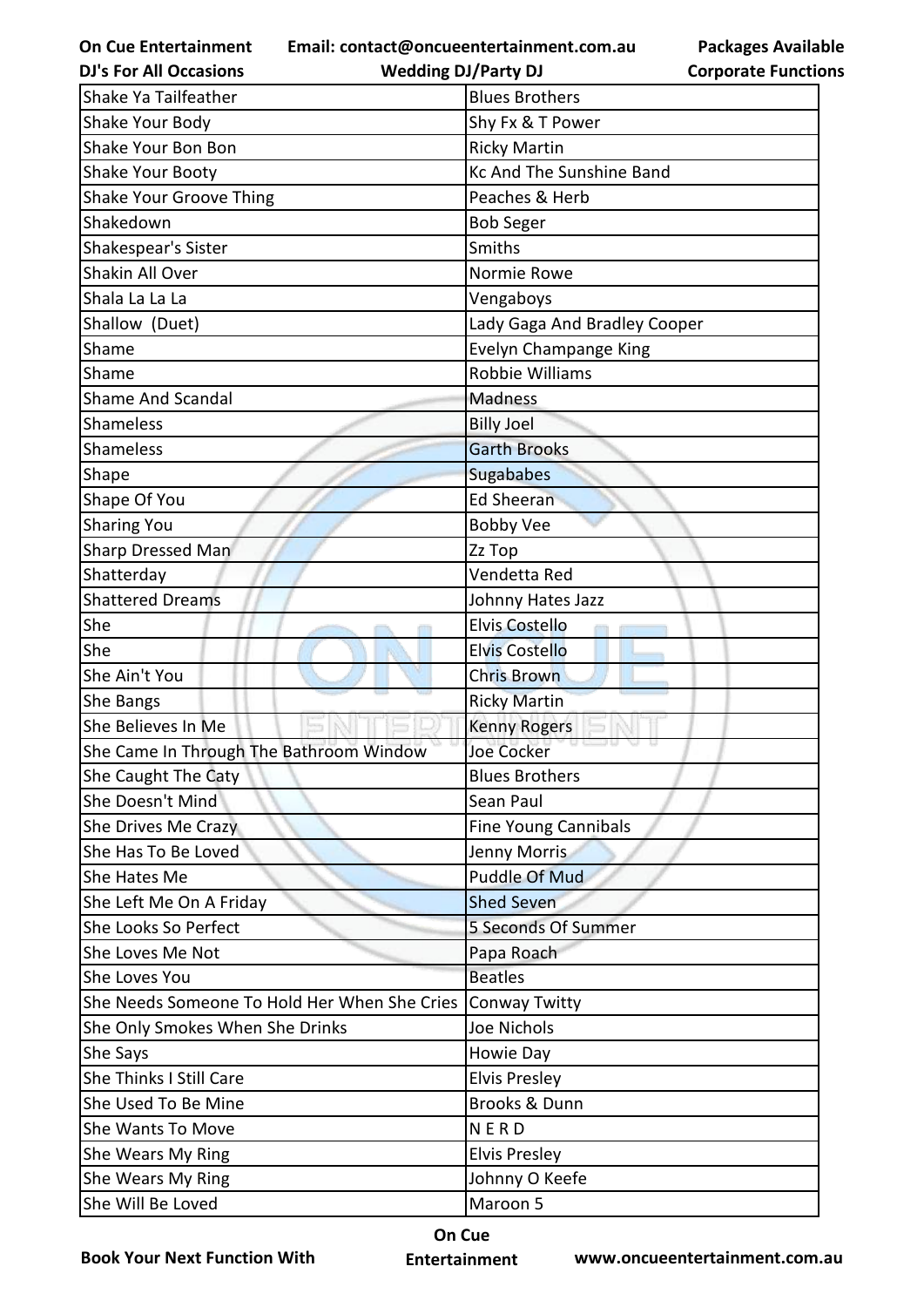**Email: contact@oncueentertainment.com.au**

**DJ's For All Occasions**

**Wedding DJ/Party DJ** 

| <b>Packages Available</b>  |
|----------------------------|
| <b>Corporate Functions</b> |

| She Wolf                                    | Shakira                      |
|---------------------------------------------|------------------------------|
| She Wolf (Fall To Pieces)                   | David Guetta Ft Sia          |
| She Works Hard For The Money                | Donna Summer                 |
| She'd Rather Be With Me                     | Turtles                      |
| Sheena Is A Punk Rocker                     | Ramones                      |
| Sheep                                       | Pink Floyd                   |
| Sheila                                      | <b>Tommy Roe</b>             |
| Sheila Take A Bow                           | Smiths                       |
| Sherry (Sherry Baby)                        | Frankie Valli & Four Seasons |
| She's A Genius                              | Jet                          |
| She's A Lady                                | <b>Tom Jones</b>             |
| She's A River                               | Simple Minds                 |
| She's All I Ever Had                        | <b>Ricky Martin</b>          |
| She's All That                              | Collin Raye                  |
| She's Always A Woman To Me                  | <b>Billy Joel</b>            |
| <b>She's Electric</b>                       | <b>Oasis</b>                 |
| She's Every Woman                           | <b>Garth Brooks</b>          |
| She's Gone                                  | <b>Eric Clapton</b>          |
| She's Got A Way                             | <b>Billy Joel</b>            |
| She's Got Diamonds On The Souls Of Her Feet | Paul Simon                   |
| She's Got Issues                            | Offspring                    |
| She's Got That Vibe                         | R Kelly                      |
| She's Got You                               | <b>Patsy Cline</b>           |
| She's In Love With The Boy                  | Trisha Yearwood              |
| She's Kinda Hot                             | 5 Seconds Of Summer          |
| She's Like The Wind                         | Patrick Swayze               |
| She's Madonna                               | <b>Robbie Williams</b>       |
| She's My Baby                               | Johnny O Keefe               |
| She's My Girl                               | Turtles                      |
| She's My Kind Of Rain                       | <b>Tim Mcgraw</b>            |
| Shes My Man                                 | <b>Scissor Sisters</b>       |
| She's My Ute                                | Lee Kernaghan                |
| She's My Winona                             | <b>Fall Out Boy</b>          |
| She's Not There                             | <b>Zombies</b>               |
| She's Not You                               | <b>Elvis Presley</b>         |
| She's On Fire                               | Shania Twain                 |
| She's On Fire                               | Train                        |
| She's Out Of My Life                        | Michael Jackson              |
| She's So Fine                               | Easybeats                    |
| She's So High                               | Tal Bachman                  |
| She's So Lovely                             | <b>Scouting For Girls</b>    |
| She's So Mean                               | Matchbox 20                  |
| She's The One                               | Robbie Williams              |
| She's Tight                                 | Cheap Trick                  |
| Shilo                                       | Neil Diamond                 |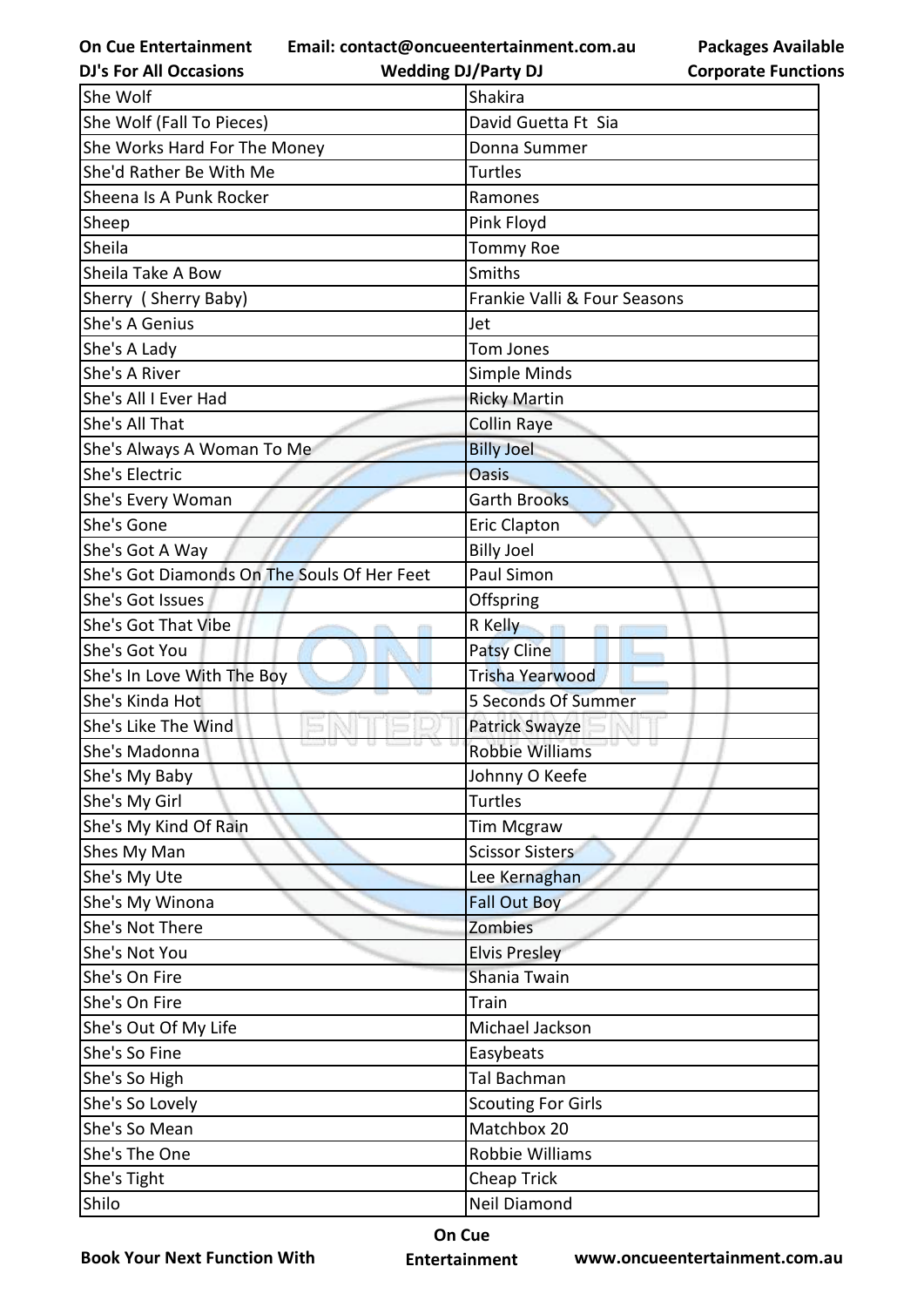**Email: contact@oncueentertainment.com.au**

**DJ's For All Occasions**

**Wedding DJ/Party DJ** 

**Packages Available Corporate Functions**

| Shimmer                        | Fuel                           |
|--------------------------------|--------------------------------|
| Shimmer                        | <b>Shawn Mullins</b>           |
| Shimmy Shimmy Ko Ko Bop        | Little Anthony & The Imperials |
| Shine                          | <b>Booty Luv</b>               |
| Shine                          | <b>Collective Soul</b>         |
| Shine                          | Vanessa Amorosi                |
| Shine                          | Years & Years                  |
| Shine On You Crazy Diamond     | Pink Floyd                     |
| Shine Your Light               | Rita Ora                       |
| Shining                        | <b>Marcia Hines</b>            |
| <b>Shining Star</b>            | Earth Wind And Fire            |
| <b>Shining Star</b>            | <b>Manhattan Transfer</b>      |
| Shiny Happy People             | REM                            |
| Ship To Wreck                  | Florence & The Machine         |
| Shiver                         | Natalie Imbruglia              |
| Shivers                        | <b>Screaming Jets</b>          |
| Shock The monkey               | <b>Peter Gabriel</b>           |
| Shool Of Hard Knocks           | POD                            |
| Shoop                          | Salt N Pepper                  |
| Shoop Shoop Song               | Cher                           |
| Shoot The Moon                 | Norah Jones                    |
| Shoot To Thrill                | Acdc                           |
| <b>Shooting Star</b>           | <b>Bad Company</b>             |
| Shop Around                    | <b>Miracles</b>                |
| Shoplifters Of The World Unite | <b>Smiths</b>                  |
| <b>Short Memory</b>            | Midnight Oil                   |
| <b>Short Shorts</b>            | <b>Royal Teens</b>             |
| Short Skirt Long Jacket        | Cake                           |
| <b>Shot Down In Flames</b>     | Acdc                           |
| Shot In The Dark               | Ozzy Osbourne                  |
| Shotgun Boogie                 | Tennessee Ernie Ford           |
| Should I Stay                  | Gabrielle                      |
| Should I Stay Or Should I Go   | Clash                          |
| Should I Tell Them             | <b>Shaun Groves</b>            |
| Shoulda Known                  | Lil' Mo                        |
| Should've Been A Cowboy        | <b>Toby Keith</b>              |
| Should've Been Us              | Tori Kelly                     |
| Should've Known Better         | <b>Richard Marx</b>            |
| Should've Said No              | <b>Taylor Swift</b>            |
| Shout                          | Johnny O Keefe                 |
| Shout                          | Otis Day                       |
| Shout                          | <b>Tears For Fears</b>         |
| Shout                          | <b>Isley Brothers</b>          |
| Shout At The Devil             | Motley Crue                    |
| Shout It Out                   | <b>Reece Mastin</b>            |

**Book Your Next Function With**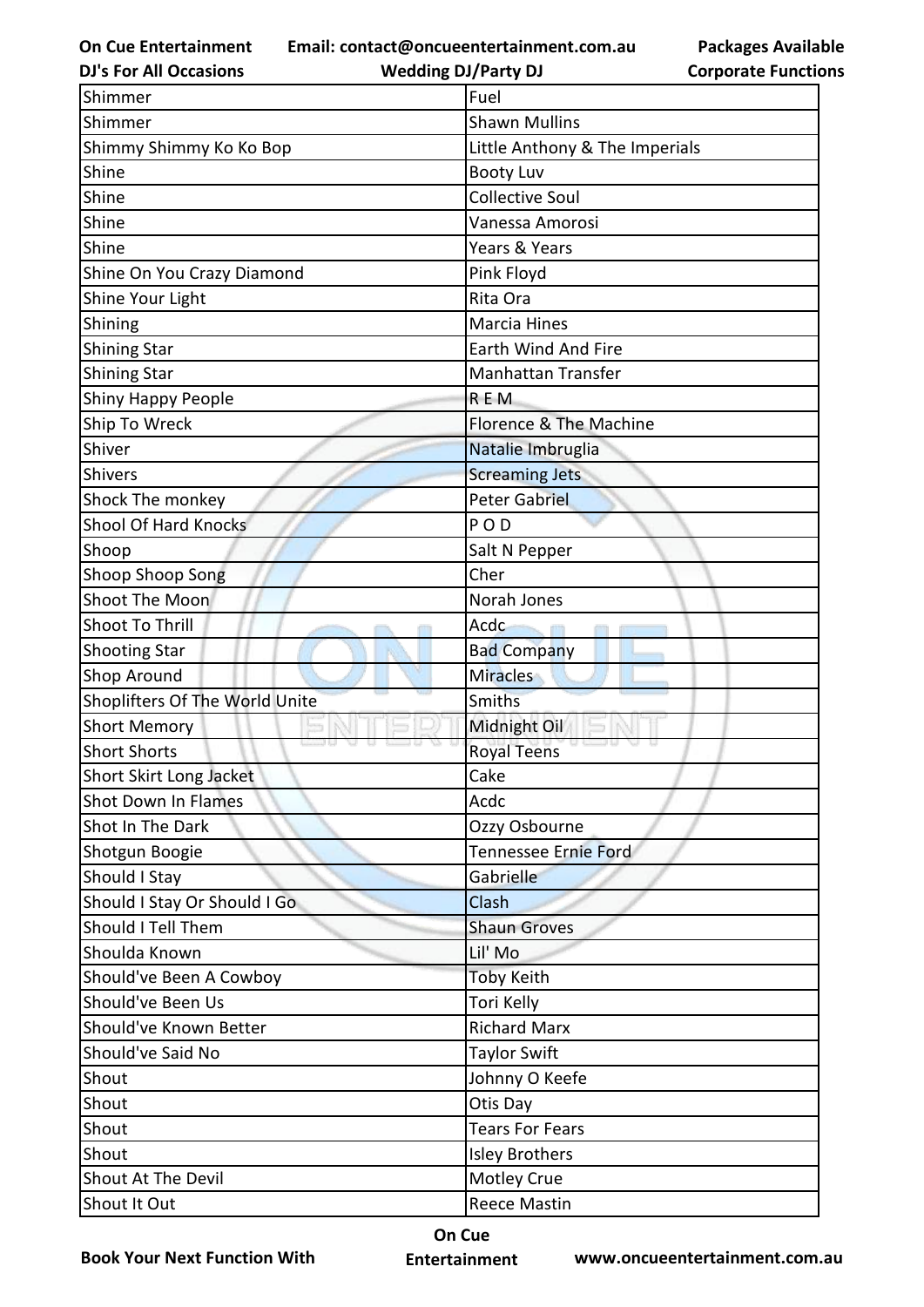**Email: contact@oncueentertainment.com.au**

**Packages Available Corporate Functions**

| <b>DJ's For All Occasions</b>        | <b>Wedding DJ/Party DJ</b>      | <b>Corporate Functio</b> |
|--------------------------------------|---------------------------------|--------------------------|
| Shout It Out Loud                    | <b>Kiss</b>                     |                          |
| Shout To The Top                     | Style Council                   |                          |
| Show And Tell                        | Al Wilson                       |                          |
| Show Me                              | Commitments                     |                          |
| Show Me                              | <b>Cover Girls</b>              |                          |
| Show Me                              | My Fair Lady (Musical)          |                          |
| Show Me Heaven                       | Maria McKee                     |                          |
| Show Me How To Live                  | Audioslave                      |                          |
| Show Me Love                         | Robin S                         |                          |
| Show Me Love                         | Sam Feldt Ft Kimberly Anne      |                          |
| Show Me Love                         | The Wanted                      |                          |
| Show Me The Meaning Of Being In Love | <b>Backstreet Boys</b>          |                          |
| Show Me The Way                      | Peter Frampton                  |                          |
| Show Must Go On                      | Three Dog Night                 |                          |
| Shower The People                    | <b>James Taylor</b>             |                          |
| Showing Out                          | Mel & Kim                       |                          |
| Shut Up                              | <b>Black Eyed Peas</b>          |                          |
| Shut Up                              | Kellie Osbourne                 |                          |
| Shut Up                              | Simple Plan                     |                          |
| Shut Up                              | Stormzy                         |                          |
| Shut Up & Drive                      | Rihanna                         |                          |
| Shut Up And Dance                    | Walk The Moon                   |                          |
| Shut Up And Kiss Me                  | <b>Reece Mastin</b>             |                          |
| Shut Up And Let Me Go                | <b>Ting Tings</b>               |                          |
| <b>Shut Your Mouth</b>               | Made In London                  |                          |
| Shy Boy                              | Bananarama                      |                          |
| <b>Sick And Tired</b>                | Anastacia                       |                          |
| <b>Sick Man Blues</b>                | The Goodies                     |                          |
| <b>Sick Sick Sick</b>                | Queens Of The Stone Age         |                          |
| <b>Sick Things</b>                   | Alice Cooper                    |                          |
| Sicko Mode                           | <b>Travis Scott</b>             |                          |
| Side                                 | Travis                          |                          |
| Sidewinder Sleeps Tonight            | <b>REM</b>                      |                          |
| Sight For Sore Eyes                  | M People                        |                          |
| Sign O The Times                     | Prince                          |                          |
| Sign Of The Times                    | <b>Harry Styles</b>             |                          |
| Sign Your Name                       | Terence Trent D'Arby            |                          |
| Signed Sealed Delivered              | Stevie Wonder                   |                          |
| Signs                                | <b>Five Man Electrical Band</b> |                          |
| Signs Of Love Makin                  | Tyrese                          |                          |
| Silence                              | Sarah McLachlan                 |                          |
| Silence Is Golden                    | <b>Tremeloes</b>                |                          |
| <b>Silent All These Years</b>        | <b>Tori Amos</b>                |                          |
| <b>Silent Night</b>                  | Christmas                       |                          |
| <b>Silent Running</b>                | Mike & The Mechanics            |                          |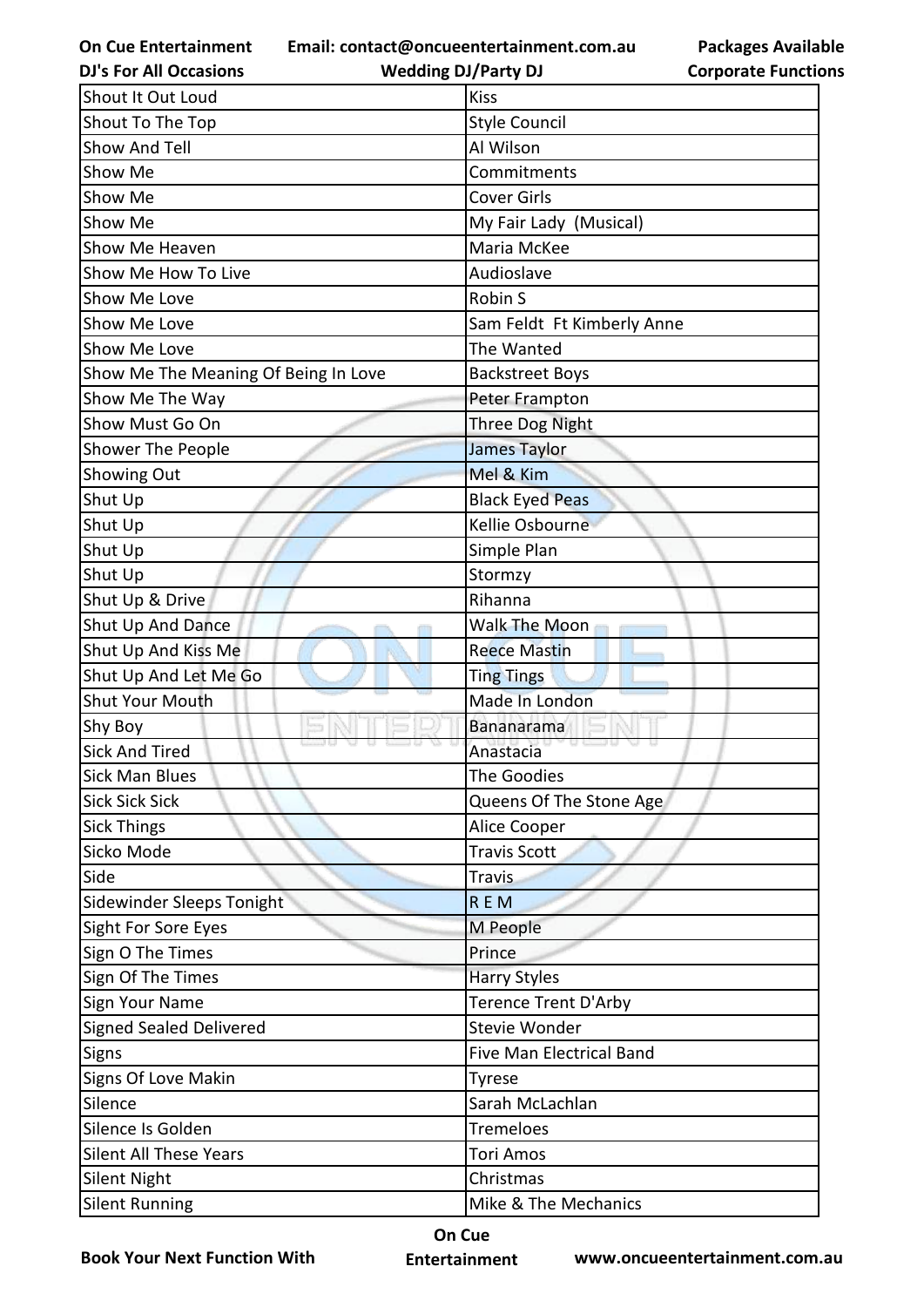**Email: contact@oncueentertainment.com.au**

**DJ's For All Occasions**

**Wedding DJ/Party DJ** 

| <b>Silly Love Songs</b>                  | Paul Mc Cartney             |
|------------------------------------------|-----------------------------|
| Silly World                              | <b>Stone Sour</b>           |
| <b>Silver And Gold</b>                   | <b>Dolly Parton</b>         |
| <b>Silver Dream Machine</b>              | David Essex                 |
| <b>Silver Lining</b>                     | <b>Bonnie Raitt</b>         |
| <b>Silver Springs</b>                    | Fleetwood Mac               |
| <b>Silver Threads And Golden Needles</b> | Dusty Springfield           |
| <b>Similar Features</b>                  | Melissa Etheridge           |
| Simple Kind Of Life                      | No Doubt                    |
| Simple Life                              | Elton John                  |
| Simple Man                               | Shinedown                   |
| Simply Irresistible                      | <b>Robert Palmer</b>        |
| Simply The Best                          | <b>Tina Turner</b>          |
| Sin Sin Sin                              | <b>Robbie Williams</b>      |
| Sin Wagon                                | <b>Dixie Chicks</b>         |
| Since I Don't Have You                   | <b>Guns N Roses</b>         |
| Since I Don't Have You                   | Skyliners                   |
| Since I Fell For You                     | <b>Charlie Rich</b>         |
| Since I Met You Baby                     | Ivory Joe Hunter            |
| Since You Been Gone                      | Kelly Clarkson              |
| Since You Been Gone                      | Powderfinger                |
| Sincerely                                | <b>Mcguire Sisters</b>      |
| Sing                                     | Carpenters                  |
| Sing                                     | <b>Ed Sheeran</b>           |
| Sing                                     | Johnny O Keefe              |
| Sing                                     | <b>Travis</b>               |
| Sing Alleluia                            | Jennifer Knapp & Mac Powell |
| Sing For The Moment                      | Eminem                      |
| <b>Sing Our Song</b>                     | <b>UB40</b>                 |
| <b>Sing Sing Sing</b>                    | Johnny O Keefe              |
| Singing In My Sleep                      | Semisonic                   |
| Singing In The Rain                      | <b>Gene Kelly</b>           |
| <b>Singing My Song</b>                   | <b>Tammy Wynette</b>        |
| <b>Singing The Blues</b>                 | <b>Guy Mitchell</b>         |
| Single                                   | Natasha Beddingfield        |
| <b>Single Ladies</b>                     | Beyonce                     |
| <b>Sink The Bismark</b>                  | Johnny Horton               |
| Sink The Pink                            | Acdc                        |
| Sir Duke                                 | Stevie Wonder               |
| Sir Psycho Sexy                          | Red Hot Chilli Peppers      |
| Sister                                   | S <sub>2</sub>              |
| Sister Christian                         | Night Ranger                |
| Sister Golden Hair                       | America                     |
| <b>Sister Madly</b>                      | <b>Crowded House</b>        |
| Sisters Are Doing It For Themselves      | Aretha Franklin             |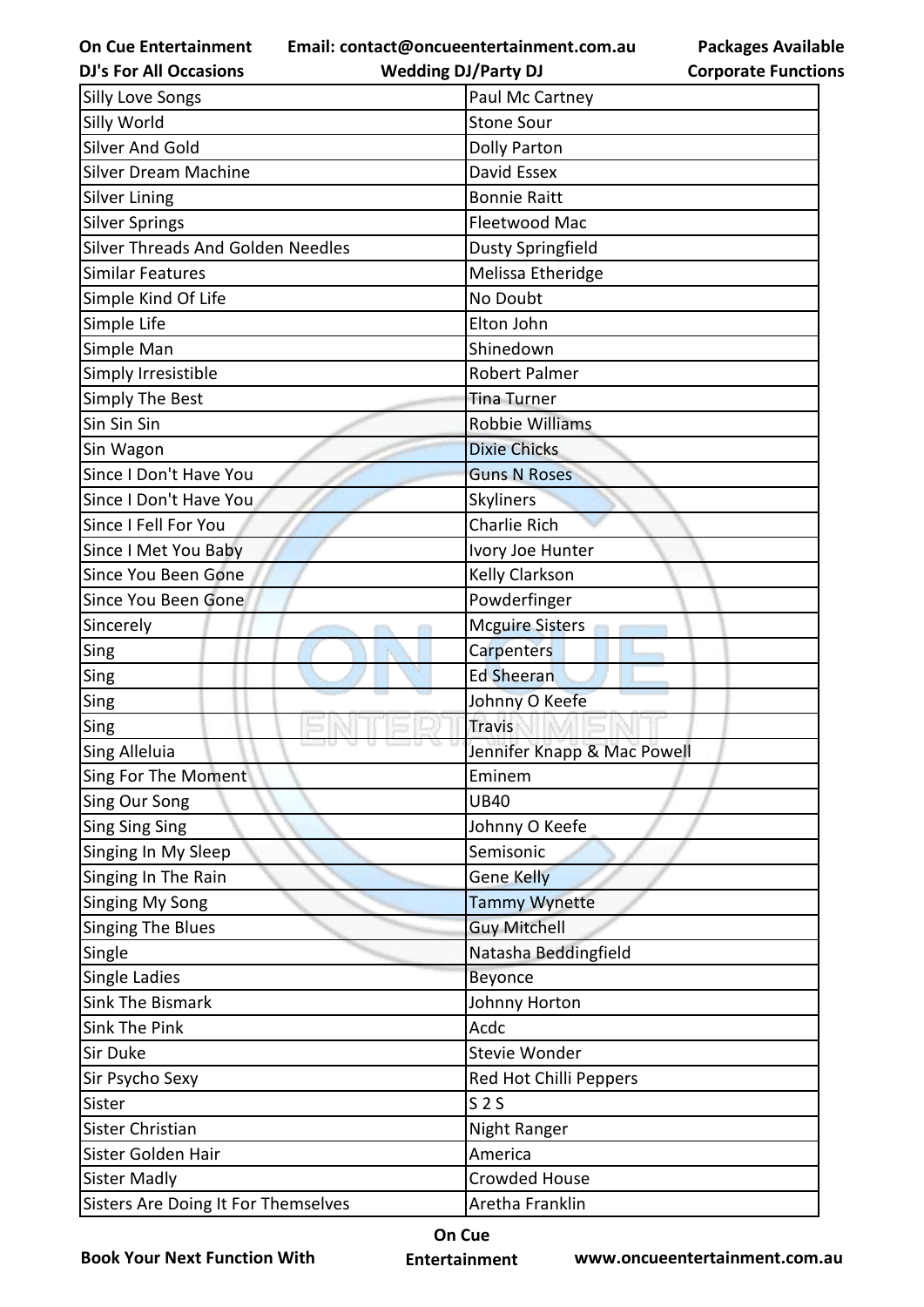**Email: contact@oncueentertainment.com.au**

**Packages Available Corporate Functions**

| <b>DJ's For All Occasions</b>     | <b>Wedding DJ/Party DJ</b>        | <b>Corporate Functio</b> |
|-----------------------------------|-----------------------------------|--------------------------|
| <b>Sit Down</b>                   | James                             |                          |
| Sit On My Face                    | Monty Python                      |                          |
| Sitting                           | <b>Cat Stevens</b>                |                          |
| Sitting On The Dock Of The Bay    | <b>Otis Redding</b>               |                          |
| Sitting On Top Of The World       | Delta Goodrem                     |                          |
| Six Days On The Road              | Dave Dudley                       |                          |
| Six Degrees Of Separation (Clean) | The Script                        |                          |
| Six Months In A Leaky Boat        | Split Enz                         |                          |
| <b>Sixteen Candles</b>            | Crests                            |                          |
| <b>Sixteen Candles</b>            | <b>Elvis Presley</b>              |                          |
| Sixteen Going On Seventeen        | Sound Of Music                    |                          |
| <b>Sixteen Tons</b>               | Tennessee Ernie Ford              |                          |
| Ska8er Boi                        | <b>Avril Lavigne</b>              |                          |
| <b>Skinny Genes</b>               | <b>Eliza Doolittle</b>            |                          |
| <b>Skinny Love</b>                | <b>Birdy</b>                      |                          |
| Skip A Rope                       | <b>Hensen Cargel</b>              |                          |
| Skweeze Me Pleeze                 | Slade                             |                          |
| Sky                               | Sonique                           |                          |
| <b>Sky High</b>                   | Jigsaw                            |                          |
| <b>Sky Pilot</b>                  | Animals                           |                          |
| Skyfall                           | Adele                             |                          |
| Sky's The Limit                   | Jason Derulo                      |                          |
| Skyscraper                        | Demi Lovato                       |                          |
| Sledgehammer                      | <b>Peter Gabriel</b>              |                          |
| Sleeping In My Car                | Roxette                           |                          |
| Sleepwalker                       | <b>Wallflowers</b>                |                          |
| Sleigh Ride                       | Johnny Mathis                     |                          |
| Slice Of Heaven                   | Dave Dobbin                       |                          |
| Slide                             | Goo Goo Dolls                     |                          |
| Slide It In                       | Whitesnake                        |                          |
| Slip Away                         | Commitments                       |                          |
| Slip Slidin Away                  | <b>Simon And Garfunkel</b>        |                          |
| <b>Slipping Away</b>              | Dope                              |                          |
| <b>Slipping Away</b>              | Max Merritt                       |                          |
| Sloop John B                      | <b>Beach Boys</b>                 |                          |
| Slow                              | <b>Kylie Minogue</b>              |                          |
| Slow Down                         | Selena Gomez                      |                          |
| Slow Hand                         | Conway Twitty                     |                          |
| Slow Hand                         | <b>Pointer Sisters</b>            |                          |
| <b>Slow Hands</b>                 | Interpol                          |                          |
| Slow Jamz                         | Twista Ft Kanye West & Jamie Foxx |                          |
| Slow N Easy                       | Whitesnake                        |                          |
| Sly                               | Cat Empire                        |                          |
| Small Bump                        | <b>Ed Sheeran</b>                 |                          |
| <b>Small Town</b>                 | John Couger Mellencamp            |                          |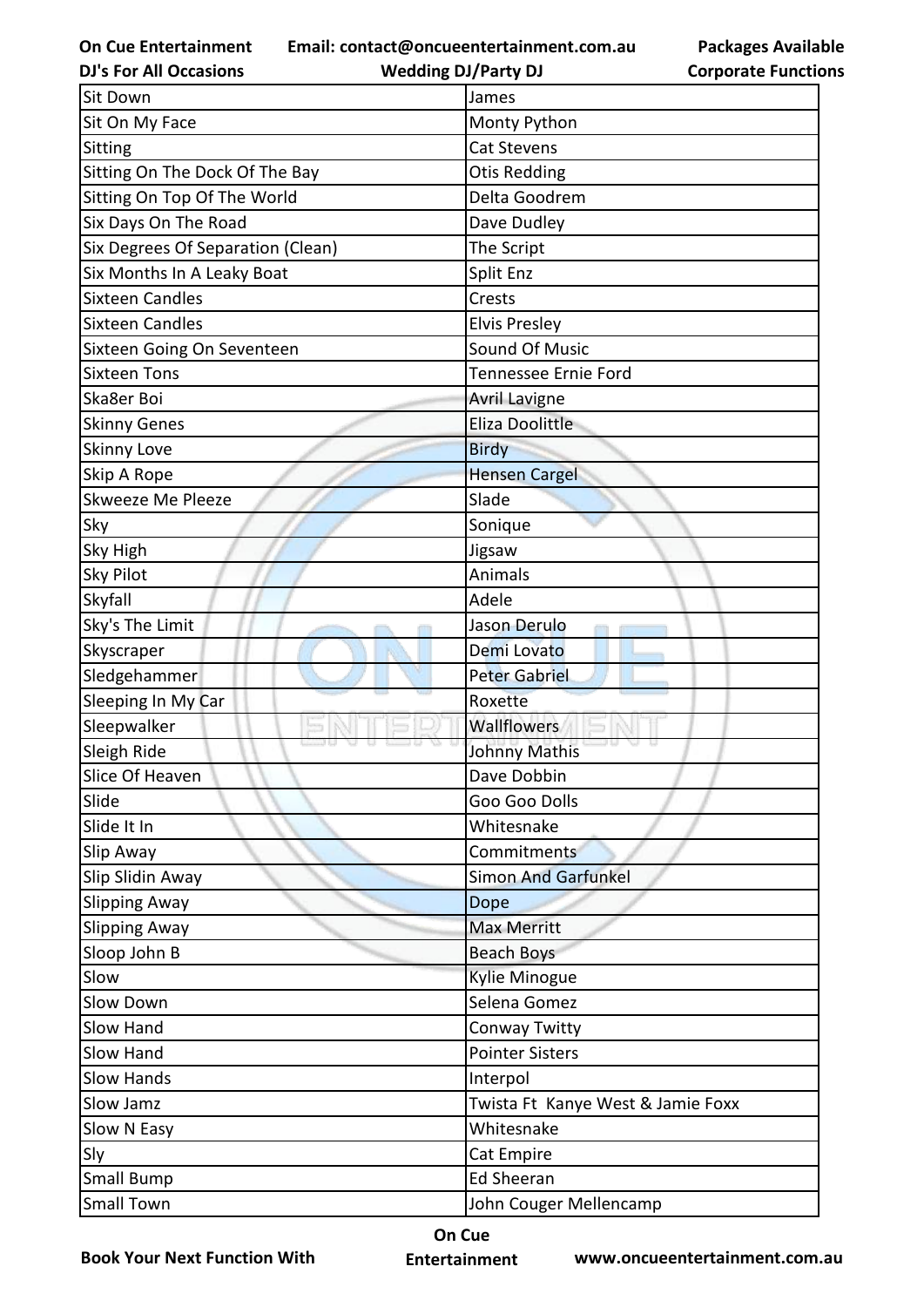**Email: contact@oncueentertainment.com.au**

**DJ's For All Occasions**

**Wedding DJ/Party DJ** 

**Packages Available Corporate Functions**

| <b>Small Town Boy</b>           | <b>Bronski Beat</b>           |
|---------------------------------|-------------------------------|
| Smells Like Teen Spirit         | Nirvana                       |
| Smile                           | <b>Katy Perry</b>             |
| Smile                           | Lily Allen                    |
| Smile                           | Lonestar                      |
| Smile                           | Vitamin C                     |
| Smile                           | Avril Lavigne                 |
| Smoke                           | Natalie Imbruglia             |
| Smoke Gets In Your Eyes         | Platters                      |
| Smoke On The Water              | Deep Purple                   |
| Smokin In The Boys Room         | Motley Crue                   |
| <b>Smoking Cigarettes</b>       | Tweet                         |
| Smoking Gun                     | <b>Robert Cray</b>            |
| <b>Smoky Mountain Rain</b>      | Ronnie Milsap                 |
| Smooth                          | Santana & Rob Thomas          |
| Smooth                          | Rob Thomas & Santana          |
| <b>Smooth Criminal</b>          | Alien Ant Farm                |
| Smooth Operator                 | Sade                          |
| Snake                           | R Kelly                       |
| Snap Out Of It                  | <b>Arctic Monkeys</b>         |
| Sneakin Sally Through The Alley | <b>Robert Palmer</b>          |
| Snoopy Vs The Red Baron         | Royal Guardsmen               |
| Snow (Hey Ho)                   | <b>Red Hot Chilli Peppers</b> |
| Snowbird                        | <b>Anne Murray</b>            |
| Snowflake On The Sahara         | <b>Natalie Cole</b>           |
| So Alive                        | Love & Rockets                |
| So Beautiful                    | Darren Hayes                  |
| So Beautiful                    | Pete Murray                   |
| So Damn Fine                    | Joanne                        |
| So Emotional                    | Christina Aguilera            |
| So Emotional                    | <b>Whitney Houston</b>        |
| So Far Away                     | Carol King                    |
| So Far Away                     | <b>Staind</b>                 |
| So Far Away                     | <b>Dire Straits</b>           |
| So Freakin Tight                | <b>Tough Love</b>             |
| So Fresh So Clean               | Outkast                       |
| So Glad You're Mine             | <b>Elvis Presley</b>          |
| So Gone                         | Monica                        |
| So Good                         | <b>B.O.B.</b>                 |
| So Good                         | Destiny's Child               |
| So Lonely                       | Police                        |
| So Long                         | Abba                          |
| So Pure                         | Alanis Morissette             |
| So What                         | Pink                          |
| So Wrong                        | Patsy Cline                   |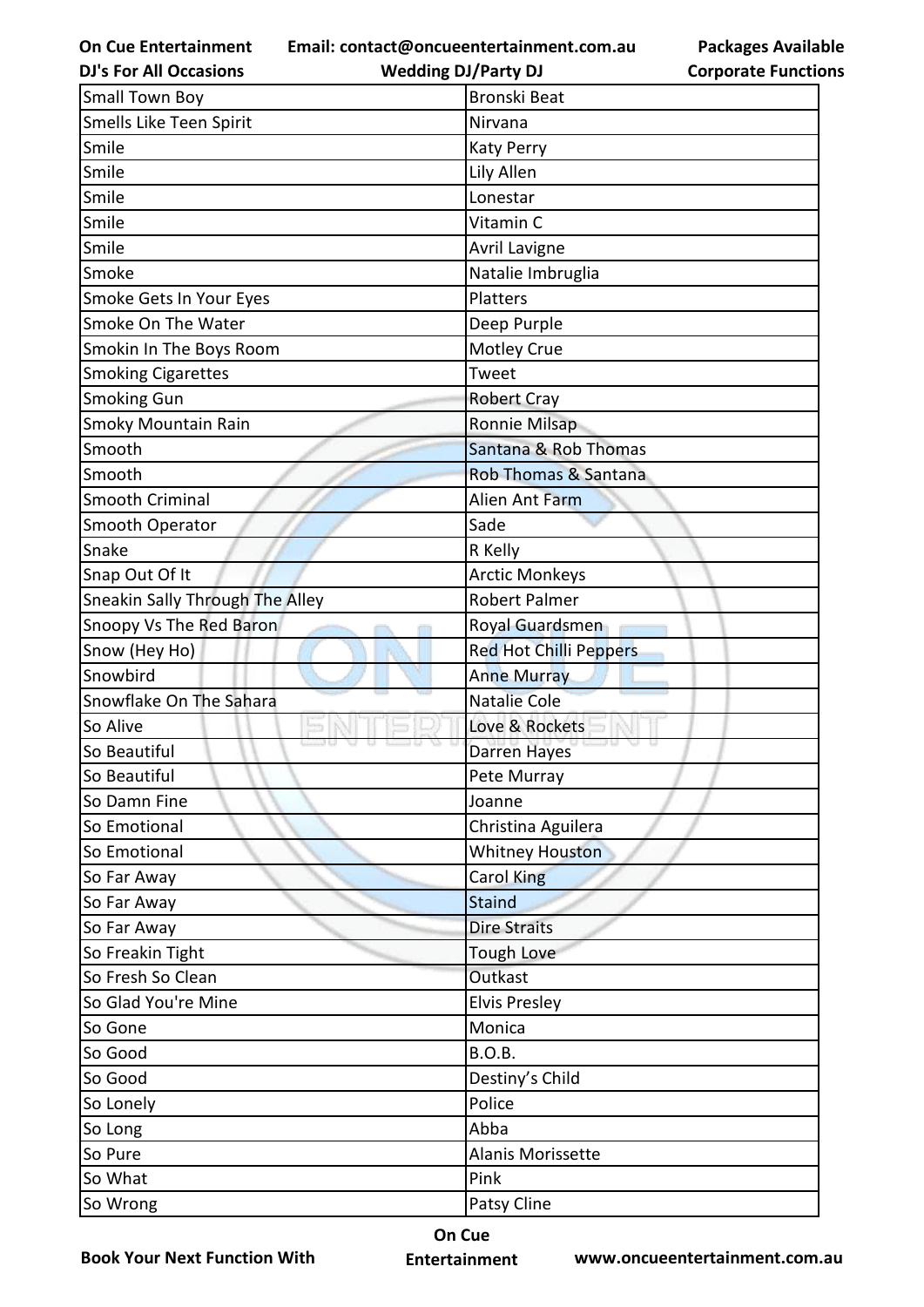**Email: contact@oncueentertainment.com.au**

**Wedding DJ/Party DJ** 

**Packages Available Corporate Functions**

| <b>DJ's For All Occasions</b>       | <b>Wedding DJ/Party DJ</b>         | <b>Corporate Functio</b> |
|-------------------------------------|------------------------------------|--------------------------|
| So Yesterday                        | <b>Hilary Duff</b>                 |                          |
| So You Wanna Be A Rock n Roll Star  | <b>Byrds</b>                       |                          |
| So You Win Again                    | <b>Hot Chocolate</b>               |                          |
| Soak Up The Sun                     | Sheryl Crow                        |                          |
| Sober                               | Pink                               |                          |
| Sock It To Me Baby                  | Mitch Rider And The Detroit Wheels |                          |
| Soda Pop                            | <b>Britney Spears</b>              |                          |
| Softly As I Leave You               | <b>Matt Munro</b>                  |                          |
| Soldier                             | Destiny's Child                    |                          |
| Soldier                             | Samantha Jade                      |                          |
| Solid Rock                          | Goanna                             |                          |
| Solitaire                           | Clay Aiken                         |                          |
| Solitaire                           | Laura Branigan                     |                          |
| Solitary Man                        | <b>Neil Diamond</b>                |                          |
| Solsbury Hill                       | <b>Peter Gabriel</b>               |                          |
| Some Beach                          | <b>Blake Shelton</b>               |                          |
| Some Day I'll Be Saturday Night     | <b>Bon Jovi</b>                    |                          |
| Some Days You Gotta Dance           | <b>Dixie Chicks</b>                |                          |
| Some Enchanted Evening              | South Pacific (Musical)            |                          |
| Some Folks                          | Alice Cooper                       |                          |
| Some Guys Have All The Luck         | <b>Rod Stewart</b>                 |                          |
| Some Kind Of Miricle                | <b>Girls Aloud</b>                 |                          |
| Some Kind Of Wonderful              | <b>Grand Funk Railroad</b>         |                          |
| Some Kind Of Wonderful              | <b>Temptations</b>                 |                          |
| Some Kinda Rush                     | <b>Booty Luv</b>                   |                          |
| Some Kinda Wonderful                | <b>Drifters</b>                    |                          |
| Some Like It Hot                    | <b>Power Station</b>               |                          |
| Some Like It Hot                    | <b>Robert Palmer</b>               |                          |
| Some Might Say                      | Oasis                              |                          |
| Some Nights                         | Fun                                |                          |
| Some Of Your Lovin                  | <b>Dusty Springfield</b>           |                          |
| Somebody                            | <b>Bryan Adams</b>                 |                          |
| Somebody                            | Natalie La Rose Ft Jeremih         |                          |
| Somebody                            | <b>Reba McEntire</b>               |                          |
| Somebody Someone                    | Korn                               |                          |
| Somebody That I Used To Know        | Gotye                              |                          |
| Somebody That I Used To Know (Duet) | Gotye Ft Kimbra                    |                          |
| Somebody To Love                    | Jefferfson Airplane                |                          |
| Somebody To Love                    | Justin Bieber                      |                          |
| Somebody To Love                    | Queen                              |                          |
| Somebody To Shove                   | Soul Asylum                        |                          |
| Somebody To You (Duet)              | Vamps Ft. Demi Lovato              |                          |
| Somebody Told Me                    | <b>Killers</b>                     |                          |
| Somebody's Crying                   | Chris Isaak                        |                          |
| Somebody's Knocking                 | Terri Gibb                         |                          |

**Book Your Next Function With**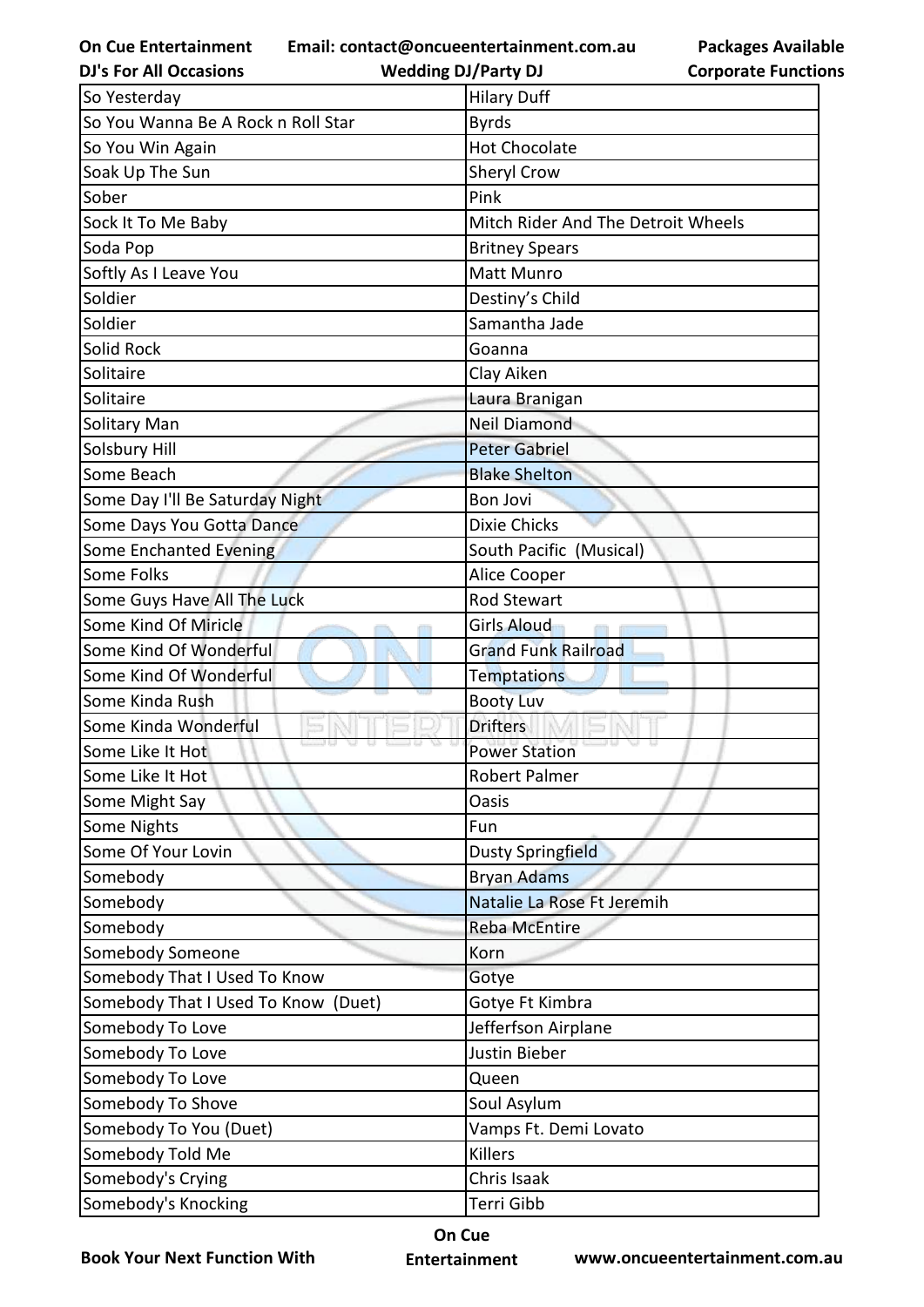**Email: contact@oncueentertainment.com.au**

| <b>Packages Available</b>  |
|----------------------------|
| <b>Corporate Functions</b> |

| <b>DJ's For All Occasions</b>           | <b>Wedding DJ/Party DJ</b>      | <b>Corporate Functio</b> |
|-----------------------------------------|---------------------------------|--------------------------|
| Somebody's Somebody                     | Prince                          |                          |
| Someday                                 | Alan Jackson                    |                          |
| Someday                                 | Mariah Carey                    |                          |
| Someday                                 | Nickelback                      |                          |
| Someday                                 | <b>Rob Thomas</b>               |                          |
| Someday                                 | Patsy Cline                     |                          |
| <b>Someday Never Comes</b>              | Creedence Clearwater Revival    |                          |
| Someday Out Of The Blue                 | Elton John                      |                          |
| Someday Someday                         | <b>Thirsty Merc</b>             |                          |
| Someday Soon                            | Natalie Bassingthwaite          |                          |
| Someone Else's Baby                     | <b>Adam Faith</b>               |                          |
| Someone Else's Story                    | Chess (The Musical)             |                          |
| Someone Like You                        | Adele                           |                          |
| Someone New                             | Hozier                          |                          |
| Someone Saved My Life Tonight           | <b>Elton John</b>               |                          |
| Someone Should Tell Her                 | <b>Mavericks</b>                |                          |
| Someone To Call My Lover                | Janet Jackson                   |                          |
| Someone To Love                         | East 17                         |                          |
| Someone To Watch Over Me                | <b>Frank Sinatra</b>            |                          |
| Someone You Loved                       | Lewis Capaldi                   |                          |
| Somethin Else                           | <b>Eddie Cochran</b>            |                          |
| Something                               | <b>Beatles</b>                  |                          |
| Something                               | Lasgo                           |                          |
| Something                               | George Harrison                 |                          |
| Something About You                     | Jamelia                         |                          |
| <b>Something Beautiful</b>              | <b>Robbie Williams</b>          |                          |
| Something From Nothing                  | Foo Fighters                    |                          |
| Something Happened On The Way To Heaven | <b>Phil Collins</b>             |                          |
| Something I Need                        | <b>Ben Haenow</b>               |                          |
| Something I Need                        | One Republic                    |                          |
| Something In The Water                  | <b>Brooke Fraser</b>            |                          |
| Something In Your Eyes                  | <b>Bell Biv Devoe</b>           |                          |
| Something In Your Mouth                 | Nickelback                      |                          |
| Something Kinda Funny                   | <b>Spice Girls</b>              |                          |
| Something Like That                     | <b>Tim Mcgraw</b>               |                          |
| Something Old Something New             | <b>Fantastics</b>               |                          |
| Something So Strong                     | <b>Crowded House</b>            |                          |
| Something Stupid                        | Robbie Williams                 |                          |
| Something Stupid (Duet)                 | Frank Sinatra & Nancy Sinatra   |                          |
| Something Stupid (Duet)                 | Robbie Williams & Nicole Kidman |                          |
| Something To Talk About                 | <b>Bonnie Raitt</b>             |                          |
| Something Worth Leaving Behind          | Lee Ann Womack                  |                          |
| Somethings Been Making Me Blue          | Smokie                          |                          |
| Something's Coming                      | West Side Story (The Musical)   |                          |
| Somethings Got A Hold On Me             | Jessica Mauboy                  |                          |

**Book Your Next Function With**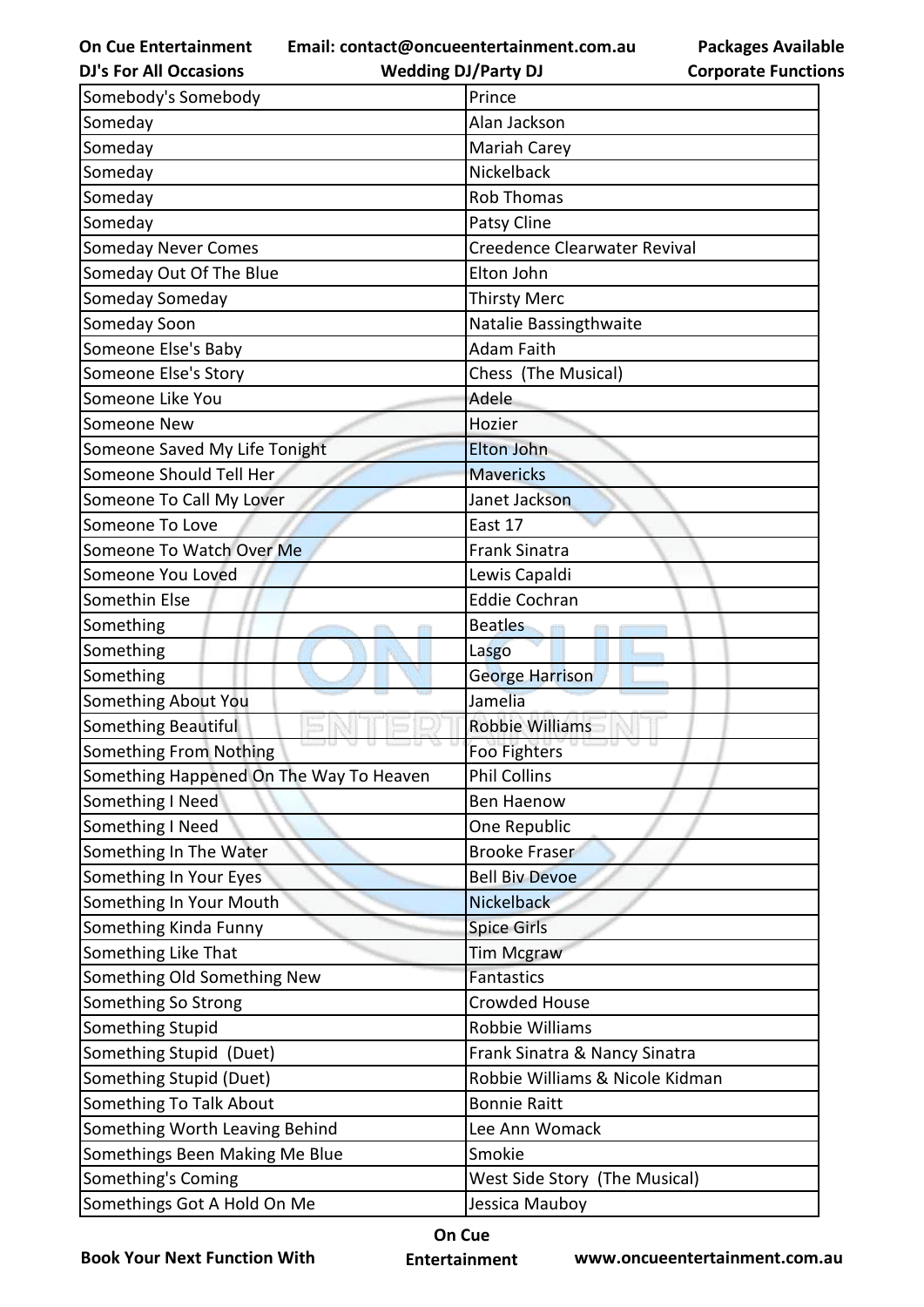**Email: contact@oncueentertainment.com.au**

**Packages Available Corporate Functions**

| <b>DJ's For All Occasions</b>           | <b>Wedding DJ/Party DJ</b>    | <b>Corporate Functio</b> |
|-----------------------------------------|-------------------------------|--------------------------|
| Somethings Gotta Give                   | John Butler Trio              |                          |
| Somethings Gotta Give                   | Sammy Davis Jnr               |                          |
| Sometimes                               | <b>Brand New Heavies</b>      |                          |
| Sometimes                               | <b>Britney Spears</b>         |                          |
| Sometimes Love Just Aint Enough         | Don Henley                    |                          |
| Sometimes She Cries                     | Warrant                       |                          |
| Sometimes When We Touch                 | Dan Hill                      |                          |
| Sometimes When We Touch                 | Dottie West                   |                          |
| Sometimes You Can't Make It On Your Own | U <sub>2</sub>                |                          |
| Somewhere                               | <b>Barbra Streisand</b>       |                          |
| Somewhere                               | West Side Story (The Musical) |                          |
| Somewhere I Belong                      | Linkin Park                   |                          |
| Somewhere In The Night                  | <b>Barry Manilow</b>          |                          |
| Somewhere In The World                  | Altiyan Childs                |                          |
| Somewhere Only We Know                  | <b>Keane</b>                  |                          |
| Somewhere Out There                     | Linda Ronstadt & James Ingram |                          |
| Somewhere Out There                     | Our Lady Peace                |                          |
| Somewhere Over The Rainbow              | <b>Cliff Richard</b>          |                          |
| Somewhere Somehow                       | Wet Wet Wet                   |                          |
| Somewhere They Can'T Find Me            | Simon And Garfunkel           |                          |
| Somewhere Tonight                       | Highway 101                   |                          |
| Son Of A Gun                            | Janet Jackson                 |                          |
| Son Of A Preacher Man                   | <b>Dusty Springfield</b>      |                          |
| Son Of A Sailor                         | <b>Jimmy Buffett</b>          |                          |
| Song 2                                  | Blur                          |                          |
| Song Bird                               | <b>Eva Cassidy</b>            |                          |
| Song Bird                               | <b>Oasis</b>                  |                          |
| Song For Ireland                        | <b>Irish Traditional</b>      |                          |
| Song For Lovers                         | Liberty X                     |                          |
| Song For Lovers                         | <b>Richard Ashcroft</b>       |                          |
| Song For Mutya                          | Groove Armarda                |                          |
| Song For The Lonely                     | Cher                          |                          |
| Song Of Love                            | <b>Rebecca St James</b>       |                          |
| Song Sung Blue                          | <b>Neil Diamond</b>           |                          |
| Song To Say Goodbye                     | Placebo                       |                          |
| Songbird                                | <b>Bernard Fanning</b>        |                          |
| Songbird                                | Fleetwood Mac                 |                          |
| Soolaimon                               | Neil Diamond                  |                          |
| Soon                                    | Tanya Tucker                  |                          |
| Sooner Or Later                         | <b>Breaking Benjamin</b>      |                          |
| Sooner Or Later                         | <b>Grass Roots</b>            |                          |
| Sorrento Moon                           | Tina Arena                    |                          |
| Sorrow                                  | David Bowie                   |                          |
| Sorry                                   | Joel Corry                    |                          |
| Sorry                                   | Justin Bieber                 |                          |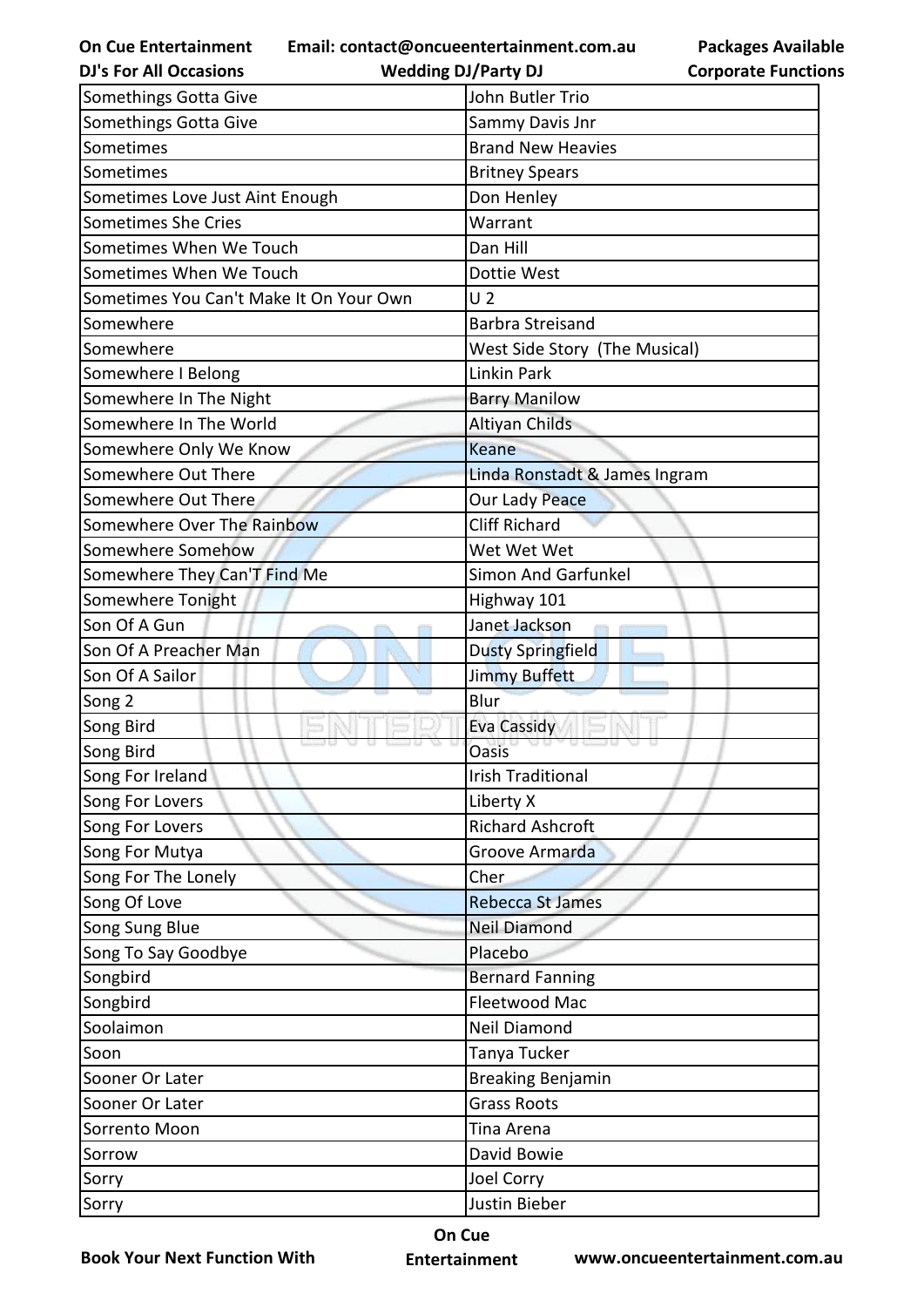**Email: contact@oncueentertainment.com.au**

**DJ's For All Occasions Wedding DJ/Party DJ** 

**Packages Available Corporate Functions**

| Sorry                              | Madonna                      |
|------------------------------------|------------------------------|
| Sorry Seems To Be The Hardest Word | Elton John                   |
| Sorry, Blame It On Me              | Akon                         |
| SOS                                | Abba                         |
| Soul Kinda Feeling                 | <b>Dynamic Hepnotics</b>     |
| Soul Man                           | <b>Blues Brothers</b>        |
| Soul Man                           | Sam & Dave                   |
| Soul Provider                      | Michael Bolton               |
| Soul Revival                       | Johnny Deisel                |
| <b>Soul Singing</b>                | <b>Black Crowes</b>          |
| Soul To Squeeze                    | Red Hot Chilli Peppers       |
| Soulmate                           | Natasha Beddingfield         |
| Sound Of Drums                     | <b>Kula Shacker</b>          |
| Sound Of Silence                   | <b>Disturbed</b>             |
| Sound Of The Underground           | <b>Girls Aloud</b>           |
| Sounds Of Then                     | Gangajang                    |
| South Of Santa Fe                  | <b>Brooks &amp; Dunn</b>     |
| South Of The Border                | <b>Frank Sinatra</b>         |
| South Of The Border                | Robbie Williams              |
| South Side                         | Gwen Stefani & Moby          |
| South Side                         | Moby & Gwen Stefani          |
| Southern Nights                    | Glen Campbell                |
| Space Between                      | <b>Dave Matthews</b>         |
| <b>Space Oddity</b>                | <b>David Bowie</b>           |
| Spacebound                         | Eminem                       |
| Spaceman                           | <b>Killers</b>               |
| Spaicil Hill                       | <b>Irish Traditional</b>     |
| Spanish                            | Craig David                  |
| Spanish Eyes                       | <b>Engelbert Humperdinck</b> |
| Spanish Eyes                       | Al Martino                   |
| Spanish Harlem                     | <b>Ben E King</b>            |
| Sparkle                            | Rubyhorse                    |
| <b>Sparkling Diamonds</b>          | <b>Moulin Rouge</b>          |
| Sparrow                            | <b>Simon And Garfunkel</b>   |
| Speak                              | Godsmack                     |
| <b>Speak Now</b>                   | <b>Taylor Swift</b>          |
| Speak Softly Love                  | Italian                      |
| Special                            | Garbage                      |
| Special                            | Wilshire                     |
| <b>Special Angel</b>               | <b>Bobby Helms</b>           |
| Speed Of Sound                     | Coldplay                     |
| Spending My Time                   | Roxette                      |
| Spice Up Your Life                 | <b>Spice Girls</b>           |
| Spics & Specs                      | <b>Bee Gees</b>              |
| Spiderwebs                         | No Doubt                     |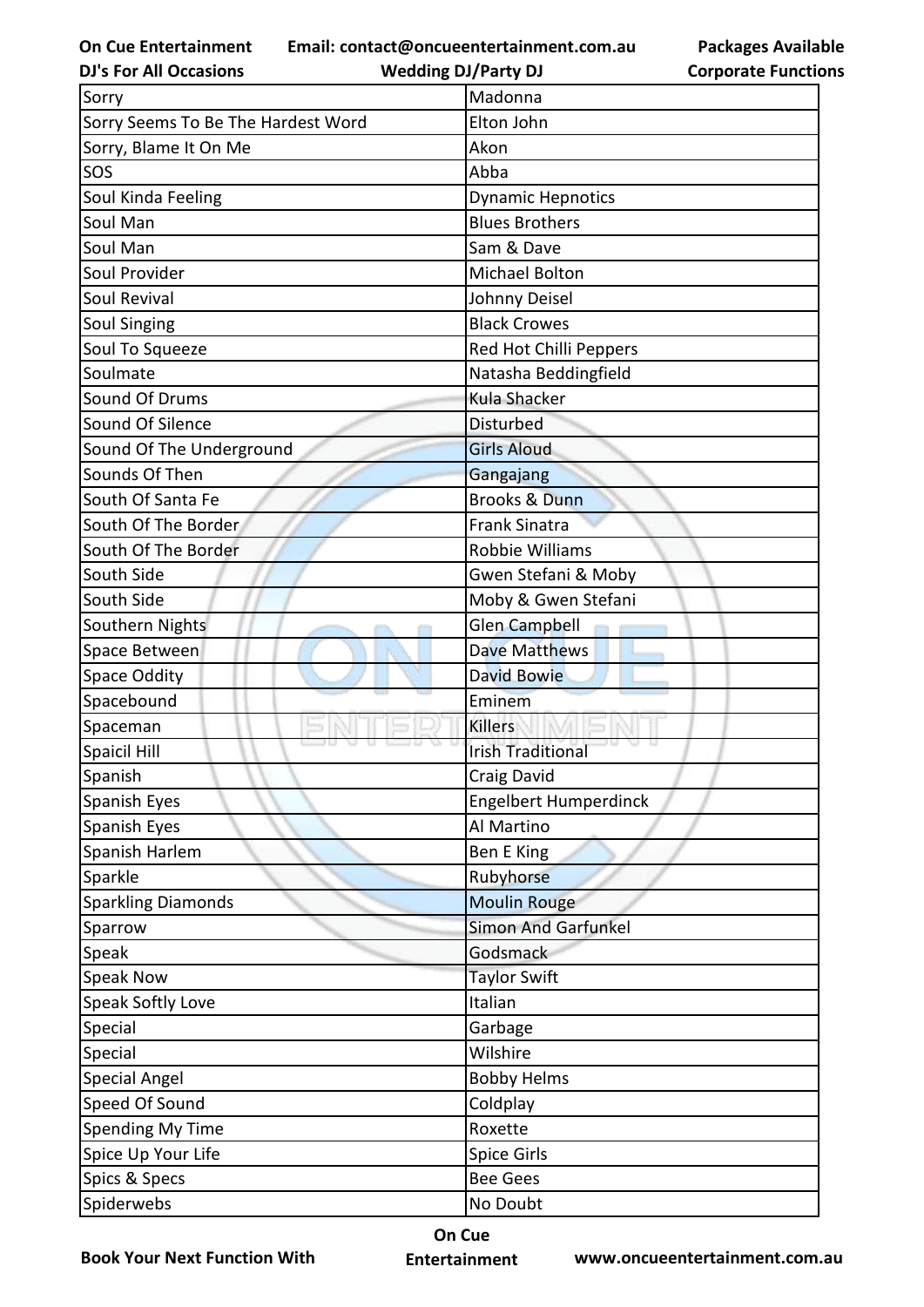**Email: contact@oncueentertainment.com.au**

**DJ's For All Occasions**

**Wedding DJ/Party DJ** 

| Spill The Wine                 | Eric Burdon                  |
|--------------------------------|------------------------------|
| Spill The Wine                 | War                          |
| Spin                           | Lifehouse                    |
| <b>Spinning Around</b>         | Kylie Minogue                |
| Spinning The Wheel             | George Michael               |
| Spinning Wheel                 | <b>Blood Sweat And Tears</b> |
| Spinout                        | <b>Elvis Presley</b>         |
| Spirit In The Sky              | <b>Gareth Gates</b>          |
| Spirit In The Sky              | Norman Greenbaum             |
| <b>Spirit Of The Anzacs</b>    | Lee Kernaghan                |
| Spirits In A Material Worl     | Police                       |
| Splash Waterfalls              | Ludacris                     |
| Splish Splash                  | <b>Bobby Darin</b>           |
| Spooky                         | Classics                     |
| Spotlight                      | Jennifer Hudson              |
| <b>Spring Affair</b>           | <b>Donna Summer</b>          |
| Sqeeze Box                     | The Who                      |
| St Anger                       | Metallica                    |
| St Elmos Fire                  | John Parr                    |
| <b>St.Kilda Saints Theme</b>   | Afl                          |
| <b>Stacked Actors</b>          | Foo Fighters                 |
| Stacy's Mom                    | <b>Fountains Of Wayne</b>    |
| Stagger Lee                    | <b>Wilson Pickett</b>        |
| Stairway To Heaven             | Led Zeppelin                 |
| <b>Stairway To The Stars</b>   | <b>Ella Fitzgerald</b>       |
| Stan                           | Eminem                       |
| Stand                          | <b>REM</b>                   |
| Stand                          | Sly And The Family Stone     |
| <b>Stand Back</b>              | <b>Stevie Nicks</b>          |
| Stand By Me                    | Ben E King                   |
| Stand By Me                    | John Lennon                  |
| Stand By You                   | <b>Rachel Platten</b>        |
| Stand By Your Man              | Tammy Wynette                |
| Stand By Your Side             | <b>Celine Dion</b>           |
| <b>Stand Inside Your Love</b>  | <b>Smashing Pumpkins</b>     |
| <b>Stand Or Fall</b>           | Fixx                         |
| Stand Up                       | Def Leppard                  |
| <b>Stand Up</b>                | <b>Jimmy Barnes</b>          |
| Stand Up                       | Ludacris Ft Shawnna          |
| Standing In The Way Of Control | Gossip                       |
| <b>Standing On The Outside</b> | <b>Cold Chisel</b>           |
| <b>Standing Still</b>          | Jewel                        |
| Star                           | Kiki Dee                     |
| <b>Star People</b>             | George Michael               |
| Stardust                       | <b>Engelbert Humperdinck</b> |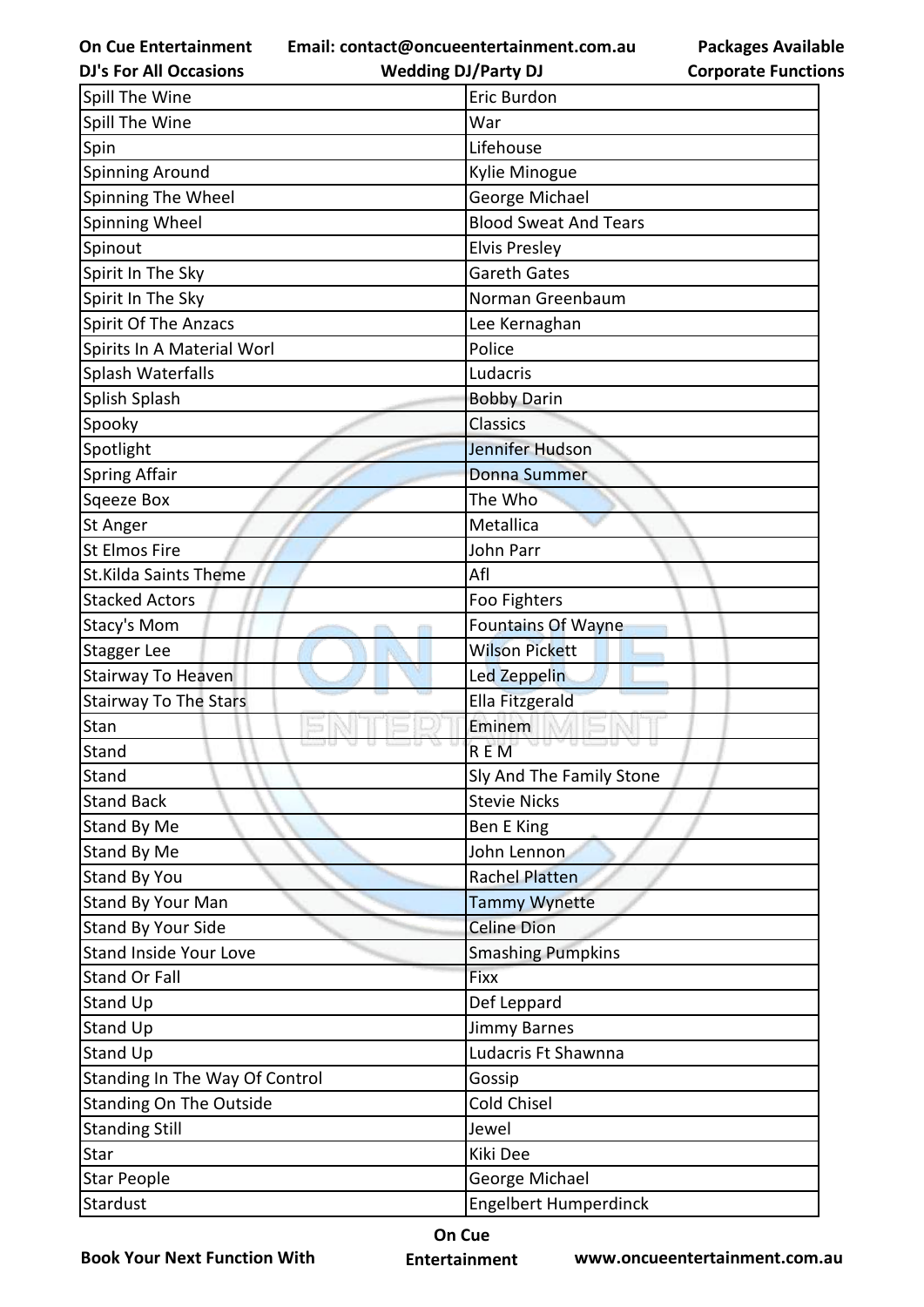**Email: contact@oncueentertainment.com.au**

**DJ's For All Occasions**

**Wedding DJ/Party DJ** 

| Stardust                          | <b>Frank Sinatra</b>           |
|-----------------------------------|--------------------------------|
| <b>Stare At The Sun</b>           | <b>Thrice</b>                  |
| Stargazer                         | <b>Neil Diamond</b>            |
| <b>Staring At The Sun</b>         | Offspring                      |
| <b>Staring At The Sun</b>         | U <sub>2</sub>                 |
| <b>Starlight</b>                  | Matt Cardle                    |
| Starlight                         | Muse                           |
| Starman                           | David Bowie                    |
| Stars                             | Les Miserables                 |
| <b>Stars</b>                      | Switchfoot                     |
| <b>Stars Are Blind</b>            | Paris Hilton                   |
| Stars Fell On Alabama             | <b>Frank Sinatra</b>           |
| <b>Starstrukk</b>                 | 30h!3 & Katy Perry             |
| <b>Start Again</b>                | <b>Conrad Sewell</b>           |
| <b>Start Me Up</b>                | <b>Rolling Stones</b>          |
| <b>Start Of Something New</b>     | <b>High School Musical</b>     |
| Start Over Georgia                | <b>Collin Raye</b>             |
| <b>Starting Over Again</b>        | <b>Reba McEntire</b>           |
| <b>Starting To Fall</b>           | Marilyn Scott                  |
| <b>Statue Of A Fool</b>           | <b>Jack Greene</b>             |
| Stay                              | Eternal                        |
| Stay                              | Jamie Benson                   |
| Stay                              | Maurice Williams & The Zodiacs |
| Stay                              | Rihanna Ft Mikky Ekko          |
| Stay                              | Sugarland                      |
| Stay (I Missed You)               | Lisa Loeb                      |
| Stay A Little Longer              | <b>Bob Wills</b>               |
| Stay A While                      | Dusty Springfield              |
| <b>Stay Another Day</b>           | East 17                        |
| <b>Stay Another Day</b>           | Girls Aloud                    |
| <b>Stay Awake</b>                 | Example                        |
| <b>Stay Beautiful</b>             | <b>Taylor Swift</b>            |
| <b>Stay Gone</b>                  | Jimmy Wayne                    |
| Stay High (Hippie Sabotage Remix) | <b>Tove Lo</b>                 |
| <b>Stay The Night</b>             | James Blunt                    |
| <b>Stay The Night</b>             | Zedd Ft Hayley Williams        |
| <b>Stay The Same</b>              | Gabrielle                      |
| Stay Together For The Kids        | <b>Blink 182</b>               |
| Stay With Me                      | Sam Smith                      |
| <b>Stay Young</b>                 | Don Williams                   |
| <b>Staying Alive</b>              | <b>Bee Gees</b>                |
| <b>Staying Alive</b>              | N Trance                       |
| <b>Steal My Girl</b>              | One Direction                  |
| <b>Steal My Kisses</b>            | <b>Ben Harper</b>              |
| <b>Stealing</b>                   | Uriah Heep                     |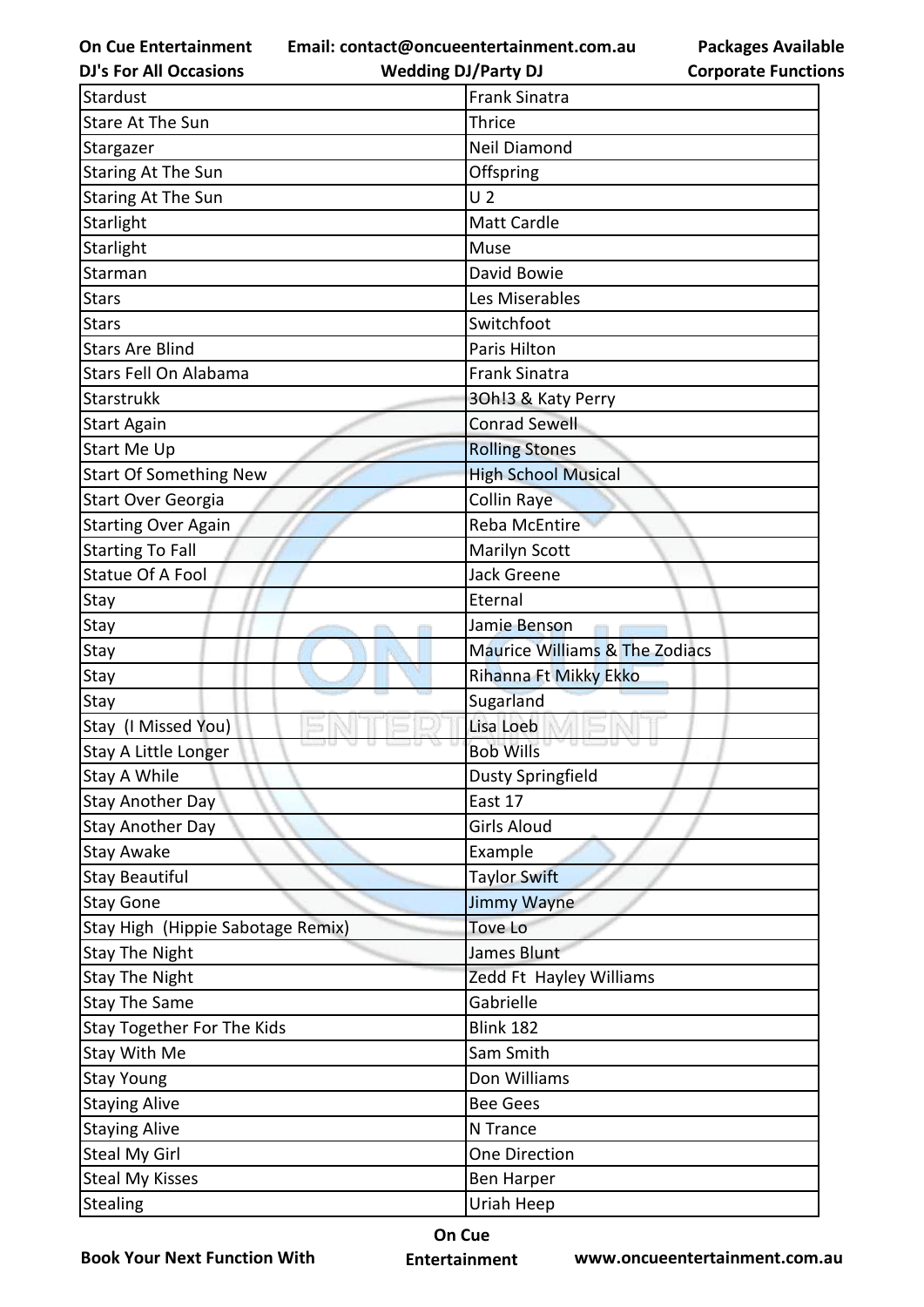**Email: contact@oncueentertainment.com.au**

**DJ's For All Occasions**

**Wedding DJ/Party DJ** 

**Packages Available Corporate Functions**

| Steam                             | East 17                    |
|-----------------------------------|----------------------------|
| <b>Steam Heat</b>                 | Patti Page                 |
| Steamroller                       | <b>Elvis Presley</b>       |
| <b>Steamroller Blues</b>          | James Taylor               |
| Steer                             | <b>Missy Higgins</b>       |
| Stella By Starlight               | <b>Frank Sinatra</b>       |
| Stellar                           | Incubus                    |
| Step Back In Time                 | Kylie Minogue              |
| Step By Step                      | New Kids On The Block      |
| Step On My Old Size Nines         | Stereophonics              |
| Steppin Out                       | Joe Jackson                |
| <b>Stereo Hearts</b>              | <b>Gym Class Heroes</b>    |
| <b>Steve Mcqueen</b>              | <b>Sheryl Crow</b>         |
| <b>Stiches</b>                    | Orgy                       |
| <b>Stick To The Status Quo</b>    | <b>High School Musical</b> |
| <b>Sticks N Stones</b>            | <b>Jamie T</b>             |
| Stickwitu                         | <b>Pussycat Dolls</b>      |
| Stiff Upper Lip                   | Acdc                       |
| Still                             | <b>Brian Mcknight</b>      |
| Still                             | Commodores                 |
| Still Crazy After All These Years | <b>Simon And Garfunkel</b> |
| <b>Still Frame</b>                | Trapt                      |
| Still In Love With You            | <b>Electro Velvet</b>      |
| Still Into You                    | Paramore                   |
| <b>Still Learning</b>             | Halsey                     |
| Still Lovin You                   | <b>Scorpians</b>           |
| Still Of The Night                | Whitesnake                 |
| Still On My Brain                 | Justin Timberlake          |
| <b>Still Taking Chances</b>       | Michael Martin Murphy      |
| <b>Still The Same</b>             | <b>Bob Seger</b>           |
| <b>Still Waiting</b>              | <b>Sum 41</b>              |
| <b>Stillness Of Heart</b>         | Lenny Kravitz              |
| Stingy                            | Ginuwine                   |
| Stir It Up                        | <b>Bob Marley</b>          |
| Stole                             | Kelly Rowland              |
| <b>Stole The Show</b>             | Kygo & Parson James        |
| <b>Stolen Dance</b>               | <b>Milky Chance</b>        |
| Stone Cold                        | Demi Lovato                |
| <b>Stone Cold</b>                 | <b>Jimmy Barnes</b>        |
| <b>Stone Cold Crazy</b>           | Metallica                  |
| Stone Cold Sober                  | Paloma Faith               |
| Stoned                            | Dido                       |
| Stop                              | Sam Brown                  |
| Stop                              | <b>Spice Girls</b>         |
| <b>Stop And Stare</b>             | One Republic               |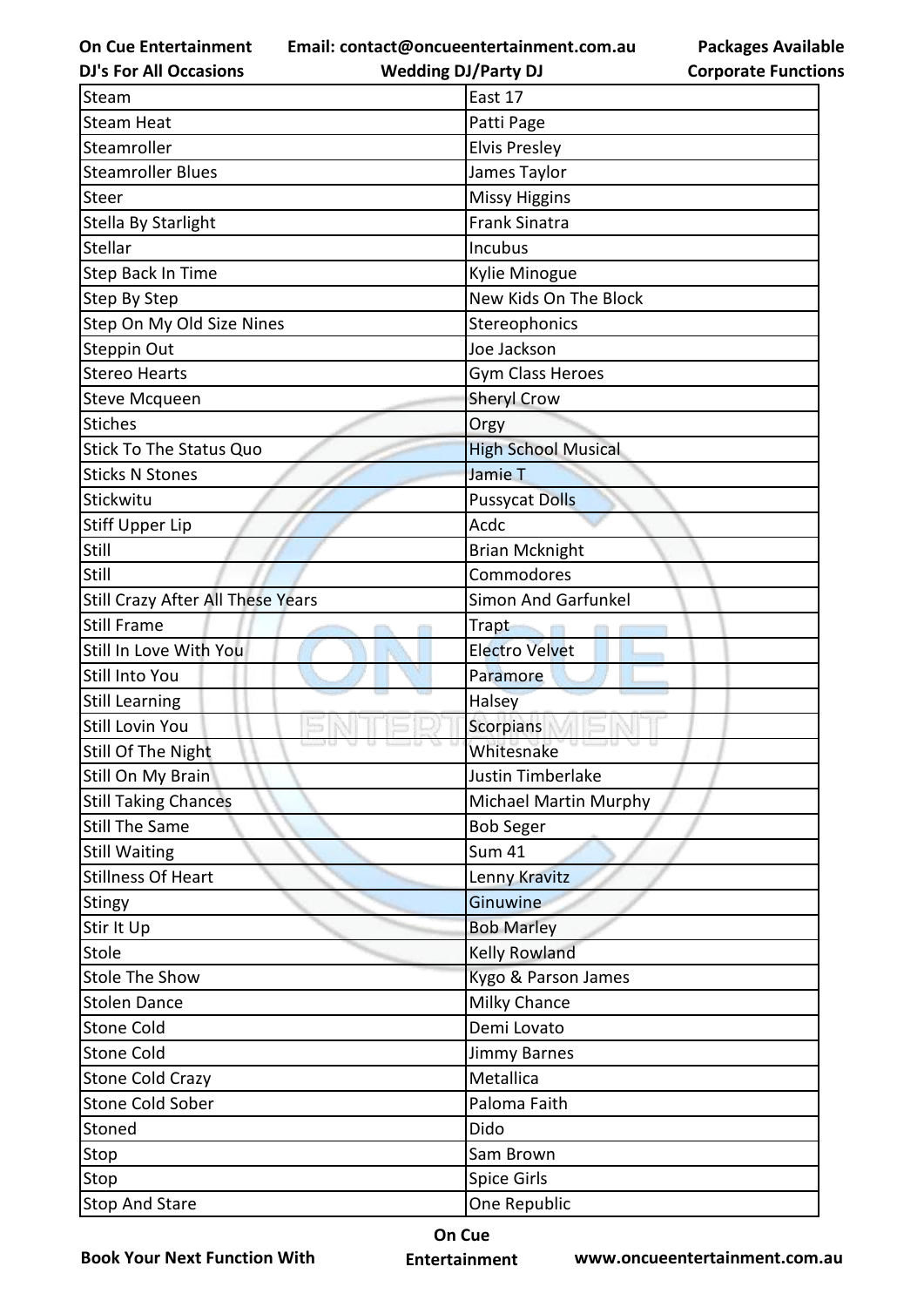**Email: contact@oncueentertainment.com.au**

**Packages Available Corporate Functions**

| <b>Wedding DJ/Party DJ</b>         | <b>Corporate Functio</b> |
|------------------------------------|--------------------------|
| Shakaya                            |                          |
| Oasis                              |                          |
| Stevie Nicks & Tom Petty           |                          |
| Supremes                           |                          |
| David Sneddon                      |                          |
| Mark Ronson Ft Daniel Merriweather |                          |
| Kylie Minogue                      |                          |
| <b>Hollies</b>                     |                          |
| Celeste                            |                          |
| Toni Childs                        |                          |
| Fortunes                           |                          |
| Classics                           |                          |
| <b>Frank Sinatra</b>               |                          |
| <b>One Direction</b>               |                          |
| <b>Bryan Adams</b>                 |                          |
| Silverchair                        |                          |
| Godsmack                           |                          |
|                                    |                          |
| John Anderson                      |                          |
| Paula Abdul                        |                          |
| Robbie Williams                    |                          |
| Heart                              |                          |
| Celeste                            |                          |
| <b>Aqualung</b>                    |                          |
| Cream                              |                          |
| <b>Doors</b>                       |                          |
| Darren Hayes                       |                          |
| <b>Hilary Duff</b>                 |                          |
| Ltd                                |                          |
| Ronnie Milsap                      |                          |
| Tony Bennett                       |                          |
| <b>Frank Sinatra</b>               |                          |
| Nikki Webster                      |                          |
| <b>Deana Carter</b>                |                          |
| <b>Stray Cats</b>                  |                          |
| GoldFrapp                          |                          |
| Buck Owens & Dwight Yoakam         |                          |
| <b>Ralph Mctell</b>                |                          |
| <b>Bruce Springsteen</b>           |                          |
| Shaggy                             |                          |
| <b>Twenty One Pilots</b>           |                          |
| Soul Central                       |                          |
| <b>Clarence Carter</b>             |                          |
| London Gramma                      |                          |
| Robbie Williams                    |                          |
|                                    | Dolly Parton             |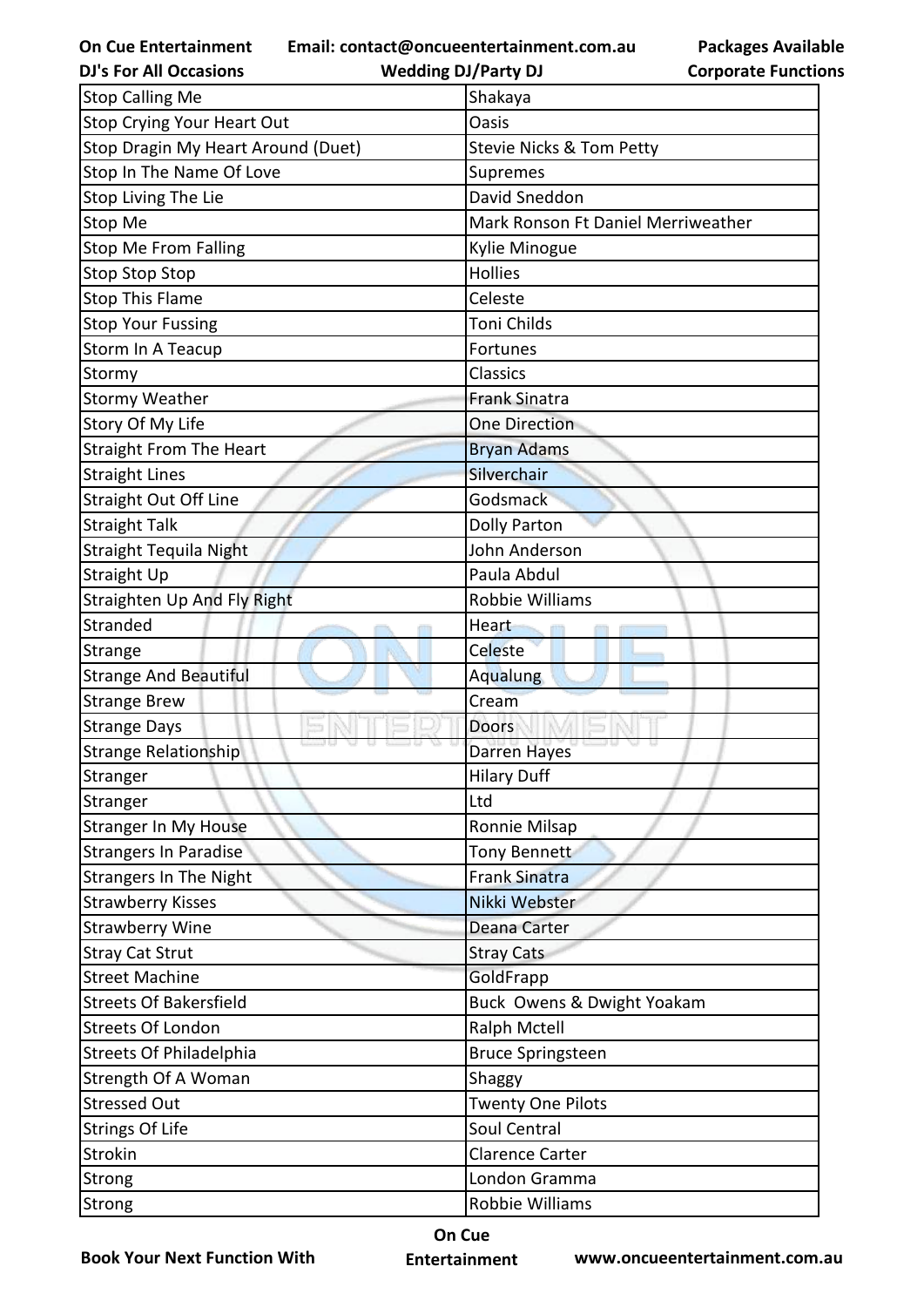**Email: contact@oncueentertainment.com.au**

**DJ's For All Occasions**

**Wedding DJ/Party DJ** 

**Packages Available Corporate Functions**

| <b>Strong Enough</b>                | Cher                                  |
|-------------------------------------|---------------------------------------|
| Strong Enough (To be my man)        | <b>Sheryl Crow</b>                    |
| Stronger                            | <b>Britney Spears</b>                 |
| Stronger                            | <b>Clean Bandit</b>                   |
| Stronger                            | Faith Hill                            |
| Stronger                            | Kanye West                            |
| Stronger                            | Sugababes                             |
| Strutter                            | <b>Kiss</b>                           |
| <b>Stuck</b>                        | <b>Stacie Orrico</b>                  |
| Stuck In A Moment With You          | U <sub>2</sub>                        |
| <b>Stuck In The Middle With You</b> | <b>Stealers Wheel</b>                 |
| <b>Stuck Like Glue</b>              | Sugarland                             |
| <b>Stuck On You</b>                 | <b>Bobby Caldwell</b>                 |
| <b>Stuck On You</b>                 | <b>Elvis Presley</b>                  |
| <b>Stuck On You</b>                 | <b>Lionel Richie</b>                  |
| Stuck With U                        | Ariana Grande Ft Justin Bieber (Duet) |
| <b>Stuck With You</b>               | Huey Lewis & The News                 |
| Stumblin'                           | Powderfinger                          |
| Stumblin In (Duet)                  | Suzi Quatro & Chris Norman            |
| Stunt 101                           | G Unit                                |
| <b>Stupid Cupid</b>                 | <b>Connie Francis</b>                 |
| <b>Stupid Girl</b>                  | Garbage                               |
| <b>Stupid Girls</b>                 | Pink                                  |
| Stupid Love                         | Jason Derulo                          |
| <b>Stupid Love</b>                  | Lady Gaga                             |
| Stupify                             | <b>Disturbed</b>                      |
| Style                               | Mis-Teeq                              |
| Style                               | <b>Taylor Swift</b>                   |
| Substitute                          | The Who                               |
| Suburban Knights                    | Hard Fi                               |
| Such A Night                        | Elvis Presley                         |
| <b>Suck My Kiss</b>                 | <b>Red Hot Chilli Peppers</b>         |
| Suddenly                            | <b>Billy Ocean</b>                    |
| Suddenly I See                      | <b>KT Tunstall</b>                    |
| Suddenly Last Summer                | Motels                                |
| Suedehead                           | Morrissey                             |
| Suffregette City                    | David Bowie                           |
| Sugar                               | Maroon 5                              |
| Sugar                               | <b>Robin Shultz</b>                   |
| Sugar                               | System Of A Down                      |
| <b>Sugar And Spice</b>              | Searchers                             |
| Sugar Baby Love                     | Rubettes                              |
| Sugar For The Soul                  | Steve Balsamo                         |
| <b>Sugar Shack</b>                  | Jimmy Gilmer & The Fireballs          |
| Sugar Sugar                         | Archies                               |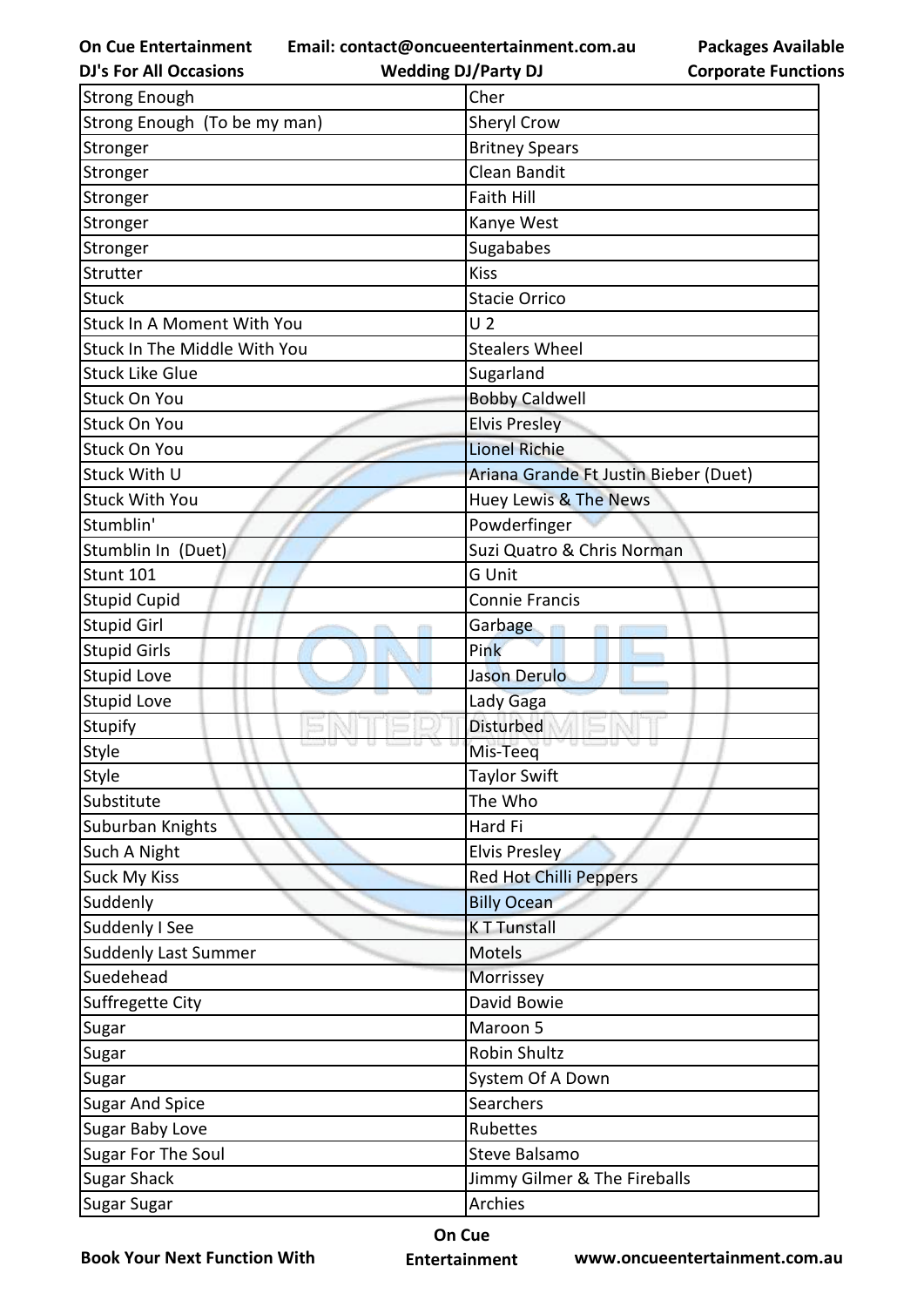**Email: contact@oncueentertainment.com.au**

**DJ's For All Occasions**

**Wedding DJ/Party DJ** 

**Packages Available Corporate Functions**

| Sugarbush                    | Doris Day                            |
|------------------------------|--------------------------------------|
| Suicide Blonde               | Inxs                                 |
| <b>Suicide Is Painless</b>   | <b>Theme From Mash</b>               |
| <b>Suit And Tie</b>          | <b>Justin Timberlake</b>             |
| Sukiyaki                     | A Taste Of Honey                     |
| Sukiyaki (In Japanese)       | Kyu Sakamoto                         |
| <b>Sultans Of Swing</b>      | <b>Dire Straits</b>                  |
| Summer                       | <b>Calvin Harris</b>                 |
| <b>Summer Feelings</b>       | Lennon Stella ft Charlie Puth        |
| <b>Summer Girls</b>          | LFO                                  |
| Summer Holiday               | <b>Cliff Richard</b>                 |
| Summer In The City           | Lovin Spoonful                       |
| <b>Summer Love</b>           | <b>Justin Timberlake</b>             |
| <b>Summer Love</b>           | Sherbert                             |
| <b>Summer Love Sensation</b> | <b>Bay City Rollers</b>              |
| Summer Night City            | Abba                                 |
| Summer Nights (Duet)         | Olivia Newton John & John Travolta   |
| Summer Nights (Duet)         | Grease (soundtrack)                  |
| Summer Of 69                 | <b>Bryan Adams</b>                   |
| Summer Of Love               | <b>Steps</b>                         |
| <b>Summer Rain</b>           | <b>Belinda Carlisle</b>              |
| <b>Summer Rain</b>           | <b>Slinkee Minx</b>                  |
| <b>Summer Sixteen</b>        | <b>Drake</b>                         |
| <b>Summer Son</b>            | <b>Texas</b>                         |
| <b>Summer Sunshine</b>       | Corrs                                |
| Summer Time Of Our Lives     | A1                                   |
| <b>Summer Wind</b>           | <b>Frank Sinatra</b>                 |
| Summer Wind                  | Michael Buble                        |
| <b>Summers Gonna Come</b>    | <b>Super Sister</b>                  |
| Summertime                   | Janis Joplin                         |
| Summertime                   | Porgy And Bess                       |
| <b>Summertime Blues</b>      | Alan Jackson                         |
| <b>Summertime Blues</b>      | <b>Eddie Cochran</b>                 |
| <b>Summertime Sadness</b>    | Lana Del Rey F. Cedric Grevais       |
| Sun & Moon                   | Miss Saigon (The Musical)            |
| Sun Is Shining               | <b>Bob Marley Vs Funkstar Deluxe</b> |
| Sunday Bloody Sunday         | U <sub>2</sub>                       |
| <b>Sunday Girl</b>           | <b>Blondie</b>                       |
| <b>Sunday Morning</b>        | Commitments                          |
| <b>Sunday Morning</b>        | Maroon 5                             |
| <b>Sunday Morning</b>        | No Doubt                             |
| Sundown                      | Gordon Lightfoot                     |
| Sunglasses At Night          | Corey Hart                           |
| Sunny                        | <b>Bobby Hebb</b>                    |
| Sunny                        | <b>Boney M</b>                       |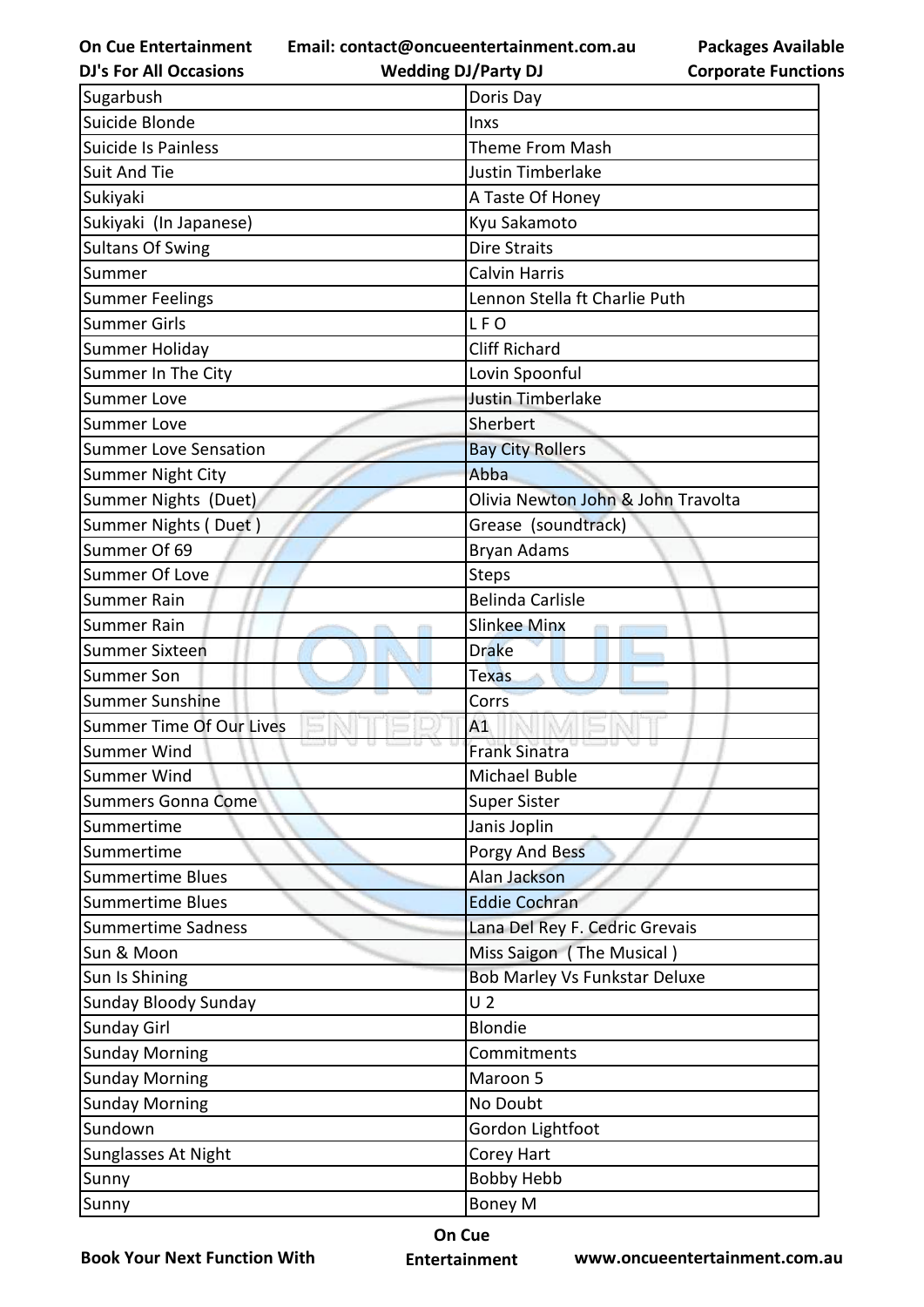**Email: contact@oncueentertainment.com.au**

**DJ's For All Occasions**

**Wedding DJ/Party DJ** 

**Packages Available Corporate Functions**

| Sunny                             | Classics                         |
|-----------------------------------|----------------------------------|
| Sunny                             | Dj Sammy                         |
| Sunny Afternoon                   | Kinks                            |
| Sunrise                           | Norah Jones                      |
| Sunrise                           | Simply Red                       |
| Sunsets                           | Powderfinger                     |
| Sunshine                          | Aerosmith                        |
| Sunshine Of Your Love             | Cream                            |
| Sunshine On A Rainy Day           | <b>Christine Anu</b>             |
| Sunshine On My Shoulders          | John Denver                      |
| Sunshine Superman                 | Donovan                          |
| <b>Super Bass</b>                 | Nicki Minaj                      |
| <b>Super Duper Love</b>           | Exile                            |
| <b>Super Freak</b>                | <b>Rick James</b>                |
| Super Kind Of Woman               | <b>Freddie Hart</b>              |
| Super Love                        | Dami Im                          |
| <b>Super Trouper</b>              | Abba                             |
| Superhero                         | Jane's Addiction                 |
| Superheroes                       | <b>Rocky Horror Picture Show</b> |
| Superheroes                       | The Script                       |
| Superhuman                        | Chris Brown & Keri Hilson        |
| Superman                          | 5 For Fighting                   |
| Superman                          | Eminem                           |
| Superman (It's Not Easy To Be Me) | Five For Fighting                |
| <b>Supermans Dead</b>             | Our Lady Peace                   |
| <b>Supermasive Black Hole</b>     | Muse                             |
| Supernova                         | Liz Phair                        |
| Superstar                         | Carpenters                       |
| Superstar                         | Jamelia                          |
| Superstar                         | Lupe Fiasco & Matthew Santos     |
| Superstition                      | Stevie Wonder                    |
| Superwoman                        | Alicia Keys                      |
| Superwoman                        | Lil' Mo                          |
| Supreme                           | <b>Robbie Williams</b>           |
| Surf City                         | Jan & Dean                       |
| Surfer Girl                       | <b>Beach Boys</b>                |
| Surfin Usa                        | <b>Beach Boys</b>                |
| Surrender                         | 4 Him                            |
| Surrender                         | <b>Cheap Trick</b>               |
| Surrender                         | <b>Elvis Presley</b>             |
| <b>Survival Of The Sickest</b>    | Saliva                           |
| Survivor                          | Destiny's Child                  |
| Suspicion                         | <b>Elvis Presley</b>             |
| Suspicion                         | <b>Terry Stafford</b>            |
| <b>Suspicions</b>                 | <b>Eddie Rabbit</b>              |

**Book Your Next Function With**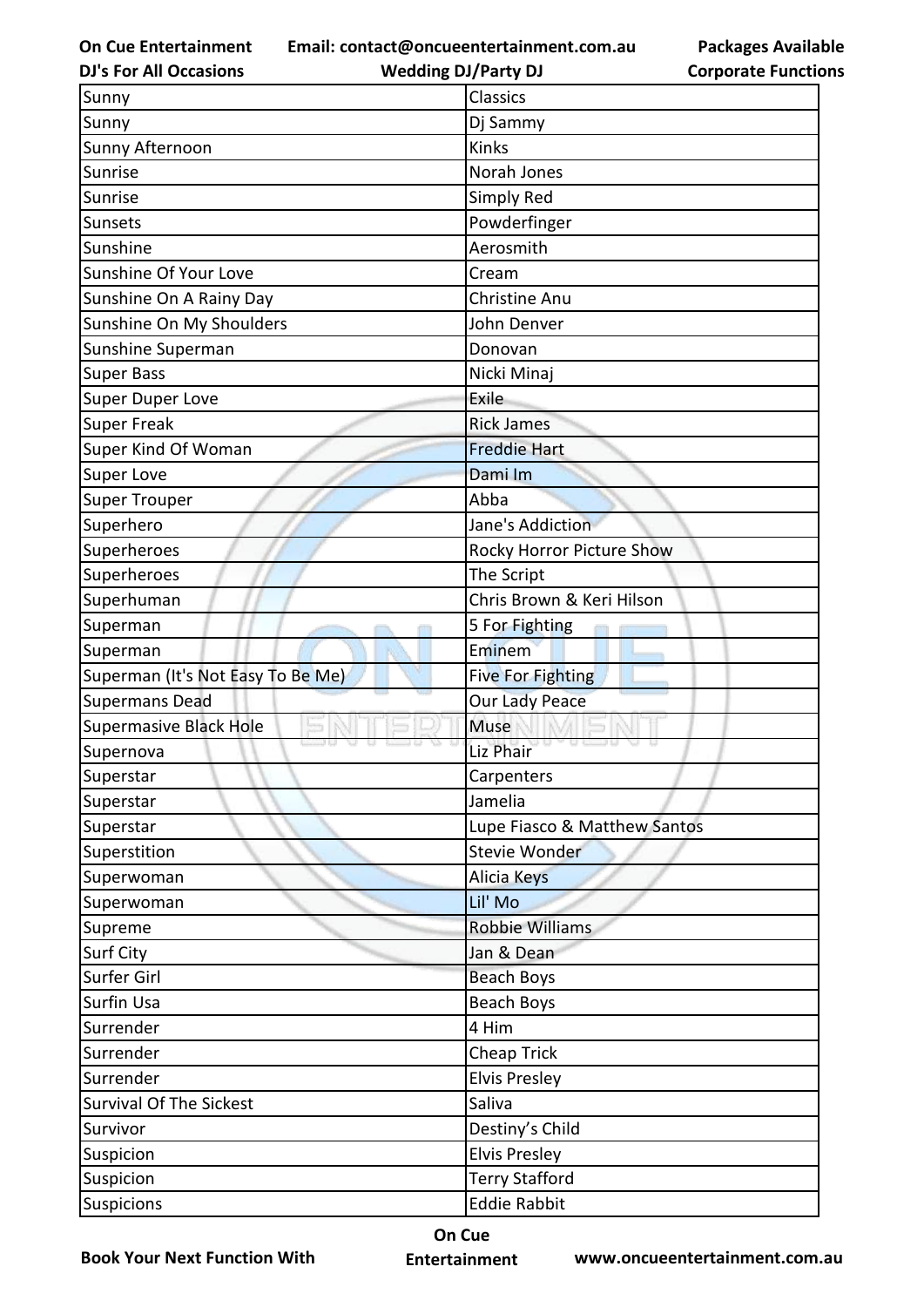**Email: contact@oncueentertainment.com.au**

**DJ's For All Occasions**

**Wedding DJ/Party DJ** 

**Packages Available Corporate Functions**

| <b>Suspicious Minds</b>       | <b>Elvis Presley</b>         |
|-------------------------------|------------------------------|
| Sussudio                      | <b>Phil Collins</b>          |
| Suzi Q                        | Creedence Clearwater Revival |
| Swalbar                       | <b>Eric Clapton</b>          |
| Swallowed                     | <b>Bush</b>                  |
| Swanee                        | Al Jolson                    |
| Sway                          | <b>Bic Runga</b>             |
| Sway                          | <b>Bobby Rydell</b>          |
| Sway                          | <b>Dean Martin</b>           |
| Sway                          | Michael Buble                |
| Sweat                         | David Guetta Ft Snoop Dogg   |
| Sweat La La La Long           | <b>Inner Circle</b>          |
| Sweet About Me                | Gabriella Cilmi              |
| <b>Sweet Caroline</b>         | <b>Neil Diamond</b>          |
| Sweet Child O Mine            | <b>Guns N Roses</b>          |
| Sweet Child Of Mine           | <b>Sheryl Crow</b>           |
| <b>Sweet Disposition</b>      | Temper Trap                  |
| <b>Sweet Dreams</b>           | Air Supply                   |
| <b>Sweet Dreams</b>           | Beyonce                      |
| <b>Sweet Dreams</b>           | Marilyn Manson               |
| Sweet Dreams Are Made Of This | Eurythmics                   |
| <b>Sweet Dreams Baby</b>      | <b>Roy Orbison</b>           |
| <b>Sweet Dreams Of You</b>    | <b>Patsy Cline</b>           |
| <b>Sweet Emotion</b>          | Aerosmith                    |
| Sweet Home Alabama            | <b>Lynard Skynard</b>        |
| <b>Sweet Home Chicago</b>     | <b>Blues Brothers</b>        |
| Sweet Home Chicago            | Robert Johnson               |
| Sweet Jane                    | Lou Reed                     |
| Sweet Lady                    | <b>Tyrese</b>                |
| <b>Sweet Like Chocolate</b>   | Shanks & Bigfoot             |
| Sweet Little Sixteen          | Chuck Berry                  |
| Sweet Love                    | Anita Baker                  |
| <b>Sweet Lovin</b>            | Sigala                       |
| <b>Sweet Nothing</b>          | <b>Calvin Harris</b>         |
| <b>Sweet Southern Comfort</b> | <b>Buddy Jewel</b>           |
| Sweet Surender                | Sarah McLachlan              |
| Sweet Talkin Guy              | Chiffons                     |
| Sweet Talkin Woman            | ELO                          |
| <b>Sweet Temptation</b>       | Jewel                        |
| <b>Sweet Thing</b>            | Chaka Khan                   |
| <b>Sweet Thing</b>            | Keith Urban                  |
| <b>Sweet Transvestite</b>     | Rocky Horror Picture Show    |
| <b>Sweetest Gift</b>          | Trisha Yearwood              |
| Sweetness                     | Jimmy Eat World              |
| <b>Swing City</b>             | Roger Brown                  |

**Book Your Next Function With**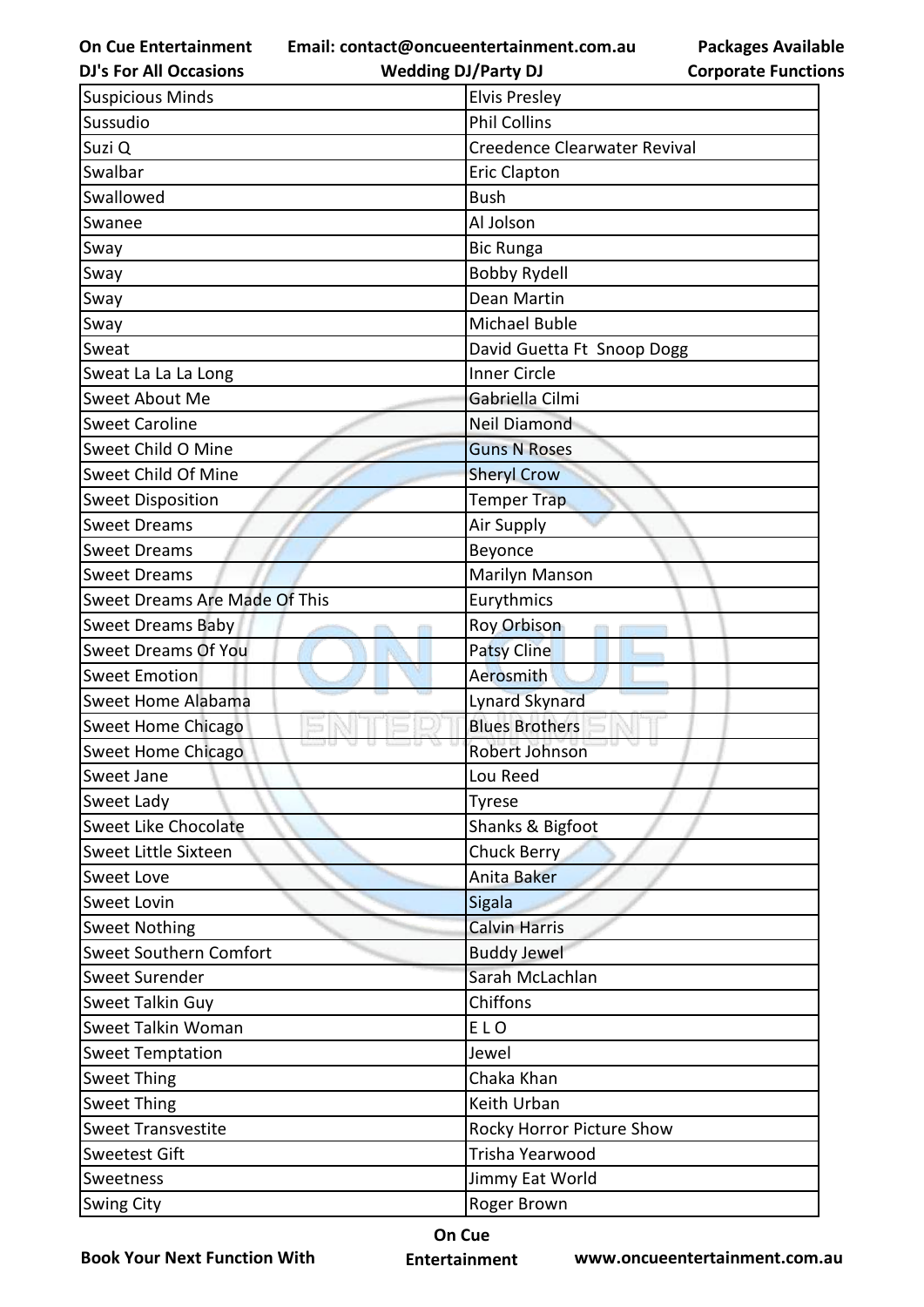**Email: contact@oncueentertainment.com.au Wedding DJ/Party DJ** 

**Packages Available Corporate Functions**

| <b>DJ's For All Occasions</b>   | <b>Wedding DJ/Party DJ</b>     | <b>Corporate Functio</b> |
|---------------------------------|--------------------------------|--------------------------|
| <b>Swing Down Sweet Chariot</b> | <b>Elvis Presley</b>           |                          |
| <b>Swing Low Sweet Chariot</b>  | Traditional                    |                          |
| <b>Swing Swing</b>              | All American Rejects           |                          |
| Swinging On A Star              | <b>Bing Crosby</b>             |                          |
| Swingtown                       | <b>Steve Miller Band</b>       |                          |
| Switch                          | Will Smith                     |                          |
| Switch It On                    | <b>Will Young</b>              |                          |
| Switch Me On                    | <b>Shannon Noll</b>            |                          |
| <b>Sword Of Damocles</b>        | Rocky Horror Picture Show      |                          |
| <b>Sydney Swans Theme</b>       | Afl                            |                          |
| Sylvias Mother                  | Dr Hook                        |                          |
| Sympathy                        | Goo Goo Dolls                  |                          |
| Sympathy For The Devi           | <b>Guns N Roses</b>            |                          |
| Sympathy For The Devil          | <b>Rolling Stones</b>          |                          |
| Symphony Of Destruction         | Megadeth                       |                          |
| Symphony Of Life                | <b>Tina Arena</b>              |                          |
| Synchronicity li                | Police                         |                          |
| <b>System Addict</b>            | <b>Five Star</b>               |                          |
| T.I.N.A                         | Fuse Odg Ft Angel              |                          |
| Taboo                           | Glamma Kid And Shola Ama       |                          |
| <b>Tainted Love</b>             | Marilyn Manson                 |                          |
| <b>Tainted Love</b>             | Soft Cell                      |                          |
| Take A Bow                      | Madonna                        |                          |
| Take A Bow                      | Rihanna                        |                          |
| Take A Chance On Me             | Abba                           |                          |
| Take A Long Line                | Angels                         |                          |
| Take A Look Around              | <b>Limp Bizkit</b>             |                          |
| Take A Picture                  | Filter                         |                          |
| Take Back The City              | <b>Snow Patrol</b>             |                          |
| Take Back The Night             | <b>Justin Timberlake</b>       |                          |
| <b>Take Care</b>                | <b>Drake And Rihanna</b>       |                          |
| Take Good Care Of My Baby       | <b>Bobby Vee</b>               |                          |
| <b>Take Her Back</b>            | <b>Pigeon Detectives</b>       |                          |
| Take It All                     | Adele                          |                          |
| Take It Easy                    | Eagles                         |                          |
| Take It Easy                    | Jackson Browne                 |                          |
| Take It Easy On Me              | Little River Band              |                          |
| Take It Like A Man              | Michelle Wright                |                          |
| Take It Off                     | Donnas                         |                          |
| Take It Off                     | Ke\$Ha                         |                          |
| Take It Over                    | Grayson Hugh                   |                          |
| Take It To The Limit            | Eagles                         |                          |
| Take Me As I Am                 | Faith Hill                     |                          |
| Take Me Away                    | Fefe Dobson                    |                          |
| Take Me Away                    | Marvin Priest Ft Wynter Gordon |                          |
|                                 |                                |                          |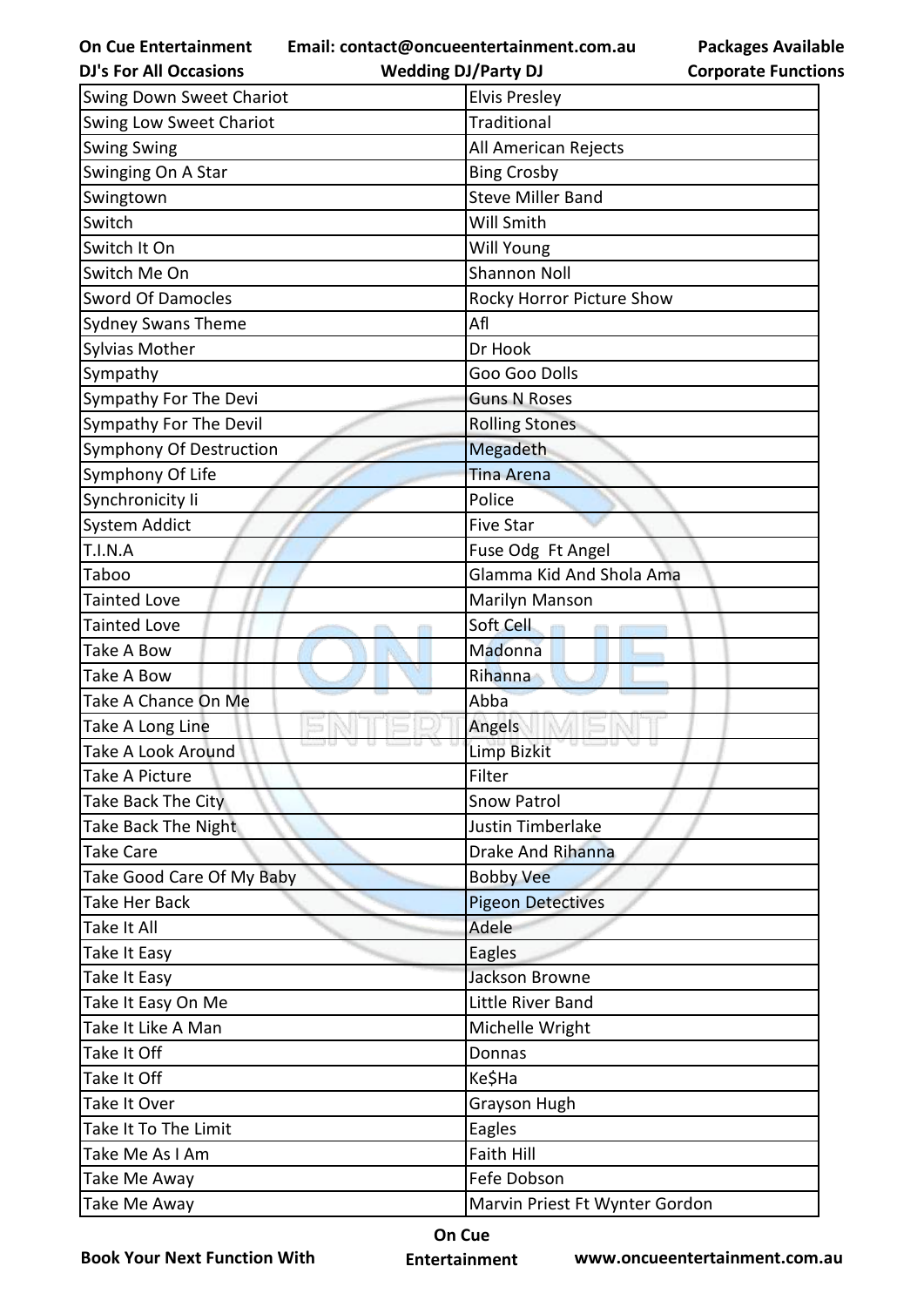**Email: contact@oncueentertainment.com.au**

**DJ's For All Occasions**

**Wedding DJ/Party DJ** 

| Take Me Back                    | Noiseworks                  |
|---------------------------------|-----------------------------|
| Take Me Down                    | Alabama                     |
| Take Me Home                    | Cash Cash Ft Bebe Rexha     |
| Take Me Home                    | Jess Glynne                 |
| Take Me Home Country Roads      | John Denver                 |
| Take Me In Your Arms            | Glagys Knight & The Pips    |
| Take Me Or Leave Me             | Rent (The Musical)          |
| Take Me Out                     | <b>Franz Ferdinand</b>      |
| Take Me Out To The Ballgame     | Traditional                 |
| Take Me There                   | Mya                         |
| Take Me To Church               | Hozier                      |
| Take Me To The Mardi Gras       | <b>Simon And Garfunkel</b>  |
| Take Me To The Pilot            | Elton John                  |
| Take Me To The River            | Commitments                 |
| Take Me To The River            | <b>Talking Heads</b>        |
| Take Me Too The Floor           | Veronicas                   |
| Take Me With You                | Prince                      |
| Take My Breath Away             | <b>Berlin</b>               |
| Take My Breath Away             | Emma Bunton                 |
| Take On Me                      | A-Ha                        |
| Take The Long Way Home          | Supertramp                  |
| Take The Money & Run            | <b>Steve Miller Band</b>    |
| Take The Pressure Down          | John Farnham                |
| Take These Chains From My Heart | <b>Hank Williams</b>        |
| <b>Take You Dancing</b>         | Jason Derulo                |
| Take Your Mamma                 | <b>Scissor Sisters</b>      |
| <b>Take Your Time</b>           | Sam Hunt                    |
| <b>Takin Care Of Business</b>   | Bachman Turner Overdrive    |
| Takin' It To The Streets        | Doobie Brothers             |
| Taking A Chance On Love         | <b>Frank Sinatra</b>        |
| Taking My Life Away             | Default                     |
| Talk                            | Coldplay                    |
| Talk Dirty                      | Jason Derulo                |
| Talk Dirty To Me                | Poison                      |
| Talk Like That                  | Presets                     |
| Talk Talk                       | <b>Talk Talk</b>            |
| Talk That Talk                  | Rihanna & Jay Z             |
| Talk To Me                      | Nick Brewer & Bibi Bourelly |
| Talk To Me                      | <b>Stevie Nicks</b>         |
| <b>Talk To The Animals</b>      | Dr Doolittle                |
| Talk You Down                   | The Script                  |
| Talkin To Me                    | Amerie                      |
| <b>Talking About</b>            | <b>Conor Maynard</b>        |
|                                 |                             |
| <b>Talking Body</b>             | Tove Lo                     |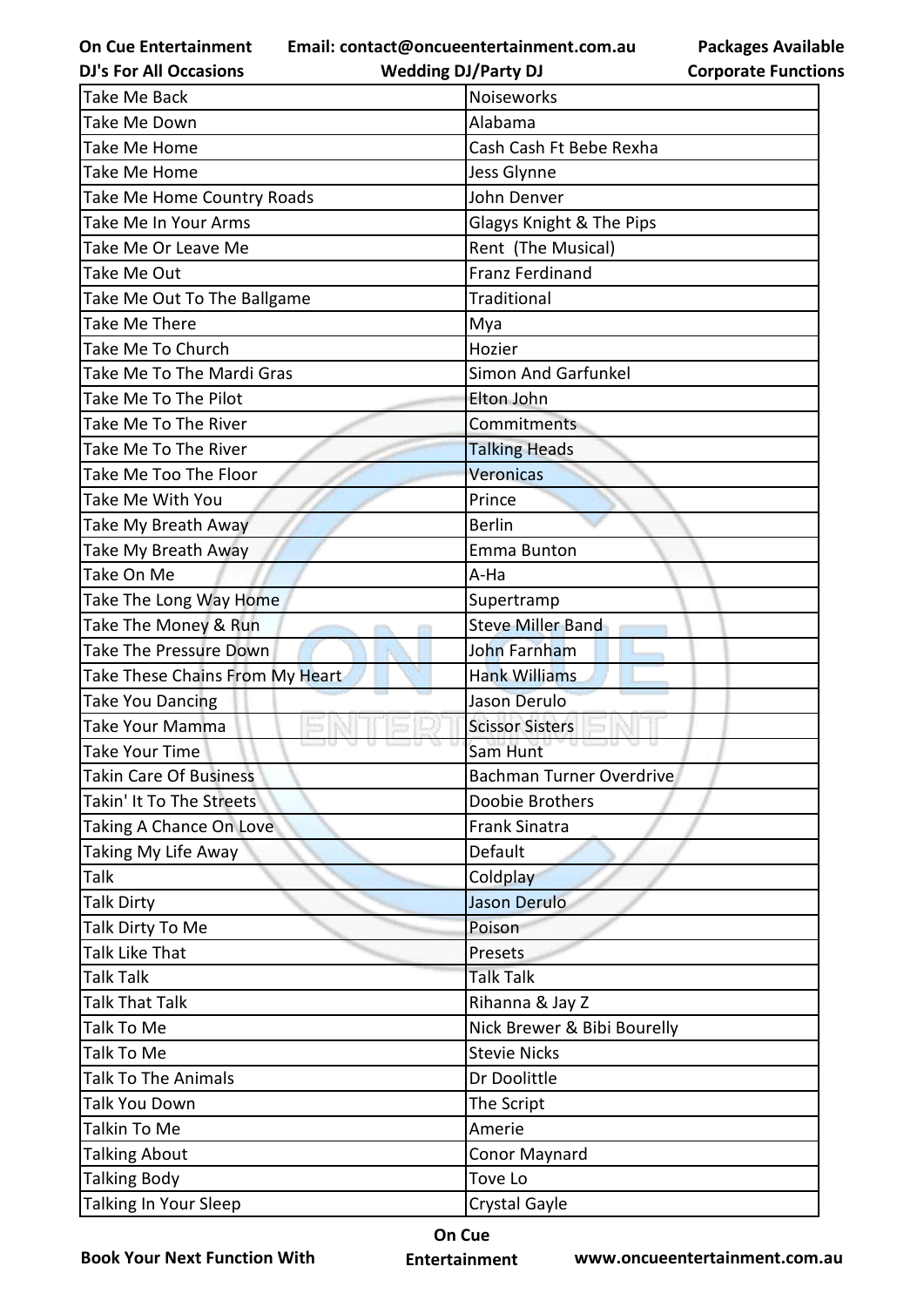**Email: contact@oncueentertainment.com.au**

| <b>DJ's For All Occasions</b> | <b>Wedding DJ/Party DJ</b> | <b>Corporate Functio</b> |
|-------------------------------|----------------------------|--------------------------|
| Talking In Your Sleep         | Romantics                  |                          |
| <b>Tall Tall Trees</b>        | Alan Jackson               |                          |
| Taller Stronger Better        | <b>Guy Sebastian</b>       |                          |
| Tangerine                     | <b>Frank Sinatra</b>       |                          |
| Tangled Up In Texas           | <b>Frazier River</b>       |                          |
| Tarantella                    | Italian                    |                          |
| Taste It                      | Inxs                       |                          |
| Tattoo                        | Jordan Sparks              |                          |
| Taxi                          | Harry Chapin               |                          |
| Te Amo                        | Rihanna                    |                          |
| Tea For Two                   | Doris Day                  |                          |
| Teach Me                      | <b>Bakemat</b>             |                          |
| Teach Me Tonight              | <b>Frank Sinatra</b>       |                          |
| Team                          | Lorde                      |                          |
| Tear Away                     | <b>Drowning Pool</b>       |                          |
| Tear Drops On My Guitar       | <b>Taylor Swift</b>        |                          |
| <b>Teardrops</b>              | <b>Womack And Womack</b>   |                          |
| Tearing Up My Heart           | N Sync                     |                          |
| Tears                         | Clean Bandit               |                          |
| <b>Tears Are Falling</b>      | <b>Kiss</b>                |                          |
| Tears Dry On Their Own        | Amy Winehouse              |                          |
| Tears In Heaven               | Eric Clapton               |                          |
| <b>Tears Of A Clown</b>       | <b>Smokey Roberson</b>     |                          |
| Tears On My Pillow            | Grease (soundtrack)        |                          |
| <b>Tears On My Pillow</b>     | Kylie Minogue              |                          |
| Teddy Bear                    | <b>Elvis Presley</b>       |                          |
| <b>Teenage Dirtbag</b>        | Wheatus                    |                          |
| Teenage Dream                 | <b>Katy Perry</b>          |                          |
| Teenage Kicks                 | Undertones                 |                          |
| Teenage Rampage               | Sweet                      |                          |
| Teenager In Love              | Dion & The Belmonts        |                          |
| <b>Teenagers</b>              | My Chemical Romance        |                          |
| Teeth                         | Lady Gaga                  |                          |
| Telephone                     | Lady Gaga Feat Beyonce     |                          |
| Telephone Line                | ELO                        |                          |
| Tell Her About It             | <b>Billy Joel</b>          |                          |
| Tell Him                      | <b>Barbra Streisand</b>    |                          |
| Tell Him                      | Dion And Barbra Streisand  |                          |
| Tell It Like It Is            | <b>Aaron Neville</b>       |                          |
| Tell It To My Heart           | Kelly Llorenna             |                          |
| Tell It To My Heart           | <b>Taylor Dayne</b>        |                          |
| Tell Me                       | Dru Hill                   |                          |
| Tell Me                       | <b>Rolling Stones</b>      |                          |
| Tell Me About It              | <b>Joss Stone</b>          |                          |
| Tell Me Baby                  | Red Hot Chilli Peppers     |                          |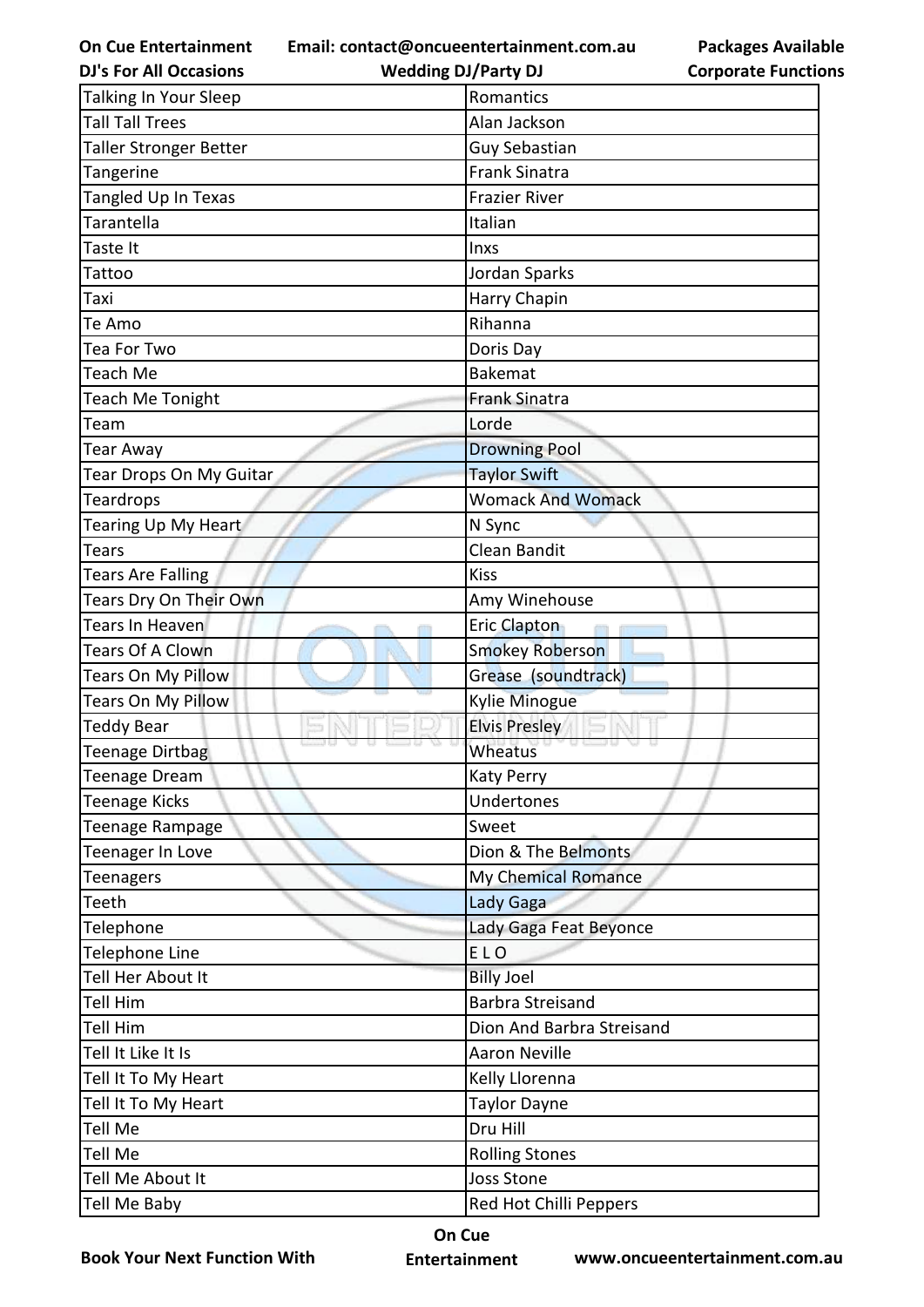**Email: contact@oncueentertainment.com.au**

| <b>DJ's For All Occasions</b>     | <b>Wedding DJ/Party DJ</b>   | <b>Corporate Functio</b> |
|-----------------------------------|------------------------------|--------------------------|
| Tell Me I'm Not Dreaming          | Jermaine Jackson             |                          |
| Tell Me Something Bad About Tulsa | George Strait                |                          |
| Tell Me Why                       | <b>Taylor Swift</b>          |                          |
| <b>Telletubbies Say Ehoh</b>      | <b>Teletubbies</b>           |                          |
| <b>Telling Stories</b>            | <b>Tracy Chapman</b>         |                          |
| Telling The World                 | <b>Taio Cruz</b>             |                          |
| Temperature                       | Sean Paul                    |                          |
| Ten Days                          | <b>Missy Higgins</b>         |                          |
| <b>Ten Feet Tall</b>              | Afrojack Ft Wrabel           |                          |
| <b>Ten Guitars</b>                | <b>Engelbert Humperdinck</b> |                          |
| Tenesee Whiskey                   | <b>Chris Stapelton</b>       |                          |
| <b>Tennesee Waltz</b>             | Patti Page                   |                          |
| Tennessee                         | <b>Arrested Develop</b>      |                          |
| Tennessee Homesick Blues          | <b>Dolly Parton</b>          |                          |
| <b>Tennessee Local</b>            | <b>Tennessee Ernie Ford</b>  |                          |
| <b>Tennis Court</b>               | Lorde                        |                          |
| <b>Tenterfield Saddler</b>        | Peter Allen                  |                          |
| <b>Tenth Avenue Freeze Out</b>    | <b>Bruce Springsteen</b>     |                          |
| Tequila                           | Alt Lost Civilis             |                          |
| <b>Tequila Sunrise</b>            | Eagles                       |                          |
| Terrace Duet (Duet)               | Chess (The Musical)          |                          |
| <b>Testify</b>                    | Rage Against The Machine     |                          |
| Texas When I Die                  | Tanya Tucker                 |                          |
| <b>Thake Over Control</b>         | Afrojack Ft Eva Simmons      |                          |
| Thank God I'm A Country Boy       | John Denver                  |                          |
| <b>Thank Goodness</b>             | Wicked (Musical)             |                          |
| Thank The Lord For The Night Time | <b>Neil Diamond</b>          |                          |
| Thank You                         | Boyz 2 Men                   |                          |
| <b>Thank You</b>                  | Dido                         |                          |
| <b>Thank You</b>                  | Jamelia                      |                          |
| <b>Thank You</b>                  | Led Zeppelin                 |                          |
| <b>Thank You</b>                  | <b>MKTO</b>                  |                          |
| <b>Thank You</b>                  | Sly And The Family Stone     |                          |
| Thank you For A Lifetime          | <b>Cliff Richard</b>         |                          |
| Thank You For The Music           | Abba                         |                          |
| <b>Thanks For The Memories</b>    | Fall Out Boy                 |                          |
| <b>Thanks For The Memory</b>      | <b>Bob Hope</b>              |                          |
| That Day                          | Natalie Imbruglia            |                          |
| That Does It                      | <b>Jason Sellers</b>         |                          |
| That Don't Impress Me Much        | Shania Twain                 |                          |
| <b>That Girl</b>                  | <b>Marques Houston</b>       |                          |
| That Green Gentleman              | Panic At The Disco           |                          |
| That Lucky Old Sun                | Frankie Laine                |                          |
| That OI Black Magic               | Sammy Davis Jnr              |                          |
| That Ol Wind                      | <b>Garth Brooks</b>          |                          |

**Book Your Next Function With**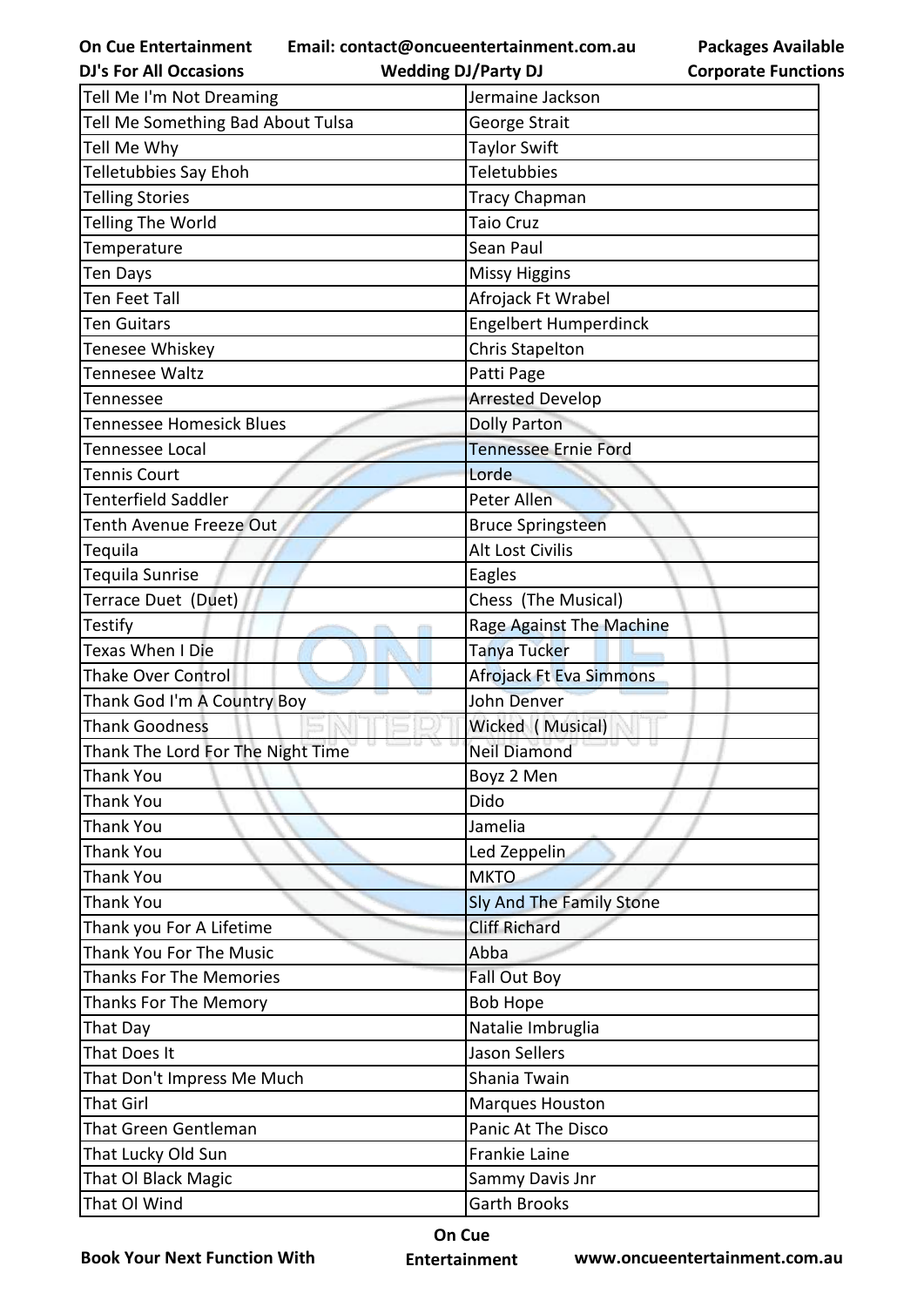**Email: contact@oncueentertainment.com.au Wedding DJ/Party DJ** 

**Packages Available Corporate Functions**

| <b>DJ's For All Occasions</b>  | <b>Wedding DJ/Party DJ</b>    | <b>Corporate Functio</b> |
|--------------------------------|-------------------------------|--------------------------|
| That Old Black Magic           | Lola & Kealy Smith            |                          |
| That Old Black Magig           | <b>Frank Sinatra</b>          |                          |
| That Old Caravan               | Lee Kernaghan                 |                          |
| That Old Devil Called Love     | Alison Moyet                  |                          |
| That Old Feeling               | <b>Frank Sinatra</b>          |                          |
| That Old Feeling               | <b>Rod Stewart</b>            |                          |
| That Old Pair Of Jeans         | Fat Boy Slim                  |                          |
| That Was Him                   | 4 Runner                      |                          |
| That Was Us                    | 5 Runner                      |                          |
| That Was Yesterday             | Foreigner                     |                          |
| That Word                      | Rockmelons                    |                          |
| That Would Be Good             | <b>Alanis Morissette</b>      |                          |
| That'll Be The Day             | <b>Buddy Holly</b>            |                          |
| Thatpower                      | Will I Am Feat. Justin Bieber |                          |
| That's A Woman                 | <b>Mark Wills</b>             |                          |
| That's All                     | Genesis                       |                          |
| That's All                     | <b>Michael Buble</b>          |                          |
| That's All Right Mama          | <b>Elvis Presley</b>          |                          |
| That's Amore                   | Dean Martin                   |                          |
| That's Freedom                 | John Farnham                  |                          |
| That's Life                    | <b>Frank Sinatra</b>          |                          |
| That's Life                    | <b>Michael Buble</b>          |                          |
| That'S My Desire               | <b>Frankie Laine</b>          |                          |
| That's My Goal                 | <b>Shayne Ward</b>            |                          |
| That's My Story                | <b>Collin Raye</b>            |                          |
| That's Not My Name             | <b>Ting Tings</b>             |                          |
| Thats The Thing About Football | Yak.<br><b>Greg Champion</b>  | ×                        |
| That's The Way I Like It       | Kc And The Sunshine Band      |                          |
| That's The Way It Is           | Celine Dion                   |                          |
| That's The Way Love Goes       | Janet Jackson                 |                          |
| That's What Friends Are For    | Dionne Warwick                |                          |
| That's What I Go To School For | <b>Busted</b>                 |                          |
| That's What You Get            | Paramore                      |                          |
| That's When I Think Of You     | 1927                          |                          |
| The A Team                     | <b>Ed Sheeran</b>             |                          |
| The Air That I Breathe         | <b>Hollies</b>                |                          |
| The Anthem                     | <b>Good Charlotte</b>         |                          |
| The Art Of Losing              | American Hi Fi                |                          |
| The Bad Touch                  | <b>Bloodhound Gang</b>        |                          |
| The Ballard Of Mona Lisa       | Panic At The Disco            |                          |
| The Bargain Store              | Dolly Parton                  |                          |
| The Beat Goes On               | Cher                          |                          |
| The Beat Goes On (Duet)        | Sonny & Cher                  |                          |
| The Best Is Yet To Come        | <b>Frank Sinatra</b>          |                          |
| The Best Is Yet To Come        | Michael Buble                 |                          |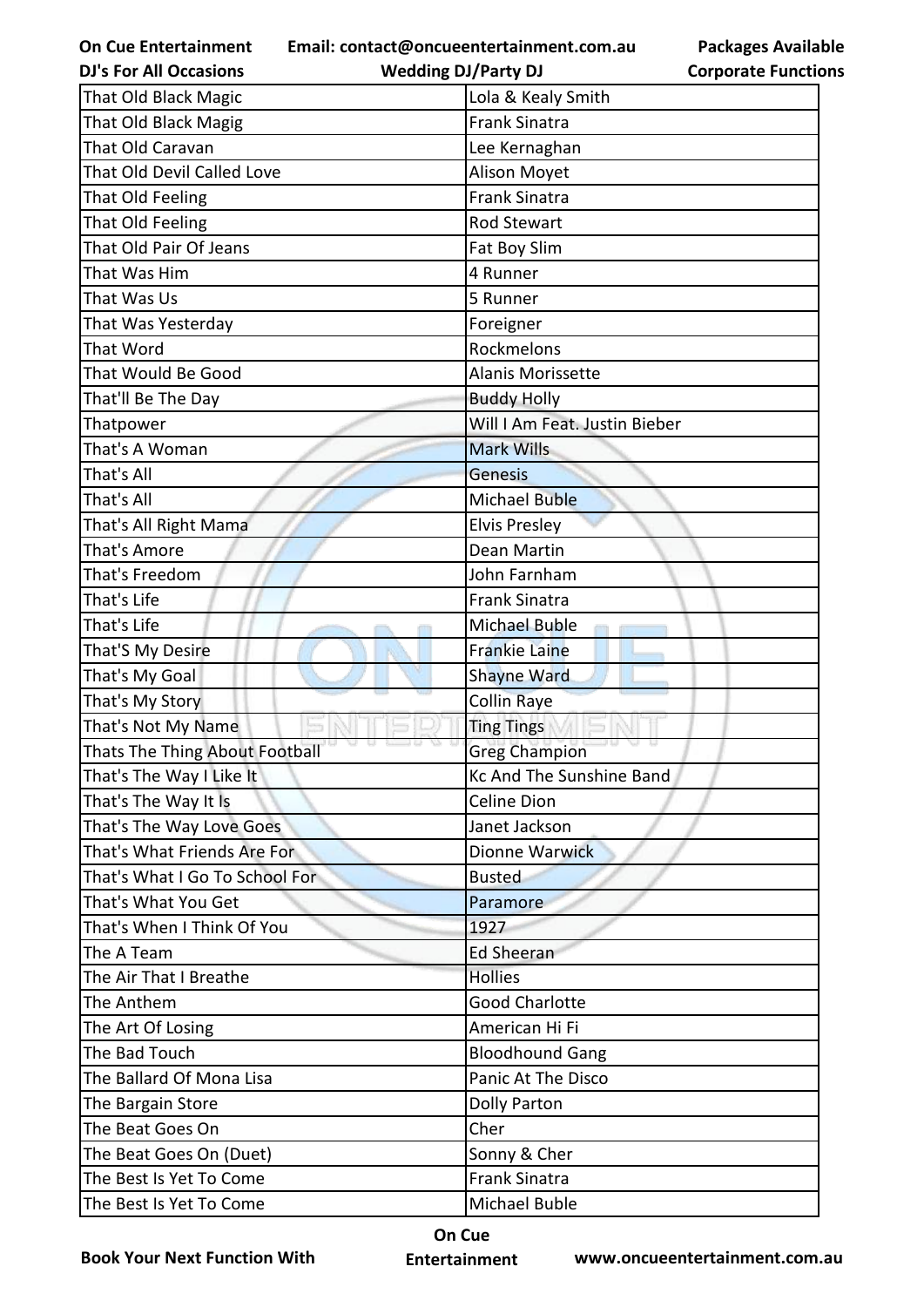**Email: contact@oncueentertainment.com.au**

**DJ's For All Occasions**

| The Best Of Me                             | Bryan Adams                      |
|--------------------------------------------|----------------------------------|
| The Biggest Disappointment                 | Slim Dusty & Troy Cassar Daley   |
| The Bird                                   | Time                             |
| The Bitch Is Back                          | Elton John                       |
| The Black Velvet Band                      | Traditional                      |
| The Bonny                                  | Gerry Cinnamon                   |
| The Boss                                   | Diana Ross                       |
| The Boxer                                  | Simon And Garfunkel              |
| The Boy From New York City                 | <b>Manhattan Transfer</b>        |
| The Boy Is Mine                            | <b>Brandy</b>                    |
| The Boys Are Back In Town                  | Thin Lizzy                       |
| The Boys Of Summer                         | <b>Ataris</b>                    |
| The Bucket                                 | Kings Of Leon                    |
| The Call                                   | <b>Backstreet Boys</b>           |
| The Captain                                | <b>Kasey Chambers</b>            |
| The Carnival Is Over                       | <b>Seekers</b>                   |
| The Cat Crept In                           | Mud                              |
| The Cave                                   | Mumford & Sons                   |
| The Chain                                  | Fleetwood Mac                    |
| The Change                                 | <b>Garth Brooks</b>              |
| The Chicken Song                           | <b>Spitting Image</b>            |
| The Christmas Song                         | Nat King Cole                    |
| The Circle Of Life                         | <b>Elton John</b>                |
| The Climb                                  | <b>Miley Cyrus</b>               |
| The Closer I Get To You                    | Roberta Flack                    |
| The Coast Is Clear                         | <b>Scotty Emerick</b>            |
| The Creeps                                 | Camille Jones Ft Freddy La Grand |
| The Curley Shuffle                         | Jump N Saddle                    |
| The Dance                                  | <b>Garth Brooks</b>              |
| The Dangling Conversation                  | Simon And Garfunkel              |
| The Day Before You Came                    | Abba                             |
| The Day I Met Marie                        | <b>Cliff Richard</b>             |
| The Day You Went Away                      | <b>Wendy Matthews</b>            |
| The Days                                   | Avicii & Robbie Williams         |
| The Days Of Our Lives                      | Queen                            |
| The Deeper The Love                        | Whitesnake                       |
| The Devils Beat                            | Sandi Thom                       |
| The Dolphins Cry                           | Live                             |
| The Edge Of Heaven                         | Wham                             |
| The End                                    | Doors                            |
| The End Of The Innocence                   | Don Henley                       |
| The End Of The World                       | <b>Skeeter Davis</b>             |
| The End Of The World As We Know It         | <b>REM</b>                       |
| The Ending Is Just The Beginning Repeating | Living End                       |
| The Entertainer                            | <b>Billy Joel</b>                |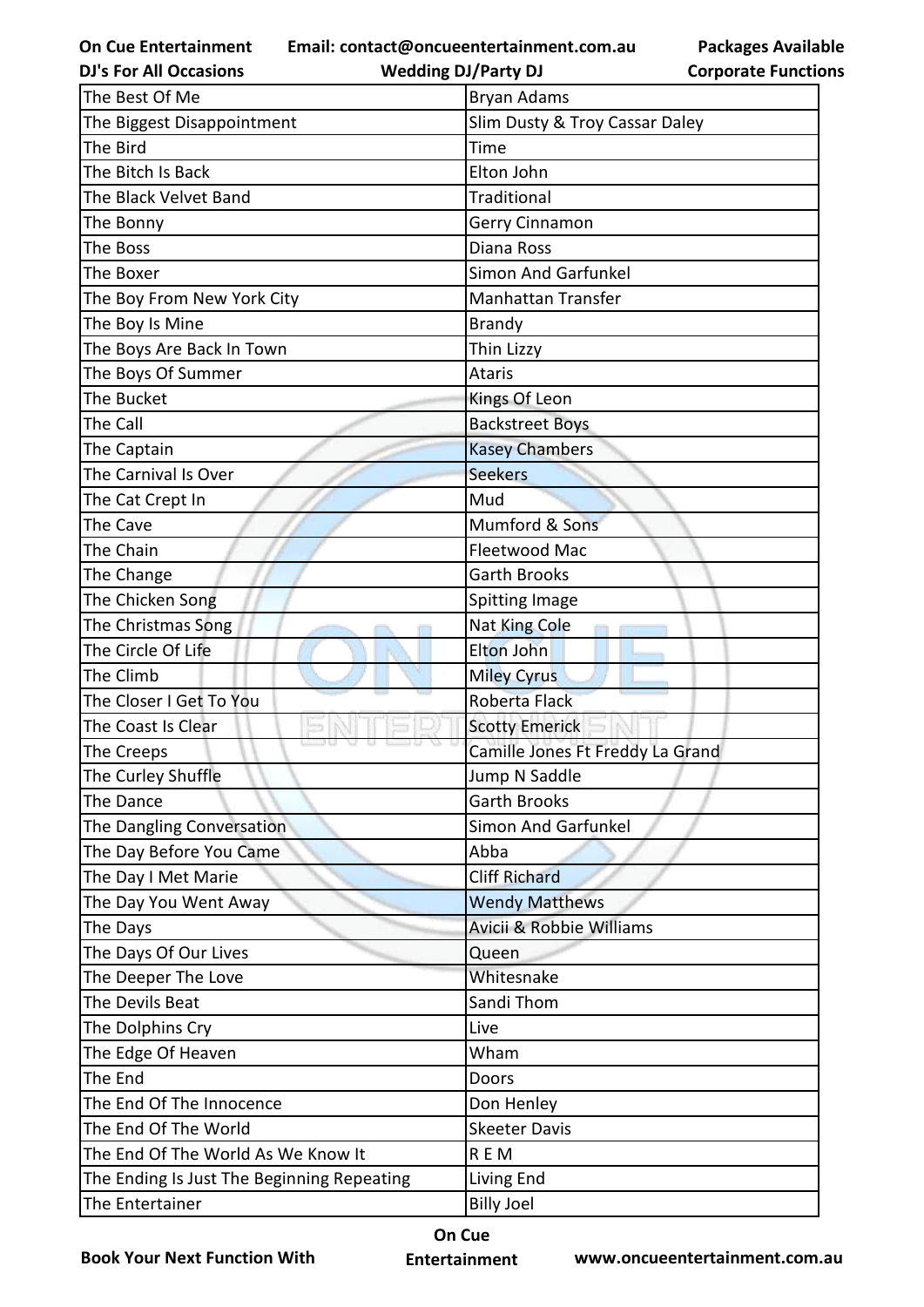**Email: contact@oncueentertainment.com.au**

| <b>Wedding DJ/Party DJ</b> |
|----------------------------|

**Packages Available Corporate Functions**

| <b>DJ's For All Occasions</b>             | <b>Wedding DJ/Party DJ</b>         | <b>Corporate Functio</b> |
|-------------------------------------------|------------------------------------|--------------------------|
| The Eyes Of A Child                       | Patsy Cline                        |                          |
| The Fear                                  | Lily Allen                         |                          |
| The Feeling                               | Dj Fresh Ft Ravaughn               |                          |
| The Fever                                 | <b>Garth Brooks</b>                |                          |
| The Fighter                               | Gym Class Heroes                   |                          |
| The Final Countdown                       | Europe                             |                          |
| The First Cut Is The Deepest              | <b>Rod Stewart</b>                 |                          |
| The First Step                            | <b>Tracy Byrd</b>                  |                          |
| The Fixer                                 | Pearl Jam                          |                          |
| The Flame                                 | <b>Cheap Trick</b>                 |                          |
| The Fly                                   | U <sub>2</sub>                     |                          |
| The Folk Singer                           | <b>Tommy Roe</b>                   |                          |
| The Funky Gibbon                          | <b>The Goodies</b>                 |                          |
| The Futeres So Bright I Gotta Wear Shades | Timbuk 3                           |                          |
| The Galaxy Song                           | <b>Monty Python</b>                |                          |
| The Gambler                               | <b>Kenny Rogers</b>                |                          |
| The Game Of Love                          | Santana & Michelle Branch          |                          |
| The Girl Is Mine                          | 99 Souls, Destinys Child & Brandy  |                          |
| The Girl Is Mine (Duet                    | Michael Jackson And Paul Mccartney |                          |
| The Girl Of My Best Friend                | <b>Elvis Presley</b>               |                          |
| The Girls                                 | <b>Calvin Harris</b>               |                          |
| The Glamerous Life                        | Sheila E                           |                          |
| The Glory Of Love                         | <b>Bette Midler</b>                |                          |
| The Glory Of Love                         | <b>Peter Cetera</b>                |                          |
| The Good Life                             | Three Days Grace                   |                          |
| The Grand Tour                            | George Jones                       |                          |
| The Grass Is Blue                         | Norah Jones                        |                          |
| The Great Beyond                          | REM                                |                          |
| The Great Pretender                       | Platters                           |                          |
| The Great Pretender                       | The Platters                       |                          |
| The Greatest                              | James Blunt                        |                          |
| The Greatest                              | <b>Kenny Rogers</b>                |                          |
| The Greatest Love Of All                  | George Benson                      |                          |
| The Greatest Love Of All                  | <b>Whitney Houston</b>             |                          |
| The Greatest Man I Ever Knew              | <b>Reba McEntire</b>               |                          |
| The Greatest View                         | Silverchair                        |                          |
| The Greek Wedding Song                    | <b>Greek Traditional</b>           |                          |
| The Gypsy Rover                           | Irish                              |                          |
| The Hand That Rocks The Cradle            | Glen Campbell & Steve Wariner      |                          |
| The Hanging Tree                          | Jennifer Lawrence                  |                          |
| The Hardest Part                          | Coldplay                           |                          |
| The Hardest Thing                         | 98 Degrees                         |                          |
| The Heart Of The Matter                   | Eagles                             |                          |
| The Heart Wants What It Wants             | Selena Gomez                       |                          |
| The Heart Wont Lie                        | Reba McEntire                      |                          |

**Book Your Next Function With**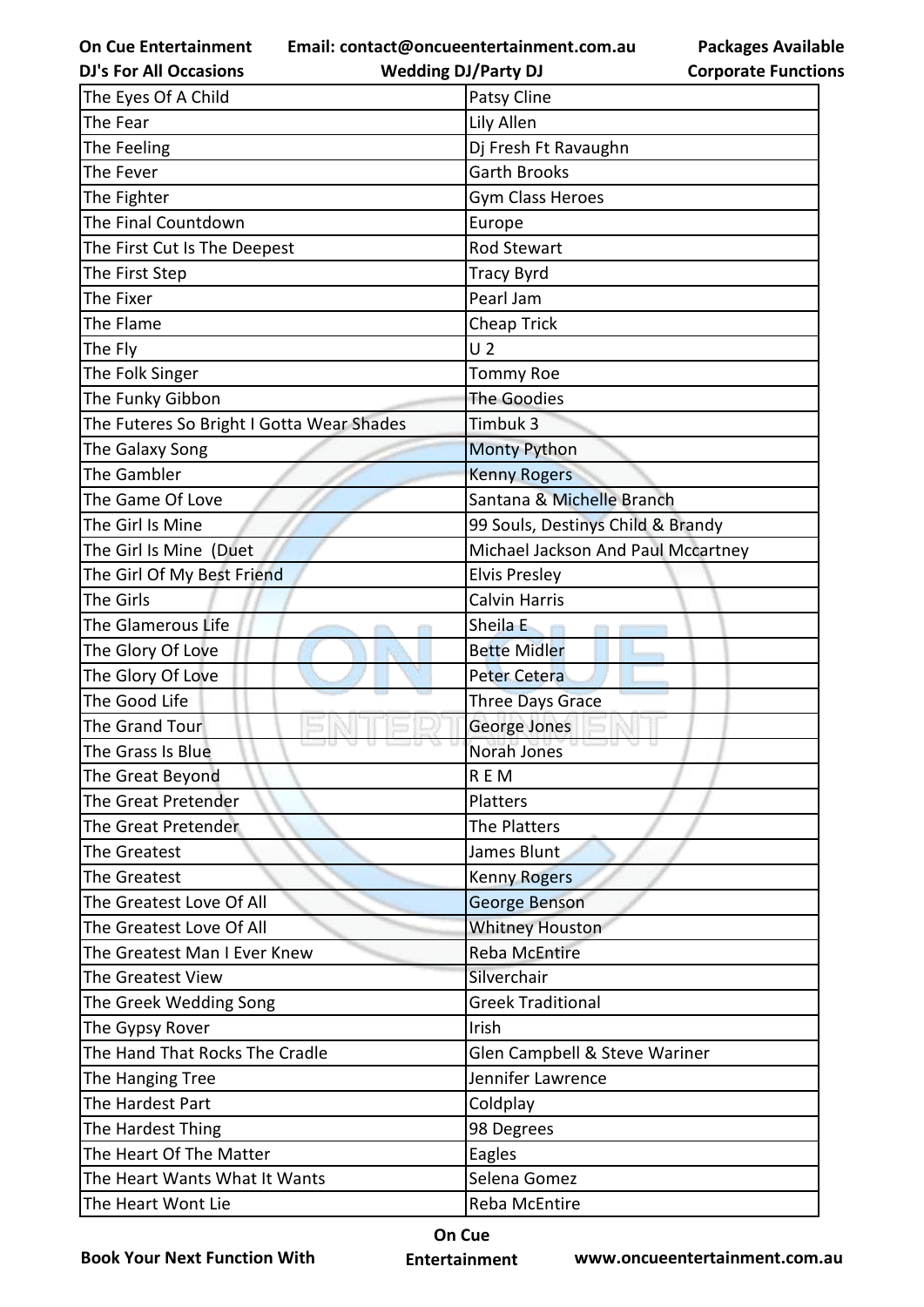**Email: contact@oncueentertainment.com.au**

**DJ's For All Occasions**

**Wedding DJ/Party DJ** 

| <b>Packages Available</b>  |
|----------------------------|
| <b>Corporate Functions</b> |

| The Heat Is On                                | <b>Glenn Frey</b>         |
|-----------------------------------------------|---------------------------|
| The Hell Song                                 | <b>Sum 41</b>             |
| The Horizon Has Been Defeated                 | Jack Johnson              |
| The House I Live In                           | <b>Frank Sinatra</b>      |
| The House That Built Me                       | Miranda Lambert           |
| The House That Jack Built                     | Adam Harvey               |
| The House That Jack Built                     | Aretha Franklin           |
| The Humpty Dance                              | Digital Underground       |
| The Image Of You                              | Conway Twitty             |
| The Imposible Dream                           | Tom Jones                 |
| The Impossible Dream                          | <b>Jack Jones</b>         |
| The Impression That I Get                     | Mighty Mighty Bostones    |
| The In Betweenies                             | The Goodies               |
| The Jack                                      | Acdc                      |
| The Joker                                     | <b>Steve Miller Band</b>  |
| The Jump Off                                  | Lil' Kim Feat. Mr. Cheeks |
| The Ketchup Song                              | Las Ketchup               |
| The Kids Aren't Alright                       | Offspring                 |
| The Kill                                      | 30 Seconds To Mars        |
| The Killing Moon                              | Echo And The Bunnymen     |
| The Killing Of Georgie (Part 1)               | <b>Rod Stewart</b>        |
| The King Of Rock N Roll                       | Prefab Sprout             |
| The Lady Is A Tramp                           | <b>Frank Sinatra</b>      |
| The Land Of A Thousands Words                 | <b>Scissor Sisters</b>    |
| The Last Chance Dance                         | <b>The Goodies</b>        |
| The Last Day                                  | <b>Marilyn Scott</b>      |
| The Last Farewell                             | Roger Whittaker           |
| The Last Goodbye                              | <b>Atomic Kitten</b>      |
| The Last Of The Famous International Playboys | Morrissey                 |
| The Last Time                                 | John Farnham              |
| The Last Time                                 | The Script                |
| The Letter                                    | <b>Box Tops</b>           |
| The Letter                                    | Hoobastank                |
| The Letter                                    | <b>Joe Cocker</b>         |
| The Light In Your Eyes                        | <b>Leann Rimes</b>        |
| The Lion Sleeps Tonight                       | <b>Tokens</b>             |
| The Living Years                              | Mike & The Mechanics      |
| The Logical Song                              | Supertramp                |
| The Long Day Is Over                          | Norah Jones               |
| The Long Run                                  | Eagles                    |
| The Longest Time                              | <b>Billy Joel</b>         |
| The Look                                      | Roxette                   |
| The Look Of Love                              | ABC                       |
| The Love Song                                 | <b>Jeff Bates</b>         |
| The Lucky One                                 | Laura Branigan            |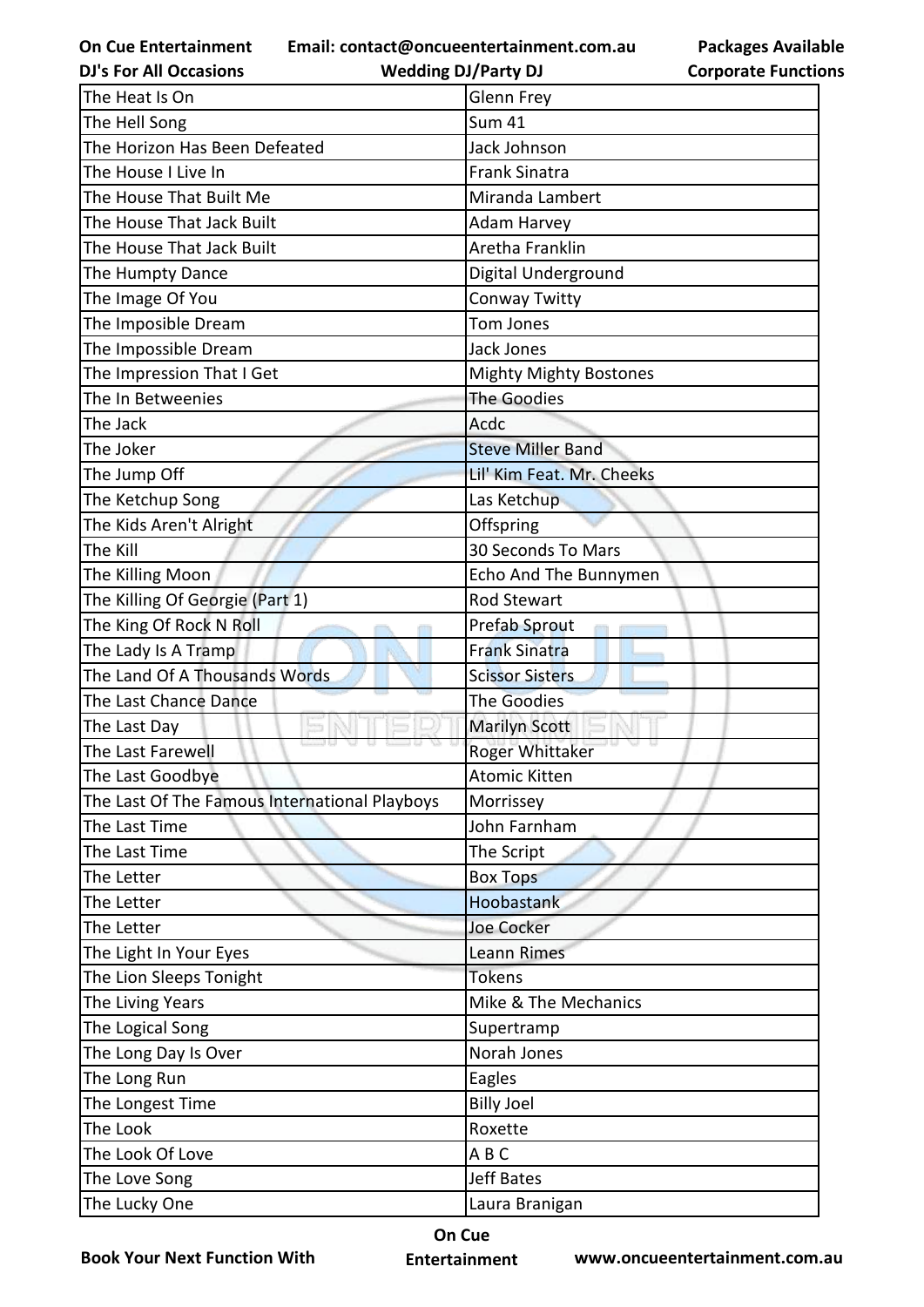**Email: contact@oncueentertainment.com.au**

**Packages Available Corporate Functions**

| <b>DJ's For All Occasions</b>               | <b>Wedding DJ/Party DJ</b>    | <b>Corporate Function</b> |
|---------------------------------------------|-------------------------------|---------------------------|
| The Lumberjack Song                         | Monty Python                  |                           |
| The Man                                     | Aloe Black                    |                           |
| The Man                                     | <b>Taylor Swift</b>           |                           |
| The Man In Love With You                    | George Strait                 |                           |
| The Man That Got Away                       | <b>Judy Garland</b>           |                           |
| The Man Who Shot Liberty Valance            | <b>Gene Pitney</b>            |                           |
| The Masterplan                              | Oasis                         |                           |
| The Message                                 | <b>Grandmaster Flash</b>      |                           |
| The Middle                                  | Jimmy Eat World               |                           |
| The Millionaire                             | Dr Hook                       |                           |
| The Monster                                 | Eminem Ft Rihanna             |                           |
| The Monster                                 | Eminem Feat. Rihanna          |                           |
| The More I See You                          | <b>Michael Buble</b>          |                           |
| The More You Ignore Me The Closer I Get     | Morrissey                     |                           |
| The Most Beautiful Girl                     | <b>Flight Of The Concords</b> |                           |
| The Most Beautiful Girl                     | South 65                      |                           |
| The Most Beautiful Girl In The World        | Charlie Rich                  |                           |
| The Most Beautiful Girl In The World        | South Pacific (Musical)       |                           |
| The Mowtown Song                            | <b>Rod Stewart</b>            |                           |
| The Music And The Mirror                    | A Chorus Line                 |                           |
| The Name Game                               | <b>Shirley Ellis</b>          |                           |
| The Name Of The Game                        | Abba                          |                           |
| The New Green Light                         | <b>Hank Thompson</b>          |                           |
| The Night                                   | <b>Disturbed</b>              |                           |
| The Night Chicago Died                      | Paper Lace                    |                           |
| The Night Has A Thousand Eyes               | <b>Bobby Vee</b>              |                           |
| The Night They Drove Old Dixie Down         | <b>Band</b>                   |                           |
| The Nights                                  | Avicii                        |                           |
| The Old Rustic Bridge                       | Irish                         |                           |
| The Old Stuff                               | <b>Garth Brooks</b>           |                           |
| The One                                     | Elton John                    |                           |
| The One                                     | <b>Foo Fighters</b>           |                           |
| The One                                     | Kodaline                      |                           |
| The One                                     | <b>Kylie Minogue</b>          |                           |
| The One I Love                              | REM                           |                           |
| The One I Love                              | David Gray                    |                           |
| The One That Got Away                       | <b>Katy Perry</b>             |                           |
| The One That You Love                       | Air Supply                    |                           |
| The One Thing                               | Inxs                          |                           |
| The One You Love                            | Glenn Frey                    |                           |
| The Only Living Boy In New York             | Simon And Garfunkel           |                           |
| The Only Thing That Looks Good On Me Is You | Bryan Adams                   |                           |
| The Orange And The Green                    | <b>Bobby Vee</b>              |                           |
| The Other Guy                               | Little River Band             |                           |
| The Other Side                              | David Gray                    |                           |
|                                             |                               |                           |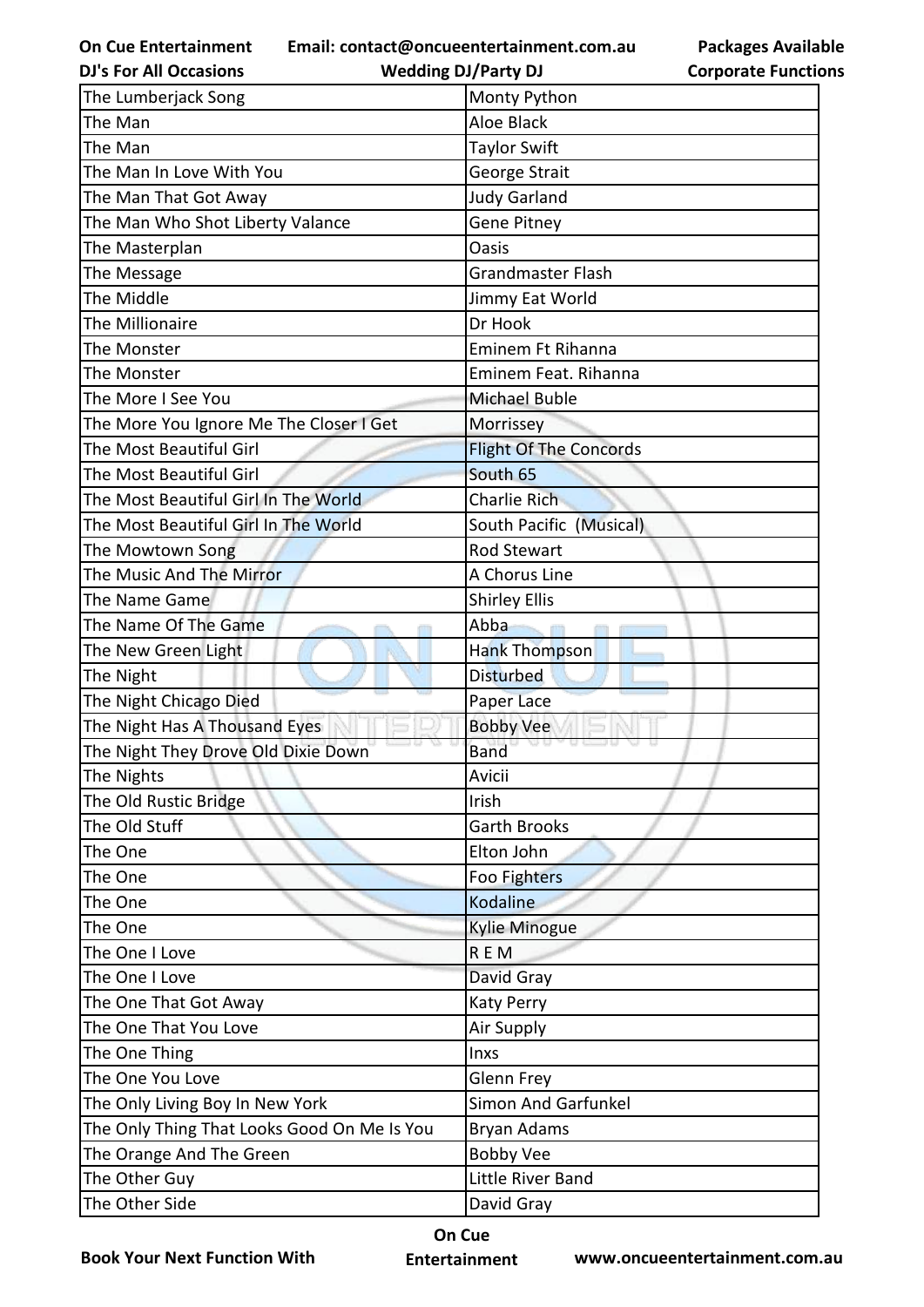**On Cue Entertainment Email: contact@oncueentertainment.com.au**

**Packages Available Corporate Functions**

| <b>DJ's For All Occasions</b>         | <b>Wedding DJ/Party DJ</b>     | <b>Corporate Functio</b> |
|---------------------------------------|--------------------------------|--------------------------|
| The Outback Club                      | Lee Kernaghan                  |                          |
| The Outside                           | <b>Taylor Swift</b>            |                          |
| The Party (This Is How We Do It)      | Joe Stone Ft Montell Jordan    |                          |
| The Penis Song                        | Monty Python                   |                          |
| The Pop Kids                          | Pet Shop Boys                  |                          |
| The Power                             | Vanessa Amorosi                |                          |
| The Power Of Love                     | <b>Celine Dion</b>             |                          |
| The Prayer                            | <b>Anthony Callea</b>          |                          |
| The Prayer (Duet)                     | Andrea Bocelli And Celine Dion |                          |
| The Pretender                         | Foo Fighters                   |                          |
| The Pretender                         | Jackson Browne                 |                          |
| The Pretender                         | Nat King Cole                  |                          |
| The Price                             | <b>Twisted Sister</b>          |                          |
| The Pushbike Song                     | <b>Mixtures</b>                |                          |
| The Race Is On                        | <b>George Jones</b>            |                          |
| The Real Thing                        | <b>Bo Bice</b>                 |                          |
| The Real Thing                        | <b>Russel Morris</b>           |                          |
| The Reason                            | Hoobastank                     |                          |
| The Red                               | Chevelle                       |                          |
| The Remedy I Won'T Worry              | Jason Mraz                     |                          |
| The Riddle                            | Five For Fighting              |                          |
| The Riddle                            | Nik Kershaw                    |                          |
| The Right Kind Of Wrong               | <b>Leann Rimes</b>             |                          |
| The River                             | <b>Garth Brooks</b>            |                          |
| The River                             | <b>Good Charlotte</b>          |                          |
| The River                             | <b>Bruce Springsteen</b>       |                          |
| The River Of Dreams                   | <b>Billy Joel</b>              |                          |
| The Road I'm On                       | 3 Doors Down                   |                          |
| The Road Less Travelled               | <b>Graeme Connors</b>          |                          |
| The Road To Mandalay                  | Robbie Williams                |                          |
| The Road You Leave Behind             | D I Murphy                     |                          |
| The Rocker                            | Thin Lizzy                     |                          |
| The Rose                              | <b>Bette Midler</b>            |                          |
| The Rose Of Tralee                    | Irish                          |                          |
| The Rumble                            | West Side Story (The Musical)  |                          |
| The Saddest Song                      | <b>Ataris</b>                  |                          |
| The Saga Begins                       | Weird Al Yankovic              |                          |
| The Saints Are Comming                | U 2 Greenday                   |                          |
| The Science Of Selling Yourself Short | Less Than Jake                 |                          |
| The Scientist                         | Coldplay                       |                          |
| The Second Time Around                | <b>Frank Sinatra</b>           |                          |
| The Secrets That You Keep             | Mud                            |                          |
| The Seeker                            | <b>Dolly Parton</b>            |                          |
| The Seeker                            | The Who                        |                          |
| The Shaddows Of Your Smile            | <b>Engelbert Humperdinck</b>   |                          |

**Book Your Next Function With**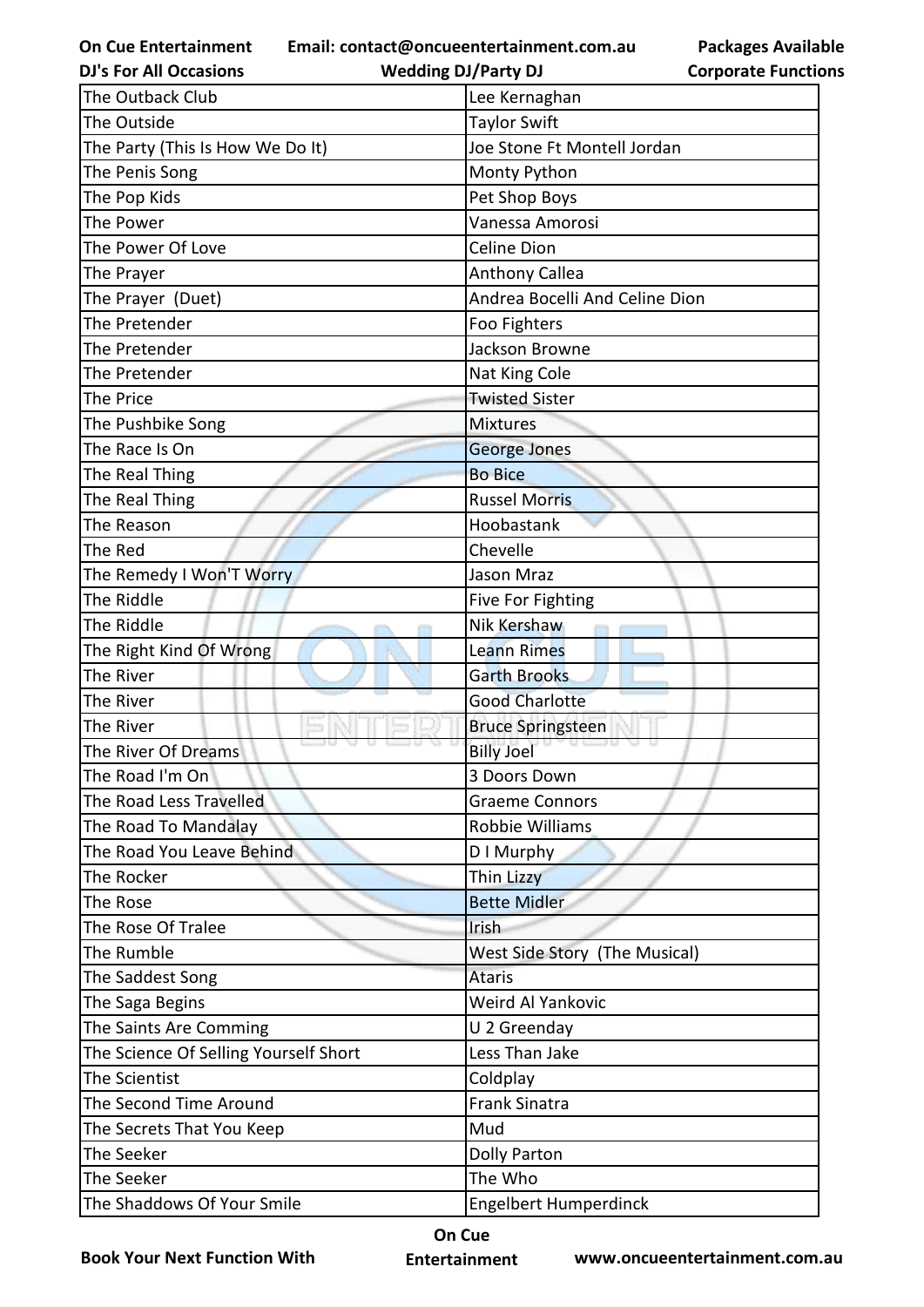**Email: contact@oncueentertainment.com.au Wedding DJ/Party DJ** 

**Packages Available Corporate Functions**

| <b>DJ's For All Occasions</b>     | <b>Wedding DJ/Party DJ</b> | <b>Corporate Functio</b> |
|-----------------------------------|----------------------------|--------------------------|
| The Shadow Of Your Smile          | <b>Tony Bennett</b>        |                          |
| The Shoes You're Wearing          | <b>Clint Black</b>         |                          |
| The Show                          | Lenka                      |                          |
| The Show Goes On                  | Lupe Fiasco                |                          |
| The Show Must Go On               | Queen                      |                          |
| The Sign                          | Ace Of Base                |                          |
| The Simple Things                 | Vanessa Amorosi            |                          |
| The Size Of A Cow                 | Wonder Stuff               |                          |
| The Sky Is Crying                 | Gary Moore                 |                          |
| The Sky Is Crying                 | Stevie Ray Vaughan         |                          |
| The Song Is You                   | <b>Frank Sinatra</b>       |                          |
| The Song Remembers When           | Trisha Yearwood            |                          |
| The Sound                         | 1975                       |                          |
| The Sound Of Music                | <b>Sound Of Music</b>      |                          |
| The Sound Of Silence              | <b>Simon And Garfunkel</b> |                          |
| The Sound Of White                | <b>Missy Higgins</b>       |                          |
| The Spark                         | Afrojack Ft Spree Wilson   |                          |
| The Special Ones                  | George                     |                          |
| The Special Two                   | <b>Missy Higgins</b>       |                          |
| The Spinning Wheel                | <b>Irish Traditional</b>   |                          |
| The Stake                         | <b>Steve Miller Band</b>   |                          |
| The Stars Are Out Tonight         | David Bowie                |                          |
| The Steps                         | Haim                       |                          |
| The Story Of Chess                | Chess (The Musical)        |                          |
| The Story Of Us                   | <b>Taylor Swift</b>        |                          |
| The Stranger                      | <b>Billy Joel</b>          |                          |
| The Strangest Thing               | George Michael             |                          |
| The Streak                        | Ray Stevens                |                          |
| The Stripper                      | David Rose                 |                          |
| The Stroke                        | <b>Billy Squier</b>        |                          |
| The Stroll                        | Diamonds                   |                          |
| The Sun Ain't Gonna Shine Anymore | <b>Walker Bros</b>         |                          |
| The Sun Always Shines On Tv       | A-Ha                       |                          |
| The Sweet Escape                  | Gwen Stefani               |                          |
| The Sweetest Day                  | Vanessa Williams           |                          |
| The Sweetest Thing                | <b>Juice Newton</b>        |                          |
| The Sweetest Thing                | U <sub>2</sub>             |                          |
| The Take Over, Breaks Over        | Fall Out Boy               |                          |
| The Tender Trap                   | <b>Frank Sinatra</b>       |                          |
| The Things We Did Last Summer     | Dean Martin                |                          |
| The Things We Do For Love         | 10 Cc                      |                          |
| The Thrill Is Gone                | <b>B</b> B King            |                          |
| The Thunder Rolls                 | <b>B B King</b>            |                          |
| The Tide Is High                  | Atomic Kitten              |                          |
| The Tide Is High                  | <b>Blondie</b>             |                          |

**Book Your Next Function With**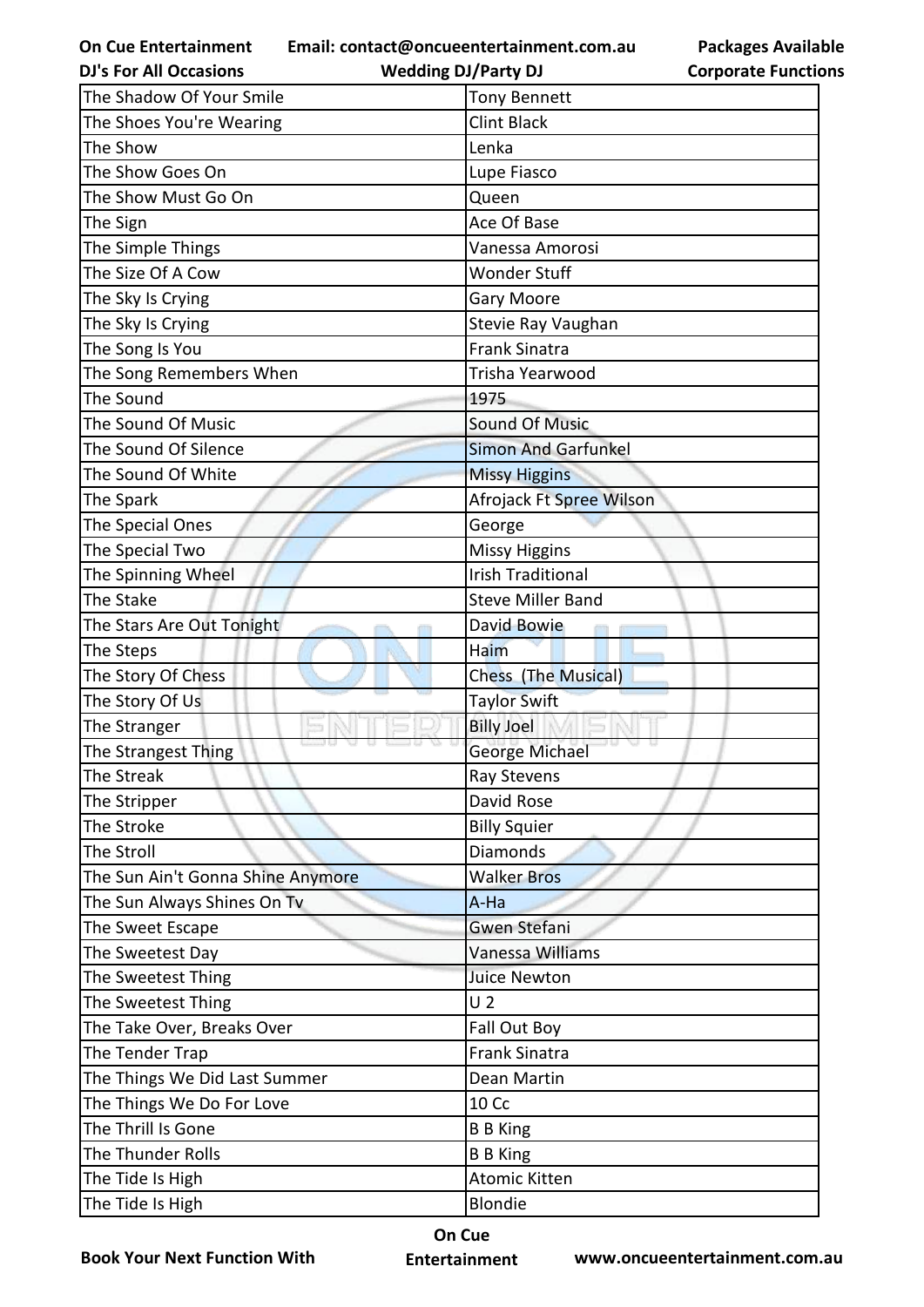**Email: contact@oncueentertainment.com.au Wedding DJ/Party DJ** 

**Packages Available Corporate Functions**

| <b>DJ's For All Occasions</b>    | <b>Wedding DJ/Party DJ</b>          | <b>Corporate Functio</b> |
|----------------------------------|-------------------------------------|--------------------------|
| The Time (Dirty Bit)             | <b>Black Eyed Peas</b>              |                          |
| The Times They Are A Changing    | <b>Bob Dylan</b>                    |                          |
| The Town I Loved So Well         | <b>Irish Traditional</b>            |                          |
| The Tracks Of My Tears           | Smokey Robinson                     |                          |
| The Trouble With Love Is         | Kelly Clarkson                      |                          |
| The Truth                        | India Arie                          |                          |
| The Twist                        | Chubby Checker                      |                          |
| The Unforgetable Fire            | U <sub>2</sub>                      |                          |
| The Unforgiven                   | Metallica                           |                          |
| The Unguarded Moment             | Church                              |                          |
| The Unicorn                      | Traditional                         |                          |
| The Unicorn Song                 | Irish                               |                          |
| The Universal                    | Blur                                |                          |
| The Very Thought Of You          | <b>Rod Stewart</b>                  |                          |
| The Voice                        | <b>Moody Blues</b>                  |                          |
| The Voice Within                 | Christina Aguilera                  |                          |
| The Wanderer                     | Dion & The Belmonts                 |                          |
| The Warrior                      | Scandal                             |                          |
| The Way                          | Clay Aiken                          |                          |
| The Way                          | Daniel Bedingfield                  |                          |
| The Way                          | Fastball                            |                          |
| The Way I Am                     | Eminem                              |                          |
| The Way I Are                    | Timberland                          |                          |
| The Way I Feel                   | Roachford                           |                          |
| The Way To Your Love             | <b>Hear Say</b>                     |                          |
| The Way We Were                  | <b>Barbra Streisand</b>             |                          |
| The Way We Were                  | <b>Glagys Knight &amp; The Pips</b> |                          |
| The Way You Do The Things You Do | <b>Temptations</b>                  |                          |
| The Way You Do The Things You Do | <b>UB40</b>                         |                          |
| The Way You Look Tonight         | <b>Frank Sinatra</b>                |                          |
| The Way You Look Tonight         | Michael Buble                       |                          |
| The Way You Look Tonight         | <b>Rod Stewart</b>                  |                          |
| The Way You Love Me              | <b>Faith Hill</b>                   |                          |
| The Way You Make Me Feel         | Michael Jackson                     |                          |
| The Way You Move                 | Outkast Feat. Sleepy Brown          |                          |
| The Ways To Love A Man           | Tammy Wynette                       |                          |
| The Wayward Wind                 | Patsy Cline                         |                          |
| The Wedding Song                 | Paul Stokey                         |                          |
| The Weight                       | <b>Band</b>                         |                          |
| The Weight                       | Jimmy Barnes                        |                          |
| The Wild Colonial Boy            | <b>Traditional</b>                  |                          |
| The Wild Rover                   | <b>Dubliners</b>                    |                          |
| The Wild Rover                   | <b>Irish Traditional</b>            |                          |
| The Wild Side Of Life            | Hank Thompson                       |                          |
| The Winner Takes It All          | Abba                                |                          |
|                                  |                                     |                          |

**Book Your Next Function With**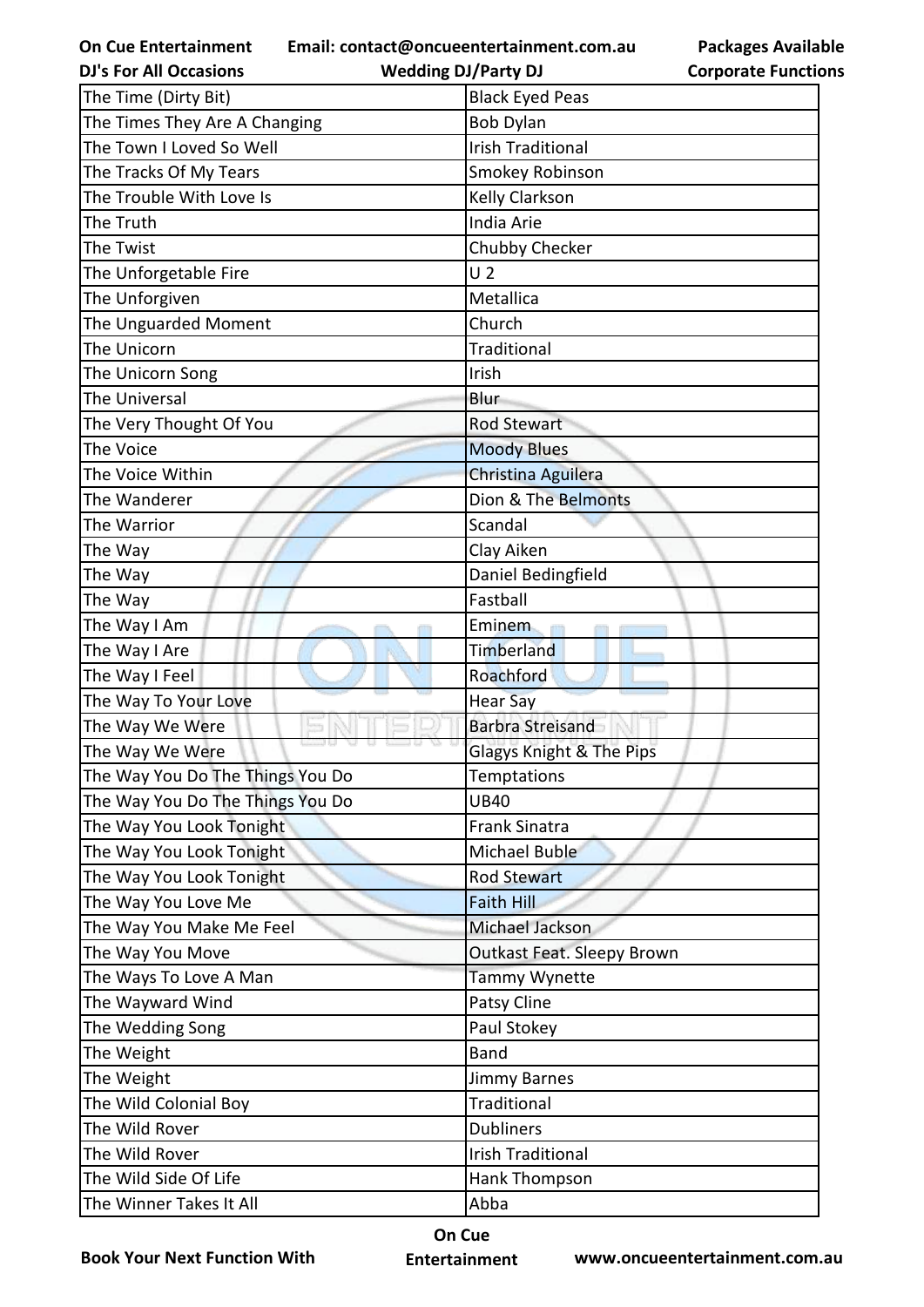**Email: contact@oncueentertainment.com.au**

**DJ's For All Occasions**

**Wedding DJ/Party DJ** 

**Packages Available Corporate Functions**

| The Wire                               | Haim                     |  |
|----------------------------------------|--------------------------|--|
| The Wizard & I                         | Wicked (Musical)         |  |
| The Woman Before Me                    | Trisha Yearwood          |  |
| The Woman In Me                        | Shania Twain             |  |
| The Wombling Song                      | Wombles                  |  |
| The Wonder Of You                      | <b>Elvis Presley</b>     |  |
| The World Is Not Enough                | Garbage                  |  |
| The Worlds Greatest                    | R Kelly                  |  |
| The Young And The Hopeless             | <b>Good Charlotte</b>    |  |
| The Young Ones                         | <b>Cliff Richard</b>     |  |
| Theme For A Dream                      | <b>Cliff Richard</b>     |  |
| <b>Theme From Ice Castles</b>          | Melissa Manchester       |  |
| Theme From Mahogany                    | Diana Ross               |  |
| Then He Kissed Me                      | Crystals                 |  |
| Then The Morning Comes                 | <b>Smash Mouth</b>       |  |
| Then You Came                          | <b>Dionne Warwick</b>    |  |
| Then You Can Tell Me Goodbye           | Casinos                  |  |
| Then You Can Tell Me Goodbye           | <b>Glen Campbell</b>     |  |
| There Are Worse Things I Could Do      | Grease (soundtrack)      |  |
| There Goes My Baby                     | <b>Drifters</b>          |  |
| There Goes My Baby                     | Usher                    |  |
| There Goes My Everything               | Engelbert Humperdinck    |  |
| There Goes My Everything               | Roger Whittaker          |  |
| There Goes My Heart                    | <b>Mavericks</b>         |  |
| There Goes The Neighborhood            | <b>Sheryl Crow</b>       |  |
| There He Goes                          | Patsy Cline              |  |
| There Is A Light That Never Goes Out   | <b>Smiths</b>            |  |
| There Is Nothing Like A Dame           | South Pacific (Musical)  |  |
| There Must Be An Angel                 | Eurythmics               |  |
| There She Goes                         | Sixpence None The Richer |  |
| There There                            | Radiohead                |  |
| There You Are                          | <b>Martina Mcbride</b>   |  |
| There You Go                           | Pink                     |  |
| There You'll Be                        | <b>Faith Hill</b>        |  |
| There'll Be Sad Songs                  | <b>Billy Ocean</b>       |  |
| There's A Kind Of Hush                 | <b>Hermans Hermits</b>   |  |
| There's A Small Hotel                  | <b>Frank Sinatra</b>     |  |
| There's More To Me Than You            | Jessica Andrews          |  |
| There's No Business Like Show Business | Annie Get Your Gun       |  |
| There's No Limit                       | Deana Carter             |  |
| There's Only One Way To Rock           | Sammy Hagar              |  |
| There's Your Trouble                   | <b>Dixie Chicks</b>      |  |
| These Are The Days                     | Calling                  |  |
| These Are The Days                     | O Town                   |  |
| These Arms                             | Dwight Yoakum            |  |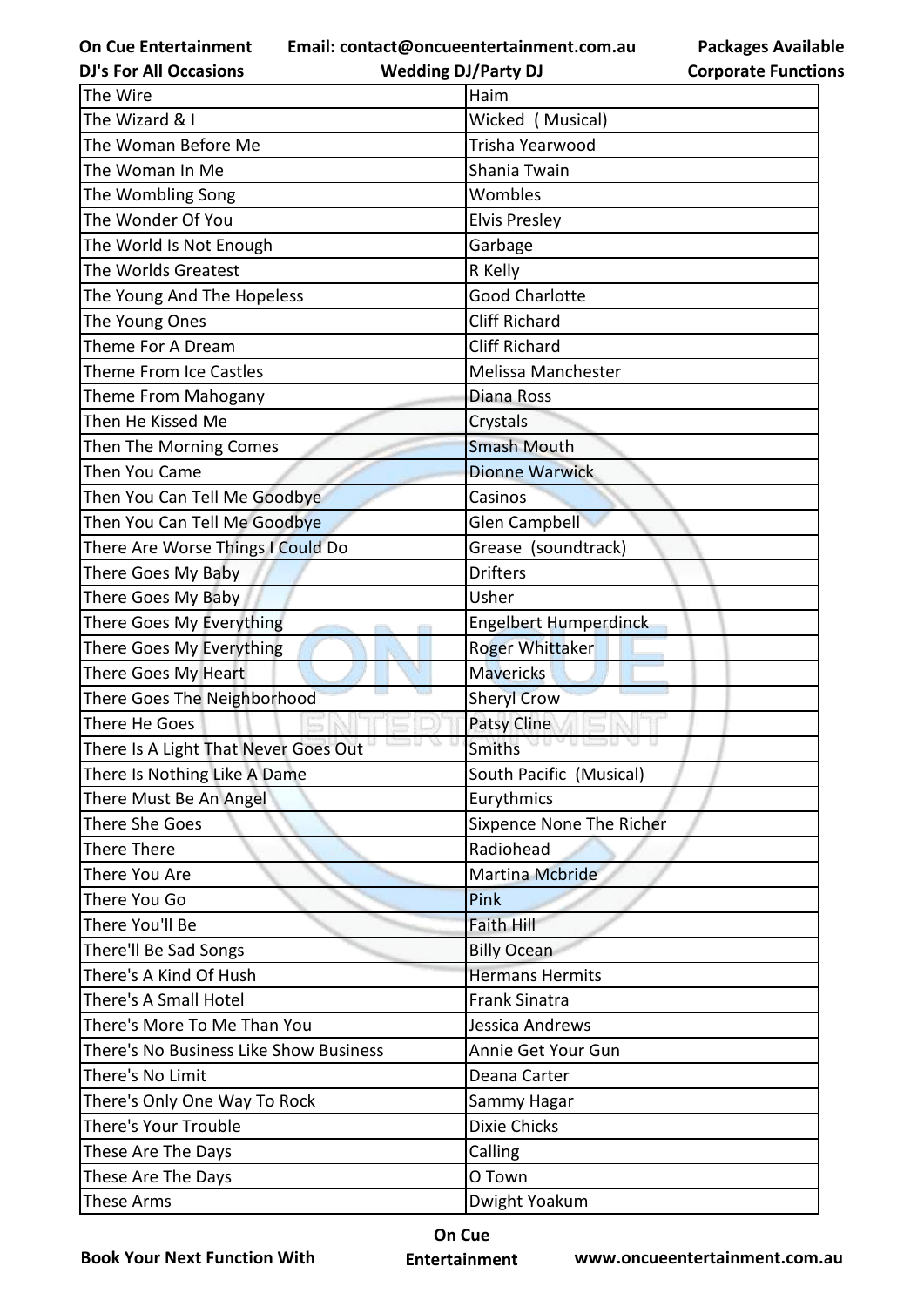**Email: contact@oncueentertainment.com.au**

|                            | <b>Packages Available</b> |
|----------------------------|---------------------------|
| <b>Corporate Functions</b> |                           |

| <b>DJ's For All Occasions</b>           | <b>Wedding DJ/Party DJ</b>     | <b>Corporate Functio</b> |
|-----------------------------------------|--------------------------------|--------------------------|
| These Boots Are Made For Walking        | Nancy Sinatra                  |                          |
| <b>These Days</b>                       | Foo Fighters                   |                          |
| <b>These Days</b>                       | <b>Joel Turner</b>             |                          |
| <b>These Days</b>                       | Powderfinger                   |                          |
| <b>These Days</b>                       | <b>Rascal Flatts</b>           |                          |
| <b>These Days</b>                       | <b>Take That</b>               |                          |
| These Days Album Version                | Alien Ant Farm                 |                          |
| <b>These Dreams</b>                     | Heart                          |                          |
| These Foolish Things                    | <b>Rod Stewart</b>             |                          |
| <b>These Kids</b>                       | <b>Joel Turner</b>             |                          |
| These Words                             | Natasha Beddingfield           |                          |
| They                                    | Jem                            |                          |
| They All Laughed                        | <b>Frank Sinatra</b>           |                          |
| They Can't Take That Away From Me       | Ella Fitzgerald                |                          |
| They Can't Take That Away From Me       | <b>Frank Sinatra</b>           |                          |
| They Can't Take That Away From Me       | <b>Rod Stewart</b>             |                          |
| They Don't Make Them Like That Any More | <b>Troy Cassar Daley</b>       |                          |
| Thieves In The Temple                   | Prince                         |                          |
| <b>Things</b>                           | <b>Bobby Darin</b>             |                          |
| Things Can Only Get Better              | D Ream                         |                          |
| Things Can Only Get Better              | <b>Howard Jones</b>            |                          |
| Things Will Go My Way                   | Calling                        |                          |
| <b>Think</b>                            | <b>Aretha Franklin</b>         |                          |
| Think                                   | <b>Blues Brothers</b>          |                          |
| <b>Think About You</b>                  | <b>Luther Vandross</b>         |                          |
| Think It Over                           | <b>Buddy Holly</b>             |                          |
| Think Of Me                             | Phantom Of The Opera (Musical) |                          |
| Think Of You                            | Whigfield                      |                          |
| <b>Think Twice</b>                      | <b>Celine Dion</b>             |                          |
| <b>Think Twice</b>                      | Dion & The Belmonts            |                          |
| <b>Think Twice</b>                      | <b>Celine Dion</b>             |                          |
| Thinking About You                      | Calvin Harris Ft Ayah Marar    |                          |
| Thinking Of You                         | <b>Katy Perry</b>              |                          |
| Thinking Of You                         | Lenny Kravitz                  |                          |
| Thinking Of You                         | <b>Tony Toni Tone</b>          |                          |
| Thinking Out Loud                       | <b>Ed Sheeran</b>              |                          |
| Thinking Over                           | Dana Glover                    |                          |
| <b>Thirty Three</b>                     | <b>Smashing Pumpkins</b>       |                          |
| This Afternoon                          | Nickelback                     |                          |
| This Ain't A Love Song                  | <b>Bon Jovi</b>                |                          |
| This Ain't A Love Song                  | <b>Scouting For Girls</b>      |                          |
| This Aint A Scene                       | Fall Out Boy                   |                          |
| This Boys In Love                       | Presets                        |                          |
| This Cat's On A Hot Tin Roof            | <b>Brian Setzer</b>            |                          |
| This Charming Man                       | Smiths                         |                          |

**Book Your Next Function With**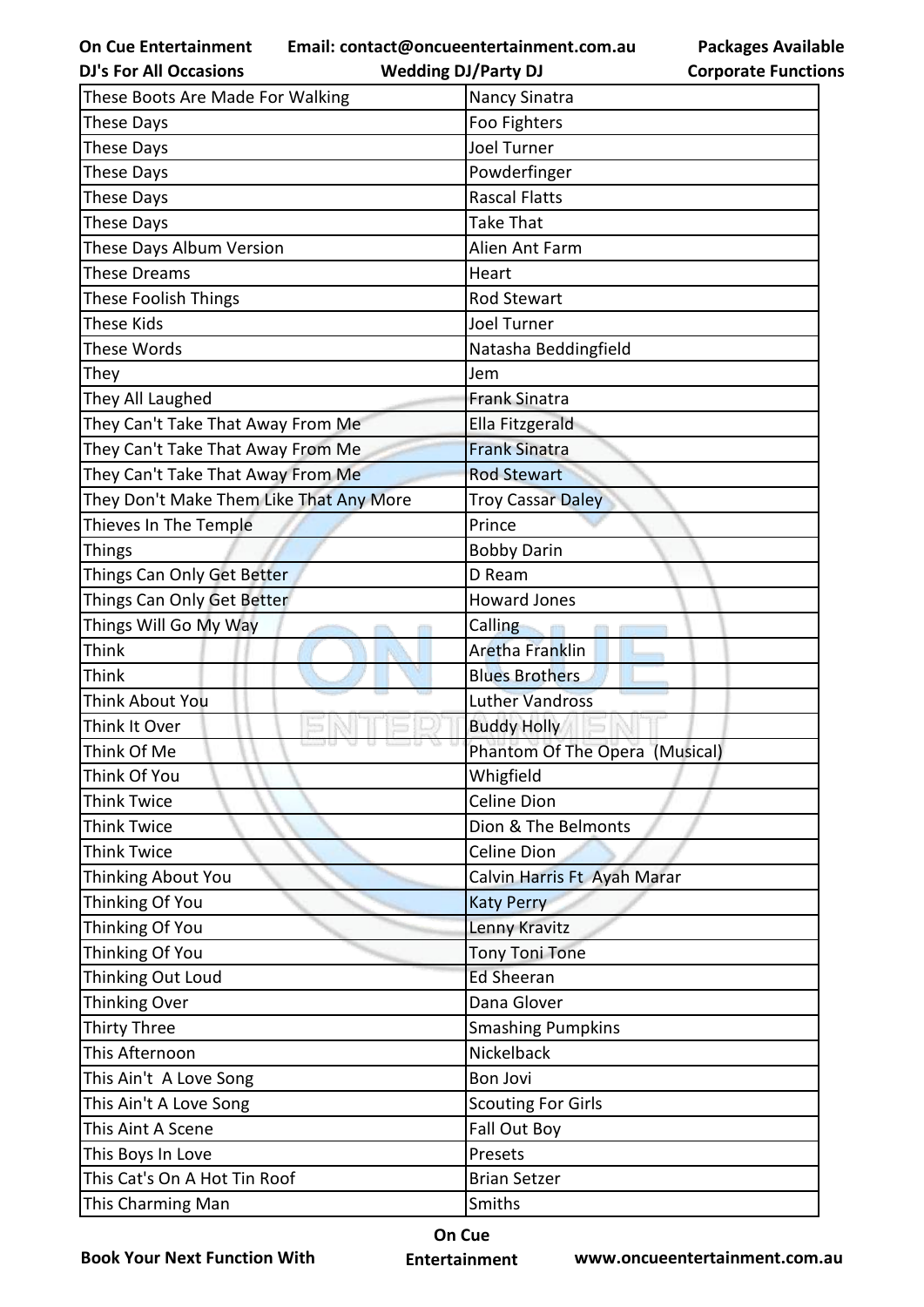**Email: contact@oncueentertainment.com.au Wedding DJ/Party DJ** 

**DJ's For All Occasions**

**Corporate Functions**

**Packages Available** 

| This City                                | Sam Fischer                  |  |
|------------------------------------------|------------------------------|--|
| This Far Gone                            | Jennifer Hanson              |  |
| This Fire                                | <b>Birds Of Tokyo</b>        |  |
| This Fire                                | <b>Franz Ferdinand</b>       |  |
| This Girl                                | Kungs Vs Cookin On 3 Burners |  |
| This Guys In Love With You               | <b>Herb Albert</b>           |  |
| This Heart                               | <b>Beccy Cole</b>            |  |
| <b>This Heart Attack</b>                 | Faker                        |  |
| This Heartache Never Sleeps              | Mark Chestnut                |  |
| This I Promise You                       | N' Sync                      |  |
| This Is A Call                           | Foo Fighters                 |  |
| This Is A Song For The Lonely            | Cher                         |  |
| This Is All I Ask                        | Nat King Cole                |  |
| This Is How A Heart Breaks               | <b>Rob Thomas</b>            |  |
| This Is How It Goes                      | <b>Missy Higgins</b>         |  |
| This Is How We Do It                     | <b>Montell Jordon</b>        |  |
| This Is It                               | <b>Melba Moore</b>           |  |
| This Is It                               | Michael Jackson              |  |
| This Is My Fathers World                 | Amy Grant                    |  |
| This Is Real                             | Jax Jones and Ella Henderson |  |
| This Is The Moment                       | Jekyll And Hyde              |  |
| This Is The Night                        | Clay Aiken                   |  |
| This Is The Place                        | <b>Tom Grennan</b>           |  |
| This Is What It Feels Like               | <b>Armin Van Buuren</b>      |  |
| <b>SALL</b><br>This Is What You Came For | Calvin Harris Ft Rhianna     |  |
| This Is What You Came For                | Rihanna & Calvin Harris      |  |
| This Is Who I Am                         | Vanessa Amorosi              |  |
| This Is Your Life                        | Switchfoot                   |  |
| This Kiss                                | Carly Rae Jespen             |  |
| <b>This Kiss</b>                         | <b>Faith Hill</b>            |  |
| This Little Girl Of Mine                 | <b>Faron Young</b>           |  |
| This Love                                | <b>Leann Rimes</b>           |  |
| This Love                                | Veronicas                    |  |
| This Love                                | Maroon 5                     |  |
| This Love Of Mine                        | <b>Frank Sinatra</b>         |  |
| This Magic Moment                        | Jay & The Americans          |  |
| This Masquerade                          | George Benson                |  |
| This Moment                              | Melissa Etheridge            |  |
| This Moment In Time                      | <b>Engelbert Humperdinck</b> |  |
| This Nearly Was Mine                     | South Pacific (Musical)      |  |
| This Old Heart Of Mine                   | <b>Rod Stewart</b>           |  |
| This Old House                           | <b>Brian Setzer</b>          |  |
| This Ole House                           | <b>Shakin Stevens</b>        |  |
| This Ones For The Girls                  | Martina Mcbride              |  |
| This One's For You                       | David Guetta Ft Zara Larsson |  |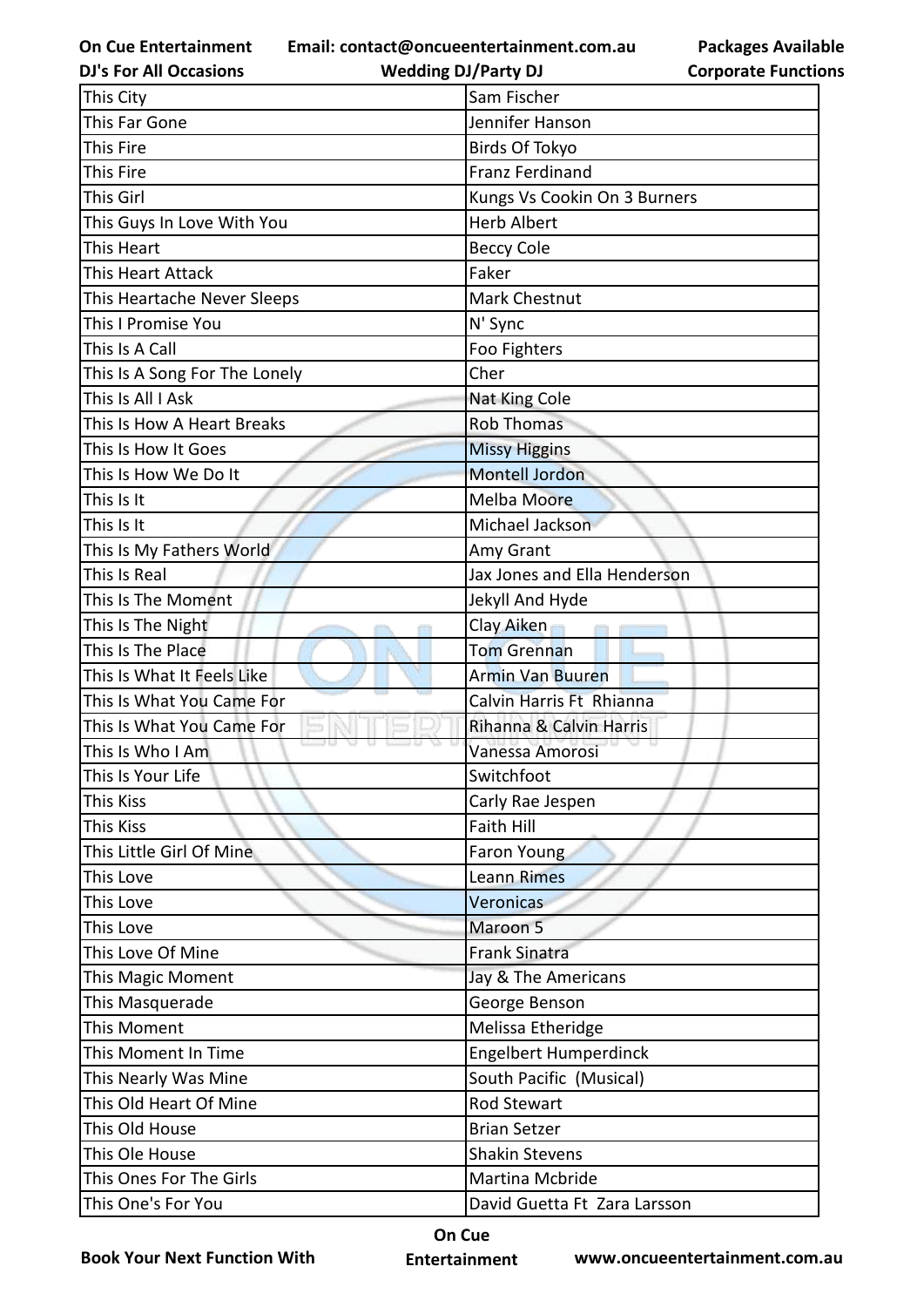**Email: contact@oncueentertainment.com.au**

**DJ's For All Occasions**

**Wedding DJ/Party DJ** 

**Packages Available Corporate Functions**

| This Time                            | <b>Troy Shondell</b>            |  |
|--------------------------------------|---------------------------------|--|
| This Time                            | Inxs                            |  |
| This Time Around                     | Hanson                          |  |
| This Time I Know                     | <b>Young Divas</b>              |  |
| This Time I know It's For Real       | Donna Summer                    |  |
| This Train Don't Stop Here           | Elton John                      |  |
| This Very Moment                     | K-Ci & Jojo                     |  |
| This Way                             | Jewel                           |  |
| This Will Be                         | Natalie Cole                    |  |
| This Years Love                      | David Gray                      |  |
| Thong Song (Radio Version)           | Sisqo                           |  |
| Thorn In My Side                     | Eurythmics                      |  |
| Those Lazy Hazy Crazy Days Of Summer | Nat King Cole                   |  |
| Those Magig Changes                  | Grease (soundtrack)             |  |
| <b>Those Sweet Words</b>             | <b>Norah Jones</b>              |  |
| Those Were The Days                  | <b>Mary Hopkin</b>              |  |
| Thought I'd Died And Gone To Heaven  | Bryan Adams                     |  |
| Threads Of Silence                   | Karise Eden                     |  |
| Three Cigarettes In An Ashtray       | Patsy Cline                     |  |
| Three Coins In The Fountain          | <b>Andy Williams</b>            |  |
| Three Coins In The Fountain          | <b>Frank Sinatra</b>            |  |
| Three Is A Magic Number              | <b>Blind Melon</b>              |  |
| Three Lions 98                       | <b>Skinner &amp; Baddiel</b>    |  |
| <b>Three Little Birds</b>            | <b>Bob Marley</b>               |  |
| Three Little Pigs                    | <b>Green Jelly</b>              |  |
| Three Mississippi                    | <b>Terri Clark</b>              |  |
| Three Steps To Heaven                | <b>Eddie Cochran</b>            |  |
| Three Times A Lady                   | Commodores                      |  |
| Thrift Shop                          | Macklemore & Ryan Lewis Ft Wanz |  |
| Thriller                             | Michael Jackson                 |  |
| Thriller / Heads Will Roll           | Glee Cast                       |  |
| <b>Through Being Cool</b>            | Devo                            |  |
| <b>Through Glass</b>                 | <b>Stone Sour</b>               |  |
| <b>Through The Barricades</b>        | Spandau Ballet                  |  |
| Through The Fire                     | Chaka Khan                      |  |
| Through The Rain                     | <b>Mariah Carey</b>             |  |
| Through The Years                    | Kenny Rogers                    |  |
| Through Thre Eyes Of Love            | Melissa Manchester              |  |
| Throw It Away                        | Delta Goodrem                   |  |
| Throw Your Arms Around Me            | <b>Hunters &amp; Collectors</b> |  |
| Throwing It All Away                 | Genesis                         |  |
| Thugz Life                           | 2Pac                            |  |
| Thunder                              | East 17                         |  |
| Thunder                              | Jessie J                        |  |
| Thunder                              | Imagine Dragons                 |  |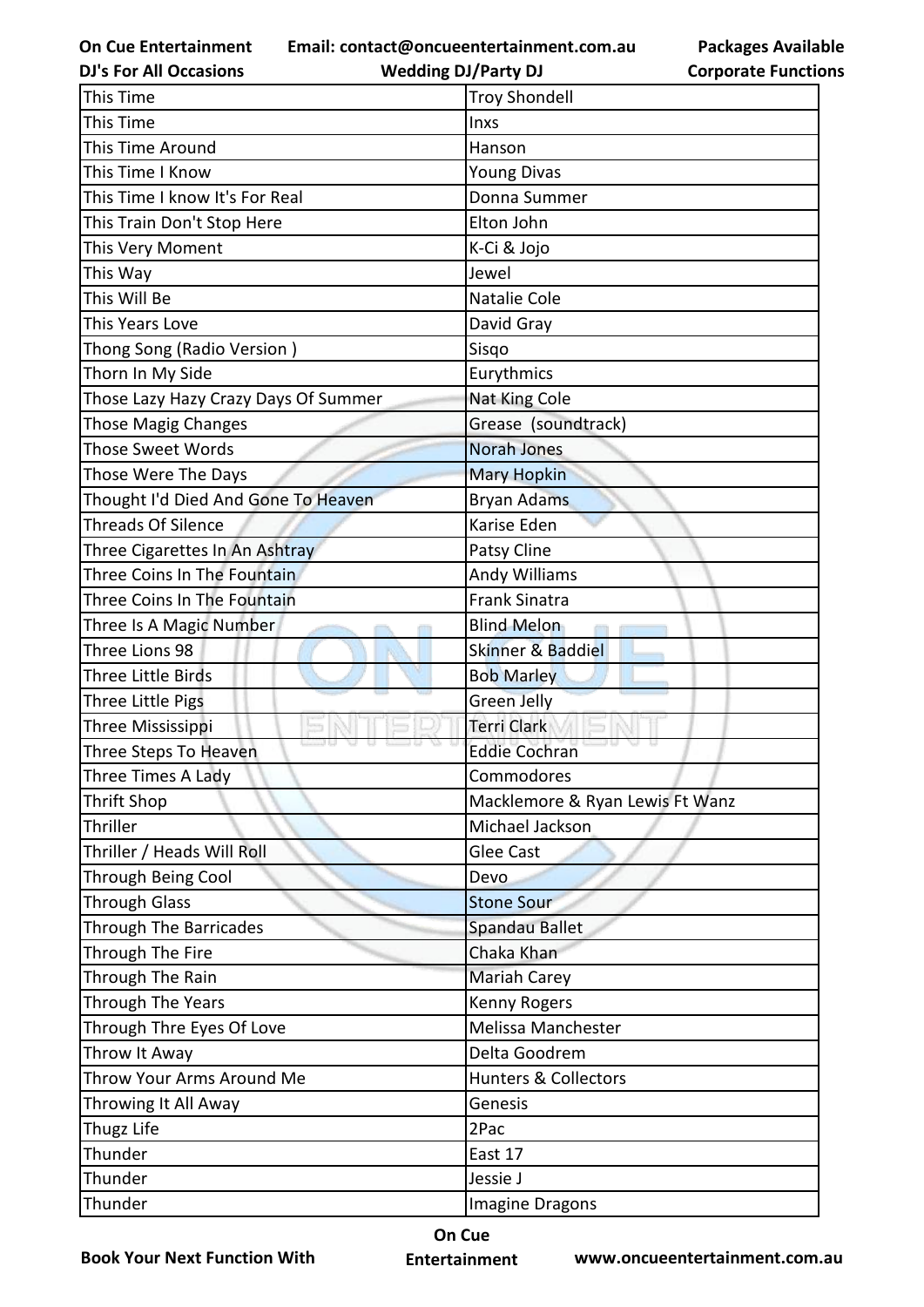**Email: contact@oncueentertainment.com.au**

**Packages Available Corporate Functions**

| <b>DJ's For All Occasions</b>     | <b>Wedding DJ/Party DJ</b>          | <b>Corporate Functio</b> |
|-----------------------------------|-------------------------------------|--------------------------|
| Thunder In My Heart               | Leo Sayer                           |                          |
| Thunder Kiss 65                   | White Zombie                        |                          |
| <b>Thunder Road</b>               | <b>Bruce Springsteen</b>            |                          |
| <b>Thunder Rolls</b>              | <b>Garth Brooks</b>                 |                          |
| Thunderstruck                     | Acdc                                |                          |
| <b>Ticket To Ride</b>             | <b>Beatles</b>                      |                          |
| Tide Is High                      | <b>Atomic Kitten</b>                |                          |
| Tie A Yellow Ribbon               | Tony Orlando & Dawn                 |                          |
| Tie Me Kangaroo Down              | <b>Rolf Harris</b>                  |                          |
| Tie Our Love In A Double Knot     | <b>Dolly Parton</b>                 |                          |
| Tie Your Mother Down              | Queen                               |                          |
| Tied Together With A Smile        | <b>Taylor Swift</b>                 |                          |
| <b>Tiger Feet</b>                 | Mud                                 |                          |
| Tighten Up                        | <b>Archie Bell &amp; The Drells</b> |                          |
| <b>Tik Tok</b>                    | Ke\$Ha                              |                          |
| Til I Hear It From You            | <b>Gin Blossoms</b>                 |                          |
| Til I'm Gone                      | Tinie Tempah Ft Wiz Khalifa         |                          |
| <b>Til Summer Comes Around</b>    | Keith Urban                         |                          |
| Till A Tear Becomes A Rose        | Keith Whitley & Lorrie Morgan       |                          |
| Till Nothing Comes Between Us     | John Michael Montgomery             |                          |
| Till The End Of Time              | Perry Como                          |                          |
| Till The World Ends               | <b>Britney Spears</b>               |                          |
| Till Then                         | <b>Mills Brothers</b>               |                          |
| <b>Tim Mcgraw</b>                 | <b>Taylor Swift</b>                 |                          |
| Timber                            | Pitbull Ft Ke\$Ha                   |                          |
| Time                              | Pink Floyd                          |                          |
| Time (Clock Of The Heart)         | <b>Culture Club</b>                 |                          |
| Time After Time                   | Cyndi Lauper                        |                          |
| <b>Time After Time</b>            | Eva Cassidy                         |                          |
| Time After Time                   | <b>Frank Sinatra</b>                |                          |
| Time And Time Again               | Papa Roach                          |                          |
| <b>Time Changes Everything</b>    | <b>Bob Wills</b>                    |                          |
| <b>Time For Miricles</b>          | <b>Adam Lambert</b>                 |                          |
| Time Is On My Side                | <b>Rolling Stones</b>               |                          |
| Time Of Our Lives                 | <b>Marcia Hines</b>                 |                          |
| Time Of Our Lives                 | Pitbull Ft Ne-Yo                    |                          |
| Time Of Our Lives                 | Toploader                           |                          |
| Time Of The Season                | Zombies                             |                          |
| Time Of Your Life (Good Riddance) | Green Day                           |                          |
| Time To Pretend                   | MGMT                                |                          |
| Time Warp                         | Rocky Horror Picture Show           |                          |
| Time Warp                         | Rocky Horror Picture Show           |                          |
| <b>Times Like These</b>           | Foo Fighters                        |                          |
| <b>Times Like These</b>           | Live Lounge Allstars                |                          |
| Tin Man                           | America                             |                          |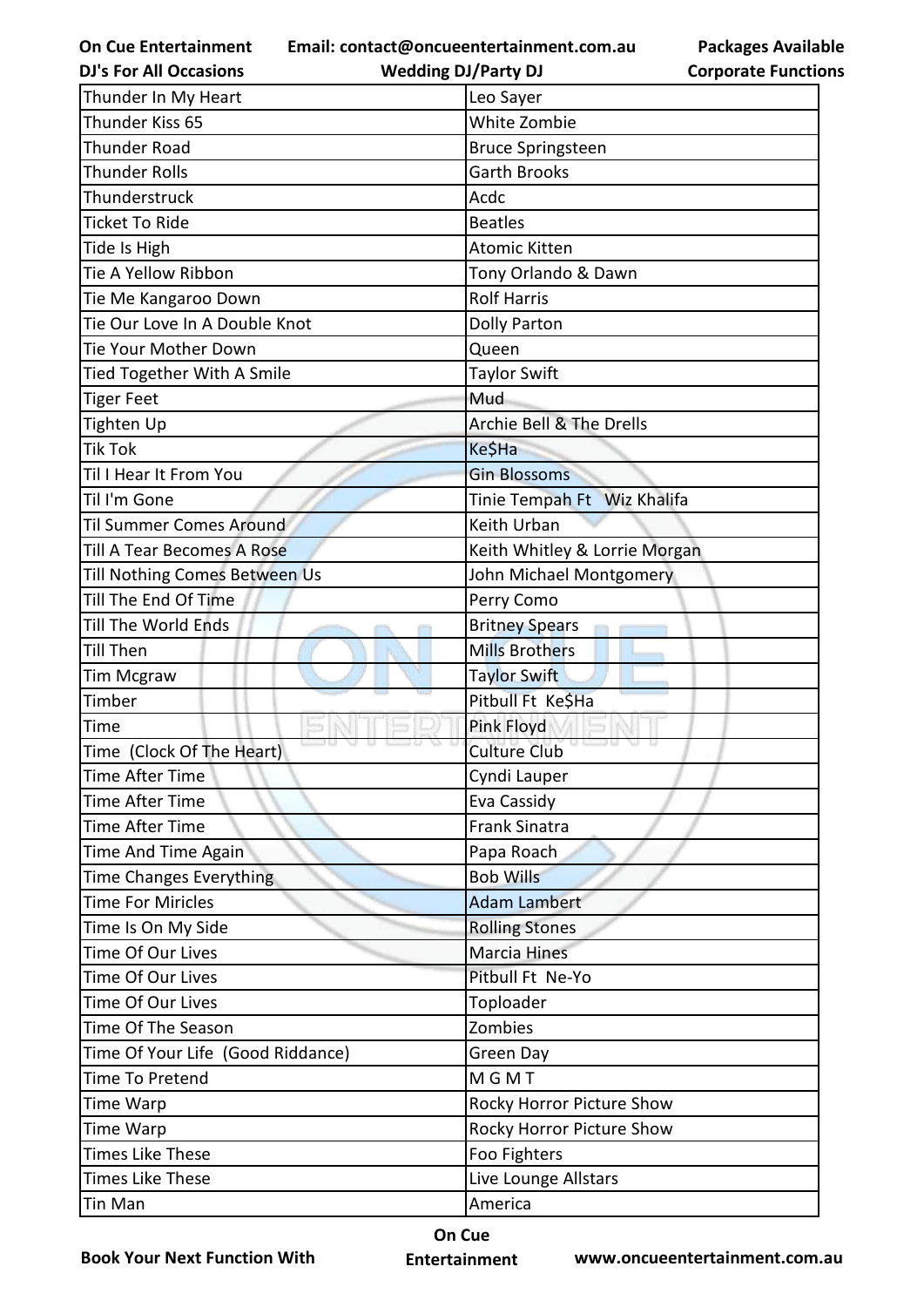**Email: contact@oncueentertainment.com.au**

**DJ's For All Occasions**

**Corporate Functions**

**Packages Available** 

| <b>DJ's For All Occasions</b>                                                                       | <b>Wedding DJ/Party DJ</b>    | <b>Corporate Functio</b> |
|-----------------------------------------------------------------------------------------------------|-------------------------------|--------------------------|
| <b>Tin Soldier</b>                                                                                  | <b>Small Faces</b>            |                          |
| <b>Tiny Dancer</b>                                                                                  | Elton John                    |                          |
| Tipsy                                                                                               | J Kwon                        |                          |
| <b>Tired Of Being Sorry</b>                                                                         | Enrique Inlesias              |                          |
| <b>Tired Of Waiting</b>                                                                             | <b>Green Day</b>              |                          |
| Titanium                                                                                            | David Guetta Ft Sia           |                          |
| Titanium                                                                                            | Sia                           |                          |
| Tnt                                                                                                 | Acdc                          |                          |
| To All The Girls I've Loved Before                                                                  | Julio Igleses & Willie Nelson |                          |
| To Be Loved                                                                                         | Jackie Wilson                 |                          |
| To Be With You                                                                                      | Mr Big                        |                          |
| To Be Young                                                                                         | Anne-Marie Ft Doja Cat        |                          |
| To Cut A Long Story Short                                                                           | Spandau Ballet                |                          |
| To Daddy                                                                                            | <b>Dolly Parton</b>           |                          |
| To Die For                                                                                          | Luke Galliana                 |                          |
| To Ever Live Without Me                                                                             | <b>Jody Mc Brayer</b>         |                          |
| To Her Door                                                                                         | Paul Kelly                    |                          |
| To Know Him Is To Love Him                                                                          | <b>Teddy Bears</b>            |                          |
| To Love Somebody                                                                                    | <b>Bee Gees</b>               |                          |
| To Make You Feel My Love                                                                            | <b>Garth Brooks</b>           |                          |
| To See My Angel Cry                                                                                 | Conway Twitty                 |                          |
| To Sir With Love                                                                                    | Lulu.                         |                          |
| To The Aisle                                                                                        | <b>Five Satins</b>            |                          |
| To The End Of The Earth                                                                             | Jessica Mauboy                |                          |
| To The Moon & Back                                                                                  | Savage Garden                 |                          |
| To Where You Are                                                                                    | <b>Josh Groban</b>            |                          |
| To You I Belong                                                                                     | <b>Bewitched</b>              |                          |
| To Young To Fall In Love                                                                            | Motley Crue                   |                          |
| Today                                                                                               | <b>Smashing Pumpkins</b>      |                          |
| Today For You                                                                                       | Rent (The Musical)            |                          |
| Today I Started Loving You Again                                                                    | Merle Haggard                 |                          |
| Today Is A Fairytale                                                                                | <b>Taylor Swift</b>           |                          |
| Today My World Slipped Away                                                                         | George Strait                 |                          |
| Togeather We Are One                                                                                | Delta Goodrem                 |                          |
| Together                                                                                            | Ella Eyre                     |                          |
| Together Again                                                                                      | Janet Jackson                 |                          |
|                                                                                                     | <b>Rick Astley</b>            |                          |
|                                                                                                     | Human League                  |                          |
| <b>Together In Electric Dreams</b>                                                                  | Phil Oakey & Giorgio Moroder  |                          |
| Tomorrow                                                                                            | Silverchair                   |                          |
| Tomorrow                                                                                            | $Sr-71$                       |                          |
|                                                                                                     | <b>Elvis Presley</b>          |                          |
| <b>Tomorrow Never Dies</b>                                                                          | Sheryl Crow                   |                          |
| Tonight                                                                                             | West Side Story (The Musical) |                          |
|                                                                                                     | Westlife                      |                          |
| <b>Together Forever</b><br><b>Together In Electric Dreams</b><br>Tomorrow Is A Long Time<br>Tonight |                               |                          |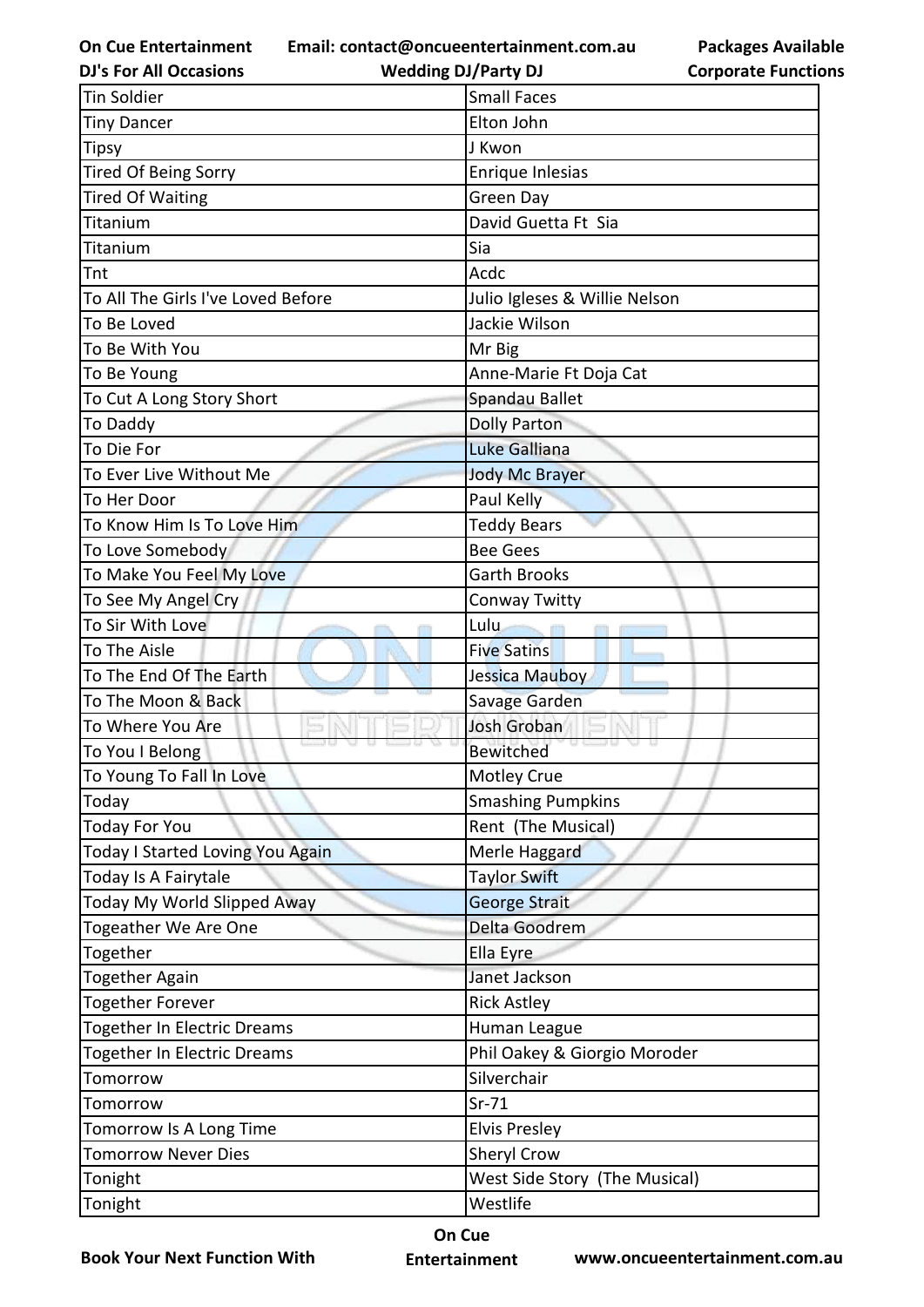**Email: contact@oncueentertainment.com.au**

| <b>Packages Available</b>  |
|----------------------------|
| <b>Corporate Functions</b> |

| <b>DJ's For All Occasions</b>       | <b>Wedding DJ/Party DJ</b>     | <b>Corporate Functio</b> |
|-------------------------------------|--------------------------------|--------------------------|
| Tonight (We Live Forever)           | Union J                        |                          |
| Tonight (I'm Loving You)            | Enrique Inlesias               |                          |
| <b>Tonight Again</b>                | Guy Sebastian                  |                          |
| <b>Tonight Carmen</b>               | <b>Marty Robbins</b>           |                          |
| Tonight I Celebrate My Love For You | Peobo Bryson And Roberta Flack |                          |
| Tonight I'm Yours (Don't Hurt Me)   | <b>Rod Stewart</b>             |                          |
| Tonight Is The Night                | Le Click                       |                          |
| Tonight Is The Night                | Outasight                      |                          |
| <b>Tonight She Comes</b>            | Cars                           |                          |
| Tonight The Heartache's On Me       | <b>Dixie Chicks</b>            |                          |
| <b>Tonight Tonight</b>              | Hot Chelle Rae                 |                          |
| <b>Tonight Tonight</b>              | <b>Smashing Pumpkins</b>       |                          |
| Tonight Tonight Tonight             | <b>Phil Collins</b>            |                          |
| Tonight's The Night                 | <b>Rod Stewart</b>             |                          |
| <b>Too Bad</b>                      | <b>Nickelback</b>              |                          |
| <b>Too Close</b>                    | <b>Next</b>                    |                          |
| Too Cold At Home                    | <b>Mark Chesnutt</b>           |                          |
| <b>Too Funky</b>                    | George Michael                 |                          |
| <b>Too Good</b>                     | Drake And Rihanna & Popcaan    |                          |
| <b>Too Good To Lose</b>             | Rebecca Ferguson               |                          |
| <b>Too Hot</b>                      | Coolio                         |                          |
| <b>Too Many Highways</b>            | Ty England                     |                          |
| <b>Too Many Times</b>               | <b>Mental As Anything</b>      |                          |
| <b>Too Much</b>                     | <b>Spice Girls</b>             |                          |
| Too Much Ain't Enough Love          | <b>Jimmy Barnes</b>            |                          |
| Too Much Heaven                     | <b>Bee Gees</b>                |                          |
| Too Much Time On My Hands           | Styx                           |                          |
| Too Shy                             | Kajagoogoo                     |                          |
| <b>Too Young</b>                    | Elton John                     |                          |
| Toot                                | Al Jolson                      |                          |
| Top Of The World                    | Carpenters                     |                          |
| Top Of The World                    | Van Halen                      |                          |
| Torn                                | Natalie Imbruglia              |                          |
| Torn (Remix)                        | Natalie Imbruglia              |                          |
| Torna A Surriento                   | Italian                        |                          |
| <b>Total Control</b>                | <b>Motels</b>                  |                          |
| <b>Total Eclipse Of The Heart</b>   | <b>Bonnie Tyler</b>            |                          |
| Touch                               | Noiseworks                     |                          |
| Touch                               | Pia Mia                        |                          |
| Touch A Touch A Touch Me            | Rocky Horror Picture Show      |                          |
| <b>Touch ME</b>                     | Doors                          |                          |
| Touch Me                            | Samantha Fox                   |                          |
| Touch My Body                       | Mariah Carey                   |                          |
| Touch My Fire                       | Javine                         |                          |
| <b>Touch Of Paradise</b>            | John Farnham                   |                          |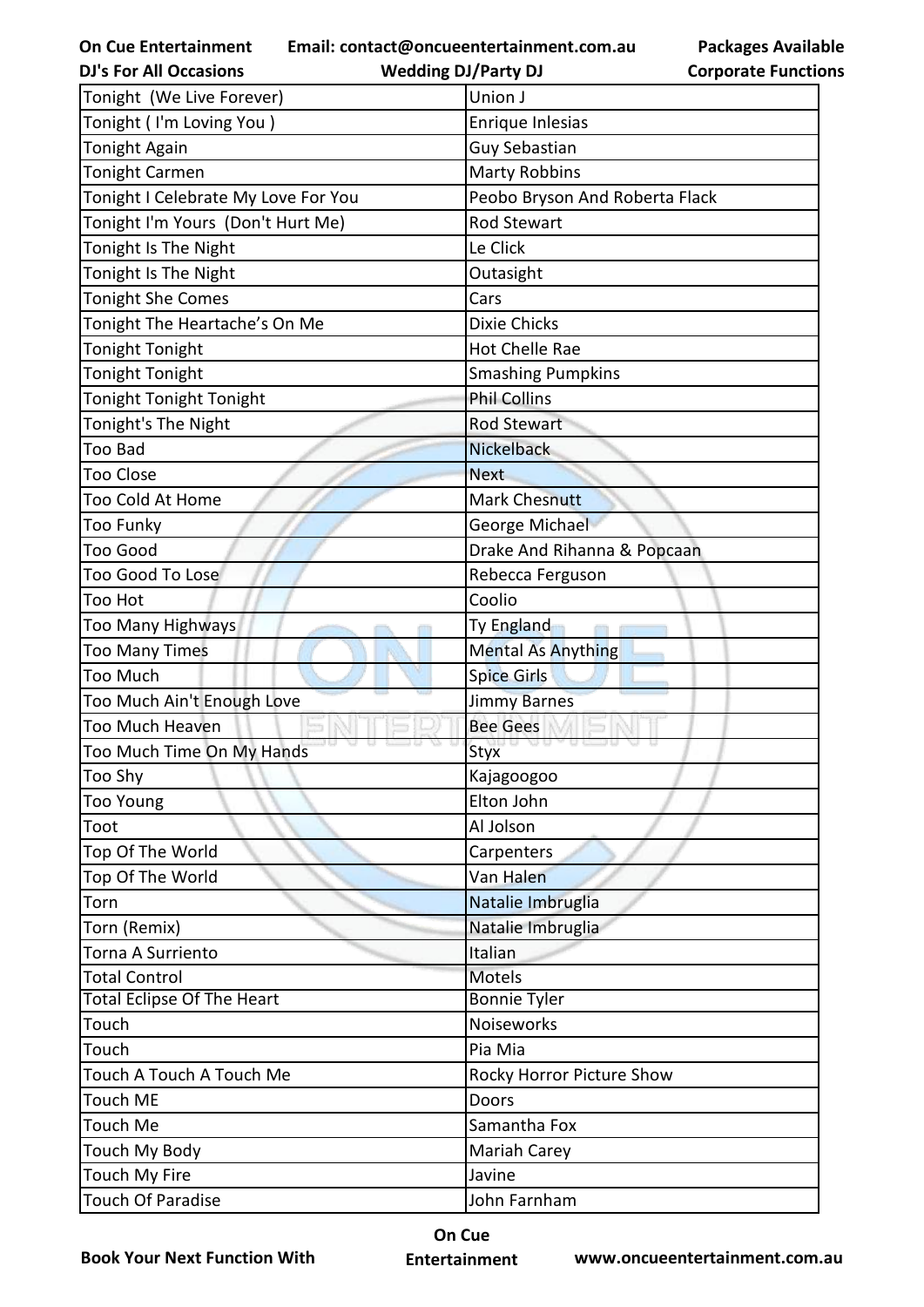**Email: contact@oncueentertainment.com.au**

**DJ's For All Occasions**

**Wedding DJ/Party DJ** 

| <b>Packages Available</b>  |
|----------------------------|
| <b>Corporate Functions</b> |

| <b>Touch The Sky</b>               | Kanye West                     |
|------------------------------------|--------------------------------|
| Touch To Much                      | Acdc                           |
| <b>Tougher Than The Rest</b>       | <b>Bruce Springsteen</b>       |
| <b>Towards The Sun</b>             | Rihanna                        |
| Town Without Pity                  | <b>Gene Pitney</b>             |
| Toxcity                            | System Of A Down               |
| Toxic                              | <b>Britney Spears</b>          |
| Traces                             | Classics                       |
| Tracks Of My Tears                 | <b>Miracles</b>                |
| Tragedy                            | <b>Bee Gees</b>                |
| <b>Tragedy</b>                     | <b>Steps</b>                   |
| Train On A Wreck                   | Kelly Rowland                  |
| Trains Boats Planes                | <b>Dionne Warwick</b>          |
| Traktor                            | Wretch 32 Ft L Marshall        |
| Trampoline                         | Shaed and Zayn                 |
| Trap Queen                         | <b>Fetty Wap</b>               |
| Travelin Band                      | Creedence Clearwater Revival   |
| Travelin Man                       | <b>Ricky Nelson</b>            |
| <b>Travelin Soldier</b>            | <b>Dixie Chicks</b>            |
| <b>Traveling Light</b>             | Joel Hanson & Sara Groves      |
| <b>Treasure</b>                    | <b>Bruno Mars</b>              |
| Treat Her Like A Lady              | <b>Four Tops</b>               |
| Treat Her Like A Lady              | <b>Temptations</b>             |
| Treat Her Right                    | Commitments                    |
| Treat Me Nice                      | <b>Elvis Presley</b>           |
| <b>Treat Me Nice</b>               | Pat Benatar                    |
| <b>Treat People With Kindness</b>  | <b>Harry Styles</b>            |
| <b>Treat You Better</b>            | Shawn Mendes                   |
| Treatment                          | Labrinth                       |
| Tribute                            | Tenacious D                    |
| Tribute (Right On)                 | Pasadenas                      |
| Trick Of The Tail                  | Genesis                        |
| <b>Tricky Tricky</b>               | Lou Bega                       |
| Trippin On A Hole In A Paper Heart | <b>Stone Temple Pilots</b>     |
| <b>Tripping</b>                    | <b>Robbie Williams</b>         |
| <b>Trolley Song</b>                | <b>Judy Garland</b>            |
| Trouble                            | Coldplay                       |
| Trouble                            | <b>Elvis Presley</b>           |
| Trouble                            | Iggy Azalea Ft Jennifer Hudson |
| <b>Trouble</b>                     | <b>Lindsey Buckingham</b>      |
| Trouble                            | Pink                           |
| Trouble Is A Woman                 | <b>Julie Reeves</b>            |
| Trouble Maker (Duet)               | Olly Murs Ft Flo Rida          |
| Trouble With Never                 | <b>Tim Mcgraw</b>              |
| Troublemaker                       | <b>Taio Cruz</b>               |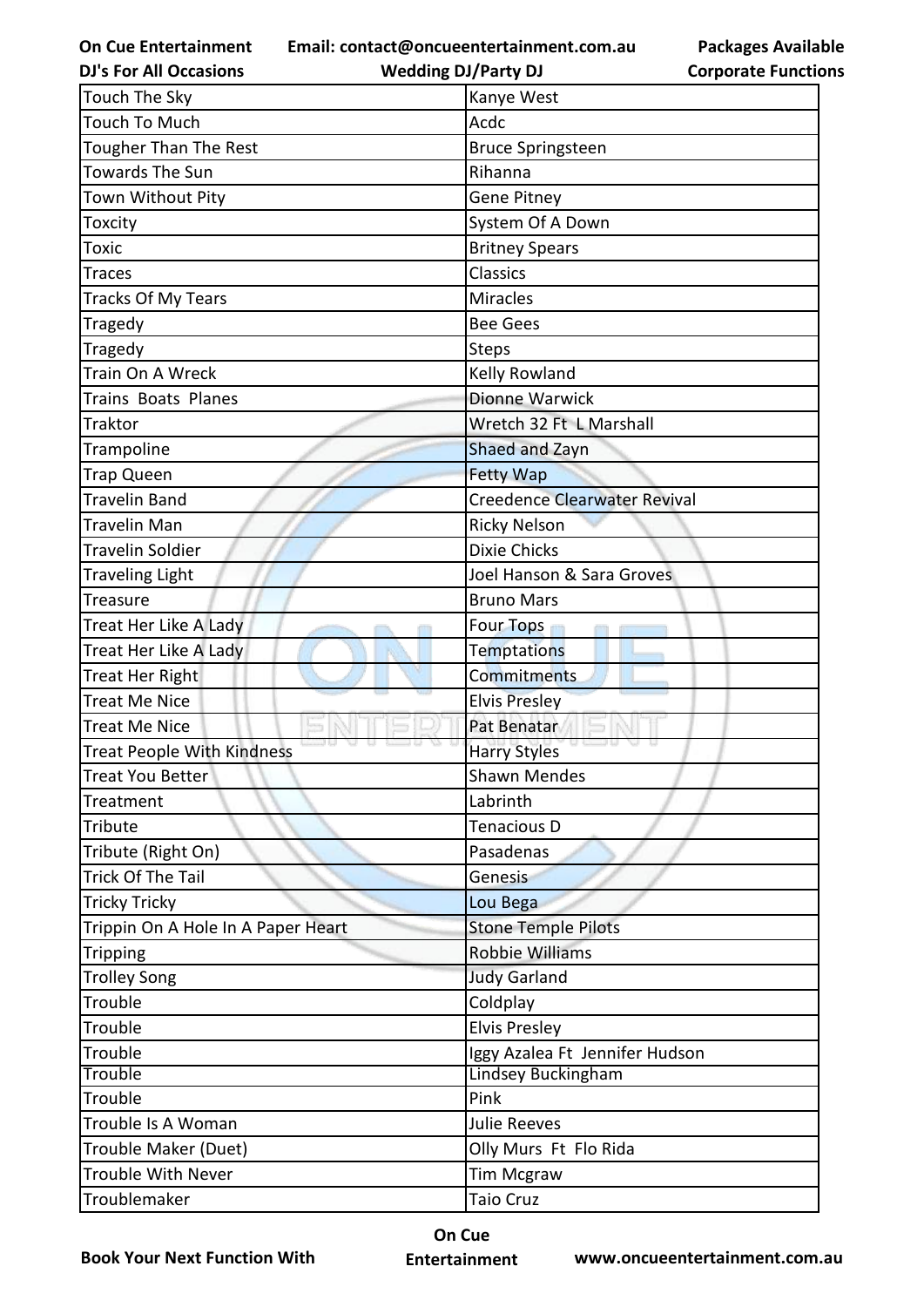**Email: contact@oncueentertainment.com.au**

**Packages Available Corporate Functions**

| <b>DJ's For All Occasions</b>    | <b>Wedding DJ/Party DJ</b>       | <b>Corporate Functio</b> |
|----------------------------------|----------------------------------|--------------------------|
| Truckin                          | <b>Grateful Dead</b>             |                          |
| True                             | Spandau Ballet                   |                          |
| <b>True Blue</b>                 | John Williamson                  |                          |
| <b>True Blue</b>                 | Madonna                          |                          |
| <b>True Colors</b>               | Cyndi Lauper                     |                          |
| <b>True Colours</b>              | <b>Glee Cast</b>                 |                          |
| <b>True Faith</b>                | New Order                        |                          |
| <b>True Friends</b>              | Bring Me The Horizon             |                          |
| <b>True Love</b>                 | <b>Glenn Frey</b>                |                          |
| <b>True Love</b>                 | <b>Heather Myles</b>             |                          |
| <b>True Love</b>                 | Pat Benatar                      |                          |
| <b>True Love</b>                 | Pink Ft Lily Allen               |                          |
| True Love Ways                   | <b>Buddy Holly</b>               |                          |
| <b>True Nature</b>               | Jane's Addiction                 |                          |
| True Tears Of Joy                | <b>Hunters &amp; Collectors</b>  |                          |
| Truly                            | <b>Lionel Richie</b>             |                          |
| <b>Truly Madly Deeply</b>        | Savage Garden                    |                          |
| Trumpets                         | Jason Derulo                     |                          |
| Try                              | Pink                             |                          |
| Try                              | Nelly Furtado                    |                          |
| Try A Little Kindness            | <b>Glen Campbell</b>             |                          |
| Try A Little Kindness            | Glen Campbell                    |                          |
| Try A Little Tenderness          | Commitments                      |                          |
| Try A Little Tenderness          | Joe Cocker                       |                          |
| Try A Little Tenderness          | <b>Michael Buble</b>             |                          |
| <b>Try Again</b>                 | Aaliyah                          |                          |
| Try Everything                   | Shakira                          |                          |
| Try It On My Own                 | Whitney Houston                  |                          |
| Try To Remember                  | <b>Fantastics</b>                |                          |
| Try With Me                      | Nicole Scherzinger               |                          |
| Tryin To Hide A Fire In The Dark | <b>Billy Dean</b>                |                          |
| T-Shirt                          | Shontelle                        |                          |
| Tsunami                          | <b>Dvbbs Borgeous</b>            |                          |
| Tsunami                          | Tinie Tempah Ft DVBBS & Borgeous |                          |
| Tucker's Daughter                | lan Moss                         |                          |
| Tuesday Afternoon                | <b>Moody Blues</b>               |                          |
| <b>Tuff Enough</b>               | <b>Fabulous Thunderbirds</b>     |                          |
| <b>Tulsa Time</b>                | <b>Eric Clapton</b>              |                          |
| <b>Tumbling Dice</b>             | <b>Rolling Stones</b>            |                          |
| Tunnel Of Love                   | <b>Bruce Springsteen</b>         |                          |
| <b>Tunnel Vision</b>             | Justin Timberlake                |                          |
| <b>Tupelo Honey</b>              | Van Morrison                     |                          |
| Tura Lura Lura                   | Irish                            |                          |
| <b>Turf Lure Lure</b>            | <b>Irish Band</b>                |                          |
| Turn                             | Paul Coleman Trio                |                          |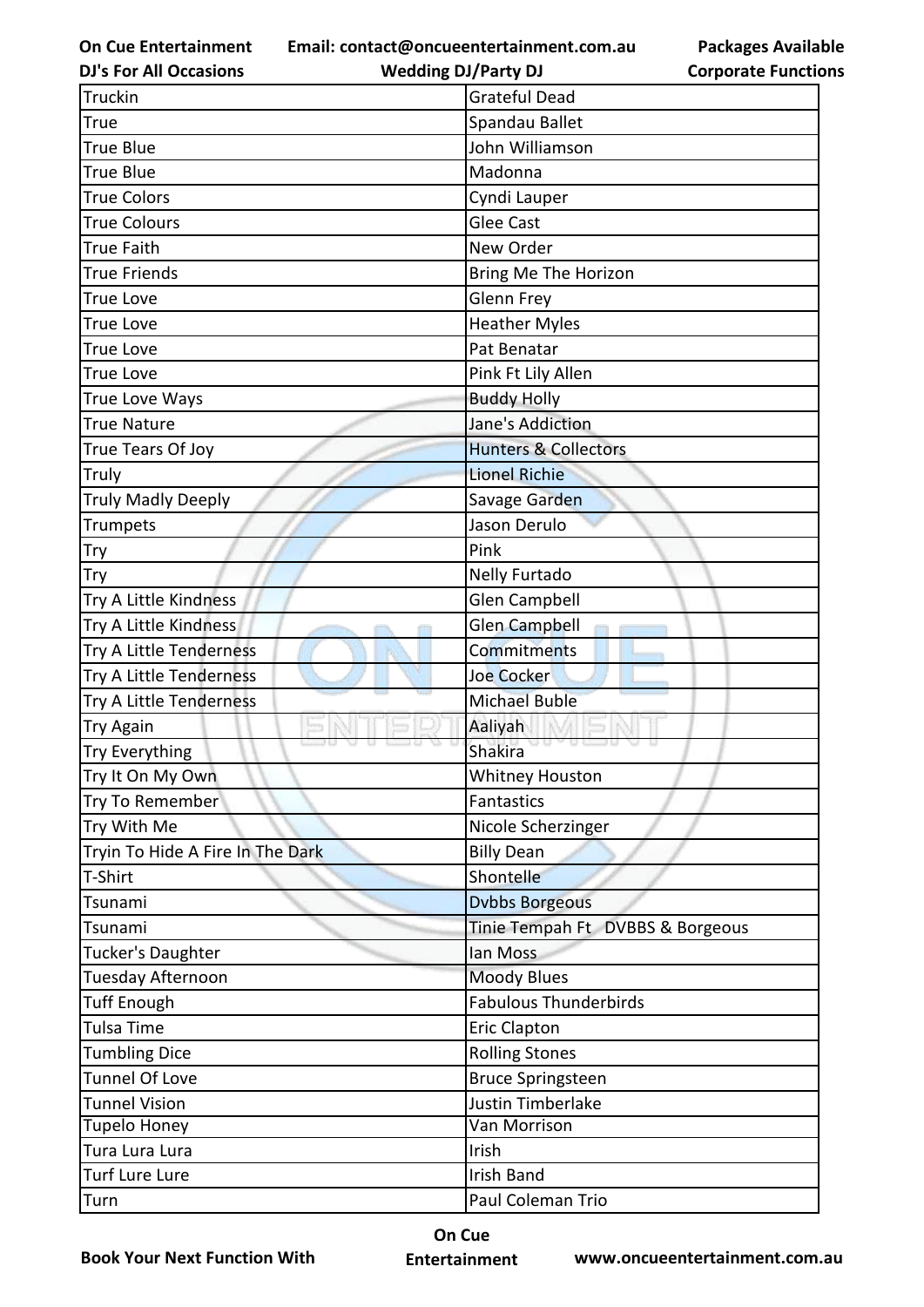**Email: contact@oncueentertainment.com.au**

**DJ's For All Occasions**

**Wedding DJ/Party DJ** 

**Packages Available Corporate Functions**

| Turn                                | <b>Travis</b>                   |
|-------------------------------------|---------------------------------|
| Turn It Into Love                   | Kylie Minogue                   |
| Turn Me Loose                       | Loverboy                        |
| Turn Me Loose                       | <b>Young Divas</b>              |
| Turn Me On                          | David Guetta Ft Nicki Minaj     |
| Turn Me On                          | Kevin Lyttle                    |
| Turn Me On                          | Norah Jones                     |
| Turn My Head                        | Live                            |
| Turn Off The Lights                 | Nelly Furtado                   |
| Turn Out The Lights Love Me Tonight | Don Williams                    |
| Turn The Beat Around                | Gloria Estefan                  |
| Turn The Music Louder (Rumble)      | KDA & Tinie Tempah Ft Katy B    |
| Turn The Page                       | <b>Bob Seger</b>                |
| Turn The Page                       | Jon English                     |
| Turn The Page                       | <b>Metallica</b>                |
| Turn To Stone                       | <b>ELO</b>                      |
| Turn Turn Turn                      | <b>Byrds</b>                    |
| Turn Up The Love                    | Far East Movement & Cover Drive |
| Turn Up The Music                   | Chris Brown                     |
| Turn Up Your Radio                  | <b>Masters Apprentices</b>      |
| Turn Your Love Around               | George Benson                   |
| <b>Turning Japanese</b>             | Vapours                         |
| <b>Turning Tables</b>               | Adele                           |
| Tush                                | Zz Top                          |
| Tusk                                | <b>Fleetwood Mac</b>            |
| Tutti Frutti                        | <b>Little Richard</b>           |
| <b>Twenty One Questions</b>         | 50 Cent Ft Nate Dogg            |
| <b>Twice As Hard</b>                | <b>Black Crowes</b>             |
| <b>Twin Soloquies</b>               | South Pacific (Musical)         |
| <b>Twist And Shout</b>              | <b>Beatles</b>                  |
| Twisted                             | <b>Brian Mcfadden</b>           |
| Twistin The Night Away              | Sam Cooke                       |
| Twisting By The Pool                | <b>Dire Straits</b>             |
| Two Becomes One                     | <b>Spice Girls</b>              |
| Two Better Than One                 | <b>Taylor Smith</b>             |
| Two Doors Down                      | <b>Dolly Parton</b>             |
| Two Hearts                          | <b>Bruce Springsteen</b>        |
| Two Hearts                          | <b>Phil Collins</b>             |
| Two In A Million                    | S Club 7                        |
| Two Less Lonely People              | Air Supply                      |
| <b>Two Lovers</b>                   | Mary Wells                      |
| <b>Two Lovers</b>                   | Twang                           |
| Two Of A Kind Workin A Full House   | <b>Garth Brooks</b>             |
| Two Out Of Three Ain'T Bad          | Meatloaf                        |
|                                     |                                 |

**Book Your Next Function With**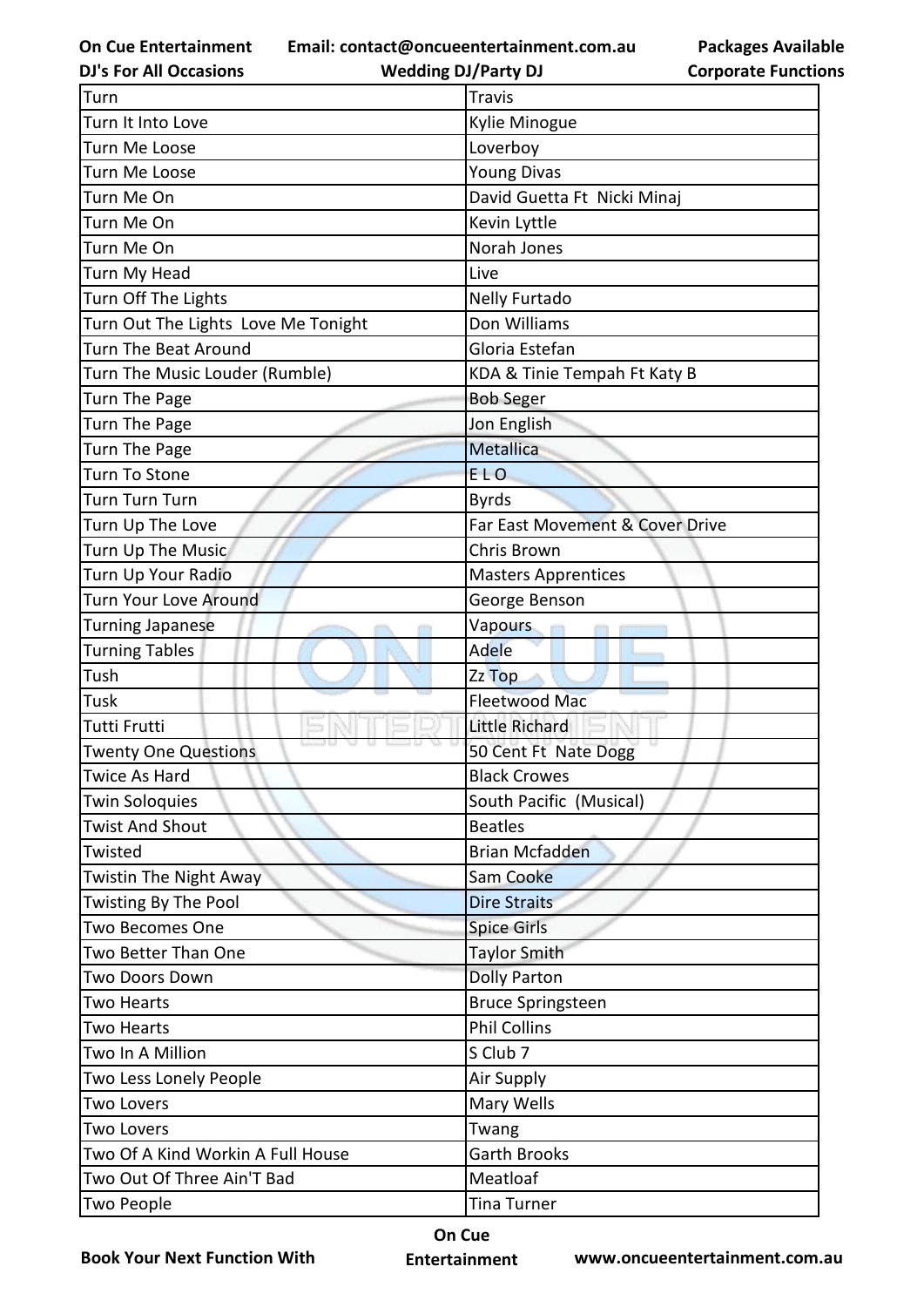**Email: contact@oncueentertainment.com.au Wedding DJ/Party DJ** 

**DJ's For All Occasions**

**Packages Available Corporate Functions**

| <b>Two Princes</b>              | Spin Doctors               |
|---------------------------------|----------------------------|
| Two Stars Fell                  | <b>Gina Jeffries</b>       |
| Two Steps Behind                | Def Leppard                |
| Two Strong Hearts               | John Farnham               |
| <b>Two Times</b>                | Anne Lee                   |
| Two Tribes                      | Frankie Goes To Hollywood  |
| Two Wrongs                      | Wyclef Jean Ft Claude Ort  |
| <b>Typical Male</b>             | <b>Tina Turner</b>         |
| <b>U And Ur Hand</b>            | Pink                       |
| U Don't Have To Call            | Usher                      |
| U Got It Bad                    | Usher                      |
| U Got The Look                  | Prince                     |
| U Remind Me                     | Usher                      |
| U Smile                         | Justin Bieber              |
| U Turn                          | Usher                      |
| <b>UFO</b>                      | <b>Sneaky Sound System</b> |
| Ugly                            | Sugababes                  |
| <b>Ugly Heart</b>               | G.R.L                      |
| Umbrella                        | Rihanna                    |
| <b>Unanswered Prayers</b>       | <b>Garth Brooks</b>        |
| Unbelievable                    | Craig David                |
| <b>Unbreak My Heart</b>         | Toni Braxton               |
| <b>Unbreak My Heart (Remix)</b> | <b>Toni Braxton</b>        |
| Unbreakable                     | Janet Jackson              |
| Unbreakable                     | Westlife                   |
| Unbroken                        | <b>Stan Walker</b>         |
| Unbroken                        | <b>Tim Mcgraw</b>          |
| <b>Unchain My Heart</b>         | Joe Cocker                 |
| Unchained                       | Van Halen                  |
| <b>Unchained Melody</b>         | <b>Righteous Bros</b>      |
| Uncle John From Jamaica         | Vengaboys                  |
| <b>Uncle Toms Cabin</b>         | Warrant                    |
| Unconditional                   | <b>Harrison Craig</b>      |
| Unconditionally                 | <b>Katy Perry</b>          |
| <b>Undeniably You</b>           | Frankie Avalon             |
| Under My Thumb                  | <b>Rolling Stones</b>      |
| <b>Under Pressure</b>           | David Bowie & Queen        |
| <b>Under Pressure</b>           | Queen                      |
| <b>Under Presure</b>            | Queen & Bowie              |
| <b>Under The Boardwalk</b>      | <b>Drifters</b>            |
| <b>Under The Bridge</b>         | Red Hot Chilli Peppers     |
| Under The Milky Way             | Church                     |
| <b>Under The Shadows</b>        | Rae Morris                 |
| <b>Under The Sun</b>            | Cheryl                     |
| <b>Under The Water</b>          | Merrill Bainbridge         |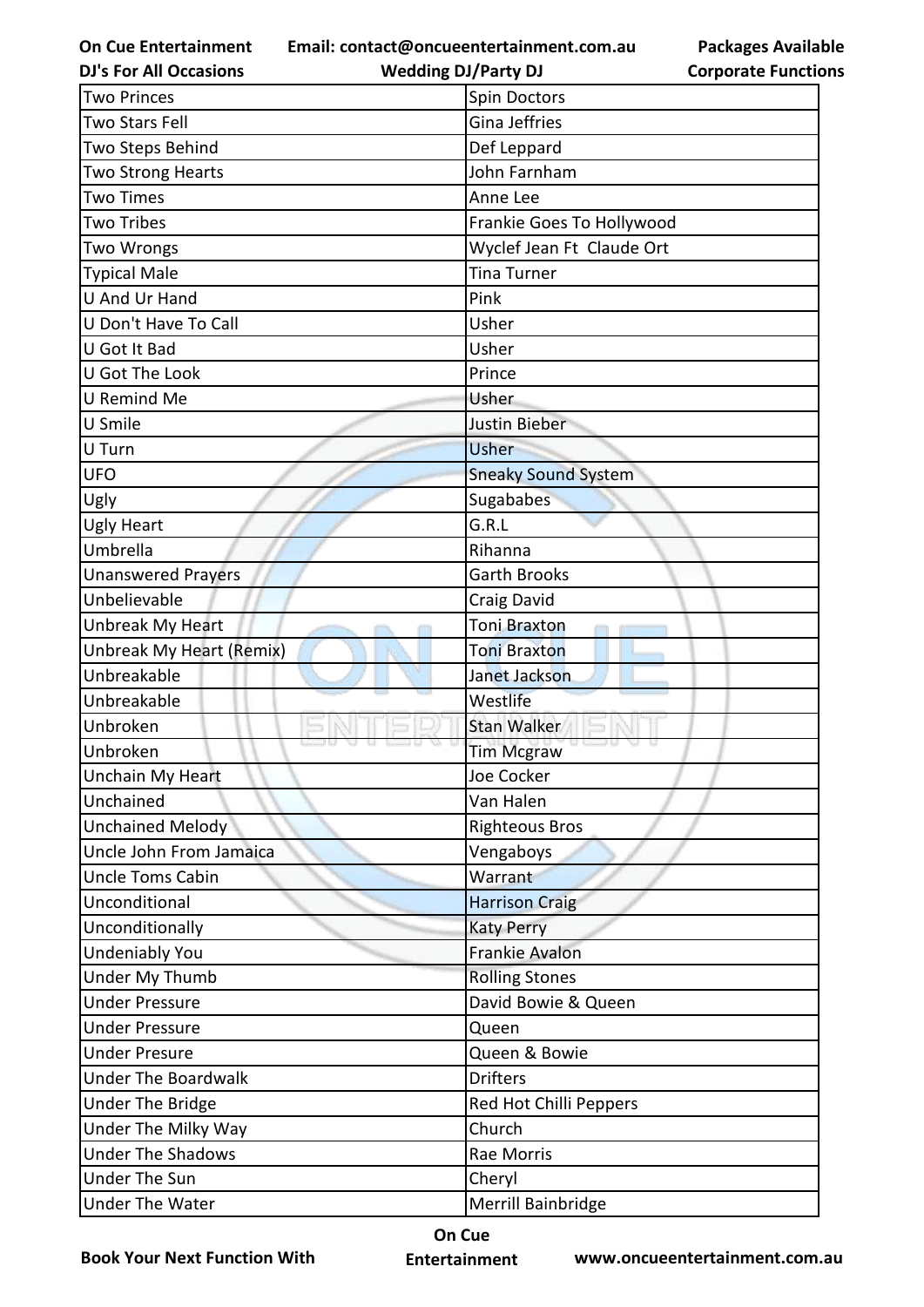**Email: contact@oncueentertainment.com.au**

**Packages Available Corporate Functions**

| <b>DJ's For All Occasions</b>  | <b>Wedding DJ/Party DJ</b>     | <b>Corporate Functio</b> |
|--------------------------------|--------------------------------|--------------------------|
| Undercover Of The Night        | <b>Rolling Stones</b>          |                          |
| Underdog                       | Alicia Keys                    |                          |
| Underneath It All              | No Doubt Ft Lady Saw           |                          |
| <b>Underneath The Radar</b>    | Underworld                     |                          |
| <b>Underneath Your Clothes</b> | Shakira                        |                          |
| <b>Undisclosed Desires</b>     | Muse                           |                          |
| Undiscovered                   | <b>James Morrison</b>          |                          |
| Undo It                        | Carrie Underwood               |                          |
| <b>Undone The Sweater Song</b> | Weezer                         |                          |
| Unfaithful                     | Rihanna                        |                          |
| Unforgettable                  | Nat King Cole And Natalie Cole |                          |
| Unicorn Song, The              | <b>Irish Rovers</b>            |                          |
| Uninvited                      | <b>Alanis Morissette</b>       |                          |
| <b>Union City Blue</b>         | <b>Blondie</b>                 |                          |
| Union Of The Snake             | <b>Duran Duran</b>             |                          |
| United States Of Whatever      | Liam Lynch                     |                          |
| <b>Universally Speaking</b>    | <b>Red Hot Chilli Peppers</b>  |                          |
| Unknown Soldier                | Doors                          |                          |
| <b>Unleash The Dragon</b>      | Sisgo                          |                          |
| Unorthadox                     | Wretch 32 Ft Example           |                          |
| Unpretty                       | <b>TLC</b>                     |                          |
| <b>Unskinny Bop</b>            | Poison                         |                          |
| Until I Get Over You           | <b>Michelle Branch</b>         |                          |
| <b>Until It Sleeps</b>         | Metallica                      |                          |
| Until My Dreams Come True      | <b>Jack Greene</b>             |                          |
| Until Our Dying Day            | <b>UB40</b>                    |                          |
| Until The Day I Die            | <b>Story Of The Year</b>       |                          |
| Until The End                  | <b>Breaking Benjamin</b>       |                          |
| Until The End Of Time          | 2Pac                           |                          |
| Until The End Of Time          | Foreigner                      |                          |
| Until The End Of Time          | Justin Timberlake              |                          |
| <b>Until You Come Back</b>     | <b>Aretha Franklin</b>         |                          |
| Untitled                       | Simple Plan                    |                          |
| Untouched                      | Veronicas                      |                          |
| Unwell                         | Matchbox 20                    |                          |
| Unwound                        | George Strait                  |                          |
| Unwritten                      | Natasha Beddingfield           |                          |
| Up                             | Jessie J                       |                          |
| Up                             | Shania Twain                   |                          |
| Up                             | Saturdays                      |                          |
| Up (Duet)                      | Olly Murs Ft Demi Lavato       |                          |
| Up A Lazy River                | Michael Buble                  |                          |
| Up All Night                   | <b>Blink 182</b>               |                          |
| Up All Night                   | Slaughter                      |                          |
| Up All Night                   | <b>Take That</b>               |                          |
|                                |                                |                          |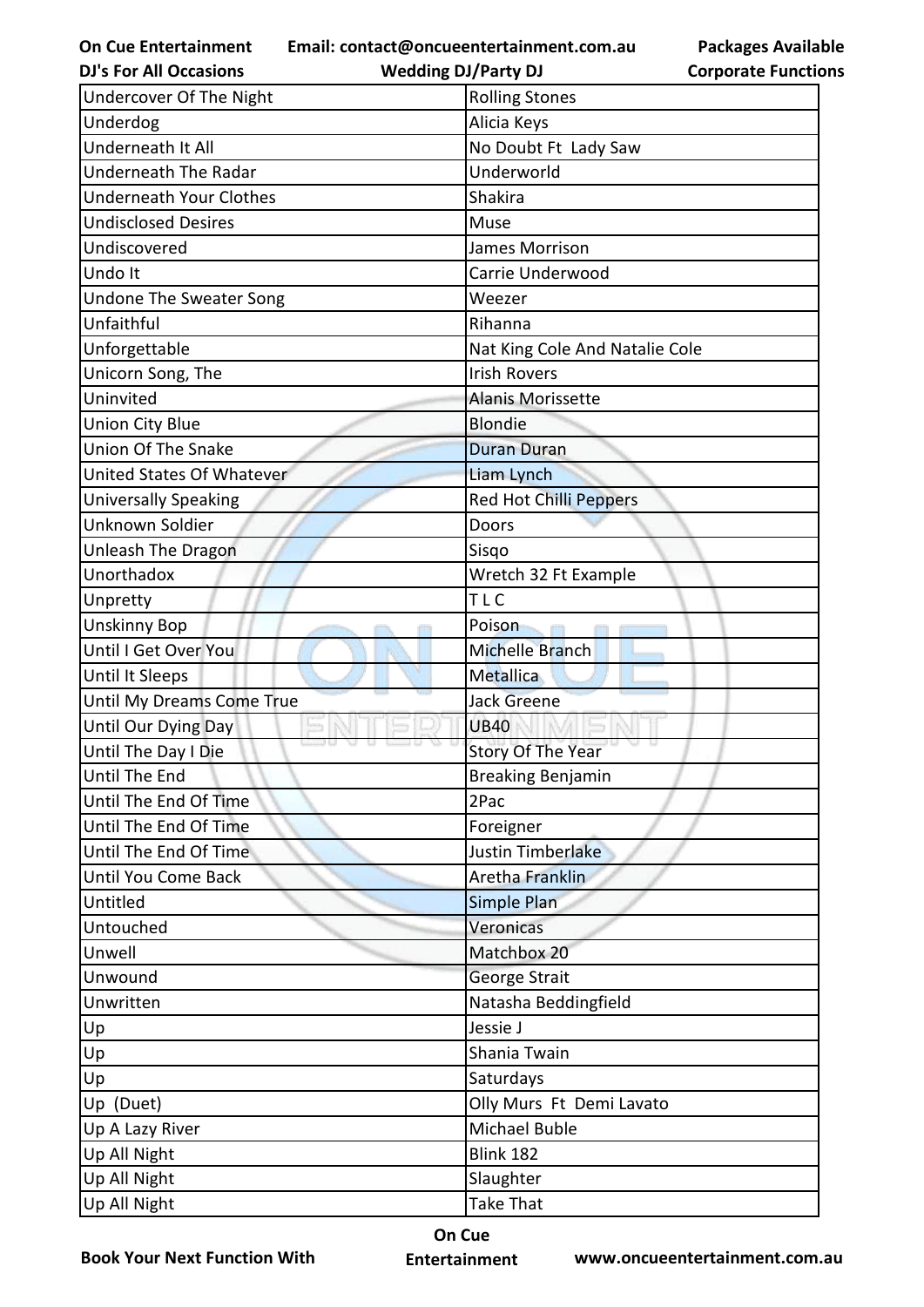**Email: contact@oncueentertainment.com.au**

**Packages Available Corporate Functions**

| <b>DJ's For All Occasions</b> | <b>Wedding DJ/Party DJ</b>   | <b>Corporate Functio</b> |
|-------------------------------|------------------------------|--------------------------|
| Up And Down In And Out        | Deborah Cox                  |                          |
| Up Around The Bend            | Creedence Clearwater Revival |                          |
| Up Down                       | Jessica Mauboy               |                          |
| Up In The Air                 | 30 Seconds To Mars           |                          |
| Up On The Roof                | <b>Drifters</b>              |                          |
| Up There Cazaly               | Mike Brady                   |                          |
| Up Up And Away                | Engelbert Humperdinck        |                          |
| Up Where We Belong            | Joe Cocker & Jennifer Warnes |                          |
| Uprising                      | Muse                         |                          |
| <b>Upside Down</b>            | Diana Ross                   |                          |
| Upside Down                   | Jack Johnson                 |                          |
| <b>Upstairs Downtown</b>      | <b>Toby Keith</b>            |                          |
| Uptight                       | Stevie Wonder                |                          |
| <b>Uptight Downtown</b>       | La Roux                      |                          |
| <b>Uptown Funk</b>            | <b>Bruno Mars</b>            |                          |
| <b>Uptown Funk</b>            | Mark Ronson & Bruno Mars     |                          |
| <b>Uptown Girl</b>            | <b>Billy Joel</b>            |                          |
| Urgent                        | Foreigner                    |                          |
| Us                            | Sixpence None The Richer     |                          |
| Us And Them                   | Pink Floyd                   |                          |
| <b>Us Forces</b>              | Midnight Oil                 |                          |
| Use Somebody                  | Kings Of Leon                |                          |
| Use Your Heart                | Swy                          |                          |
| Used To Love You              | <b>Gwen Stefani</b>          |                          |
| <b>Used To Love You</b>       | John Legend                  |                          |
| Valentine                     | Martina Mcbride              |                          |
| Valentine Day                 | David Bowie                  |                          |
| Valerie                       | Amy Winehouse                |                          |
| Valerie                       | Mark Ronson Ft Amy Winehouse |                          |
| Vanilla Sky                   | Paul Mc Cartney              |                          |
| Vanilla Twilight              | Owl City                     |                          |
| Ventura Highway               | America                      |                          |
| Venus                         | <b>Bananarama</b>            |                          |
| Venus                         | <b>Frankie Avalon</b>        |                          |
| Venus                         | Lady Gaga                    |                          |
| Vergas 2 Times                | Stereophonics                |                          |
| Vertigo                       | U <sub>2</sub>               |                          |
| Veruca Salt                   | Seether                      |                          |
| Vica In A Tutu                | Smiths                       |                          |
| Victim Of Change              | Judas Priest                 |                          |
| <b>Victims</b>                | <b>Culture Club</b>          |                          |
| <b>Video Games</b>            | Lana Del Rey                 |                          |
| Video Killed The Radio Star   | <b>Buggles</b>               |                          |
| Videophone                    | Beyonce Feat Lady Gaga       |                          |
| Vienna                        | <b>Ultravox</b>              |                          |
|                               |                              |                          |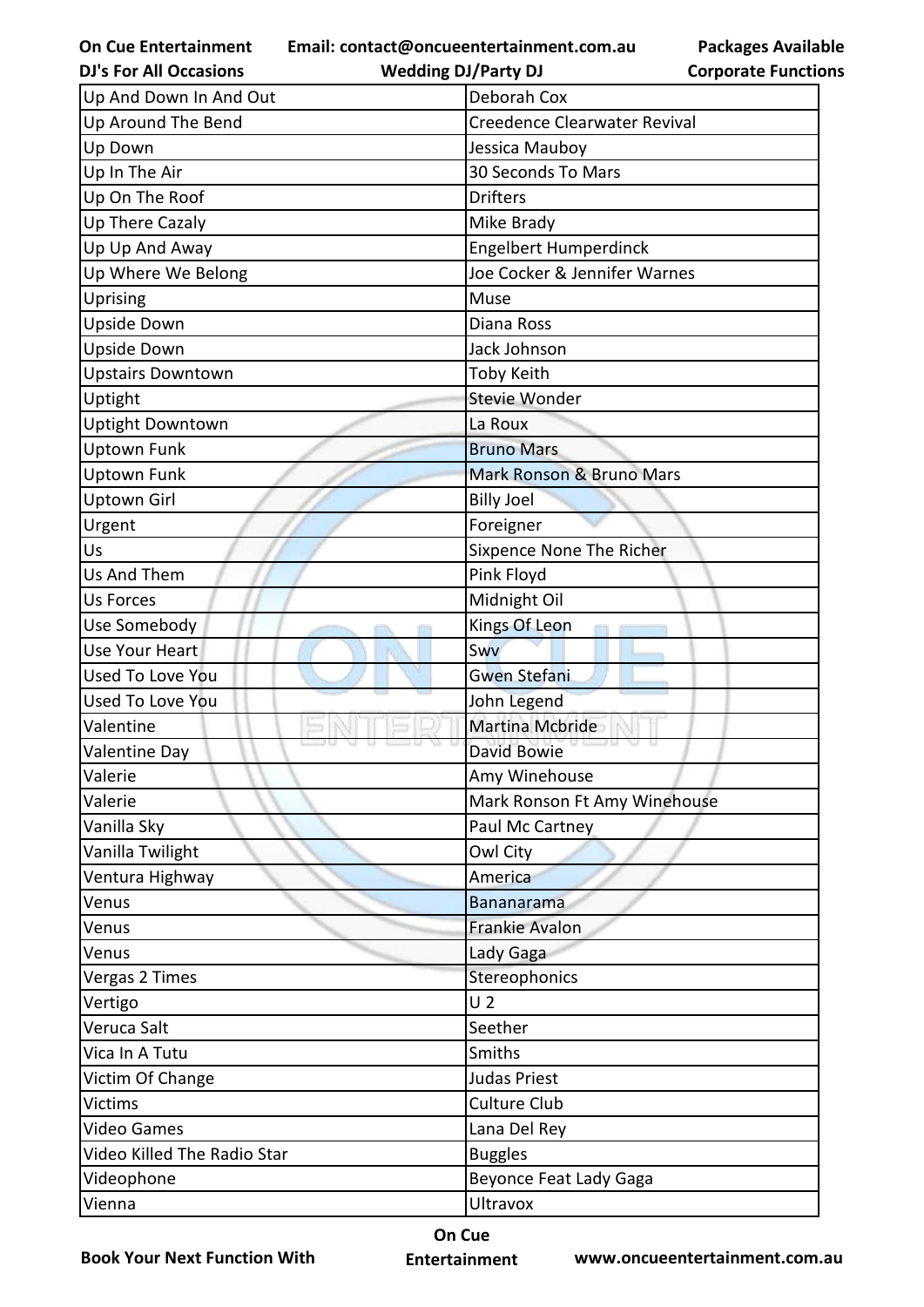**On Cue Entertainment DJ's For All Occasions**

**Email: contact@oncueentertainment.com.au Wedding DJ/Party DJ** 

**Packages Available Corporate Functions**

| Vincent                        | Don Mclean                                |
|--------------------------------|-------------------------------------------|
| Vincent (Stary Stary Night)    | Josh Groban                               |
| Vindaloo                       | Fat Les                                   |
| <b>Violet Hill</b>             | Coldplay                                  |
| Virginia Plain                 | <b>Roxy Music</b>                         |
| <b>Viva Forever</b>            | <b>Spice Girls</b>                        |
| Viva La Vida                   | Coldplay                                  |
| Viva Las Vegas                 | <b>Elvis Presley</b>                      |
| Vogue                          | Madonna                                   |
| Voices                         | Disturbed                                 |
| Volare                         | Dean Martin                               |
| Volunteers                     | Jefferfson Airplane                       |
| Voodoo Child                   | Rogue Traders                             |
| <b>Voulez Vous</b>             | Abba                                      |
| Wagon Wheel                    | <b>Darius Rucker</b>                      |
| Wait                           | <b>Seven Mary Three</b>                   |
| Wait                           | <b>White Lion</b>                         |
| Wait & Bleed                   | Slipknot                                  |
| Wait A Munite                  | <b>Pussycat Dolls</b>                     |
| Wait For Me                    | Rebecca St James                          |
| Wait For You                   | <b>Tom Walker</b>                         |
| Wait On Me                     | Rixton                                    |
| Waitin On Joe                  | <b>Steve Azar</b>                         |
| Waiting                        | <b>Tom Petty</b>                          |
| <b>Waiting All Night</b>       | Rudimental Ft Ella Eyre                   |
| Waiting For A Girl Like You    | Foreigner                                 |
| <b>Waiting For Love</b>        | 13 C.<br><b>0 0 0 0</b><br>72 D<br>Avicii |
| Waiting For That Day           | George Michael                            |
| <b>Waiting For Tonight</b>     | Jennifer Lopez                            |
| <b>Waiting For You</b>         | Seal                                      |
| <b>Waiting In Vain</b>         | <b>Bob Marley</b>                         |
| Waiting On A Friend            | <b>Rolling Stones</b>                     |
| <b>Waiting To Forgive</b>      | <b>Aretha Franklin</b>                    |
| Waka Waka                      | Shakira                                   |
| Wake Me Up                     | Avicii F. Aloe Black                      |
| Wake Me Up Before You Go Go    | Avicii                                    |
| Wake Me Up Before You Go Go    | Wham                                      |
| Wake Me Up When September Ends | Green Day                                 |
| Wake Up                        | Vamps                                     |
| Wake Up Call                   | Maroon 5                                  |
| Wake Up Little Susie           | <b>Everly Brothers</b>                    |
| Waking Up In Vegas             | <b>Katy Perry</b>                         |
| Walk                           | Foo Fighters                              |
| <b>Walk A Country Mile</b>     | Slim Dusty                                |
| Walk A Mile In My Shoes        | <b>Elvis Presley</b>                      |

**Book Your Next Function With**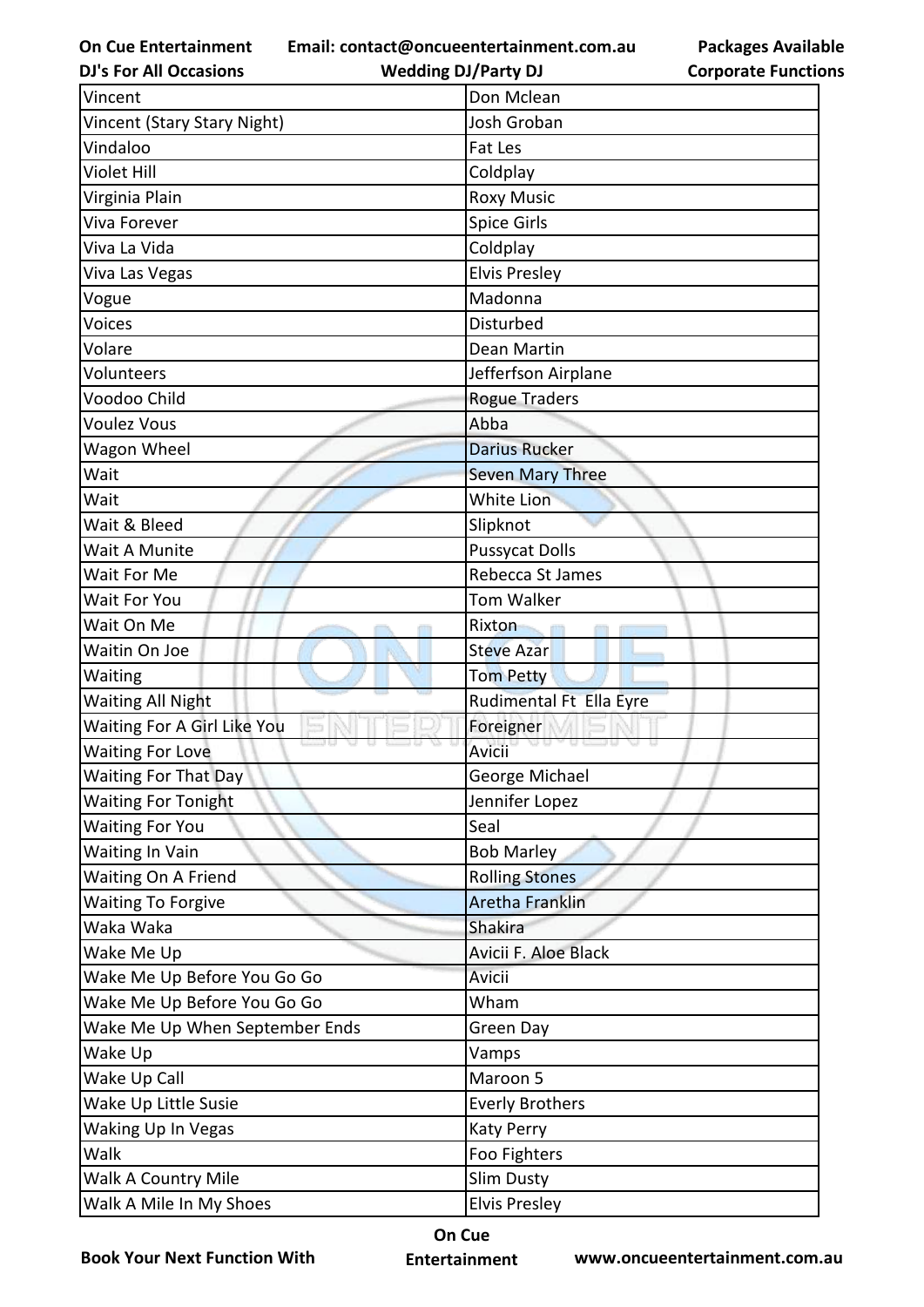**On Cue Entertainment DJ's For All Occasions**

**Email: contact@oncueentertainment.com.au Packages Available** 

| m.au | Packages Available         |
|------|----------------------------|
|      | <b>Corporate Functions</b> |

| <b>DJ's For All Occasions</b>     | <b>Wedding DJ/Party DJ</b>      | <b>Corporate Functi</b> |
|-----------------------------------|---------------------------------|-------------------------|
| Walk Away                         | <b>Frank Sinatra</b>            |                         |
| Walk Away                         | Kelly Clarkson                  |                         |
| Walk Away                         | Matt Munro                      |                         |
| Walk Idiot Walk                   | Hives                           |                         |
| Walk Like A Man                   | Frankie Valli & Four Seasons    |                         |
| Walk Like An Egyptian             | <b>Bangles</b>                  |                         |
| Walk Of Life                      | <b>Dire Straits</b>             |                         |
| Walk On                           | U <sub>2</sub>                  |                         |
| Walk On By                        | Dionne Warwick                  |                         |
| Walk On Faith                     | Mike Reid                       |                         |
| Walk On The Wild Side             | Lou Reed                        |                         |
| Walk On Water                     | Milk Inc                        |                         |
| Walk Right Back                   | <b>Everly Brothers</b>          |                         |
| <b>Walk The Dinosaur</b>          | Was Not Was                     |                         |
| Walk This Way                     | Aerosmith                       |                         |
| Walk This Way                     | <b>Run D M C And Aerosmith</b>  |                         |
| Walk This Way                     | <b>Sugababes Vs Girls Aloud</b> |                         |
| Walkaway Joe                      | Trisha Yearwood                 |                         |
| <b>Walked Outta Heaven</b>        | Jagged Edge                     |                         |
| <b>Walkin Back To Happiness</b>   | <b>Helen Shapiro</b>            |                         |
| Walkin In The Country             | Keith Urban                     |                         |
| Walkin My Baby Back Home          | Johnnie Ray                     |                         |
| Walkin My Baby Back Home          | <b>Nat King Cole</b>            |                         |
| Walkin On The Sun                 | <b>Smash Mouth</b>              |                         |
| Walkin Talkin Cryin Barely Beatin | Highway 101                     |                         |
| <b>Walking After Midnight</b>     | <b>Garth Brooks</b>             |                         |
| <b>Walking After Midnight</b>     | <b>Patsy Cline</b>              |                         |
| <b>Walking After You</b>          | Foo Fighters                    |                         |
| <b>Walking Away</b>               | Craig David                     |                         |
| <b>Walking By Myself</b>          | <b>Gary Moore</b>               |                         |
| <b>Walking Contridiction</b>      | <b>Green Day</b>                |                         |
| <b>Walking In Memphis</b>         | Cher                            |                         |
| <b>Walking In Memphis</b>         | Marc Cohn                       |                         |
| Walking In The Country            | Keith Urban                     |                         |
| Walking In The Rain               | Ronettes                        |                         |
| Walking My Way Back To You Babe   | Frankie Valli & Four Seasons    |                         |
| Walking On A Dream                | Empire Of The Sun               |                         |
| <b>Walking On Broken Glass</b>    | Annie Lennox                    |                         |
| Walking On Sunshine               | Katrina And The Waves           |                         |
| Walking On The Moon               | Police                          |                         |
| Walking Piece Of Heaven           | <b>Marty Robbins</b>            |                         |
| Walks Like Rihanna                | The Wanted                      |                         |
| <b>Walls Come Tumbling Down</b>   | <b>Style Council</b>            |                         |
| <b>Waltz Across Texas</b>         | <b>Bon Jovi</b>                 |                         |
| <b>Waltzing Matilda</b>           | <b>Australian Traditional</b>   |                         |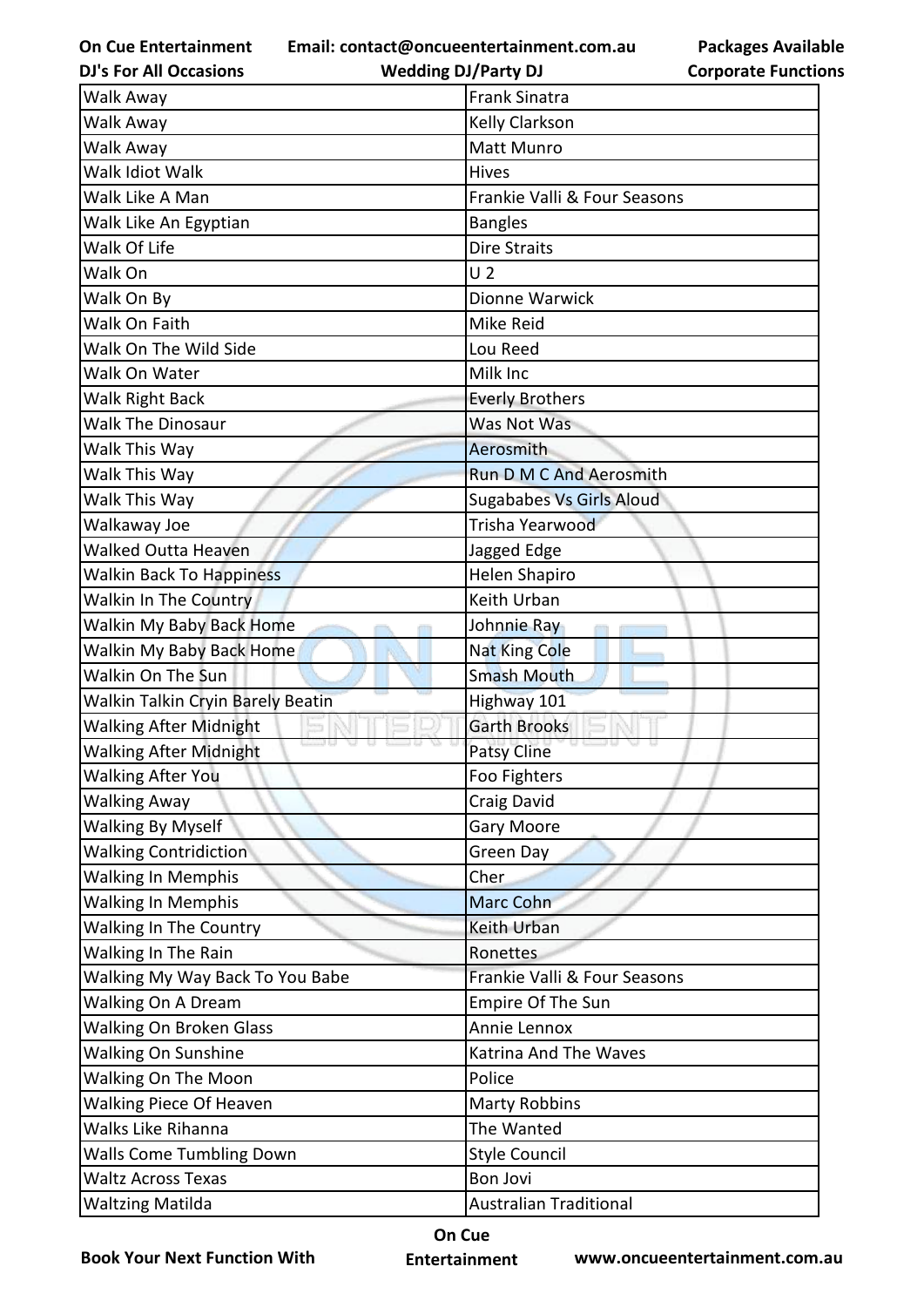**Email: contact@oncueentertainment.com.au**

**DJ's For All Occasions**

**Wedding DJ/Party DJ** 

| <b>Wandrin Star</b>                  | Lee Marvin               |
|--------------------------------------|--------------------------|
| Wanksta                              | 50 Cent                  |
| Wanna Get To Know You                | G Unit Feat. Joe         |
| Wannabe                              | Spice Girls              |
| Wannabe Gangster                     | Wheatus                  |
| Want To Want Me                      | Jason Derulo             |
| Want You Bad                         | Offspring                |
| Wanted                               | Dooleys                  |
| <b>Wanted Dead Or Alive</b>          | <b>Bon Jovi</b>          |
| <b>Wanting Out</b>                   | Michelle Branch          |
| War                                  | <b>Edwin Starr</b>       |
| War                                  | Freddy Fender            |
| War                                  | <b>Bruce Springsteen</b> |
| <b>War Pigs</b>                      | <b>Black Sabbath</b>     |
| Warm Love                            | <b>Van Morrison</b>      |
| Warm Machine                         | <b>Bush</b>              |
| Warning                              | Incubus                  |
| <b>Warrick Avenue</b>                | Duffy                    |
| Warrior                              | Havana Brown             |
| <b>Warthog Rhapsody</b>              | Lion King                |
| Wasabi                               | Lee Harding              |
| Wash It All Away                     | Five Finger Death Punch  |
| Wasn't Expecting That                | Jamie Lawson             |
| Wasn't It Good                       | Tina Arena               |
| Wassuup                              | Da Muttz                 |
| Waste                                | <b>Smash Mouth</b>       |
| Wasted                               | Carrie Underwood         |
| Wasted                               | Tiesto Ft Matthew Koma   |
| <b>Wasted Days And Wasted Nights</b> | Freddy Fender            |
| <b>Wasted Time</b>                   | Eagles                   |
| <b>Wasted Time</b>                   | <b>Skid Row</b>          |
| <b>Wasting My Time</b>               | Default                  |
| Watch Me Whip (Watch Me Nae Nae)     | Silento                  |
| Watch The Wind Blow By               | <b>Tim Mcgraw</b>        |
| <b>Watchin The Wheels</b>            | John Lennon              |
| <b>Watching The Detectives</b>       | <b>Elvis Costello</b>    |
| Water                                | <b>Brad Paisley</b>      |
| Water Is Wild                        | Irish                    |
| Waterfalls                           | TLC                      |
| Waterfront                           | Simple Minds             |
| Waterloo                             | Abba                     |
| Waterloo Sunset                      | Kinks                    |
| Watermelon Sugar                     | <b>Harry Styles</b>      |
| Wavelength                           | Van Morrison             |
| Waves                                | Mr Probz                 |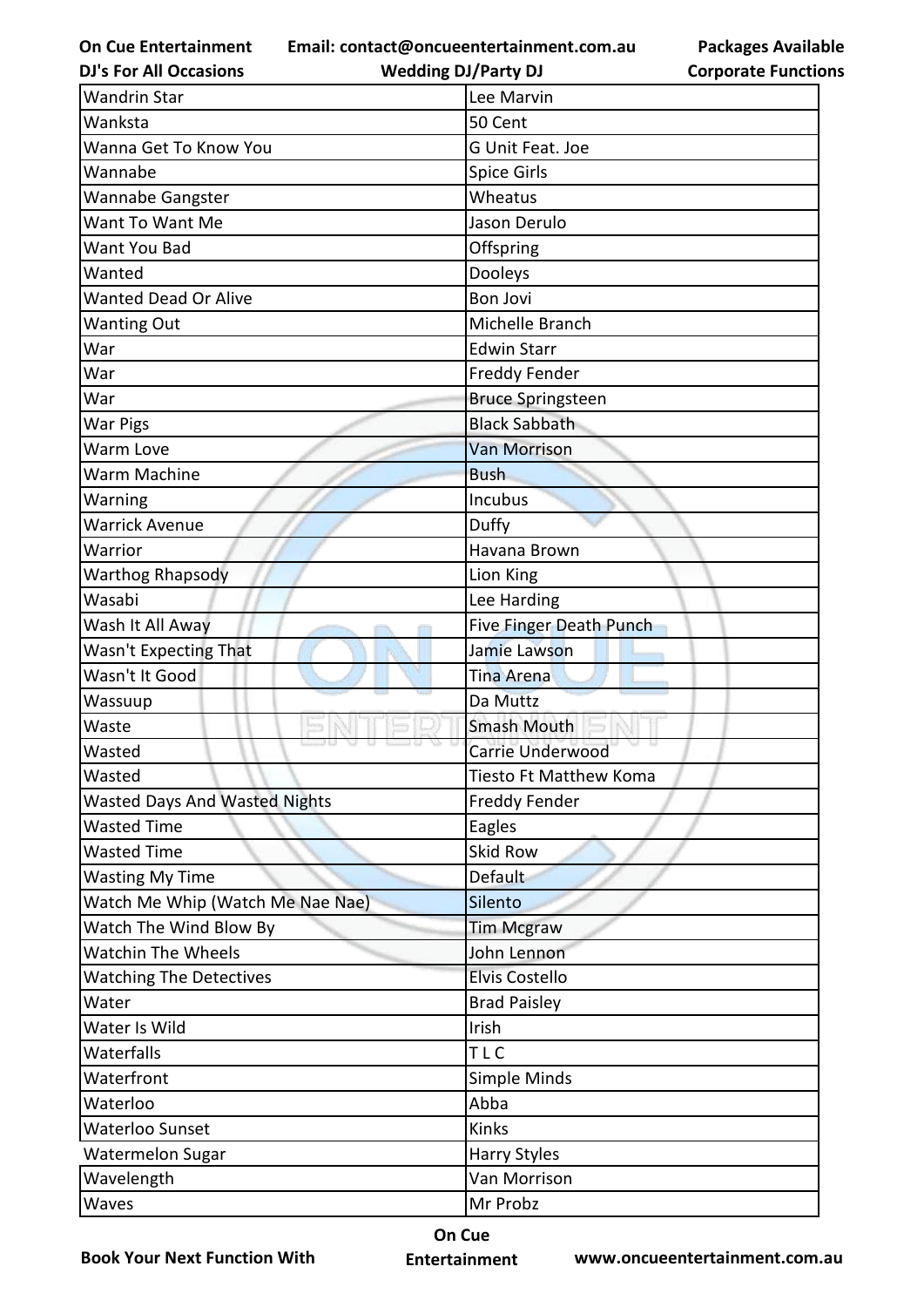**Email: contact@oncueentertainment.com.au**

**DJ's For All Occasions**

**Wedding DJ/Party DJ** 

**Packages Available Corporate Functions**

| Way Cool Jr                        | Ratt                       |
|------------------------------------|----------------------------|
| Way Down                           | <b>Elvis Presley</b>       |
| Way Down We Go                     | Kaleo                      |
| Way I Want To Touch You            | <b>Captain And Tenille</b> |
| Way Of The World                   | <b>Tina Turner</b>         |
| Way Out West                       | James Blundell             |
| Way You Love Me                    | <b>Faith Hill</b>          |
| We All Die Young                   | <b>Steel Dragon</b>        |
| We All Fall Down                   | Diamond Rio                |
| We All Want The Same Thing         | Rixton                     |
| We Are A Miracle                   | Christina Aguilera         |
| We Are All Gonna Die Someday       | <b>Kasey Chambers</b>      |
| We Are All Made Of Stars           | Moby                       |
| We Are Australian                  | <b>Seekers</b>             |
| We Are Done                        | <b>Madden Brothers</b>     |
| We Are Family                      | <b>Pointer Sisters</b>     |
| We Are Golden                      | Mika                       |
| We Are In Love                     | Harry Connick Jr           |
| We Are Never Getting Back Together | <b>Taylor Swift</b>        |
| We Are One                         | Pitbull Ft Jennifer Lopez  |
| We Are The Champions               | Queen                      |
| We Are The People                  | Empire Of The Sun          |
| We Are The World                   | <b>Band Aid</b>            |
| We Belong To The Night             | Pat Benatar                |
| We Belong Together                 | <b>Mariah Carey</b>        |
| We Both Reached For The Gun        | Chicago (Musical)          |
| We Built This City                 | Starship                   |
| We Bury The Hatchet                | <b>Garth Brooks</b>        |
| We Can Get Together                | Icehouse                   |
| We Can Work It Out                 | <b>Beatles</b>             |
| We Can't Be Beaten                 | Rose Tattoo                |
| We Can't Stop                      | <b>Miley Cyrus</b>         |
| We Danced Anyway                   | Deana Carter               |
| We Didn't Start The Fire           | <b>Billy Joel</b>          |
| We Don't Care                      | Akon                       |
| We Don't Need Another Hero         | <b>Tina Turner</b>         |
| We Found Love                      | Rihanna & Calvin Harris    |
| We Go Together                     | Grease (soundtrack)        |
| We Got The Beat                    | Go Go's                    |
| We Gotta Get Out Of This Place     | Animals                    |
| We Gotta Get You A Women           | <b>Todd Rundgren</b>       |
| We Like To Party                   | Vengaboys                  |
| We Live For Love                   | Pat Benatar                |
| We Love                            | <b>Sneaky Sound System</b> |
| We Made You                        | Eminem                     |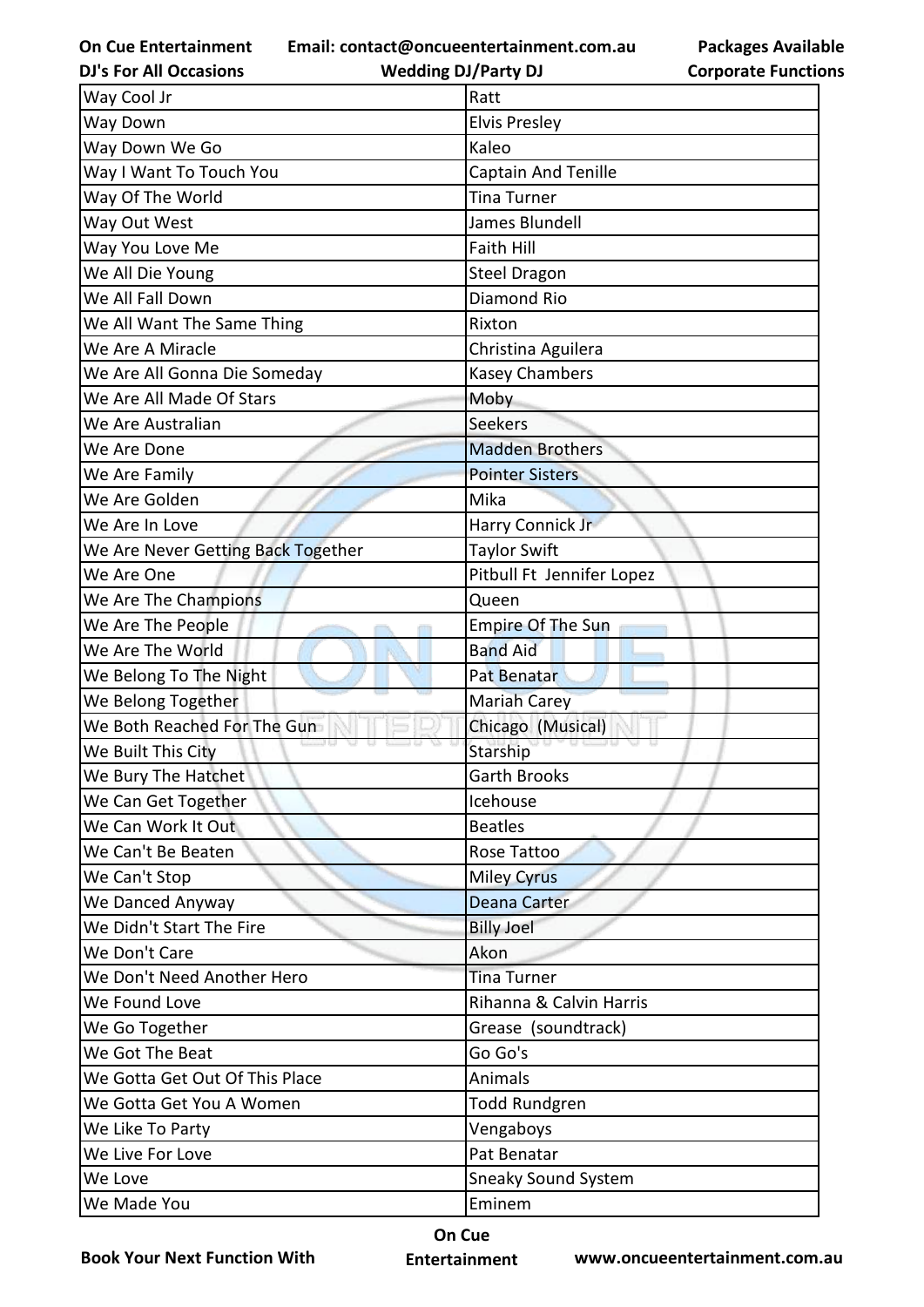**Email: contact@oncueentertainment.com.au**

**Packages Available Corporate Functions**

| <b>DJ's For All Occasions</b>     | <b>Wedding DJ/Party DJ</b>   | <b>Corporate Functio</b> |
|-----------------------------------|------------------------------|--------------------------|
| We Own The Night                  | The Wanted                   |                          |
| We R Who We R                     | Ke\$Ha                       |                          |
| We Run The Night                  | Havana Brown                 |                          |
| We Say Yeah                       | <b>Cliff Richard</b>         |                          |
| We Wanna Thank You                | <b>Big Brovaz</b>            |                          |
| We Will Rock You                  | Queen                        |                          |
| We Wish You A Merry Christmas     | Christmas                    |                          |
| Weak                              | <b>Skunk Anasie</b>          |                          |
| Weak                              | Swv                          |                          |
| <b>Weak And Powerless</b>         | A Perfect Circle             |                          |
| Wear My Ring Around Your Neck     | <b>Elvis Presley</b>         |                          |
| Wearin 'O' The Green              | Irish                        |                          |
| Wearin' O' The Green              | <b>Irish Band</b>            |                          |
| <b>Weather With You</b>           | <b>Crowded House</b>         |                          |
| Weathered                         | Creed                        |                          |
| Weed With Willie                  | <b>Toby Keith</b>            |                          |
| Weekend                           | <b>Eddie Cochran</b>         |                          |
| Weir                              | Killing Heidi                |                          |
| <b>Welcome Back</b>               | Lovin Spoonful               |                          |
| <b>Welcome To My Black Parade</b> | My Chemical Romance          |                          |
| Welcome To My Life                | Simple Plan                  |                          |
| <b>Welcome To My Nightmare</b>    | Alice Cooper                 |                          |
| Welcome To My World               | <b>Elvis Presley</b>         |                          |
| Welcome To My World               | <b>Jim Reeves</b>            |                          |
| Welcome To The 60s                | Hairspray (The Musical)      |                          |
| Welcome To The Jungle             | Neon Jungle                  |                          |
| Welcome To The Jungle             | <b>Guns N Roses</b>          |                          |
| Welcome To Wherever You Are       | <b>Bon Jovi</b>              |                          |
| Well Alright                      | <b>Buddy Holly</b>           |                          |
| Well Be Together                  | <b>Sting</b>                 |                          |
| We'll Be Together Again           | <b>Frank Sinatra</b>         |                          |
| Well Burn That Bridge             | <b>Brooks &amp; Dunn</b>     |                          |
| Well Did You Evah                 | <b>Robbie Williams</b>       |                          |
| We'll Meet Again                  | Vera Lynn                    |                          |
| We're All In This Together        | <b>High School Musical</b>   |                          |
| Were An American Band             | <b>Grand Funk Railroad</b>   |                          |
| We're Coming Home                 | Rogue Traders                |                          |
| We're Going To Ibiza              | Vengaboys                    |                          |
| Were Gonna Hold On                | George Jones & Tammy Wynette |                          |
| We're In This Love Together       | Al Jarreau                   |                          |
| Were Not Gonna Sleep Tonight      | <b>Emma Bunton</b>           |                          |
| We're Not Gonna Take It           | <b>Twisted Sister</b>        |                          |
| Werewolves Of London              | Warren Zevon                 |                          |
| <b>West Coast</b>                 | Lana Del Rey                 |                          |
| <b>West Coast Eagles Theme</b>    | Afl                          |                          |

**Book Your Next Function With**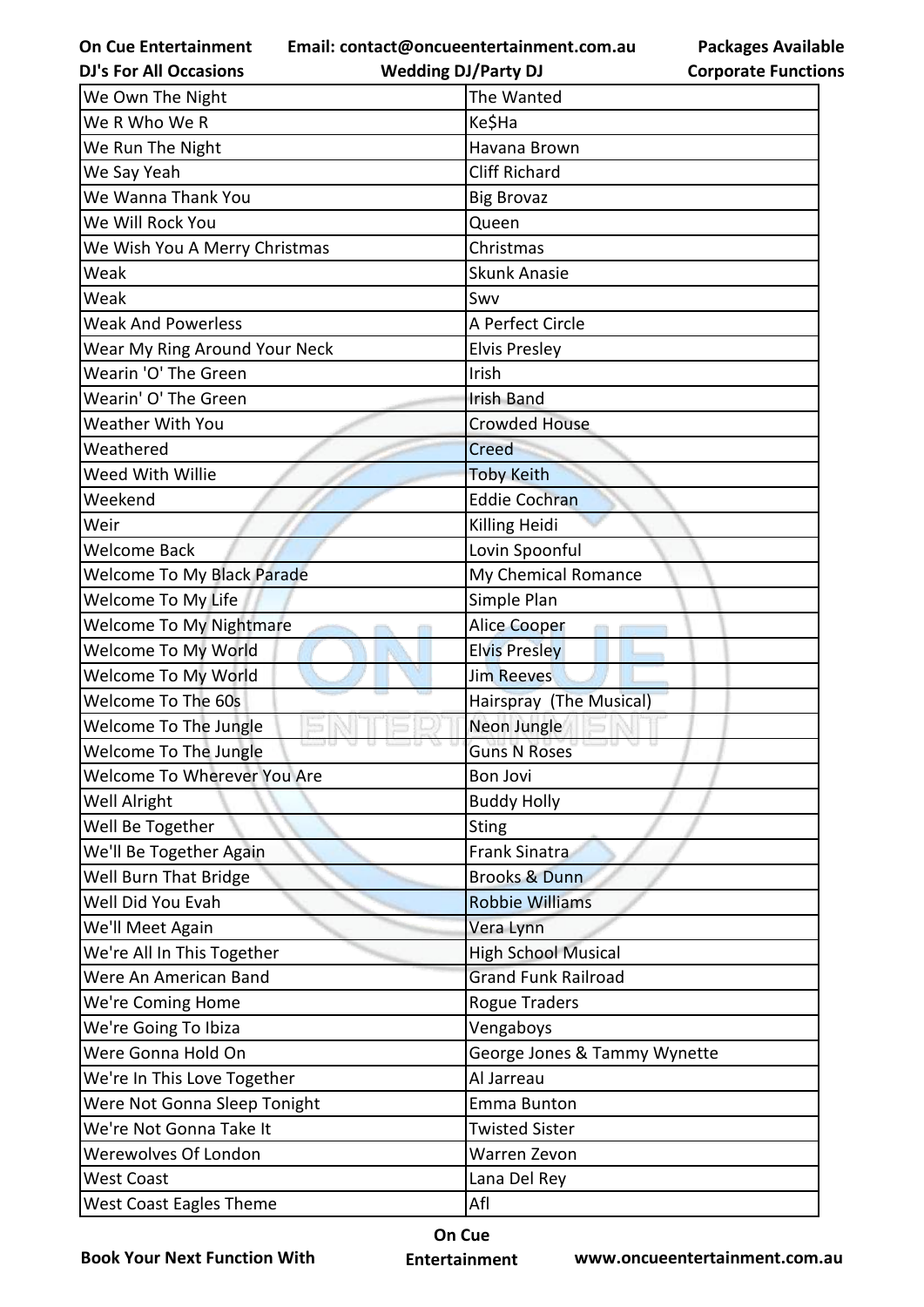**Email: contact@oncueentertainment.com.au**

**DJ's For All Occasions**

**Wedding DJ/Party DJ** 

**Packages Available Corporate Functions**

| <b>West End Girls</b>                | Pet Shop Boys                |
|--------------------------------------|------------------------------|
| <b>Western Bulldogs Theme</b>        | Afl                          |
| Wet                                  | Nicole Scherzinger           |
| We've Done Us Proud                  | <b>Slim Dusty</b>            |
| We've Got A Groovy Thing Going On    | <b>Simon And Garfunkel</b>   |
| We've Got Tonight (Duet)             | Kenny Rogers & Sheena Easton |
| We've Only Just Begun                | Carpenters                   |
| What A Beautiful Day                 | Chris Cagle                  |
| What A Cryin Shame                   | <b>Mavericks</b>             |
| <b>What A Fool Believes</b>          | Doobie Brothers              |
| What A Girl Wants                    | Christina Aguilera           |
| What A Man Gotta Do                  | <b>Jonas Brothers</b>        |
| What A Wonderful World               | Louis Armstrong              |
| <b>What About Love</b>               | Heart                        |
| What About Me                        | <b>Moving Pictures</b>       |
| What About Me                        | <b>Shannon Noll</b>          |
| What About Us                        | <b>Brandy</b>                |
| What Am I                            | <b>Edie Bricknell</b>        |
| What Am I Fighting For               | Unklejam                     |
| What Am I To You                     | Norah Jones                  |
| What Are We Doing In Love (Duet)     | Kenny Rogers & Dottie West   |
| What Are You Waiting For             | Saturdays                    |
| What Can I Do                        | Corrs                        |
| What Can I Say                       | <b>Boz Scaggs</b>            |
| What Colour Is The Wind              | <b>Irish Traditional</b>     |
| What Difference Does It Make         | <b>Smiths</b>                |
| What Do I Have To Do                 | <b>Kylie Minogue</b>         |
| What Do You Do                       | <b>Troys</b>                 |
| What Do You Want                     | <b>Adam Faith</b>            |
| What Does The Fox Say                | Ylvis                        |
| What Doesn't Kill You (Stronger)     | <b>Kelly Clarkson</b>        |
| <b>What Goes Around Comes Around</b> | Justin Timberlake            |
| What Happened To Us                  | Jessica Mauboy               |
| What Have I Done To Deserve This     | <b>Dusty Springfield</b>     |
| What Have I Done To Deserve This     | <b>Dusty Springfield</b>     |
| What Have You Done                   | <b>Gerry Cinnamon</b>        |
| <b>What Hurts The Most</b>           | Cascada                      |
| What I Am                            | Emma Bunton                  |
| What I did For Love                  | A Chorus Line                |
| What I Did For Love                  | David Guetta Ft Emeli Sande  |
| What I Got                           | Sublime                      |
| What I Like About You                | Romantics                    |
| What If                              | Jason Derulo                 |
| What If                              | Kate Winslett                |
| What If I Am Right                   | Sandi Thom                   |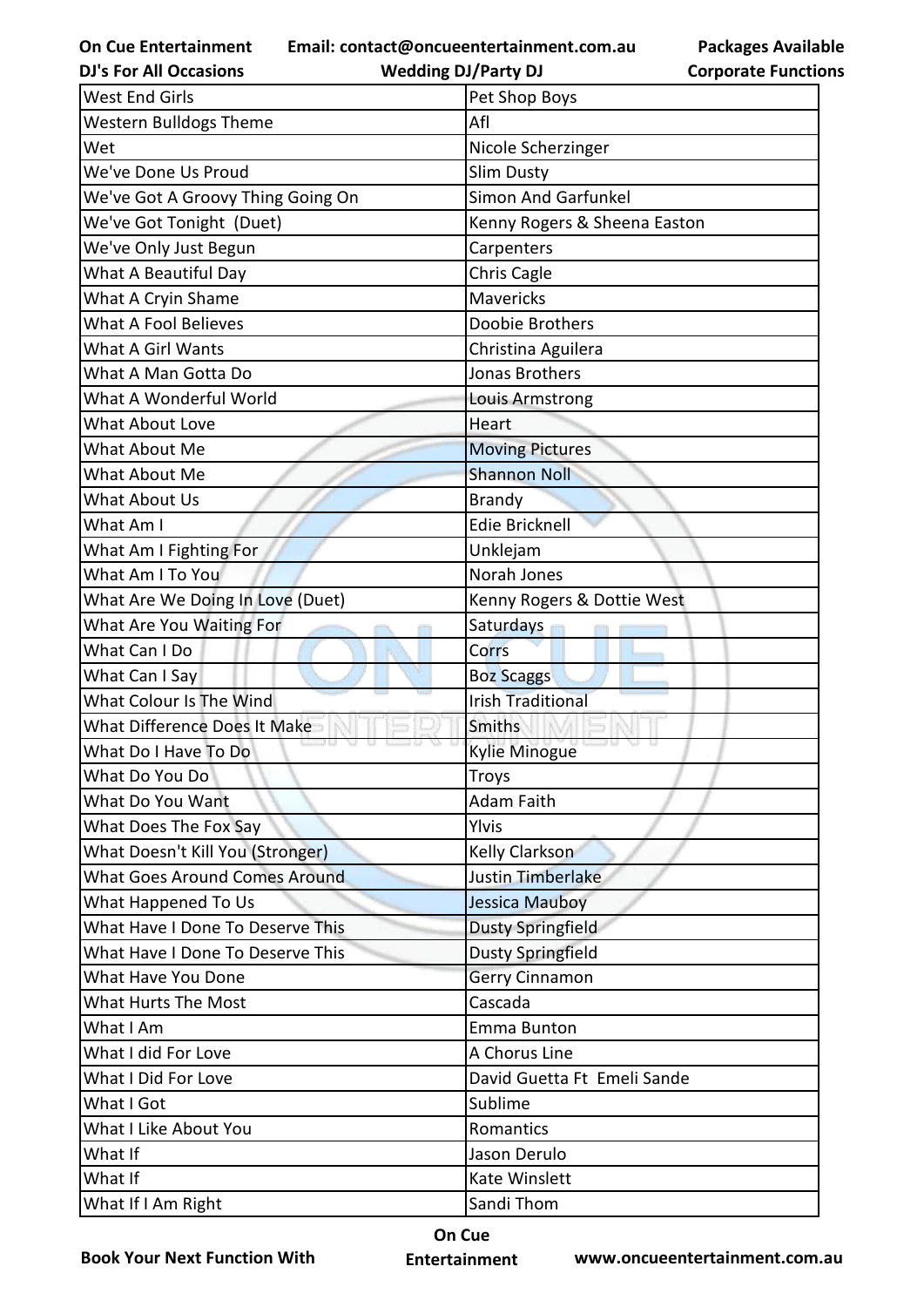**Email: contact@oncueentertainment.com.au**

**Packages Available Corporate Functions**

| <b>DJ's For All Occasions</b>   | <b>Wedding DJ/Party DJ</b>     | <b>Corporate Functio</b> |
|---------------------------------|--------------------------------|--------------------------|
| What Is Life                    | George Harrison                |                          |
| What Is Love                    | Haddaway                       |                          |
| What Is Love                    | <b>Howard Jones</b>            |                          |
| What Is This Feeling            | Wicked (Musical)               |                          |
| <b>What It Takes</b>            | Aerosmith                      |                          |
| What Its Like                   | Everlast                       |                          |
| What I've Been Looking For      | <b>High School Musical</b>     |                          |
| What I've Done                  | <b>Linkin Park</b>             |                          |
| What Kind Of Man                | Florence & The Machine         |                          |
| What Made You Say That          | Shania Twain                   |                          |
| What Makes A Man                | Westlife                       |                          |
| <b>What Makes You Beautiful</b> | <b>One Direction</b>           |                          |
| What My Heart Wants To Say      | <b>Gareth Gates</b>            |                          |
| <b>What Now</b>                 | Rihanna                        |                          |
| What Now My Love                | <b>Jack Jones</b>              |                          |
| What One Man Can Do             | <b>John Denver</b>             |                          |
| What She'S Doing Now            | <b>Garth Brooks</b>            |                          |
| What The Hell                   | <b>Avril Lavinge</b>           |                          |
| What The Hell Happened To Me    | <b>Adam Sandler</b>            |                          |
| What The Water Gave Me          | Florence & The Machine         |                          |
| What The World Needs Now        | Jackie Deshan                  |                          |
| What Time Is It                 | <b>High School Musical 2</b>   |                          |
| What Time Is It                 | <b>High School Musical 2</b>   |                          |
| What Took You So Long           | <b>Emma Bunton</b>             |                          |
| What U Do 2 Me                  | <b>Boomkat</b>                 |                          |
| What Was I thinkin              | <b>Dierks Bentley</b>          |                          |
| What We're All About            | <b>Sum 41</b>                  |                          |
| What Would You Do               | City High                      |                          |
| What Would You Do               | Isley Brothers Feat. Mr. Biggs |                          |
| What You Are                    | Audioslave                     |                          |
| What You Get Is What You See    | <b>Tina Turner</b>             |                          |
| What You Got                    | Abs                            |                          |
| What You Need                   | <b>Inxs</b>                    |                          |
| What You Own                    | Rent (The Musical)             |                          |
| What You See Is What You Get    | <b>Britney Spears</b>          |                          |
| What You Waiting For            | <b>Gwen Stefani</b>            |                          |
| What You Wont Do For Love       | <b>Bobby Caldwell</b>          |                          |
| What Your On                    | <b>Rogue Traders</b>           |                          |
| <b>What Your Proposing</b>      | <b>Status Quo</b>              |                          |
| What You've Done To Me          | Samantha Jade                  |                          |
| Whataya Want From Me            | <b>Adam Lambert</b>            |                          |
| Whatcha Say                     | Jason Derulo                   |                          |
| Whatcha Think About That        | <b>Pussycat Dolls</b>          |                          |
| Whatchulookinat                 | <b>Whitney Houston</b>         |                          |
| What'd I Say                    | <b>Ray Charles</b>             |                          |

**Book Your Next Function With**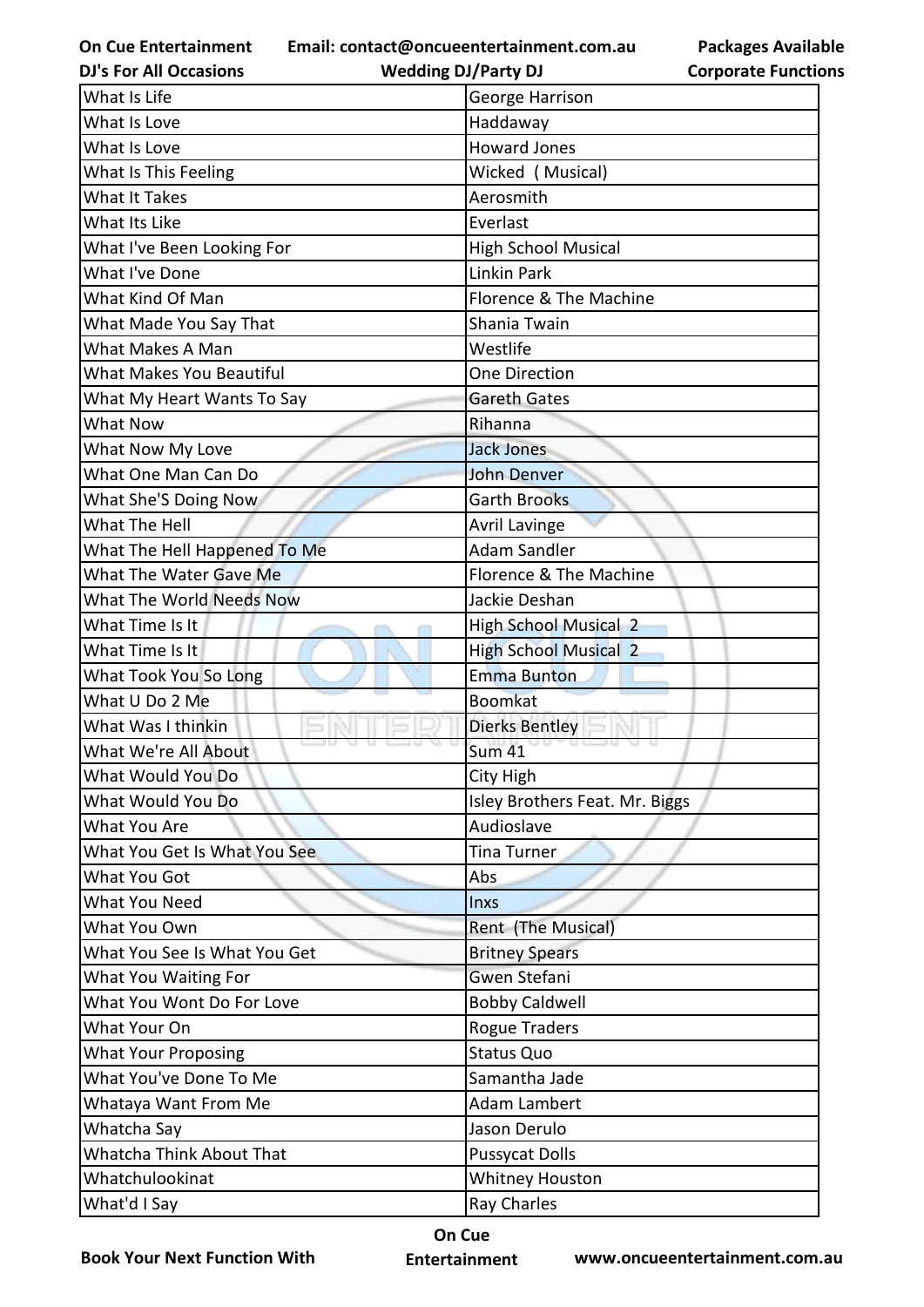**Email: contact@oncueentertainment.com.au**

**Packages Available Corporate Functions**

| <b>DJ's For All Occasions</b>       | <b>Wedding DJ/Party DJ</b>    | <b>Corporate Functio</b> |
|-------------------------------------|-------------------------------|--------------------------|
| Whatever                            | <b>Bryan Adams</b>            |                          |
| Whatever Gets You Through The Night | John Lennon                   |                          |
| <b>Whatever It Takes</b>            | Kellie Coffey                 |                          |
| Whatever Lola Wants                 | Sarah Vaughan                 |                          |
| Whatever We Wanted                  | John Couger Mellencamp        |                          |
| Whatever Will Be                    | <b>Tammin Sursok</b>          |                          |
| Whatever You Need                   | <b>Tina Turner</b>            |                          |
| Whatever You Want                   | Christina Millan              |                          |
| Whatever You Want                   | <b>Status Quo</b>             |                          |
| Whatever You Want (Explicit)        | Pink                          |                          |
| What's A Girl To Do                 | S <sub>2</sub>                |                          |
| <b>What's Another Year</b>          | <b>Irish Traditional</b>      |                          |
| What's Forever For                  | Michael Martin Murphy         |                          |
| What's Going On                     | All Star Tribute              |                          |
| What's It Like                      | Jagged Edge                   |                          |
| What's Love Got To Do With It       | <b>Tina Turner</b>            |                          |
| Whats My Age                        | <b>Blink 182</b>              |                          |
| What's My Name                      | <b>Drake And Rihanna</b>      |                          |
| What's My Name                      | Rihanna                       |                          |
| What's My Scene                     | <b>Hoodoo Gurus</b>           |                          |
| What's New Pussycat                 | <b>Tom Jones</b>              |                          |
| <b>Whats On Your Radio</b>          | Living End                    |                          |
| What's Simple Is True               | Jewel                         |                          |
| What's Up                           | 4 Non Blondes                 |                          |
| <b>What'S Your Flava</b>            | <b>Craig David</b>            |                          |
| <b>What's Your Mama's Name</b>      | Tanya Tucker                  |                          |
| Whatta Man                          | Salt N Pepper                 |                          |
| Wheels                              | Foo Fighters                  |                          |
| When A Man Loves A Woman            | Percy Sledge                  |                          |
| When A Woman                        | Gabrielle                     |                          |
| When Doves Cry                      | Prince                        |                          |
| When God Fearin Women Get The Blues | <b>Craig David</b>            |                          |
| When He Shines                      | <b>Sheena Easton</b>          |                          |
| When I Come Around                  | <b>Green Day</b>              |                          |
| When I Dream                        | <b>Crystal Gayle</b>          |                          |
| When I Dream At Night               | <b>Marc Anthony</b>           |                          |
| When I Fall In Love                 | Celine Dion And Clive Griffin |                          |
| When I Fall In Love                 | Nat King Cole                 |                          |
| When I Find Love Again              | James Blunt                   |                          |
| When I Get Through With You         | Patsy Cline                   |                          |
| When I Grow Up                      | Garbage                       |                          |
| When I Grow Up                      | <b>Pussycat Dolls</b>         |                          |
| When I Look At You                  | <b>Miley Cyrus</b>            |                          |
| When I Look To The Sky              | Train                         |                          |
| When I Need You                     | Leo Sayer                     |                          |
|                                     |                               |                          |

**Book Your Next Function With**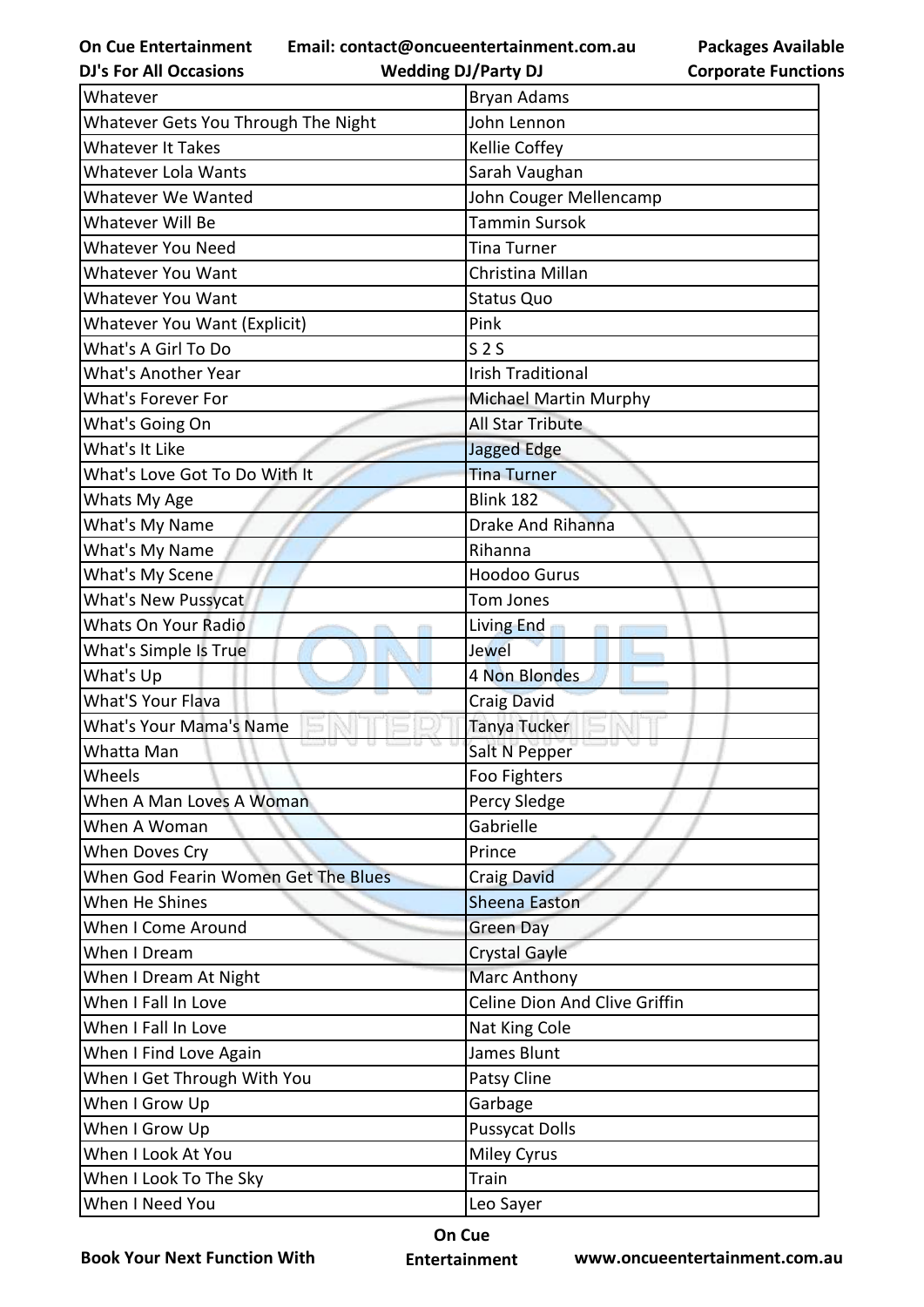**Email: contact@oncueentertainment.com.au**

**DJ's For All Occasions**

**Wedding DJ/Party DJ** 



| When I Said Goodbye                  | <b>Steps</b>                    |
|--------------------------------------|---------------------------------|
| When I Say Goodnight                 | <b>Engelbert Humperdinck</b>    |
| When I See You Smile                 | <b>Bad English</b>              |
| When I Think Of You                  | Lee Ryan                        |
| When I Was A Boy                     | ELO                             |
| When I was Your Girl                 | Alison Moyet                    |
| When I Was Your Man                  | <b>Bruno Mars</b>               |
| When I'm 64                          | <b>Beatles</b>                  |
| When I'm Gone                        | 3 Doors Down                    |
| When I'm Gone                        | Martina Mcbride                 |
| When I'm Gone                        | Simple Plan                     |
| When Irish Eyes Are Smiling          | Irish                           |
| When Irish Eyes Are Smiling          | Traditional                     |
| When It All Goes Wrong               | Everclear                       |
| When It Comes                        | <b>Tyler Hilton</b>             |
| When It Falls Apart                  | <b>Veronicas</b>                |
| When It's Love                       | Van Halen                       |
| When It's Over                       | Sugar Ray                       |
| When Love Breaks Down                | Prefab Sprout                   |
| When Love Comes To Town              | B B King & U2                   |
| <b>When Love Comes To Town</b>       | U 2 & B B King                  |
| When Love Fades                      | 3 Doors Down                    |
| When Love Fades                      | <b>Toby Keith</b>               |
| When Love Takes Over                 | <b>Kelly Rowland</b>            |
| <b>When October Goes</b>             | <b>Barry Manilow</b>            |
| When She Was My Girl                 | <b>Four Tops</b>                |
| <b>When Smokey Sings</b>             | <b>ABC</b>                      |
| When Something Is Wrong With My Baby | Jimmy Barnes & John Farnham     |
| When Something Is Wrong With My Baby | John Farnham & Jimmy Barnes     |
| When The Beat Drops Out              | <b>Marlon Roudette</b>          |
| When The Children Cry                | White Lion                      |
| When The Going Gets Tough            | <b>Billy Ocean</b>              |
| When The Heartache Is Over           | <b>Tina Turner</b>              |
| When The Last Time                   | Clipse                          |
| When The Lights Go Down              | Faith Hill                      |
| When The Lights Go Out               | Five                            |
| When The River Runs Dry              | <b>Hunters &amp; Collectors</b> |
| When The Sun Goes Down               | <b>Garth Brooks</b>             |
| When The War Is Over                 | Cold Chisel                     |
| When The War Is Over                 | Cosima Devito                   |
| When There Was Me And You            | <b>High School Musical</b>      |
| When We Collide                      | <b>Matt Cardle</b>              |
| When We Dance                        | <b>Sting</b>                    |
| When We Stand Together               | Nickelback                      |
| When We Were Young                   | <b>Sneaky Sound System</b>      |

**Book Your Next Function With**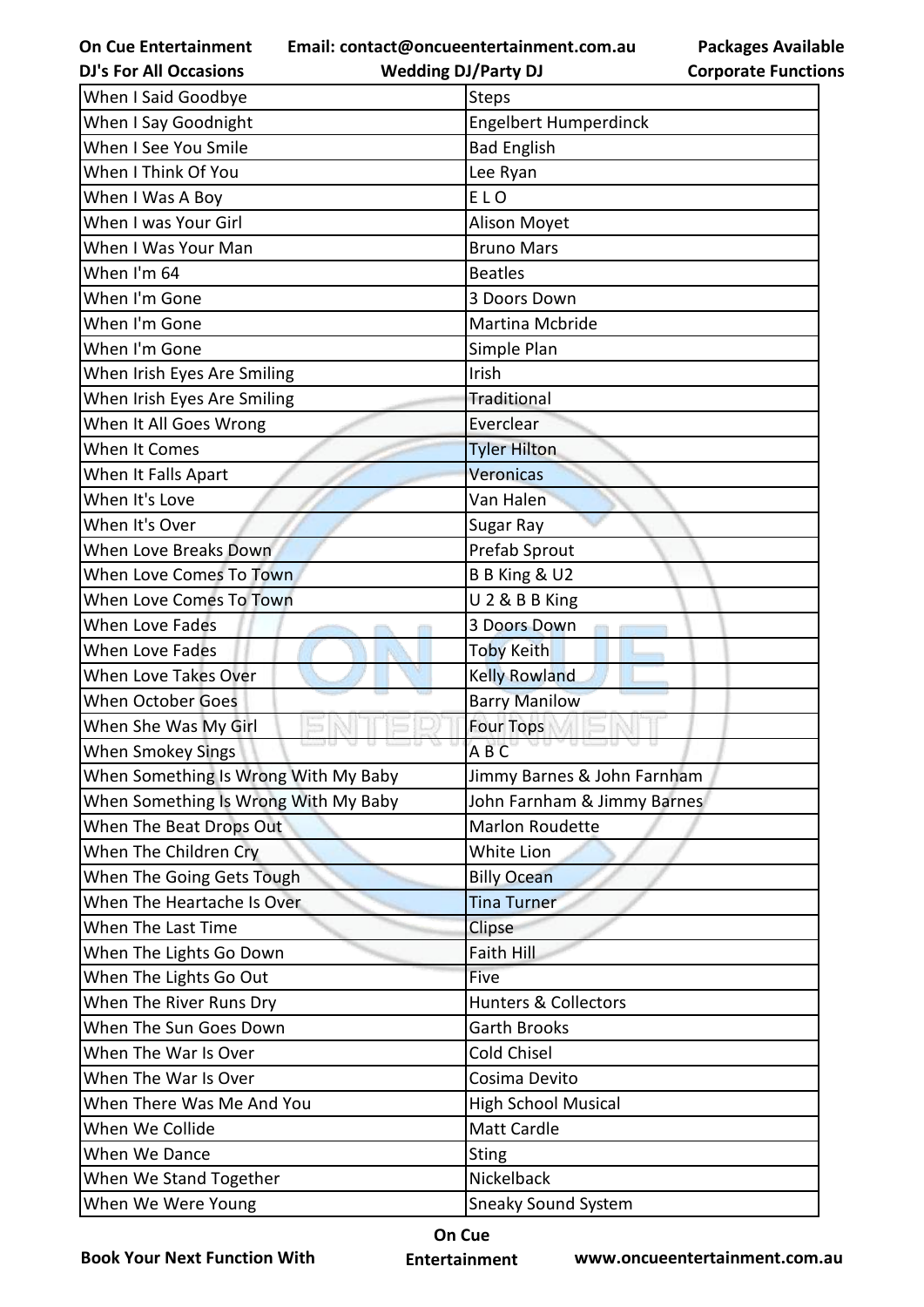**Email: contact@oncueentertainment.com.au**

**Packages Available Corporate Functions**

| <b>DJ's For All Occasions</b>              | <b>Wedding DJ/Party DJ</b>        | <b>Corporate Functio</b> |
|--------------------------------------------|-----------------------------------|--------------------------|
| When We Were Young                         | Adele                             |                          |
| When Will I Be Loved                       | <b>Everly Brothers</b>            |                          |
| When Will I Be Loved                       | Linda Ronstadt                    |                          |
| When Worlds Colide                         | Powerman 5000                     |                          |
| When You Believe                           | Mariah Carey & Whitney Houston    |                          |
| When You Believe                           | <b>Whitney Houston</b>            |                          |
| When You Come Back Down                    | <b>Nickel Creek</b>               |                          |
| When You Kiss Me                           | Shania Twain                      |                          |
| When You Look At Me                        | Christina Milian                  |                          |
| When You Say Nothing At All                | Ronan Keating                     |                          |
| When You Say You Love Me                   | Josh Groban                       |                          |
| When You Tell Me That You Love Me          | Diana Ross                        |                          |
| When You Think Of Me                       | Mark Wills                        |                          |
| When You Walk In The Room                  | Searchers                         |                          |
| When You Were Sweet Sixteen                | <b>Irish Traditional</b>          |                          |
| When You Were Young                        | <b>Killers</b>                    |                          |
| When Your Eyes Say It All                  | <b>Britney Spears</b>             |                          |
| When Your Hot Your Hot                     | Jerry Reed                        |                          |
| When Your Love Is Gone                     | <b>Jimmy Barnes</b>               |                          |
| When Your Lover Has Gone                   | <b>Frank Sinatra</b>              |                          |
| When You're Gone                           | <b>Avril Lavinge</b>              |                          |
| When You're Gone (Duet)                    | Bryan Adams And Mel C             |                          |
| When You're Good To Mama                   | Chicago (Musical)                 |                          |
| When You're In Love With A Beautiful Woman | Dr Hook                           |                          |
| When You're Mad                            | Ne Yo                             |                          |
| Whenever God Shines His Light              | <b>Van Morrison</b>               |                          |
| Whenever I Call You Friend                 | Kenny Loggins And Stevie Knicks   |                          |
| Whenever I Call You Friend (Duet)          | Stevie Nicks & Kenny Loggins      |                          |
| Whenever Wherever                          | <b>Shakira</b>                    |                          |
| Where Are U Now                            | Skrillex & Diplo Ft Justin Bieber |                          |
| Where Are We Now                           | David Bowie                       |                          |
| Where Are You Now                          | Roxus                             |                          |
| <b>Where Coming Home</b>                   | <b>Rogue Traders</b>              |                          |
| Where Could I Go                           | <b>Elvis Presley</b>              |                          |
| Where Do Broken Hearts Go                  | <b>Whitney Houston</b>            |                          |
| Where Do The Children Play                 | <b>Cat Stevens</b>                |                          |
| Where Do You Go                            | <b>Hunters &amp; Collectors</b>   |                          |
| Where Do You Go To My Lovely               | <b>Peter Sarstedt</b>             |                          |
| Where Have All The Cowboys Gone            | Paula Cole                        |                          |
| Where Have You Been                        | Rihanna                           |                          |
| Where I Belong                             | Rachel Proctor                    |                          |
| Where I Stood                              | <b>Missy Higgins</b>              |                          |
| Where I Want To Be                         | Chess (The Musical)               |                          |
| Where Is The Love                          | <b>Black Eyed Peas</b>            |                          |
| Where Love Lives                           | East 17                           |                          |
|                                            |                                   |                          |

**Book Your Next Function With**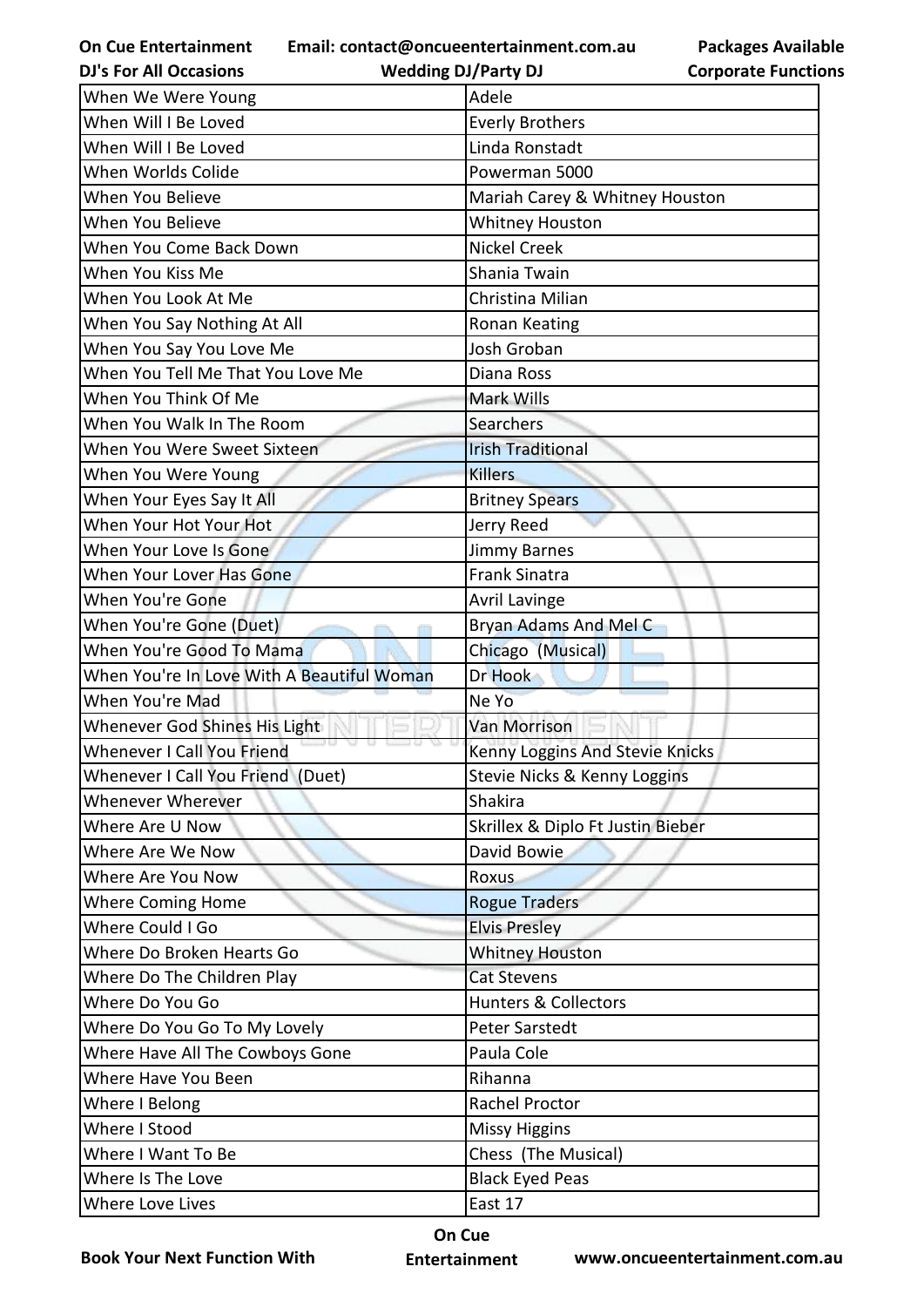**Email: contact@oncueentertainment.com.au**

**Packages Available Corporate Functions**

| <b>Wedding DJ/Party DJ</b>             | <b>Corporate Functio</b>                                                                                                                                                                                                                                                                                                                                  |
|----------------------------------------|-----------------------------------------------------------------------------------------------------------------------------------------------------------------------------------------------------------------------------------------------------------------------------------------------------------------------------------------------------------|
| <b>Connie Francis</b>                  |                                                                                                                                                                                                                                                                                                                                                           |
| <b>Tim Mcgraw</b>                      |                                                                                                                                                                                                                                                                                                                                                           |
| U <sub>2</sub>                         |                                                                                                                                                                                                                                                                                                                                                           |
| David Guetta Flo Rida Nicki Minaj      |                                                                                                                                                                                                                                                                                                                                                           |
| Flo Rida Ft David Guetta & Nicki Minaj |                                                                                                                                                                                                                                                                                                                                                           |
| Gerry Cinnamon                         |                                                                                                                                                                                                                                                                                                                                                           |
| Martina Mcbride                        |                                                                                                                                                                                                                                                                                                                                                           |
| <b>Kid Rock</b>                        |                                                                                                                                                                                                                                                                                                                                                           |
| Hanson                                 |                                                                                                                                                                                                                                                                                                                                                           |
| Kathy Mattea                           |                                                                                                                                                                                                                                                                                                                                                           |
| One Republic                           |                                                                                                                                                                                                                                                                                                                                                           |
| Paul Young                             |                                                                                                                                                                                                                                                                                                                                                           |
| Metallica                              |                                                                                                                                                                                                                                                                                                                                                           |
| Calling                                |                                                                                                                                                                                                                                                                                                                                                           |
| <b>Rascal Flatts</b>                   |                                                                                                                                                                                                                                                                                                                                                           |
| Devo                                   |                                                                                                                                                                                                                                                                                                                                                           |
| <b>Willow Smith</b>                    |                                                                                                                                                                                                                                                                                                                                                           |
| Toby Keith                             |                                                                                                                                                                                                                                                                                                                                                           |
|                                        |                                                                                                                                                                                                                                                                                                                                                           |
| Metallica                              |                                                                                                                                                                                                                                                                                                                                                           |
| Thin Lizzy                             |                                                                                                                                                                                                                                                                                                                                                           |
|                                        |                                                                                                                                                                                                                                                                                                                                                           |
| <b>Willie Nelson</b>                   |                                                                                                                                                                                                                                                                                                                                                           |
| <b>Icicle Works</b>                    |                                                                                                                                                                                                                                                                                                                                                           |
|                                        |                                                                                                                                                                                                                                                                                                                                                           |
|                                        |                                                                                                                                                                                                                                                                                                                                                           |
|                                        |                                                                                                                                                                                                                                                                                                                                                           |
| Mumford & Sons                         |                                                                                                                                                                                                                                                                                                                                                           |
| Flo Rida                               |                                                                                                                                                                                                                                                                                                                                                           |
| Tina Arena                             |                                                                                                                                                                                                                                                                                                                                                           |
|                                        |                                                                                                                                                                                                                                                                                                                                                           |
|                                        |                                                                                                                                                                                                                                                                                                                                                           |
| Live                                   |                                                                                                                                                                                                                                                                                                                                                           |
| Dido                                   |                                                                                                                                                                                                                                                                                                                                                           |
|                                        |                                                                                                                                                                                                                                                                                                                                                           |
|                                        |                                                                                                                                                                                                                                                                                                                                                           |
| Grandmaster Flash                      |                                                                                                                                                                                                                                                                                                                                                           |
|                                        |                                                                                                                                                                                                                                                                                                                                                           |
|                                        |                                                                                                                                                                                                                                                                                                                                                           |
|                                        |                                                                                                                                                                                                                                                                                                                                                           |
| Cream                                  |                                                                                                                                                                                                                                                                                                                                                           |
|                                        |                                                                                                                                                                                                                                                                                                                                                           |
|                                        |                                                                                                                                                                                                                                                                                                                                                           |
|                                        |                                                                                                                                                                                                                                                                                                                                                           |
|                                        |                                                                                                                                                                                                                                                                                                                                                           |
|                                        | Highway 102<br>Alison Krauss And Brad Paisley<br><b>Harry Connick Jr</b><br>Johnny Horton<br>Passenger<br><b>Bing Crosby</b><br>Vera Lynn<br><b>Taylor Swift</b><br><b>Dolly Parton</b><br>Disclosure Ft Aluna George<br>Living End<br>Jefferfson Airplane<br><b>Eric Clapton</b><br>Macklemore & Ryan Lewis<br><b>Billy Idol</b><br><b>Elvis Presley</b> |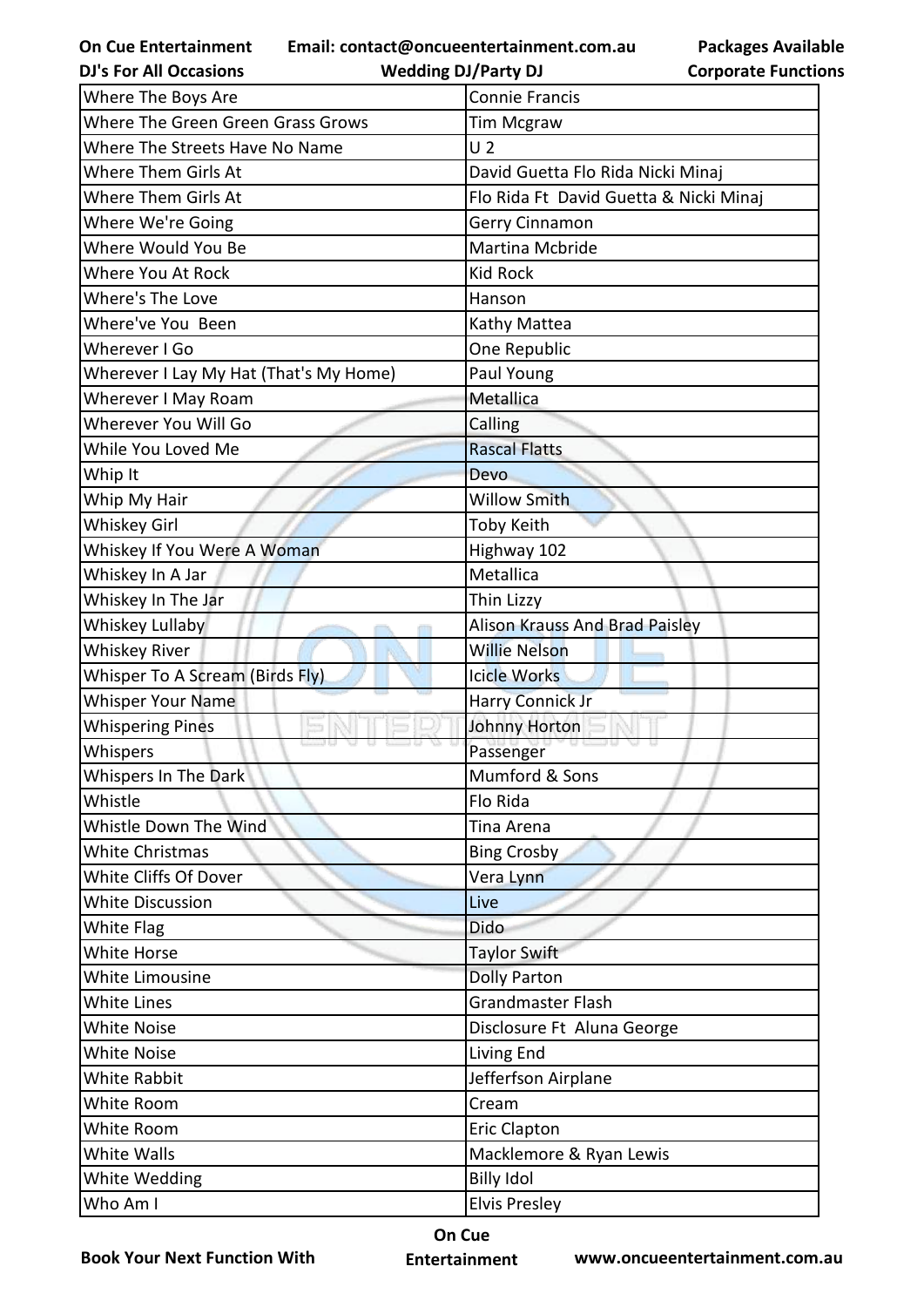**Email: contact@oncueentertainment.com.au**

**DJ's For All Occasions**

**Packages Available Corporate Functions**

| <b>DJ's For All Occasions</b>                | <b>Wedding DJ/Party DJ</b>          | <b>Corporate Functio</b> |
|----------------------------------------------|-------------------------------------|--------------------------|
| Who Am I                                     | <b>Will Young</b>                   |                          |
| Who Are You                                  | The Who                             |                          |
| Who Can It Be Now                            | Men At Work                         |                          |
| Who Dat Girl                                 | Akon Ft Flo-Rider                   |                          |
| Who Dat Girl                                 | Flo Rida Ft Akon                    |                          |
| Who Do You Love                              | George Thorogood                    |                          |
| Who Do You Love Now                          | Dannii Minogue                      |                          |
| Who Feels Love                               | Oasis                               |                          |
| Who Invited You                              | Donnas                              |                          |
| Who Knew                                     | Pink                                |                          |
| Who Knows My Heart                           | <b>Miley Cyrus</b>                  |                          |
| Who Knows Where The Time Goes                | <b>Judy Collins</b>                 |                          |
| Who Let In The Rain                          | Cyndi Lauper                        |                          |
| Who Let The Dogs Out                         | <b>Baha Men</b>                     |                          |
| Who Made Who                                 | <b>Acdc</b>                         |                          |
| Who Put The Bomp                             | <b>Barry Mann</b>                   |                          |
| <b>Who Really Cares</b>                      | Powderfinger                        |                          |
| Who Says                                     | John Mayer                          |                          |
| Who Says                                     | Selena Gomez & The Scene            |                          |
| Who The Hell Are You                         | <b>Madison Avenue</b>               |                          |
| Who Threw The Overalls In Mrs. Murphy's Yard | <b>Irish Band</b>                   |                          |
| Who Threw The Overalls In The Chowder        | Irish.                              |                          |
| Who Will Save Your Soul                      | Jewel                               |                          |
| Who Wouldn't Wanna Be Me                     | <b>Keith Urban</b>                  |                          |
| Whoever's In New England                     | <b>Reba McEntire</b>                |                          |
| Whole Again                                  | <b>Atomic Kitten</b>                |                          |
| Whole Lotta History                          | <b>Girls Aloud</b>                  |                          |
| Whole Lotta Love                             | Led Zeppelin                        |                          |
| Whole lotta Rosie                            | Acdc                                |                          |
| Whole Lotta Shakin Goin On                   | Jerry Lee Lewis                     |                          |
| Whole Of The Moon                            | Waterboys                           |                          |
| Who'll Stop The Rain                         | <b>Creedence Clearwater Revival</b> |                          |
| Who's Bed Have Your Boots Been Under         | Shania Twain                        |                          |
| Who's Gonna Ride Your Wild Horses            | U <sub>2</sub>                      |                          |
| Who's Laughphing Now                         | Jessie J                            |                          |
| Whos Leaving Who                             | <b>Hazell Dean</b>                  |                          |
| Who's Makin Love                             | <b>Blues Brothers</b>               |                          |
| Who's That Chick                             | David Guetta Ft Rihanna             |                          |
| Who's That Girl                              | Eurythmics                          |                          |
| Who's That Girl                              | Madonna                             |                          |
| Who's That Girl                              | Rihanna                             |                          |
| Who's That Girl                              | Robyn                               |                          |
| Who's Your Daddy                             | Toby Keith                          |                          |
| Why                                          | Gabrielle                           |                          |
| Why Can't He Be You                          | Patsy Cline                         |                          |
|                                              |                                     |                          |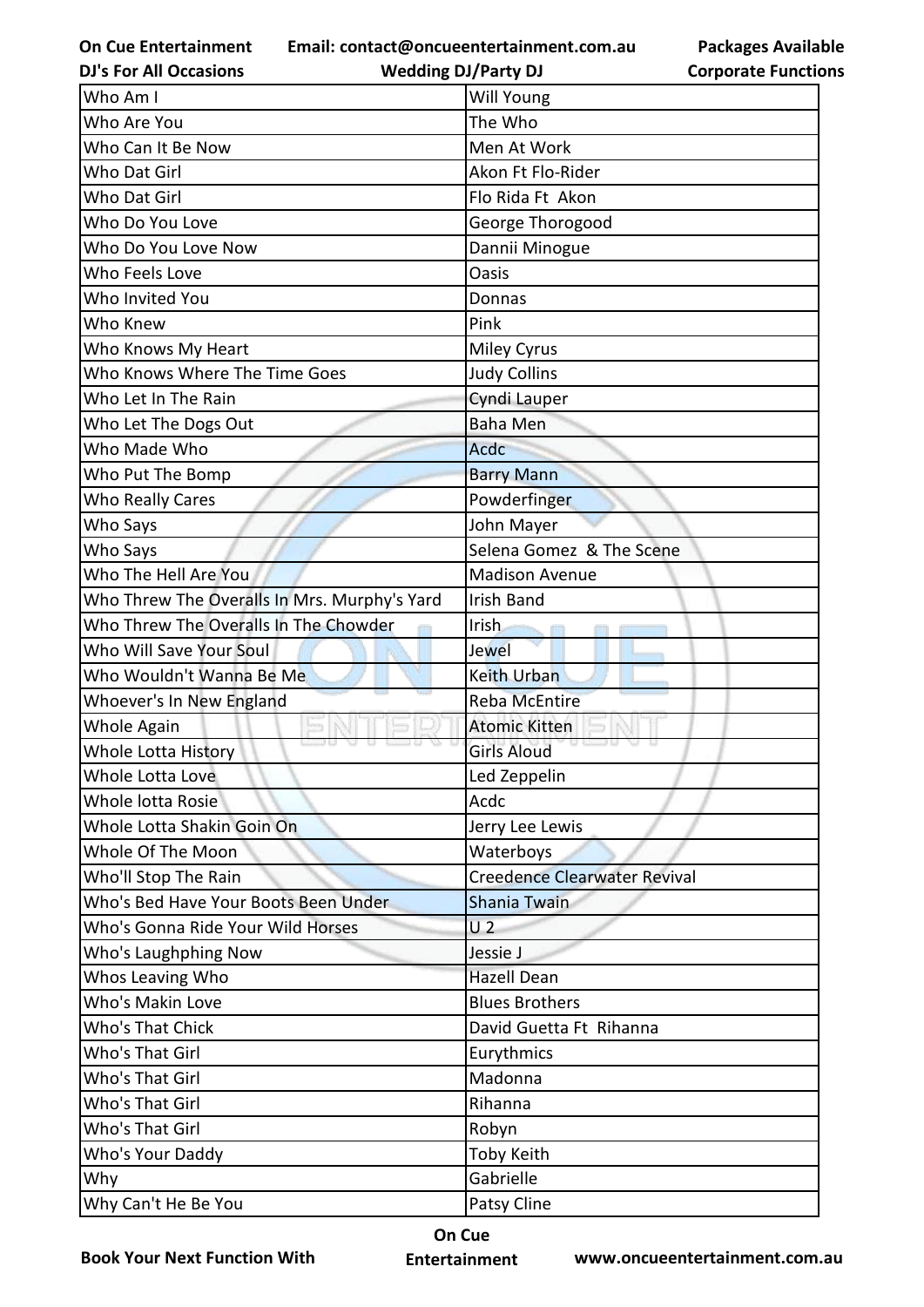**Email: contact@oncueentertainment.com.au**

**DJ's For All Occasions**

**Wedding DJ/Party DJ** 

| <b>Packages Available</b>  |
|----------------------------|
| <b>Corporate Functions</b> |

| Why Can't I                              | Liz Phair                        |
|------------------------------------------|----------------------------------|
| Why Can't This Be Love                   | Van Halen                        |
| Why Did You Lie To Me                    | Anastacia                        |
| Why Do Fools Fall In Love                | Diana Ross                       |
| Why Do I Feel So Sad                     | Alicia Keys                      |
| Why Does It Hurt So Bad                  | <b>Whitney Houston</b>           |
| Why Don't That Telephone Ring            | <b>Tracy Byrd</b>                |
| Why Don't We Get Drunk                   | Jimmy Buffett                    |
| Why Don't You And I                      | Santana & Alex                   |
| Why Don't You And I                      | Chad Kroeger                     |
| Why Don't You Get A Job                  | Offspring                        |
| Why Don'T You Love Me                    | Hank Williams Sr                 |
| Why Georgia                              | John Mayer                       |
| Why God Why                              | Miss Saigon (The Musical)        |
| Why Have You Left The One You Left       | <b>Crystal Gayle</b>             |
| Why Haven't I Heard From You             | <b>Reba McEntire</b>             |
| Why I Love You                           | B <sub>2</sub> K                 |
| Why I'M Here                             | Oleander                         |
| Why I'm Walkin                           | Stonewall Jackson                |
| Why Lady Lady                            | Alabama                          |
| Why Not                                  | <b>Hilary Duff</b>               |
| Why They Call It Falling                 | B <sub>2K</sub>                  |
| Why'd You Come In Here Looking Like That | <b>Dolly Parton</b>              |
| Wichita Lineman                          | <b>Glen Campbell</b>             |
| <b>Wicked Game</b>                       | Chris Isaak                      |
| <b>Wicked Games</b>                      | Parra For Cuva                   |
| <b>Wide Awake</b>                        | <b>Katy Perry</b>                |
| Wide Open Spaces                         | <b>Dixie Chicks</b>              |
| Widow                                    | Mars Volta                       |
| Wifey                                    | <b>Next</b>                      |
| Wig Wam Bam                              | Sweet                            |
| Wiggle                                   | Jason Derulo                     |
| Wild                                     | Jessie J                         |
| Wild & Untamed Thing                     | <b>Rocky Horror Picture Show</b> |
| <b>Wild Angels</b>                       | Smokie                           |
| Wild At Heart                            | <b>Birds Of Tokyo</b>            |
| Wild Boys                                | Duran Duran                      |
| Wild Child                               | Doors                            |
| Wild Child                               | Lee Ann Womack                   |
| Wild Colonial Boy                        | Smoky Dawson                     |
| Wild Heart                               | Vamps                            |
| Wild Honey                               | U <sub>2</sub>                   |
| <b>Wild Horses</b>                       | <b>Rolling Stones</b>            |
| Wild Night                               | John Couger Mellencamp           |
| Wild Night                               | Van Morrison                     |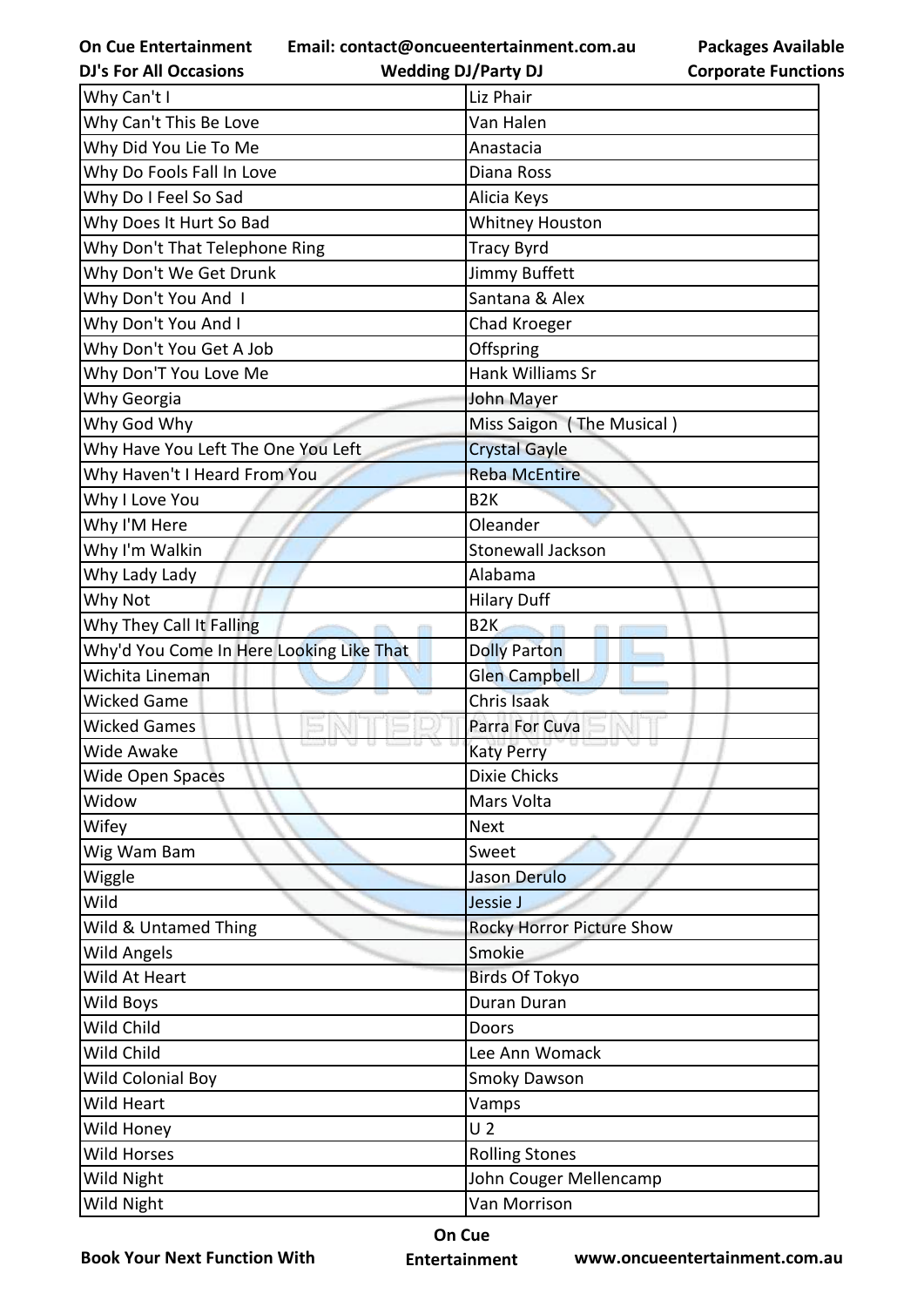**Email: contact@oncueentertainment.com.au**

**Packages Available Corporate Functions**

| <b>DJ's For All Occasions</b>   | <b>Wedding DJ/Party DJ</b>   | <b>Corporate Functio</b> |
|---------------------------------|------------------------------|--------------------------|
| Wild One                        | <b>Bobby Rydell</b>          |                          |
| Wild One                        | Johnny O Keefe               |                          |
| Wild One                        | Suzi Quatro                  |                          |
| Wild Ones                       | Flo Rida & Sia               |                          |
| Wild Side                       | <b>Motley Crue</b>           |                          |
| Wild Side Of Life               | <b>Status Quo</b>            |                          |
| Wild Thing                      | The Goodies                  |                          |
| Wild Thing                      | <b>Tone Loc</b>              |                          |
| Wild Thing                      | <b>Troggs</b>                |                          |
| Wild Things                     | Alessia Cara                 |                          |
| Wild West Show                  | Big & Rich                   |                          |
| Wild Wild Life                  | <b>Talking Heads</b>         |                          |
| Wild Wild Love                  | Pitbull Ft G.R.L.            |                          |
| Wild Wild West                  | <b>Escape Club</b>           |                          |
| Wild Wild West                  | <b>Will Smith</b>            |                          |
| Wild World                      | <b>Cat Stevens</b>           |                          |
| <b>Wildest Dreams</b>           | Taylor Swift                 |                          |
| Wildflower                      | <b>Skylark</b>               |                          |
| Will 2K                         | Will Smith                   |                          |
| Will The Circle Be Unbroken     | Enya                         |                          |
| Will You                        | PO <sub>D</sub>              |                          |
| Will You Still Love Me Tomorrow | Carol King                   |                          |
| Will You Still Love Me Tomorrow | <b>Shirelles</b>             |                          |
| William It Was Really Nothing   | <b>Smiths</b>                |                          |
| Willie And The Hand Jive        | Johnny Otis Snow             |                          |
| Win Some Lose Some              | <b>Robbie Williams</b>       |                          |
| Wind Beneath My Wings           | <b>Bette Midler</b>          |                          |
| Wind It Up                      | Gwen Stefani                 |                          |
| Window In The Skys              | U <sub>2</sub>               |                          |
| Winds Of Change                 | Scorpians                    |                          |
| Windy                           | Dusty Springfield            |                          |
| Wine Colored Roses              | George Jones                 |                          |
| Wings                           | <b>Birdy</b>                 |                          |
| Wings                           | <b>Little Mix</b>            |                          |
| Wings                           | Little Mix                   |                          |
| Winter Time                     | <b>Steve Miller Band</b>     |                          |
| Winter Wonderland               | Traditional                  |                          |
| Winter World Of Love            | <b>Engelbert Humperdinck</b> |                          |
| Wired For Sound                 | <b>Cliff Richard</b>         |                          |
| Wise Men                        | James Blunt                  |                          |
| Wish I                          | Jem                          |                          |
| Wish I Didn't Know Now          | <b>Toby Keith</b>            |                          |
| Wish You Well                   | <b>Bernard Fanning</b>       |                          |
| Wish You Were Here              | Avril Lavigne                |                          |
| Wish You Were Here              | Delta Goodrem                |                          |

**Book Your Next Function With**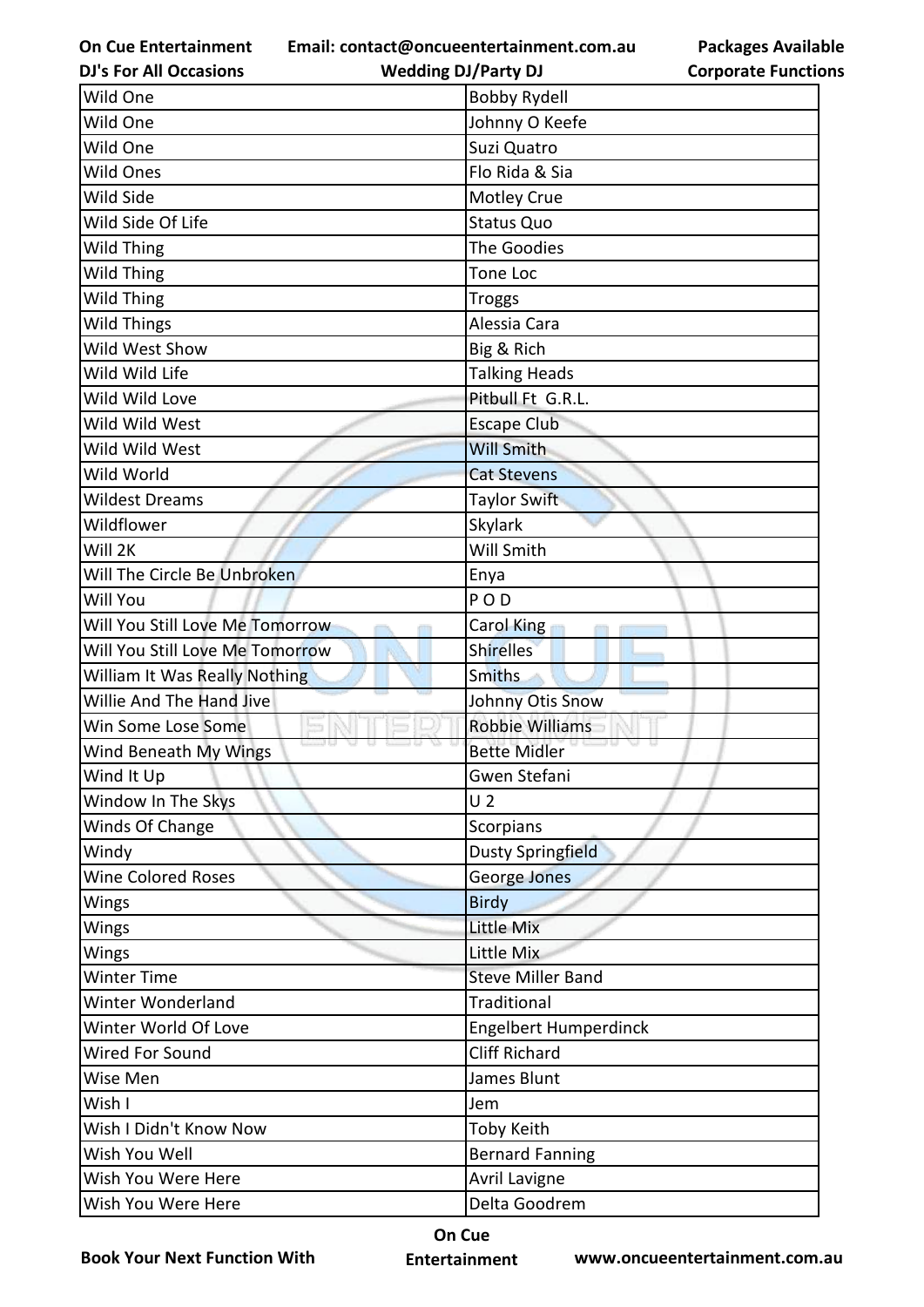**Email: contact@oncueentertainment.com.au**

**Packages Available Corporate Functions**

| <b>DJ's For All Occasions</b>           | <b>Wedding DJ/Party DJ</b><br><b>Corporate Functio</b> |
|-----------------------------------------|--------------------------------------------------------|
| Wish You Were Here                      | Pink Floyd                                             |
| Wish You Were Mine                      | Philip George                                          |
| Wishing                                 | <b>Flock Of Seagulls</b>                               |
| <b>Wishing And Hoping</b>               | <b>Dusty Springfield</b>                               |
| Wishing I Was There                     | Natalie Imbruglia                                      |
| Wishing On A Star                       | <b>Cover Girls</b>                                     |
| <b>Wishing Well</b>                     | Free                                                   |
| <b>Wishing Well</b>                     | Terence Trent D'Arby                                   |
| Wishing You Were Somehow Here Again     | Phantom Of The Opera (Musical)                         |
| <b>Witch Doctor</b>                     | Cartoons                                               |
| Witch Doctor                            | David Saville                                          |
| Witch Queen Of New Orleans              | Redbone                                                |
| Witchcraft                              | <b>Frank Sinatra</b>                                   |
| Witchy Woman                            | Eagles                                                 |
| With A Bit Of Luck                      | My Fair Lady (Musical)                                 |
| With A Girl Like You                    | <b>Troggs</b>                                          |
| With A Little Help From My Friends      | <b>Joe Cocker</b>                                      |
| With A Little Luck                      | Paul Mc Cartney                                        |
| With Arms Wide Open                     | Creed                                                  |
| With Every Beat Of My Heart             | <b>Taylor Dayne</b>                                    |
| With Me                                 | Association                                            |
| With Or Without You                     | U <sub>2</sub>                                         |
| With You                                | <b>Chris Brown</b>                                     |
| Without A Song                          | <b>Frank Sinatra</b>                                   |
| <b>Without You</b>                      | David Guetta Ft Usher                                  |
| <b>Without You</b>                      | <b>Dixie Chicks</b>                                    |
| <b>Without You</b>                      | Keith Urban                                            |
| <b>Without You</b>                      | Marcia Hines                                           |
| <b>Without You</b>                      | Mariah Carey                                           |
| Without You                             | Motley Crue                                            |
| <b>Without You</b>                      | Nilsson                                                |
| <b>Without You</b>                      | Rent (The Musical)                                     |
| <b>Wives And Lovers</b>                 | <b>Frank Sinatra</b>                                   |
| <b>Wives And Lovers</b>                 | Jack Jones                                             |
| Woke Up This Morning                    | Nickelback                                             |
| Wolves                                  | <b>Garth Brooks</b>                                    |
| Woman                                   | John Lennon                                            |
| Woman                                   | WolfMother                                             |
| Woman In Love                           | <b>Barbra Streisand</b>                                |
| Woman Of The World Leave My World Alone | Loretta Lynn                                           |
| Womanizer                               | <b>Britney Spears</b>                                  |
| Women From Tokyo                        | Deep Purple                                            |
| Women In Uniform                        | Skyhooks                                               |
| Wonder                                  | Natalie Merchant                                       |
| Wonderboy                               | Tenacious D                                            |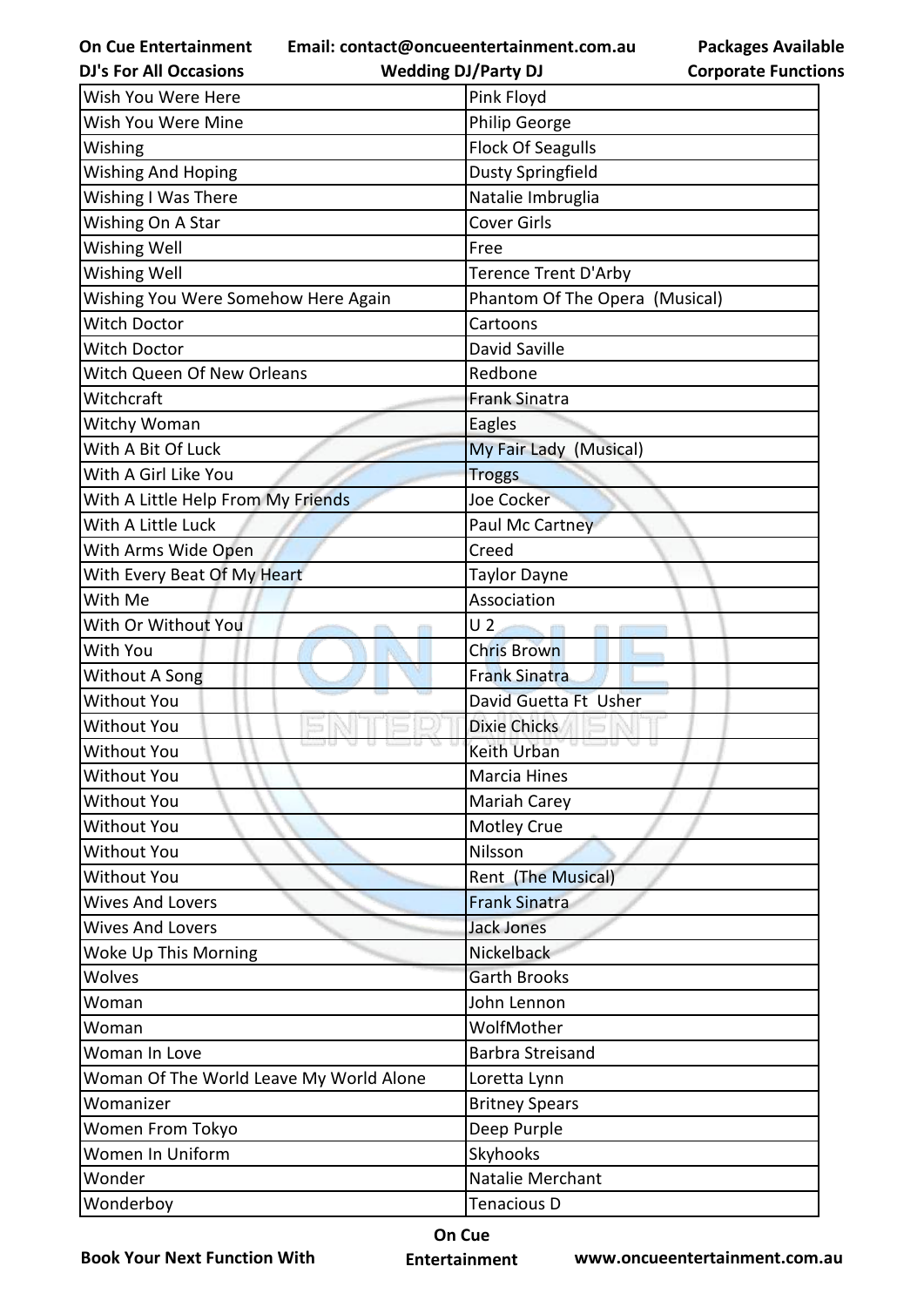**Email: contact@oncueentertainment.com.au**

**DJ's For All Occasions**

**Wedding DJ/Party DJ** 

**Packages Available Corporate Functions**

| Wonderful                  | Everclear                     |
|----------------------------|-------------------------------|
| Wonderful                  | Wicked (Musical)              |
| Wonderful                  | Aretha Franklin               |
| Wonderful Tonight          | <b>Eric Clapton</b>           |
| Wonderful Tonight          | <b>Michael Buble</b>          |
| Wonderful Wonderful        | Johnny Mathis                 |
| Wonderful World            | Sam Cooke                     |
| Wonderman                  | Tinie Tempah Ft Ellie Golding |
| <b>Wonderous Stories</b>   | Yes                           |
| Wonderwall                 | <b>Oasis</b>                  |
| Wont Back Down             | <b>Ginny Owens</b>            |
| Won't Back Down            | Fuel                          |
| Won't Get Fooled Again     | The Who                       |
| Won't Go Home Without You  | Maroon 5                      |
| Wooden Heart               | <b>Elvis Presley</b>          |
| Woodpecker Song            | <b>Andrews Sisters</b>        |
| <b>Wooly Bully</b>         | Sam The Sham And The Pharoahs |
| <b>Word Games</b>          | <b>Weird Al Yankovic</b>      |
| Word Up                    | Fuel                          |
| Word Up                    | Little Mix                    |
| Wordplay                   | Jason Mraz                    |
| Words                      | <b>Bee Gees</b>               |
| Words Are Not Enough       | Jon English                   |
| Words Are Not Enough       | <b>Steps</b>                  |
| <b>Words Of Love</b>       | <b>Buddy Holly</b>            |
| Words Of Love              | Mamas & Papas                 |
| Work                       | Ciara                         |
| Work                       | Kelly Rowland                 |
| Work                       | Rihanna & Drake               |
| Work (Duet)                | Drake And Rihanna             |
| Work Bitch                 | <b>Britney Spears</b>         |
| <b>Work From Home</b>      | <b>Fifth Harmony</b>          |
| Work It                    | <b>Missy Elliott</b>          |
| Work It Out                | Beyonce                       |
| Work It Out                | Jerzee Monet                  |
| Work This Out              | <b>High School Musical 2</b>  |
| <b>Working Class Hero</b>  | John Lennon                   |
| <b>Working Class Man</b>   | Jimmy Barnes                  |
| Working For The Man        | Roy Orbison                   |
| Working For The Weekend    | Loverboy                      |
| Working My Way Back To You | Spinners                      |
| World At Your Feet         | Embrace                       |
| World Of Our Own           | Seekers                       |
| World On Fire              | Sarah McLachlan               |
| World Tonight              | Paul Mc Cartney               |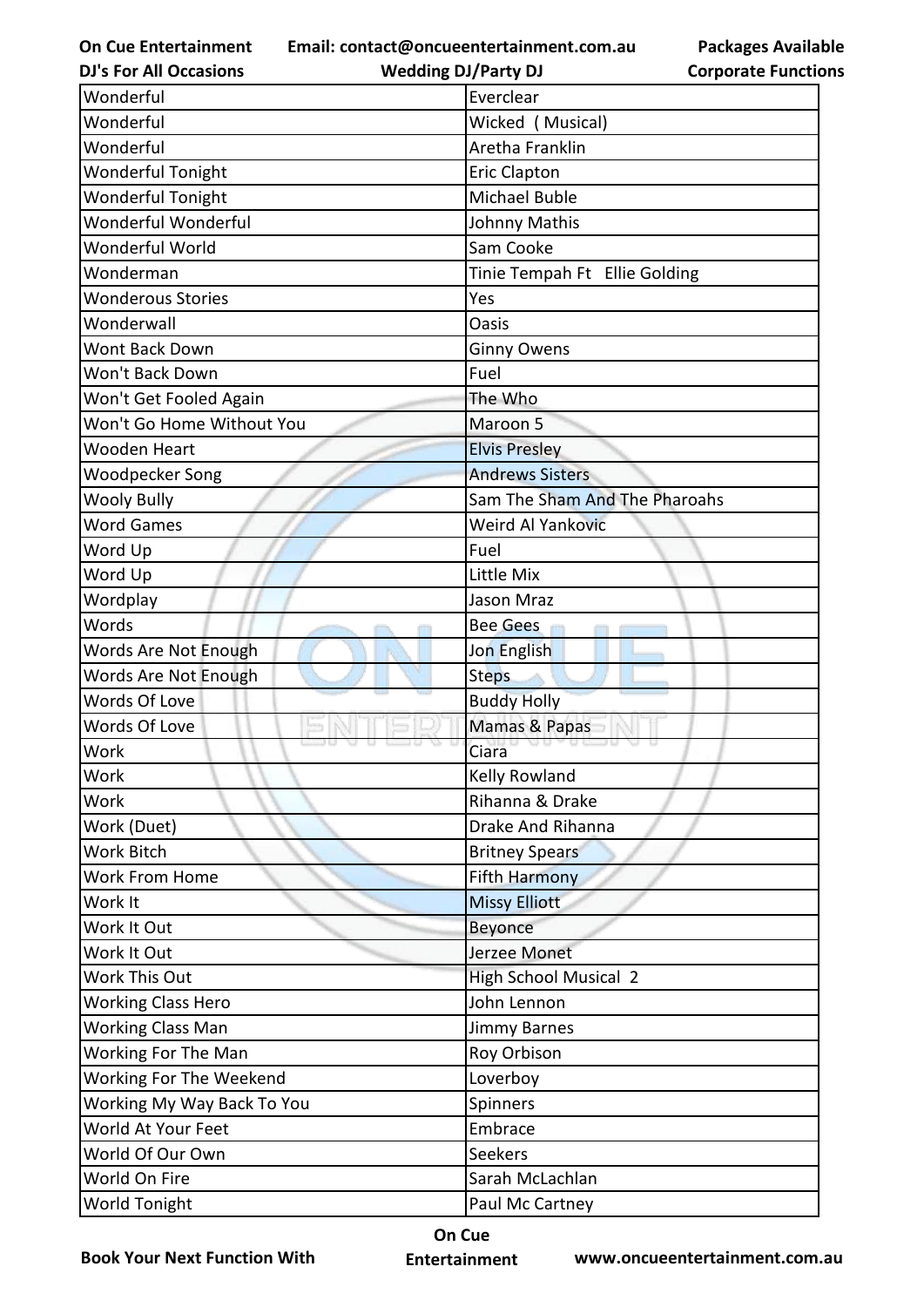**Email: contact@oncueentertainment.com.au**

**Packages Available Corporate Functions**

| <b>DJ's For All Occasions</b>     | <b>Wedding DJ/Party DJ</b>       | <b>Corporate Functio</b> |
|-----------------------------------|----------------------------------|--------------------------|
| Worth It                          | Fifth Harmony                    |                          |
| Would I Lie To You                | <b>Charles And Eddie</b>         |                          |
| Would I Lie To You                | Eurythmics                       |                          |
| Would You Raise Your Hands Up     | <b>Rogue Traders</b>             |                          |
| Wouldn't It Be Good               | Nik Kershaw                      |                          |
| Wouldn't It Be Nice               | <b>Beach Boys</b>                |                          |
| <b>Wound Time Can't Erase</b>     | <b>Stonewall Jackson</b>         |                          |
| Wow                               | Kylie Minogue                    |                          |
| Wrap It Up                        | <b>Fabulous Thunderbirds</b>     |                          |
| Wrap My Arms Around You           | Daniel Bedingfield               |                          |
| <b>Wrapped Around Your Finger</b> | Police                           |                          |
| Wrapped Up                        | Olly Murs Ft Travie McCoy        |                          |
| <b>Wrapped Up Good</b>            | <b>McClymonts</b>                |                          |
| <b>Wrecking Ball</b>              | <b>Miley Cyrus</b>               |                          |
| Wreckining                        | <b>Boomkat</b>                   |                          |
| Wrinkles                          | <b>Diamond Rio</b>               |                          |
| Writing To Reach You              | <b>Travis</b>                    |                          |
| Writings On The Wall              | Sam Smith                        |                          |
| Written In The Stars              | Elton John & Leann Rimes         |                          |
| Written In The Stars              | Tinie Tempah                     |                          |
| Wrong                             | <b>Waylon Jennings</b>           |                          |
| Wrong Impression                  | Natalie Imbruglia                |                          |
| Wrong Side Of Memphis             | <b>Trisha Yearwood</b>           |                          |
| WTF (Where They From)             | Missy Elliott & Pharrell Wiliams |                          |
| <b>Wuthering Heights</b>          | <b>Kate Bush</b>                 |                          |
| Χ                                 | Jonas Brothers feat Karol G      |                          |
| X <sub>O</sub>                    | Beyonce                          |                          |
| Xanadu                            | Olivia Newton John               |                          |
| Xanny                             | <b>Billie Eilish</b>             |                          |
| Yah Moh Be There                  | <b>Brian Mcknight</b>            |                          |
| Yakety-Yak                        | Coasters                         |                          |
| Yankee Rose                       | David Lee Roth                   |                          |
| Yeah                              | Usher                            |                          |
| Yeah                              | Usher Ft Lil Jon & Ludacris      |                          |
| Yeah 3X                           | Chris Brown                      |                          |
| Yeah Yeah                         | Cheryl Cole Ft Travie Mccoy      |                          |
| <b>Year 3000</b>                  | <b>Busted</b>                    |                          |
| Year At A Time                    | Kevin Denney                     |                          |
| <b>Years From Now</b>             | Dr Hook                          |                          |
| Yellow                            | Coldplay                         |                          |
| <b>Yellow Flicker Beat</b>        | Lorde                            |                          |
| Yellow Ledbetter                  | Pearl Jam                        |                          |
| <b>Yellow Submarine</b>           | <b>Beatles</b>                   |                          |
| Yes I Will                        | <b>Hollies</b>                   |                          |
| Yes We Can                        | <b>Pointer Sisters</b>           |                          |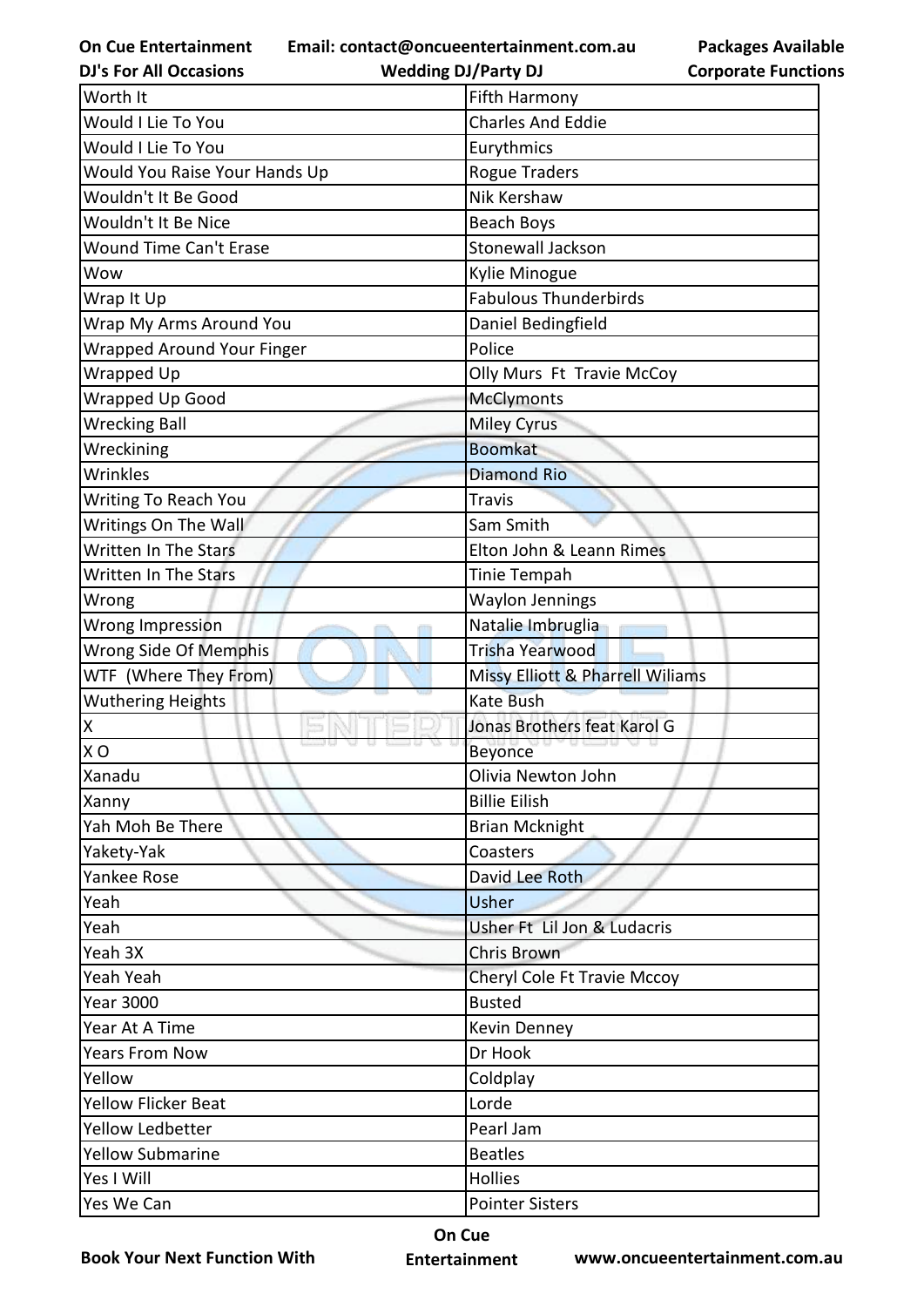**Email: contact@oncueentertainment.com.au**

**DJ's For All Occasions**

**Wedding DJ/Party DJ** 

**Packages Available Corporate Functions**

| Yesterday                             | <b>Beatles</b>                  |
|---------------------------------------|---------------------------------|
| <b>Yesterday Once More</b>            | Carpenters                      |
| Yesterdays                            | <b>Guns N Roses</b>             |
| Yesterdays Hero                       | John Paul Young                 |
| <b>Yesterdays Songs</b>               | <b>Neil Diamond</b>             |
| Yesterdays Wine                       | Merle Haggard                   |
| <b>YMCA</b>                           | Village People                  |
| You                                   | Nathaniel Willemse              |
| You                                   | S Club 7                        |
| You & I                               | Chess (The Musical)             |
| You & I                               | <b>Michael Buble</b>            |
| You & I                               | <b>One Direction</b>            |
| You & Me                              | Disclosure Ft Eliza Doolittle   |
| You & Me                              | Lifehouse                       |
| You Aint Seen Nothing Yet             | <b>Bachman Turner Overdrive</b> |
| You Ain't Woman Enough To Take My Man | Loretta Lynn                    |
| You And I                             | Eddie Rabbit & Crystal Gayle    |
| You And I                             | Lady Gaga                       |
| You And I                             | Will Young                      |
| You And I Both                        | Jason Mraz                      |
| You And Me                            | Eliza Doolittle                 |
| You And Me                            | <b>Alice Cooper</b>             |
| You Are My Sunshine                   | <b>Bing Crosby</b>              |
| You Are My Sunshine                   | <b>Ray Charles</b>              |
| You Are Not Alone                     | Michael Jackson                 |
| You Are So Beautiful                  | Joe Cocker                      |
| You Are The Best Part Of Me           | <b>Neil Diamond</b>             |
| You Are The Music In Me               | <b>High School Musical 2</b>    |
| You Are The One                       | Carl Smith                      |
| You Are The Sunshine Of My Life       | <b>Stevie Wonder</b>            |
| You Belong To Me                      | Carly Simon                     |
| You Belong To Me                      | <b>Jo Stafford</b>              |
| You Belong To The City                | <b>Glenn Frey</b>               |
| You Belong With Me                    | <b>Taylor Swift</b>             |
| You Better Run                        | Pat Benatar                     |
| You Better You Better You Bet         | The Who                         |
| You Can Call Me Al                    | Paul Simon                      |
| You Can Do Magic                      | America                         |
| You Can Have Her                      | <b>Waylon Jennings</b>          |
| You Can Leave Your Hat On             | Joe Cocker                      |
| You Can Leave Your Hat On             | Tom Jones                       |
| You Can Make It If You Try            | Sly And The Family Stone        |
| You Can Sleep While I Drive           | Melissa Etheridge               |
| You Can Still Rock In America         | Night Ranger                    |
| You Can Talk To Me                    | Seahorses                       |

**Book Your Next Function With**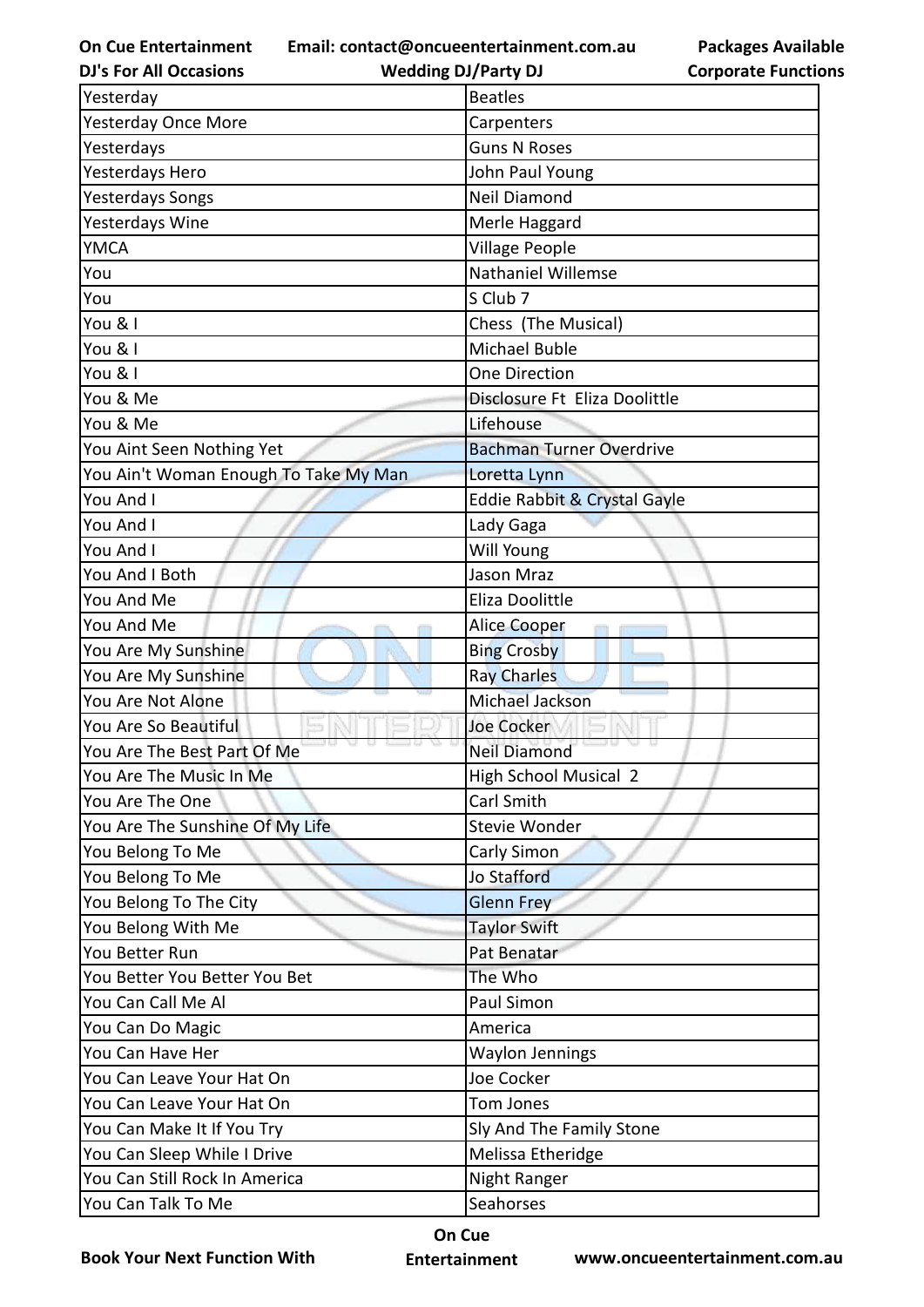**Email: contact@oncueentertainment.com.au Wedding DJ/Party DJ** 

**Packages Available Corporate Functions**

| <b>DJ's For All Occasions</b>             | <b>Wedding DJ/Party DJ</b>      | <b>Corporate Functio</b> |
|-------------------------------------------|---------------------------------|--------------------------|
| You Can't Always Get What You Want        | <b>Rolling Stones</b>           |                          |
| You Can't Be A Beacon If Your Light Is On | Donna Fargo                     |                          |
| You Can't Hide Beautiful                  | <b>Aaron Lines</b>              |                          |
| You Can't Hide Beautiful                  | <b>Arron Lines</b>              |                          |
| You Can't Hurry Love                      | <b>Phil Collins</b>             |                          |
| You Can't Hurry Love                      | Phil Collins & The Supremes     |                          |
| You Can't Hurry Love                      | Supremes                        |                          |
| You Can't Stop The Beat                   | <b>Glee Cast</b>                |                          |
| You Can't Stop The Beat                   | Hairspray (The Musical)         |                          |
| You Can't Touch This                      | Mc Hammer                       |                          |
| You Could Be Mine                         | <b>Guns N Roses</b>             |                          |
| You Da Man                                | Jameson Clark                   |                          |
| You Decorated My Life                     | <b>Kenny Rogers</b>             |                          |
| You Didn't Have To Be So Nice             | Lovin Spoonful                  |                          |
| <b>You Disease</b>                        | Salt N Pepper                   |                          |
| You Don't Bring Me Flowers                | Barbra Streisand & Neil Diamond |                          |
| You Don't Bring Me Flowers                | Jameson Clark                   |                          |
| You Don't Have To Say You Love Me         | <b>Dusty Springfield</b>        |                          |
| You Don't Know                            | <b>Helen Shapiro</b>            |                          |
| You Don't Know How It Feels               | <b>Tom Petty</b>                |                          |
| You Don't Know Me                         | <b>Eddie Arnold</b>             |                          |
| You Don't Know Me                         | George Strait                   |                          |
| You Don't Know Me                         | <b>Michael Buble</b>            |                          |
| You Don't Know Me                         | Τľ                              |                          |
| You Don't Know My Name                    | Alicia Keys                     |                          |
| You Don't Know What Love Is               | <b>White Stripes</b>            |                          |
| You Don't Own Me                          | Grace Ft G-Eazy                 |                          |
| You Don't Own Me                          | Lesley Gore                     |                          |
| You Don't Treat Me No Good No More        | Sonia Da Da                     |                          |
| You Drive Me Crazy                        | <b>Britney Spears</b>           |                          |
| You Found Me                              | Fray                            |                          |
| You Get What You Give                     | <b>New Radicals</b>             |                          |
| You Give Love A Bad Name                  | <b>Bon Jovi</b>                 |                          |
| You Give Me Something                     | <b>James Morrison</b>           |                          |
| You Give Me Something                     | Jamiroquai                      |                          |
| You Go First Do You Wanna Kiss            | <b>Julie Andrews</b>            |                          |
| You Go To My Head                         | <b>Frank Sinatra</b>            |                          |
| You Got A Friend                          | <b>Brand New Heavies</b>        |                          |
| You Got Another Thing Comin               | <b>Judas Priest</b>             |                          |
| You Got It                                | Roy Orbison                     |                          |
| You Got It All                            | <b>Britney Spears</b>           |                          |
| You Got It All                            | Union J                         |                          |
| You Got Lucky                             | <b>Tom Petty</b>                |                          |
| You Got Nothing I Want                    | Cold Chisel                     |                          |
| You Got To Me                             | Neil Diamond                    |                          |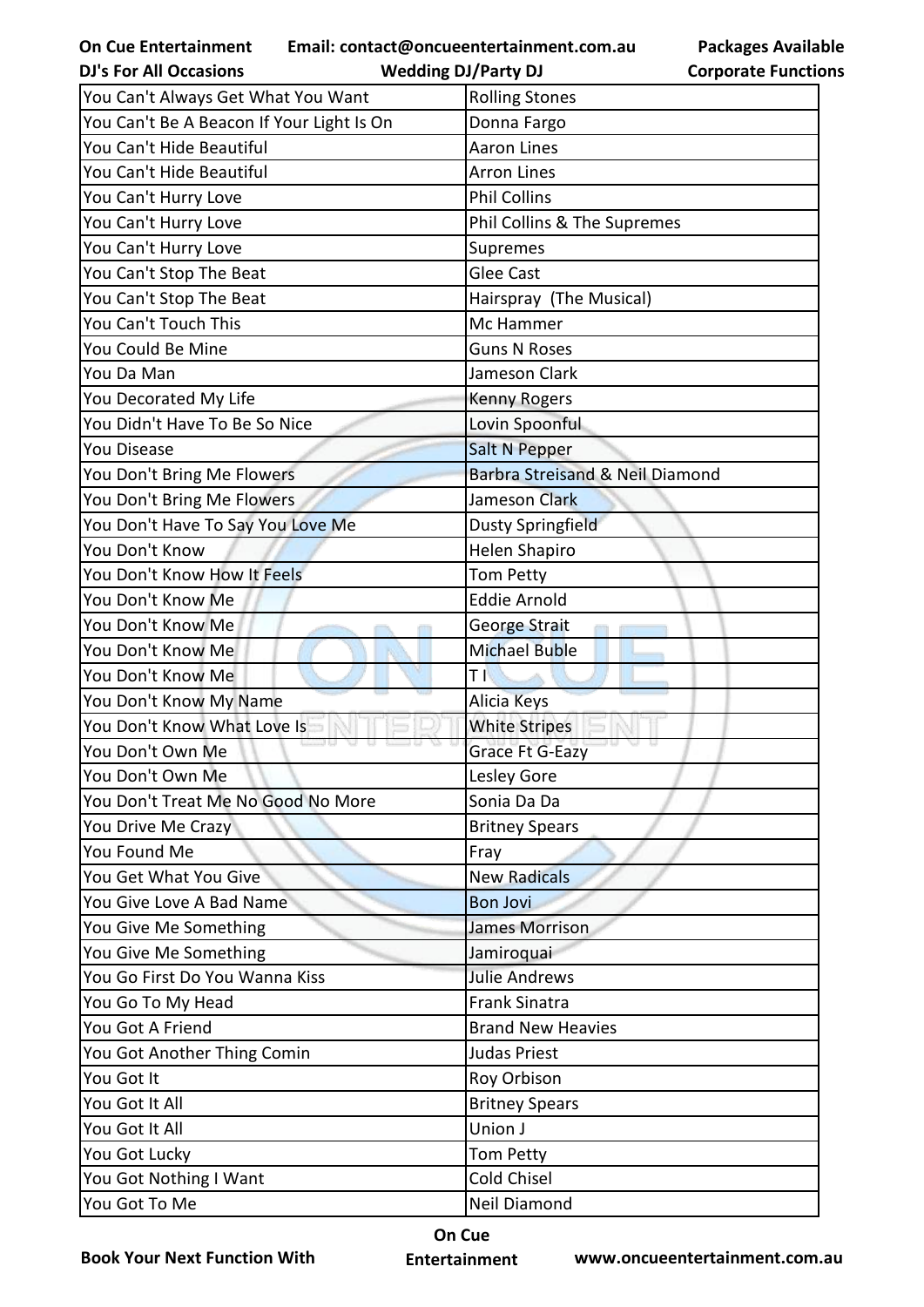**On Cue Entertainment DJ's For All Occasions**

**Email: contact@oncueentertainment.com.au**

**Wedding DJ/Party DJ** 

| You Gotta Be                    | Des'Ree                       |
|---------------------------------|-------------------------------|
| You Had Me From Hello           | Kenny Chesney                 |
| You Have Been Loved             | George Michael                |
| You Have Killed Me              | Morrissey                     |
| You Haven't Seen The Last Of Me | Cher                          |
| You Just Watch Me               | Tanya Tucker                  |
| You Keep Me Hanging On          | Kim Wilde                     |
| You Keep Me Hanging On          | Supremes                      |
| You Know I'm No Good            | Amy Winehouse                 |
| You Know Me                     | Robbie Williams               |
| You Know You're Right           | Jets                          |
| You Know You're Right           | Nirvana                       |
| You Learn                       | <b>Alanis Morissette</b>      |
| You Light Up My Life            | Debbie Boone                  |
| You Look Good In My Shirt       | <b>Keith Urban</b>            |
| You Look So Fine                | Garbage                       |
| You Made Me So Very Happy       | <b>Blood Sweat And Tears</b>  |
| You Make Lovin Fun              | Fleetwood Mac                 |
| You Make Me                     | Avicii F. Salem Fakir         |
| You Make Me Feel                | Sylvester                     |
| You Make Me Feel Like Dancing   | Leo Sayer                     |
| You Make Me Feel So Young       | <b>Frank Sinatra</b>          |
| You Make Me Sick                | Pink                          |
| You Make Me Wanna               | Usher                         |
| You Make My Dreams Come True    | Hall & Oates                  |
| You May Be Right                | <b>Billy Joel</b>             |
| You Might Think                 | Cars                          |
| You Need Me                     | Mariah Carey                  |
| You Need Me I Don't Need You    | Ed Sheeran                    |
| You Needed Me                   | Anne Murray                   |
| You Never Can Tell C'est La Vie | <b>Emmy Lou Harris</b>        |
| You Oughta Know                 | <b>Alanis Morrisette</b>      |
| You Outa Know (Remix)           | <b>Alanis Morrisette</b>      |
| You Pick Me Up                  | <b>Pete Murray</b>            |
| You Put A Move On My Heart      | <b>Quincy Jones And Tamia</b> |
| You Raise Me Up                 | Westlife                      |
| You raise Me Up                 | Josh Groban                   |
| You Really Got Me               | Van Halen                     |
| You Really Got Me Now           | Kinks                         |
| You Rock My World               | Michael Jackson               |
| You Rubbed It In All Wrong      | <b>Billy Crash Craddock</b>   |
| You Ruin Me                     | Veronicas                     |
| You Sang To Me                  | Marc Anthony                  |
| You See So Good Inlove          | George Strait                 |
| You Send Me                     | Sam Cooke                     |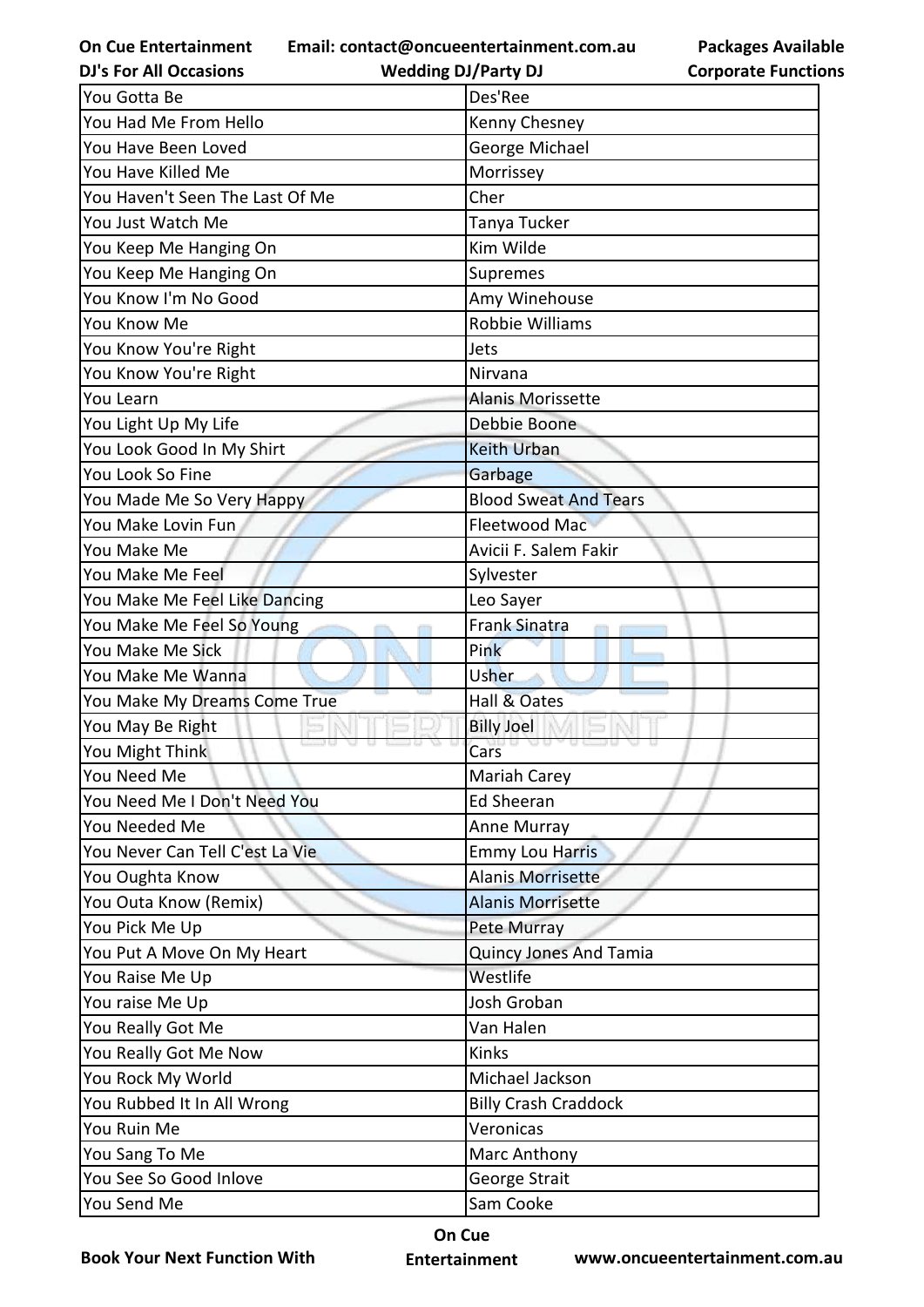**Email: contact@oncueentertainment.com.au**

**DJ's For All Occasions**

**Wedding DJ/Party DJ** 



| You Sexy Thing                             | <b>Hot Chocolate</b>          |
|--------------------------------------------|-------------------------------|
| You Shook Me All Night Long                | Acdc                          |
| You Should Be Dancing                      | <b>Bee Gees</b>               |
| You Should Be Sad                          | Halsey                        |
| You Should Hear How She Talks About You    | <b>Melissa Manchester</b>     |
| You Shouldn't Kiss Me Like This            | <b>Toby Keith</b>             |
| You Showed Me                              | <b>Turtles</b>                |
| You Spin Me Right Round                    | Dead Or Alive                 |
| You Still Shake Me                         | Deana Carter                  |
| You Still Take Me There                    | Collin Raye                   |
| You To Me Are Everything                   | <b>Real Thing</b>             |
| You Took Him Off My Hands                  | Patsy Cline                   |
| You Took The Words Right Out Of My Mouth   | Meatloaf                      |
| You Wanted The Best                        | <b>Kiss</b>                   |
| You Wear It Well                           | <b>Rod Stewart</b>            |
| You Were Always On My Mind                 | <b>Willie Nelson</b>          |
| You Were Made For Me                       | <b>Freddie &amp; Dreamers</b> |
| You Were Meant For Me                      | Jewel                         |
| You Were Mine                              | <b>Dixie Chicks</b>           |
| You Were'nt In Love With Me                | <b>Billy Field</b>            |
| You Will Never Find Another Love Like Mine | Lou Rawls                     |
| You Will Only Break My Heart               | Delta Goodrem                 |
| You Win My Love                            | <b>Shania Twain</b>           |
| You Won't Find Another Fool Like Me        | <b>Seekers</b>                |
| You'll Always Be My Baby                   | Sara Evans                    |
| You'll Never Be Alone                      | Anastacia                     |
| You'll Never Find A Love Like Mine         | <b>Michael Buble</b>          |
| You'll Never Find Another Love Like Mine   | Stevie Wonder                 |
| You'll Never Get To Heaven                 | Dionne Warwick                |
| You'll Never Know                          | <b>Shirley Bassey</b>         |
| You'll Never Walk Alone                    | <b>Elvis Presley</b>          |
| You'll Never Walk Alone                    | Gerry & Pacemakers            |
| You'll See                                 | Madonna                       |
| You'll Think Of Me                         | Keith Urban                   |
| <b>Young Americans</b>                     | David Bowie                   |
| Young And Beautiful                        | <b>Elvis Presley</b>          |
| Young And Beautiful                        | Lana Del Rey                  |
| Young At Heart                             | <b>Frank Sinatra</b>          |
| Young Blood                                |                               |
|                                            | Coasters                      |
| Young Fresh And New                        | Kelis                         |
| Young Girl                                 | Gary Puckett                  |
| Young Hearts Run Free                      | Candy Stanton                 |
| Young Man's Town                           | Vince Gill                    |
| <b>Young Turks</b>                         | <b>Rod Stewart</b>            |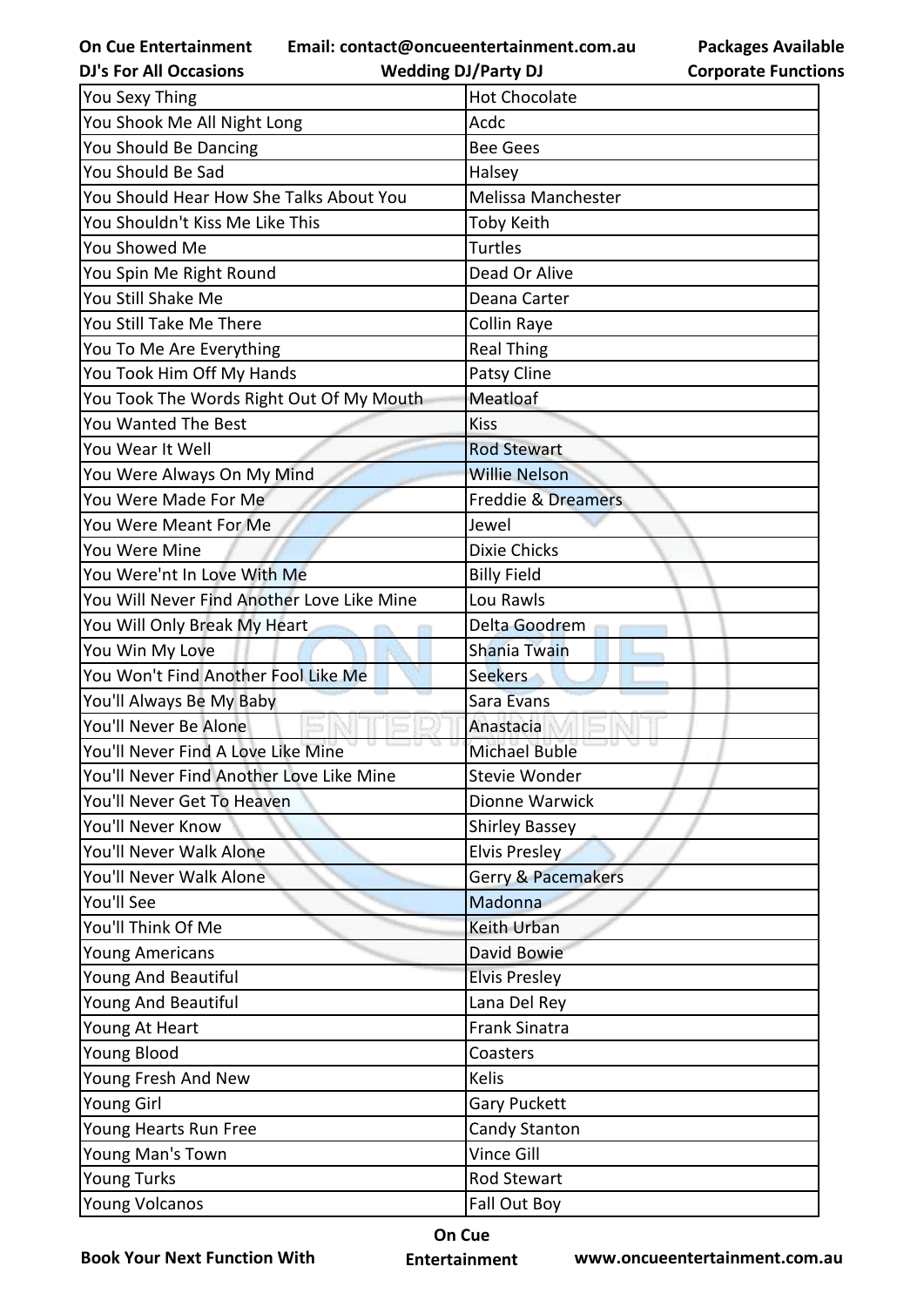**Email: contact@oncueentertainment.com.au**

**Wedding DJ/Party DJ** 

**Packages Available Corporate Functions**

| <b>DJ's For All Occasions</b>       | <b>Wedding DJ/Party DJ</b> | <b>Corporate Functio</b> |
|-------------------------------------|----------------------------|--------------------------|
| Younger Than Springtime             | South Pacific (Musical)    |                          |
| Your Belong With Me                 | <b>Taylor Swift</b>        |                          |
| Your Body Is A Wonderland           | <b>Bee Gees</b>            |                          |
| Your Body Is A Wonderland           | John Mayer                 |                          |
| Your Cheating Heart                 | Patsy Cline                |                          |
| <b>Your Decision</b>                | Alice In Chains            |                          |
| Your Disease                        | Saliva                     |                          |
| Your Everything                     | Keith Urban                |                          |
| Your Eyes                           | Rent (The Musical)         |                          |
| Your Good Girls Gonna Go Bad        | Tammy Wynette              |                          |
| Your Life Is Now                    | John Couger Mellencamp     |                          |
| <b>Your Love</b>                    | Michelle Wright            |                          |
| <b>Your Love</b>                    | Nicole Scherzinger         |                          |
| Your Love Amazes Me                 | John Berry                 |                          |
| Your Love Has Lifted Me Higher      | <b>Rita Coolidge</b>       |                          |
| Your Love Is King                   | Sade                       |                          |
| Your Love Is My Drug                | Ke\$Ha                     |                          |
| Your Loving Arms                    | <b>Dixie Chicks</b>        |                          |
| Your Loving Flame                   | Paul Mc Cartney            |                          |
| Your Mama Don't Dance               | Kenny Loggins              |                          |
| Your Momma Don't Dance              | Poison                     |                          |
| Your Nobody Till Somebody Loves You | <b>Dean Martin</b>         |                          |
| Your Not Sorry                      | <b>Taylor Swift</b>        |                          |
| Your Own Sweet Time                 | John Mayer                 |                          |
| <b>Your Sixteen</b>                 | <b>Ringo Starr</b>         |                          |
| <b>Your Smiling Face</b>            | James Taylor               |                          |
| Your So Square Baby I Don'T Care    | <b>Elvis Presley</b>       |                          |
| Your Song                           | <b>Ellie Goulding</b>      |                          |
| Your Song                           | Elton John                 |                          |
| Your Song                           | Moulin Rouge               |                          |
| Your Song                           | Rod Stewart                |                          |
| Your Time Is Gonna Come             | Led Zeppelin               |                          |
| Your Wildest Dream                  | <b>Moody Blues</b>         |                          |
| Your Woman                          | <b>White Town</b>          |                          |
| You're Stronger Than Me             | Patsy Cline                |                          |
| You're A God                        | <b>Vertical Horizon</b>    |                          |
| You're A Superstar                  | Love Inc                   |                          |
| You're All I Wanna Do               | Cheap Trick                |                          |
| You're An Ocean                     | Fastball                   |                          |
| You're Beautiful                    | James Blunt                |                          |
| You're Going To Lose That Girl      | <b>Beatles</b>             |                          |
| You're Gone                         | Diamond Rio                |                          |
| You're Gonna Go Far Kid             | Offspring                  |                          |
| You're Gonna Love Yourself          | <b>Charlie Rich</b>        |                          |
| You're In Love                      | <b>Wilson Phillips</b>     |                          |

**Book Your Next Function With**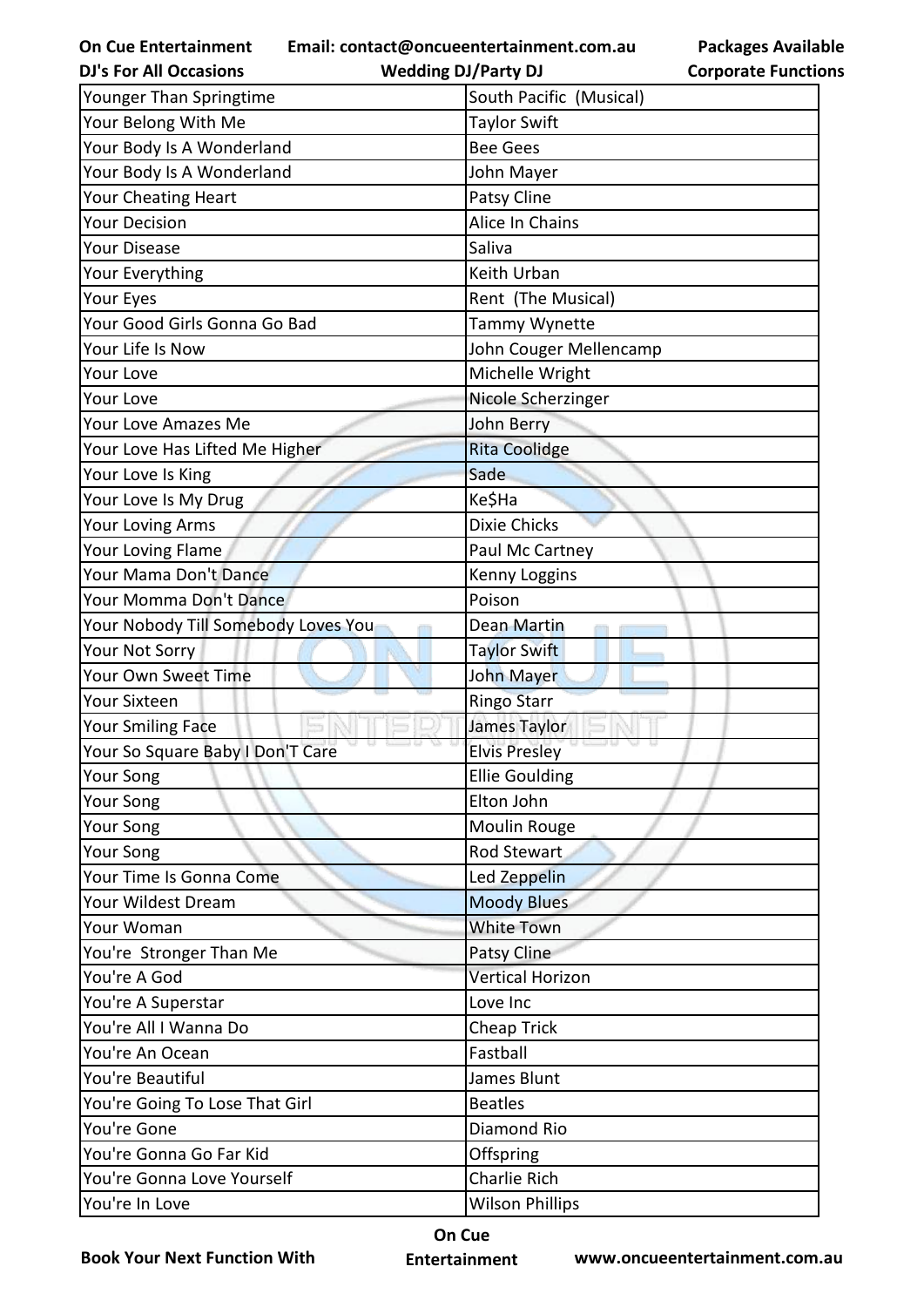**Email: contact@oncueentertainment.com.au**

**DJ's For All Occasions**

**Wedding DJ/Party DJ** 

**Packages Available Corporate Functions**

| You're In My Heart                    | <b>Rod Stewart</b>                 |
|---------------------------------------|------------------------------------|
| You're My Beautiful Half              | Keith Urban                        |
| You're My Best Friend                 | Queen                              |
| You're My Everything                  | <b>Temptations</b>                 |
| You're My First My Last My Everything | <b>Barry White</b>                 |
| You're My Heart You're My Soul        | <b>Modern Talking</b>              |
| You're My Number One                  | S Club 7                           |
| You're My Soul Inspiration            | <b>Righteous Bros</b>              |
| You're My World                       | Daryl Braithwaite                  |
| You're No Good                        | Linda Ronstadt                     |
| You're Nobody Til Somebody Loves You  | James Arthur                       |
| You're Nobody Til Somebody Needs You  | Michael Buble                      |
| You're Not Alone                      | Enemy                              |
| You're Not From Here                  | Lara Fabian                        |
| You're Only Human (Second Wind)       | <b>Billy Joel</b>                  |
| You're Sixteen                        | <b>Johnny Burnette</b>             |
| You're So Good When You're Bad        | <b>Charley Pride</b>               |
| You're So Vain                        | Carly Simon                        |
| You're Something Special To Me        | George Strait                      |
| You're Still Here                     | <b>Faith Hill</b>                  |
| You're Still The One                  | Shania Twain                       |
| You're Still You                      | Josh Groban                        |
| You're The Best Thing                 | <b>Style Council</b>               |
| You're The Inspiration                | Chicago                            |
| You're The One That I Want            | Grease (soundtrack)                |
| You're The One That I want            | Olivia Newton John & John Travolta |
| You're The Only One                   | <b>Dolly Parton</b>                |
| You're The Reason I'm Living          | <b>Bobby Darin</b>                 |
| You're The Voice                      | John Farnham                       |
| Yours                                 | Ella Henderson                     |
| <b>Yours Forever</b>                  | John Couger Mellencamp             |
| Youth Gone Wild                       | <b>Skid Row</b>                    |
| Youth Of The Nation                   | POD                                |
| You've Changed                        | Sia                                |
| You've Got A Friend                   | James Taylor                       |
| You've Got A Way                      | Shania Twain                       |
| You've Got The Love                   | Florence & The Machine             |
| You've Got The Right Stuff            | New Kids On The Block              |
| You've Got To Be Carefully Taught     | South Pacific (Musical)            |
| You've Got To Hide Your Love Away     | <b>Beatles</b>                     |
| You've Got To Stand For Something     | Aaron Tippin                       |
| You've Got To Talk To Me              | Lee Ann Womack                     |
| You've Lost That Loving Feeling       | <b>Righteous Bros</b>              |
| You've Really Got A Hold On Me        | <b>Miracles</b>                    |
| Yummy                                 | Justin Bieber                      |